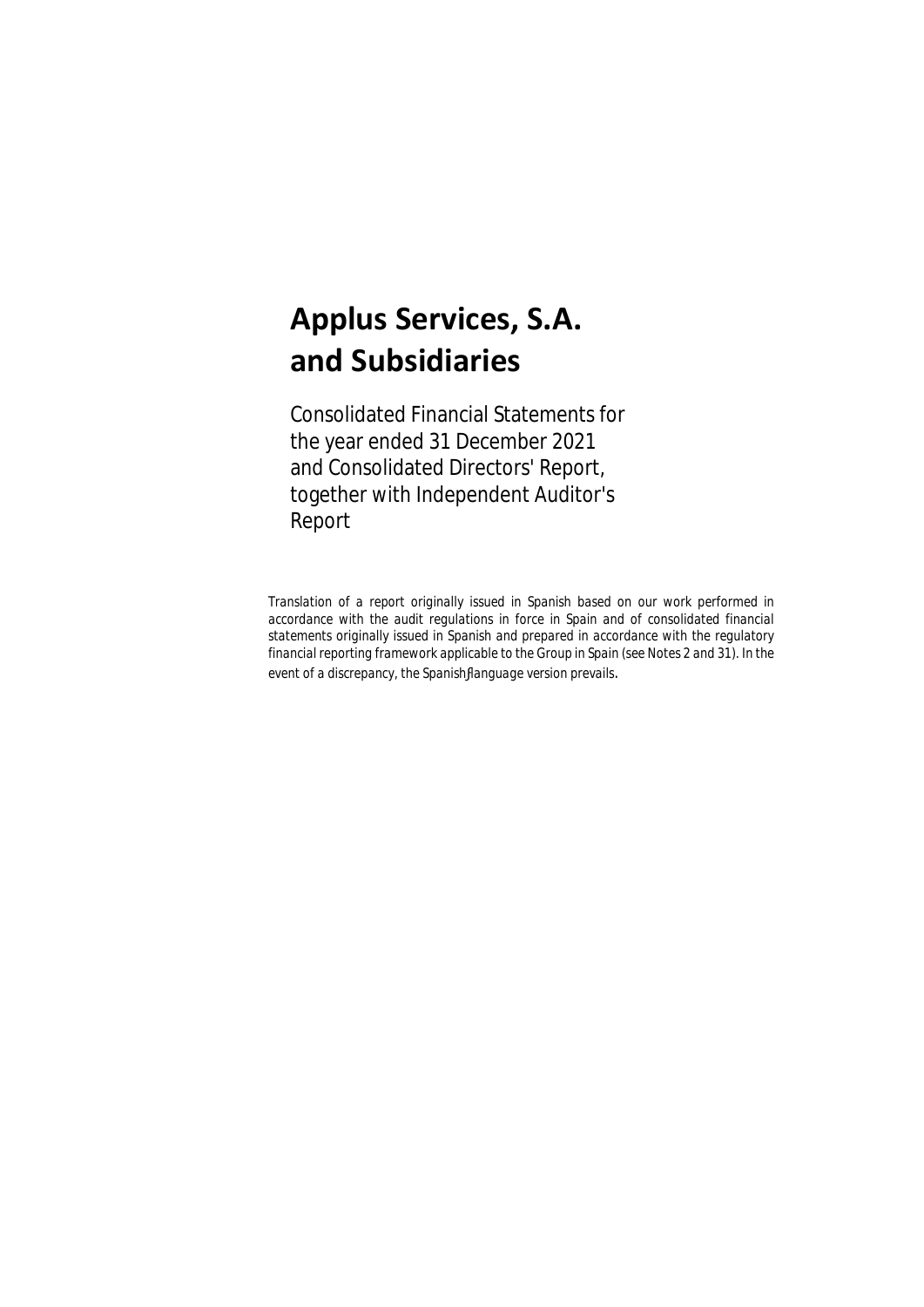#### **Declaration of Responsibility of the Directors of Applus Services, S.A. for the content of the annual financial report for 2021**

This declaration is a translation for informative purposes only of the original document issued in Spanish, which has been signed for approval by every Board member. In the event of discrepancy, the Spanishlanguage version prevails.

The members of the Board of Directors of Applus Services, S.A. declare that, to the best of their knowledge, the consolidated financial statements of Applus Services, S.A. and subsidiaries (comprising consolidated statement of financial position, consolidated statement of profit or loss, consolidated statement of comprehensive income, consolidated statement of changes in equity, consolidated statement of cash flows and explanatory notes) for the year ended at 31 December 2021, prepared in accordance with applicable accounting policies and approved by the Board of Directors at its meeting on 24 February 2022, present fairly the equity, financial position and results of Applus Services, S.A. and the subsidiaries included in the scope of consolidation, taken as a whole, and that the management report accompanying such consolidated financial statements includes a fair analysis of the business' evolution, results and the financial position of Applus Services, S.A and the subsidiaries included in the scope of consolidation, taken as a whole, as well as a description of the principal risks and uncertainties they face. All the Directors have signed to certify the above mentioned.

Barcelona, 24 February 2022

| Mr. Christopher Cole                           | Mr. Ernesto Gerardo Mata López    |
|------------------------------------------------|-----------------------------------|
| Chairman                                       | Director                          |
|                                                |                                   |
|                                                | Mr. Nicolás Villén Jiménez        |
| Mr. Fernando Basabe Armijo                     |                                   |
| <b>Director</b>                                | Director                          |
| Ms. Maria Cristina Henríquez de Luna Basagoiti | Ms. Maria José Esteruelas Aguirre |
| <b>Director</b>                                | Director                          |
|                                                |                                   |
| Ms. Essimari Kairisto                          | Mr. Joan Amigó i Casas            |
| Director                                       | Director                          |
|                                                |                                   |
| Ms. Marie-Françoise Madeleine Damesin          | Mr. Brendan Wynne Derek Connolly  |

Director Director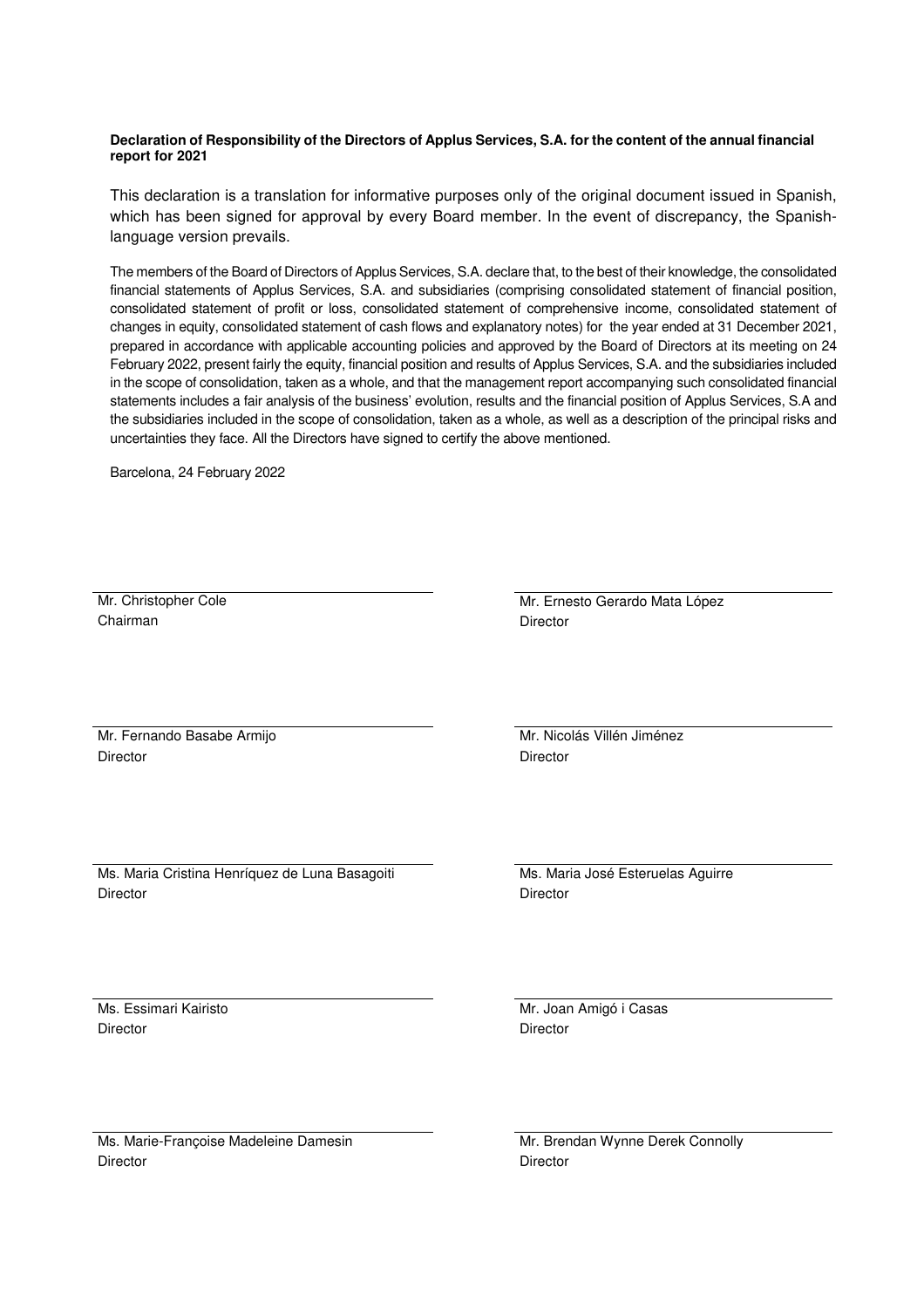

Deloitte, S.L. Avda. Diagonal, 654 08034 Barcelona España Tel: +34 932 80 40 40

www.deloitte.es

Translation of a report originally issued in Spanish based on our work performed in accordance with the audit regulations in force in Spain and of consolidated financial statements originally issued in Spanish and prepared in accordance with the regulatory financial reporting framework applicable to the Group in Spain (see Notes 2 and 31). In the event of a discrepancy, the Spanish *language version prevails.*

### **INDEPENDENT AUDITOR'S REPORT ON CONSOLIDATED FINANCIAL STATEMENTS**

To the Shareholders of Applus Services, S.A.,

### **Report on the Consolidated Financial Statements**

### **Opinion**

We have audited the consolidated financial statements of Applus Services, S.A. (the Parent) and its subsidiaries (the Group), which comprise the consolidated statement of financial position as at 31 December 2021, and the consolidated statement of profit or loss, consolidated statement of comprehensive income, consolidated statement of changes in equity, consolidated statement of cash flows and notes to the consolidated financial statements for the year then ended.

In our opinion, the accompanying consolidated financial statements present fairly, in all material respects, the consolidated equity and consolidated financial position of the Group as at 31 December 2021, and its consolidated results and its consolidated cash flows for the year then ended in accordance with International Financial Reporting Standards as adopted by the European Union (EU IFRSs) and the other provisions of the regulatory financial reporting framework applicable to the Group in Spain.

### **Basis for Opinion**

We conducted our audit in accordance with the audit regulations in force in Spain. Our responsibilities under those regulations are further described in the *Auditor's Responsibilities for the Audit of the Consolidated Financial Statements* section of our report.

We are independent of the Group in accordance with the ethical requirements, including those pertaining to independence, that are relevant to our audit of the consolidated financial statements in Spain pursuant to the audit regulations in force. In this regard, we have not provided any services other than those relating to the audit of financial statements and there have not been any situations or circumstances that, in accordance with the aforementioned audit regulations, might have affected the requisite independence in such a way as to compromise our independence.

We believe that the audit evidence we have obtained is sufficient and appropriate to provide a basis for our opinion.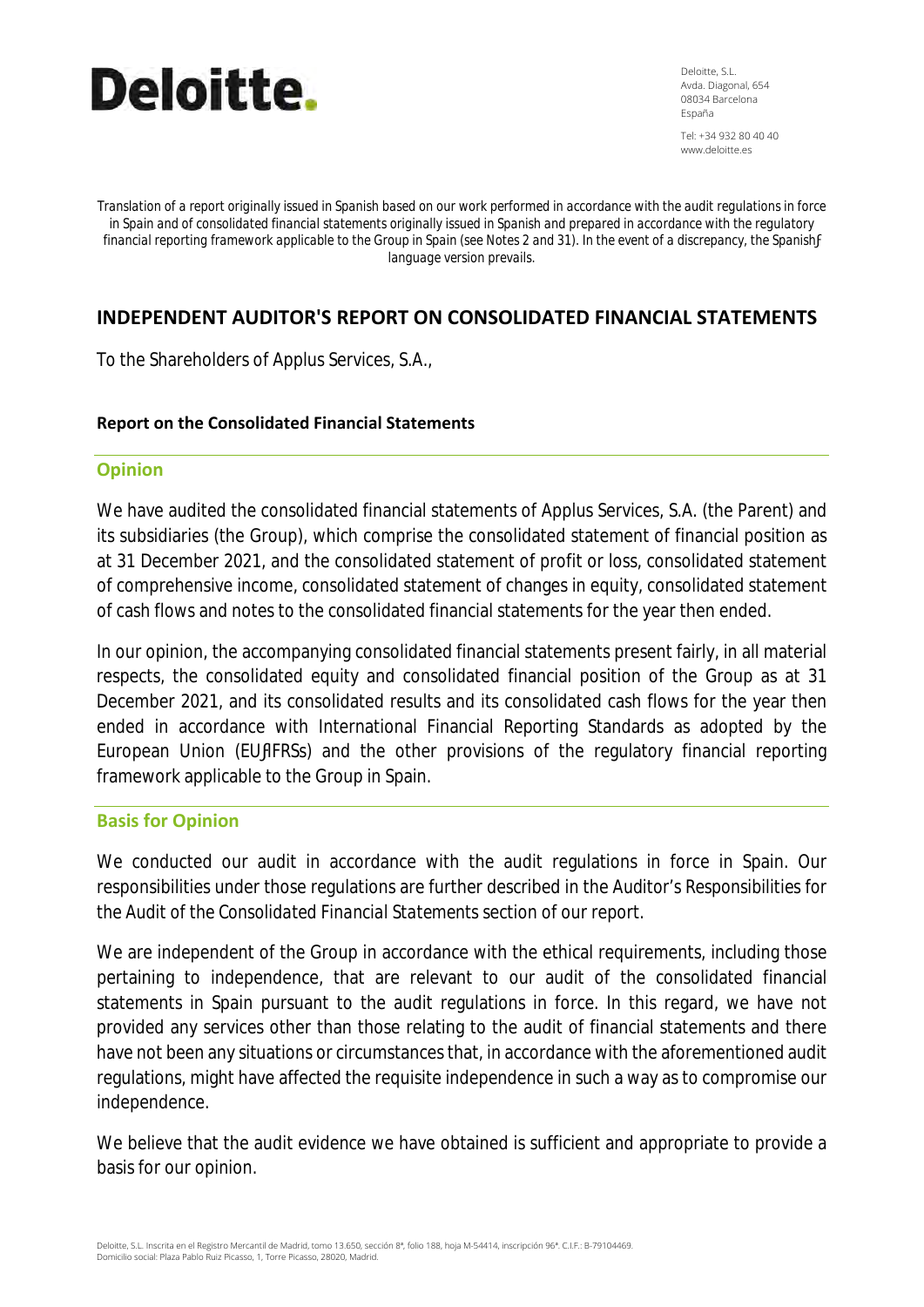### **Key Audit Matters**

Key audit matters are those matters that, in our professional judgement, were of most significance in our audit of the consolidated financial statements of the current period. These matters were addressed in the context of our audit of the consolidated financial statements as a whole, and in forming our opinion thereon, and we do not provide a separate opinion on these matters.

| Impairment of goodwill and other intangible assets                                                                                                                                                                                                                                                                                                                                                                                                                                                                                                                                |                                                                                                                                                                                                                                                                                                                                                                                                                                                                                                                                                                                                        |
|-----------------------------------------------------------------------------------------------------------------------------------------------------------------------------------------------------------------------------------------------------------------------------------------------------------------------------------------------------------------------------------------------------------------------------------------------------------------------------------------------------------------------------------------------------------------------------------|--------------------------------------------------------------------------------------------------------------------------------------------------------------------------------------------------------------------------------------------------------------------------------------------------------------------------------------------------------------------------------------------------------------------------------------------------------------------------------------------------------------------------------------------------------------------------------------------------------|
| <b>Description</b>                                                                                                                                                                                                                                                                                                                                                                                                                                                                                                                                                                | Procedures applied in the audit                                                                                                                                                                                                                                                                                                                                                                                                                                                                                                                                                                        |
| Notes 4 and 5 to the accompanying<br>consolidated financial statements describe<br>the goodwill and other intangible assets<br>allocated to each of the cash generating<br>units (CGUs) identified by Group<br>management, amounting to EUR 725.8<br>million and EUR 420 million, respectively, at<br>31 December 2021.<br>Also, the various CGUs identified<br>correspond to the various business units<br>managed by the Group (Energy & Industry,<br>Automotive, IDIADA and Laboratories) in<br>each of the defined geographical areas in<br>which it carries on its activity. | Our audit procedures to address this matter<br>included, mainly, the evaluation of the<br>reasonableness of the cash flow projections<br>and of the discount rates used in the<br>impairment tests by conducting a critical<br>analysis of the key assumptions of the<br>models used. In particular, we compared<br>the revenue growth rates with the latest<br>approved strategic plans and budgets and<br>reviewed them for consistency with both<br>historical information and the current<br>market situation. Also, we evaluated<br>management's historical accuracy in the<br>budgeting process. |
| If there are any indications of impairment,<br>and at least at each year end, Group<br>management tests the assets of the<br>aforementioned CGUs for impairment using<br>discounted cash flow based valuation<br>techniques to determine the recoverable<br>amount thereof.                                                                                                                                                                                                                                                                                                       | In connection with the assumptions used by<br>the Group in the estimation process, we<br>evaluated the reasonableness of the<br>discount rates applied for each business<br>and geographical area, taking into<br>consideration the cost of capital of the<br>Group and of comparable organisations, as<br>well as perpetuity growth rates, among<br>other factors.                                                                                                                                                                                                                                    |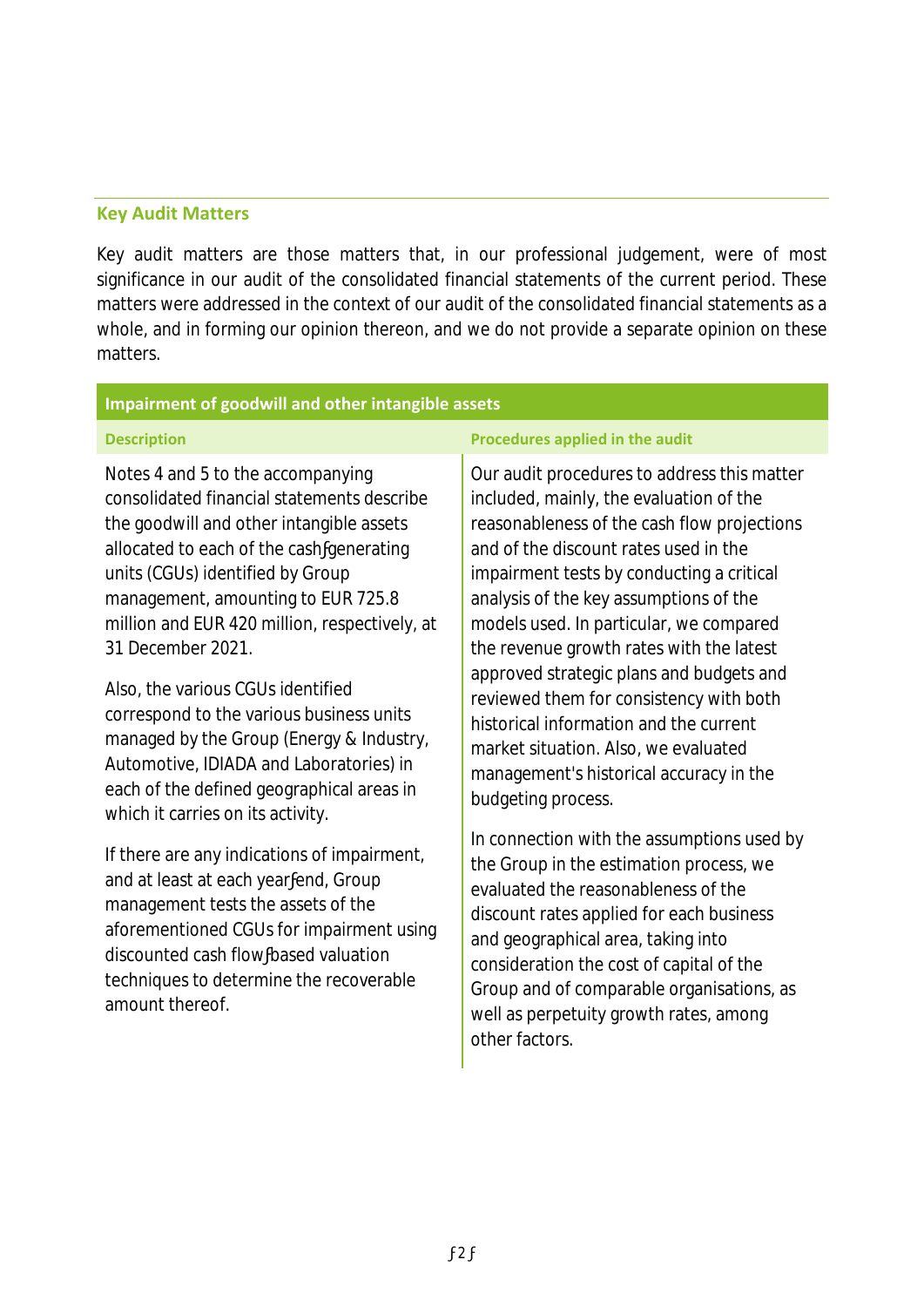### **Impairment of goodwill and other intangible assets**

The performance of this impairment test was considered to be a key matter in our audit, given the magnitude of these assets and that management's assessment in this respect is an estimation process that includes a high level of judgements and assumptions, such as the determination of the growth rates for sales and expenses that the various CGUs are expected to show, investments in non current and current assets and other assumptions obtained from the Group's strategic plan. Also, a discount rate is determined by taking into account the economic situation in general and that of each CGU in particular, on the basis of the risks specific to the various countries and to the business carried on.

### **Description Procedures applied in the audit**

In addition, we evaluated the sensitivity analyses, stressing those assumptions to which the impairment test is most sensitive, i.e., those with the greatest effect on the determination of the recoverable amount of the assets.

We also involved our internal business valuation experts in order to evaluate the reasonableness of the models and key assumptions used by the Applus Group.

Lastly, we evaluated whether Notes 3 d, 4, 5 and 6 to the accompanying consolidated financial statements contained the disclosures required by the applicable accounting regulations relating to the impairment tests on those assets and, in particular, the detail of the main assumptions used, and a sensitivity analysis of changes in the key assumptions used in the tests performed.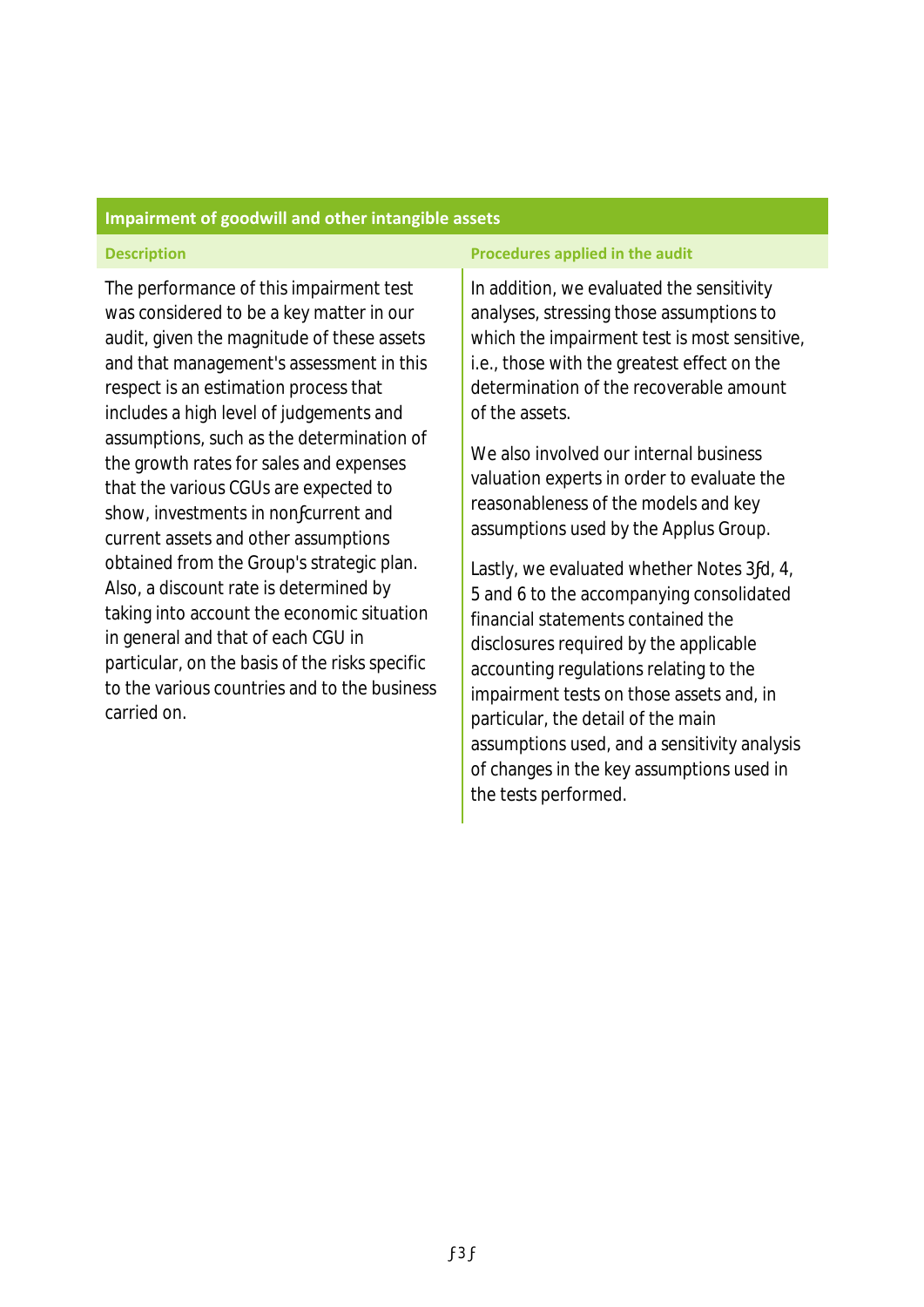### **Recovery of deferred tax assets**

Note 20 c to the accompanying consolidated financial statements details the deferred tax assets amounting to EUR 61 million that are recognised in the consolidated statement of financial position at 2021 year end, corresponding to tax losses, tax credits and temporary differences amounting to EUR 23 million, EUR 12.9 million and EUR 25.1 million, respectively, generated in the various tax jurisdictions in which the Group operates.

In addition, as indicated in Note 20 c, the Group has unrecognised deferred tax assets corresponding to tax losses and tax credits amounting to EUR 114.6 million and EUR 52.3 million, respectively.

At the end of each reporting period, Group management assesses the recoverability of the tax assets recognised based on projections of future taxable profits considering as reasonable a timeframe of no more than ten years, taking into account the legislation of each tax jurisdiction in which the Group operates, legislative changes and the most recent business plans approved for the various business divisions and geographical areas. We identified this matter as key in our audit, since the assessment of the recoverability of these assets requires a significant level of judgement, largely in connection with the projections of business performance.

### **Description Procedures applied in the audit**

Our audit procedures to address this matter included, among others, the evaluation of the methodology and assumptions applied by the Group and verification of the consistency of the assumptions taking into account both historical information and the market situation and the tax legislation applicable in each jurisdiction, involving internal tax experts in those geographical areas in which the Group has the most significant amounts of deferred tax assets. We also reviewed the consistency of the models with the financial information used by Group management in performing the impairment test on goodwill and other intangible assets and the sensitivity analyses, stressing those assumptions that have the greatest effect on determining the recoverable amount of the tax assets.

Furthermore, we analysed the historical accuracy of management in the process of preparing projections of tax bases, comparing the actual figures for the year with the projections made in the preceding year.

We also analysed the historical accuracy of management in the process of preparing projections of future taxable profits for the purpose of analysing the recovery of tax losses, comparing the actual figures for the year with the projections made in the preceding year.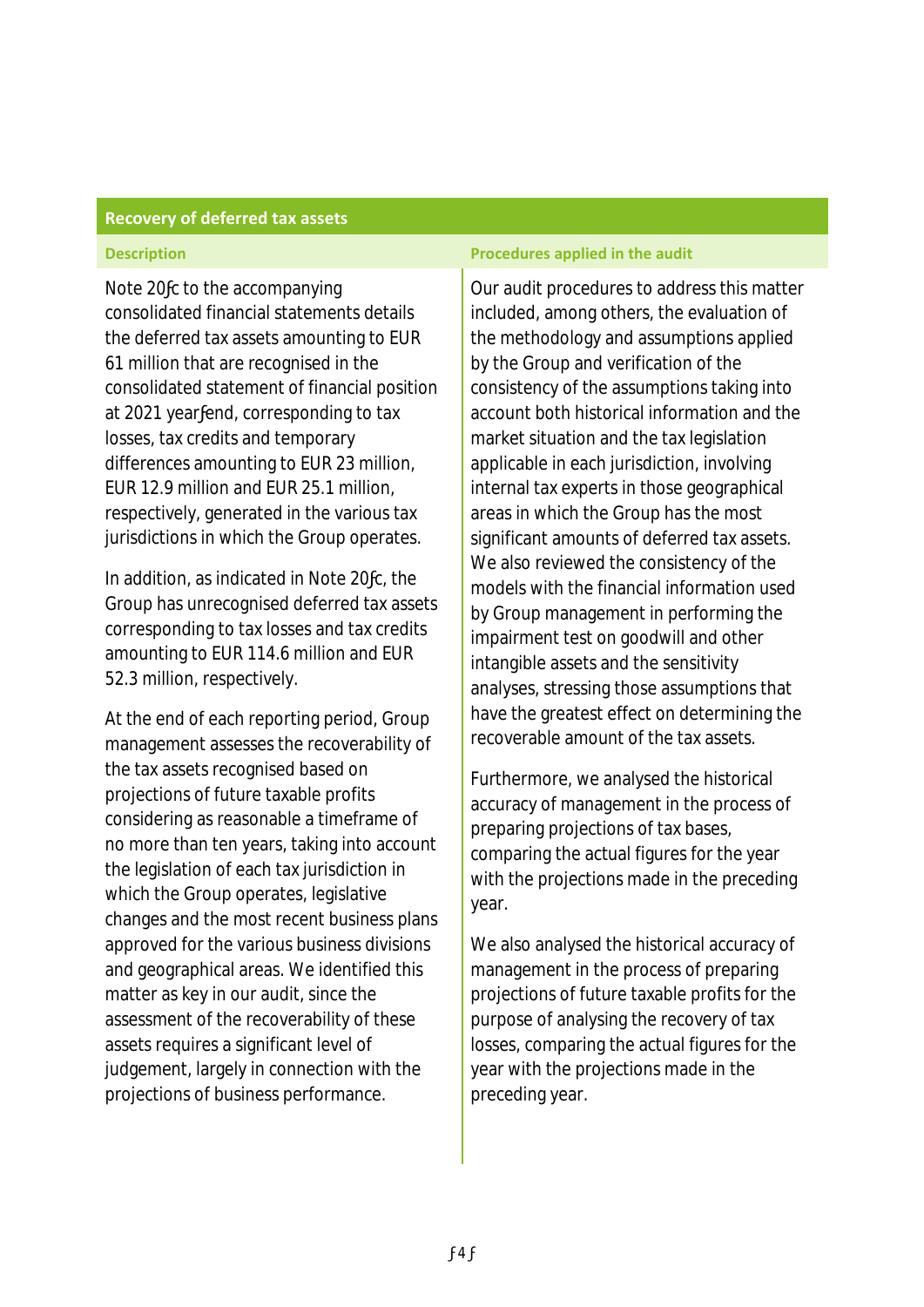## **Recovery of deferred tax assets**

| <b>Description</b> | Procedures applied in the audit                                                                                                                                                                                                       |
|--------------------|---------------------------------------------------------------------------------------------------------------------------------------------------------------------------------------------------------------------------------------|
|                    | Lastly, we evaluated whether the<br>disclosures required by the applicable<br>accounting regulations in connection with<br>this matter were included in Notes 3 p and<br>20 to the accompanying consolidated<br>financial statements. |

| Provisions for taxes and litigation                                                                                                                                                                                                                                                                                                                                                                                                                   |                                                                                                                                                                                                                                                                                                                                                                                                                                                                                                                                                                                                                                                                                                                                                                                                                                                                                                                |
|-------------------------------------------------------------------------------------------------------------------------------------------------------------------------------------------------------------------------------------------------------------------------------------------------------------------------------------------------------------------------------------------------------------------------------------------------------|----------------------------------------------------------------------------------------------------------------------------------------------------------------------------------------------------------------------------------------------------------------------------------------------------------------------------------------------------------------------------------------------------------------------------------------------------------------------------------------------------------------------------------------------------------------------------------------------------------------------------------------------------------------------------------------------------------------------------------------------------------------------------------------------------------------------------------------------------------------------------------------------------------------|
| <b>Description</b>                                                                                                                                                                                                                                                                                                                                                                                                                                    | Procedures applied in the audit                                                                                                                                                                                                                                                                                                                                                                                                                                                                                                                                                                                                                                                                                                                                                                                                                                                                                |
| The Group operates in multiple tax and<br>legal jurisdictions worldwide and, therefore,<br>is subject to a wide variety of specific,<br>sometimes complex, laws and regulations.<br>Note 17 to the accompanying consolidated<br>financial statements includes a detail of the<br>specific provisions for taxes, legal matters,<br>litigation and claims recognised at 31<br>December 2021, together with other<br>disclosures related to these items. | Our audit procedures to address this matter<br>included, among others, the obtainment,<br>through direct confirmation processes, of<br>the assessment carried out by the Group's<br>external advisers for each significant lawsuit<br>or claim in process, the obtainment of the<br>assessment by the Group's legal and tax<br>departments and the obtainment of all<br>available information relating to each<br>significant lawsuit or claim. In the course of<br>our work, we evaluated, for all significant<br>lawsuits and claims, the reasonableness of<br>the provisions recognised by involving our<br>experts in each subject matter and in each<br>applicable jurisdiction.<br>Lastly, we also evaluated whether the<br>disclosures required by the applicable<br>accounting regulations were included in<br>Notes 3 j, 17, 20 f and 27 to the<br>accompanying consolidated financial<br>statements. |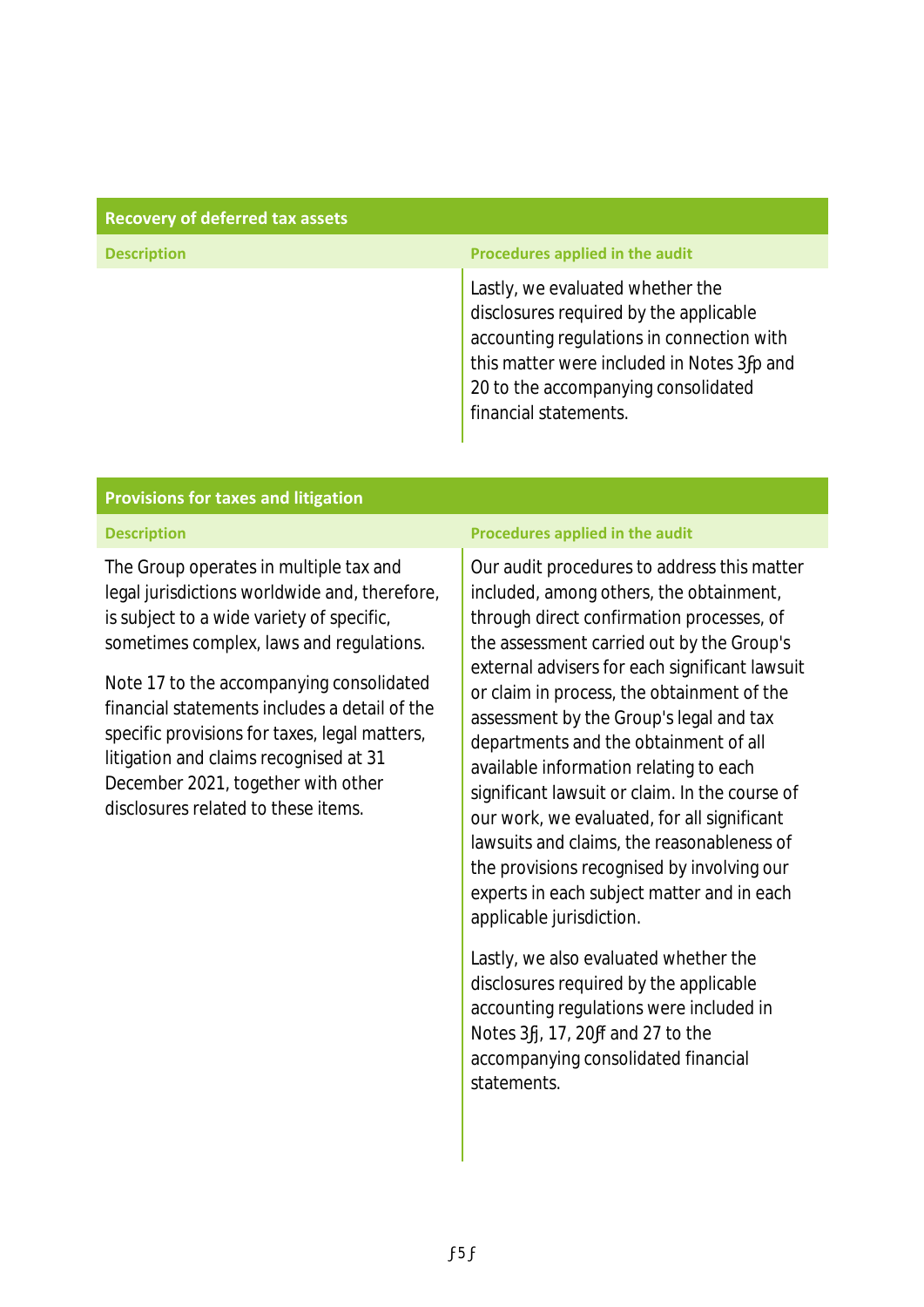| Provisions for taxes and litigation                                                                                                                                                                                                                                                                                                                                                                                                                                                                                                                                                                                                                                                                                                                                                                              |                                 |
|------------------------------------------------------------------------------------------------------------------------------------------------------------------------------------------------------------------------------------------------------------------------------------------------------------------------------------------------------------------------------------------------------------------------------------------------------------------------------------------------------------------------------------------------------------------------------------------------------------------------------------------------------------------------------------------------------------------------------------------------------------------------------------------------------------------|---------------------------------|
| <b>Description</b>                                                                                                                                                                                                                                                                                                                                                                                                                                                                                                                                                                                                                                                                                                                                                                                               | Procedures applied in the audit |
| At the end of each reporting period Group<br>management assesses the need for, and<br>sufficiency of, the aforementioned<br>provisions, taking into consideration the<br>available information and the<br>circumstances prevailing at any given time.<br>In this process, Group management has the<br>support of external advisers engaged for<br>this purpose, for the most significant<br>lawsuits and claims. The determination of<br>the amounts recognised and the disclosures<br>included in the notes to the consolidated<br>financial statements involve a high level of<br>estimation, judgements and assumptions<br>due to uncertainties about the range of<br>possible resolutions of the litigation and<br>claims in process and, therefore, this was<br>considered to be a key matter in our audit. |                                 |

## **Accounting for the business combination effected in the year**

| <b>Description</b>                                                                                                                                                                  | Procedures applied in the audit                                                                                                                                                                                                                                                                                                        |
|-------------------------------------------------------------------------------------------------------------------------------------------------------------------------------------|----------------------------------------------------------------------------------------------------------------------------------------------------------------------------------------------------------------------------------------------------------------------------------------------------------------------------------------|
| The Group performed several business<br>combinations in 2021, as described in Note<br>2 b.e.1.1 to the accompanying consolidated<br>financial statements as at 31 December<br>2021. | Our audit procedures included, among<br>others, obtaining and analysing the<br>contractual documentation relating to<br>these business combinations, placing<br>particular emphasis on the transfer of the<br>risks associated with the businesses<br>acquired in order to determine the timing<br>of recognition of the transactions. |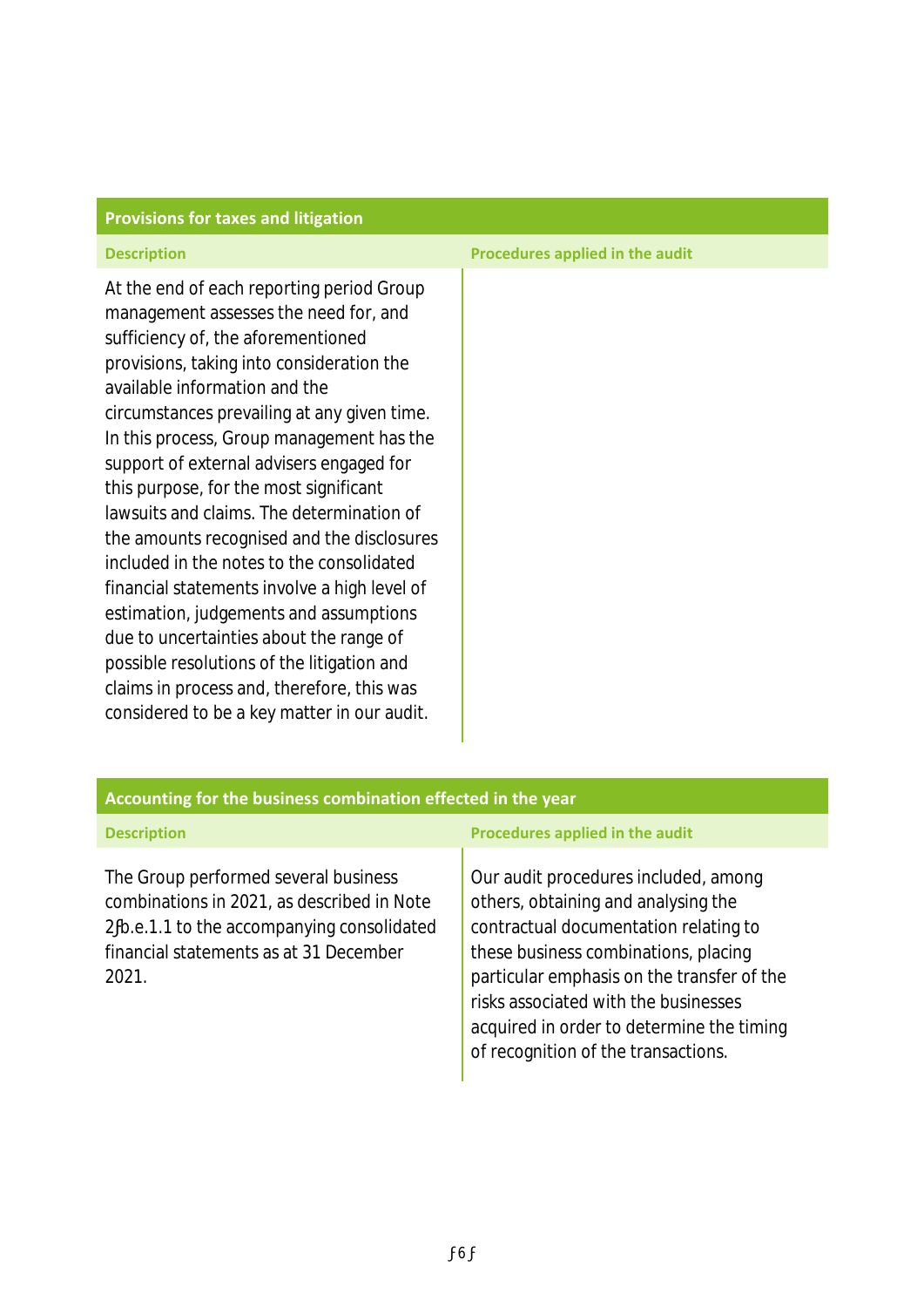### **Accounting for the business combination effected in the year**

The accompanying consolidated financial statements include the initial accounting for the fair value of the assets acquired and the liabilities assumed as a result of the business combinations performed, with the acquisitions of the IMA Materialforschung und Anwendungstechnik GmbH, Soil and Foundation Company Limited and Enertis Solar, S.L.U. groups, with a total acquisition cost of approximately EUR 111 million, being the most significant.

These acquisitions are complex transactions which include contractual agreements the recognition of which in the consolidated financial statements requires the Parent's directors to make significant judgements and estimates.

Significant judgements and estimates must also be made in order to provisionally determine the acquisition date fair value of the assets acquired and the liabilities assumed, and of the goodwill arising, and, therefore, the Group was assisted by experts engaged by it for this purpose.

In this connection, current legislation allows the allocation of fair value to be re estimated during a period of one year from the respective acquisition dates.

Consequently, the analysis of these transactions was a key audit matter in our audit.

### **Description Procedures applied in the audit**

In addition, for each business combination, we obtained the provisional analysis performed by the Group to determine the fair value of the assets acquired and liabilities assumed, and we verified the clerical accuracy of the calculations performed and the reasonableness of the main assumptions considered therein.

To this end, we analysed the consistency of the future cash flow forecasts considered in the analysis performed with the assumptions obtained from the business plan relating to the businesses acquired. In addition, we evaluated the reasonableness of the key assumptions considered (such as revenue growth, cost inflation and the discount rate), and performed a sensitivity analysis of those key assumptions.

With regard to the external experts engaged by the Group, we evaluated their competence, capability and objectivity, and obtained an understanding of their work as experts and of the adequacy of that work for use as audit evidence.

Also, we involved our internal valuation experts in order to evaluate, mainly, the methodology employed by the Group in the analysis conducted, the discount rates considered and the terminal value, expressed in perpetuity growth terms, of the projected future cash flows.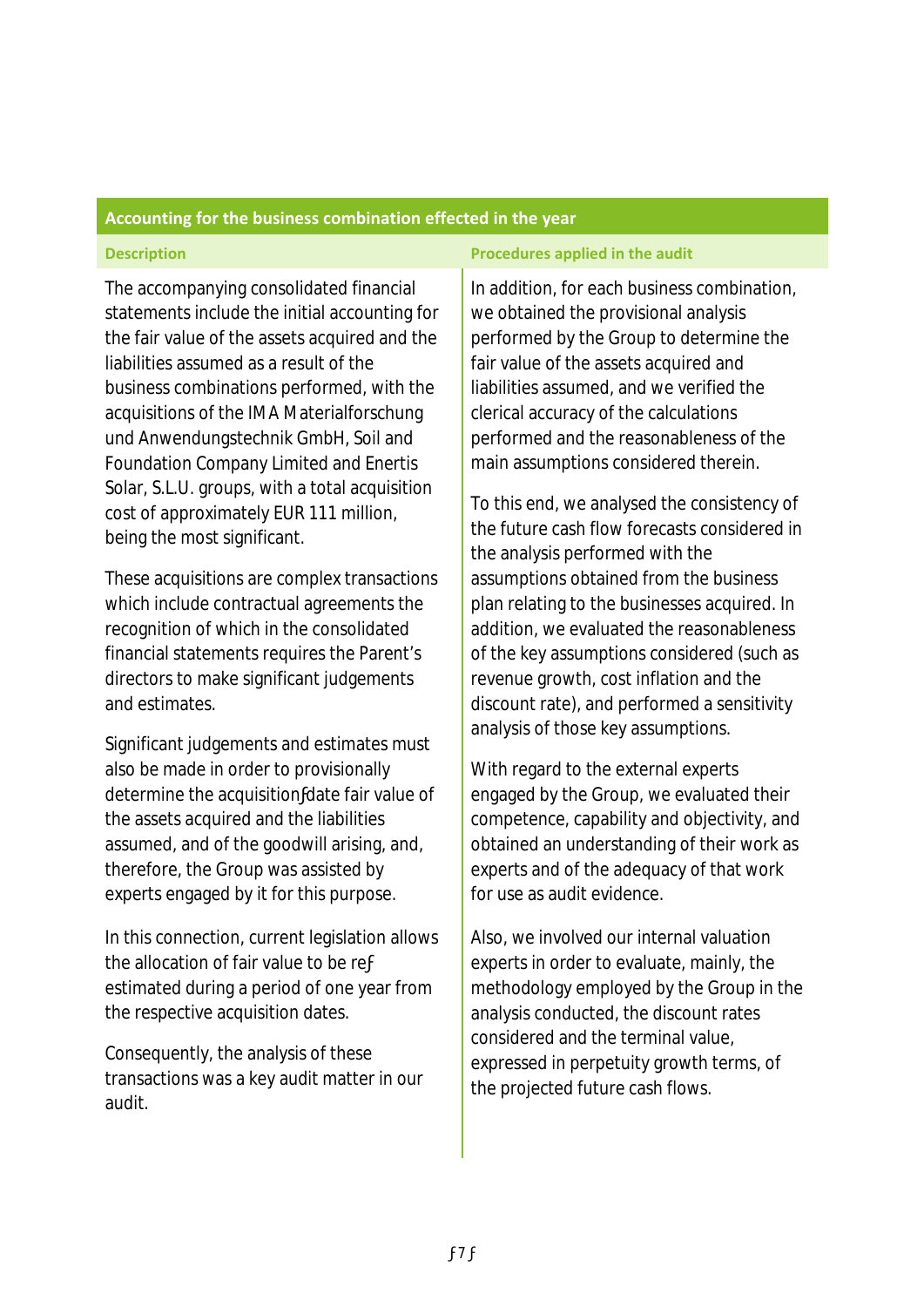| Accounting for the business combination effected in the year |                                                                                                                                                                                                                                                                           |
|--------------------------------------------------------------|---------------------------------------------------------------------------------------------------------------------------------------------------------------------------------------------------------------------------------------------------------------------------|
| <b>Description</b>                                           | Procedures applied in the audit                                                                                                                                                                                                                                           |
|                                                              | Lastly, we evaluated whether the<br>disclosures included in Notes 2 b.e.1.1, 4<br>and 5 to the accompanying consolidated<br>financial statements in connection with this<br>matter were in conformity with those<br>required by the applicable accounting<br>regulations. |

### **Other Information: Consolidated Directors' Report**

The other information comprises only the consolidated directors' report for 2021, the preparation of which is the responsibility of the Parent's directors and which does not form part of the consolidated financial statements.

Our audit opinion on the consolidated financial statements does not cover the consolidated directors' report. Our responsibility relating to the consolidated directors' report, in accordance with the audit regulations in force, consists of:

- a) Solely checking that the consolidated non financial information statement, certain information included in the Annual Corporate Governance Report and the Annual Director's Remuneration Report, to which the Spanish Audit Law refers, have been furnished as provided for in the applicable legislation and, if this is not the case, reporting this fact.
- b) Evaluating and reporting on whether the other information included in the consolidated directors' report is consistent with the consolidated financial statements, based on the knowledge of the Group obtained in the audit of those consolidated financial statements, as well as evaluating and reporting on whether the content and presentation of this section of the consolidated directors' report are in conformity with the applicable regulations. If, based on the work we have performed, we conclude that there are material misstatements, we are required to report that fact.

Based on the work performed, as described above, we observed that the information described in section a) above was furnished as provided for in the applicable legislation and that the other information in the consolidated directors' report was consistent with that contained in the consolidated financial statements for 2021 and its content and presentation were in conformity with the applicable regulations.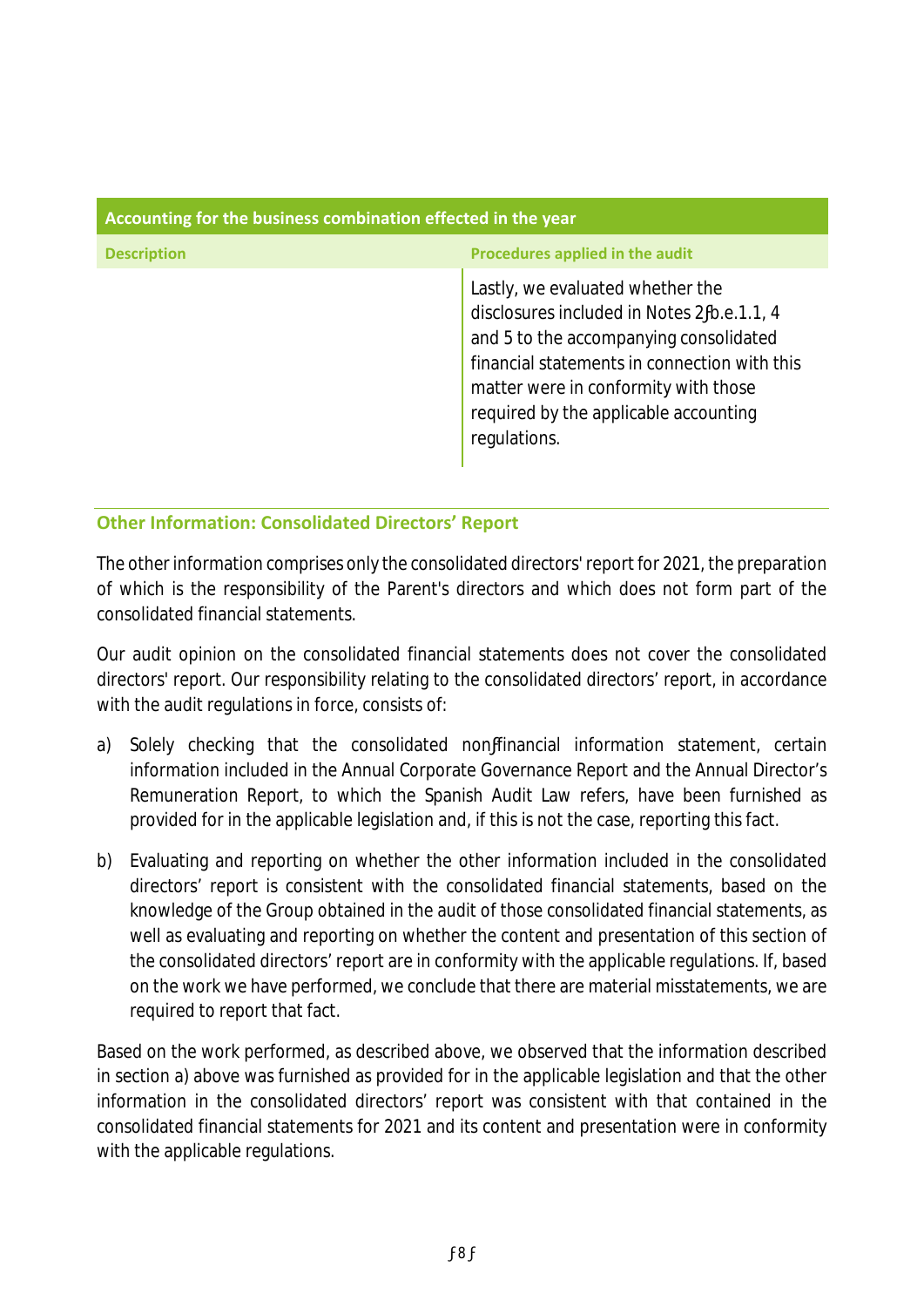### **Responsibilities of the Directors and Audit Committee of the Parent for the Consolidated Financial Statements**

The Parent's directors are responsible for preparing the accompanying consolidated financial statements so that they present fairly the Group's consolidated equity, consolidated financial position and consolidated results in accordance with EU IFRSs and the other provisions of the regulatory financial reporting framework applicable to the Group in Spain, and for such internal control asthe directors determine is necessary to enable the preparation of consolidated financial statements that are free from material misstatement, whether due to fraud or error.

In preparing the consolidated financial statements, the Parent's directors are responsible for assessing the Group's ability to continue as a going concern, disclosing, as applicable, matters related to going concern and using the going concern basis of accounting unless the directors either intend to liquidate the Group or to cease operations, or have no realistic alternative but to do so.

The Parent's audit committee is responsible for overseeing the process involved in the preparation and presentation of the consolidated financial statements.

### **Auditor's Responsibilities for the Audit of the Consolidated Financial Statements**

Our objectives are to obtain reasonable assurance about whether the consolidated financial statements as a whole are free from material misstatement, whether due to fraud or error, and to issue an auditor's report that includes our opinion.

Reasonable assurance is a high level of assurance, but is not a guarantee that an audit conducted in accordance with the audit regulations in force in Spain will always detect a material misstatement when it exists. Misstatements can arise from fraud or error and are considered material if, individually or in the aggregate, they could reasonably be expected to influence the economic decisions of users taken on the basis of these consolidated financial statements.

A further description of our responsibilities for the audit of the consolidated financial statements is included in Appendix I to this auditor's report. This description, which is on pages 12 and 13 of this document, forms part of our auditor's report.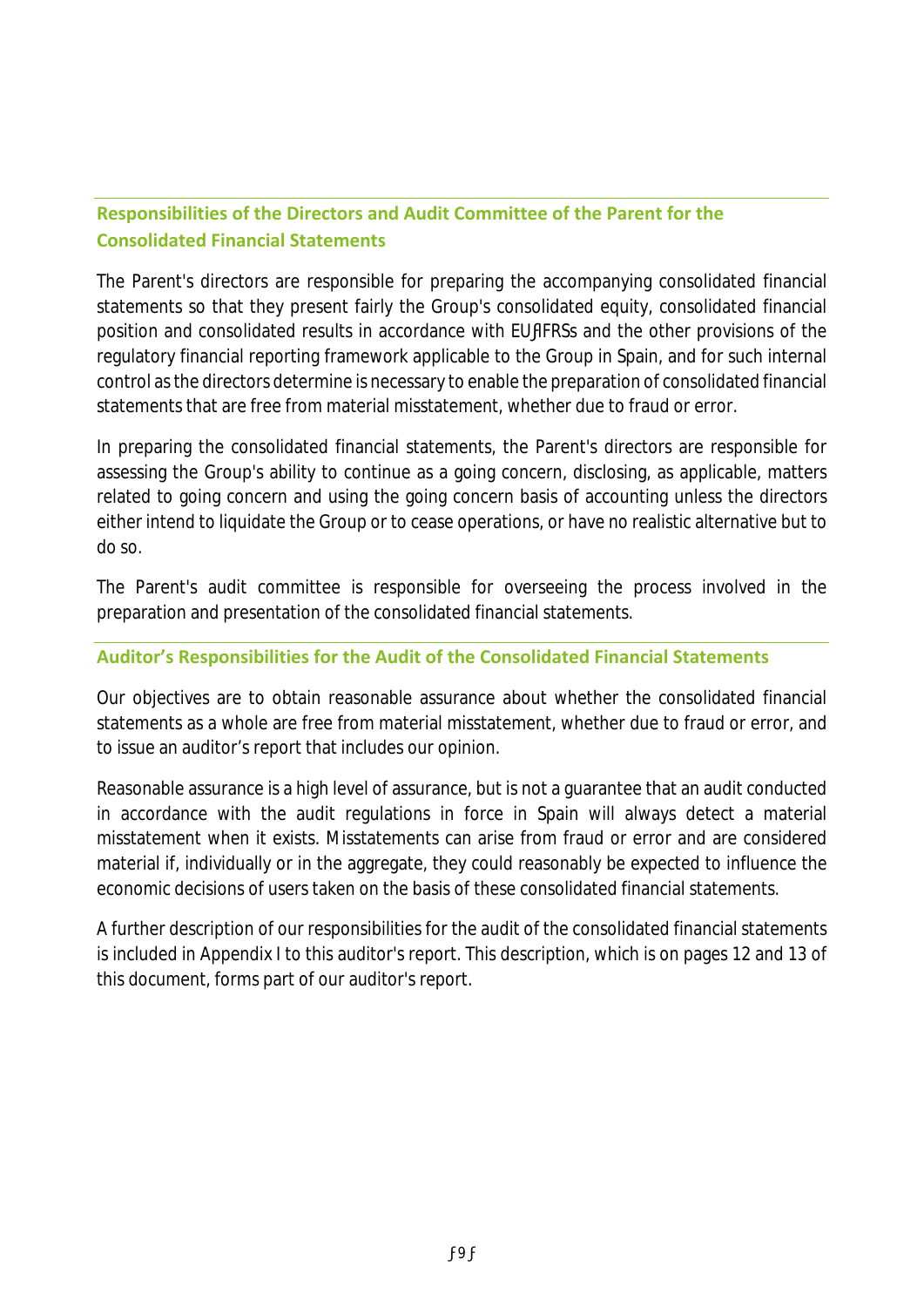### **Report on Other Legal and Regulatory Requirements**

### **European Single Electronic Format**

We have examined the digital files in European Single Electronic Format (ESEF) of Applus Services, S.A. and subsidiaries for 2021, which comprise the XHTML file including the consolidated financial statements for 2021 and the XBRL files with the tagging performed by the entity, which will form part of the annual financial report.

The directors of Applus Services, S.A. are responsible for presenting the annual financial report for 2021 in accordance with the format and markup requirements established in Commission Delegated Regulation (EU) 2019/815 of 17 December 2018 ("ESEF Regulation").

Our responsibility is to examine the digital files prepared by the Parent's directors, in accordance with the audit regulations in force in Spain. Those regulations require that we plan and perform our audit procedures in order to ascertain whether the content of the consolidated financial statements included in the aforementioned digital files corresponds in full to that of the consolidated financial statements that we have audited, and whether those consolidated financial statements and the aforementioned files were formatted and marked up, in all material respects, in accordance with the requirements established in the ESEF Regulation.

In our opinion, the digital files examined correspond in full to the audited consolidated financial statements, and these are presented and have been marked up, in all material respects, in accordance with the requirements established in the ESEF Regulation.

### **Additional Report to the Parent's Audit Committee**

The opinion expressed in this report is consistent with the content of our additional report to the Parent's audit committee dated 24 February 2022.

### **Engagement Period**

The Annual General Meeting held on 28 May 2021 appointed us as the Group's auditors for a period of one year from the year ended 31 December 2020, i.e., for 2021.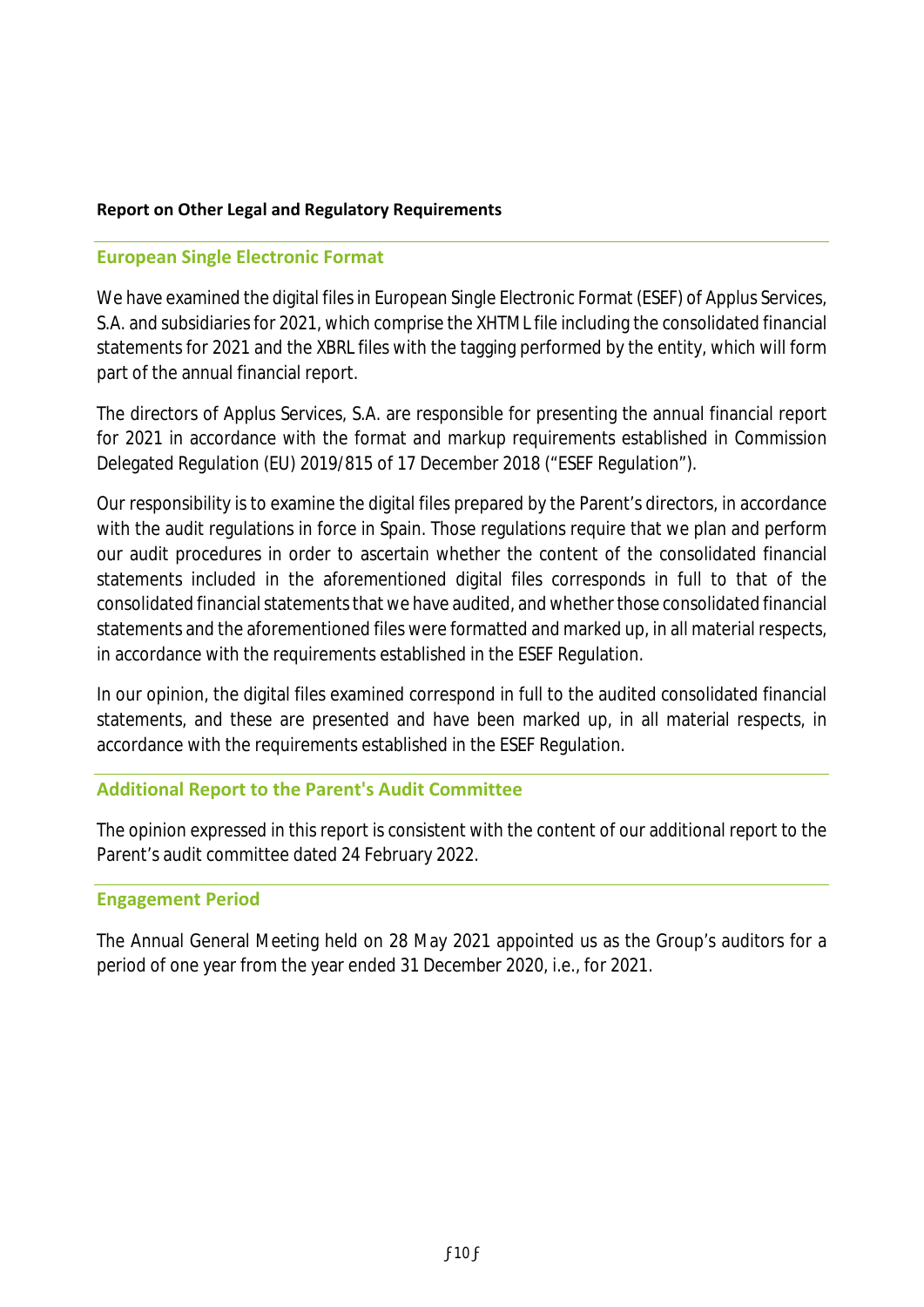Previously, we were designated pursuant to a resolution of the General Meeting for the period of one year and have been auditing the financial statements uninterruptedly since the year ended 31 December 2007 and, therefore, since the year ended 31 December 2014, the year in which the Parent became a Public Interest Entity.

DELOITTE, S.L. Registered in ROAC under no. S0692

Ana Torrens Borrás Registered in ROAC under no. 17762

24 February 2022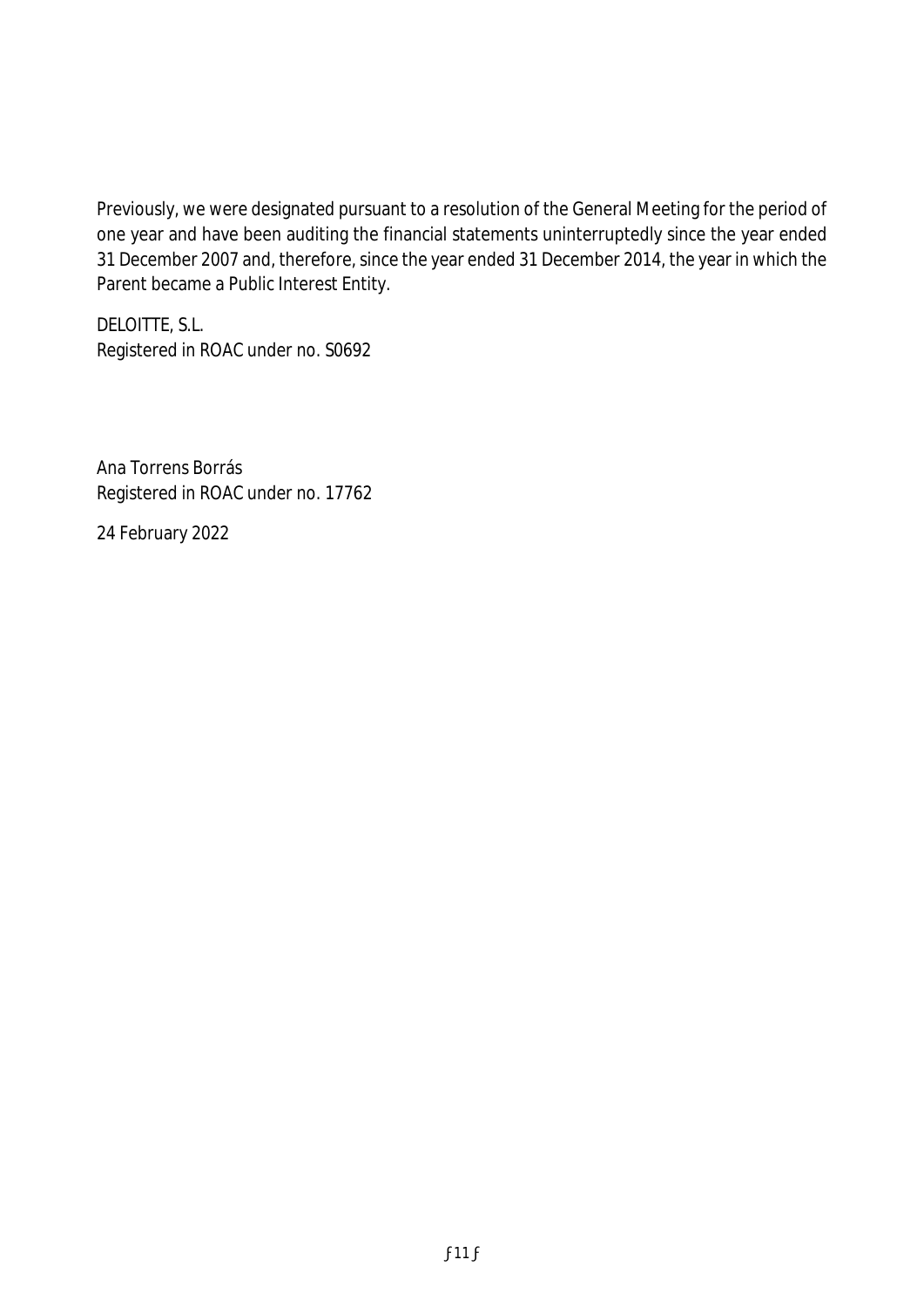### **Appendix I to our auditor's report**

Further to the information contained in our auditor's report, in this Appendix we include our responsibilities in relation to the audit of the consolidated financial statements.

### **Auditor's Responsibilities for the Audit of the Consolidated Financial Statements**

As part of an audit in accordance with the audit regulations in force in Spain, we exercise professional judgement and maintain professional scepticism throughout the audit. We also:

- $\bullet$  Identify and assess the risks of material misstatement of the consolidated financial statements, whether due to fraud or error, design and perform audit procedures responsive to those risks, and obtain audit evidence that is sufficient and appropriate to provide a basis for our opinion. The risk of not detecting a material misstatement resulting from fraud is higher than for one resulting from error, as fraud may involve collusion, forgery, intentional omissions, misrepresentations, or the override of internal control.
- Obtain an understanding of internal control relevant to the audit in order to design audit procedures that are appropriate in the circumstances, but not for the purpose of expressing an opinion on the effectiveness of the Group's internal control.
- Evaluate the appropriateness of accounting policies used and the reasonableness of accounting estimates and related disclosures made by the Parent's directors.
- Conclude on the appropriateness of the use by the Parent's directors of the going concern basis of accounting and, based on the audit evidence obtained, whether a material uncertainty exists related to events or conditions that may cast significant doubt on the Group's ability to continue as a going concern. If we conclude that a material uncertainty exists, we are required to draw attention in our auditor's report to the related disclosures in the consolidated financial statements or, if such disclosures are inadequate, to modify our opinion. Our conclusions are based on the audit evidence obtained up to the date of our auditor's report. However, future events or conditions may cause the Group to cease to continue as a going concern.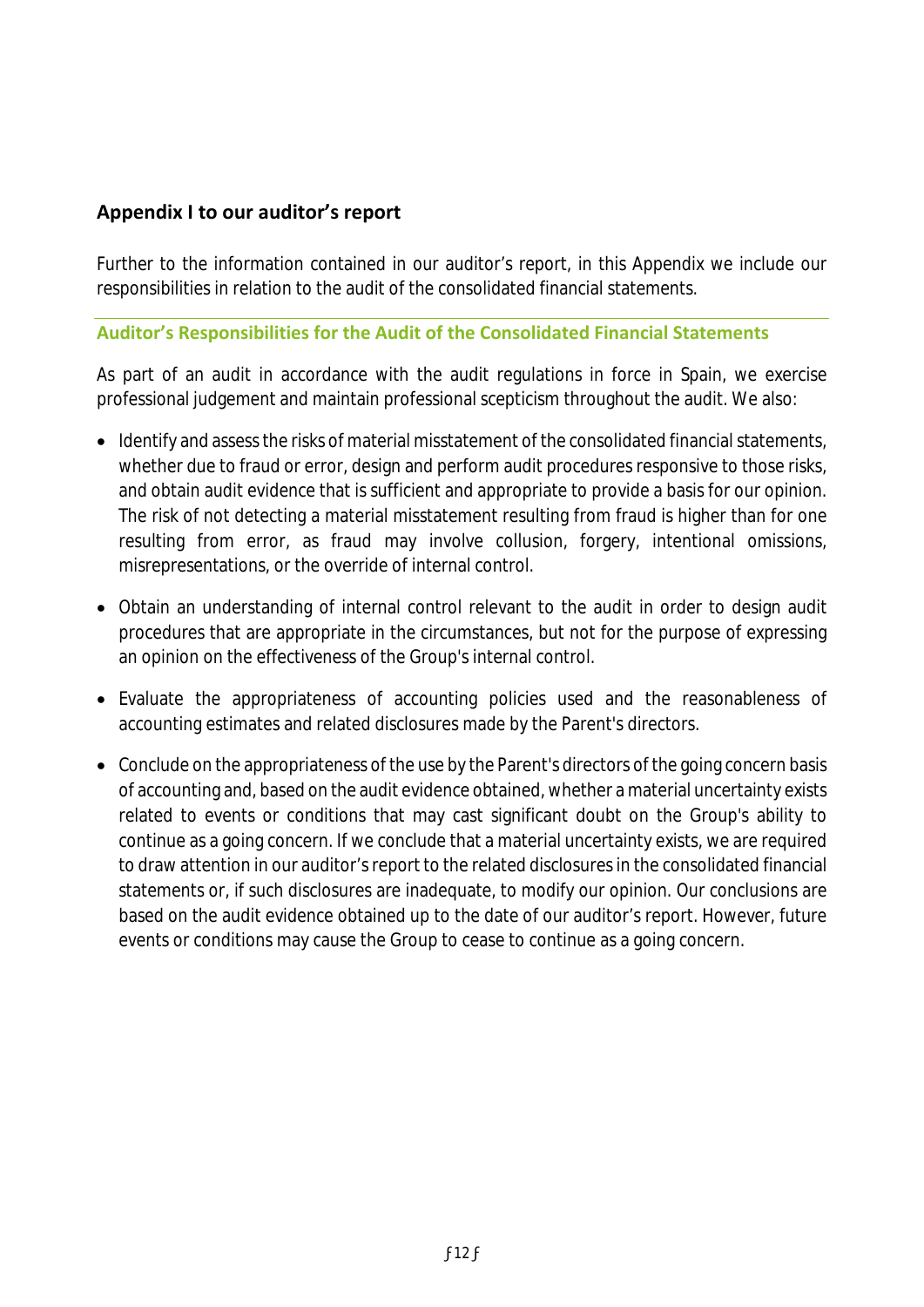- Evaluate the overall presentation, structure and content of the consolidated financial statements, including the disclosures, and whether the consolidated financial statements represent the underlying transactions and events in a manner that achieves fair presentation.
- Obtain sufficient appropriate audit evidence regarding the financial information of the entities or business activities within the Group to express an opinion on the consolidated financial statements. We are responsible for the direction, supervision and performance of the Group audit. We remain solely responsible for our audit opinion.

We communicate with the Parent's audit committee regarding, among other matters, the planned scope and timing of the audit and significant audit findings, including any significant deficiencies in internal control that we identify during our audit.

We also provide the Parent's audit committee with a statement that we have complied with relevant ethical requirements, including those regarding independence, and we have communicated with it to report on all matters that may reasonably be thought to jeopardise our independence, and where applicable, on the related safeguards.

From the matters communicated with the Parent's audit committee, we determine those matters that were of most significance in the audit of the consolidated financial statements of the current period and are therefore the key audit matters.

We describe these matters in our auditor's report unless law or regulation precludes public disclosure about the matter.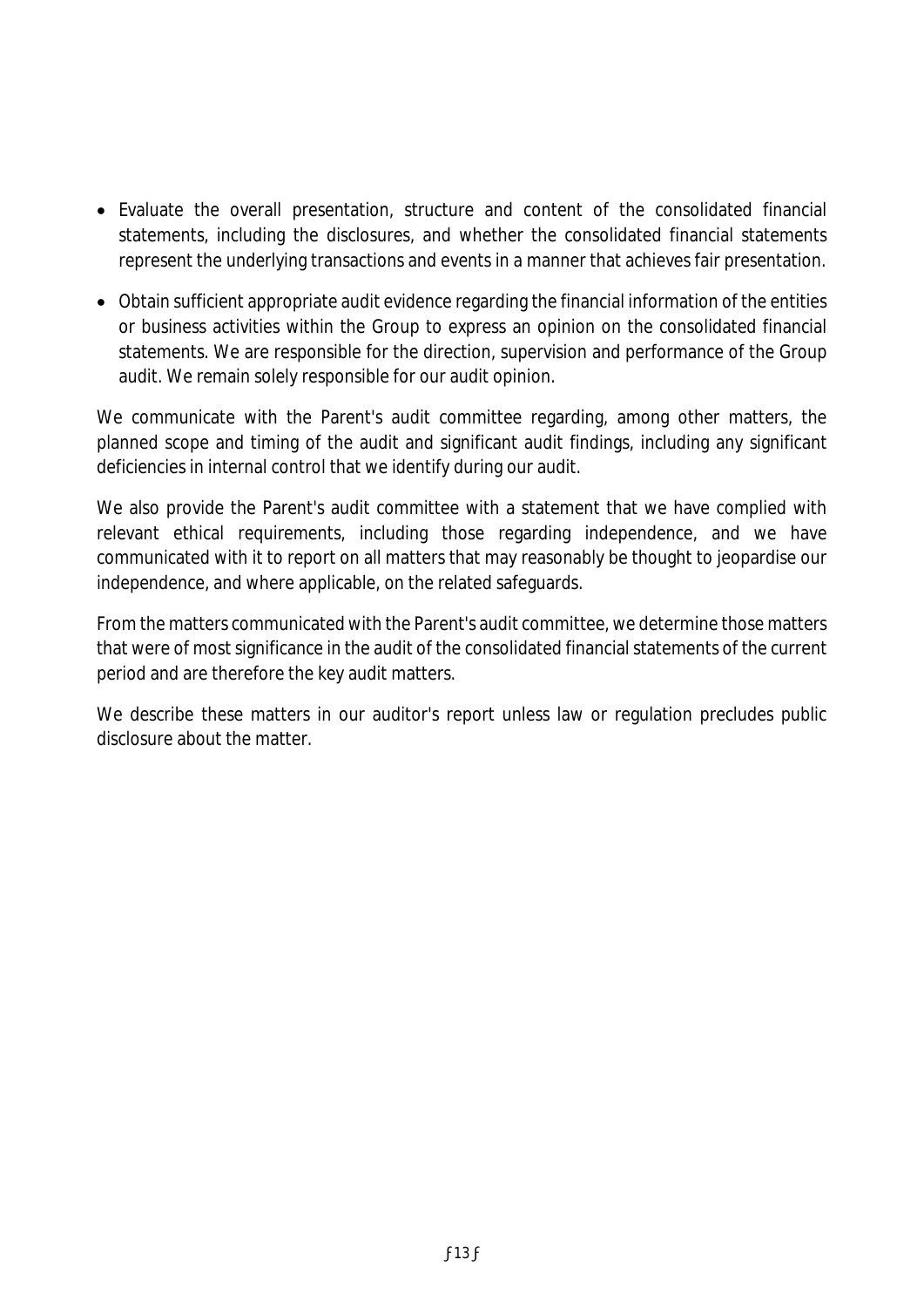## **Applus Services, S.A. and Subsidiaries**

Consolidated Financial Statements for the year ended 31 December 2021 and Consolidated Director's Report together with Independent Auditor's Report

*Translation of consolidated financial statements originally issued in Spanish and prepared in accordance with the regulatory financial reporting framework applicable to the Group (see Notes 2 and 31). In the event of a discrepancy, the Spanish-language version prevails.*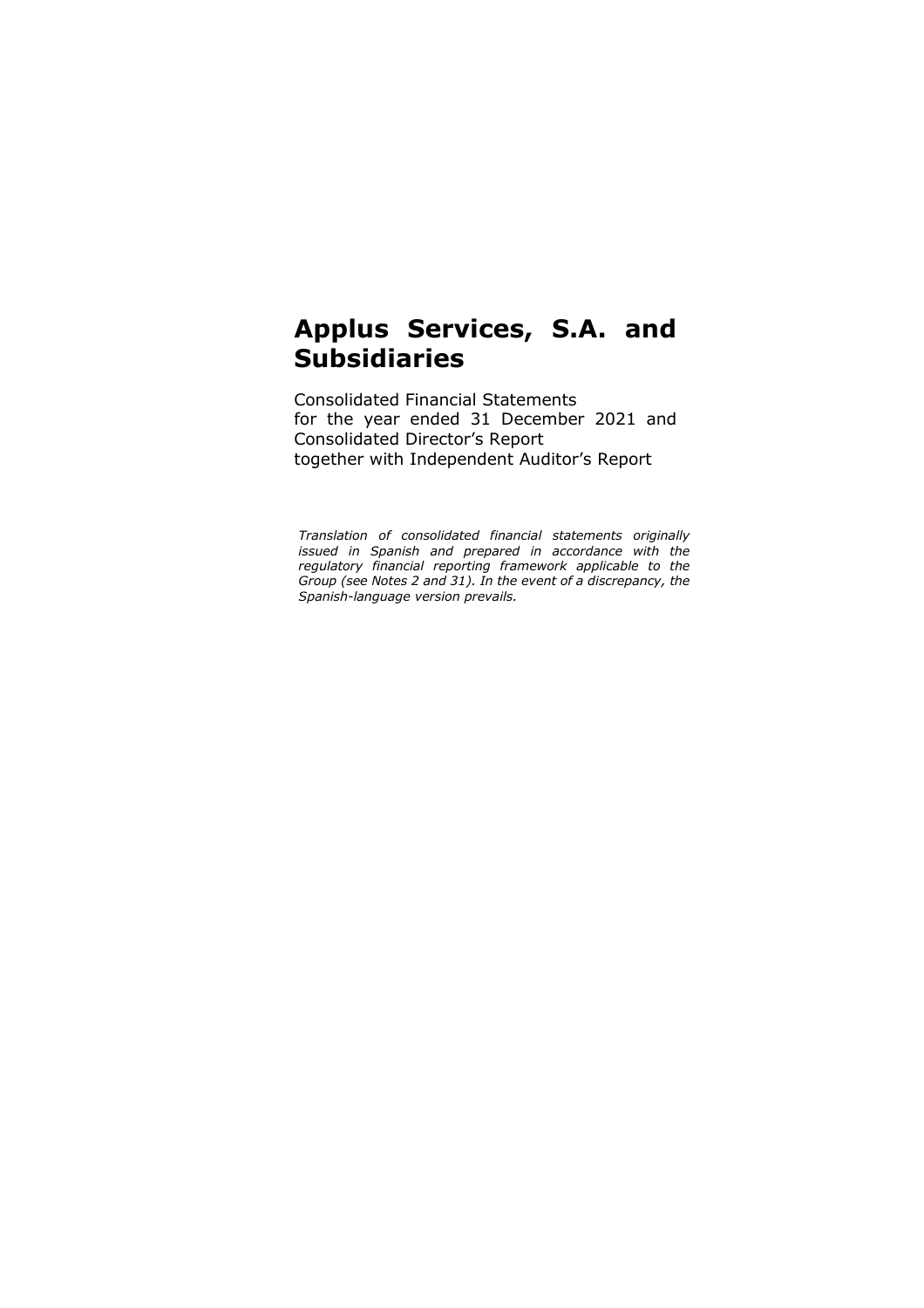### **CONSOLIDATED STATEMENT OF FINANCIAL POSITION AS AT 31 DECEMBER 2021**  (Thousands of Euros)

| <b>ASSETS</b>                                                                                                                                                                                                                                                                  | <b>Notes</b>                                  | 31/12/2021                                                                       | 31/12/2020                                                                       | <b>EQUITY AND LIABILITIES</b>                                                                                                                                                                                                                                                                                                                    | <b>Notes</b>                                | 31/12/2021                                                                 | 31/12/2020                                                                    |
|--------------------------------------------------------------------------------------------------------------------------------------------------------------------------------------------------------------------------------------------------------------------------------|-----------------------------------------------|----------------------------------------------------------------------------------|----------------------------------------------------------------------------------|--------------------------------------------------------------------------------------------------------------------------------------------------------------------------------------------------------------------------------------------------------------------------------------------------------------------------------------------------|---------------------------------------------|----------------------------------------------------------------------------|-------------------------------------------------------------------------------|
| <b>NON-CURRENT ASSETS</b><br>Goodwill<br>Other intangible assets<br><b>Right of use assets</b><br>Property, plant and equipment<br>Investments accounted for using the equity method<br>Non-current financial assets<br>Deferred tax assets<br><b>Total non-current assets</b> | 4<br>5<br>26.a<br>$\overline{7}$<br>8<br>20.c | 725,789<br>419.967<br>180.720<br>253.774<br>520<br>17.693<br>61.024<br>1,659,487 | 675,569<br>425.810<br>179,158<br>232,578<br>542<br>14.970<br>64.160<br>1,592,787 | <b>EQUITY</b><br>Share capital and reserves-<br>Share capital<br>Share premium<br>Retained earnings and other reserves<br>Profit / (Loss) for the year attributable to the Parent<br><b>Treasury Shares</b><br>Valuation adjustments-<br>Foreign currency translation reserve<br><b>EQUITY ATTRIBUTABLE TO THE SHAREHOLDERS</b><br>OF THE PARENT | 12.a<br>12.h<br>12.c<br>12.e                | 13.070<br>449.391<br>187.671<br>32.242<br>(3, 427)<br>(61, 316)<br>617.631 | 13,070<br>449.391<br>363.291<br>(158, 239)<br>(2,664)<br>(79, 611)<br>585,238 |
|                                                                                                                                                                                                                                                                                |                                               |                                                                                  |                                                                                  | <b>NON-CONTROLLING INTERESTS</b><br><b>Total Equity</b>                                                                                                                                                                                                                                                                                          | 13                                          | 48.715<br>666,346                                                          | 48,635<br>633.873                                                             |
| <b>CURRENT ASSETS</b>                                                                                                                                                                                                                                                          |                                               |                                                                                  |                                                                                  | <b>NON-CURRENT LIABILITIES</b><br>Long-term provisions<br><b>Obligations and bank borrowings</b><br><b>Obligations under leases</b><br>Other financial liabilities<br>Deferred tax liabilities<br>Other non-current liabilities<br><b>Total non-current liabilities</b>                                                                          | 17 & 27.b<br>14<br>26.a<br>15<br>20.d<br>18 | 34.265<br>724,804<br>141.968<br>25.806<br>122.450<br>75.352<br>1.124.645   | 25,573<br>686,610<br>144.379<br>22,469<br>128,100<br>47.508<br>1.054.639      |
| Inventories<br>Trade and other receivables-<br>Trade and other receivables<br>Trade receivables from related companies                                                                                                                                                         | 9<br>10<br>10 & 28                            | 11.240<br>393.098<br>221                                                         | 8.914<br>321.370<br>253                                                          | <b>CURRENT LIABILITIES</b><br>Short-term provisions<br>Obligations and bank borrowings                                                                                                                                                                                                                                                           | 14                                          | 7.487<br>47.074                                                            | 4,518<br>32.777                                                               |
| Other receivables<br>Corporate income tax assets<br>Other current assets<br>Other current financial assets                                                                                                                                                                     | 10<br>20.b<br>11                              | 25.978<br>17.707<br>15.824<br>6,386                                              | 19.504<br>19.424<br>12.775<br>2.598                                              | <b>Obligations under leases</b><br>Trade and other payables<br>Trade payables from related companies<br>Corporate income tax liabilities                                                                                                                                                                                                         | 26.a<br>19<br>19 & 28<br>20.b               | 54.510<br>379,020<br>18,595                                                | 51.170<br>365,146<br>18,663                                                   |
| Cash and cash equivalents<br><b>Total current assets</b><br><b>TOTAL ASSETS</b>                                                                                                                                                                                                |                                               | 176.544<br>646.998<br>2,306,485                                                  | 189.468<br>574.306<br>2,167,093                                                  | Other current liabilities<br><b>Total current liabilities</b><br><b>TOTAL EQUITY AND LIABILITIES</b>                                                                                                                                                                                                                                             | 18                                          | 8.807<br>515.494<br>2,306,485                                              | 6.307<br>478.581<br>2,167,093                                                 |

The accompanying Notes 1 to 31 and Appendices I and II are an integral part of the consolidated statement of financial position as at 31 December 2021.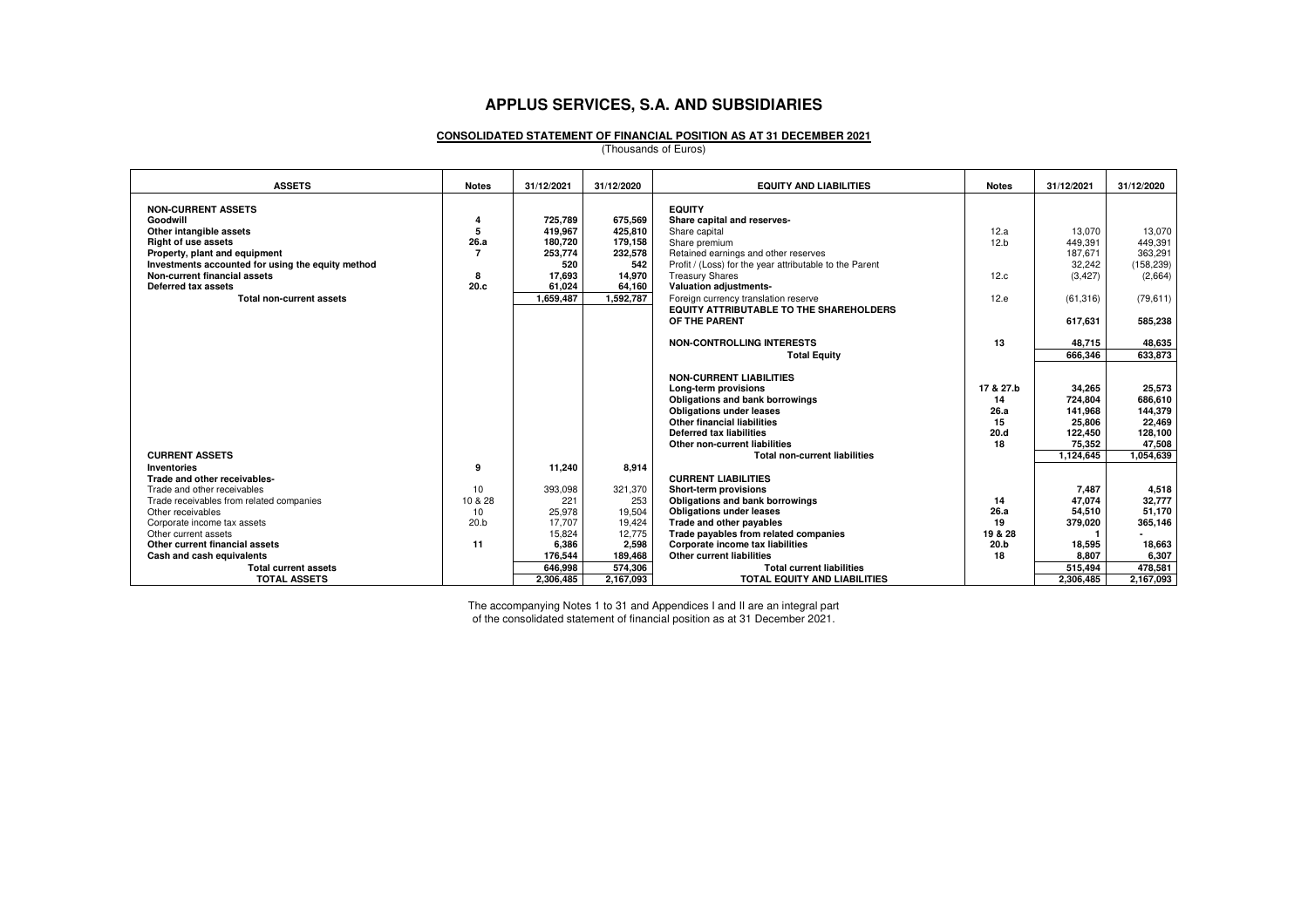### **CONSOLIDATED STATEMENT OF PROFIT OR LOSS FOR 2021**  (Thousands of Euros)

|                                                                    | <b>Notes</b> | 2021        | 2020       |
|--------------------------------------------------------------------|--------------|-------------|------------|
| <b>CONTINUING OPERATIONS</b>                                       |              |             |            |
| Revenue                                                            | 21.a         | 1,776,746   | 1,557,614  |
| Procurements                                                       |              | (154, 402)  | (145, 683) |
| Staff costs                                                        | 21.b         | (1,002,151) | (886, 235) |
| Other operating expenses                                           |              | (334, 158)  | (307, 292) |
| Operating Profit Before Depreciation, Amortization and Others      |              | 286,035     | 218,404    |
| Depreciation and amortization charge                               | 5, 7 & 26.b  | (164, 852)  | (158, 395) |
| Impairment and gains and losses on disposals of non-current assets |              | (11,500)    | (165, 033) |
| Other results                                                      | 21.c         | (8, 185)    | (12, 396)  |
| <b>OPERATING PROFIT</b>                                            |              | 101,498     | (117, 420) |
| Financial result                                                   | 22 & 26.b    | (25, 881)   | (24, 839)  |
| Share of profit of companies accounted for using the equity method |              |             |            |
| Profit / (Loss) before tax                                         |              | 75,617      | (142, 259) |
| Corporate income tax                                               | 20           | (25,610)    | 1,171      |
| Net Profit / (Loss) from continuing operations                     |              | 50,007      | (141,088)  |
|                                                                    |              |             |            |
| PROFIT / (LOSS) FROM DISCONTINUED OPERATIONS NET OF TAX            |              |             |            |
|                                                                    |              |             |            |
| <b>NET CONSOLIDATED PROFIT / (LOSS)</b>                            |              | 50,007      | (141, 088) |
| Profit / (Loss) attributable to non-controlling interests          | 13           | 17,765      | 17,151     |
| NET PROFIT / (LOSS) ATTRIBUTABLE TO THE PARENT                     |              | 32,242      | (158, 239) |
| Profit / (Loss) per share (in euros per share)                     | 12.d         |             |            |
| - Basic                                                            |              | 0.23        | (1.11)     |
| - Diluted                                                          |              | 0.23        | (1.11)     |

The accompanying Notes 1 to 31 and Appendices I and II are an integral part of the consolidated statement of profit or loss for 2021.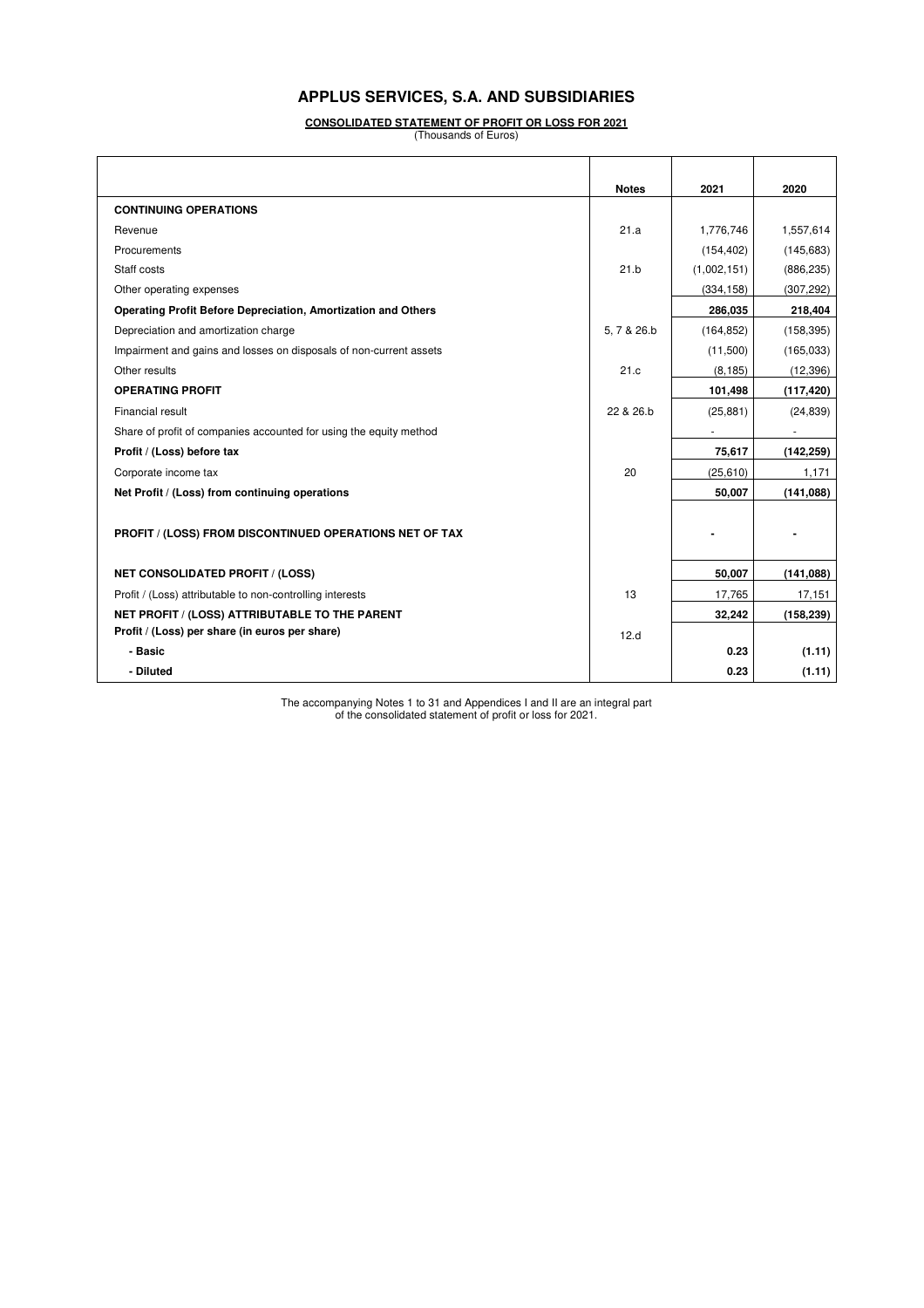#### **CONSOLIDATED STATEMENT OF CHANGES IN EQUITY FOR 2021**

(Thousands of Euros)

|                                       | Share<br>capital | Share<br>premium | Retained<br>earnings and<br>other reserves | Profit / (loss)<br>for the year<br>attributable<br>to the Parent | Treasury<br>shares | Foreign<br>currency<br>translation<br>reserve | Non-<br>controlling<br>interests | Total<br>equity |
|---------------------------------------|------------------|------------------|--------------------------------------------|------------------------------------------------------------------|--------------------|-----------------------------------------------|----------------------------------|-----------------|
| Balance at 31/12/2019                 | 13,070           | 449,391          | 305,354                                    | 55,650                                                           | (4, 102)           | (43, 435)                                     | 48,527                           | 824,455         |
| Changes in the scope of consolidation |                  |                  | 1,817                                      |                                                                  |                    |                                               | (2,070)                          | (253)           |
| Allocation of 2019 profit             |                  |                  | 55,650                                     | (55, 650)                                                        |                    |                                               |                                  |                 |
| Dividends paid                        |                  |                  |                                            |                                                                  |                    |                                               | (13, 678)                        | (13, 678)       |
| Treasury shares                       |                  |                  | (800)                                      |                                                                  | 1,438              |                                               |                                  | 638             |
| Other changes                         |                  |                  | 1,270                                      |                                                                  |                    |                                               | 98                               | 1,368           |
| 2020 comprehensive income             |                  |                  |                                            | (158, 239)                                                       |                    | (36, 176)                                     | 15,758                           | (178, 657)      |
| Balance at 31/12/2020                 | 13,070           | 449,391          | 363,291                                    | (158,239)                                                        | (2,664)            | (79, 611)                                     | 48,635                           | 633,873         |
| Changes in the scope of consolidation |                  |                  | 1,319                                      |                                                                  |                    |                                               | 317                              | 1,636           |
| Allocation of 2020 profit             |                  |                  | (158, 239)                                 | 158,239                                                          |                    |                                               |                                  |                 |
| Dividends paid                        |                  |                  | (21, 453)                                  |                                                                  |                    |                                               | (20, 210)                        | (41, 663)       |
| Treasury shares                       |                  |                  | 1,215                                      |                                                                  | (763)              |                                               |                                  | 452             |
| Other changes                         |                  |                  | 1,538                                      |                                                                  |                    |                                               | 81                               | 1,619           |
| 2021 comprehensive income             |                  |                  |                                            | 32,242                                                           |                    | 18,295                                        | 19,892                           | 70,429          |
| Balance at 31/12/2021                 | 13,070           | 449,391          | 187,671                                    | 32,242                                                           | (3, 427)           | (61, 316)                                     | 48,715                           | 666,346         |

The accompanying Notes 1 to 31 and Appendices I and II are an integral part of the consolidated statement of changes in equity as at December 2021.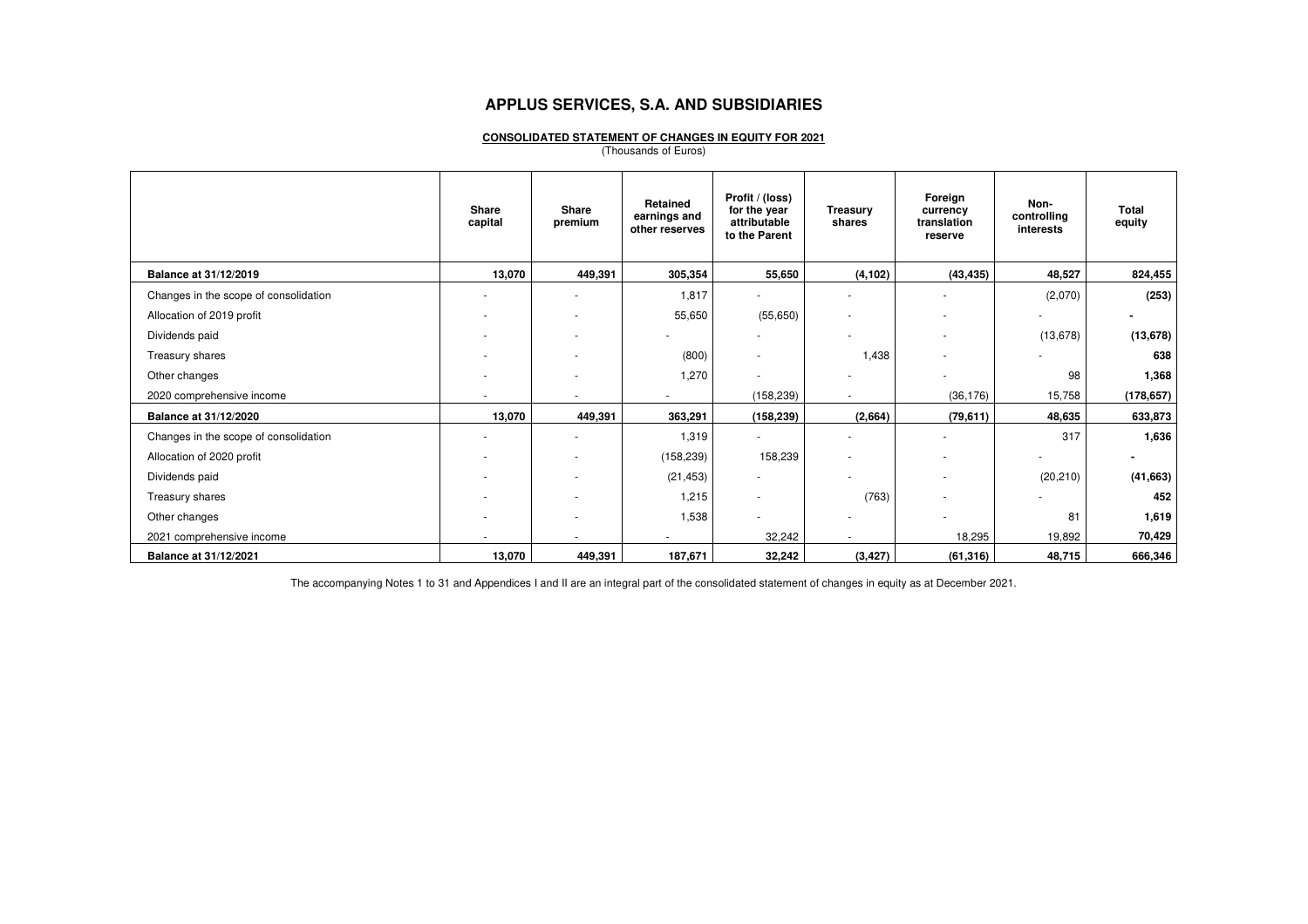### **CONSOLIDATED STATEMENT OF COMPREHENSIVE INCOME FOR 2021** (Thousands of Euros)

|                                                                                                                                                                                                              | 2021                       | 2020                               |
|--------------------------------------------------------------------------------------------------------------------------------------------------------------------------------------------------------------|----------------------------|------------------------------------|
| <b>NET CONSOLIDATED PROFIT:</b>                                                                                                                                                                              | 50,007                     | (141,088)                          |
| 1. Other comprehensive income:<br>a) Items that will not be transferred to profit or loss<br>b) Items that could be transferred to profit or loss:<br>Exchange differences on translating foreign operations | 20.422                     | (37, 569)                          |
| 2. Transfers to the statement of profit or loss:                                                                                                                                                             |                            |                                    |
| Other comprehensive result                                                                                                                                                                                   | 20,422                     | (37, 569)                          |
| TOTAL COMPREHENSIVE INCOME FOR THE YEAR                                                                                                                                                                      | 70,429                     | (178, 657)                         |
| Total comprehensive income for the year attributable to:<br>- The Parent<br>- Non-controlling interests<br><b>TOTAL COMPREHENSIVE INCOME FOR THE YEAR</b>                                                    | 50,537<br>19,892<br>70,429 | (194, 415)<br>15,758<br>(178, 657) |

The accompanying Notes 1 to 31 and Appendices I and II are an integral part of the consolidated statement of comprehensive income for 2021.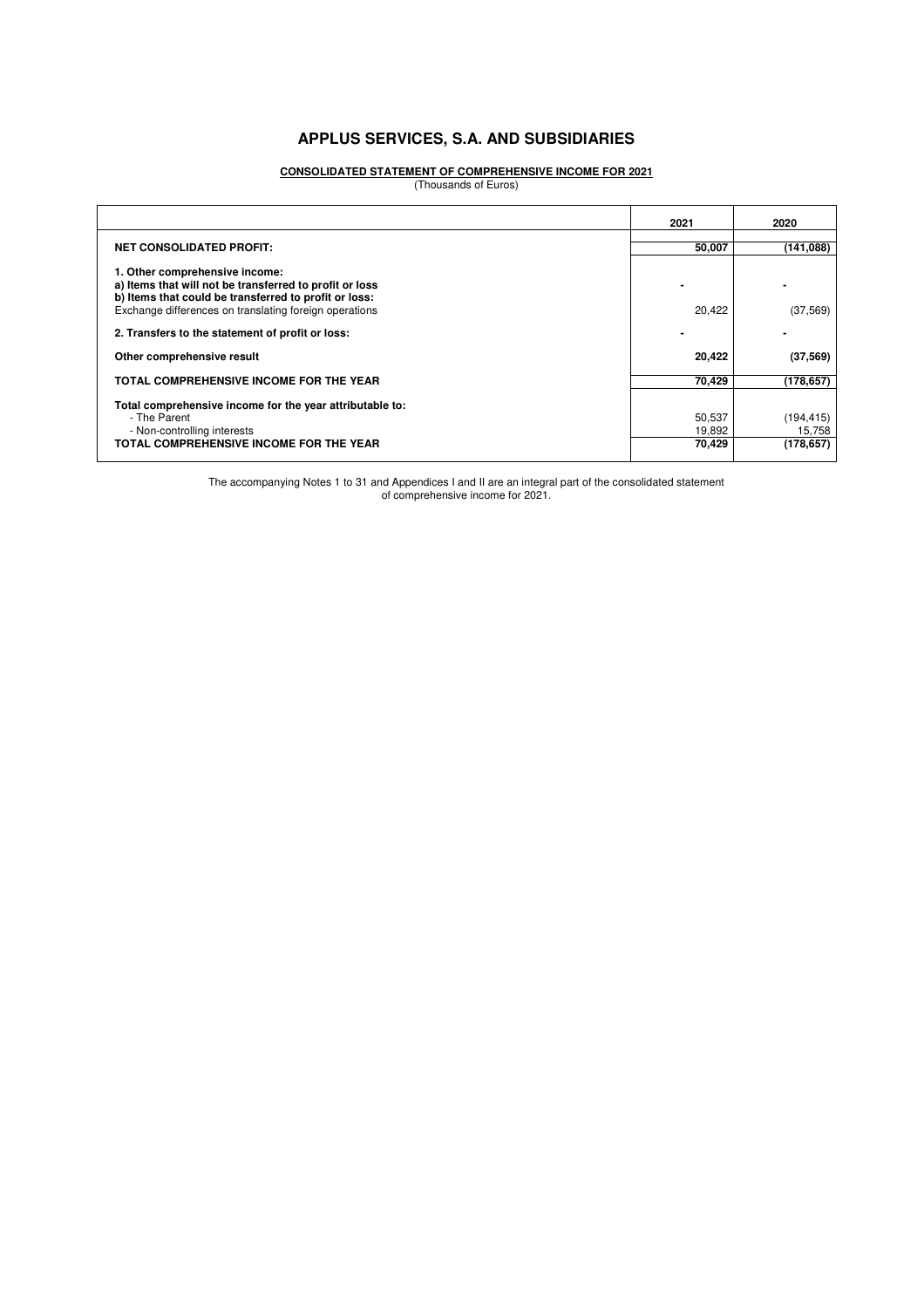### **CONSOLIDATED STATEMENT OF CASH FLOWS FOR 2021**  (Thousands of Euros)

|                                                                                                                          | <b>Notes</b> | 2021                | 2020                   |
|--------------------------------------------------------------------------------------------------------------------------|--------------|---------------------|------------------------|
| <b>CASH FLOWS FROM OPERATING ACTIVITIES:</b>                                                                             |              |                     |                        |
| Profit from operating activities before tax                                                                              |              | 75,617              | (142, 259)             |
| Adjustments of items that do not give rise to operating cash flows                                                       |              |                     |                        |
| Depreciation and amortisation charge                                                                                     | 5 & 7        | 164.852             | 158.395                |
| Changes in provisions and allowances                                                                                     |              | (4,939)             | 154                    |
| Financial result                                                                                                         | 22           | 25,881              | 24.839                 |
| Share of profit of companies accounted for using the equity method                                                       |              |                     |                        |
| Gains or losses on disposals of intangible and tangible assets                                                           |              | 9.686<br>271.097    | 168,089<br>209.218     |
| Profit from operations before changes in working capital (I)                                                             |              |                     |                        |
| Changes in working capital                                                                                               |              |                     |                        |
| Changes in trade and other receivables                                                                                   |              | (71,609)            | 65.568                 |
| Changes in inventories                                                                                                   | 9            | (2,326)             | (420)                  |
| Changes in trade and other payables                                                                                      |              | 28,212              | 24,810                 |
| Cash generated by changes in working capital (II)                                                                        |              | (45.723)            | 89.958                 |
|                                                                                                                          |              |                     |                        |
| Other cash flows from operating activities                                                                               |              |                     |                        |
| Other payments                                                                                                           | 17.h         | (1,715)             |                        |
| Corporate Income tax payments                                                                                            |              | (36,071)            | (16, 677)              |
| Cash flows from operating activities (III)                                                                               |              | (37.786)            | (16.677)               |
|                                                                                                                          |              |                     |                        |
| NET CASH FLOW FROM OPERATING ACTIVITIES (A)= (I)+(II)+(III)                                                              |              | 187,588             | 282,499                |
| <b>CASH FLOWS FROM INVESTING ACTIVITIES:</b>                                                                             |              |                     |                        |
| Business combination                                                                                                     |              | 5,585               | 3.045                  |
| Payments due to acquisition of subsidiaries and other non-current financial assets                                       |              | (82,004)            | (216, 833)             |
| Proceeds from disposal of tangible and intangible assets                                                                 |              | 2.758               | 5.532                  |
| Payments due to acquisition of tangible and intangible assets                                                            |              | (63,077)            | (55, 774)              |
| Net cash flows used in investing activities (B)                                                                          |              | (136.738)           | (264, 030)             |
|                                                                                                                          |              |                     |                        |
| <b>CASH FLOWS FROM FINANCING ACTIVITIES:</b>                                                                             |              |                     |                        |
| Interests received                                                                                                       |              | 1.746               | 2.284                  |
| Interests paid                                                                                                           |              | (14, 624)           | (13.690)               |
| Net changes in non-current financing (proceeds and payments)<br>Net changes in current financing (proceeds and payments) |              | 28.772              | 139.039                |
| Net payment of lease liabilities                                                                                         | 26.c         | 15,715<br>(60, 336) | (26, 562)<br>(52, 979) |
| <b>Dividends</b>                                                                                                         |              | (21, 453)           |                        |
| Dividends paid by Group companies to non-controlling interests                                                           |              | (18, 521)           | (11, 481)              |
| Net cash flows used in financing activities (C)                                                                          |              | (68, 701)           | 36.611                 |
|                                                                                                                          |              |                     |                        |
| EFFECT OF FOREIGN EXCHANGE RATE CHANGES (D)                                                                              |              | 4,927               | (10,772)               |
|                                                                                                                          |              |                     |                        |
| NET CHANGE IN CASH AND CASH EQUIVALENTS (A + B + C + D)                                                                  |              | (12.924)            | 44,308                 |
|                                                                                                                          |              |                     |                        |
| Cash and cash equivalents at beginning of year                                                                           |              | 189,468             | 145.160                |
| Cash and cash equivalents at end of year                                                                                 |              | 176.544             | 189,468                |

The accompanying Notes 1 to 31 and Appendices I and II are an integral part of the consolidated statement of cash flows for 2021.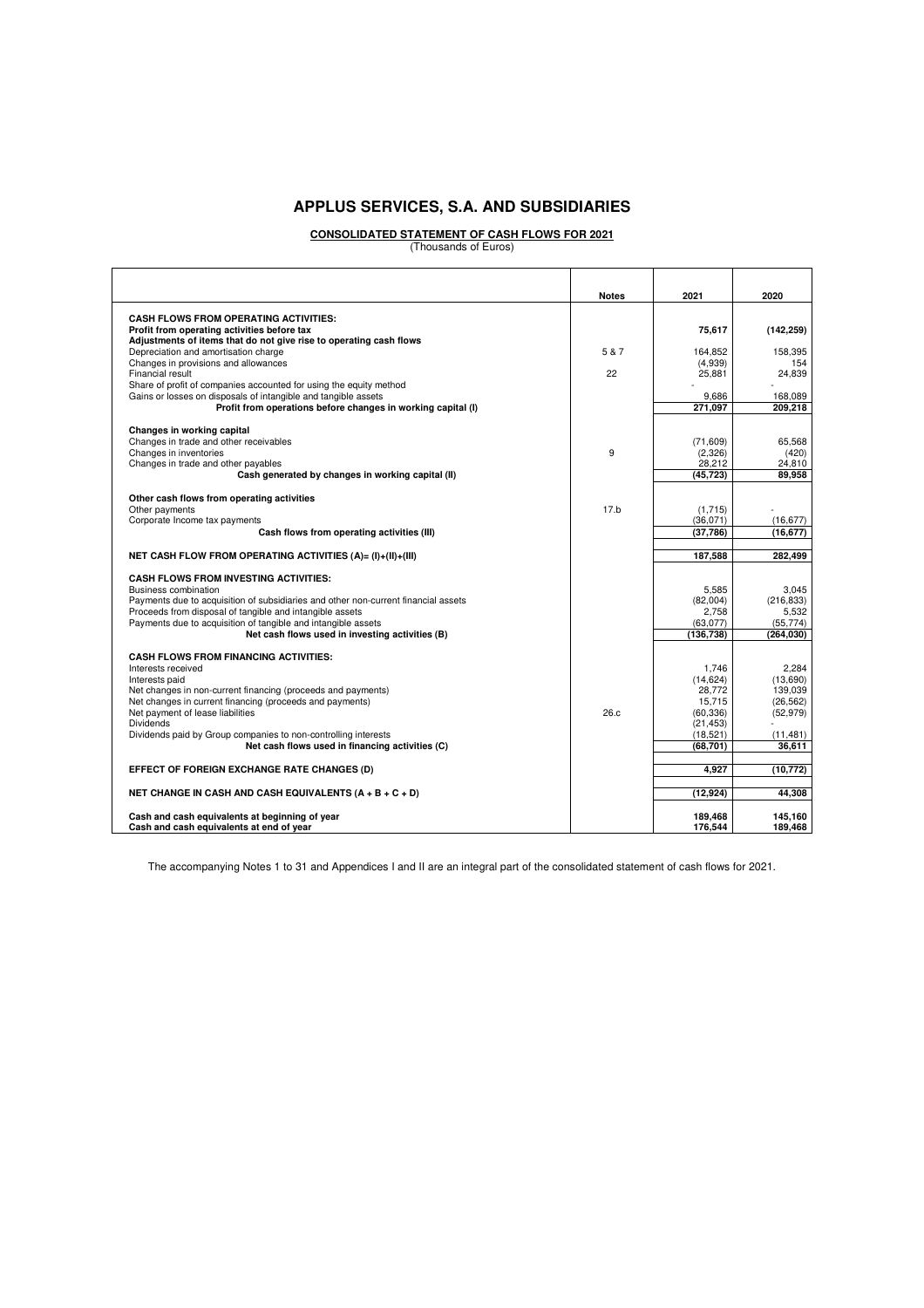### **CONTENTS Page**

**Consolidated statement of financial position as at 31 December 2021 Consolidated statement of profit or loss for 2021 Consolidated statement of comprehensive income for 2021 Consolidated statement of changes in equity for 2021** 

**Consolidated statement of cash flows for 2021** 

**Explanatory notes to the consolidated financial statements for 2021** 

| 5.                                                                           |  |
|------------------------------------------------------------------------------|--|
|                                                                              |  |
|                                                                              |  |
|                                                                              |  |
|                                                                              |  |
| 10. TRADE RECEIVABLES FOR SALES AND SERVICES, TRADE RECEIVABLES FROM RELATED |  |
|                                                                              |  |
|                                                                              |  |
|                                                                              |  |
|                                                                              |  |
|                                                                              |  |
|                                                                              |  |
|                                                                              |  |
|                                                                              |  |
|                                                                              |  |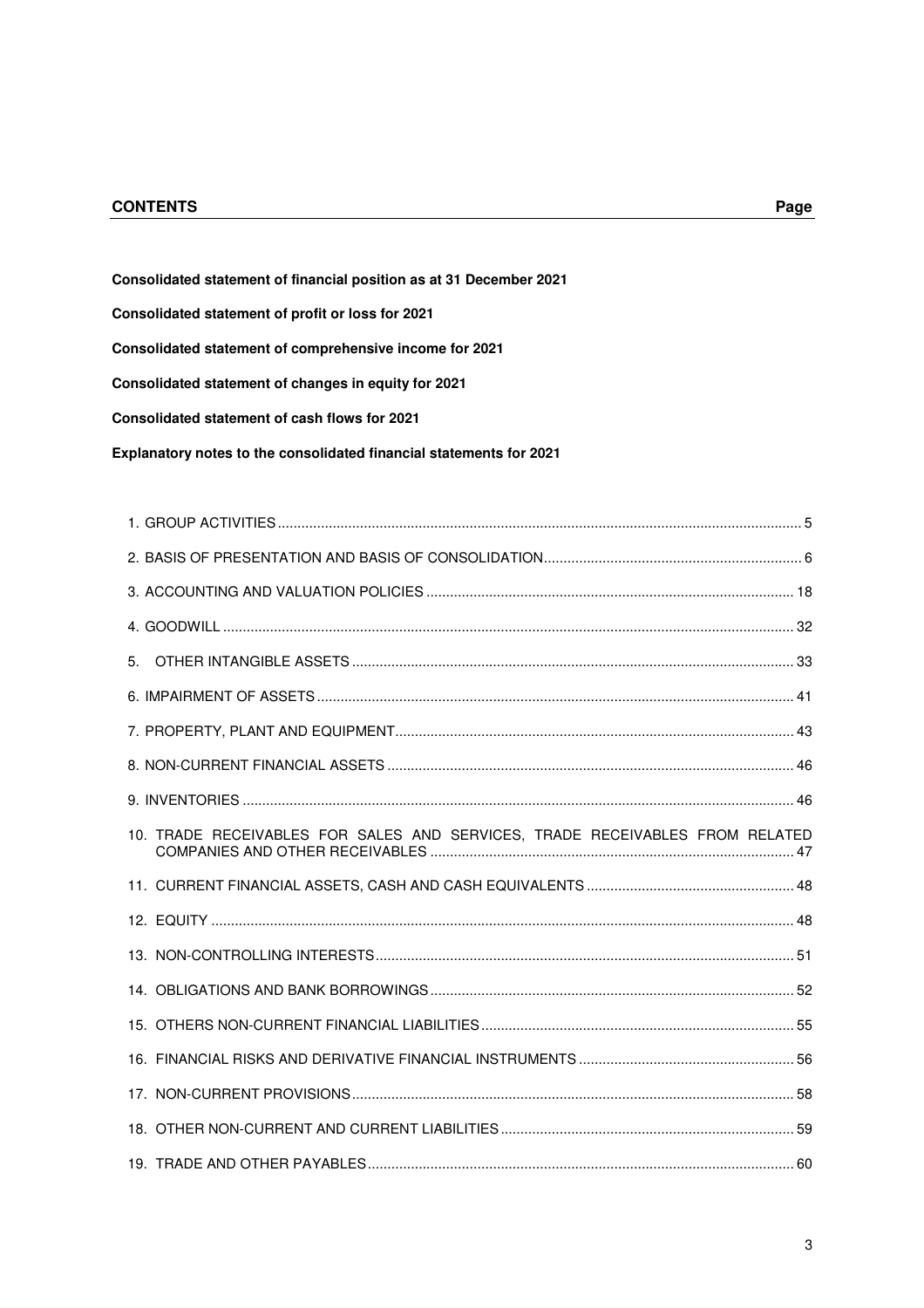| 29. DISCLOSURES ON THE BOARD OF DIRECTORS AND THE SENIOR EXECUTIVES 78 |  |
|------------------------------------------------------------------------|--|
|                                                                        |  |
|                                                                        |  |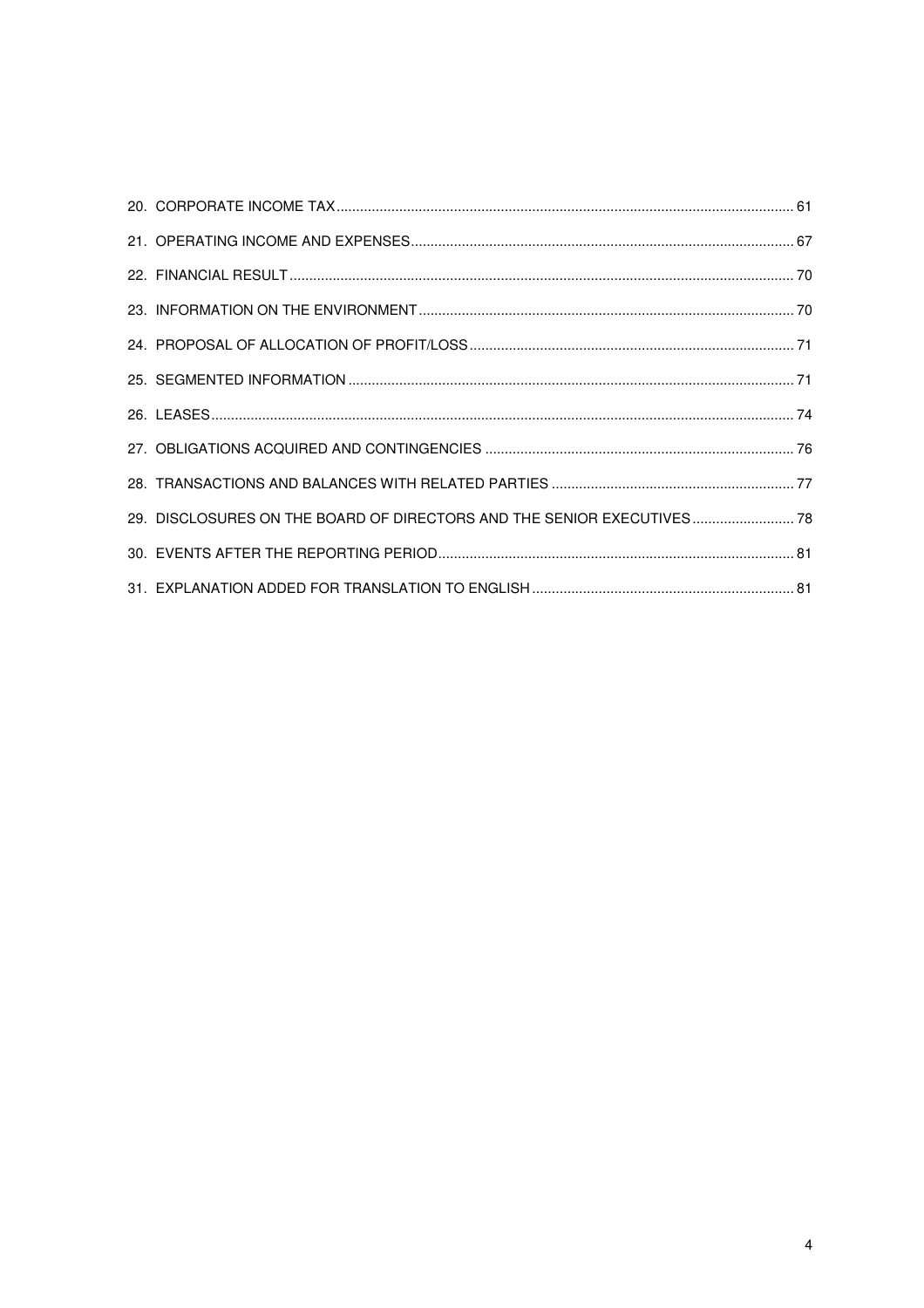Translation of consolidated financial statements originally issued in Spanish and prepared in accordance with the regulatory financial reporting framework applicable to the Group (see Notes 2 and 31). In the event of a discrepancy, the Spanish-language version prevails.

### **Applus Services, S.A. and Subsidiaries**

### Notes to the Consolidated Financial Statements for the year ended 31 December 2021

### **1. Group activities**

Applus Services, S.A. (formerly Applus Technologies Holding, S.L. hereinafter -"the Parent" or "the Company"-) has been the Parent of the Applus Group ("Applus Group" or "the Group") since 29 November 2007. The Parent Company has its registered office in calle Campezo 1, edificio 3, Parque Empresarial Las Mercedes, in Madrid (Spain).

The Parent's Company purpose is as follows:

- To provide services in relation to the transport sector and vehicle and highway safety (engineering processes, design, testing, approval and certification of used cars), as well as technical inspections in sectors other than the automotive sector, with a blanket exclusion of activities that are covered by special legislation.
- The technical audits of all types of installations for technical inspection or control of vehicles located anywhere in Spain or abroad, as well as any other type of technical inspection other than vehicles.
- The production and execution of studies and projects in relation to the previously mentioned activities: economic, industrial, property, information technology, market surveys and research, as well as the supervision, direction and provision of services and advice in the execution thereof. Provision of services, advice, administration, operation and management, whether technical, fiscal, legal or commercial.
- Business intermediation services, both locally and abroad.
- To provide all types of inspection services and quality and quantity control, regulatory inspection, collaboration with administration, consultancy, audit, certification, approval, personnel training and qualification, and technical assistance in general in order to improve the organization and management of quality, safety and environmental aspects.
- To carry out studies, works, measurements, tests, analyses and controls, in laboratories or in situ, and such other professional methods and actions considered necessary or advisable, in particular those related to manufacturing materials, equipment, products and installations, in the fields of mechanics, electricity, electronics and information technology, transport and communications, administrative organization and office automation, mining, food, environment, construction and civil works, performed during the stages of design, planning, manufacturing, construction and assembly and commissioning, maintenance and production for all types of companies and entities, both public and private, as well as before the Central State Administration, the Administrations of Autonomous Communities, Provinces and Municipalities, and all types of agencies, institutions and users, whether within the country or abroad.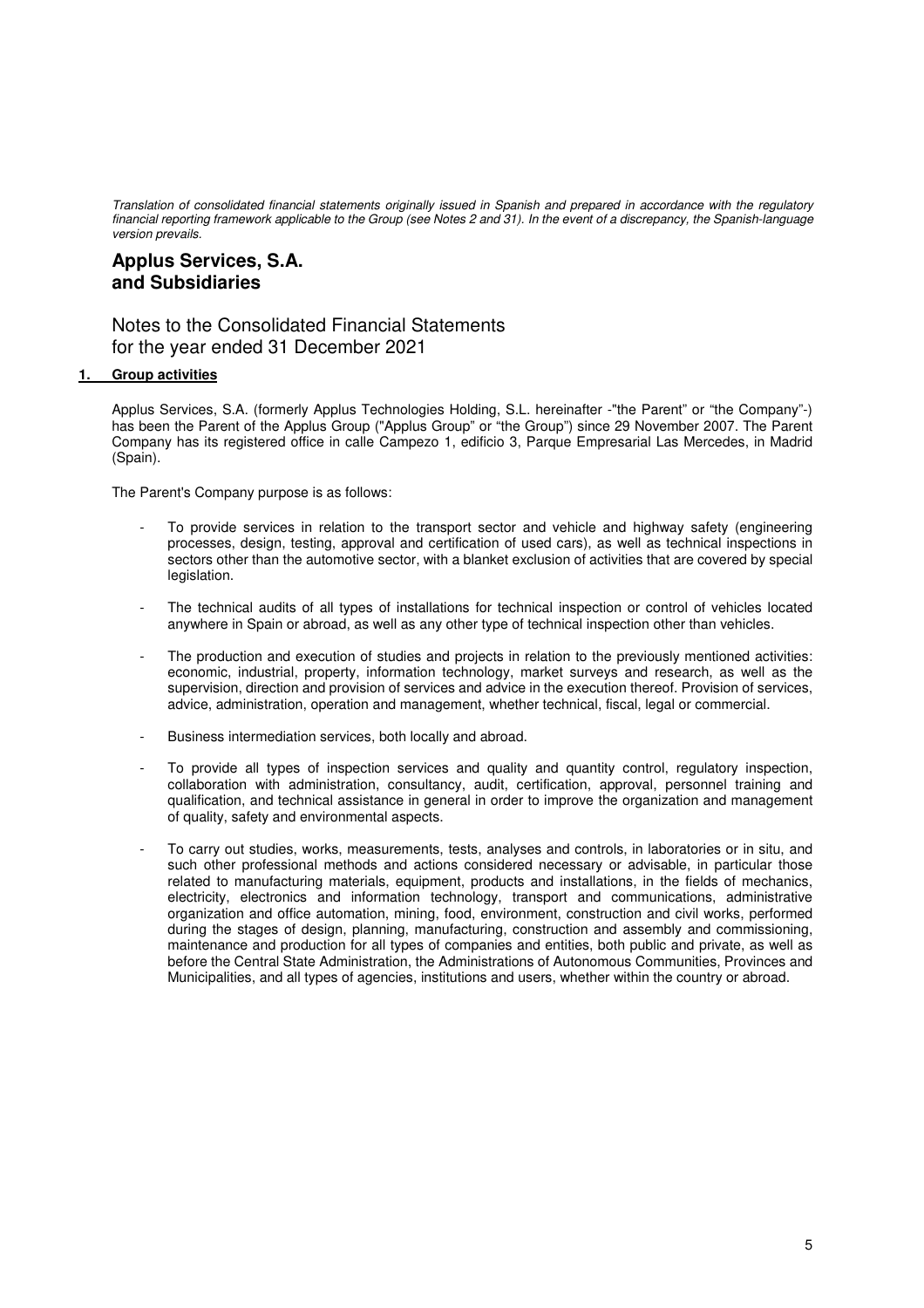The purchase, holding and administration, whether direct or indirect, of shares, corporate interests, quota shares and any other form of holding or interest in the capital and/or securities granting right to the obtaining of shares, corporate interests, quota shares, or other holdings or interests in companies of any type, with or without legal personality, established in accordance with Spanish law or any other applicable legislation, in accordance with Article 108 of the Law 27/2014, of 27 November 2014, on Corporate Income Tax, or by such legislation as may replace it, as well as the administration, management and guidance of such companies and entities, whether directly or indirectly, by means of the membership, attendance and holding of positions on any governing and management bodies of such companies or entities, carrying out the described advisory, management and guidance services making use of the corresponding organization of material and personnel means. An exception is made for those activities expressly reserved by law for Collective Investment Institutions, as well as for that expressly reserved by the Securities Market Act for investment service companies.

The activities may be carried out either directly by the Company or through the ownership of shares or equity interest in other companies with an identical or related purpose, including the carrying out of all its activities in an indirect manner, therefore acting solely as a holding company.

All activities for which the law establishes special requirements that cannot be carried out by the Company are excluded from the corporate purpose. Should legal provisions require a professional qualification, administrative authorization, or registration with a public registry to be able to perform any of the activities included in the corporate purpose, such activities must be performed by persons who hold such professional qualifications, and such tasks shall not be able to commence until the administrative requirements have been met.

The Parent's shares have been listed on the stock market since 9 May 2014.

The subsidiaries and associates directly or indirectly owned by the Parent included in the scope of consolidation are shown in Appendix I.

The subsidiaries and associates directly or indirectly owned by the Parent excluded from the scope of consolidation either because they are dormant companies or because effective control over them is not exercised by the shareholders of the Applus Group are shown in Appendix II.

In view of the business activities carried out on by the Parent Company and its subsidiaries, they do not have any environmental liability, expenses, assets, provisions or contingencies that might be material with respect to its equity, financial position or results. Therefore, no specific disclosures relating to environmental issues are included in the notes to the consolidated financial statements (see Note 23).

### **2. Basis of presentation and basis of consolidation**

#### **2.a. Basis of presentation of the consolidated financial statements**

#### **a) Basis of presentation**

These consolidated financial statements for 2021 were authorized for issue by the Parent's Directors at the Board of Directors Meeting held on 24 February 2022. The 2021 consolidated financial statements of the Group and the 2021 financial statements of the Group companies have not yet been approved by their shareholders at the respective Annual General Meetings. The Parent's Board of Directors considers that these financial statements will be approved without any changes. The Group's consolidated financial statements for 2020 were approved by the shareholders at the Parent's Annual General Meeting of 28 May 2021 and were filed at the Madrid Mercantile Register.

The Parent's Directors have prepared the Applus Group's consolidated financial statements in accordance with International Financial Reporting Standards as adopted by the European Union (EU-IFRSs), in conformity with Regulation (EC) no. 1606/2002 of the European Parliament and of the Council, taking into account all the mandatory accounting principles and rules and measurement bases and the Spanish Commercial Code, the Spanish Companies Act and other Spanish corporate law applicable to the Group.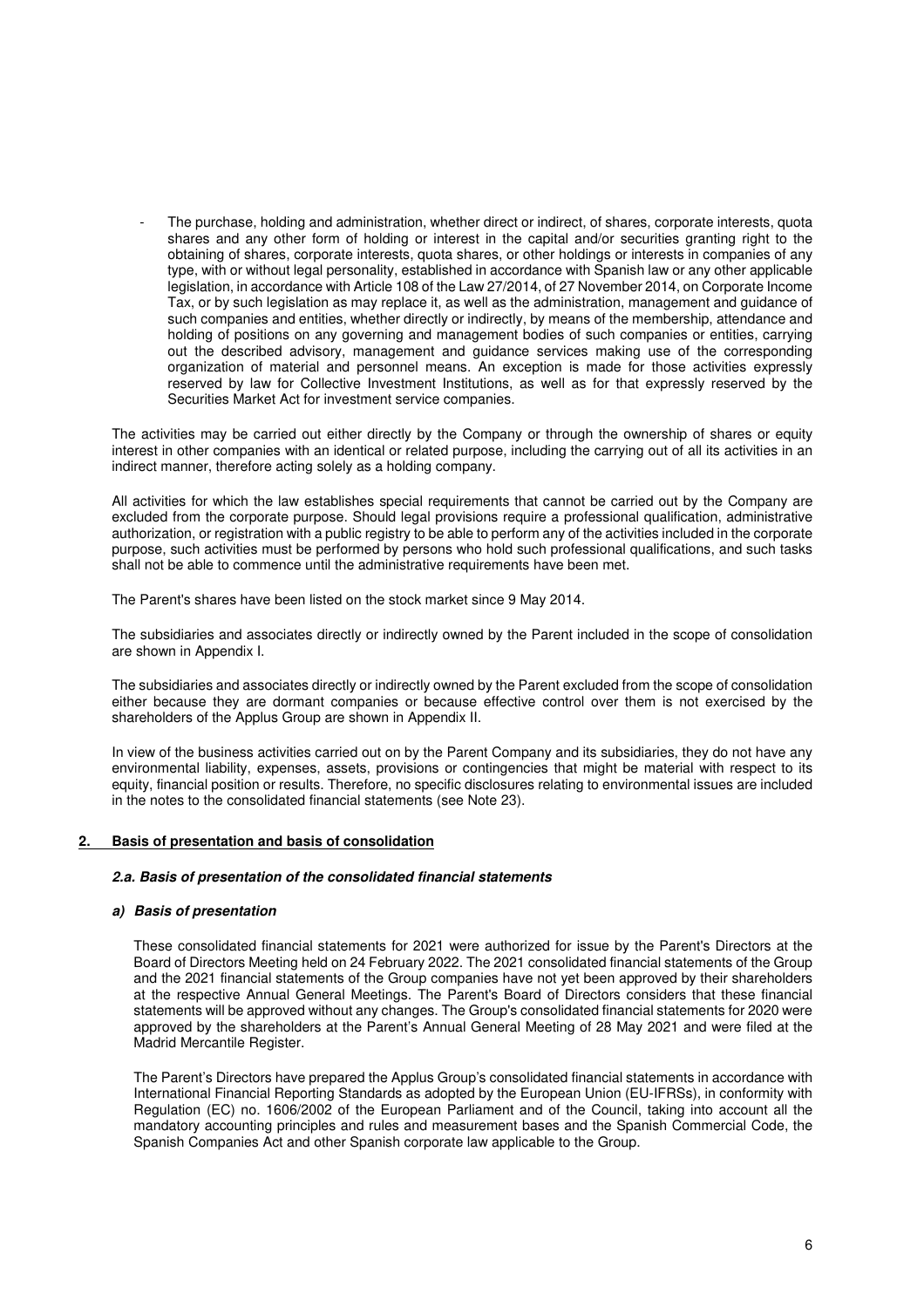These consolidated financial statements for 2021 were prepared from the separate accounting records of the Parent and of each of the subsidiaries (detailed in Appendix I) and, accordingly, they present fairly the consolidated equity, the consolidated financial position, the consolidated results of the Group, the changes in consolidated equity and the consolidated cash flows under EU-IFRSs and the other rules contained in the regulatory financial reporting framework applicable to the Group.

The accounting policies used to prepare these consolidated financial statements comply with all the EU-IFRSs in force at the date of their preparation. The EU-IFRSs provide for certain alternatives regarding their application. The alternatives applied by the Group are described in Notes 2 and 3.

#### **b) Comparative information**

The information relating to 2021 contained in these notes to the consolidated financial statements is presented, for comparison purposes, with information relating to 2020.

In 2021 the Group completed the review of the initial recognition of the QPS Evaluation Services, Inc. business combination described in Note 2.b.e.3.1. Following the review performed, the Group recognised adjustments to the initial recognition relating to the estimate of the earn-out payable to the vendor, which was carried out on a retroactive basis, effective from the acquisition date. Consequently, "Goodwill" and "Other Current Liabilities" in the consolidated statement of financial position as at 31 December 2020 were increased by EUR 10,113 thousand with respect to the disclosure contained in the Group's consolidated financial statements as at 31 December 2020. No impacts arose in the consolidated statement of profit or loss for 2020 as a consequence of this review.

#### **c) Responsibility for the information and use of estimates**

The Parent's Directors are responsible for the information included in these consolidated financial statements in accordance with the applicable regulatory financial reporting framework (see section a) above) and for the internal control measures that they consider necessary to ensure the consolidated financial statements do not have any material misstatement.

In the Group's consolidated financial statements for 2021 estimates were made by the Group Management, later ratified by their Directors, in order to quantify certain of the assets, liabilities, income, expenses and obligations reported herein. These estimates relate mainly to the following:

- The measurement of goodwill (see Notes 3.a and 4).
- The impairment losses on certain assets (see Notes 3.d and 6).
- The recovery of deferred tax assets (see Note 20).
- The right-of-use assets and obligations under leases (see Note 26).
- The useful life of the property, plant and equipment and intangible assets (see Notes 3.b and 3.c).
- The assumptions used in measuring the recoverable amount of the financial instruments and the assets and liabilities in the business combinations (see Notes 3.e and 3.k).
- Income from pending to be billed services (see Note 3.q).
- Provisions and contingent liabilities (see Notes 3.j, 17 and 27).
- Corporate income tax and deferred tax assets and liabilities (see Note 20).
- The identification and measurement of the assets and liabilities included in business combinations (see Notes 2.b.e and 5).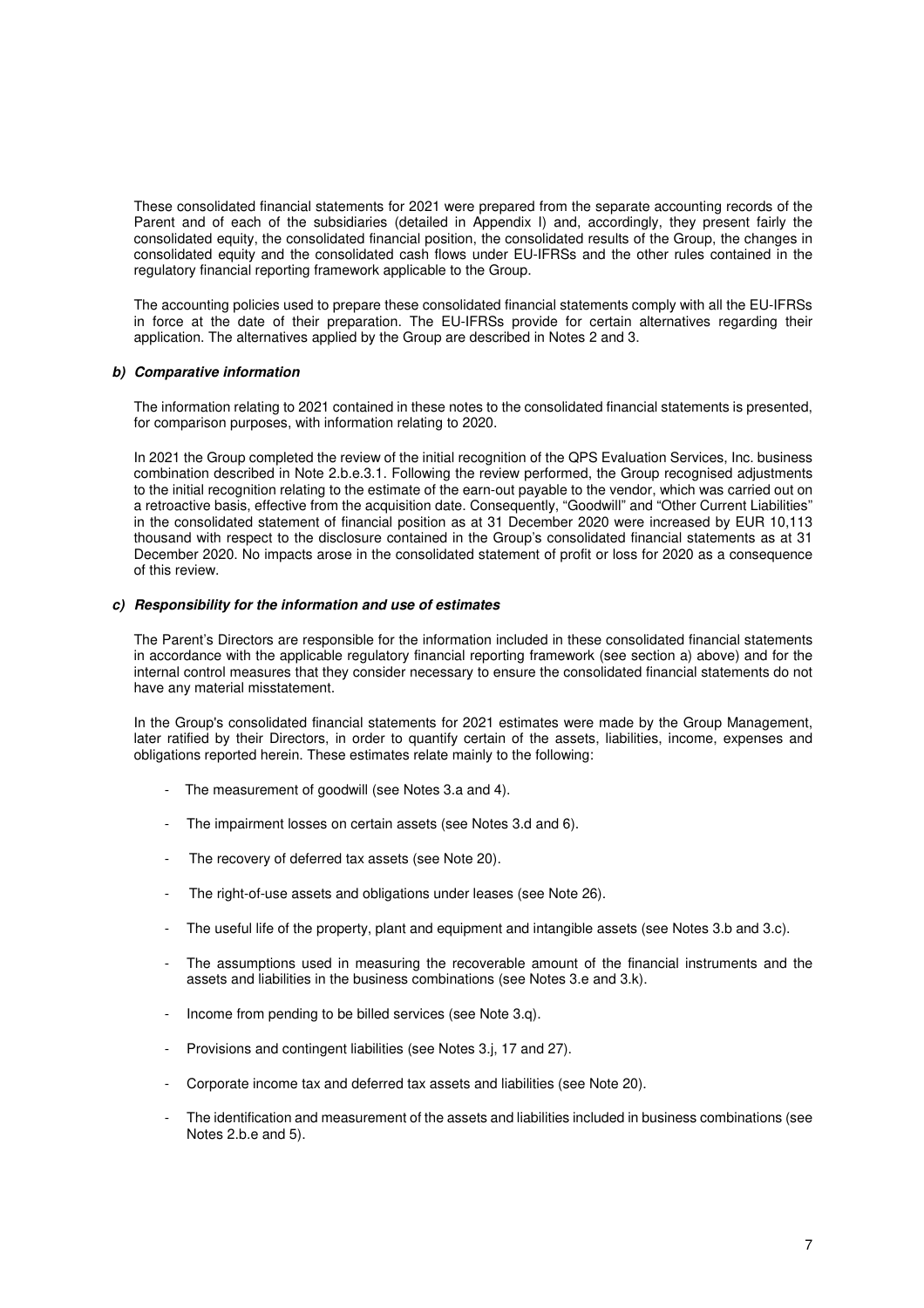Although these estimates were made on the basis of the best information available as of 31 December 2021 on the events analysed, events that may take place in the future might make it necessary to change these estimates (upwards or downwards) in the coming years. Changes in accounting estimates would be applied prospectively in accordance with the requirements of IAS 8, recognising the effects of the change in the related consolidated statement of profit or loss or consolidated statement of changes in equity, as appropriate.

#### **d) Financial situation and going concern assumption**

The Directors and Management of the Group monitor constantly the economic cycle evolution in the short and long term in order to address any possible risks, both financial and non-financial, that could arise from the pandemic situation of COVID-19 or any other situations, in order to minimize possible impacts to the Group.

In the first half of 2021 a malware attack was detected that interrupted for a short period of time the vehicle roadworthiness testing activities in eight US states in which the Group operates through its subsidiary Applus Technologies, Inc. (which represents around 2% of the Group revenue). The Group increased the security and cyberprotection measures and, during 2021, operations were progressing normally and the vehicle roadworthiness testing activities in the US have been fully restored. The Parent's Directors consider that the aforementioned event was an isolated event from which no significant liabilities will arise and that the abovementioned risk did not have a significant impact on the Group.

The Directors and Management of the Group continue to constantly monitor the evolution of this situation in order to address any possible risks, both financial and non-financial, that could arise.

Considering all the aforementioned factors alongside with the economic projections in the markets in which the Group operates, the three year Strategic Plan announced in November 2021 and the liquidity position, that at 31 December 2021 amounts EUR 588 million, the Group's Directors consider that the conclusion on the application of the going concern basis of accounting remains valid.

#### **e) Presentation and functional currency**

These consolidated financial statements are presented in thousands of euros, since this is the currency of the Parent and of the main economic area in which the Group operates. Foreign operations are recognised in accordance with the policies described in Note 3.o.

#### **f) Changes in accounting policies**

In preparing the accompanying consolidated financial statements no changes in accounting policies were identified that would have made it necessary to restate the amounts included in the consolidated financial statements for 2020.

#### **g) Materiality**

When determining the information to be disclosed in these notes to the consolidated financial statements on the various line items in the consolidated financial statements or on other matters, the Group took into account the materiality principle.

#### **2.b. Basis of consolidation and changes in the scope of consolidation**

#### **a) Subsidiaries**

Subsidiaries are those entities over which the Applus Group directly or indirectly controls the financial and operating policies, exercises power over the relevant activities, maintains exposure, or rights, to variable returns from involvement with the investee; and the ability to use power over the investee to affect the amount of the investor's returns. The subsidiaries are consolidated from the date on which control is transferred to the Applus Group and are excluded from consolidation on the date that control ceases to exist. Appendix I discloses the most significant information about these entities.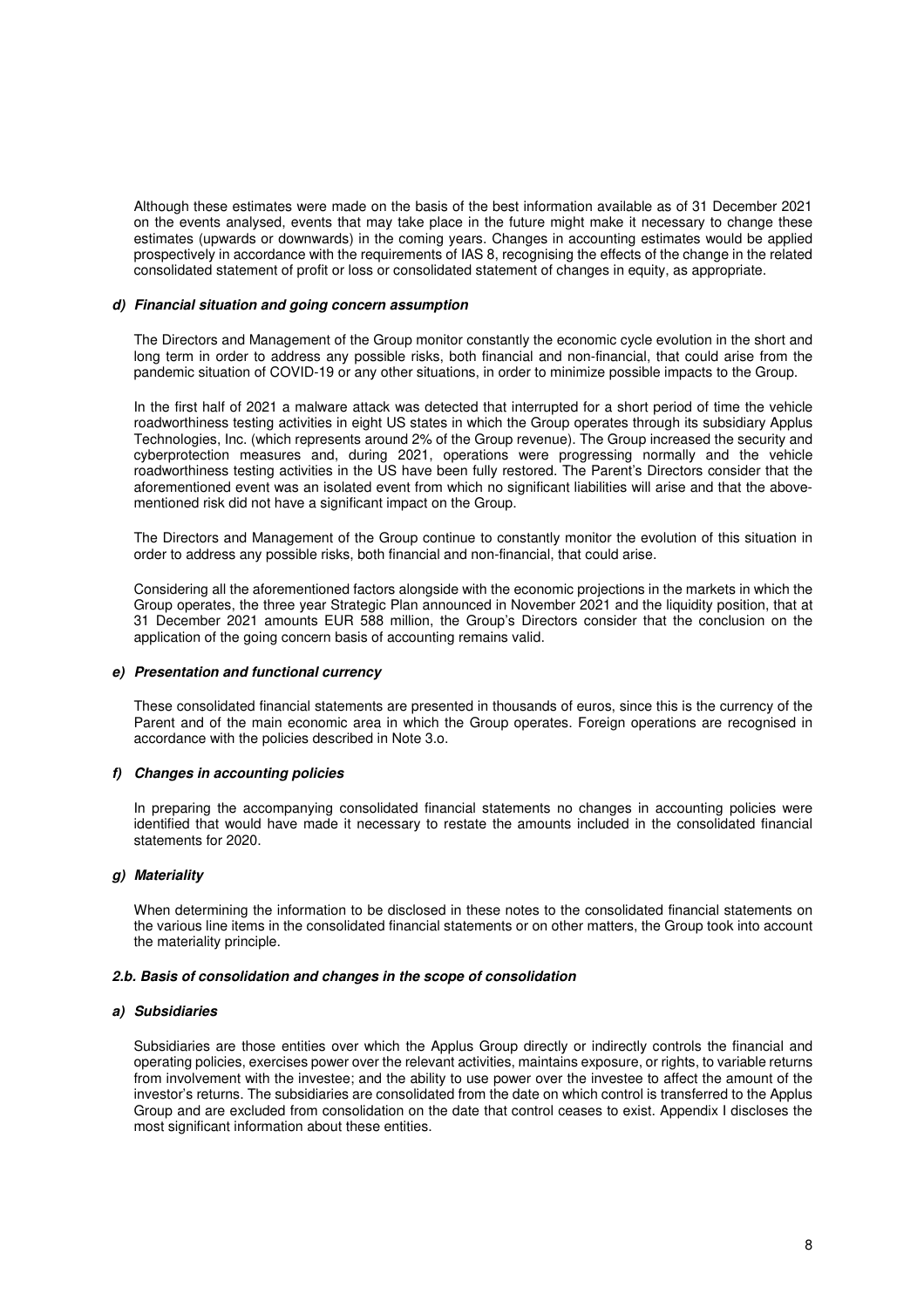The financial statements of the subsidiaries are fully consolidated with those of the Parent following the full consolidation method. Accordingly, all balances and effects of the transactions between consolidated companies are eliminated on consolidation.

Where necessary, adjustments are made to the financial statements of the subsidiaries to adapt the accounting policies used to those applied by the Group.

The businesses acquired are recognised using the acquisition method so that the assets, liabilities and contingent liabilities of a subsidiary are measured at their acquisition-date fair values. Any excess of the cost of acquisition over the fair values of the identifiable net assets acquired is recognised as goodwill (see Notes 3.a and 4). Any deficiency of the cost of acquisition below the fair values of the identifiable net assets acquired is credited to profit or loss on the acquisition date. The interest of non-controlling shareholders is stated at their proportion of the net assets and liabilities recognised of the acquired company.

The share of non-controlling interests is reflected in:

- The equity of their subsidiaries, which is presented within the Group's equity under "Non-Controlling Interests" in the consolidated statement of financial position (see Note 13).
- The profit for the year of their subsidiaries, which is presented under "Profit/Loss Attributable to Non-Controlling Interests" in the consolidated statement of profit or loss (see Note 13).

Also, in accordance with standard practice, the accompanying consolidated financial statements do not include the tax effects that might arise as a result of the inclusion of the results and reserves of the consolidated companies in those of the Parent, since it is considered that no transfers of reserves will be made that are not taxed at source and that such reserves will be used as means of financing at each company.

#### **b) Associates**

Associates are companies over which the Parent is in a position to exercise significant influence, but not control or joint control. Normally this capacity exists because the Group holds -directly or indirectly- between 20% and 50% of the voting power of the subsidiary.

At 31 December 2021, the Group only held, as an associate, an ownership interest of 30% in the investee Velosi (B) Sdn Bhd, domiciled in Brunei, the assets, liabilities, revenue and profit or loss of which were not significant (see Note 28).

In the consolidated financial statements, investments in associates are accounted for using the equity method, i.e. at the Group's share of net assets of the subsidiary, after taking into account the dividends received therefrom and other equity eliminations. In the case of transactions with an associate, the related profits and losses are eliminated to the extent of the Group's interest in the associate.

If as a result of losses incurred by an associate its equity was negative, the investment should be presented in the Group's consolidated statement of financial position with a zero value, unless the Group is obliged to give it financial support.

#### **c) Changes in accounting policies and in disclosures of information effective in 2021**

In 2021 new accounting standards came into force and were therefore taken into account when preparing the accompanying consolidated financial statements. The following standards were applied in these consolidated financial statements but did not have a significant impact on the presentation hereof or the disclosures herein: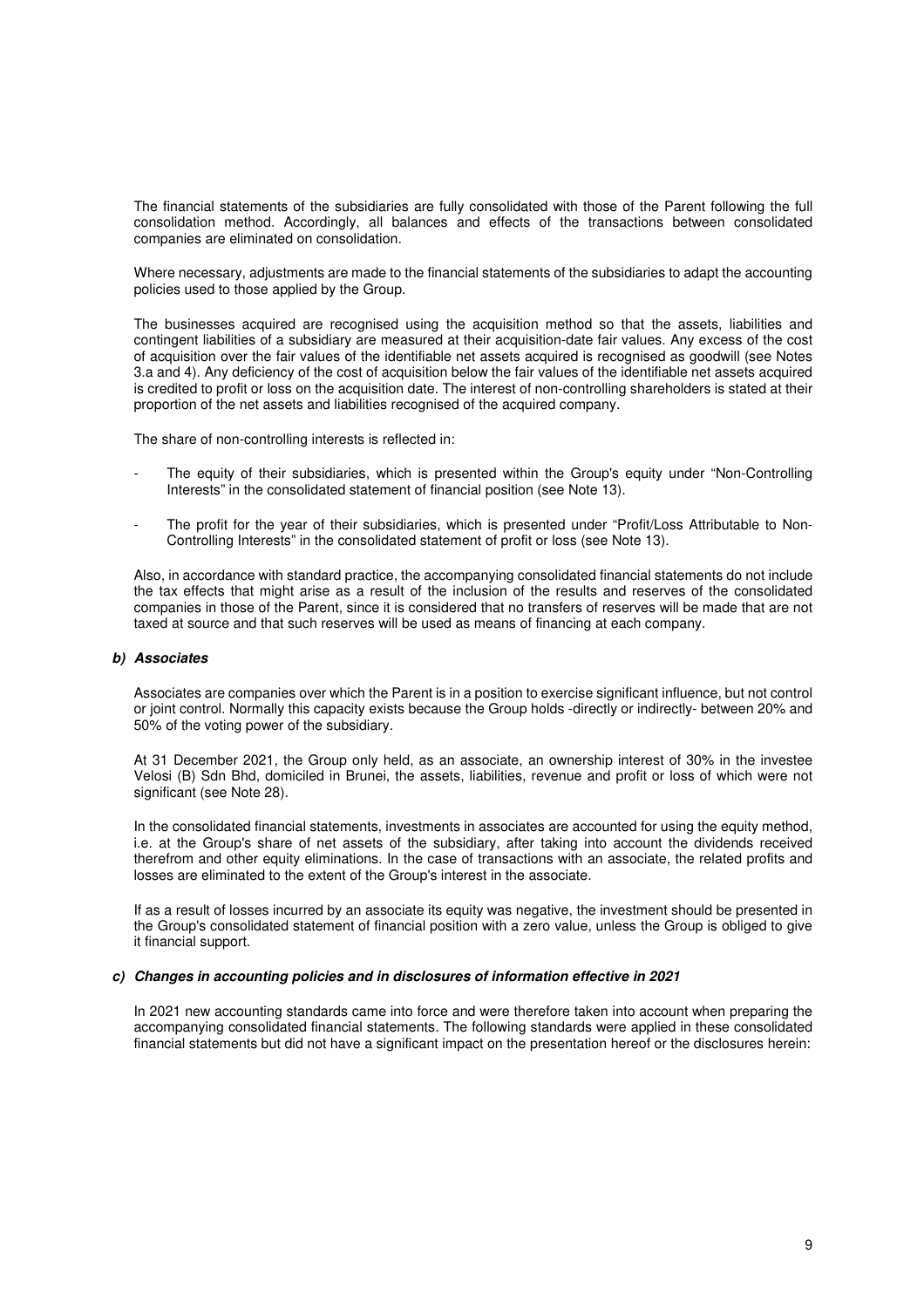| New standards, amendments and interpretations                                                                                          | Obligatory application in<br>annual reporting periods<br>beginning on or after:                                                                                     |                |  |  |  |
|----------------------------------------------------------------------------------------------------------------------------------------|---------------------------------------------------------------------------------------------------------------------------------------------------------------------|----------------|--|--|--|
| Approved for the use in the European Union                                                                                             |                                                                                                                                                                     |                |  |  |  |
| Amendments and/or interpretations:                                                                                                     |                                                                                                                                                                     |                |  |  |  |
| Interest Rate Benchmark Reform-Phase 2<br>(Amendments to IFRS 9, IAS 39, IFRS 7,<br>IFRS 4 and IFRS 16) (issued in August<br>$2020$ ). | Amendments to IFRS 9, IAS 39, IFRS 7,<br>IFRS 4 and IFRS 16 relating to the interest<br>rate benchmark reform (second phase).                                       | 1 January 2021 |  |  |  |
| Amendments to IFRS 4<br>Extension of the temporary exemption<br>from applying IFRS 9 (issued in June<br>2020)                          | Extension of the temporary exemption from<br>IFRS 9 until 2023.                                                                                                     | 1 January 2021 |  |  |  |
| <b>Rent Concessions</b><br>(Amendments to IFRS 16) (issued in<br>March 2021)                                                           | Amendments to extend the time period over<br>which the practical expedient of IFRS 16 is<br>available for use in relation to COVID-19-<br>related rent concessions. | 1 April 2021   |  |  |  |

### **d) Accounting policies issued but not yet in force in 2021**

At the date of preparation of these consolidated financial statements, the following standards and interpretations had been published by the International Accounting Standards Board (IASB) but had not yet come into force, either because their effective date is subsequent to the date of these consolidated financial statements or because they had not yet been adopted by the European Union (EU-IFRSs):

| New standards, amendments and interpretations                                                                    | Obligatory application in<br>annual reporting periods<br>beginning on or after:                                                                                                                                                                                                                                                                                                                     |                |  |  |  |  |
|------------------------------------------------------------------------------------------------------------------|-----------------------------------------------------------------------------------------------------------------------------------------------------------------------------------------------------------------------------------------------------------------------------------------------------------------------------------------------------------------------------------------------------|----------------|--|--|--|--|
| Approved for the use in the European Union                                                                       |                                                                                                                                                                                                                                                                                                                                                                                                     |                |  |  |  |  |
| Amendments and/or interpretations:                                                                               |                                                                                                                                                                                                                                                                                                                                                                                                     |                |  |  |  |  |
| Reference to the Conceptual Framework<br>(Amendments to IFRS 3) (issued in May<br>2020)                          | IFRS 3 is updated to align the definitions of an<br>asset and a liability in a business combination<br>with those contained in the Conceptual<br>Framework. Also, certain clarifications are<br>introduced in relation to the recognition of<br>contingent assets and liabilities.                                                                                                                  | 1 January 2022 |  |  |  |  |
| Property, Plant and Equipment-<br>Proceeds before Intended Use<br>(Amendments to IAS 16) (issued in May<br>2020) | The amendments prohibit deducting from the<br>cost of an item of property, plant and<br>equipment any proceeds from selling items<br>produced while the entity is bringing that asset<br>to the location and condition necessary for its<br>intended use. The proceeds from selling any<br>such items (samples), and the cost of<br>producing those items, must be recognised in<br>profit or loss. | 1 January 2022 |  |  |  |  |
| Onerous Contracts-Cost of Fulfilling a<br>Contract<br>(Amendments to IAS 37) (issued in May<br>2020)             | These amendments explain that the cost of<br>fulfilling a contract comprises the incremental<br>costs of fulfilling that contract and an allocation                                                                                                                                                                                                                                                 | 1 January 2022 |  |  |  |  |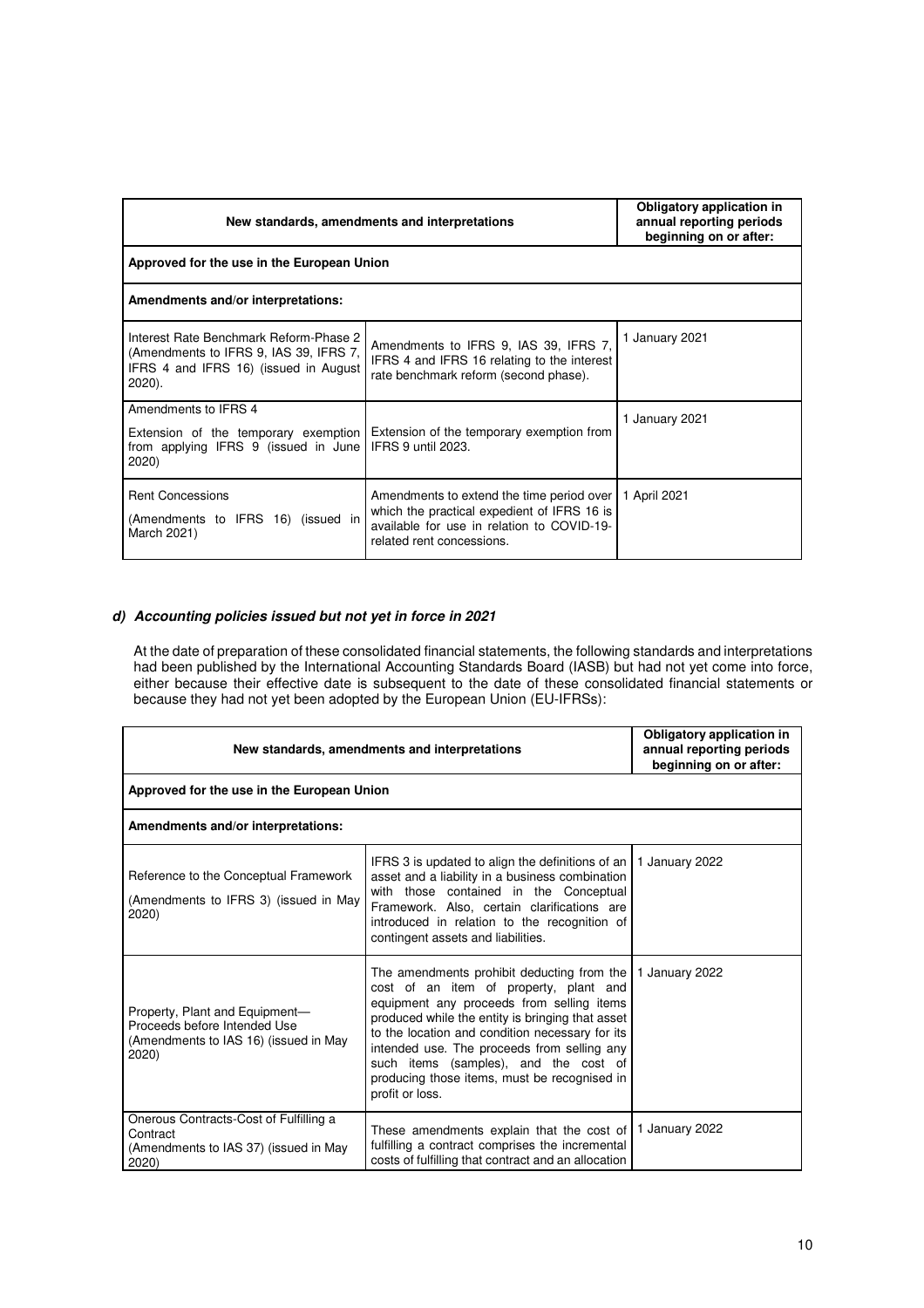|                                                                                                                                                | of other costs that relate directly to fulfilling the<br>contract.                                                                                                                                                                                                                                                                                                                             |                |  |  |  |  |  |
|------------------------------------------------------------------------------------------------------------------------------------------------|------------------------------------------------------------------------------------------------------------------------------------------------------------------------------------------------------------------------------------------------------------------------------------------------------------------------------------------------------------------------------------------------|----------------|--|--|--|--|--|
| Annual Improvements to IFRS Standards<br>2018-2020 (issued in May 2020)                                                                        | Minor amendments to IFRS 1, IFRS 9, IFRS 16<br>and IAS 41.                                                                                                                                                                                                                                                                                                                                     | 1 January 2022 |  |  |  |  |  |
| Not yet approved for use in the European Union                                                                                                 |                                                                                                                                                                                                                                                                                                                                                                                                |                |  |  |  |  |  |
| New standards:                                                                                                                                 |                                                                                                                                                                                                                                                                                                                                                                                                |                |  |  |  |  |  |
| <b>IFRS</b><br>17.<br>Insurance<br>Contracts<br>and<br>Amendments to IFRS 17 (issued in May<br>2017)                                           | Supersedes IFRS 4 and establishes principles<br>for the recognition, measurement, presentation<br>and disclosure of insurance contracts issued.<br>the objective being to ensure that entities<br>provide relevant and reliable information that<br>gives a basis for users of the financial<br>information to assess the effect that insurance<br>contracts have on the financial statements. | 1 January 2023 |  |  |  |  |  |
| Amendments and/or interpretations:                                                                                                             |                                                                                                                                                                                                                                                                                                                                                                                                |                |  |  |  |  |  |
| Classification of Liabilities as Current or<br>Non-current<br>(Amendments to IAS 1) (issued in January<br>2020)                                | Clarifications relating to the presentation of<br>liabilities as current or non-current.                                                                                                                                                                                                                                                                                                       | 1 January 2023 |  |  |  |  |  |
| Disclosure of Accounting Policies<br>(Amendments to IAS 1) (issued in<br>February 2021)                                                        | <b>Amendments</b><br>that<br>enable<br>entities<br>to<br>appropriately identify the information<br>on<br>material accounting policies that should be<br>disclosed in the financial statements.                                                                                                                                                                                                 | 1 January 2023 |  |  |  |  |  |
| Definition of Accounting Estimates<br>(Amendments to IAS 8) (issued in<br>February 2021)                                                       | Amendments and clarifications of the definition<br>of a change in accounting estimate.                                                                                                                                                                                                                                                                                                         | 1 January 2023 |  |  |  |  |  |
| Deferred Tax related to Assets and<br>Liabilities arising from a Single<br>Transaction<br>(Amendments to IAS 12) (issued in May<br>2021)       | Clarifications on how entities should recognise<br>deferred taxes arising in transactions such as<br>leases and obligations in relation to the<br>dismantling assets.                                                                                                                                                                                                                          | 1 January 2023 |  |  |  |  |  |
| Amendments to IFRS 17, Insurance<br>Contracts- Initial Application of IFRS 17<br>and IFRS 9 - Comparative Information<br>(issued in June 2020) | Amendments to the transitional requirements<br>in IFRS 17 for insurers applying IFRS 17 and<br>IFRS 9 simultaneously for the first time.                                                                                                                                                                                                                                                       | 1 January 2023 |  |  |  |  |  |

The Parent's Directors have not considered the early application of the standards and interpretations detailed above and, in any event, application thereof will be considered by the Group once they have been approved, as the case may be, by the European Union.

In any case, the Parent's Directors are assessing the potential impact of applying these standards in the future and consider that their entry into force will not have a material effect on the Group's consolidated financial statements.

#### **e) Changes in the scope of consolidation**

### **e.1. Inclusions in the scope of consolidation in 2021:**

The companies included in the scope of consolidation in 2021 are as follows: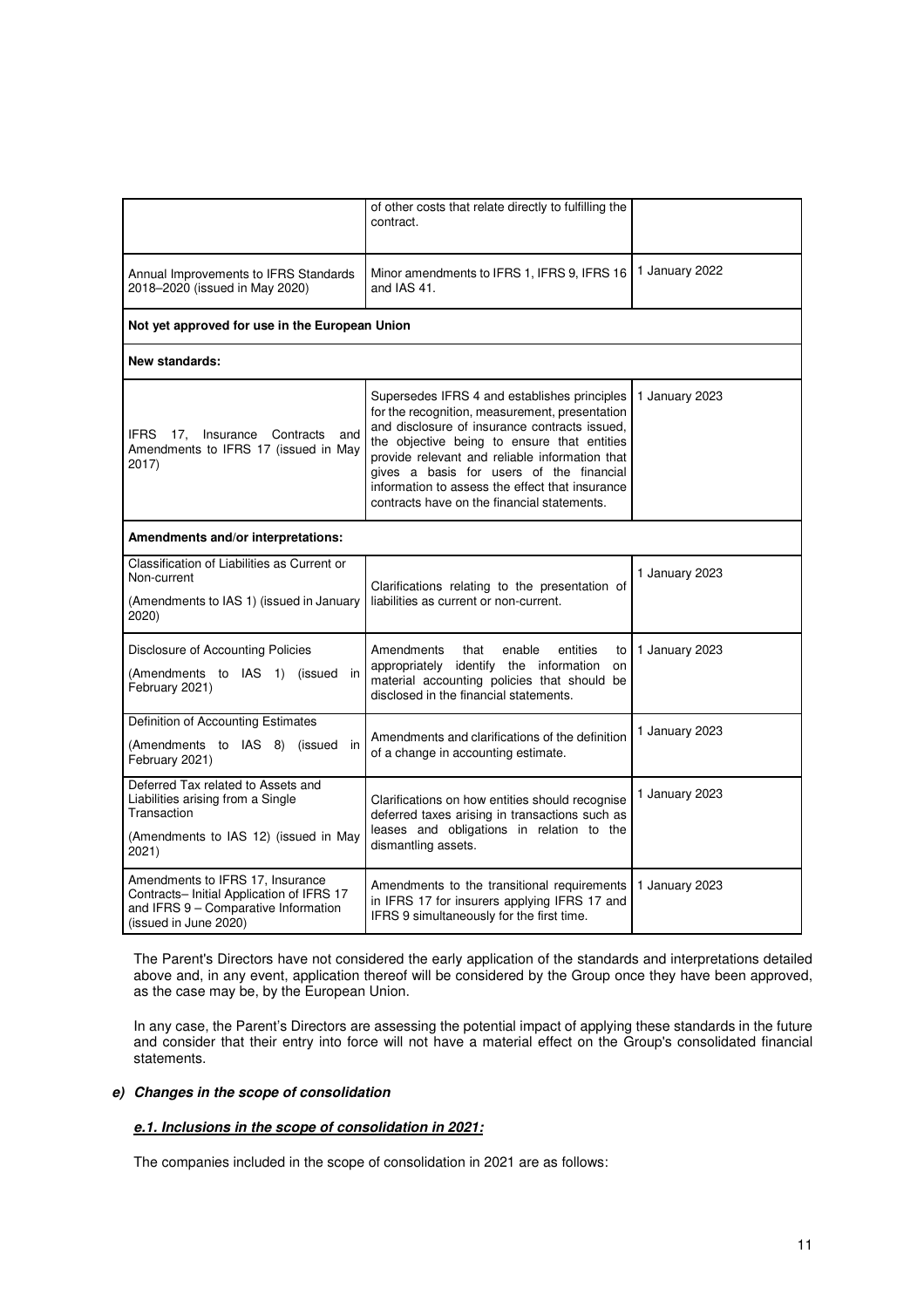- Companies acquired in 2021:
	- Adícora Servicios de Intermediación de Ingeniería, S.L.U.
	- Ingeniería, Estudio y Construcciones, S.A.U.
	- IMA Materialforschung und Anwendungstechnik GmbH
	- WIAM GmbH
	- SWM Struktur und Werkstoffmechanikforschung Dresden gemeinnützige GmbH
	- Soil and Foundation Company Limited
	- Geotechnical and Environmental Company Limited
	- Soil and Foundation Company Limited Egypt
	- Enertis Solar, S.L.U.
	- Enertis UK Limited
	- Enertis Solar, Inc.
	- Enertis Mexico S.A. de C.V.
	- Enertis Colombia S.A.S.
	- Enertis Chile, SpA
	- Enertis S.A.S
	- Enertis South Africa (PTY) Ltd
	- Enertis AM Chile, SpA
- Companies incorporated during 2021:
	- Applus Iteuve Mexico, S.A. de C.V.
	- Shanghai Reliable Analysis Scientific Testing Co., Ltd.
	- Applus Organismo de Control, S.L.U.

### **e.1.1. Companies acquired in 2021**

• IMA Group acquisition

On 26 May 2021, the Applus Group acquired IMA Materialforschung und Anwendungstechnik GmbH, WIAM GmbH and SWM Struktur - und Werkstoffmechanikforschung Dresden gemeinnützige GmbH for an initial cost of EUR 30 million. Additionally, the agreement includes an earn-out tied to certain financial targets which the acquirees would have to achieve in 2021, 2022 and 2023. The Group considers that the conditions will be met for an earn-out amount of approximately to EUR 8 million and, accordingly, this amount was considered when determining the acquisition cost. The companies have been integrated into the Applus+ Laboratories division.

In the provisional amounts recognised in accounting for this business combination, the intangible assets identified relating to trademark and accreditations amounting to EUR 11.9 million were measured at fair value in line with the projections used when they were acquired. The Group made a provisional allocation with the help of an independent expert (see Note 5).

The revenue attributable to IMA Group amounts to EUR 25 million per year. The revenue attributable to the business combination from the date of acquisition to 2021 year-end amounted to EUR 18.5 million.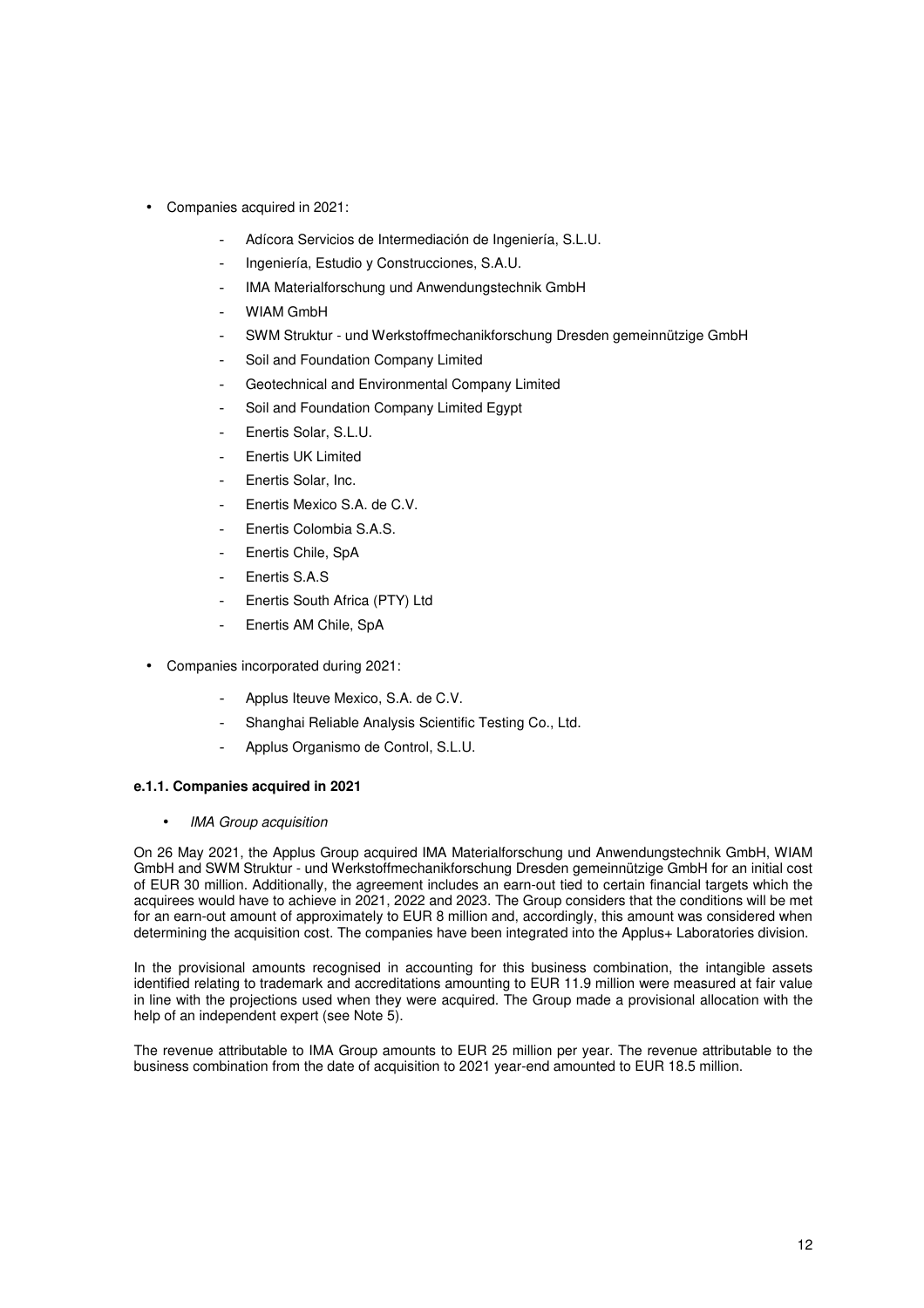#### • SAFCO Group acquisition

On 3 June 2021, the Applus Group acquired Soil and Foundation Company Limited, Geotechnical and Environmental Company Limited and Soil and Foundation Company Limited Egypt (SAFCO Group), for an initial cost of USD 30 million (approximately EUR 25 million at the acquisition date). Additionally, the agreement includes an earn-out tied to certain financial targets which the acquirees would have to achieve in 2020, 2021 and 2022. The Group considers that the conditions will be met for an earn-out amount of USD 22 million (EUR 18 million at the acquisition date) and, accordingly, this amount was considered when determining the acquisition cost. The companies have been integrated into the Applus+ Energy & Industry division.

In the provisional amounts recognised in accounting for this business combination, the intangible assets identified relating to customer portfolio amounting to EUR 17.3 million were measured at fair value in line with the projections used when they were acquired. The Group made a provisional allocation with the help of an independent expert (see Note 5).

The revenue attributable to SAFCO Group amounts to EUR 24 million per year. The revenue attributable to the business combination from the date of acquisition to 2021 year-end amounted to EUR 19.4 million.

• Enertis Group acquisition

On 2 July 2021, the Applus Group acquired Enertis Solar, S.L.U. and its subsidiaries for an initial cost of EUR 21.2 million. Additionally, the agreement includes an earn-out tied to certain financial targets which the acquirees would have to achieve in 2021, 2022 and 2023. The Group considers that the conditions will be met for the earn-out amount approximately to EUR 5.7 million and, accordingly, this amount was considered when determining the acquisition cost. The company has been integrated into the Applus+ Energy & Industry division.

In the provisional amounts recognised in accounting for this business combination, the intangible assets identified relating to customer portfolio amounting to EUR 9.5 million were measured at fair value in line with the projections used when they were acquired. The Group made a provisional allocation with the help of an independent expert (see Note 5).

The revenue attributable to Enertis Group amounts to EUR 18.9 million by year. The revenue attributable to the business combination from the date of acquisition to 2021 year-end amounted to EUR 11.9 million.

### • Other acquisitions in 2021

On 2 March 2021, the Applus Group acquired Adícora Servicios de Intermediación de Ingeniería, S.L.U. and Ingeniería, Estudio y Construcciones, S.A.U., for an initial cost of EUR 4.8 million. The goodwill resulting from the difference between the fair value of the assets and liabilities assumed, and the cost of the business combination amounts, provisionally, to EUR 3.4 million. There are no significant differences between the fair values of the net assets acquired included in the detail below related to the respective carrying amounts at which they had been previously recognised. The companies have been integrated into the Applus+ Energy & Industry division.

The provisional registration of these acquisitions includes a detail of the acquired net assets and of the provisional goodwill at the acquisition date (in thousands of euros):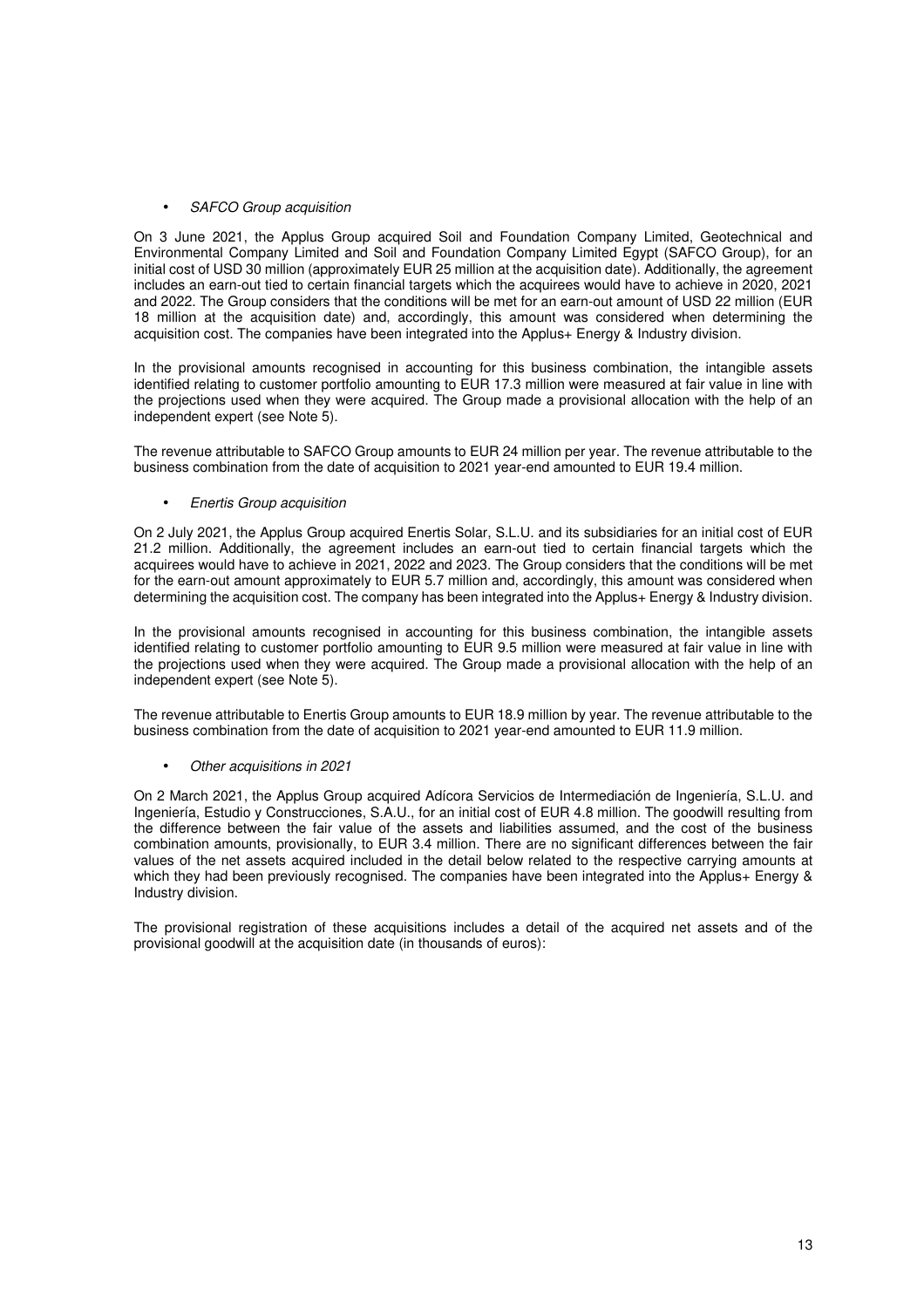|                                                               | Adícora<br><b>Servicios</b><br>Ingeniería,<br>S.L. | Ingeniería,<br><b>Estudio</b> y<br>Construcciones,<br>S.A. | <b>IMA</b><br>Materialfor-<br>schung und<br>Anwendung-<br>stechnik,<br><b>GMbH</b><br>(Group) | Soil and<br>Foundation<br>(Group) | <b>Enertis</b><br>Solar,<br><b>S.L.U.</b><br>(Group) | <b>Total</b> |
|---------------------------------------------------------------|----------------------------------------------------|------------------------------------------------------------|-----------------------------------------------------------------------------------------------|-----------------------------------|------------------------------------------------------|--------------|
|                                                               |                                                    |                                                            |                                                                                               |                                   |                                                      |              |
| Non-current assets                                            | 61                                                 | 873                                                        | 29,153                                                                                        | 21,783                            | 13,503                                               | 65,373       |
| Inventories                                                   |                                                    |                                                            | 6,909                                                                                         | 368                               | 1,908                                                | 9,185        |
| Trade and other receivables                                   | 398                                                | 770                                                        | 5,444                                                                                         | 4,560                             | 5,064                                                | 16,236       |
| Cash and cash equivalents                                     | 265                                                | 406                                                        | 1,899                                                                                         | 3,558                             | 2,007                                                | 8,135        |
| Non-current liabilities                                       |                                                    | (117)                                                      | (3,167)                                                                                       | (5,557)                           | (4,020)                                              | (12, 861)    |
| Current liabilities                                           | (111)                                              | (621)                                                      | (11,573)                                                                                      | (7,360)                           | (6,155)                                              | (25, 820)    |
| Value of assets and liabilities acquired                      | 613                                                | 1,311                                                      | 28,665                                                                                        | 17,352                            | 12,307                                               | 60,248       |
| % of ownership                                                | 100%                                               | 100%                                                       | 100%                                                                                          | 100%                              | 100%                                                 |              |
| Value of assets and liabilities acquired net of<br>minorities | 613                                                | 1,311                                                      | 28,665                                                                                        | 17,352                            | 12,307                                               | 60,248       |
| <b>Acquisition cost</b>                                       | 1,686                                              | 3,636                                                      | 39,826                                                                                        | 43,535                            | 27,728                                               | 116,411      |
| Goodwill (Note 4)                                             | 1,073                                              | 2,325                                                      | 11,161                                                                                        | 26,183                            | 15,421                                               | 56,163       |

At the date of authorisation for issue of these consolidated financial statements, the process to measure at fair value the assets and liabilities related to these acquisitions had not been completed and, accordingly, the value of the related goodwill is provisional. The Parent's Directors consider that the process to measure the assets and liabilities and to allocate the goodwill will be completed in 2022, and that any adjustment will be applied retrospectively in accordance with IFRS 3, Business Combinations.

### **e.2. Exclusions from the scope of consolidation in 2021:**

In January 2021, the company Velosi Engineering Projects Pte. Ltd. has been liquidated, which did not give rise to any significant impacts on the consolidated statement of profit or loss.

In March 2021, the company Applus Aerospace UK Limited has been liquidated, which did not give rise to any significant impacts on the consolidated statement of profit or loss.

In April 2021, Applus Velosi Czech Republic s.r.o. and VAIL Consultancy Services DMCC had been liquidated, which did not give rise to any significant impacts on the consolidated statement of profit or loss.

In May 2021, the company Velosi Angola Prestaçao de Serviços, Limitada has been liquidated, which did not give rise to any significant impacts on the consolidated statement of profit or loss.

In June 2021, the company Technical Inspection Services, Ltd has been liquidated, which did not give rise to any significant impacts on the consolidated statement of profit or loss.

### **e.3. Inclusions in the scope of consolidation in 2020:**

The companies included in the scope of consolidation in 2020 were as follows: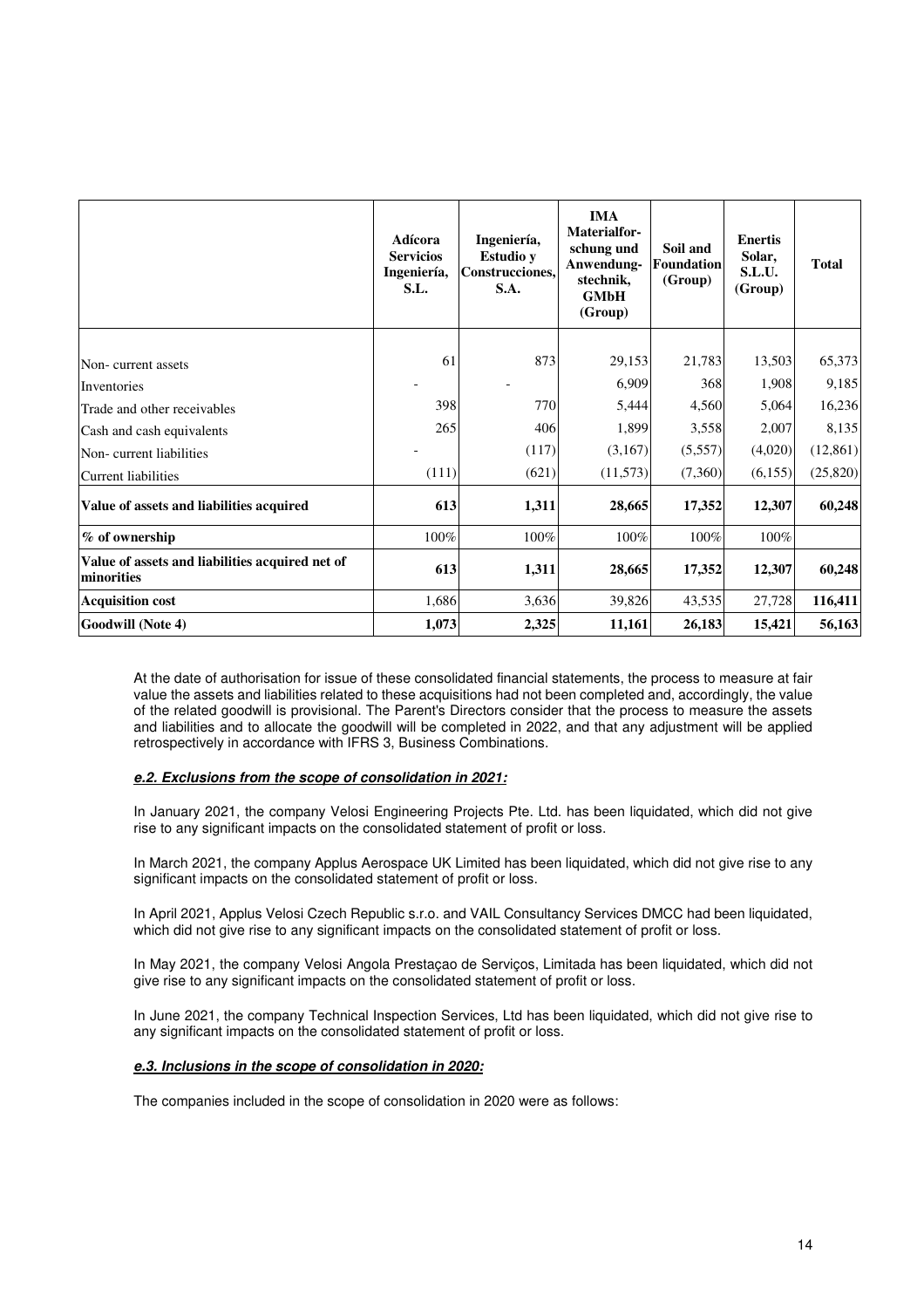- Companies acquired in 2020:
	- Iteuve Canarias, S.L.
	- Iteuve Canarias XXI, S.L.
	- Iteuve Canarias Aeropuerto el Matorral, S.L.
	- ZYX Metrology, S.L.U.
	- Reliable Analysis, Inc.
	- Shanghai Reliable Auto Analysis Testing, Ltd.
	- Liuzhou Reliable Auto Analysis Testing, Ltd.
	- Shanghai Reliable Testing Technology Ltd.
	- Besikta Bilprovning i Sverige Holding AB
	- Besikta Bilprovning i Sverige AB
	- ClearCar AB
	- QPS Evaluation Services, Inc.
	- QPS America, Inc.
	- QPS Europe B.V.
- Companies incorporated during 2020:
	- Applus Senegal SURL
	- Libertytown RE, S.A.
	- Iteuve India Private Limited
	- CRpplus Services Costa Rica S.A.
	- Applus Ingenieria y Consultoria, SAS

### **e.3.1. Companies acquired in 2020**

• Reliable Analysis, Inc. acquisition

On 30 September 2020, the Applus Group acquired Reliable Analysis, Inc. for USD 78 million (approximately EUR 67 million at the acquisition date). In addition, the agreement included an earn-out provision tied to certain financial targets which the acquiree would have to achieve in 2021, 2022 and 2023. At the year end the Group considered that conditions would not prevail for a significant earn-out. The company was integrated into the Applus+ Laboratories division.

In the provisional amounts recognised in accounting for this business combination, the intangible assets identified relating to the awards granted by various automotive industry manufacturers to test the quality of the components of the suppliers of those manufacturers were measured. Per the projections used, the fair value was EUR 21.4 million. The Group made a provisional allocation with the help of an independent expert (see Note 5). In 2021 the Group completed the accounting for the assets acquired and no significant changes were met (see Note 4).

The revenue attributable to Reliable Analysis, Inc. amounts to EUR 24 million per year. The revenue attributable to the business combination from the date of acquisition to 2020 year-end amounted to EUR 5.4 million. The margin of the adjusted operating profit attributable to the business combination is higher than the one of the division where it was integrated.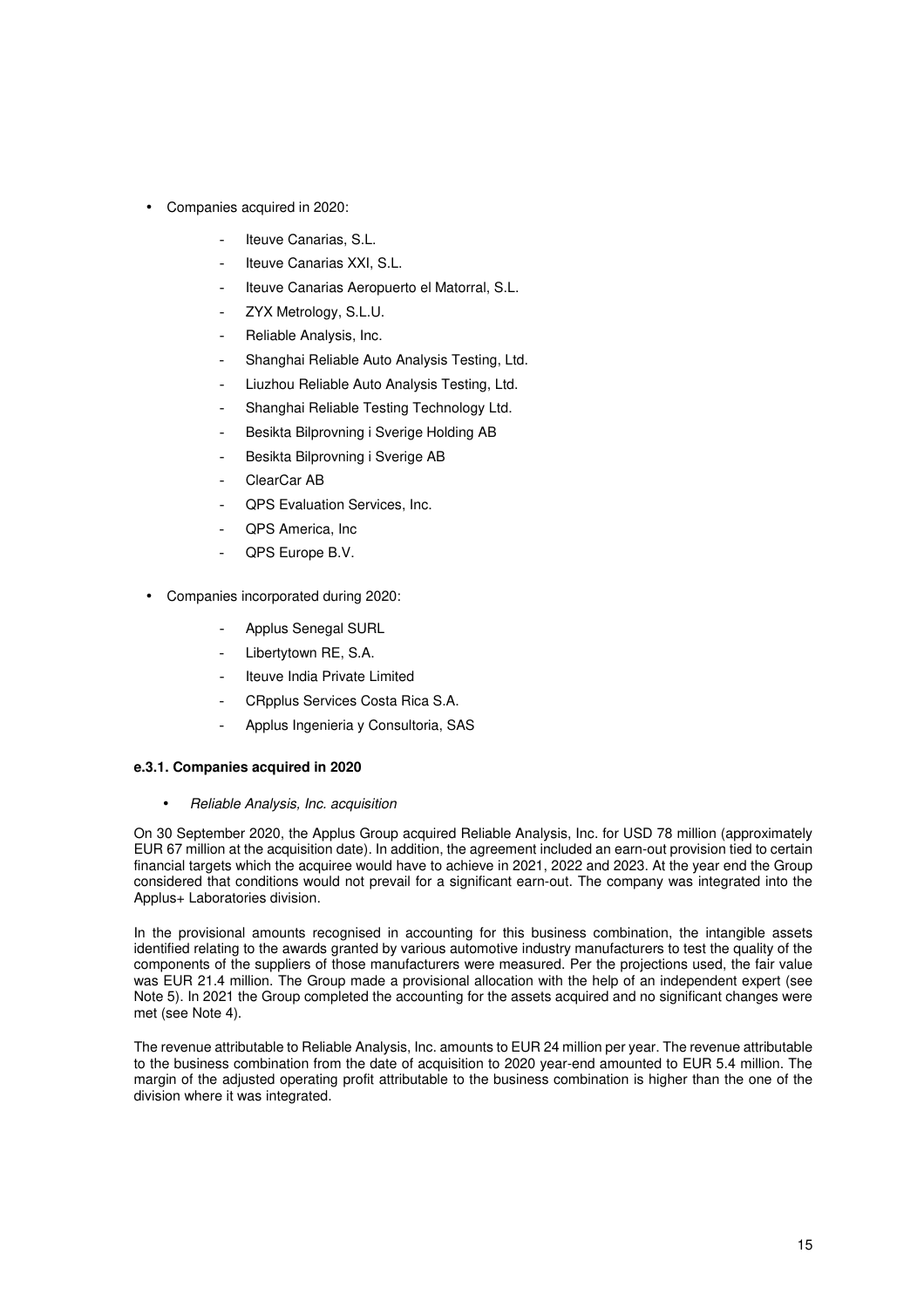#### • Besikta Bilprovning i Sverige Holding AB acquisition

On 20 October 2020, the Applus Group acquired Besikta Bilprovning i Sverige Holding AB for an initial cost of SEK 1,050 million (approximately EUR 101 million at the acquisition date). The company was integrated into the Applus+ Automotive division.

In the provisional amounts recognised in accounting for this business combination, the intangible assets identified relating to the Besikta trademark amounting EUR 31.9 million and to customer relationship portfolios amounting EUR 3.8 million were measured at fair value in line with the projections used when they were acquired. The Group made a provisional allocation with the help of an independent expert (see Note 5). In 2021 the Group completed the accounting for the assets acquired and no significant changes were met (see Note 4).

The revenue attributable to Besikta Bilprovning i Sverige Holding AB amounts to EUR 62 million per year. The revenue attributable to the business combination from the date of acquisition to 2020 year-end amounted to EUR 9.3 million. The EBITDA margin (before IFRS 16 application) attributable to the business combination is around 18%.

#### • QPS Evaluation Services, Inc. acquisition

On 1 December 2020, the Applus Group acquired QPS Evaluation Services Inc. for an initial cost of CAD 65 million (approximately EUR 41 million at the acquisition date). In addition, the agreement included an earn-out provision tied to certain financial targets which the acquiree would have to achieve in 2021, 2022 and 2023. The Group completed the recognition of the acquisition in 2021 and has considered that conditions would prevail for the earn-out to amount to CAD 18.3 million (approximately EUR 11.8 million at the acquisition date) and, accordingly, this amount was taken into account when determining the acquisition cost of the ownership interest. The company was integrated into the Applus+ Laboratories division.

In the provisional amounts recognised in accounting for this business combination, the intangible assets identified relating to the certifications amounting to EUR 24.2 million were measured at fair value in line with the projections used when they were acquired. The Group made a provisional allocation with the help of an independent expert (see Note 5). Also, as indicated in Note 2.a.b, in 2021 the Group completed the accounting for the assets acquired. The following table shows the adjusted data in accordance with the aforementioned Note 2.a.b.

The revenue attributable to QPS Evaluation Services, Inc. amounts to EUR 16 million per year. The revenue attributable to the business combination from the date of acquisition to 2020 year-end amounted to EUR 1.3 million. The margin of the adjusted operating profit attributable to the business combination is higher than the one of the division where it was integrated.

### • Other acquisitions in 2020

On 27 February 2020, the Applus Group acquired Iteuve Canarias, S.L., Iteuve Canarias XXI, S.L. and Iteuve Canarias Aeropuerto el Matorral, S.L. for EUR 8.6 million. The goodwill resulting from the difference between the fair value of the assets and liabilities assumed, and the cost of the business combination amounted, provisionally, to EUR 6.8 million. In 2021 the Group completed the accounting for the assets acquired and no significant changes were met (see Note 4). The companies were integrated into the Applus + Automotive division.

On 2 March 2020, the Applus Group acquired ZYX Metrology, S.L.U. for EUR 1.8 million. The goodwill resulting from the difference between the fair value of the assets and liabilities assumed, and the cost of the business combination amounted, provisionally, to EUR 1 million. In 2021 the Group completed the accounting for the assets acquired and no significant changes were met (see Note 4). The company was integrated into the Applus+ Laboratories division.

In relation to these acquisitions, there are no significant differences between the fair values of the net assets acquired included in the detail below related to the respective carrying amounts at which they had been previously recognised.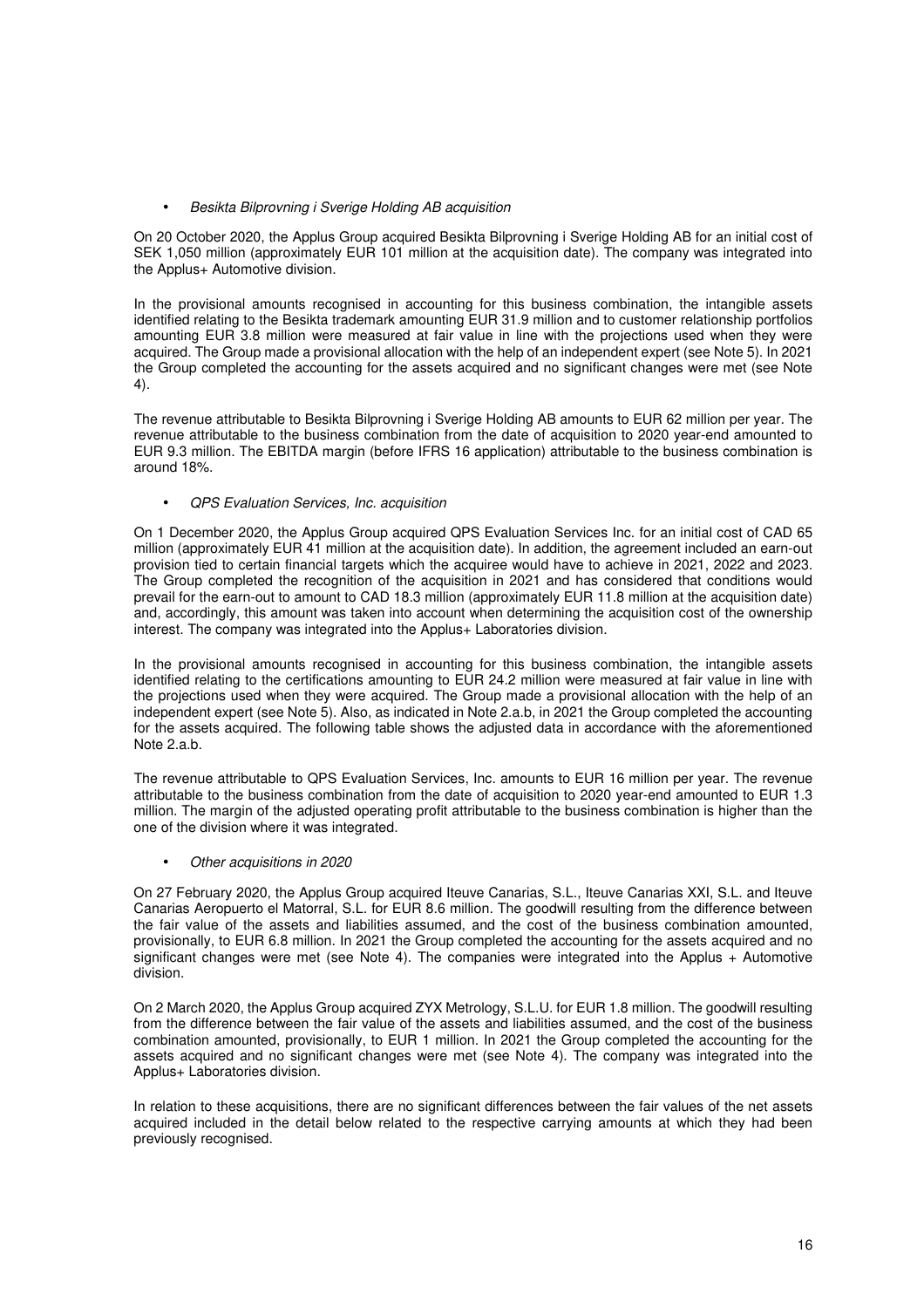|                                                               | <b>Iteuve</b><br>Canarias,<br>S.L.<br>(Group) | <b>ZYX</b><br>Metrology,<br>S.L.U. | <b>Reliable</b><br>Analysis,<br>Inc.<br>(Group) | <b>Besikta</b><br><b>Bilproving</b><br><i>i</i> Sverige<br>Holding,<br>AB<br>(Group) | <b>QPS</b><br><b>Evaluation</b><br>Services,<br>Inc.<br>(Group) | <b>Total</b> |
|---------------------------------------------------------------|-----------------------------------------------|------------------------------------|-------------------------------------------------|--------------------------------------------------------------------------------------|-----------------------------------------------------------------|--------------|
|                                                               |                                               |                                    |                                                 |                                                                                      |                                                                 |              |
| Non-current assets                                            | 8,465                                         | 483                                | 34,557                                          | 58,033                                                                               | 25,244                                                          | 126,782      |
| Inventories                                                   |                                               | 11                                 | 25                                              | 31                                                                                   |                                                                 | 67           |
| Trade and other receivables                                   | 490                                           | 58                                 | 4,843                                           | 4,033                                                                                | 3,244                                                           | 12,668       |
| Cash and cash equivalents                                     | 226                                           | 836                                | 4,170                                           | 2,361                                                                                | 4,652                                                           | 12,245       |
| Non-current liabilities                                       | (6,120)                                       | (72)                               | (8,257)                                         | (31,964)                                                                             | (558)                                                           | (46,971)     |
| <b>Current liabilities</b>                                    | (727)                                         | (243)                              | (7,741)                                         | (25, 535)                                                                            | (11,243)                                                        | (45, 489)    |
| Value of assets and liabilities acquired                      | 2,334                                         | 1,073                              | 27,597                                          | 6,959                                                                                | 21,339                                                          | 59,302       |
| % of ownership                                                | 100%                                          | 100%                               | 100%                                            | 100%                                                                                 | 100%                                                            |              |
| Value of assets and liabilities acquired<br>net of minorities | 2,334                                         | 1,073                              | 27,597                                          | 6,959                                                                                | 21,339                                                          | 59,302       |
| <b>Acquisition cost</b>                                       | 9,079                                         | 2,148                              | 66,851                                          | 83,713                                                                               | 58,784                                                          | 220,575      |
| Goodwill (Note 4)                                             | 6,745                                         | 1,075                              | 39,254                                          | 76,754                                                                               | 37,445                                                          | 161,273      |

The detail of the net assets and goodwill generated by the aforementioned acquisitions at the acquisition date was as follows (in thousands of euros):

According to IFRS 3, the accounting process for acquisitions made in the previous financial year has been completed in 2021.

### **e.4. Exclusions from the scope of consolidation in 2020:**

In February 2020, the dormant company Kurtec Inspection Services Sdn Bhd was liquidated, which did not give rise to any significant impacts on the consolidated statement of profit or loss.

In September 2020, the company Applus Florida Proving Ground Inc was liquidated, which did not give rise to any significant impacts on the consolidated statement of profit or loss.

In November 2020, the company Aerial Photography Services Pty Ltd was liquidated, which did not give rise to any significant impacts on the consolidated statement of profit or loss.

In December 2020, the company RTD Norway, AS was sold.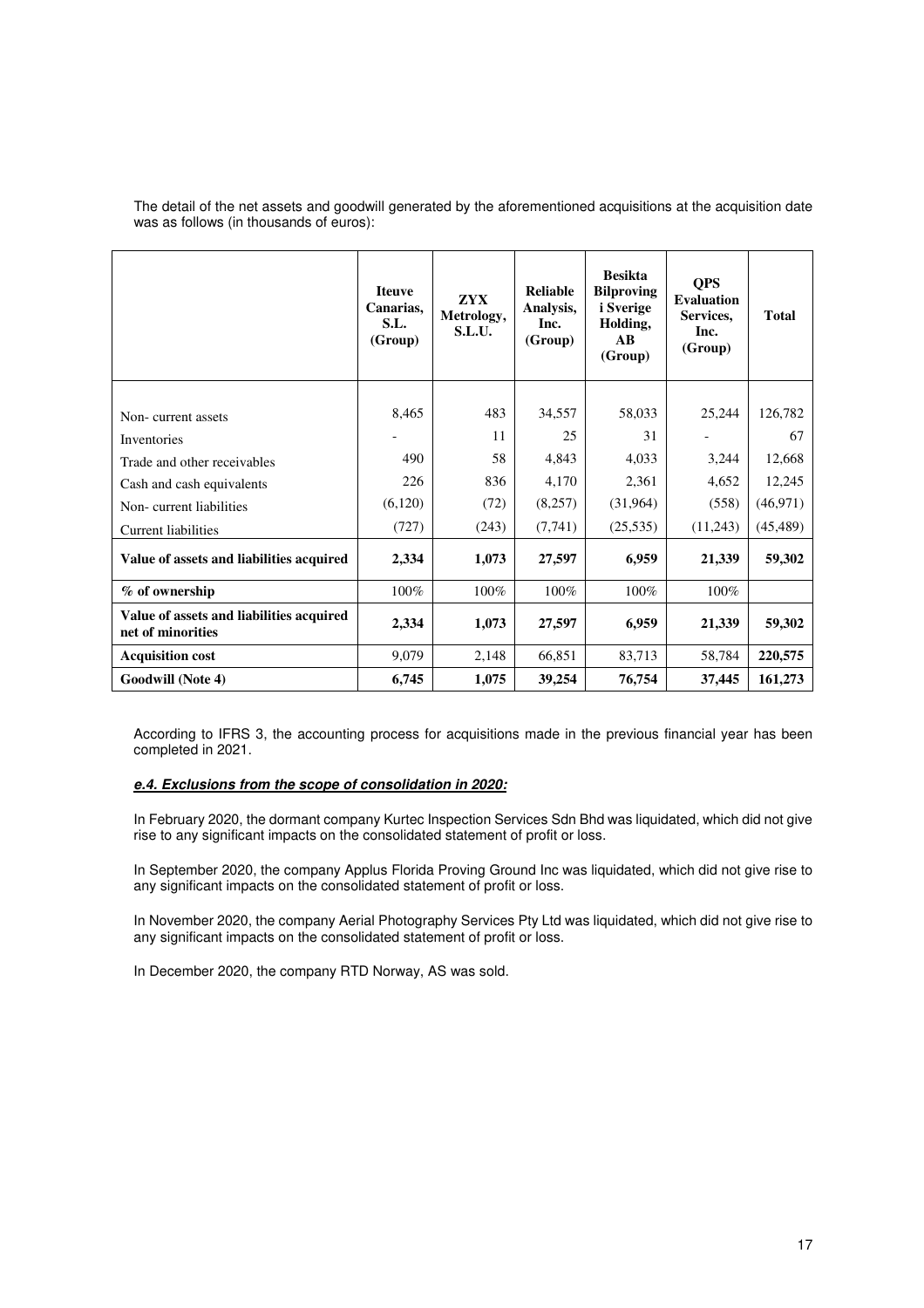### **3. Accounting and valuation policies**

The principal accounting policies used in preparing the Group's consolidated financial statements, in accordance with International Financial Reporting Standards (IFRSs) as adopted by the European Union, were as follows:

### **a) Goodwill**

Goodwill represents the excess of the cost of the combination over the fair value of the interest in the net identifiable assets of a subsidiary, jointly controlled entity or acquired associate at the acquisition date. Goodwill relating to the acquisition of subsidiaries or jointly controlled entities is included in intangible assets and goodwill relating to the acquisition of associates is included in investments accounted for using the equity method.

The cost of a business combination is the aggregate of:

- The acquisition-date fair value of the assets acquired, the liabilities incurred or assumed and the equity instruments issued; and
- The fair value of any contingent consideration that depends on future events or on the fulfilment of certain specified conditions.

The costs incurred to issue equity or debt securities given up in exchange for the items acquired are not included in the cost of a business combination.

In addition, the cost of a business combination does not include the fees paid to legal advisers and other professionals involved in the combination or, clearly, any costs incurred internally in this connection. Such amounts are charged directly to the consolidated statement of profit or loss.

If the business combination is achieved in stages and, therefore, the acquirer already held an equity interest in the acquiree immediately before the acquisition date (the date on which control is obtained), the goodwill or gain on a bargain purchase is the difference between:

- The cost of the business combination, plus the acquisition-date fair value of any equity interest previously held by the acquirer in the acquiree.
- The fair value of the identifiable assets acquired less the fair value of the liabilities assumed, determined as indicated above.

Any gain or loss resulting from the remeasurement at fair value of the previously held equity interest in the acquiree on the date control is obtained, is recognised in the consolidated statement of profit or loss. If the investment in this investee had previously been measured at fair value, any valuation adjustments not yet recognised in profit or loss will be transferred to the consolidated statement of profit or loss. Also, the cost of a business combination is presumed to be the best reference for estimating the acquisition-date fair value of any previously held equity interest.

Goodwill arising on the acquisition of companies with a functional currency other than the euro is measured in the functional currency of the acquiree and is translated to euros at the exchange rates prevailing at the consolidated statement of financial position date.

If, exceptionally, a gain on a bargain purchase arises from the business combination, it is recognised as income in the consolidated statement of profit or loss.

If the initial accounting for a business combination is incomplete by the end of the reporting period in which the combination occurs, the acquirer shall report in its financial statements provisional amounts for the items for which the accounting is incomplete and the provisional amounts may be adjusted in the period required to obtain the necessary information. However, the measurement period shall not exceed one year from the acquisition date. The effects of the adjustments made in that period are recognised retrospectively and comparative information for prior periods must be revised as needed.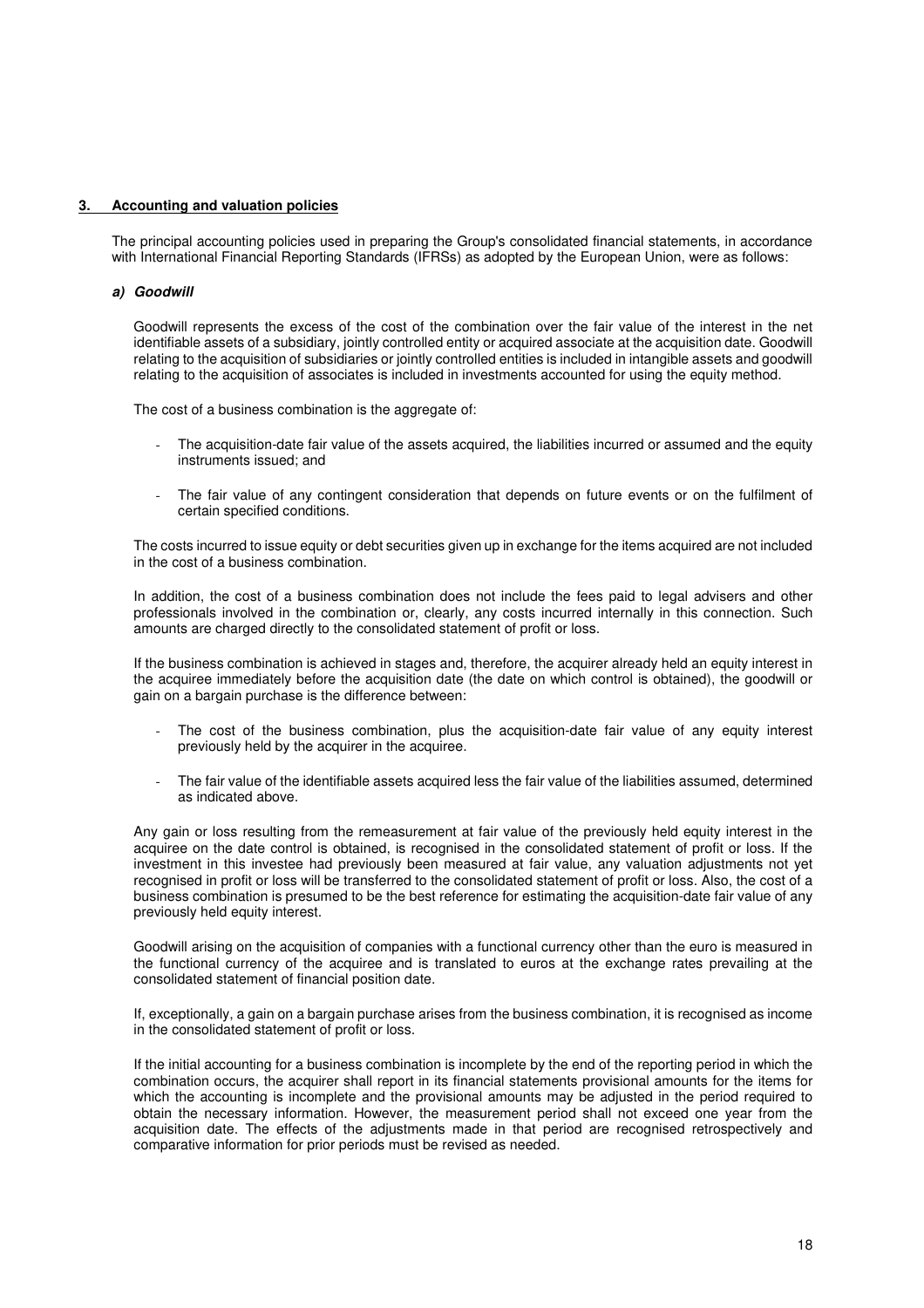Subsequent changes in the fair value of the contingent consideration are recognised in profit or loss, unless the consideration has been classified as equity, in which case subsequent changes in its fair value are not recognised.

If, subsequent to obtaining control, there are transactions to sell or purchase the shares of a subsidiary without losing control thereof, the impacts of these transactions not leading to a change in control are recognised in equity and the amount of goodwill arising on consolidation is not adjusted.

## **b) Other intangible assets**

The other intangible assets are identifiable assets without physical substance which arise as a result of a legal transaction or which are developed internally by the consolidated companies. Only assets whose cost can be estimated reasonably objectively and from which the consolidated companies consider it probable that future economic benefits will be generated are recognised.

Intangible assets are recognised initially at acquisition or production cost, which includes the allocation of the value of goodwill as a result of the business combinations, where applicable, and are subsequently measured at cost less any accumulated amortisation and any accumulated impairment losses.

Intangible assets are measured and amortised as follows:

- Administrative concessions or similar items that have been acquired by onerous title are amortised on a straight-line basis over the concession term. The initial cost (levy) and, where applicable, the present value of the future payments which are deemed to be necessary when the assets are handed over to the grantor are included in this line item.
- The administrative authorisations relate to vehicle roadworthiness testing services in Spain and abroad which the Group manages under this name. The main administrative authorisations relate to Spain (Catalonia) and Finland (see Note 5). In the case of Catalonia, these administrative authorisations are amortised on a straight-line basis over the authorisation term which ends in 2035. In the case of Finland, although the administrative authorisation has an indefinite useful life, it is estimated that the economic value of this authorisation will be recovered in 10 years and, therefore, it is being amortised over this period, until 2020.
- Trademarks acquired in a business combination are initially measured on the basis of their fair value using the Relief from Royalty method. Trademarks are considered to have a finite useful life and are amortised over 20 to 25 years, with the exception of the trademarks associated with the Velosi Group and IMA Group, which are being amortised over 10 years.
- Customer relationship portfolios acquired in a business combination are initially recognised at fair value using the Multi-Period Excess Earnings method. They are amortised over the estimated useful life (ranging from two to fourteen years) of each portfolio based on historical statistical evidence of the average relationship length.
- Accreditations and awards are granted to the Applus companies by public institutions or companies for the purpose of performing trials on third-party services and products under nationally- or internationally-recognised standards. Those acquired in business combinations are initially recognised at fair value using the Multi-Period Excess Earnings method. They are amortised on a straight-line basis over their estimated finite useful lives (ranging from eight to ten years), calculated on the basis of qualitative factors.
- Asset usage rights relate to machinery and fixtures used by the Group in the performance of its business activity and are subject to reversal. They are amortised over the residual useful life of the assets to which they correspond, from the acquisition date of the right of use, based on an estimate by an independent valuer.
- Computer software is amortised on a straight-line basis. Computer system maintenance costs are charged to the consolidated statement of profit or loss in the year they are incurred.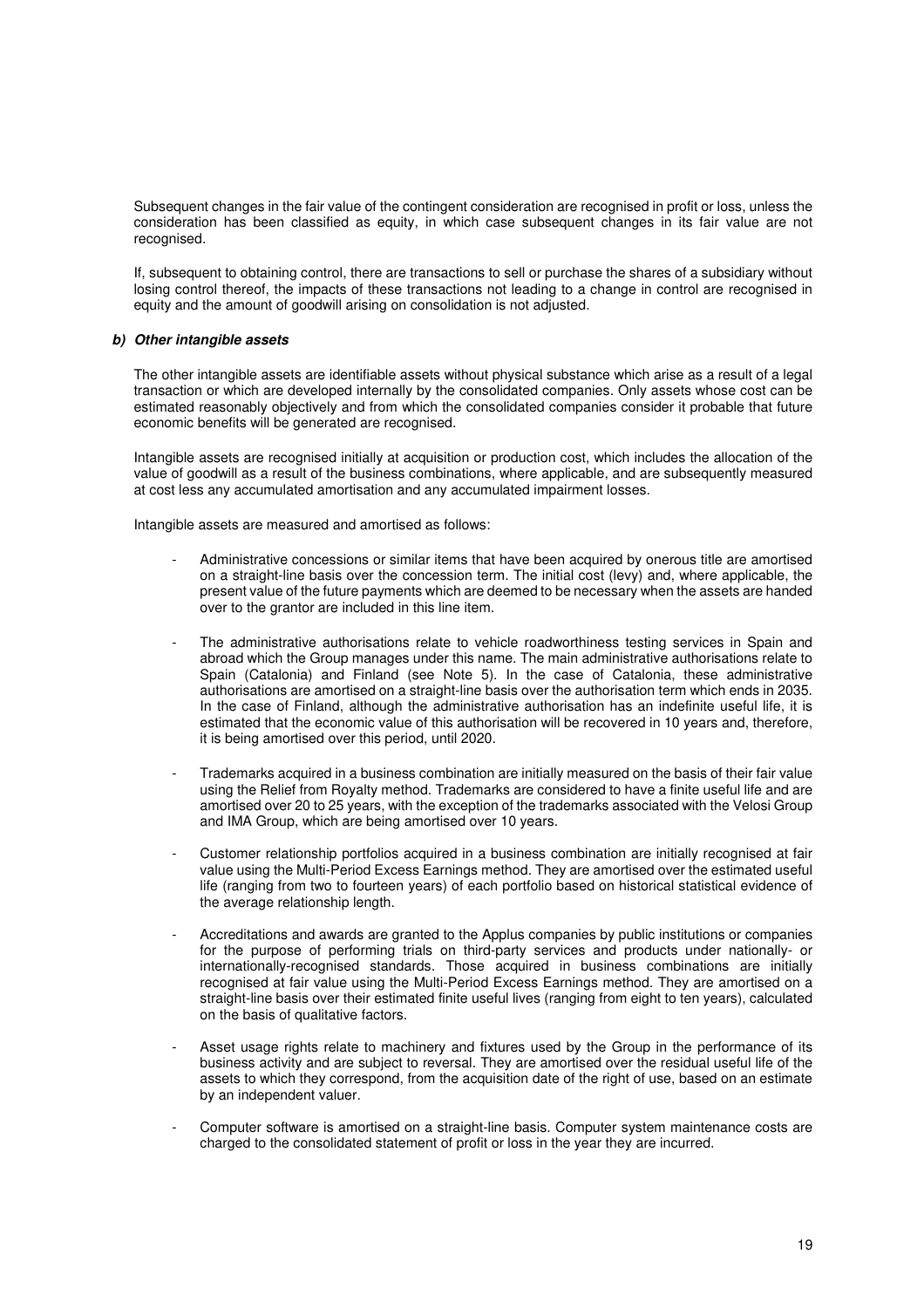### **c) Property, plant and equipment**

Property, plant and equipment are recognised at acquisition or production cost.

The companies depreciate their property, plant and equipment using the straight-line method on the basis of the remaining years of estimated useful life of the various items, the detail being as follows:

|                     | Years of            |
|---------------------|---------------------|
|                     | estimated           |
|                     | useful life         |
|                     |                     |
| <b>Buildings</b>    | $20 \text{ to } 40$ |
| Plant               | 3 to 12             |
| Machinery and tools | 3 to 10             |
| Furniture           | $2$ to $10$         |
| Computer hardware   |                     |
| Transport equipment | 3 to 10             |

The assets that have to be handed over to the Government at the end of the concession term will have been fully depreciated by this date.

Property, plant and equipment are stated at cost less accumulated depreciation and any recognised impairment losses.

The gain or loss arising on the disposal or retirement of an asset is determined as the difference between the sales proceeds and the carrying amount of the asset and is recognised in the consolidated statement of profit or loss as other results.

### **d) Impairment of non-financial assets**

Goodwill, intangible assets with an indefinite useful life or intangible assets that cannot be used and are not amortised or depreciated, are tested for impairment annually (or more frequently, where there is an indication of a potential impairment loss). Assets that are amortised or depreciated are tested for impairment whenever an event or a change in circumstances indicates that their carrying amount may not be recoverable. An impairment loss is recognised for the amount by which the carrying amount of the asset exceeds its recoverable amount.

Recoverable amount is the higher of fair value less costs to sell and value in use.

For the purpose of impairment loss assessment, assets are grouped at the lowest levels for which there are largely independent separately identifiable cash inflows (cash-generating units (CGUs)). The cash-generating units defined by the Group are detailed in Notes 4, 5 and 6.

Pursuant to paragraph 81 of IAS 36, when goodwill cannot be allocated to an individual cash-generating unit, it is allocated to groups of cash-generating units that are expected to benefit from the synergies of the combination and that correspond to the lowest level at which the goodwill can be monitored by the Directors for internal management purposes. In these cases, as established in paragraphs 88 and 89 of IAS 36, the individual cash-generating units are tested for impairment whenever there is an indication that the unit may be impaired, or at least annually, when they include intangible assets with indefinite useful lives specifically allocated to them (see Note 6).

In these circumstances, impairment losses could arise on these intangible assets even though the related goodwill associated with a group of CGUs is not impaired.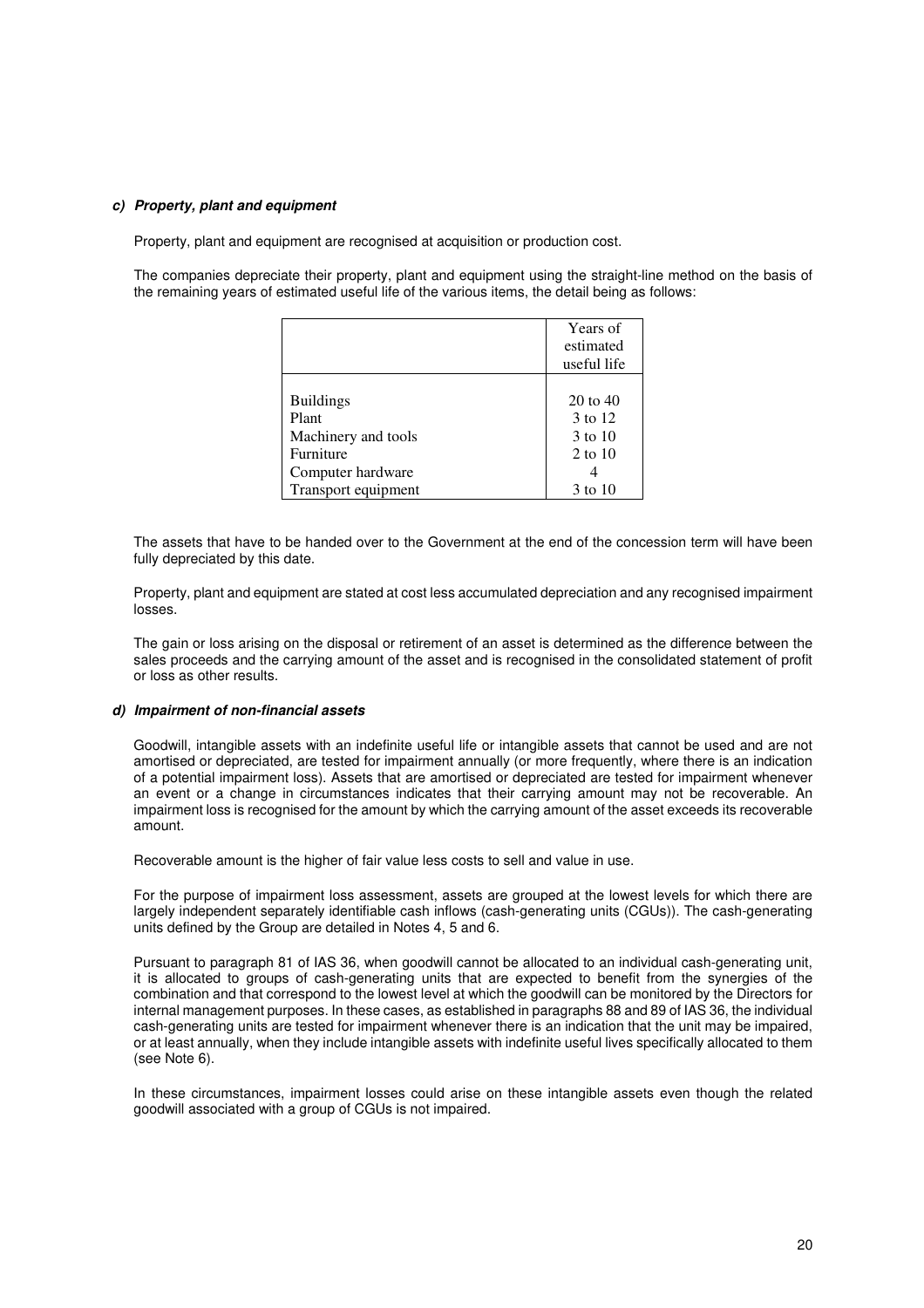In order to calculate the impairment test, the future cash flows of the asset analysed (or of the cash-generating unit to which it belongs) are discounted to their present value using a discount rate that reflects market conditions and the risk specific to the asset. Where the recoverable amount of an asset is estimated to be less than its carrying amount, an impairment loss is recognised for the amount of the difference with a charge to the consolidated statement of profit or loss.

The impairment losses on non-financial assets recognised previously (other than goodwill) are reviewed for possible reversal at each reporting date. When an impairment loss subsequently reverses, the carrying amount of the asset could increase to the revised estimate of its recoverable amount, without exceeding the carrying amount existing prior to the recognition of the impairment loss, less any depreciation or amortisation that should have been recognised. The reversal of an impairment loss on an asset is credited to the consolidated statement of profit or loss.

The method used by the Group to test impairment distinguishes between businesses with indefinite and definite lives. Five-year projections and a perpetuity rate of return from the sixth year are used for businesses with indefinite lives. Projections based on the actual term of the related contract are used for assets with finite lives relating to the rendering of services or concessions. In this case, the probability of their renewal is not considered in preparing the related cash flow projections.

In both cases, the projections are based on reasonable and well-founded assumptions and were prepared in accordance with the Group's Strategic Plan prepared by the Directors and Group's Management and presented in November 2021 for the next three years and with the Group's strategy for the following years based on past experience and the best estimates available at the date on which the related impairment tests were carried out using the market information available. The projections envisage the evolution of organic revenue and margins of the business that the Group Executive Committee expects for the coming years. Consequently, the possible changes in the scope of consolidation that might take place in the future were not taken into account in the projections or in the impairment tests performed.

Together with the impairment test on the various cash-generating units carried out at least at each year-end, the Group also performs a sensitivity analysis of the main assumptions affecting the calculation. The main assumptions used by the Group in testing for impairment and the results of the sensitivity analysis are described in Note 6.

### **e) Financial assets**

Following the entry into force of IFRS 9, financial assets are classified into the following categories: financial assets at fair value through profit or loss, financial assets at fair value through other comprehensive income (equity) and financial assets at amortised cost.

The classification depends on the nature and purpose of the financial assets and is determined when they are initially recognised.

The Group holds financial assets measured at amortised cost, which give rise on specified dates to cash flows that are solely payments of principal and interest. Any financial assets from which the Group expects to collect both contractual cash flows and cash flows from their sale (such as those which are factored, see Note 14.b) are measured at fair value through other comprehensive income (equity). All other financial assets are measured at fair value through profit or loss.

The effective interest method is used to measure the amortised cost of a financial instrument. The effective interest rate is the discount rate applied to the estimated future cash receipts over the expected life of the financial instrument. However, due to the nature of the assets classified under this heading, they are generally recognised on the basis of original acquisition cost because they mature in less than one year.

The Group derecognises a financial asset when the rights to the cash flows from the financial asset expire or have been transferred and substantially all the risks and rewards of ownership of the financial asset have also been transferred, such as in the case of firm asset sales and non-recourse factoring of trade receivables in which the Group does not retain any credit or interest rate risk.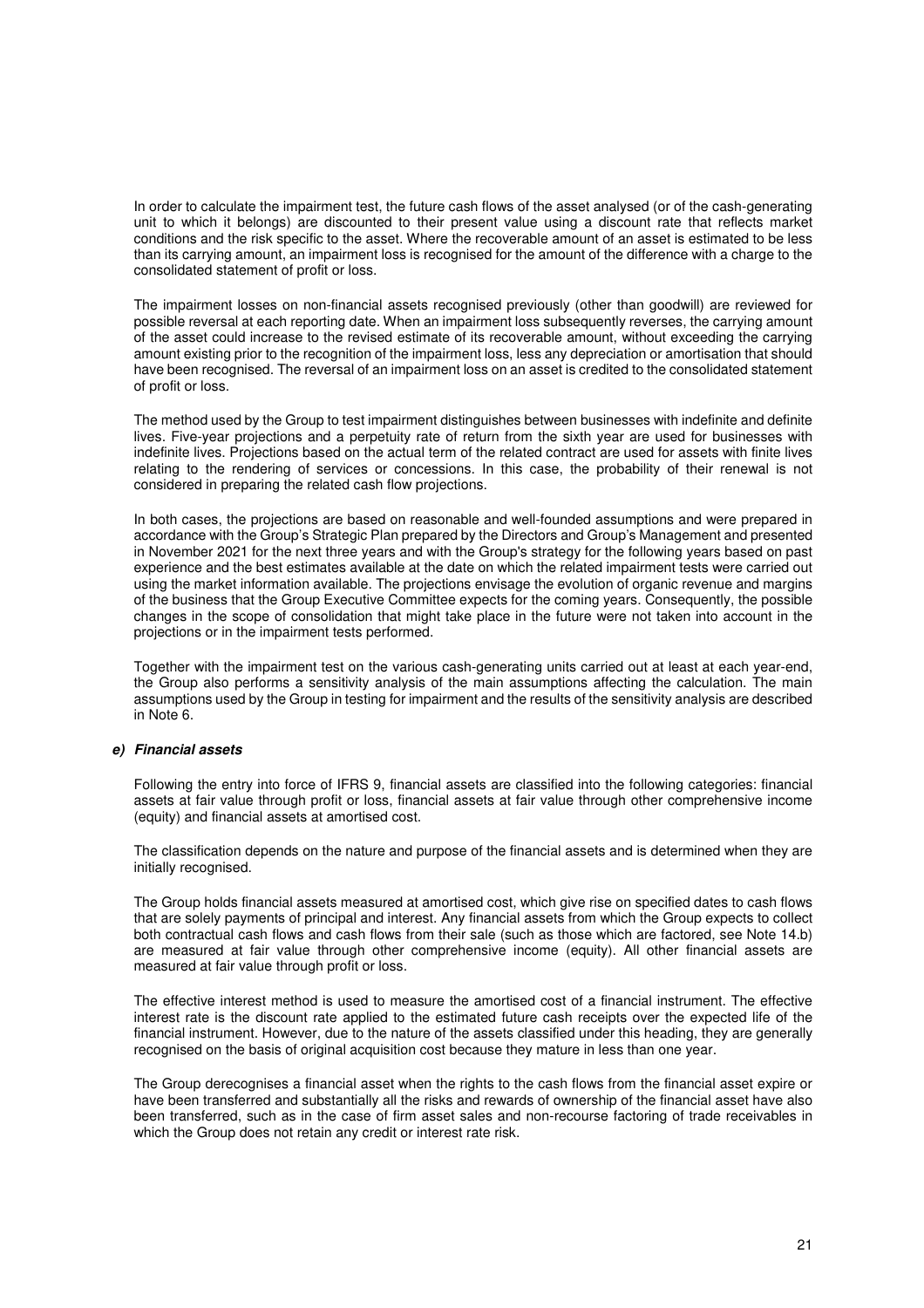However, the Group does not derecognise financial assets, and recognises a financial liability for an amount equal to the consideration received, in transfers of financial assets in which substantially all the risks and rewards of ownership are retained, such as in the case of note and bill discounting and recourse factoring.

The Group recognises impairment losses in accordance with an expected credit loss model, according to IFRS 9, for financial assets measured at amortised cost, trade receivables, or financial assets at fair value through other comprehensive income (equity). The measurement of expected credit losses is based on the probability of default, the loss given default (i.e. the magnitude of the loss if there is a predetermined value) and the exposure in the predetermined value. The Group made this estimate taking into consideration, among other matters, the diversity of its customers by type or segment grouping them by country or geographical region, distinguishing them by sector or industry and selecting an appropriate credit spread curve for each of the financial assets, as well as a historical default analysis of the Group.

### **f) Information on the environment**

Environmental assets are considered to be assets used on a lasting basis in the operations of the Group companies whose main purpose is to minimise adverse environment effects and to protect and enhance the environment, including the reduction or elimination of the pollution caused in the future by the Applus Group's operations.

In view of the Group's business activity, at 31 December 2021 and 2020 it did not have any significant assets of this nature.

### **g) Leases**

The Group assesses whether a contract is or contains a lease, at inception of it. The Group recognises a rightof-use asset and a lease liability with respect to all lease agreements in which it is the lessee, except for shortterm leases (defined as leases with a lease term of 12 months or less), leases of low value assets (less than USD 5 thousand) and variable rents. For these exceptions, the Group recognises the lease payments as an operating expense on a straight-line basis over the term of the lease unless another systematic basis is more representative of the time pattern in which economic benefits from the leased assets are consumed.

The lease liability is initially measured at the present value of the payments that are not executed at the commencement date, discounted by using the implicit rate. If this rate cannot be readily determined, the Group uses its incremental borrowing rate.

Lease payments included in the measurement of the lease liability comprise:

- fixed lease payments, less any lease incentives;
- variable lease payments that depend on an index or rate, initially measured using the index or rate at the commencement date;
- the amount expected to be payable by the lessee under residual value guarantees;
- the exercise price of purchase options, if the lessee is reasonably certain to exercise the options; and
- payments of penalties for terminating the lease, if the lease term reflects the exercise of an option to terminate the lease.

The lease liability is presented as a separate line in the consolidated statement of financial position.

The lease liability is subsequently measured by increasing the carrying amount to reflect interest on the lease liability (using the effective interest method) and by reducing the carrying amount to reflect the lease payments made.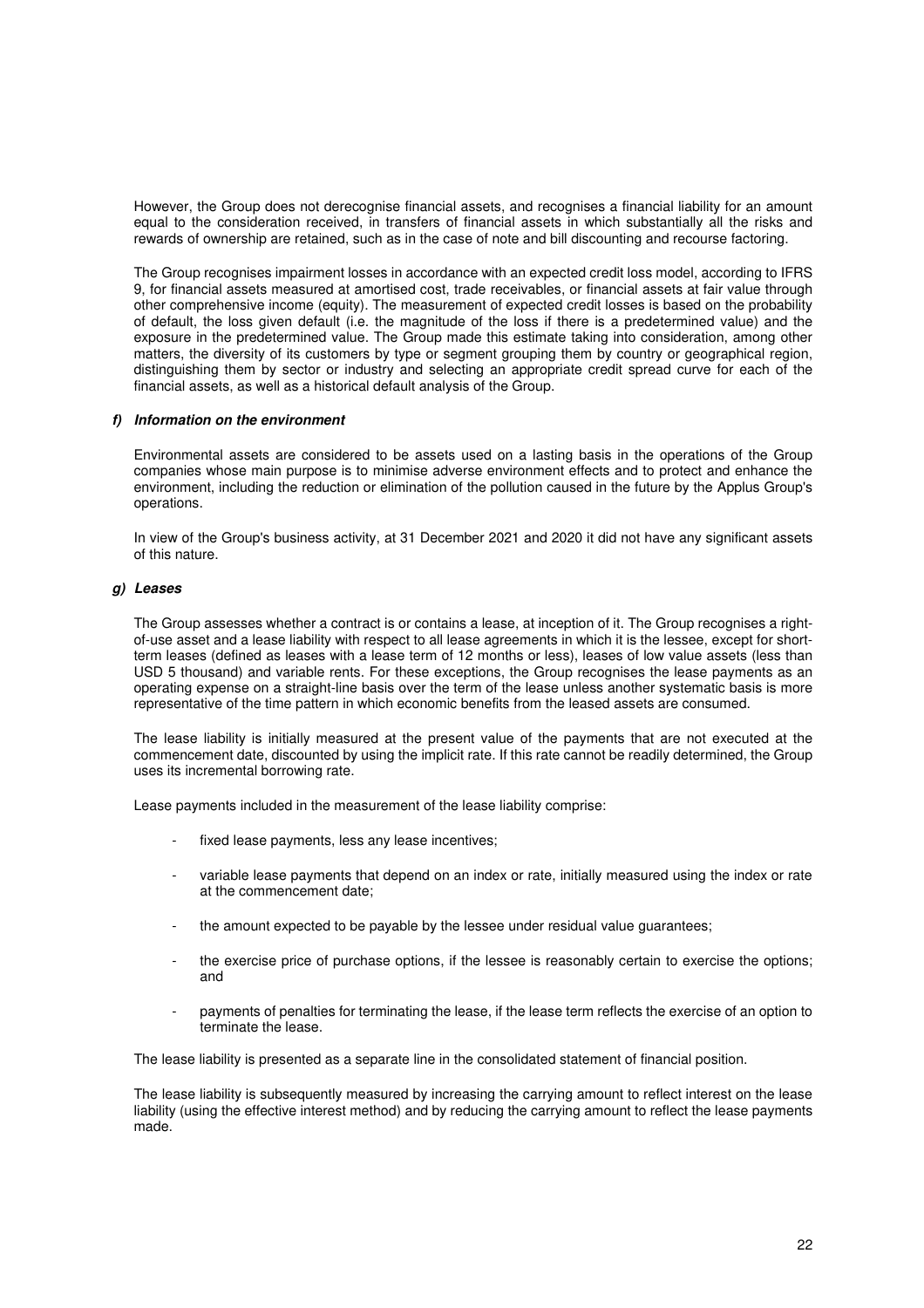The Group remeasures the lease liability (and makes a corresponding adjustment to the related right-of-use asset) whenever:

- the lease term has changed or there is a change in the assessment of exercise of a purchase option, in which case the lease liability is remeasured by discounting the revised lease payments using a revised discount rate.
- the lease payments change due to changes in an index or rate or a change in expected payment under a guaranteed residual value, in which cases the lease liability is remeasured by discounting the revised lease payments using the initial discount rate (unless the lease payments change is due to a change in a floating interest rate, in which case a revised discount rate is used).
- a lease contract is modified, and the lease modification is not accounted for as a separate lease, in which case the lease liability is remeasured by discounting the revised lease payments using a revised discount rate.

The right-of-use assets comprise the initial measurement of the corresponding lease liability, lease payments made at or before the commencement day and any initial direct costs. They are subsequently measured at cost less accumulated depreciation and impairment losses.

Whenever the Group incurs an obligation for costs to dismantle and remove a leased asset, restore the site on which it is located or restore the underlying asset to the condition required by the terms and conditions of the lease, a provision is recognised and measured under IAS 37. The costs are included in the related right-of-use asset, unless those costs are incurred to produce inventories.

Right-of-use assets are depreciated over the shorter period of lease term and useful life of the underlying asset. If a lease transfers ownership of the underlying asset or the cost of the right-of-use asset reflects that the Group expects to exercise a purchase option, the related right-of-use asset is depreciated over the useful life of the underlying asset. The depreciation starts at the commencement date of the lease.

The right-of-use assets are presented as a separate line in the consolidated statement of financial position.

The Group applies IAS 36 Impairment of Assets to determine whether a right-of-use asset is impaired and accounts for any identified impairment loss as described in Note 3.d. Variable rents that do not depend on an index or rate are not included in the measurement of the lease liability and the right-of-use asset. The related payments are recognised as an expense in the period in which the event or condition that triggers those payments occurs and are included in the line "Other expenses" in the consolidated statement of profit or loss.

Additionally, IFRS 16 permits a lessee not to separate non-lease components, and instead account for any lease and associated non-lease components as a single arrangement.

### **h) Inventories**

Inventories are stated at weighted average cost, which comprises materials and, where applicable, direct labour costs and other costs that have been incurred in bringing the inventories to their present location and condition.

# **i) Government grants**

Government grants related to property, plant and equipment are treated as deferred income and are taken to income over the expected useful lives of the assets concerned. In addition, the Group accounts for other grants, donations and legacies received as follows:

a) Non-refundable grants, donations or legacies related to assets: these are measured at the fair value of the amount or the asset received, based on whether or not they are monetary grants, and they are taken to income in proportion to the period depreciation taken on the assets for which the grants were received or, where appropriate, on disposal of the asset or on the recognition of an impairment loss, except for grants received from shareholders or owners, which are recognised directly in non-current liabilities and do not give rise to the recognition of any income.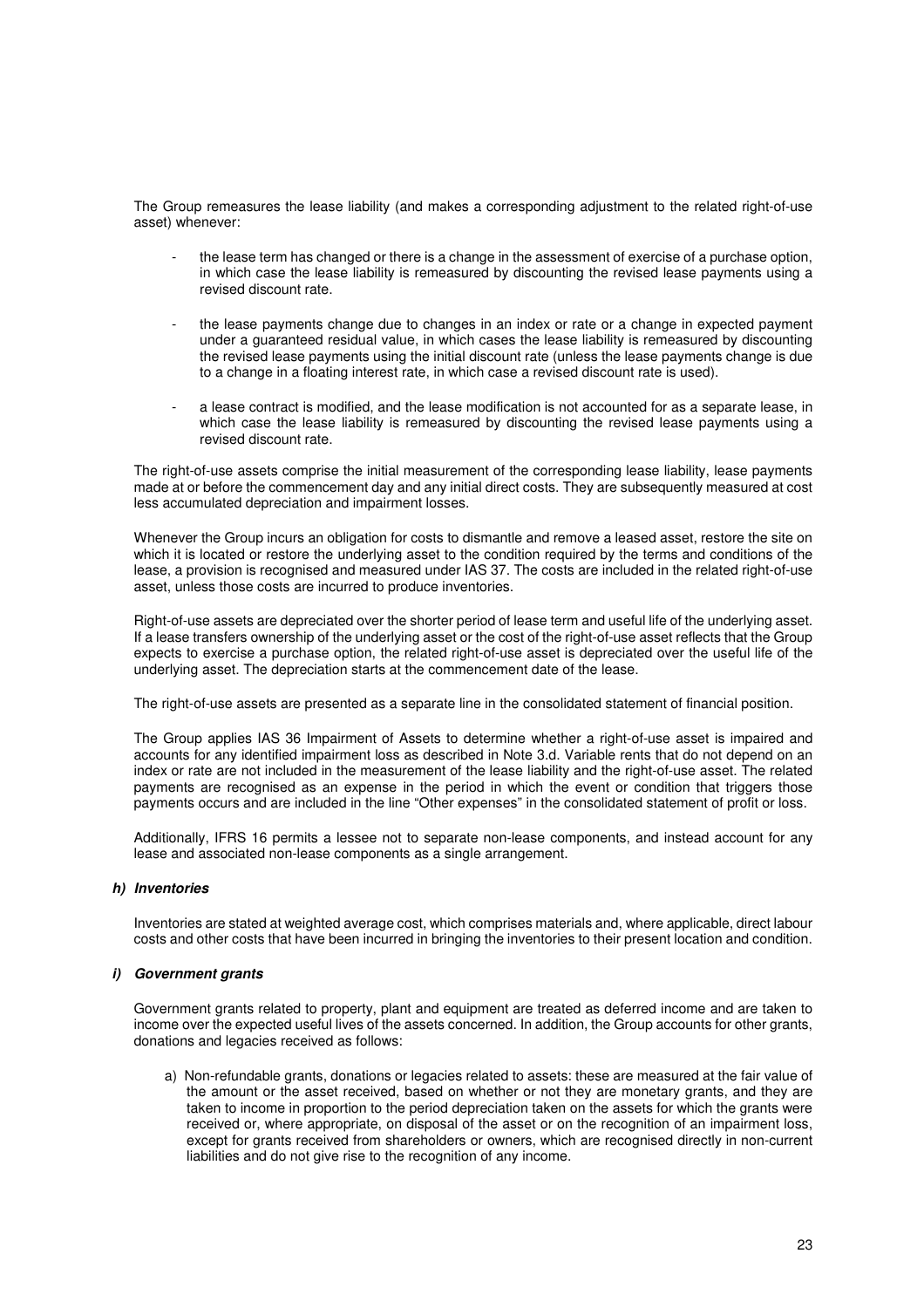- b) Refundable grants: while they are refundable, they are recognised as a non-current liability.
- c) Grants related to income: grants related to income are credited to income when granted, unless their purpose is to finance losses from operations in future years, in which case they are allocated to income in those years. If grants are received to finance specific expenses, they are allocated to income as the related expenses are incurred.

### **j) Provisions and contingent liabilities**

When preparing the consolidated financial statements the Parent's Directors make a distinction between:

Provisions:

The Group recognises a provision where it has an obligation or liability to a third party arising from past events the settlement of which will give rise to an outflow of economic benefits whose amount and/or timing are not known with certainty but can be reasonably reliably estimated. Provisions are quantified on the basis of the best information available on the event and the consequences of the event and are reviewed and adjusted at the end of each reporting period. The provisions made are used to cater for the specific risks for which they were originally recognised, and are fully or partially reversed when such risks cease to exist or are reduced.

- Contingent liabilities:

Contingent liabilities are all the possible obligations that arise from past events and whose future existence and associated loss are estimated to be unlikely. In accordance with IFRS, the Group does not recognise any provision in this connection. However, as required, the contingent liabilities are disclosed in Note 27.b.

The Group's legal advisers and Directors consider that the outcome of litigation and claims will not have a material effect on the accompanying consolidated financial statements. Provisions are recognised when the Group has a present obligation, whether legal or constructive, as a result of past events with respect to which it is more likely than not to entail an outflow of resources to settle the obligation and when the amount thereof has been estimated reliably.

Provisions are recognised when the unavoidable costs of meeting the obligations under onerous contracts exceed the benefits expected to be received thereunder.

Provisions are measured at the present value of the amount necessary to settle the obligation at the consolidated statement of financial position date based on the best estimate available.

When it is expected that a portion of the disbursement necessary to settle the provision will be reimbursed by a third party, the reimbursed amount is recognised as an independent asset, provided that receipt thereof is virtually assured.

#### **k) Derivative financial instruments and hedge accounting**

The Group has previously used to use financial derivatives to eliminate or significantly reduce interest rate and foreign currency risks relating to its assets. The Group does not use derivative financial instruments for speculative purposes.

The Group's use of financial derivatives is governed by and envisaged in its policies, which provide guidelines for their use (see Note 16).

At the end of 2021 and 2020 the Group had no outstanding financial derivative products.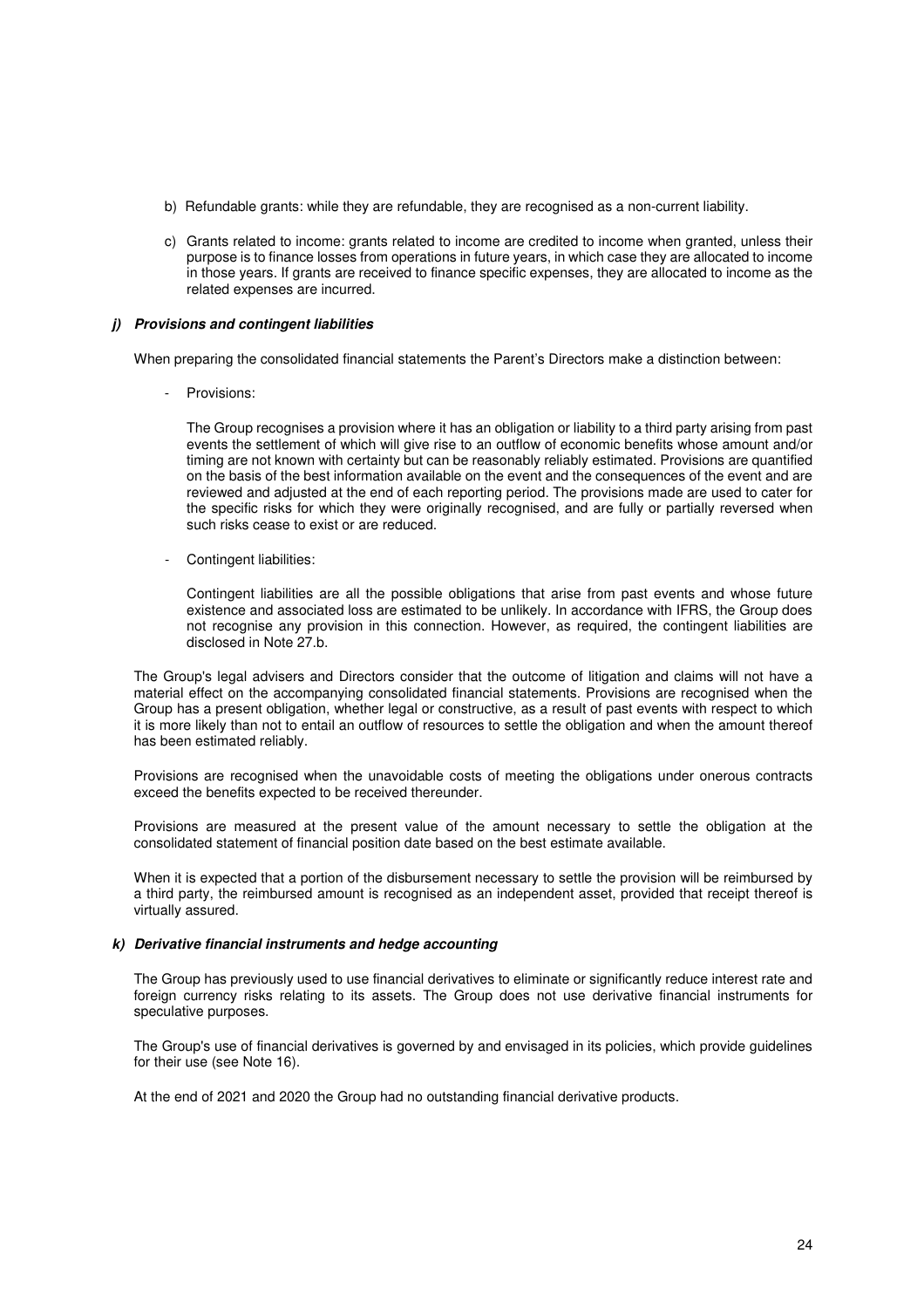### **l) Pension obligations, post-employment benefits and other employee benefit obligations**

### Defined contribution plans

Under defined contribution plans, the Group pays fixed contributions into a separate entity (a fund) and the Group has no legal or constructive obligation to pay further contributions if the fund does not hold sufficient assets to pay all the benefits to employees.

The Group recognises the contributions to be made to the defined contribution plans as the employees render the related services. The contributions made were recognised under "Staff Costs" in the consolidated statement of profit or loss. The defined contribution liability is recognised as current.

### Defined benefit plans

All the post-employment benefit plans that may not be considered as defined contribution plans are benefit plans. These plans may be unfunded or wholly or partially funded by a specific fund.

The defined benefit liability recognised in the consolidated statement of financial position relates to the present value of the defined benefit obligations at the end of the reporting period which are measured annually based on the best estimate possible.

The expense or income relating to the defined benefit plans is recognised under "Staff Costs" in the enclosed consolidated statement of profit or loss. The defined benefit liability is recognised as current or non-current based on the vesting period of the related benefits.

However, the defined benefit obligations are not material (see Note 17.a).

### Other employee benefit obligations

The Group has established, with its key personnel, specific remuneration plans based on the following characteristics:

- 1. Annual variable remuneration subject to the achievement of certain financial targets in 2021.
- 2. Annual variable remuneration plan granted to the Executive Directors, certain executives and employees of the Group consisting of the delivery of RSUs (convertible into Parent's shares). This remuneration plan is approved annually and is convertible to shares three years after the date on which they are granted, 30% of which are granted in each of the first two years and the remaining 40% are granted in the third year. At 2021 year-end three plans have been approved and ratified (see Notes 19 and 29).
- 3. "Long-term Incentive" plan granted to the Executive Directors and certain Senior Executives of the Group, that consists of the delivery of Performance Stock Units (PSUs), in the case of the Executive General Director, and Restricted Stock Units (RSUs) and PSUs in the case of the Executive Financial Director and Senior Executives. Both PSUs and RSUs are convertible into Parent's shares within three years of the grant date based on the achievement of certain targets (see Notes 19 and 29).

# **m) Debts and current/non-current classification**

Debts are recognised at their present value and are classified on the basis of their maturity at the reporting date, i.e. debts due to be settled within twelve months are classified as current liabilities and those due to be settled within more than twelve months are classified as non-current liabilities.

#### **n) Financial liabilities**

Financial liabilities are classified into the following categories: financial liabilities at fair value through profit or loss and other financial liabilities.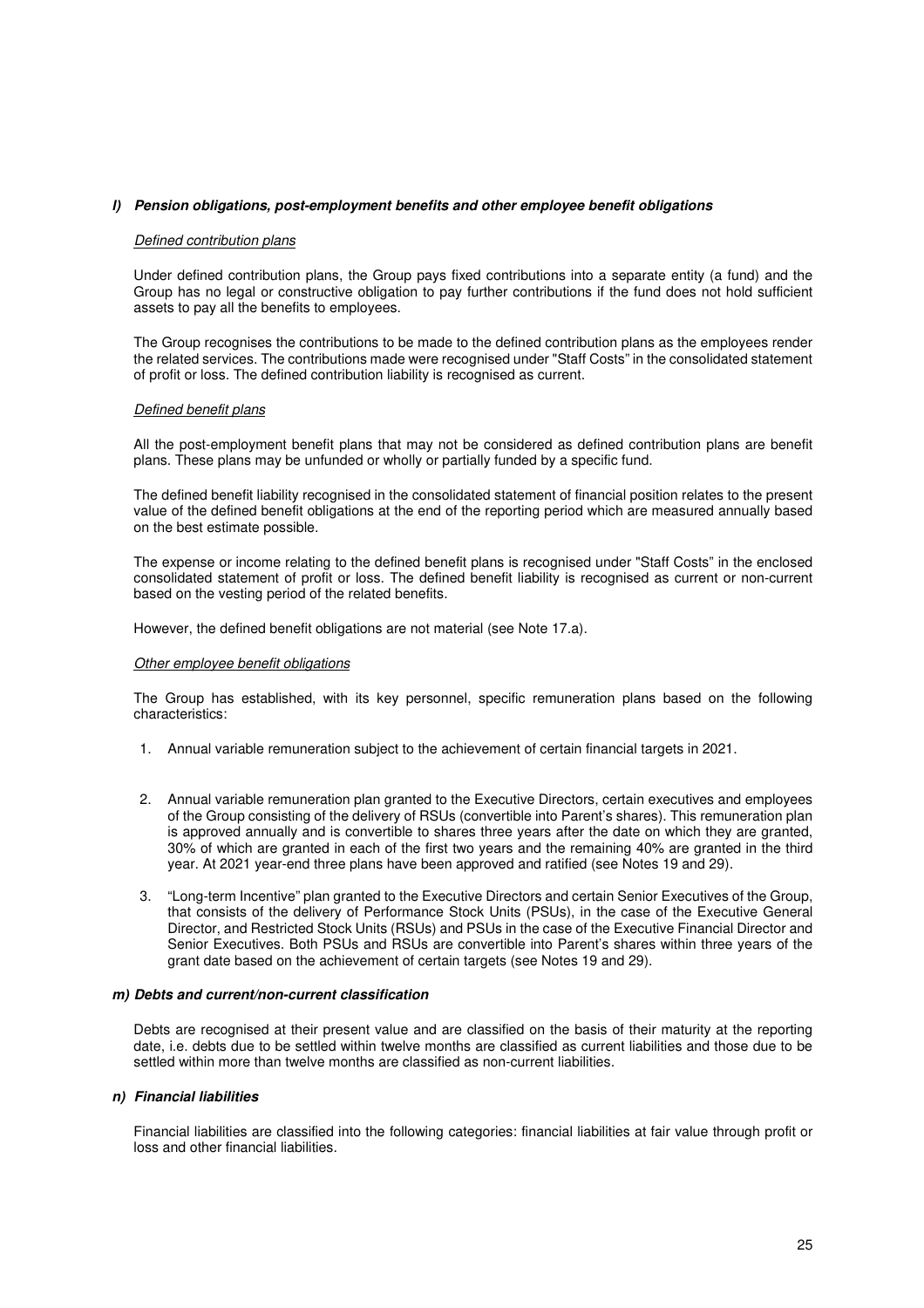Other financial liabilities (including loans and trade and other payables) are recognised at amortised cost using the effective interest method. It is considered that the fair value of the financial liabilities does not differ significantly from their carrying amount.

### Effective interest method

The effective interest method is used to measure the amortised cost of a financial instrument. The effective interest rate is the discount rate applied to the estimated future cash payments over the expected life of the financial instrument. The Group recognises trade payables at their nominal value without explicitly accruing any interest, since they are due in less than one year.

The Group only derecognises financial liabilities when the related obligations are discharged or cancelled or expired. The difference between the carrying amount of the derecognised financial liabilities and the payment made is recognised in the consolidated statement of profit or loss.

## **o) Transactions in currencies other than the Euro**

The Group's presentation currency is the Euro. Therefore, all balances and transactions in currencies other than the Euro are deemed to be "foreign currency transactions".

Balances in foreign currencies are translated to euros in two phases:

- 1. Translation of balances in foreign currencies to the subsidiaries' functional currencies:
	- Monetary assets and liabilities denominated in foreign currencies are translated by applying the exchange rates prevailing at the closing date.
	- Any resulting gains or losses are recognised directly in the consolidated statement of profit or loss.
- 2. Translation to euros of the financial statements of the subsidiaries whose functional currency is not the euro:
	- Assets and liabilities are translated by applying the exchange rates prevailing at the closing date.
	- Income, expenses and cash flows are translated at the average exchange rates for the year.
	- Equity is translated at the historical exchange rates.
	- Exchange differences arising as a consequence of the application of this method are presented under "Equity Attributable to Shareholders of the Parent - Translation Differences" in the accompanying consolidated statement of financial position.
	- The effect of exchange rate changes on cash and cash equivalents denominated in foreign currency is presented separately in the consolidated statement of cash flows under "Effect of Foreign Exchange Rate Changes".

The detail of the equivalent euro value of the main assets in foreign currency held by the Group at 31 December 2021 and 2020 is as follows (in thousands of euros):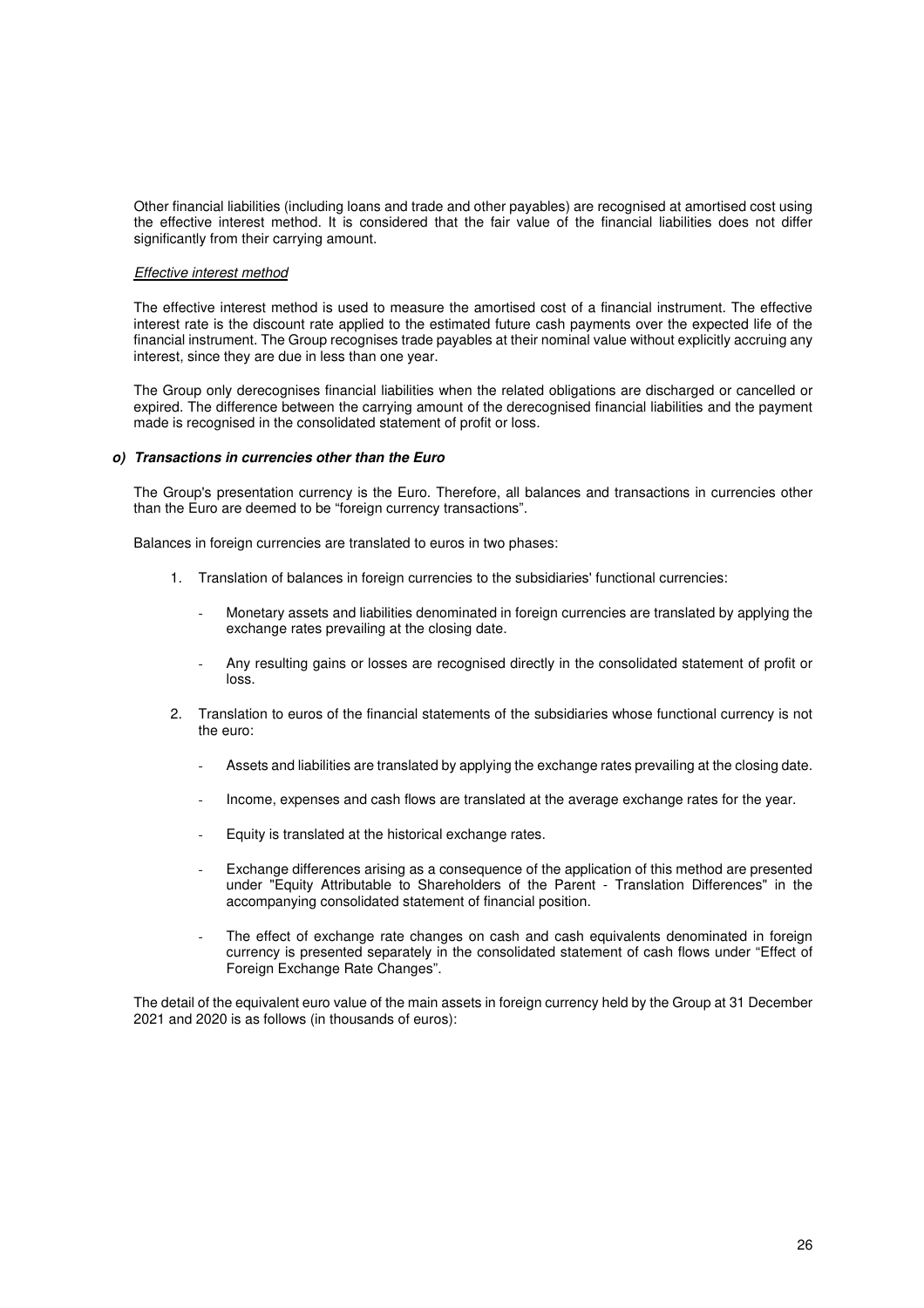| Balances held in:           | Foreign currency: | 31/12/2021 | 31/12/2020 |
|-----------------------------|-------------------|------------|------------|
|                             |                   |            |            |
| <b>US Dollar</b>            | <b>USD</b>        | 436,136    | 425,545    |
| Canadian Dollar             | CAD               | 153,509    | 129,758    |
| Saudi Riyal                 | <b>SAR</b>        | 89,377     | 31,395     |
| Danish Krone                | <b>DKK</b>        | 64,028     | 65,819     |
| Chilean Peso                | CLP               | 60,699     | 62,489     |
| Chinese Yuan                | <b>CNY</b>        | 51,417     | 37,692     |
| Australian Dollar           | <b>AUD</b>        | 47,792     | 40,117     |
| Pound Sterling              | <b>GBP</b>        | 46,480     | 39,297     |
| Swedish Krona               | <b>SEK</b>        | 26,568     | 31,109     |
| Colombian Peso              | <b>COP</b>        | 26,458     | 23,874     |
| <b>Mexican Peso</b>         | <b>MXN</b>        | 17,211     | 7,585      |
| Czech Koruna                | <b>CZK</b>        | 16,849     | 17,450     |
| Papua New Guinean Kina      | <b>PGK</b>        | 16,622     | 5,508      |
| Qatari Riyal                | QAR               | 15,569     | 21,448     |
| <b>Brazilian Real</b>       | <b>BRL</b>        | 14,281     | 11,769     |
| United Arab Emirates Dirham | <b>AED</b>        | 14,196     | 11,121     |
| Omani Riyal                 | <b>OMR</b>        | 13,820     | 13,238     |
| Costa Rican Colon           | <b>CRC</b>        | 11,314     | 13,147     |
| <b>Indonesian Rupiah</b>    | <b>IDR</b>        | 8,965      | 10,481     |
| Panamanian Balboa           | PAB               | 6,564      | 6,966      |
| Argentine Peso              | <b>ARS</b>        | 5,389      | 6,218      |
| Malaysian Ringgit           | <b>MYR</b>        | 4,897      | 4,044      |
| Peruvian Nuevo sol          | <b>PEN</b>        | 4,618      | 5,730      |
| Uruguayan Peso              | <b>UYU</b>        | 4,363      | 4,074      |
| Singapore Dollar            | SGD               | 4,231      | 4,198      |
| <b>Indian Rupee</b>         | <b>INR</b>        | 3,306      | 3,407      |
| <b>Kuwait Dinars</b>        | <b>KWD</b>        | 2,863      | 3,332      |
| Others                      |                   | 21,613     | 21,374     |
| <b>Total</b>                |                   | 1,189,135  | 1,058,185  |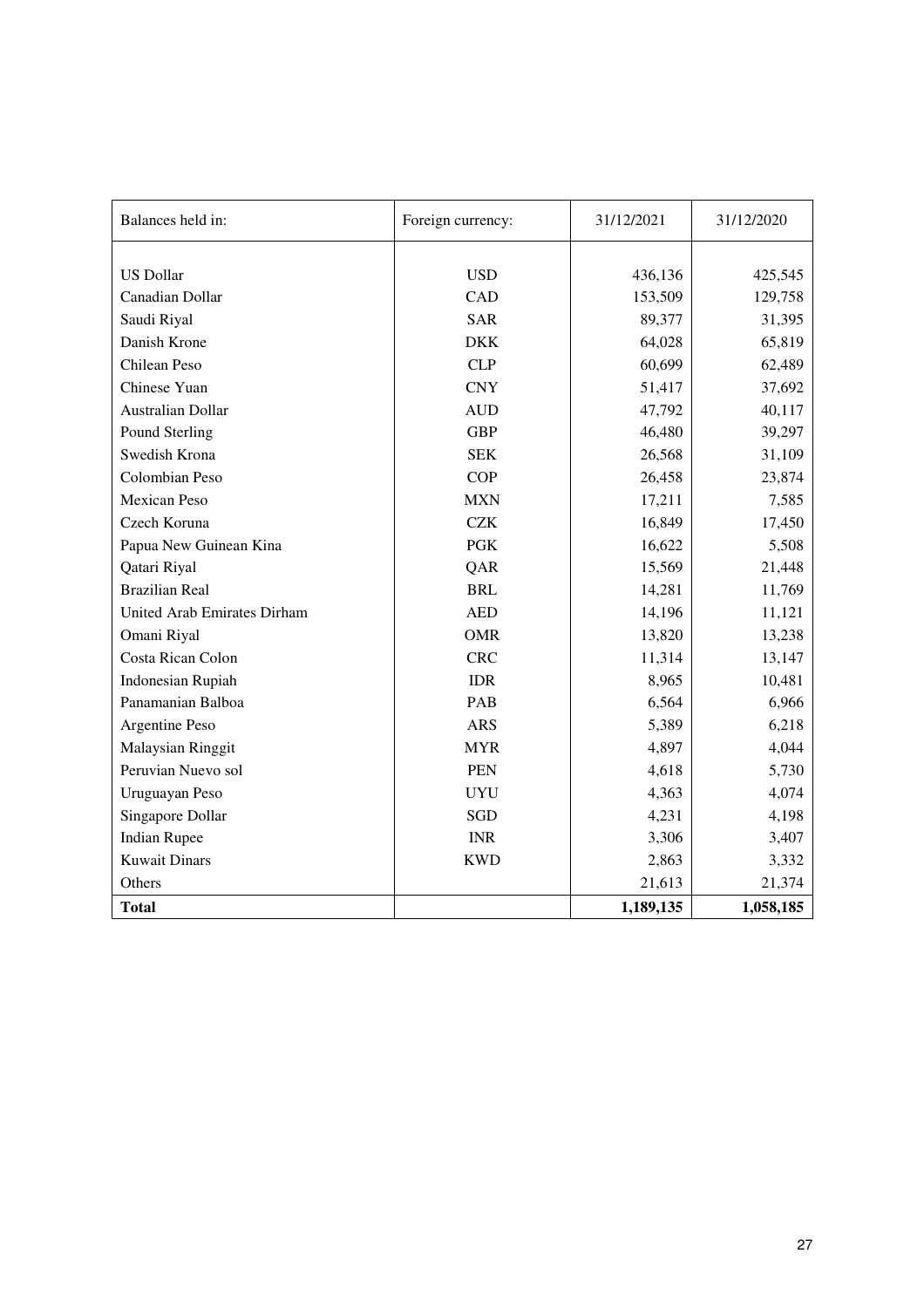|                          |                   | 2021         |              | 2020         |              |
|--------------------------|-------------------|--------------|--------------|--------------|--------------|
| Euro                     | Foreign currency: | Average rate | Closing rate | Average rate | Closing rate |
|                          |                   |              |              |              |              |
| Danish Krone             | <b>DKK</b>        | 7.44         | 7.44         | 7.45         | 7.44         |
| Swedish Krona            | <b>SEK</b>        | 10.14        | 10.29        | 10.49        | 10.14        |
| Omani Riyal              | <b>OMR</b>        | 0.45         | 0.43         | 0.44         | 0.47         |
| Czech Koruna             | <b>CZK</b>        | 25.64        | 25.02        | 26.45        | 26.32        |
| Canadian Dollar          | CAD               | 1.48         | 1.45         | 1.53         | 1.57         |
| Singapore Dollar         | <b>SGD</b>        | 1.59         | 1.54         | 1.57         | 1.62         |
| <b>US Dollar</b>         | <b>USD</b>        | 1.18         | 1.13         | 1.14         | 1.22         |
| Papua New Guinean Kina   | <b>PGK</b>        | 4.06         | 3.87         | 3.87         | 4.14         |
| Pound Sterling           | <b>GBP</b>        | 0.86         | 0.84         | 0.89         | 0.91         |
| Argentine Peso           | <b>ARS</b>        | n/a          | 115.78       | n/a          | 101.23       |
| Chilean Peso             | <b>CLP</b>        | 896.07       | 972.20       | 903.01       | 878.57       |
| Colombian Peso           | <b>COP</b>        | 4,423.13     | 4,527.00     | 4,210.01     | 4,211.00     |
| <b>Mexican Peso</b>      | <b>MXN</b>        | 23.97        | 23.35        | 24.48        | 24.46        |
| <b>Brazilian Real</b>    | <b>BRL</b>        | 6.38         | 6.43         | 5.88         | 6.27         |
| Qatari Riyal             | QAR               | 4.34         | 4.16         | 4.18         | 4.49         |
| Malaysian Ringgit        | <b>MYR</b>        | 4.90         | 4.76         | 4.79         | 4.94         |
| Saudi Riyal              | <b>SAR</b>        | 4.44         | 4.25         | 4.28         | 4.56         |
| <b>Indonesian Rupiah</b> | <b>IDR</b>        | 16,920.63    | 16,146.00    | 16,536.78    | 17,190.00    |
| <b>Australian Dollar</b> | <b>AUD</b>        | 1.57         | 1.56         | 1.66         | 1.62         |
| Peruvian Nuevo Sol       | <b>PEN</b>        | 4.58         | 4.52         | 3.98         | 4.39         |
| <b>Kuwait Dinars</b>     | <b>KWD</b>        | 0.36         | 0.34         | 0.35         | 0.36         |
| Costa Rican Colon        | <b>CRC</b>        | 732.18       | 724.26       | 662.98       | 734.52       |
| Chinese Yuan             | <b>CNY</b>        | 7.64         | 7.21         | 7.87         | 7.96         |

The average and closing rates used in the translation to euros of the balances held in foreign currency for years 2021 and 2020 are as follows:

Since 2018 to the present day, the Argentine economy was deemed to be hyperinflationary in the terms defined in IAS 29 and, therefore, the financial statements of those companies whose functional currency is the currency of a hyperinflationary economy had to be restated and updated according to local price indices, and presented in terms of the measuring unit current at the end of the reporting period. This standard was applied from 1 January 2018.

Also, in accordance with IAS 21.42, the results and financial position (i.e. assets, liabilities, equity items, income and expenses) of the Argentine subsidiaries are translated into the Group's presentation currency (euro) at the closing rate.

In 2021 an impact arose against reserves arising from the difference, amounting to approximately EUR 1,623 thousand positive between the value of the equity reported at the end of the previous year and the restated value for the same year of the Argentine subsidiaries (2020: EUR 1,852 thousand positive).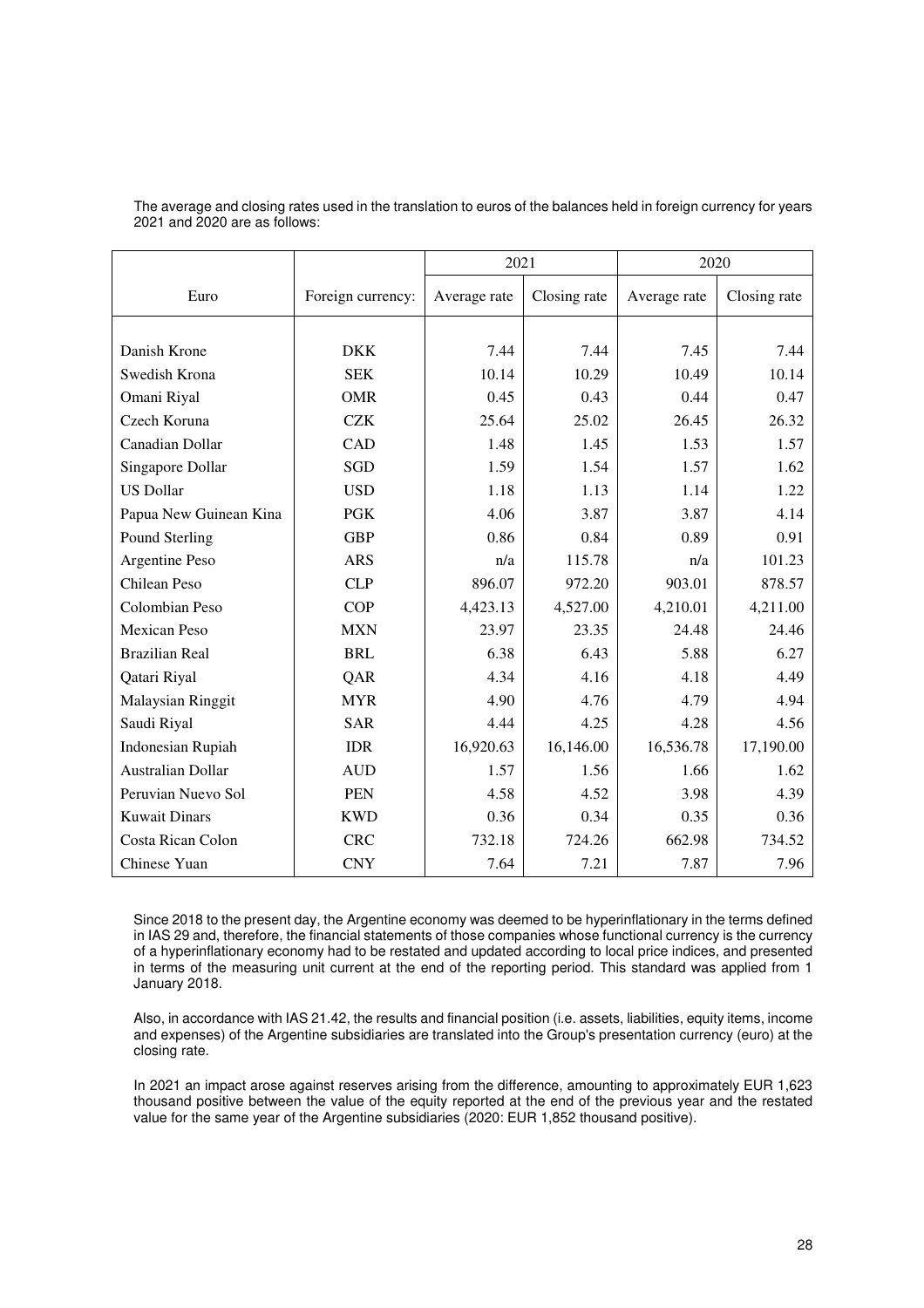As per the application of IAS 29 and IAS 21, the statement of profit or loss has been impacted by a higher financial expense in 2021 of EUR 669 thousand (2020: EUR 1,078 thousand) under "Financial Profit / (Loss) - Gains or Losses on the Net Monetary Position" (see Note 22).

### **p) Corporate income tax, deferred tax assets and deferred tax liabilities**

Tax expense (tax income) comprises current tax expense (current tax income) and deferred tax expense (deferred tax income).

The current corporate income tax expense is the amount payable by the Group as a result of corporate income tax settlements for a given year. Tax credits and other tax benefits, excluding tax withholdings and prepayments, and tax loss carryforwards from prior years effectively offset in the current year reduce the current corporate income tax expense.

The deferred tax expense or income relates to the recognition and derecognition of deferred tax assets and liabilities. These include temporary differences measured at the amount expected to be payable or recoverable on differences between the carrying amounts of assets and liabilities and their tax bases, and tax loss and tax credit carryforwards. These amounts are measured at the corporate tax rates that are expected to apply in the period when the asset is realised or the liability is settled.

Deferred tax liabilities are recognised for all taxable temporary differences, except for those associated with investments in subsidiaries, branches and associates, or with a share in a joint venture, when the Group can control when to revert the temporary difference and it is considered probable that it will not be reverted in the foreseeable future. At the end of 2021 and 2020, no deferred tax liabilities had been recognised in accordance with IAS 12.39, since the Group controls the timing of the reversal of such temporary differences and the temporary difference is unlikely to be reversed in the foreseeable future, or because these liabilities are not significant due to the Group's policy of repatriating the dividends of subsidiaries, branches and associates.

Deferred tax assets are recognised for temporary differences, tax credits for tax losses carry forwards and other tax credits, are only recognised if it is considered probable that the consolidated companies will have sufficient future taxable profits against which they can be utilised.

The deferred tax assets recognised are analysed at the end of each reporting period and the appropriate adjustments are made to the extent that there are doubts as to their future recoverability. Also, unrecognised deferred tax assets are reassessed at the end of each reporting period and are recognised to the extent that it has become probable that they will be recovered through future taxable profits.

Certain Group companies with registered office in Spain file consolidated tax returns as part of Income Tax group 238/08 and VAT group 0036/11 of which Applus Services, S.A. is the Parent.

The Group also files consolidated tax returns in other countries such as the Netherlands, Australia, the US and Germany.

### **q) Revenue recognition**

In general, the Group recognises revenue to depict the transfer of promised goods or services to customers in an amount that reflects the consideration to which the Group expects to be entitled in exchange for those goods or services.

Certain contracts such as non-destructive testing or engineering and consultancy contracts are performed as projects that envisage the use of labour and/or materials to provide one or more services requested by the customer and give rise to one or more performance obligations. To the extent that these performance obligations can be distinguished in accordance with the criteria defined in IFRS 15, revenue is recognised when (or as) each performance obligation is satisfied on the basis of the costs incurred relative to total costs (input method) through the recognition of "projects in progress to be billed" (contract assets) to the extent that there is an enforceable right to payment for performance completed to date. Also, these contracts may include billings for milestones based on the satisfaction of the performance obligations, although no significant differences were identified between the price determined for each milestone and its fair value.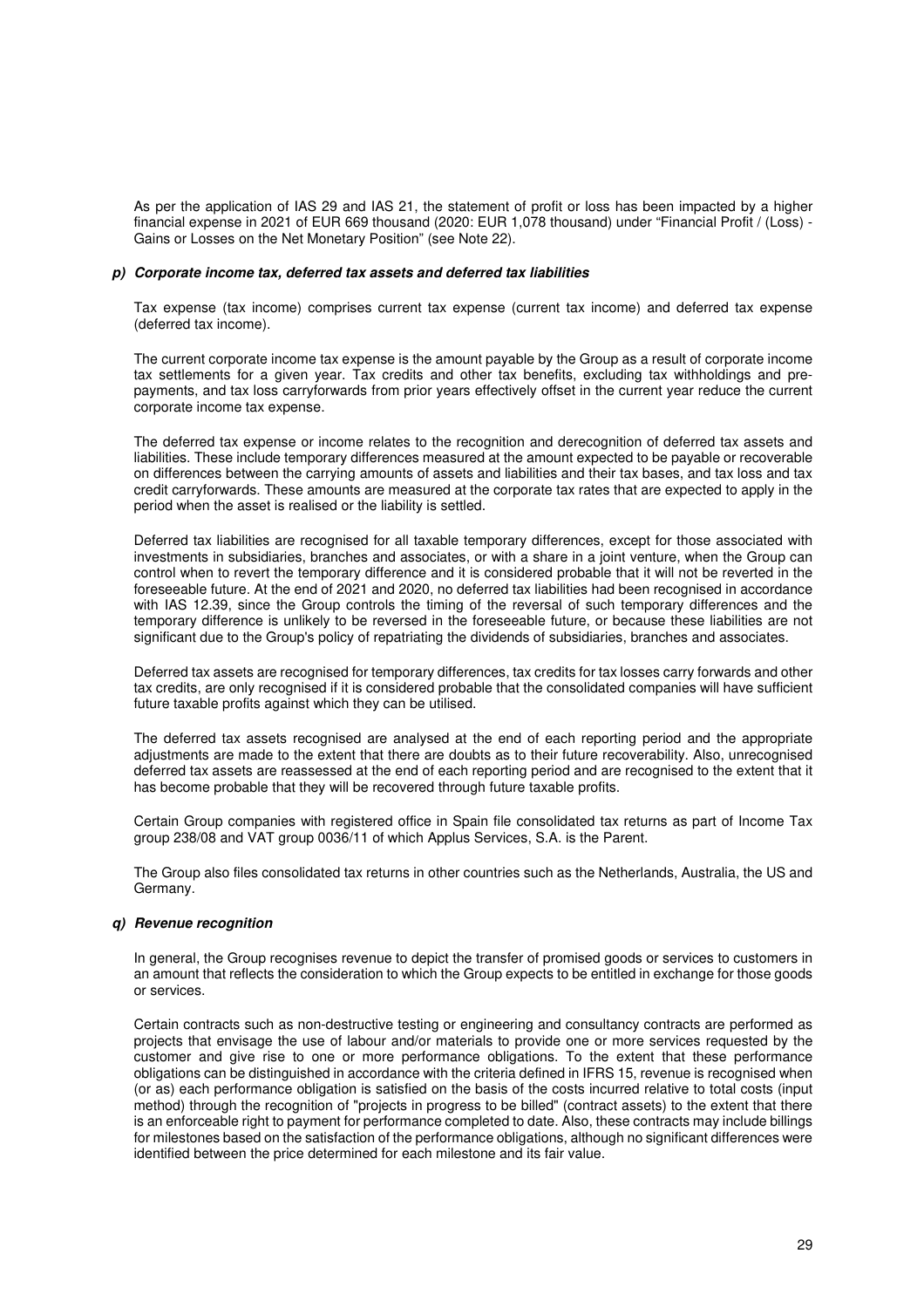Additionally, revenue relating to supplier inspections, vehicle roadworthiness testing services and certifications, inter alia, is identified as arising from services provided for which there is a single performance obligation that is satisfied at a specific point in time, the price of which is determined in the contracts with customers. In general, therefore, the recognition of revenue from these activities is not complex and occurs when the aforementioned performance obligation is satisfied.

No costs incurred in winning contracts with customers were capitalised in 2021 and 2020 as the related amounts were not material.

### **r) Expense recognition**

An expense is recognised in the consolidated statement of profit or loss when there is a decrease in the future economic benefit related to a reduction of an asset or an increase in a liability, which can be measured reliably. This means that an expense is recognised simultaneously to the increase of a liability or the reduction of an asset.

An expense is recognised immediately when a disbursement does not give rise to future economic benefits or when the requirements for recognition as an asset are not met.

Also, an expense is recognised when a liability is incurred and no asset is recognised, as in the case of a liability relating to a guarantee.

### **s) Discontinued operations**

A discontinued operation is a business segment that has been decided to be abandoned and/or disposed of in full whose assets, liabilities and net profit or loss can be distinguished physically, operationally and for financial reporting purposes.

Pursuant to IFRS 5, the revenue and expenses of discontinued operations are presented separately in the consolidated statement of profit or loss and the net assets and net liabilities are presented separately in consolidated current assets and consolidated current liabilities, respectively, for the current period only.

The Group did not interrupt nor discontinue any significant operation in 2021 or 2020.

#### **t) Segment information**

The Parent's Directors considered the following four operating segments and one Holding in these consolidated financial statements of the Applus Group: Applus+ Energy & Industry, Applus+ Laboratories, Applus+ Automotive, Applus+ IDIADA and Other.

The Parent's Directors identified the operating segments of the Applus Group based on the following criteria:

- They engage in business activities from which they may earn revenue and incur expenses (including revenue and expenses relating to transactions with other components of the same group),
- Their operating results are regularly reviewed by Senior Executives, which takes the operating and management decisions relating to the group in order to decide about resources to be allocated to the segment and to assess its performance; and
- Discrete financial information is available.

The considerations used to identify the operating segments comply with IFRS 8.

### **u) Consolidated statement of cash flows**

The following terms are used in the consolidated statements of cash flows: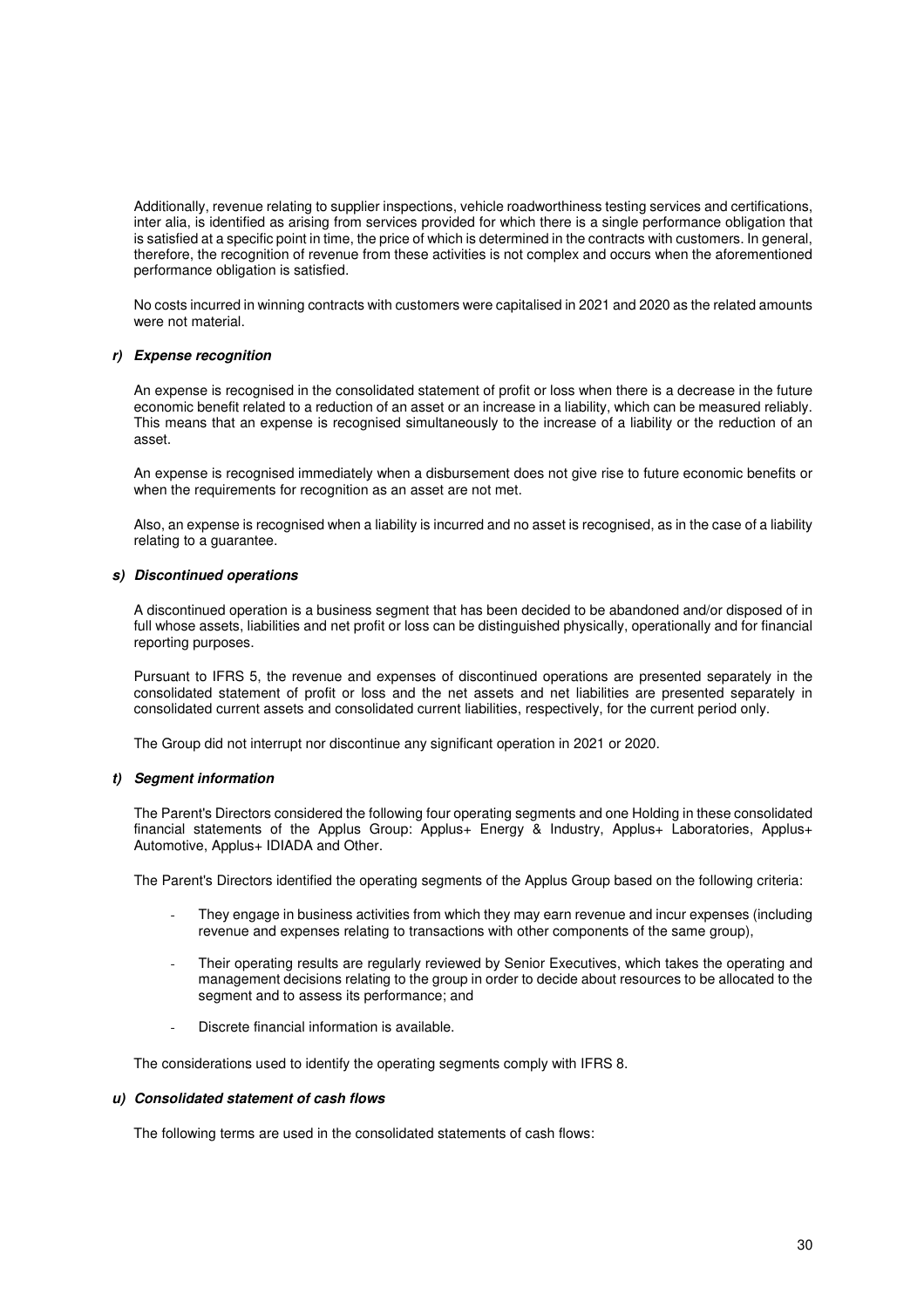- Cash flows: inflows and outflows of cash and equivalent financial assets, which are short-term, highly liquid investments that are subject to an insignificant risk of changes in value.
- Operating activities: the Group's principal revenue-producing activities and other activities that are not investing or financing activities.
- Investing activities: the acquisition and disposal of non-current assets and other investments not included in cash and cash equivalents.
- Financing activities: activities that result in changes in the size and composition of the equity and borrowings of the Group companies that are not operating activities.
- Effect of foreign exchange rate changes: effect of foreign exchange rate changes on cash and cash equivalents.

### **v) Equity**

The share capital is represented by ordinary shares.

The costs relating to the issuance of new shares or options, net of taxes, are recognised directly in equity as a reduction of reserves.

Dividends on ordinary shares are recognised as a decrease in equity when approved by the shareholders of the Parent.

### **w) Earnings per share**

Basic earnings per share are calculated by dividing the net profit or loss for the year attributable to the Parent by the weighted average number of ordinary shares outstanding in the year, excluding the number of shares held by the Parent.

Diluted earnings per share are calculated by dividing net profit or loss attributable to ordinary shareholders adjusted by the effect attributable to the dilutive potential ordinary shares by the weighted average number of ordinary shares outstanding during the year, adjusted by the weighted average number of ordinary shares that would have been outstanding assuming the conversion of all the potential ordinary shares into ordinary shares of the Parent. For these purposes, it is considered that the shares are converted at the beginning of the year or at the date of issue of the potential ordinary shares, if the latter were issued during the current year.

## **x) Treasury shares**

Acquisitions of treasury shares are recognised at acquisition cost, reducing equity until they are sold. The gains and losses obtained on the disposal of treasury shares are recognised in "Consolidated reserves" in the accompanying consolidated statement of financial position.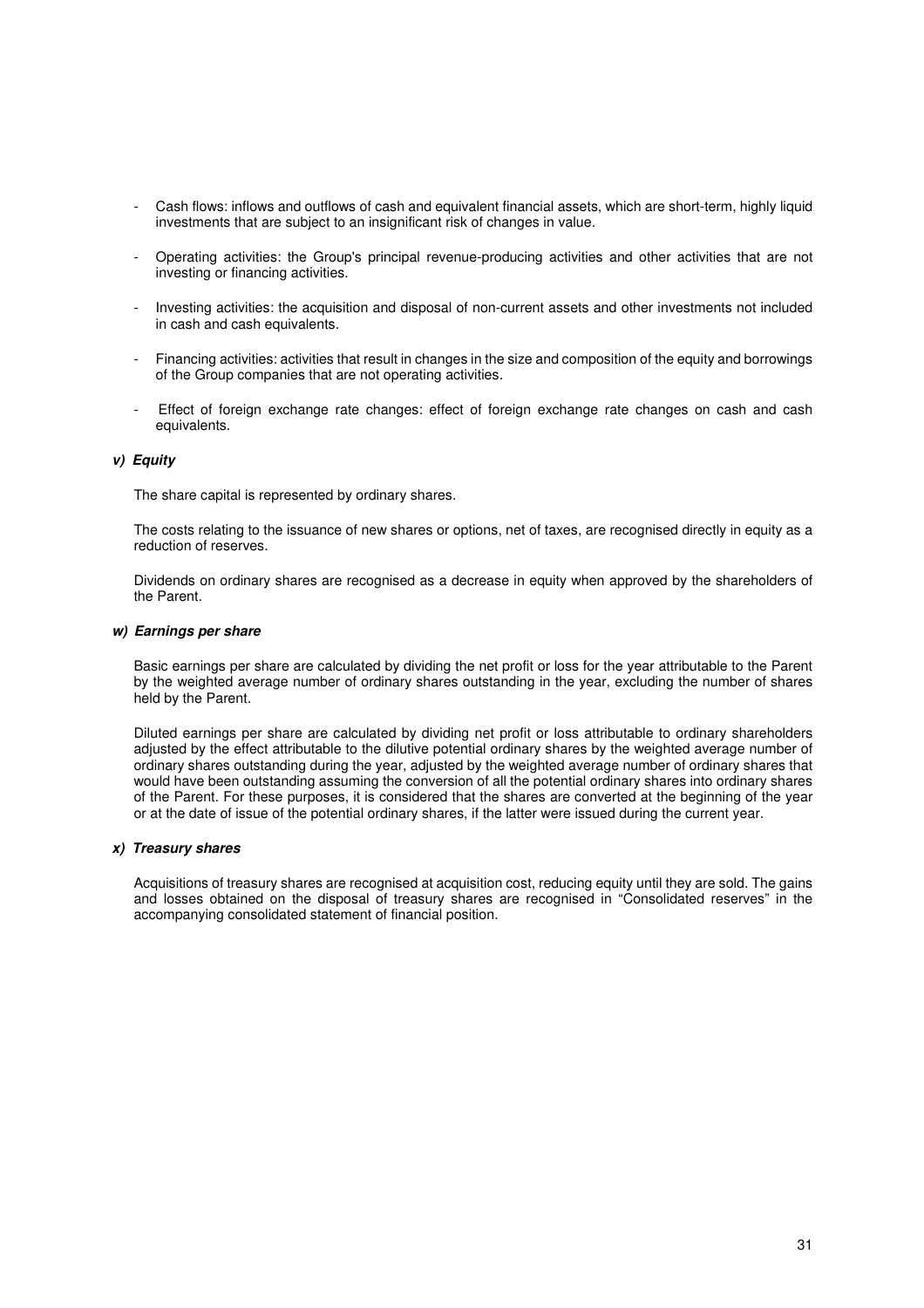# **4. Goodwill**

The detail, by cash-generating unit, of the goodwill at the end of 2021 and 2020 is as follows:

| Cash-generating unit              | Thousands of Euros |            |
|-----------------------------------|--------------------|------------|
|                                   | 31/12/2021         | 31/12/2020 |
|                                   |                    |            |
| Auto Spain (*)                    | 179,374            | 179,374    |
| Energy & Industry Northern Europe | 83,921             | 83,868     |
| Energy & Industry North America   | 69,630             | 65,363     |
| <b>IDIADA</b>                     | 23,385             | 29,627     |
| Energy & Industry Seameap         | 62,022             | 33,707     |
| Laboratories                      | 155,554            | 144,248    |
| Auto Finisterre (*)               | 17,929             | 22,929     |
| Energy & Industry Latin America   | 12,614             | 13,893     |
| Energy & Industry Spain           | 30,379             | 11,564     |
| Auto Denmark                      | 6,843              | 6,843      |
| Auto US $(*)$                     | 6,141              | 6,141      |
| Auto Sweden                       | 76,754             | 76,754     |
| Other                             | 1,243              | 1,258      |
| <b>Total goodwill</b>             | 725,789            | 675,569    |

(\*) Includes the aggregate business of various concessions and administrative authorisations (see Notes 3.b and 5).

The changes in 2021 and 2020 were as follows:

|                                                       | Thousands of Euros |
|-------------------------------------------------------|--------------------|
| <b>Balance at 1 January 2020</b>                      | 609,245            |
| Changes in the scope of consolidation (Note 2.b.e.3.) | 161,273            |
| Impairment                                            | (84, 183)          |
| Other changes                                         | (2,000)            |
| <b>Translation differences</b>                        | (8,766)            |
| <b>Balance at 31 December 2020</b>                    | 675,569            |
| Changes in the scope of consolidation (Note 2.b.e.1.) | 52.697             |
| Impairment                                            |                    |
| Other changes                                         | (11,500)           |
| <b>Translation differences</b>                        | 9,023              |
| <b>Balance at 31 December 2021</b>                    | 725,789            |

The main changes in the scope of consolidation in 2021 relate to the acquisition of the companies Adícora Servicios de Intermediación de Ingeniería, S.L.U., Ingeniería, Estudio y Construcciones, S.A.U., IMA Materialforschung und Anwendungstechnik GmbH, WIAM GmbH, SWM Struktur - und Werkstoffmechanikforschung Dresden gemeinnützige GmbH, Soil and Foundation Company Limited, Geotechnical and Environmental Company Limited, Soil and Foundation Company Limited Egypt, Enertis Solar, S.L.U., Enertis UK Limited, Enertis Solar, Inc., Enertis Mexico S.A. de C.V., Enertis Colombia S.A.S., Enertis Chile, SpA, Enertis S.A.S., Enertis South Africa (PTY) and Ltd and Enertis AM Chile, SpA (see Note 2.b.e.1.1.).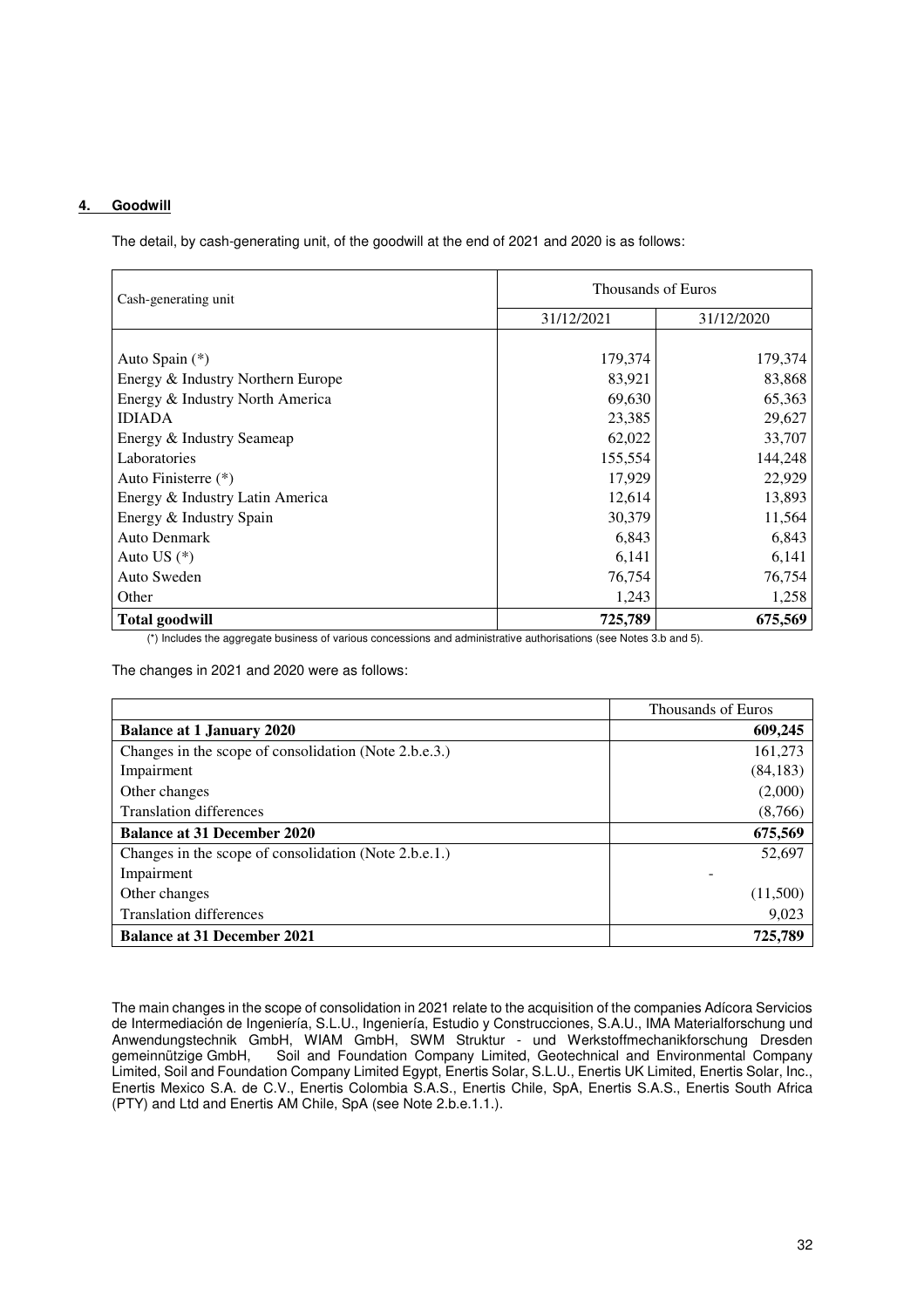The main changes in the scope of consolidation in 2020 related to the acquisition of the companies Iteuve Canarias, S.L., Iteuve Canarias XXI, S.L., Iteuve Canarias Aeropuerto el Matorral, S.L., ZYX Metrology, S.L.U., Reliable Analysis, Inc. Shanghai Reliable Auto Analysis Testing, Ltd., Liuzhou Reliable Auto Analysis Testing, Ltd., Shanghai Reliable Testing Technology, Ltd., Besikta Bilprovning i Sverige Holding AB, Besikta Bilprovning i Sverige AB, ClearCar AB, QPS Evaluation Services, Inc., QPS America, Inc. and QPS Europe, B.V. (see Note 2.b.e.3.1.).

As indicated in Note 2.a.c, the Group re-estimated the recoverable amount of the non-current assets of certain cash-generating units which include the associated goodwill in 2020. Consequently, the Group recognised in June 2020 an impairment loss of EUR 84,183 thousand under "Impairment and gains and losses on disposals of noncurrent assets" in the accompanying consolidated statement of profit or loss in relation to the cash-generating units of IDIADA, Energy & Industry Northern Europe and Energy & Industry North America, amounting to EUR 27,870 thousand, EUR 19,123 thousand and EUR 37,190 thousand, respectively. At 2021 and 2020 year-end the Group Management updated the impairment tests for each CGU, which did not give rise to a need to recognise any additional impairment losses. The main assumptions of the impairment tests conducted are detailed in Note 6.

Since the Group has various concessions with a finite useful life and according to the business plan, in order to ensure that at the end of the concession term the carrying amount of the assets is zero, during 2021 the Group has recognised a write-down of EUR 11,500 thousand on goodwill under "Impairment and gains and losses on disposals of non-current assets" in the accompanying consolidated statement of profit or loss in relation to the goodwill of IDIADA and Auto Finisterre cash-generating units, as shown under "Other Changes" in the foregoing table.

Lastly, in 2021 the Group has completed the accounting of the QPS Evaluation Services, Inc. business combination (see Note 2.a.b.). Derived from this fact, the goodwill at 31 December 2020 has increased in EUR 10,113 thousand.

### **5. Other intangible assets**

The changes in 2021 and 2020 in intangible asset accounts and in the related accumulated amortisation and impairment losses were as follows: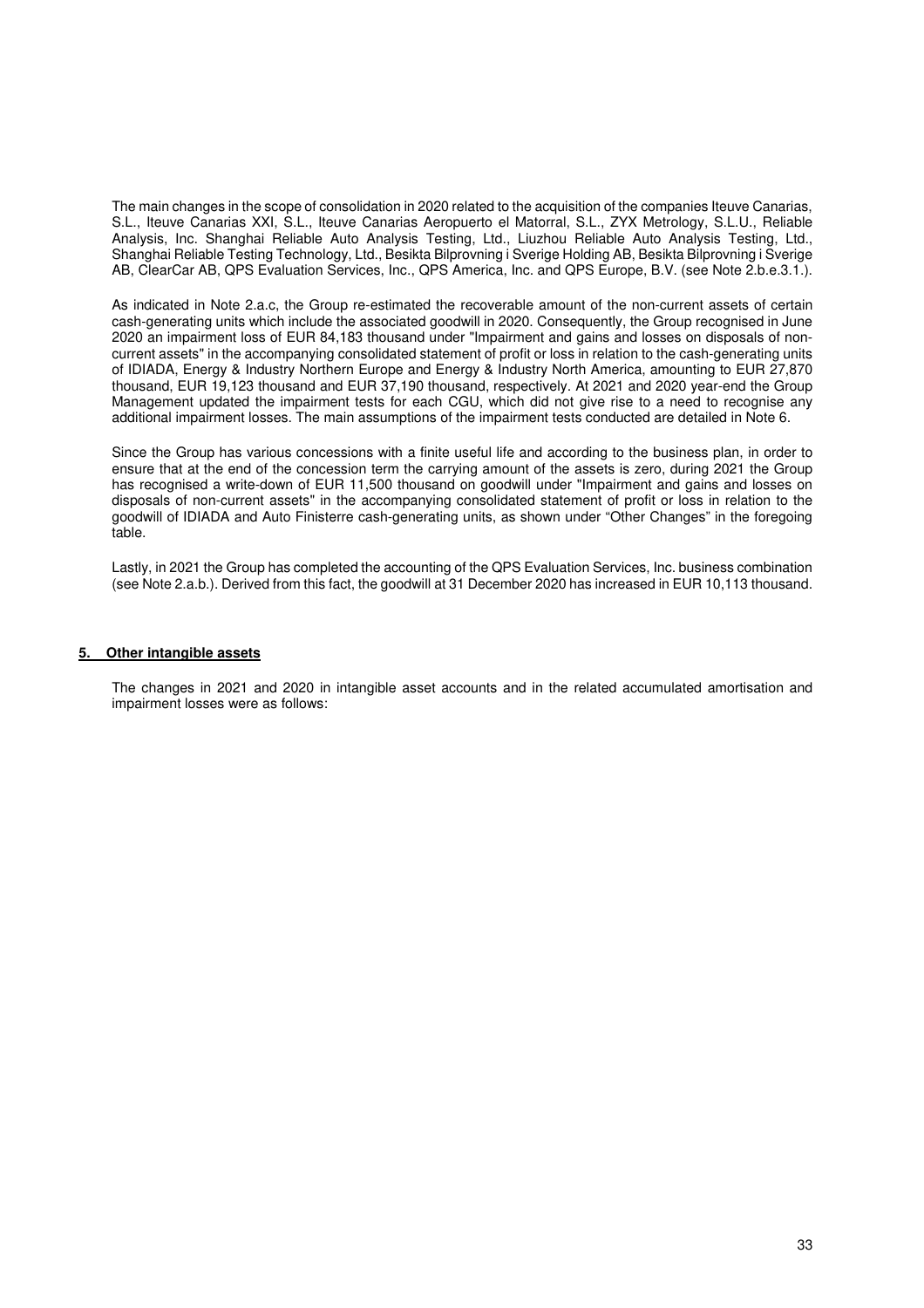|                                       |                                 | 2021 - Thousands of Euros                                     |                                               |                            |                          |                                              |                                      |  |  |  |  |
|---------------------------------------|---------------------------------|---------------------------------------------------------------|-----------------------------------------------|----------------------------|--------------------------|----------------------------------------------|--------------------------------------|--|--|--|--|
|                                       | Balance at 1<br>January<br>2021 | Changes in the<br>scope of<br>consolidation<br>(Note 2.b.e.1) | <b>Additions</b><br>or charge<br>for the year | Disposals or<br>reductions | <b>Transfers</b>         | Changes in<br>exchange<br>rates and<br>other | Balance at<br>31<br>December<br>2021 |  |  |  |  |
| Cost:                                 |                                 |                                                               |                                               |                            |                          |                                              |                                      |  |  |  |  |
| Administrative concessions            | 262,491                         |                                                               | 197                                           | (820)                      | 260                      | 284                                          | 262,412                              |  |  |  |  |
| Patents, licences and trademarks      | 305,515                         | 1,528                                                         | 42                                            | (29)                       |                          | 26                                           | 307,082                              |  |  |  |  |
| Administrative authorisations         | 266,731                         |                                                               | 266                                           |                            | 1,947                    | 279                                          | 269,223                              |  |  |  |  |
| Customer portfolio                    | 172,924                         | 28,179                                                        |                                               |                            |                          | 1,278                                        | 202,381                              |  |  |  |  |
| Computer software                     | 96,227                          | 1,976                                                         | 3,080                                         | (1, 184)                   | 654                      | 1,295                                        | 102,048                              |  |  |  |  |
| Goodwill acquired                     | 17,655                          | 1,541                                                         |                                               |                            |                          | 1,258                                        | 20,454                               |  |  |  |  |
| Asset usage rights                    | 72,442                          |                                                               |                                               |                            | 2,000                    |                                              | 74,442                               |  |  |  |  |
| Accreditations                        | 45,593                          | 10,436                                                        |                                               |                            |                          | 1,973                                        | 58,002                               |  |  |  |  |
| Other                                 | 50,571                          | 1,381                                                         | 6,050                                         | (2,704)                    | (1,989)                  | 131                                          | 53,440                               |  |  |  |  |
| <b>Total cost</b>                     | 1,290,149                       | 45,041                                                        | 9,635                                         | (4,737)                    | 2,872                    | 6,524                                        | 1,349,484                            |  |  |  |  |
| <b>Accumulated amortisation:</b>      |                                 |                                                               |                                               |                            |                          |                                              |                                      |  |  |  |  |
| Administrative concessions            | (194, 860)                      |                                                               | (21,319)                                      | 34                         |                          | 4,041                                        | (212, 104)                           |  |  |  |  |
| Patents, licences and trademarks      | (148, 669)                      | (17)                                                          | (11, 327)                                     | 29                         |                          | (29)                                         | (160, 013)                           |  |  |  |  |
| Administrative authorisations         | (145, 874)                      |                                                               | (8,054)                                       |                            |                          | (81)                                         | (154,009)                            |  |  |  |  |
| Customer portfolio                    | (106, 934)                      |                                                               | (7,625)                                       |                            |                          | (626)                                        | (115, 185)                           |  |  |  |  |
| Computer software                     | (75, 199)                       | (1,738)                                                       | (7, 556)                                      | 1.099                      | 380                      | (944)                                        | (83,958)                             |  |  |  |  |
| Goodwill acquired                     | (78)                            |                                                               |                                               |                            |                          |                                              | (78)                                 |  |  |  |  |
| Asset usage rights                    | (50, 720)                       |                                                               | (3,790)                                       |                            | (302)                    |                                              | (54, 812)                            |  |  |  |  |
| Accreditations                        | (870)                           |                                                               | (5,841)                                       |                            |                          | (72)                                         | (6,783)                              |  |  |  |  |
| Other                                 | (36, 493)                       | (508)                                                         | (3,011)                                       | 2,358                      | 5                        | (118)                                        | (37,767)                             |  |  |  |  |
| <b>Total accumulated amortisation</b> | (759, 697)                      | (2,263)                                                       | (68, 523)                                     | 3,520                      | $\overline{\textbf{83}}$ | 2,171                                        | (824,709)                            |  |  |  |  |
| <b>Total impairment losses</b>        | (104, 642)                      |                                                               |                                               |                            |                          | (166)                                        | (104, 808)                           |  |  |  |  |
| <b>Total net value</b>                | 425,810                         | 42,778                                                        | (58, 888)                                     | (1,217)                    | 2,955                    | 8,529                                        | 419,967                              |  |  |  |  |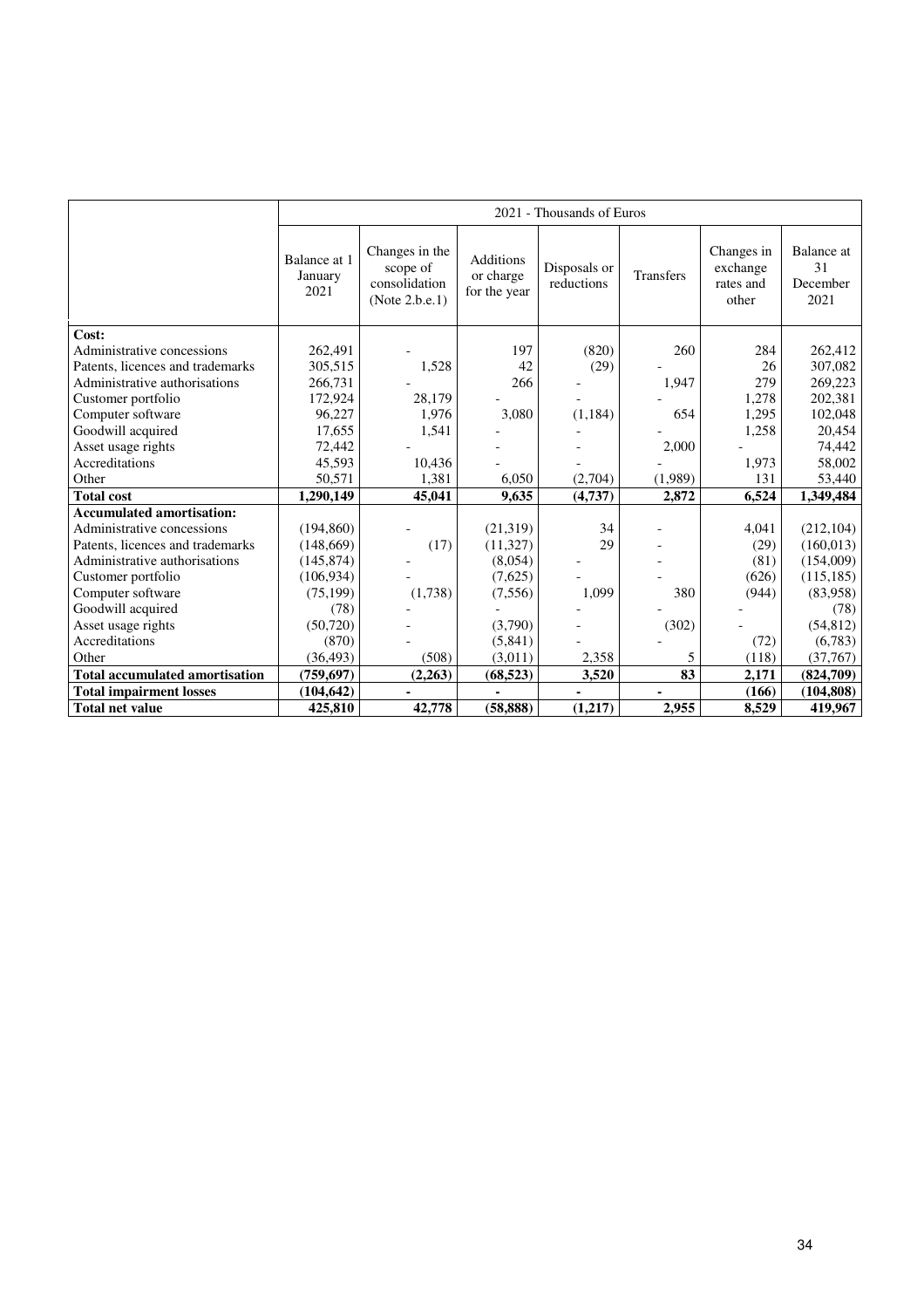|                                       | 2020 - Thousands of Euros       |                                                                |                                                  |                            |           |                                                 |                                      |  |  |  |
|---------------------------------------|---------------------------------|----------------------------------------------------------------|--------------------------------------------------|----------------------------|-----------|-------------------------------------------------|--------------------------------------|--|--|--|
|                                       | Balance at<br>1 January<br>2020 | Changes in<br>the scope of<br>consolidation<br>(Note 2.b.e.3.) | <b>Additions</b><br>or charge<br>for the<br>year | Disposals or<br>reductions | Transfers | Changes<br>in<br>exchange<br>rates and<br>other | Balance at<br>31<br>December<br>2020 |  |  |  |
| Cost:                                 |                                 |                                                                |                                                  |                            |           |                                                 |                                      |  |  |  |
| Administrative concessions            | 261,578                         |                                                                | 464                                              | (1,234)                    | 4,826     | (3,143)                                         | 262,491                              |  |  |  |
| Patents, licences and trademarks      | 272,770                         | 32,779                                                         | 15                                               |                            | 54        | (103)                                           | 305,515                              |  |  |  |
| Administrative authorisations         | 267,591                         |                                                                | 356                                              |                            |           | (1,216)                                         | 266,731                              |  |  |  |
| Customer portfolio                    | 171,771                         | 3,800                                                          |                                                  |                            |           | (2,647)                                         | 172,924                              |  |  |  |
| Computer software                     | 88.829                          | 11,500                                                         | 5,359                                            | (4,933)                    | (2,408)   | (2,120)                                         | 96,227                               |  |  |  |
| Goodwill acquired                     | 18,742                          |                                                                |                                                  | (230)                      |           | (857)                                           | 17,655                               |  |  |  |
| Asset usage rights                    | 72,442                          |                                                                |                                                  |                            |           |                                                 | 72,442                               |  |  |  |
| Accreditations                        |                                 | 45,593                                                         |                                                  |                            |           |                                                 | 45,593                               |  |  |  |
| Other                                 | 50.134                          |                                                                | 4,513                                            | (1,702)                    | (2,015)   | (359)                                           | 50,571                               |  |  |  |
| <b>Total cost</b>                     | 1,203,857                       | 93,672                                                         | 10,707                                           | (8,099)                    | 457       | (10, 445)                                       | 1,290,149                            |  |  |  |
| <b>Accumulated amortisation:</b>      |                                 |                                                                |                                                  |                            |           |                                                 |                                      |  |  |  |
| Administrative concessions            | (174, 875)                      |                                                                | (21,368)                                         | 2,935                      | (4,705)   | 3,153                                           | (194, 860)                           |  |  |  |
| Patents, licences and trademarks      | (136,009)                       | (905)                                                          | (11, 845)                                        |                            |           | 90                                              | (148, 669)                           |  |  |  |
| Administrative authorisations         | (129, 484)                      |                                                                | (16, 647)                                        |                            |           | 257                                             | (145, 874)                           |  |  |  |
| Customer portfolio                    | (102, 120)                      |                                                                | (5,801)                                          |                            |           | 987                                             | (106, 934)                           |  |  |  |
| Computer software                     | (68, 931)                       | (7,682)                                                        | (7,166)                                          | 2,447                      | 4,538     | 1,595                                           | (75, 199)                            |  |  |  |
| Goodwill acquired                     | (78)                            |                                                                |                                                  |                            |           |                                                 | (78)                                 |  |  |  |
| Asset usage rights                    | (46,934)                        |                                                                | (3,792)                                          | 6                          |           |                                                 | (50, 720)                            |  |  |  |
| Accreditations                        |                                 |                                                                | (870)                                            |                            |           |                                                 | (870)                                |  |  |  |
| Other                                 | (33,223)                        |                                                                | (3, 459)                                         | 53                         |           | 136                                             | (36, 493)                            |  |  |  |
| <b>Total accumulated amortisation</b> | (691, 654)                      | (8,587)                                                        | (70, 948)                                        | 5,441                      | (167)     | 6,218                                           | (759, 697)                           |  |  |  |
| <b>Total impairment losses</b>        | (37, 882)                       |                                                                | (66, 911)                                        |                            |           | 151                                             | (104, 642)                           |  |  |  |
| <b>Total net value</b>                | 474,321                         | 85,085                                                         | (127, 152)                                       | (2,658)                    | 290       | (4,076)                                         | 425,810                              |  |  |  |

# **Identification and measurement of intangible assets in business combinations**

The initial fair value of the intangible assets identified in the different business combinations of Applus Group are as follows:

|                                        | Thousands of Euros |            |
|----------------------------------------|--------------------|------------|
|                                        | 31/12/2021         | 31/12/2020 |
|                                        |                    |            |
| Administrative authorisations          | 259,910            | 259,910    |
| <b>Trademarks</b>                      | 287,519            | 286,008    |
| Administrative concessions             | 193,510            | 193,510    |
| Customer portfolio                     | 201,861            | 172,440    |
| Rights of use                          | 57,516             | 57,516     |
| Trademark licence agreement            | 16,939             | 16,939     |
| Acreditations                          | 58,002             | 45,593     |
| Databases                              | 273                | 273        |
| Total allocation of goodwill to assets | 1,075,530          | 1,032,189  |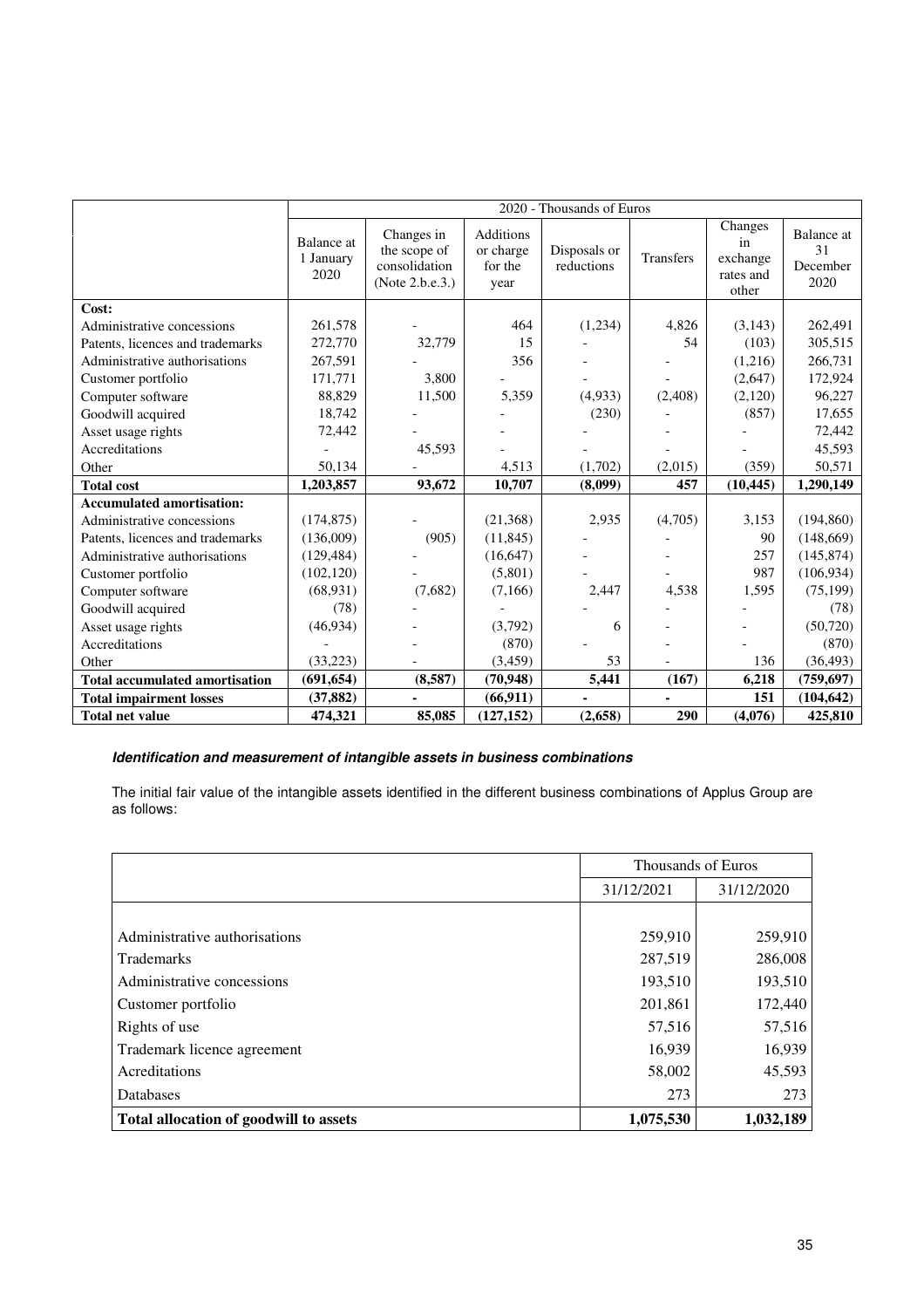In 2021, the amortisation charge associated with these revalued assets recognised in the accompanying consolidated statement of profit or loss amounted to EUR 54,060 thousand (2020: EUR 58,394 thousand).

The calculation methods used to measure at fair value the assets identified in the business combinations were as follows:

- The Income Approach method and specifically the Multi-Period Excess Earnings method, whereby the value of the asset is the present value of the projected flows from that asset over the useful life assigned to the related contract, was used to calculate the fair value of administrative authorisations.
- The Royalty Relief method, whereby the value of the asset is the present value of future royalty income from the use of the trademarks by the licensees, was used to calculate the value of the trademarks and trademark licence agreements.
- In order to measure the fair value of the accreditations and awards, the Income Approach, and more specifically the Multi-Period Excess Earnings method, was considered, and the economic benefits attributable to these intangible assets were projected over their years of estimated useful life.
- The Income Approach and specifically the Multi-Period Excess Earnings method, taking into account the useful lives of the customers and the discounted revenue they account for was used to calculate the value of the customer portfolios.
- The Income Approach and specifically the Multi-Period Excess Earnings method, whereby the value of the asset is the present value of the projected flows over the useful life assigned to the related contract, was used to calculate the fair value of administrative concessions and rights of use. The possibility of contract renewals for cash-generating units with finite lives was not considered.

The main intangible assets are as follows:

Administrative authorisations and concessions:

The administrative authorisations relate to vehicle roadworthiness testing services, managed solely by the Group, in Spain (Catalonia) and Finland. In the case of Catalonia the cost of the authorisation is depreciated over its useful life until 2035 (see Note 27.b). In the case of Finland, although the administrative authorisation has an indefinite useful life, it is estimated that the economic value of this authorisation will be recovered in ten years and, therefore, it is being amortised over this period, until 2020.

Administrative concessions include mainly the operating rights for vehicle roadworthiness testing facilities for a specified period of time. At 31 December 2021 the Applus Group was managing various administrative concessions relating to vehicle roadworthiness testing services, mainly in the US, Spain (Alicante, Aragon, Galicia and the Basque Country), Ireland, Argentina, Chile, Ecuador, Uruguay and Costa Rica. These administrative concessions, which are amortised on the basis of their useful life, expire on various dates until 2030.

Each concession or authorisation is granted through tender specifications or a regulatory agreement. A tender specification or agreement is commonly used for each Autonomous Community in the case of Spain, or at state level in the case of the US.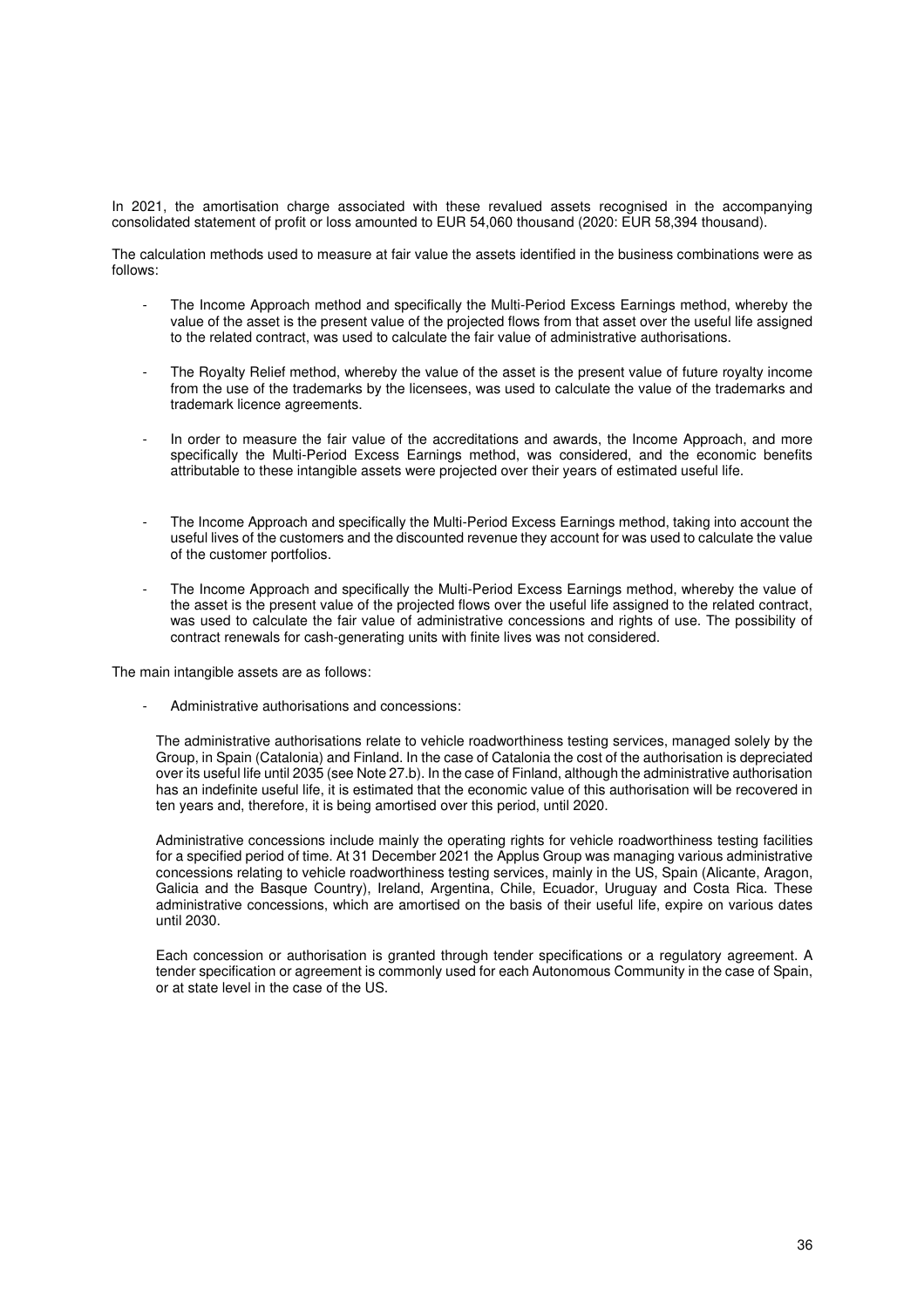For the specific case of the CGUs of Auto Spain and Auto US, even though intangible assets classified, on an individual basis, as concessions and administrative authorisations subject to impairment tests measured individually (based on Autonomous Community in Spain, and on states in the United States, respectively), the business synergies relating to the different concessions and authorisations in both countries are also taken into account. In this regard, the goodwill is allocated to the smallest identifiable group of assets that generates cash inflows that are independent of the cash inflows from other assets since, in the Applus+ Automotive segment, geographical location is taken into account as the main factor for determining CGUs, since geographical areas involve the same applicable legislation and regulations in a regulated industry, a common currency and macroeconomic variables that are closely linked to the capacity to generate economic flows and, therefore, to growth capacity. In addition, all of the authorisations and concessions managed in the various countries are unified under one single management. The purpose of this unified management is, inter alia, to manage the various risks and relationships with regulators more efficiently and in a more coordinated manner.

Patents, licences and trademarks:

"Patents, licences and trademarks" includes the Applus, RTD, Velosi, Besikta and IMA trademarks. The five trademarks are considered to have a finite useful life. The first two are being amortised over 25 years, the Velosi and IMA trademarks are being amortised over 10 years and the Besikta trademark over 20 years. The Velosi trademark licence agreement is also being amortised over 10 years.

Customer portfolio:

The customer portfolio relates to the value of the various contracts entered into by the various Group companies or to customer relationships whose useful life is defined based on historical statistical evidence of the average relationship length. The contracts are being amortised over the estimated useful life between 2 and 25 years.

Accreditations and awards:

The accreditations relate mainly to the acquiree QPS Evaluation Services, Inc. and were granted by various US, Canadian and European public institutions for the purpose of performing trials in accordance with the pertinent standards. They are amortised over a period of ten years, based on the years of estimated useful life of the accreditations. The awards relate to the Reliable Analysis, Inc. business that was acquired and were granted by various car manufacturers to a small group of companies authorised to test the quality of the components of the suppliers of those manufacturers. IMA's accreditations relate to the railway and aerospace industries. They are amortised over the estimated useful life of these intangible assets (from 7 to 10 years).

Asset usage rights:

These include mainly the carrying amounts of the usage rights transferred by Laboratori General d'Assaig i Investigació (now the Catalonia Autonomous Community Government) on the incorporation of LGAI Technological Center, S.A. and the carrying amount of the assets assigned by Institut d'Investigació Aplicada de l'Automòbil (now the Catalonia Autonomous Community Government) to IDIADA Automotive Technology, S.A., relating basically to machinery and other fixtures. These usage rights are amortised considering the useful life of the assets and the estimated useful life of the licensing agreements.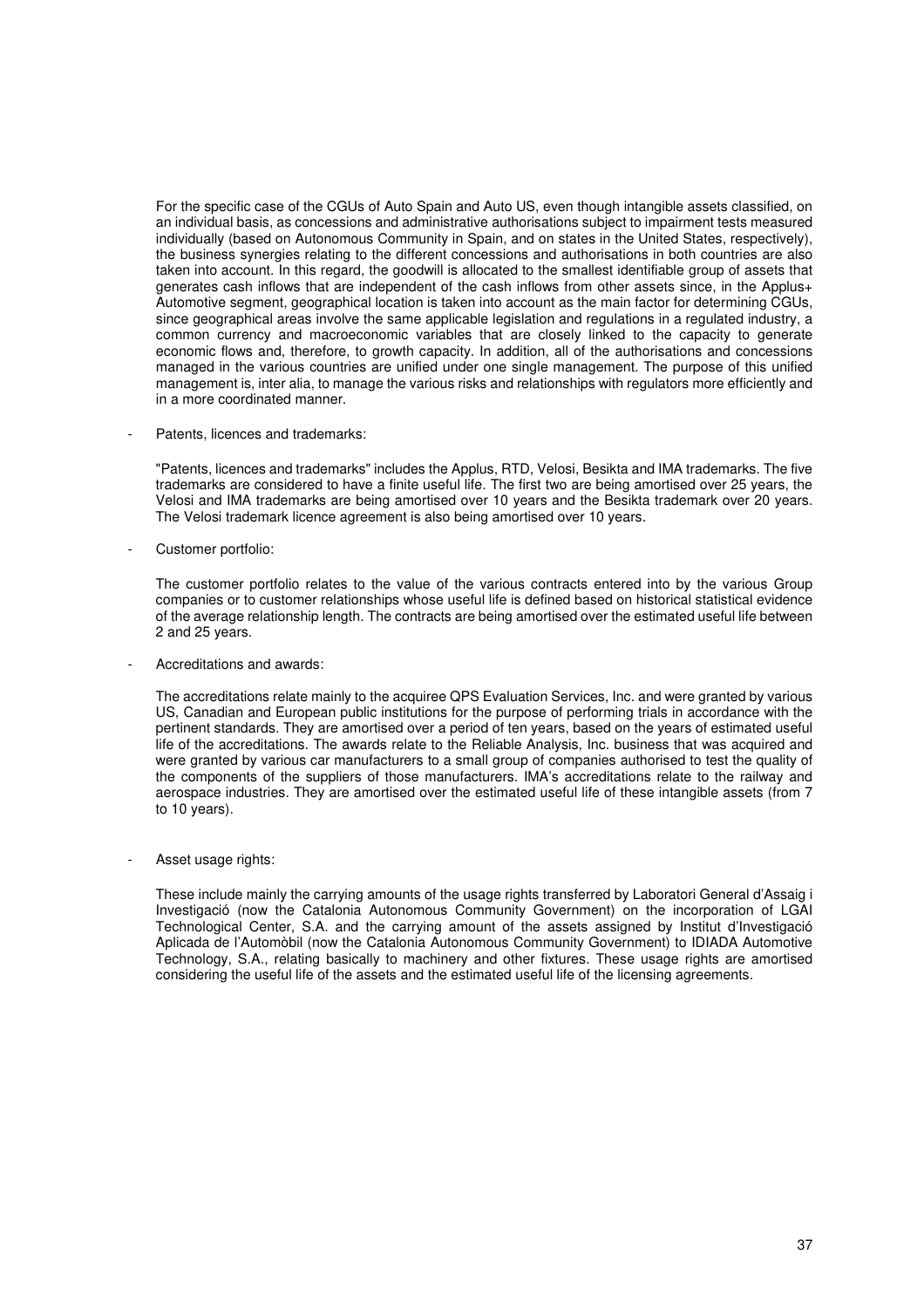# **Intangible assets by cash-generating unit**

# The detail, by cash-generating unit, of the intangible assets at year-end 2021 and 2020 are as follows:

|                                          |                | $2021$ – Thousands of Euros                   |                          |                                    |                                             |                          |                                  |                          |                          |                                          |                          |                    |                          |                          |              |
|------------------------------------------|----------------|-----------------------------------------------|--------------------------|------------------------------------|---------------------------------------------|--------------------------|----------------------------------|--------------------------|--------------------------|------------------------------------------|--------------------------|--------------------|--------------------------|--------------------------|--------------|
|                                          | Auto<br>Spain  | Energy<br>&<br>Industry<br>Northern<br>Europe | Auto<br>Finland          | Energy<br>&<br>Industry<br>Seameap | Energy<br>&<br>Industry<br>North<br>America | <b>IDIADA</b>            | Energy<br>&<br>Industry<br>Spain | Laboratories             | Auto US                  | Energy &<br>Industry<br>Latin<br>America | Auto<br>Denmark          | Auto<br>Finisterre | Auto<br>Sweden           | Others                   | <b>Total</b> |
|                                          |                |                                               |                          |                                    |                                             |                          |                                  |                          |                          |                                          |                          |                    |                          |                          |              |
| Cost:                                    |                |                                               |                          |                                    |                                             |                          |                                  |                          |                          |                                          |                          |                    |                          |                          |              |
| Administrative concessions               | 92,659         | $\overline{\phantom{a}}$                      | $\overline{\phantom{a}}$ | ٠                                  | ÷,                                          | $\overline{\phantom{a}}$ | 182                              | ٠                        | 17,881                   | $\overline{\phantom{a}}$                 | ٠                        | 151,690            | $\overline{\phantom{a}}$ | $\overline{\phantom{a}}$ | 262,412      |
| Patents, licences and trademarks         | 18,598         | 89,400                                        | 10,217                   | 58,565                             | 28,210                                      | 12,304                   | 40,113                           | 10,368                   | 6,404                    | ä,                                       | ÷                        |                    | 32,761                   | 142                      | 307,082      |
| Administrative authorisations            | 165,986        | $\overline{a}$                                | 93,924                   | $\overline{a}$                     | ÷                                           | ٠                        |                                  |                          | $\overline{\phantom{a}}$ | ä,                                       | $\overline{\phantom{a}}$ |                    | ٠                        | 9,313                    | 269,223      |
| Customer portfolio and other             | $\overline{a}$ | 41.532                                        | $\sim$                   | 45,805                             | 71.532                                      | $\overline{\phantom{a}}$ | 28,344                           | 4,142                    | $\overline{\phantom{a}}$ | 7,226                                    | ÷,                       |                    | 3.800                    | $\overline{\phantom{a}}$ | 202,381      |
| Computer software                        | 5,253          | 11,868                                        | 301                      | 4,061                              | 3,587                                       | 8,257                    | 9,186                            | 7,082                    | 10,719                   | 2,656                                    | 2,395                    | 1,230              | 11,250                   | 24,203                   | 102,048      |
| Goodwill acquired                        |                | 8,520                                         | 769                      | $\overline{a}$                     | 3,731                                       | 3,877                    | 1,381                            | 1,806                    | $\overline{a}$           | ä,                                       | 370                      |                    |                          |                          | 20,454       |
| Asset usage rights                       | 723            |                                               |                          | ä,                                 | ٠                                           | 36,729                   | 3                                | 34,987                   | $\overline{\phantom{a}}$ | ÷                                        |                          |                    |                          | 2,000                    | 74,442       |
| Accreditations                           |                |                                               |                          | ä,                                 | ä,                                          | $\overline{\phantom{a}}$ |                                  | 58,002                   |                          | ä,                                       | ÷,                       |                    | $\overline{\phantom{a}}$ | $\overline{\phantom{a}}$ | 58,002       |
| Other                                    | 545            | 17,312                                        | 1,299                    | 521                                | 254                                         | 22,888                   | 5,910                            | 2,651                    | 975                      | 20                                       | 942                      | 123                |                          | $\overline{\phantom{a}}$ | 53,440       |
| <b>Total cost</b>                        | 283,764        | 168,632                                       | 106,510                  | 108,952                            | 107,314                                     | 84,055                   | 85,119                           | 119,038                  | 35,979                   | 9,902                                    | 3,707                    | 153,043            | 47,811                   | 35,658                   | 1,349,484    |
|                                          |                |                                               |                          |                                    |                                             |                          |                                  |                          |                          |                                          |                          |                    |                          |                          |              |
| <b>Accumulated amortisation:</b>         |                |                                               |                          |                                    |                                             |                          |                                  |                          |                          |                                          |                          |                    |                          |                          |              |
| Administrative concessions               | (79, 587)      | $\sim$                                        | ч.                       | $\overline{a}$                     |                                             | $\overline{a}$           | (182)                            | $\sim$                   | (11,909)                 | ÷,                                       | $\sim$                   | (120, 426)         | $\sim$                   | $\overline{\phantom{a}}$ | (212, 104)   |
| Patents, licences and trademarks         | (10, 481)      | (39, 272)                                     | (5,202)                  | (47,509)                           | (14, 199)                                   | (8,624)                  | (22,705)                         | (5,070)                  | (3,887)                  | ÷,                                       | $\overline{a}$           |                    | (2,922)                  | (142)                    | (160, 013)   |
| Administrative authorisations            | (64, 294)      |                                               | (87,092)                 | ÷,                                 |                                             |                          |                                  |                          |                          | L,                                       | ÷,                       |                    |                          | (2,623)                  | (154,009)    |
| Customer portfolio and other             | $\sim$         | (23, 396)                                     | $\sim$                   | (25, 814)                          | (39, 345)                                   | $\overline{\phantom{a}}$ | (19,253)                         | (2,884)                  | $\sim$                   | (3,583)                                  | ÷                        |                    | (910)                    | $\overline{a}$           | (115, 185)   |
| Computer software                        | (4,720)        | (8,237)                                       | (301)                    | (3,679)                            | (1,443)                                     | (7, 723)                 | (8, 286)                         | (6,273)                  | (8,995)                  | (2,278)                                  | (2,157)                  | (1, 149)           | (9,078)                  | (19, 639)                | (83,958)     |
| Goodwill acquired                        |                |                                               |                          | ä,                                 | ä,                                          | ٠                        | (71)                             | (7)                      | $\sim$                   | ÷,                                       | ٠                        |                    | ÷                        | ÷                        | (78)         |
| Asset usage rights                       | (723)          |                                               |                          | ٠                                  | $\overline{\phantom{a}}$                    | (28, 539)                | (3)                              | (25, 239)                | $\overline{\phantom{a}}$ | $\overline{\phantom{a}}$                 | $\overline{a}$           |                    | $\sim$                   | (308)                    | (54, 812)    |
| Accreditations                           |                |                                               |                          | ÷,                                 | $\overline{\phantom{a}}$                    |                          |                                  | (6, 783)                 | ÷                        | $\overline{a}$                           | $\overline{\phantom{a}}$ |                    |                          |                          | (6,783)      |
| Other                                    | (545)          | (9,824)                                       | (878)                    | (182)                              | (193)                                       | (18, 331)                | (4, 441)                         | (2,398)                  | (975)                    | ä,                                       |                          |                    | $\overline{a}$           | ٠                        | (37, 767)    |
| <b>Total accumulated</b><br>amortisation | (160, 350)     | (80, 729)                                     | (93, 473)                | (77, 184)                          | (55, 180)                                   | (63, 217)                | (54, 941)                        | (48, 654)                | (25,766)                 | (5,861)                                  | (2, 157)                 | (121, 575)         | (12,910)                 | (22, 712)                | (824,709)    |
| Total impairment (Note 6)                | (7,051)        | (50, 128)                                     | (8, 115)                 | $\overline{\phantom{a}}$           | (33, 542)                                   | ÷,                       |                                  | $\overline{\phantom{a}}$ | (5,972)                  | $\overline{a}$                           | ä,                       |                    | $\blacksquare$           | $\blacksquare$           | (104, 808)   |
| <b>Total net value</b>                   | 116,363        | 37,775                                        | 4,922                    | 31,768                             | 18,592                                      | 20,838                   | 30,178                           | 70,384                   | 4,241                    | 4,041                                    | 1,550                    | 31,468             | 34,901                   | 12,946                   | 419,967      |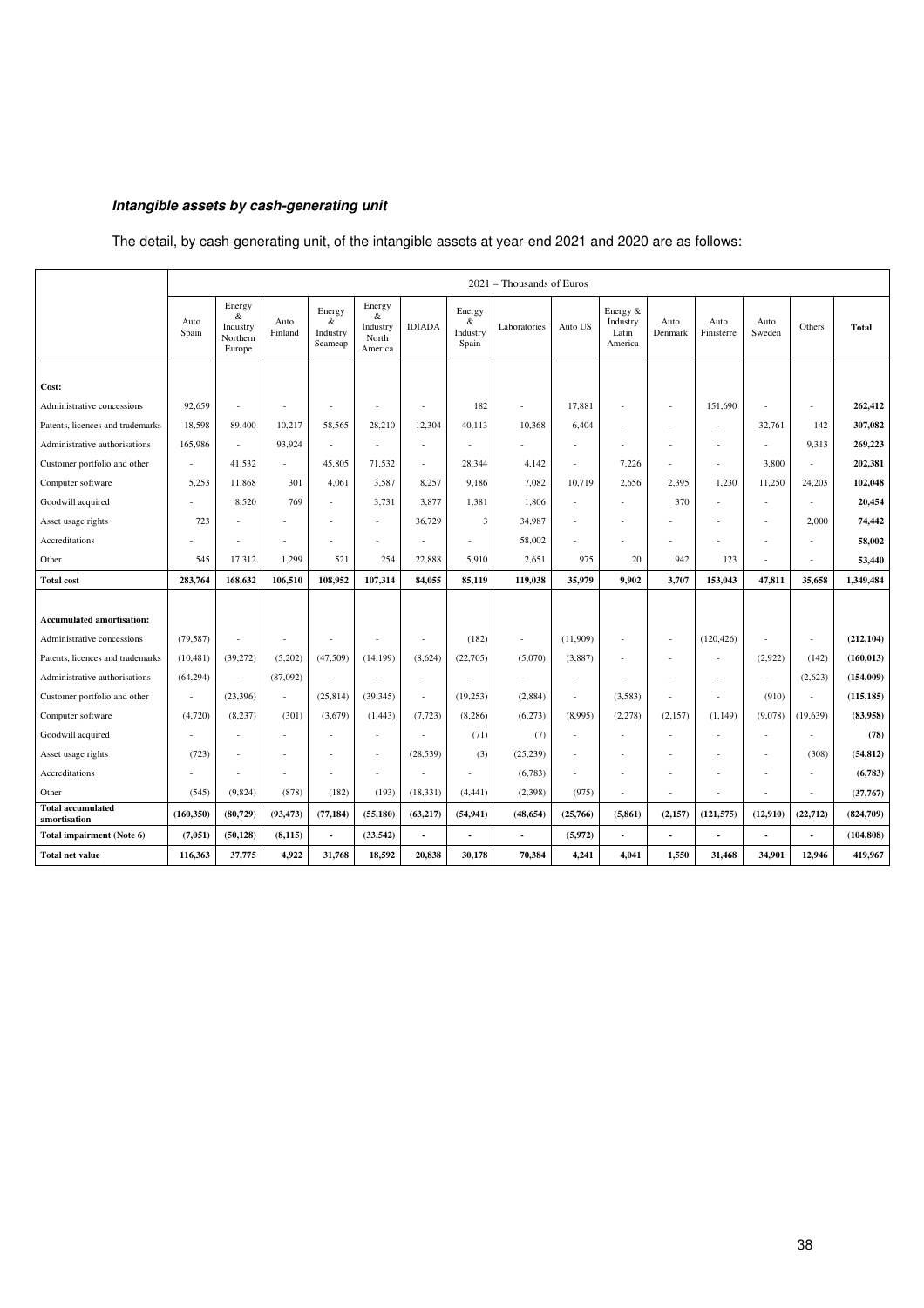|                                          |            |                                            |                 |                                    |                                                |                          |                                  | 2020 – Thousands of Euros |                          |                                             |                 |                    |                          |                |              |
|------------------------------------------|------------|--------------------------------------------|-----------------|------------------------------------|------------------------------------------------|--------------------------|----------------------------------|---------------------------|--------------------------|---------------------------------------------|-----------------|--------------------|--------------------------|----------------|--------------|
|                                          | Auto Spain | Energy &<br>Industry<br>Northern<br>Europe | Auto<br>Finland | Energy<br>&<br>Industry<br>Seameap | Energy<br>$\&$<br>Industry<br>North<br>America | <b>IDIADA</b>            | Energy<br>&<br>Industry<br>Spain | Laboratories              | Auto US                  | Energy<br>&<br>Industry<br>Latin<br>America | Auto<br>Denmark | Auto<br>Finisterre | Auto<br>Sweden           | Others         | <b>Total</b> |
|                                          |            |                                            |                 |                                    |                                                |                          |                                  |                           |                          |                                             |                 |                    |                          |                |              |
| Cost:                                    |            |                                            |                 |                                    |                                                |                          |                                  |                           |                          |                                             |                 |                    |                          |                |              |
| Administrative concessions               | 92,659     | $\sim$                                     | ÷,              | ÷,                                 | $\sim$                                         | $\overline{\phantom{a}}$ | 182                              |                           | 17,880                   |                                             | ٠               | 151,770            | ÷,                       |                | 262,491      |
| Patents, licences and trademarks         | 18,598     | 89,405                                     | 10,217          | 58,565                             | 28,210                                         | 12,306                   | 40,096                           | 8,839                     | 6,358                    |                                             | $\sim$          |                    | 32,779                   | 142            | 305,515      |
| Administrative authorisations            | 165,986    |                                            | 93.924          | ÷,                                 | $\overline{\phantom{a}}$                       | $\overline{a}$           | $\overline{a}$                   |                           |                          |                                             | $\overline{a}$  |                    | $\overline{\phantom{a}}$ | 6,821          | 266,731      |
| Customer portfolio and other             |            | 41,532                                     | ÷.              | 27,147                             | 69,549                                         | ×,                       | 18,822                           | 4,142                     | $\overline{\phantom{a}}$ | 7,932                                       | $\overline{a}$  | ÷,                 | 3,800                    | $\overline{a}$ | 172,924      |
| Computer software                        | 5,095      | 10,623                                     | 301             | 3,856                              | 3,107                                          | 7,737                    | 8,234                            | 5,518                     | 10,421                   | 2,580                                       | 2,265           | 1,218              | 11,417                   | 23,855         | 96,227       |
| Goodwill acquired                        |            | 7,907                                      | 769             |                                    | 3,450                                          | 3,513                    | 1,381                            | 265                       |                          |                                             | 370             |                    | ÷,                       |                | 17,655       |
| Asset usage rights                       | 723        |                                            |                 |                                    |                                                | 36,729                   | 3                                | 34,987                    | $\overline{\phantom{a}}$ |                                             | ä,              |                    | $\overline{a}$           |                | 72,442       |
| Accreditations                           |            |                                            | ٠               |                                    | $\overline{\phantom{a}}$                       | $\overline{\phantom{a}}$ | $\overline{a}$                   | 45,593                    | ٠                        | $\overline{\phantom{a}}$                    | ٠               |                    | $\overline{\phantom{a}}$ |                | 45,593       |
| Other                                    | 545        | 17,926                                     | 1,116           | 476                                | 180                                            | 21,339                   | 4,246                            | 2,533                     | 1,007                    | $\overline{\phantom{a}}$                    | 941             | 262                | ÷,                       |                | 50,571       |
| <b>Total cost</b>                        | 283,606    | 167,393                                    | 106,327         | 90,044                             | 104,496                                        | 81,624                   | 72,964                           | 101,877                   | 35,666                   | 10,512                                      | 3,576           | 153,250            | 47,996                   | 30,818         | 1,290,149    |
|                                          |            |                                            |                 |                                    |                                                |                          |                                  |                           |                          |                                             |                 |                    |                          |                |              |
| <b>Accumulated amortisation:</b>         |            |                                            |                 |                                    |                                                |                          |                                  |                           |                          |                                             |                 |                    |                          |                |              |
| Administrative concessions               | (76, 535)  | ÷,                                         | ÷,              | L,                                 |                                                | ÷,                       | (182)                            |                           | (11,909)                 |                                             | $\overline{a}$  | (106, 234)         | ÷,                       | $\sim$         | (194, 860)   |
| Patents, licences and trademarks         | (9, 737)   | (39, 277)                                  | (4, 852)        | (42, 579)                          | (14, 199)                                      | (7, 289)                 | (21,082)                         | (4,653)                   | (3,622)                  |                                             | $\sim$          |                    | (1,237)                  | (142)          | (148, 669)   |
| Administrative authorisations            | (57,030)   | $\sim$                                     | (87,090)        | ÷,                                 | $\sim$                                         | ä,                       | ä,                               |                           | ÷                        | $\overline{\phantom{a}}$                    | ÷,              |                    | $\overline{a}$           | (1,754)        | (145, 874)   |
| Customer portfolio and other             |            | (21, 735)                                  | ÷               | (23, 277)                          | (36,950)                                       | $\sim$                   | (18, 822)                        | (2,608)                   | ÷.                       | (3, 392)                                    | ÷,              | ÷,                 | (150)                    | $\sim$         | (106, 934)   |
| Computer software                        | (4,537)    | (7,360)                                    | (298)           | (3,211)                            | (926)                                          | (7,093)                  | (7, 463)                         | (4,608)                   | (8,305)                  | (2, 257)                                    | (2,072)         | (1,081)            | (7, 877)                 | (18, 111)      | (75, 199)    |
| Goodwill acquired                        |            |                                            |                 |                                    |                                                |                          | (71)                             | (7)                       |                          |                                             |                 |                    |                          |                | (78)         |
| Asset usage rights                       | (723)      |                                            |                 |                                    | $\overline{\phantom{a}}$                       | (25, 553)                | (3)                              | (24, 441)                 | $\overline{\phantom{a}}$ |                                             | ÷,              |                    | ÷,                       |                | (50, 720)    |
| Accreditations                           |            |                                            | ٠               |                                    | $\overline{a}$                                 |                          | ä,                               | (870)                     | $\overline{a}$           |                                             | ÷,              |                    | ÷                        |                | (870)        |
| Other                                    | (545)      | (10, 997)                                  | (756)           | (92)                               | (129)                                          | (16, 812)                | (3,829)                          | (2, 326)                  | (1,007)                  |                                             |                 |                    | ÷,                       |                | (36, 493)    |
| <b>Total accumulated</b><br>amortisation | (149, 107) | (79, 369)                                  | (92, 996)       | (69, 159)                          | (52, 204)                                      | (56, 747)                | (51, 452)                        | (39, 513)                 | (24, 843)                | (5,649)                                     | (2,072)         | (107, 315)         | (9,264)                  | (20, 007)      | (759, 697)   |
| Total impairment (Note 6)                | (7,051)    | (50, 128)                                  | (8, 115)        | $\overline{\phantom{a}}$           | (33, 376)                                      | $\overline{\phantom{a}}$ | $\blacksquare$                   | $\blacksquare$            | (5,972)                  | $\blacksquare$                              | ä,              | $\overline{a}$     | $\blacksquare$           | $\blacksquare$ | (104, 642)   |
| Total net value                          | 127,448    | 37,896                                     | 5,216           | 20,885                             | 18,916                                         | 24,877                   | 21,512                           | 62,364                    | 4,851                    | 4,863                                       | 1,504           | 45,935             | 38,732                   | 10,811         | 425,810      |

## **Impairment of intangible assets**

As indicated in Note 2.a.c. in 2020, the Group recognised impairment losses on intangible assets relating to trademarks and customer portfolios recognised in the allocation of the prices paid in business combinations performed in prior years amounting to EUR 66,995 thousand. This impact was recognised under "Impairment and gains or losses on disposals of non-current assets" in the accompanying consolidated statement of profit or loss.

When recognising these impairment losses, the Directors took into account the current degree of inclusion at the moment of the trademarks recognised as intangible assets in prior years within the Applus Group, as well as the impairment of certain customer portfolios recognised as intangible assets in prior years.

At 31 December 2021, the Parent's Directors considered that there were no significant indications of impairment of any of the cash-generating units and, therefore, no significant asset impairment losses were recognised or reversed in 2021, except for the goodwill reductions for those concessions with finite useful life described in Note 4.

The main assumptions used in the impairment tests are detailed in Note 6.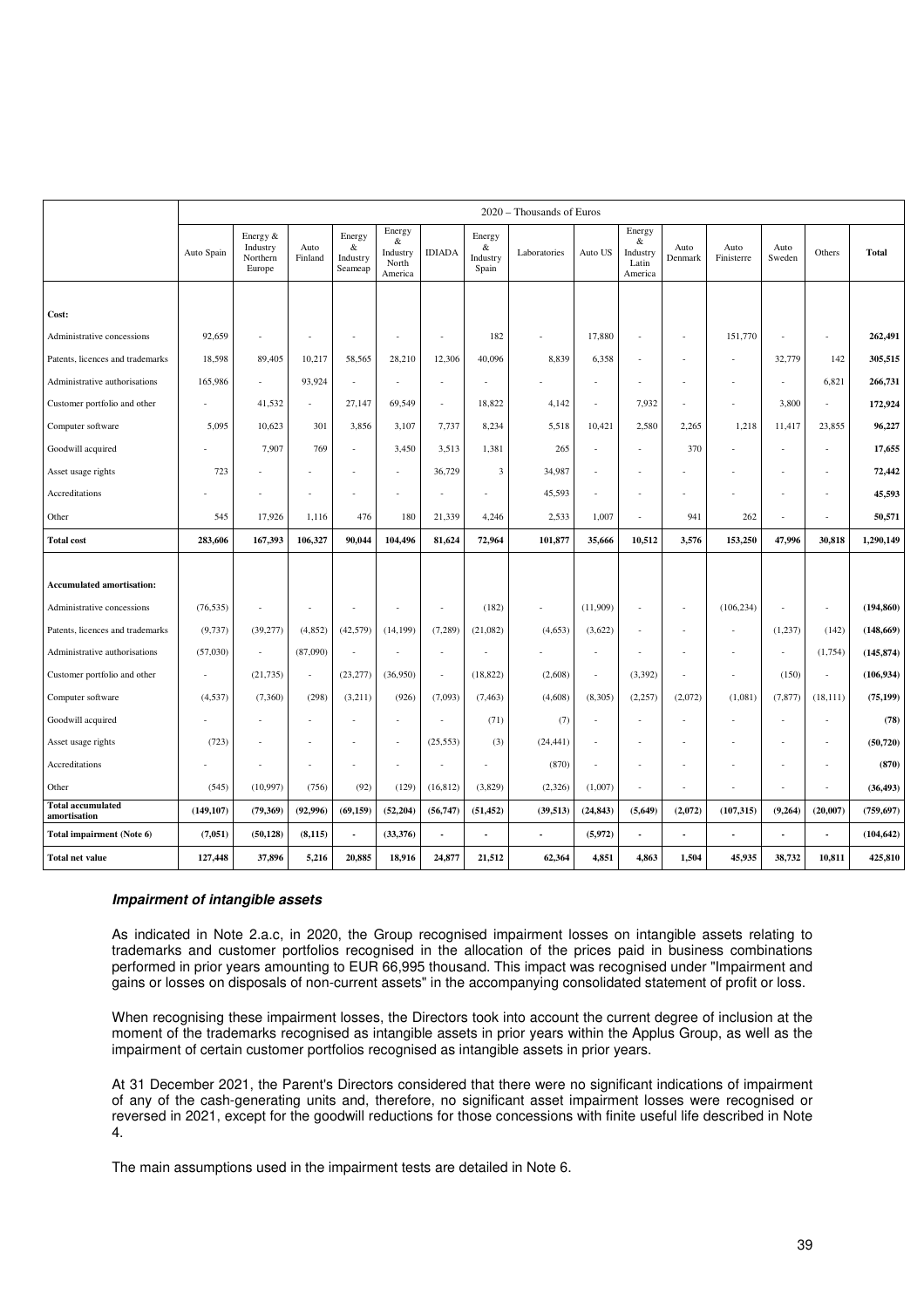### **Other matters**

At 31 December 2021, fully amortised intangible assets in use amounted to EUR 103,537 thousand (31 December 2020: EUR 100,137 thousand). The Group did not have any temporarily idle items at 31 December 2021 or 2020.

At 31 December 2021 and 2020, the Group had no material firm intangible asset purchase commitments.

Certain Group companies have intangible assets that must be handed over to the Government at the end of the related concession terms or at the end of the existing contract, without considering those arisen from the business combination. The detail of the carrying amount of the assets subject to reversion at 31 December 2021 and 2020 is as follows:

|                                                           |            | $2021$ – Thousands of Euros                |          |
|-----------------------------------------------------------|------------|--------------------------------------------|----------|
|                                                           | Gross cost | Accumulated<br>amortisation/<br>provisions | Net cost |
|                                                           |            |                                            |          |
| Applus Iteuve Technology, S.L.U.                          | 18         | (4)                                        | 14       |
| Applus Iteuve Euskadi, S.A.U.                             | 478        | (478)                                      |          |
| LGAI Technological Center, S.A.                           | 14,200     | (13,980)                                   | 220      |
| Applus Uruguay, S.A.                                      | 4,729      | (2,027)                                    | 2,702    |
| Revisiones Técnicas Applus del Ecuador ApplusIteuve, S.A. | 4,583      | (596)                                      | 3,987    |
| Supervisión y Control, S.A.U.                             | 40,220     | (35,382)                                   | 4,838    |
| Riteve SyC, S.A.                                          | 20,279     | (19,682)                                   | 597      |
| <b>Total</b>                                              | 84,507     | (72, 149)                                  | 12,358   |

|                                                           |            | $2020 -$ Thousands of Euros                |          |
|-----------------------------------------------------------|------------|--------------------------------------------|----------|
|                                                           | Gross cost | Accumulated<br>amortisation/<br>provisions | Net cost |
|                                                           |            |                                            |          |
| Applus Iteuve Technology, S.L.U.                          | 3          | (3)                                        |          |
| Applus Iteuve Euskadi, S.A.U.                             | 478        | (478)                                      |          |
| LGAI Technological Center, S.A.                           | 14,200     | (13,976)                                   | 224      |
| Applus Uruguay, S.A.                                      | 4,516      | (1,412)                                    | 3,104    |
| Revisiones Técnicas Applus del Ecuador ApplusIteuve, S.A. | 2,304      | (340)                                      | 1,964    |
| Supervisión y Control, S.A.U.                             | 40,574     | (36, 569)                                  | 4,005    |
| Riteve SyC, S.A.                                          | 20,005     | (20,005)                                   |          |
| <b>Total</b>                                              | 82,080     | (72, 783)                                  | 9,297    |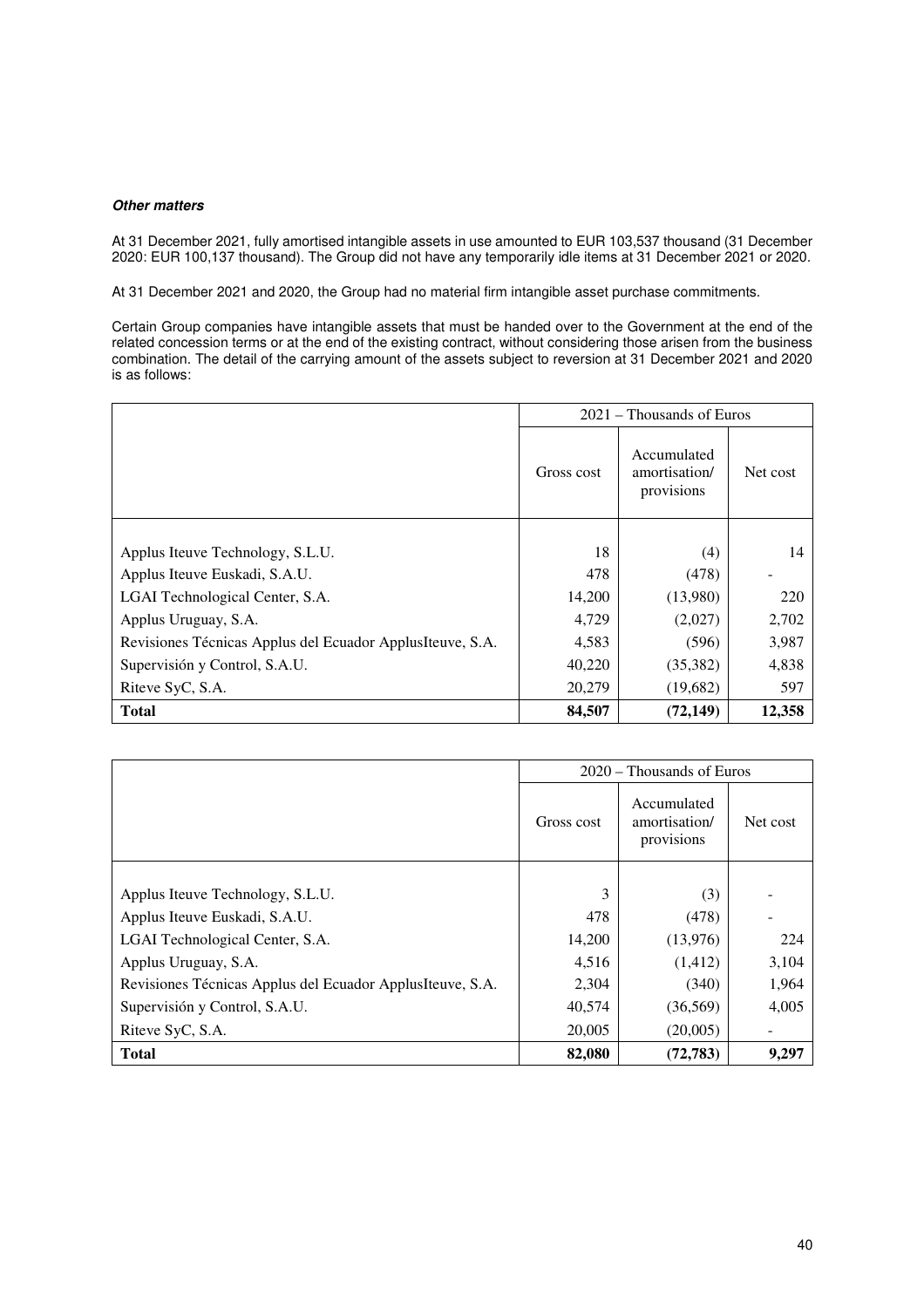### **6. Impairment of assets**

The method used by the Group to test impairment makes a distinction between assets/cash-generating units (CGUs) with indefinite and finite lives. Projections with a five-year horizon and a perpetual return from the sixth year onwards are mainly used for businesses with indefinite lives. Projections adjusted to the actual duration of the arrangement are used for assets related to the performance of services or concessions with a finite useful life.

In both cases, the projections are based on reasonable and well-founded assumptions, which were prepared in accordance with the Applus+ Group's business plan on the basis of past experience and of the best estimates available at the date of the related impairment tests based on the evolution of organic revenue and occasionally improvements in margins that the Management of the Parent projects for the coming years. As a result, the projections and impairment tests do not take into account possible acquisitions or mergers that might occur in the future.

In accordance with IAS 36, the Recoverable Amount of the Group's CGUs was estimated based on the Value in  $II$ se.

The Value in Use by CGU has been determined based on the present value of the cash flows that will foreseeably be generated in the future. For this purpose, the discounted free cash flow ("DCF") method was applied based on the projections expressed in the currency in which each CGU operates.

The DCF method discounts the present value of the future free cash flows at a discount rate (weighted average cost of capital or "WACC") which reflects the time value of money and the risks associated with the aforementioned expected cash flows.

### **Impairment test main assumptions**

The key assumptions to determine fair value that were used to test for impairment in 2021 and 2020 were as follows:

a) Perpetuity growth rate:

To calculate the terminal value, the value of the CGU must be estimated using the going concern basis of accounting. For this purpose, the Group applies the "Gordon-Shapiro" model, which estimates the residual value as a sustainable, perpetual return with a constant growth rate. The growth envisaged in each industry in the geographical area in which the Group operates will foreseeably be very similar to the expected growth rate in that geographical area, given that the industries in which it operates correspond to the base industries that are most representative of each geographical area and which largely determine the area's performance. The data were obtained from the long-term inflation forecasts.

b) Discount rate:

The WACC method was used to calculate the discount rates, based on the following assumptions:

- The time value of money or risk-free rate of each country or geographical area (weighted average of the main countries in which the Group operates in those geographical areas), which is based on the yield of ten-year sovereign bonds in the respective country (or the weighted average of the geographical area).
- The estimated risk premium, considering the estimated betas of comparable companies in the industries and a market risk premium for each country, which are observable variables both after taxes.
- The average financing structures and conditions of comparable companies in the industry.

The detail of the discount rate ("WACC") and of the perpetuity growth rate in 2021 and 2020 by business and geographical area is as follows: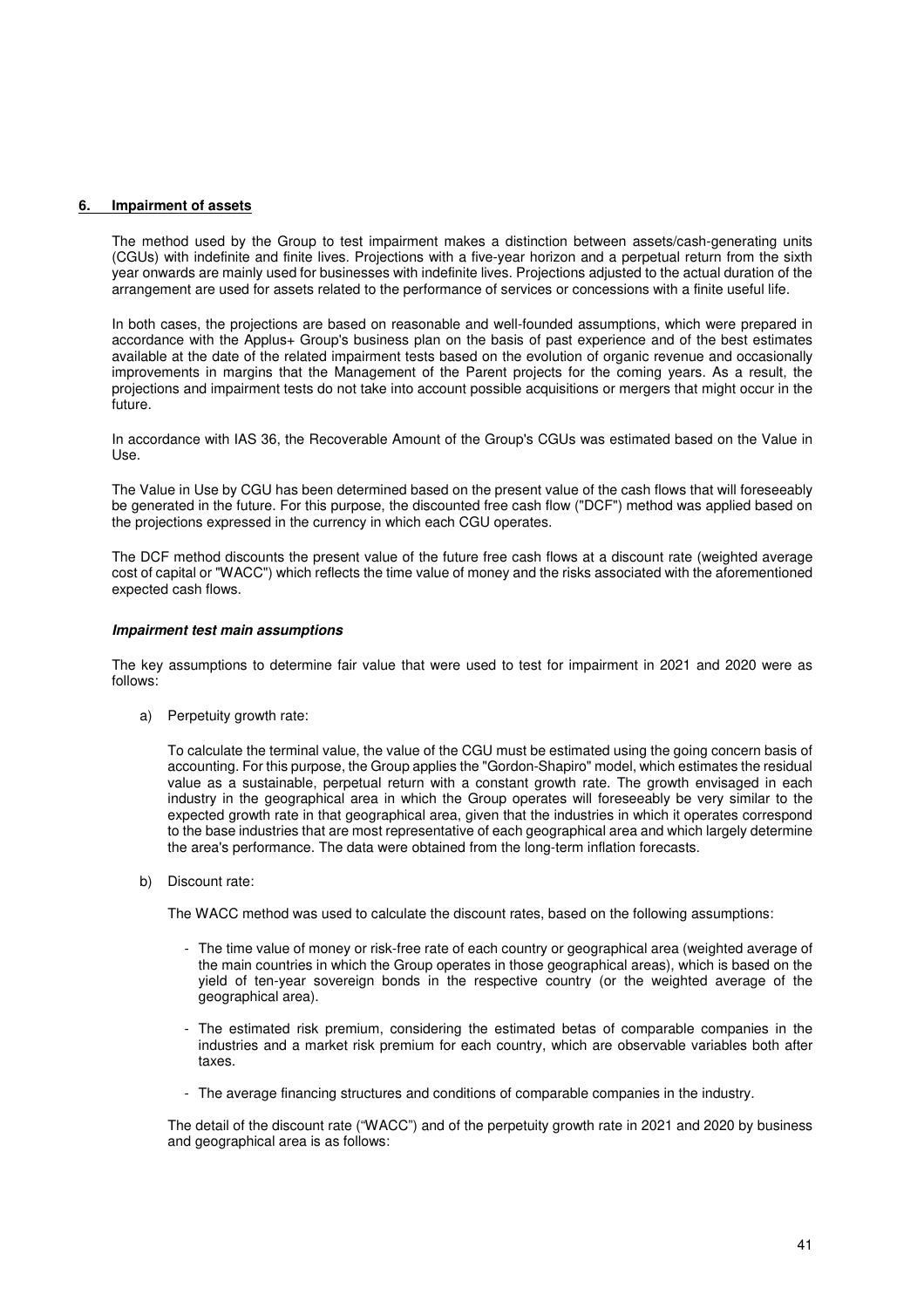|                   | 2021                                          |                                                                                      | 2020                                 |                                                                                    |
|-------------------|-----------------------------------------------|--------------------------------------------------------------------------------------|--------------------------------------|------------------------------------------------------------------------------------|
| <b>Business</b>   | Discount rate before<br>$\text{tax}$ ("WACC") | Perpetuity growth<br>rate considered in<br>calculating the<br>terminal value $("g")$ | Discount rate before tax<br>("WACC") | Perpetuity growth<br>rate considered in<br>calculating the<br>terminal value ("g") |
| Auto              | $7.7\% - 18.2\%$                              | $1.6\% - 2.8\%$                                                                      | $7.2\% - 18.6\%$                     | $1.7\% - 2.8\%$                                                                    |
| Energy & Industry | $9.0\% - 15.5\%$                              | $1.6\% - 3.2\%$                                                                      | $8.8\% - 15.1\%$                     | $1.8\% - 3.1\%$                                                                    |
| Laboratories      | $9.7\%$                                       | $1.6\%$                                                                              | $9.9\%$                              | $1.8\%$                                                                            |
| <b>IDIADA</b>     | $11.7\%$                                      | 1.6%                                                                                 | 11.8%                                | 1.8%                                                                               |

|                           | 2021                 |                        | 2020                 |                        |  |  |  |
|---------------------------|----------------------|------------------------|----------------------|------------------------|--|--|--|
|                           |                      | Perpetuity growth      |                      | Perpetuity growth      |  |  |  |
| Country/geographical area | Discount rate before | rate considered in     | Discount rate before | rate considered in     |  |  |  |
|                           | $tax$ (" $WACC"$ )   | calculating the        | tax('WACC")          | calculating the        |  |  |  |
|                           |                      | terminal value $("g")$ |                      | terminal value $("g")$ |  |  |  |
| Spain                     | $9.7\% - 11.7\%$     | $1.7\%$                | $10.9\% - 11.8\%$    | $1.9\%$                |  |  |  |
| Rest of Europe            | $7.7\% - 9.7\%$      | $1.6\% - 1.8\%$        | $7.2\% - 8.8\%$      | $1.7\% - 1.8\%$        |  |  |  |
| US and Canada             | $8.2\% - 9.0\%$      | $2.2\%$                | $8.5\% - 9.0\%$      | $2.2\%$                |  |  |  |
| Latin America             | 15.5%-18.2%          | $2.8\% - 3.2\%$        | 15.1%-16.8%          | $2.8\% - 3.1\%$        |  |  |  |

c) Income and expense projections:

The Group Management prepares and updates a Business Plan by geography and line of business. The main components of this plan are projections on operating income and expenses, investments and working capital. The Business Plan includes the 2022 budget approved by the Board of Directors of the Parent Company together with the expectations integrated in Strategic Plan for 2022-2024 and for the following years.

In order to calculate the recoverable amount of each asset the present value of its cash flows was determined using the budget for 2022 and the Business Plan for the next years prepared by the Group Management.

The Business Plan and the projections of future periods were prepared on the basis of past experience and on the best estimates available. Consequently, revenue and margins reflect best estimates available on the expected trends in the industries in which the Applus Group is present.

The Group Management performs an impairment test on the cash-generating units for which there are no indications of impairment during 2021. The projections for the next five years are based on the Strategic Plan for 2022-2024 and future years, alongside with best estimates of cash flows for each business, considering the gradual recovery of activity and the evolution of the pandemic in each business and geographical area.

In 2020, derived from the COVID-19 crisis, the Group reviewed the five-year projections for each CGUs based on the best available information and identified the need to recognise an impairment loss for those most exposed to the oil and gas and automotive industries. The negative effect of the situation of the oil and gas market in the revised estimates of the Energy & Industry CGUs, and the stop of activity at world level due to COVID-19 crisis reduced the revenue and profitability projected for the coming years, which resulted in a reduction in the estimated recoverable amount of the CGUs of Energy & Industry North America and Energy & Industry Northern Europe. As a consequence, the Group recognised in 2020 impairment losses of EUR 37,190 thousand and EUR 19,123 thousand, respectively, on the goodwill associated with the two CGUs (see Note 4).

Lastly, when determining the recoverable amount of the IDIADA CGU, the Directors also considered a decrease in envisaged revenue and profitability as a consequence of the decrease in design, engineering, testing and certification services provided to the automotive industry as a result of the mobility restrictions due to the COVID-19 crisis. As a consequence, the Directors estimated that recovery is uncertain in the term of the agreement within which this division currently operates and which expires in September 2024. As a consequence, the Group recognised in 2020 impairment losses of EUR 27,870 thousand on the goodwill associated with this CGU (see Note 4).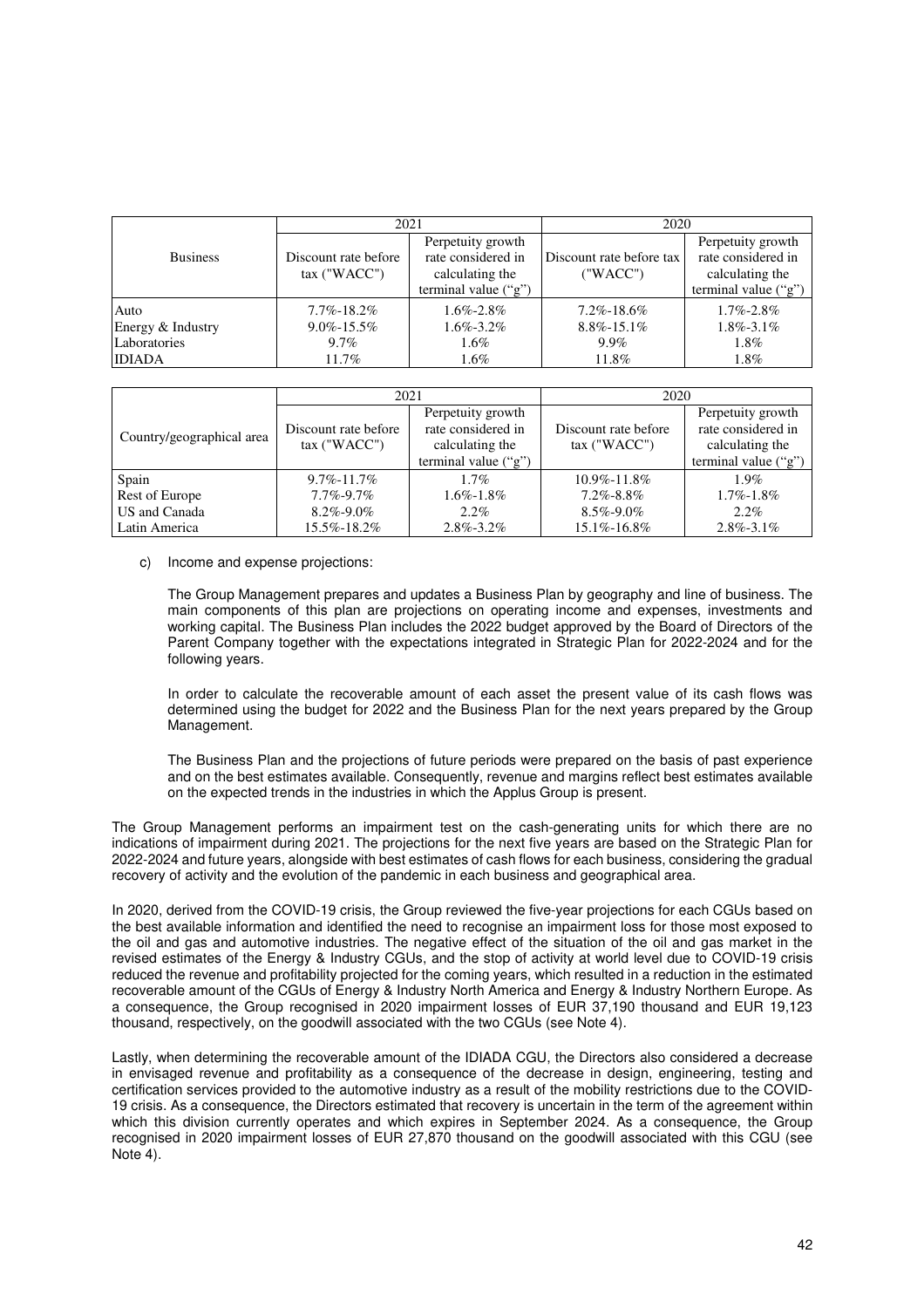# **Sensitivity analysis**

The maximum buffer of the key assumptions (percentage decrease in EBITDA, increase in WACC before tax and changes in the perpetuity growth rate) that would make the carrying amount equal to the recoverable amount, based on the impairment tests performed at the end of 2021, is as follows:

| Cash-generating unit              | Cash Flows<br>reduction | <b>WACC</b> before<br>taxes | Perpetuity growth<br>rate $("g")$ |
|-----------------------------------|-------------------------|-----------------------------|-----------------------------------|
|                                   |                         |                             |                                   |
| Auto Spain                        | 21.4%                   | 12.9%                       | $\triangleleft 0\%$               |
| Auto Finisterre                   | 52.6%                   | 49.6%                       | $\triangleleft 0\%$               |
| Auto Denmark                      | 64.4%                   | 24.1%                       | $\triangleleft 0\%$               |
| Auto Finland                      | 67.7%                   | 26.3%                       | $\triangleleft 0\%$               |
| Auto USA                          | 71.6%                   | 30.3%                       | $\triangleleft 0\%$               |
| Auto Sweden                       | 50.9%                   | $13.2\%$                    | $\triangleleft 0\%$               |
| Energy & Industry Northern Europe | 23.2%                   | 12.6%                       | $\triangleleft 0\%$               |
| Energy & Industry North America   | 13.2%                   | 10.2%                       | $0.1\%$                           |
| Energy & Industry Seameap         | 45.6%                   | 23.8%                       | $\triangleleft 0\%$               |
| Energy & Industry Spain           | 32.5%                   | 16.9%                       | $\triangleleft 0\%$               |
| Energy & Industry Latin America   | 16.8%                   | 18.3%                       | $\triangleleft 0\%$               |
| <b>IDIADA</b>                     | 6.4%                    | 16.9%                       | $\triangleleft 0\%$               |
| Laboratories                      | 29.2%                   | 13.4%                       | $\triangleleft 0\%$               |

The Parent's Directors consider that, in view of the existing buffers in 2021 as compared with the values used in prior year tests, a possible future negative impact on the Group's activities would not significantly affect the impairment of the net assets associated with the CGUs.

# **7. Property, plant and equipment**

The changes in 2021 and 2020 in the various property, plant and equipment accounts and in the related accumulated depreciation and provision were as follows: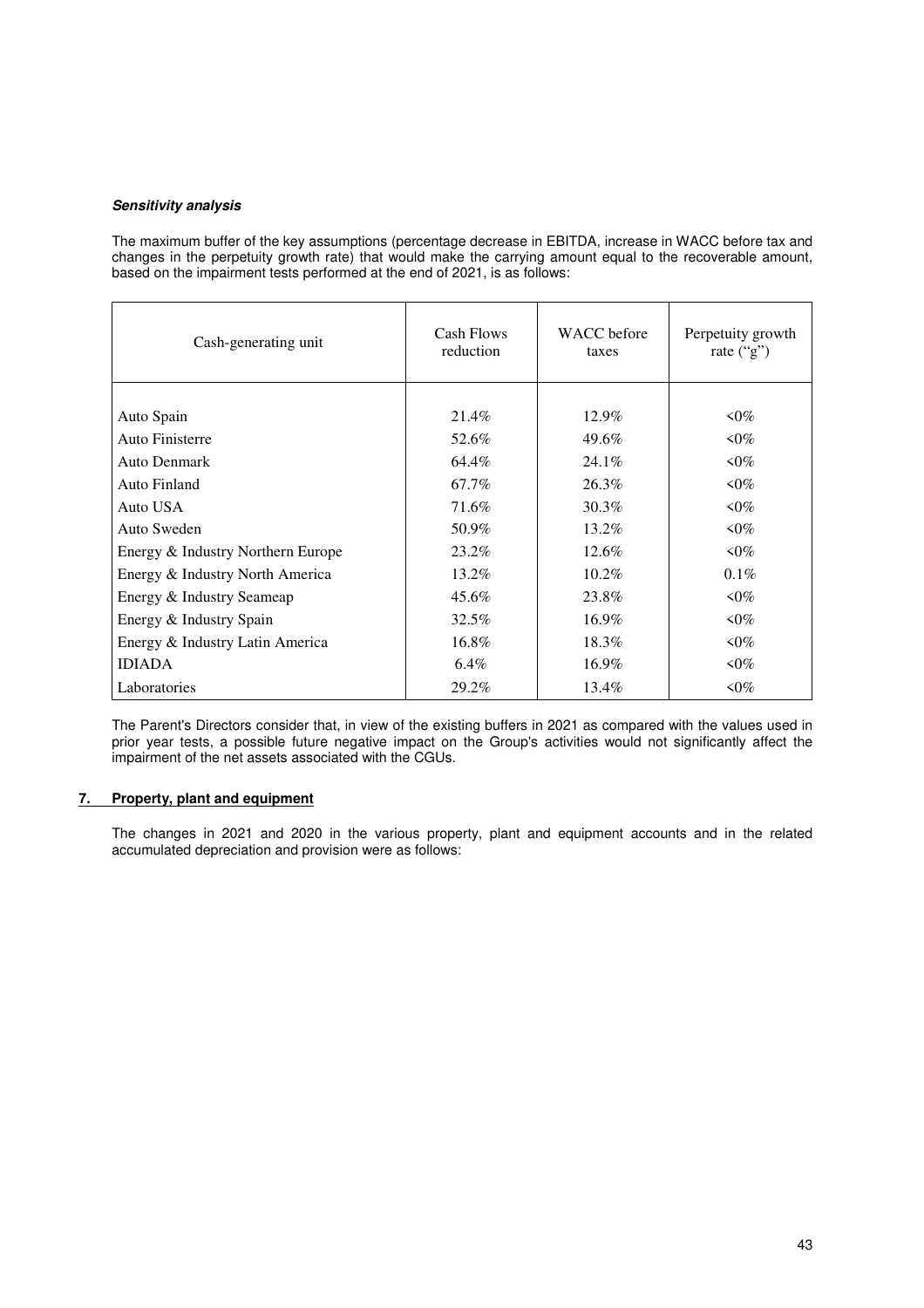|                                                           |                              | $2021$ – Thousands of Euros                 |                                        |                            |           |                                           |                                   |
|-----------------------------------------------------------|------------------------------|---------------------------------------------|----------------------------------------|----------------------------|-----------|-------------------------------------------|-----------------------------------|
|                                                           | Balance at 1<br>January 2021 | Changes in the<br>scope of<br>consolidation | Additions or<br>charge for the<br>year | Disposals or<br>reductions | Transfers | Changes in<br>exchange rates<br>and other | Balance at 31<br>December<br>2021 |
|                                                           |                              |                                             |                                        |                            |           |                                           |                                   |
| Cost:                                                     |                              |                                             |                                        |                            |           |                                           |                                   |
| Land and buildings                                        | 158,323                      | 8,465                                       | 4,617                                  | (3,242)                    | 3,095     | 2,077                                     | 173,335                           |
| Plant and machinery                                       | 349,843                      | 54,638                                      | 22,923                                 | (6, 815)                   | 7,780     | 9,427                                     | 437,796                           |
| Other fixtures, tools and furniture                       | 83,320                       | 2,893                                       | 3,270                                  | (951)                      | 1,210     | 610                                       | 90,352                            |
| Other items of property, plant and equipment              | 66,604                       | 8,075                                       | 3,823                                  | (13, 418)                  | (73)      | 2,491                                     | 67,502                            |
| Advances and property, plant and equipment in<br>progress | 17,650                       | 729                                         | 18,809                                 | (179)                      | (16, 819) | 1,194                                     | 21,384                            |
| Grants                                                    | (1,819)                      | (403)                                       |                                        | (1,064)                    |           | (55)                                      | (3,341)                           |
| <b>Total cost</b>                                         | 673,921                      | 74,397                                      | 53,442                                 | (25,669)                   | (4,807)   | 15,744                                    | 787,028                           |
| <b>Accumulated depreciation:</b>                          |                              |                                             |                                        |                            |           |                                           |                                   |
| Land and buildings                                        | (70, 152)                    | (2,565)                                     | (6,817)                                | 643                        | (531)     | (1,324)                                   | (80,746)                          |
| Plant and machinery                                       | (244, 655)                   | (44, 887)                                   | (27, 594)                              | 6,019                      | 2,290     | (7,110)                                   | (315,937)                         |
| Other fixtures, tools and furniture                       | (61,053)                     | (2,567)                                     | (3, 724)                               | 734                        | (194)     | (609)                                     | (67, 413)                         |
| Other items of property, plant and equipment              | (61, 581)                    | (6,383)                                     | (4,044)                                | 9,392                      | 287       | (1,989)                                   | (64,318)                          |
| <b>Total accumulated depreciation</b>                     | (437, 441)                   | (56, 402)                                   | (42, 179)                              | 16,788                     | 1,852     | (11, 032)                                 | (528, 414)                        |
| <b>Total impairment</b>                                   | (3,902)                      |                                             | (1,750)                                | 889                        |           | (77)                                      | (4, 840)                          |
| <b>Total net value</b>                                    | 232,578                      | 17,995                                      | 9,513                                  | (7,992)                    | (2,955)   | 4,635                                     | 253,774                           |

|                                                           |                              |                                             |                                        | 2020 – Thousands of Euros  |                  |                                           |                                   |
|-----------------------------------------------------------|------------------------------|---------------------------------------------|----------------------------------------|----------------------------|------------------|-------------------------------------------|-----------------------------------|
|                                                           | Balance at 1<br>January 2020 | Changes in the<br>scope of<br>consolidation | Additions or<br>charge for the<br>year | Disposals or<br>reductions | <b>Transfers</b> | Changes in<br>exchange rates<br>and other | Balance at 31<br>December<br>2020 |
|                                                           |                              |                                             |                                        |                            |                  |                                           |                                   |
| Cost:                                                     |                              |                                             |                                        |                            |                  |                                           |                                   |
| Land and buildings                                        | 162,309                      | 4,363                                       | 3,960                                  | (7, 437)                   | (162)            | (4,710)                                   | 158,323                           |
| Plant and machinery                                       | 329,408                      | 34,369                                      | 16,882                                 | (24, 836)                  | 203              | (6,183)                                   | 349,843                           |
| Other fixtures, tools and furniture                       | 82,149                       | 859                                         | 3,594                                  | (2,176)                    | (109)            | (997)                                     | 83,320                            |
| Other items of property, plant and equipment              | 76,890                       | 600                                         | 4,872                                  | (7,157)                    | (2,923)          | (5,678)                                   | 66,604                            |
| Advances and property, plant and equipment in<br>progress | 14,164                       | 138                                         | 15,751                                 | (124)                      | (11,546)         | (733)                                     | 17,650                            |
| Grants                                                    | (1,036)                      |                                             | 8                                      | (791)                      | $\sim$           |                                           | (1, 819)                          |
| <b>Total cost</b>                                         | 663,884                      | 40,329                                      | 45,067                                 | (42, 521)                  | (14, 537)        | (18,301)                                  | 673,921                           |
|                                                           |                              |                                             |                                        |                            |                  |                                           |                                   |
| <b>Accumulated depreciation:</b>                          |                              |                                             |                                        |                            |                  |                                           |                                   |
| Land and buildings                                        | (70, 719)                    | (724)                                       | (5,913)                                | 3,341                      | 2,545            | 1,318                                     | (70, 152)                         |
| Plant and machinery                                       | (233, 468)                   | (22,259)                                    | (23, 198)                              | 21,350                     | 8,676            | 4,244                                     | (244, 655)                        |
| Other fixtures, tools and furniture                       | (60, 948)                    | (554)                                       | (3,163)                                | 2,075                      | 691              | 846                                       | (61,053)                          |
| Other items of property, plant and equipment              | (67, 534)                    | (414)                                       | (5,717)                                | 6,378                      | 2,335            | 3,371                                     | (61, 581)                         |
| <b>Total accumulated depreciation</b>                     | (432,669)                    | (23,951)                                    | (37,991)                               | 33,144                     | 14,247           | 9,779                                     | (437, 441)                        |
| <b>Total impairment</b>                                   | (4, 481)                     |                                             | (150)                                  | 625                        |                  | 104                                       | (3,902)                           |
| <b>Total net value</b>                                    | 226,734                      | 16,378                                      | 6,926                                  | (8,752)                    | (290)            | (8, 418)                                  | 232,578                           |

In 2021 the additions are related to the Group's normal course of operations.

The gross value of fully depreciated items of property, plant and equipment in use at 31 December 2021 amounted to EUR 292,044 thousand (31 December 2020: EUR 274,167 thousand). The Group did not have any temporarily idle items at 31 December 2021 nor 2020.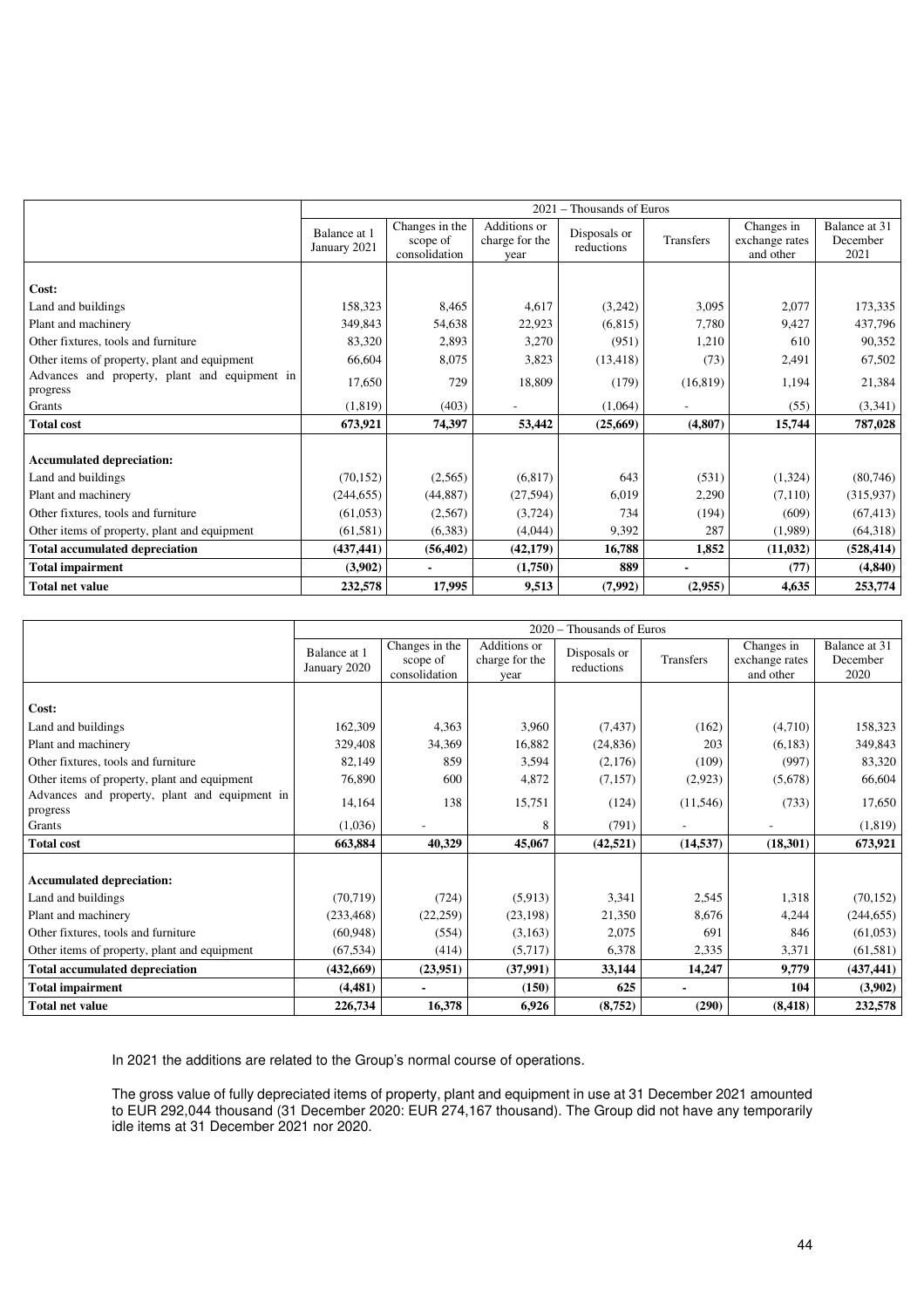The Group has taken out insurance policies to cover the possible risks to which its property, plant and equipment are subject and the claims that might be filed against it for carrying on its business activities. These policies are considered to adequately cover the related risks.

At 31 December 2021 and 2020, the Group did not have any significant firm property, plant and equipment purchase commitments.

No borrowing costs had been capitalised to property, plant and equipment at the end of 2021 and 2020 and no disbursements made or advances granted at 31 December 2021 or 2020.

Some Group companies have property, plant and equipment that must be handed over to the Government at the end of the related concession term or at the end of the applicable agreement pursuant to the terms and conditions thereof. The detail of the net cost of the assets subject to this reversion at 31 December 2021 and 2020 is as follows:

|                                    | 2021 - Thousands of Euros |                                            |          |  |  |
|------------------------------------|---------------------------|--------------------------------------------|----------|--|--|
|                                    | Gross cost                | Accumulated<br>depreciation/<br>Impairment | Net Cost |  |  |
|                                    |                           |                                            |          |  |  |
| IDIADA Automotive Technology, S.A. | 91,957                    | (57, 883)                                  | 34,074   |  |  |
| Applus Iteuve Technology, S.L.U.   | 47,070                    | (41, 401)                                  | 5,669    |  |  |
| Applus Iteuve Euskadi, S.A.U.      | 2,718                     | (2,365)                                    | 353      |  |  |
| <b>Total</b>                       | 141,745                   | (101, 649)                                 | 40,096   |  |  |

|                                    | 2020 - Thousands of Euros |                                            |          |  |
|------------------------------------|---------------------------|--------------------------------------------|----------|--|
|                                    | Gross cost                | Accumulated<br>depreciation/<br>Impairment | Net Cost |  |
|                                    |                           |                                            |          |  |
| IDIADA Automotive Technology, S.A. | 80,748                    | (48,241)                                   | 32,507   |  |
| Applus Iteuve Technology, S.L.U.   | 44,720                    | (41,263)                                   | 3,457    |  |
| Applus Iteuve Euskadi, S.A.U.      | 2,377                     | (2,113)                                    | 264      |  |
| <b>Total</b>                       | 127,845                   | (91, 617)                                  | 36,228   |  |

At 31 December 2021 and 2020, no significant property, plant and equipment were subject to restrictions or pledged as security for liabilities.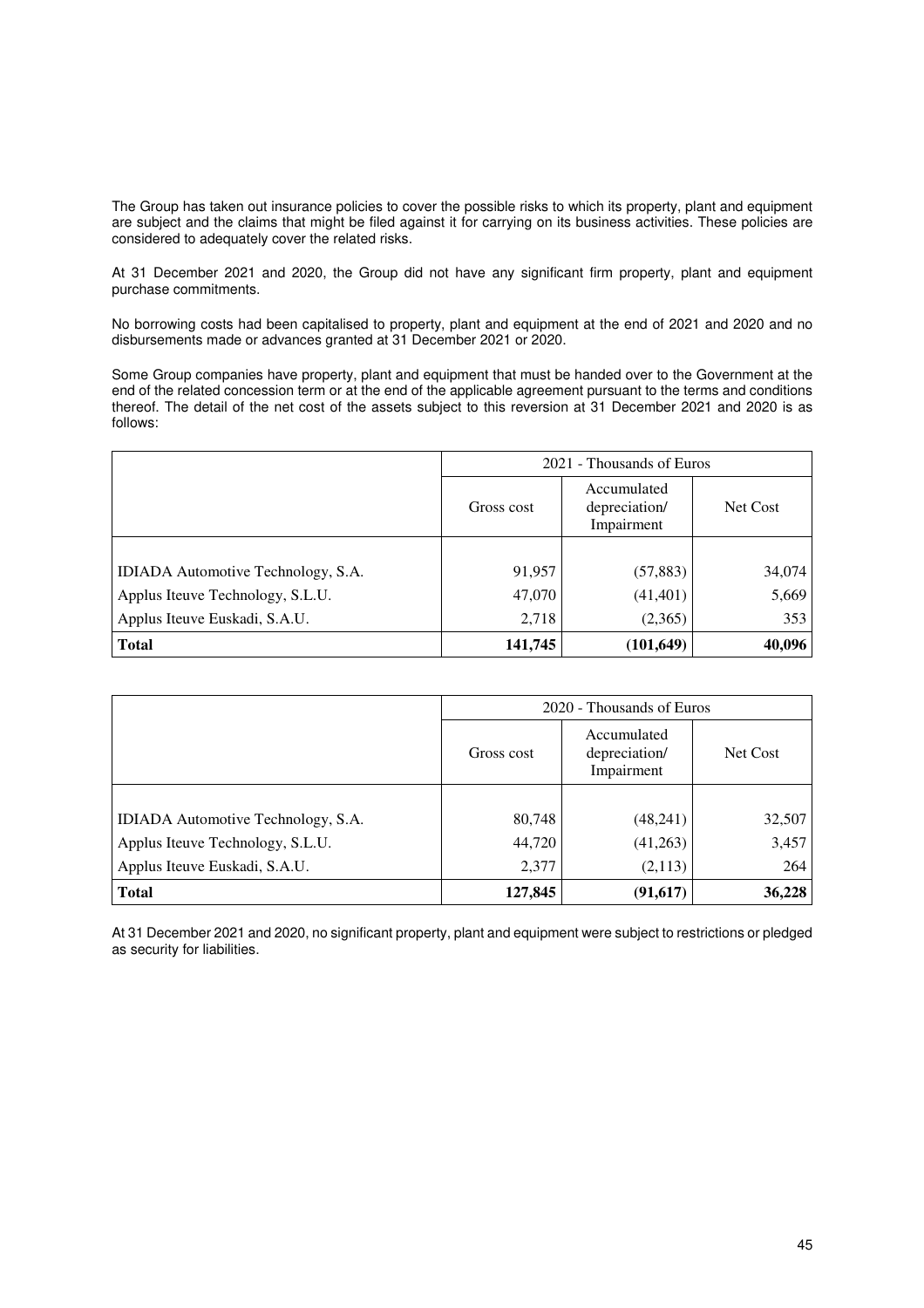# **8. Non-current financial assets**

The changes in the various non-current financial asset accounts in 2021 and 2020 have been as follows:

|                                                                  | 2021 – Thousands of Euros    |                                        |                                                        |                               |                                      |
|------------------------------------------------------------------|------------------------------|----------------------------------------|--------------------------------------------------------|-------------------------------|--------------------------------------|
|                                                                  | Balance at 1<br>January 2021 | Additions or<br>charge for the<br>year | Disposals,<br>transfers or<br>dividend<br>distribution | Change in<br>exchange<br>rate | Balance at<br>31<br>December<br>2021 |
| Non-current receivables<br>Deposits and guarantees<br>Impairment | 19,918<br>9,571<br>(14, 519) | 1,889                                  | 778<br>1,820<br>(2,859)                                | 1,278<br>149<br>(332)         | 23,863<br>11,540<br>(17,710)         |
| <b>Total</b>                                                     | 14,970                       | 1,889                                  | (261)                                                  | 1,095                         | 17,693                               |

|                                                    |                              | $2020 -$ Thousands of Euros            |                                                        |                               |                                   |  |
|----------------------------------------------------|------------------------------|----------------------------------------|--------------------------------------------------------|-------------------------------|-----------------------------------|--|
|                                                    | Balance at 1<br>January 2020 | Additions or<br>charge for the<br>year | Disposals,<br>transfers or<br>dividend<br>distribution | Change in<br>exchange<br>rate | Balance at<br>31 December<br>2020 |  |
| Non-current receivables<br>Deposits and guarantees | 20,398<br>9,605              | 1,842<br>2,381                         | (673)<br>(1,761)                                       | (1,649)<br>(654)              | 19,918<br>9,571                   |  |
| Impairment                                         | (3)                          | (14, 967)                              |                                                        | 451                           | (14, 519)                         |  |
| <b>Total</b>                                       | 30,000                       | (10,744)                               | (2, 434)                                               | (1, 852)                      | 14,970                            |  |

The aforementioned financial assets are measured at amortised cost as indicated in Note 3.e.

In 2020, the Group re-estimated the recoverable value of the credits granted to third parties and registered an impairment amounting to EUR 13,577 thousand under "Impairment and gains or losses on disposals of non-current assets" in the accompanying consolidated statement of profit or loss.

### Deposits and guarantees

At 31 December 2021, "Deposits and Guarantees" included EUR 7.9 million (2020: EUR 6.1 million) relating to restricted cash deposits to secure certain contracts entered into.

# **9. Inventories**

The detail of the Group's inventories at 31 December 2021 and 2020 is as follows:

|                                  | Thousands of Euros |            |  |
|----------------------------------|--------------------|------------|--|
|                                  | 31/12/2021         | 31/12/2020 |  |
|                                  |                    |            |  |
| Goods held for resale            | 10,814             | 8,454      |  |
| Raw materials and other supplies | 426                | 460        |  |
| Total inventories                | 11.240             | 8.914      |  |

These inventories relate mainly to X-Ray material used in non-destructive testing by the Energy & Industry division, reagents, fungibles and chemical compounds used in laboratory or field tests by the Laboratories division and spare parts and items used at the vehicle roadworthiness testing centres of the Automotive division.

The Group estimates that the inventories will be realised in less than twelve months.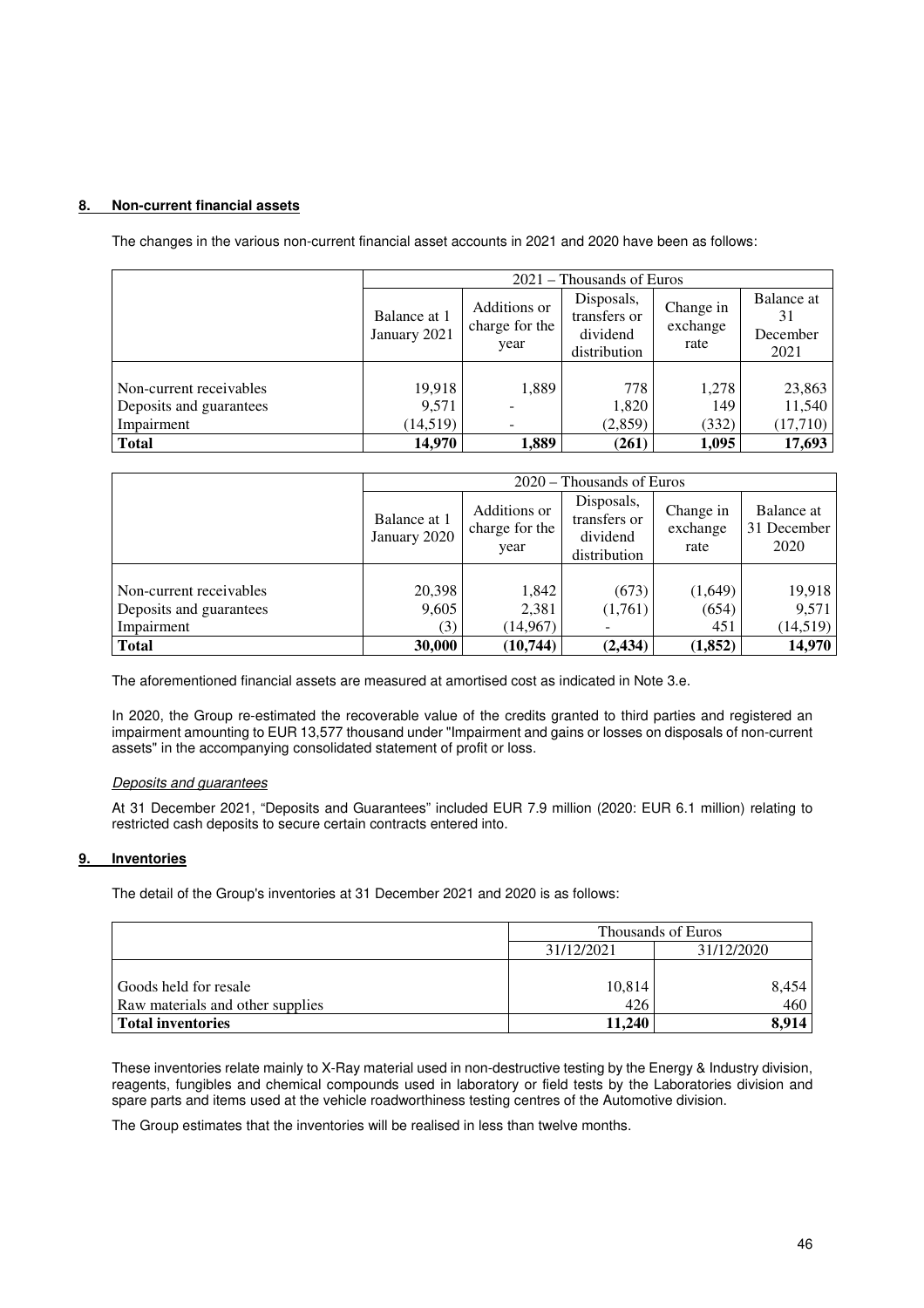The Group does not recognise any inventory write-downs since inventories are derecognised when they are defective or obsolete.

### **10. Trade receivables for sales and services, trade receivables from related companies and other receivables**

The detail of these current asset headings in the accompanying consolidated statement of financial position as at 31 December 2021 and 2020 is as follows:

|                                                    | Thousands of Euros |            |  |
|----------------------------------------------------|--------------------|------------|--|
|                                                    | 31/12/2021         | 31/12/2020 |  |
|                                                    |                    |            |  |
| Trade receivables for sales and services           | 301,152            | 248,676    |  |
| Work in progress                                   | 110,195            | 95,721     |  |
| Provision for doubtful debts                       | (18,249)           | (23,027)   |  |
| Trade receivables for sales and services           | 393,098            | 321,370    |  |
|                                                    |                    |            |  |
| Trade receivables from related companies (Note 28) | 221                | 253        |  |
| Other receivables                                  | 19,427             | 14,825     |  |
| Other accounts receivable from public authorities  | 6,551              | 4,679      |  |
| Total trade and other receivables                  | 419,297            | 341,127    |  |

The Group's average collection period for services rendered is 54 days in 2021 (2020: 51 days).

The Group does not charge interest on receivables maturing within one year. The fair value and the nominal value of these assets do not differ significantly.

The detail of the age of the debt under "Trade receivables for sales and services" is as follows:

|                                                     | Thousands of Euros |            |
|-----------------------------------------------------|--------------------|------------|
|                                                     | 31/12/2021         | 31/12/2020 |
|                                                     |                    |            |
| Not due                                             | 212,366            | 170,122    |
| $0-30$ days                                         | 38,160             | 31,089     |
| $31-90$ days                                        | 20,580             | 17,002     |
| 91-180 days                                         | 11,433             | 8,303      |
| 181-360 days                                        | 9,251              | 7,310      |
| More than 360 days                                  | 9,362              | 14,850     |
| Total trade receivables for sales and services      | 301,152            | 248,676    |
| <b>Provision for doubtful debts</b>                 | (18,249)           | (23, 027)  |
| Total trade receivables for sales and services, net | 282,903            | 225,649    |

As indicated in Note 3.q in relation to the recognition of revenue from contracts with customers (IFRS 15), for contracts in which performance obligations are measured over time, the difference between the revenue recognised for services rendered and the amounts actually billed to the customer is analysed systematically on a contract-by-contract basis. If the amount billed is lower than the revenue recognised, the difference is recognised as an asset under "Trade receivables for sales and services - Amounts to be billed for projects in progress" for amounts which the Parent's Directors consider are reasonably certain to be ultimately billed, whereas if the amount of revenue recognised is lower than the amount billed, a liability is recognised under "Trade and other payables" (see Note 19). In 2021 there were no significant changes in the aforementioned line items as a result of business combinations or significant adjustments to the measurement of the stage of completion, transaction prices or the contracts that would have a significant impact on the revenue recognised in the year.

# Credit risk

The Group's main financial assets are cash and cash equivalents, trade and other receivables and investments, which represent the Group's maximum exposure to credit risk in relation to its financial assets.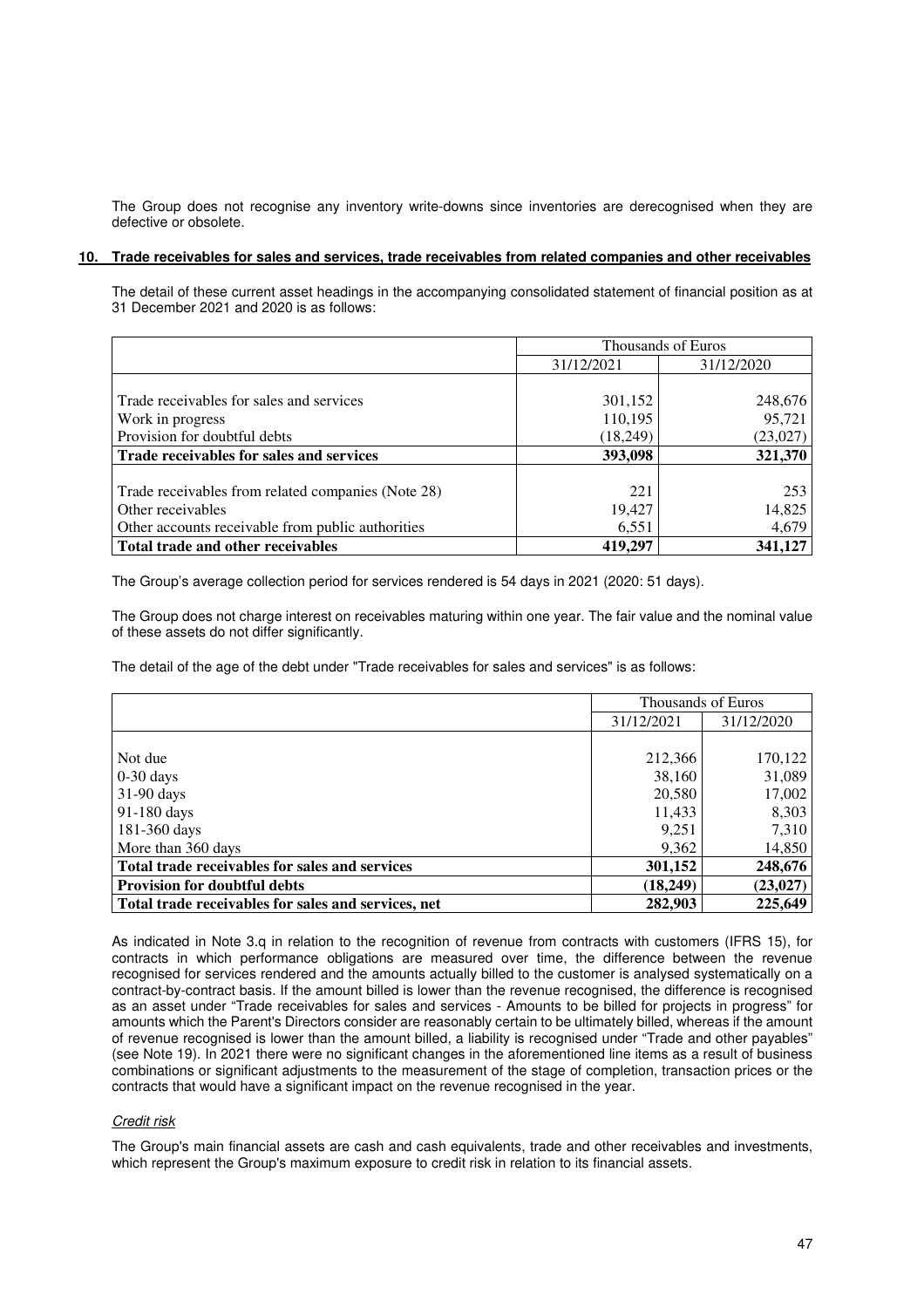The Group's credit risk is therefore mainly attributable to its trade receivables. The amounts presented in the consolidated statement of financial position are net of allowances for doubtful debts, estimated by Group Management based on prior experience and its assessment of the current economic environment.

The Group does not have a significant concentration of credit risk, with exposure spread over a large number of customers, divisions, markets and geographical areas.

However, the Group's Finance Management considers credit risk to be key to day-to-day management of the business and focuses its efforts on controlling and supervising receivables and doubtful debts.

The Group has established a customer acceptance policy based on the periodic evaluation of liquidity and solvency risks and the establishment of credit limits for its debtors. The Group also periodically analyses the age of its trade receivables in order to cover possible bad debts.

The changes in "Allowance for Doubtful Debts", in accordance with the expected credit loss model, in 2021 and 2020 were as follows:

|                                    | <b>Thousands</b><br>of Euros |
|------------------------------------|------------------------------|
|                                    |                              |
| <b>Balance at 1 January 2020</b>   | 24,833                       |
| Additions                          | 7,542                        |
| Amounts used                       | (2,298)                      |
| Disposals                          | (5,040)                      |
| Effect of exchange rate changes    | (2,010)                      |
| <b>Balance at 31 December 2020</b> | 23,027                       |
| <b>Additions</b>                   | 5,483                        |
| Amounts used                       | (4,052)                      |
| Disposals                          | (7, 149)                     |
| Effect of exchange rate changes    | 940                          |
| <b>Balance at 31 December 2021</b> | 18,249                       |

# **11. Current financial assets, cash and cash equivalents**

### Current financial assets

At 31 December 2021 the amount included as short-term deposits and guarantees amounting to EUR 2,635 thousand (31 December 2020: EUR 1,769 thousand) and other financial assets of EUR 3,751 thousand (31 December 2020: EUR 829 thousand), whose conversion to cash is expected to be within 12 months.

#### Cash and cash equivalents

At 31 December 2021 and 2020, the amount classified as "Cash and Cash Equivalents" in the accompanying consolidated statement of financial position related in full to cash, and to financial assets readily convertible into known amounts of cash subject to an insignificant risk of change in value and maturity less than 3 months.

The aforementioned financial assets are measured at amortised cost as indicated in Note 3.e.

### **12. Equity**

### **a) Share capital**

At 31 December 2016, the Parent's share capital was represented by 130,016,755 fully subscribed and paidup common shares of EUR 0.10 par value each.

On 28 September 2017, the Parent's share capital was increased by EUR 1,300 thousand through the creation of 13,001,675 new shares of EUR 0.10 par value each and with a share premium of EUR 135,866 thousand at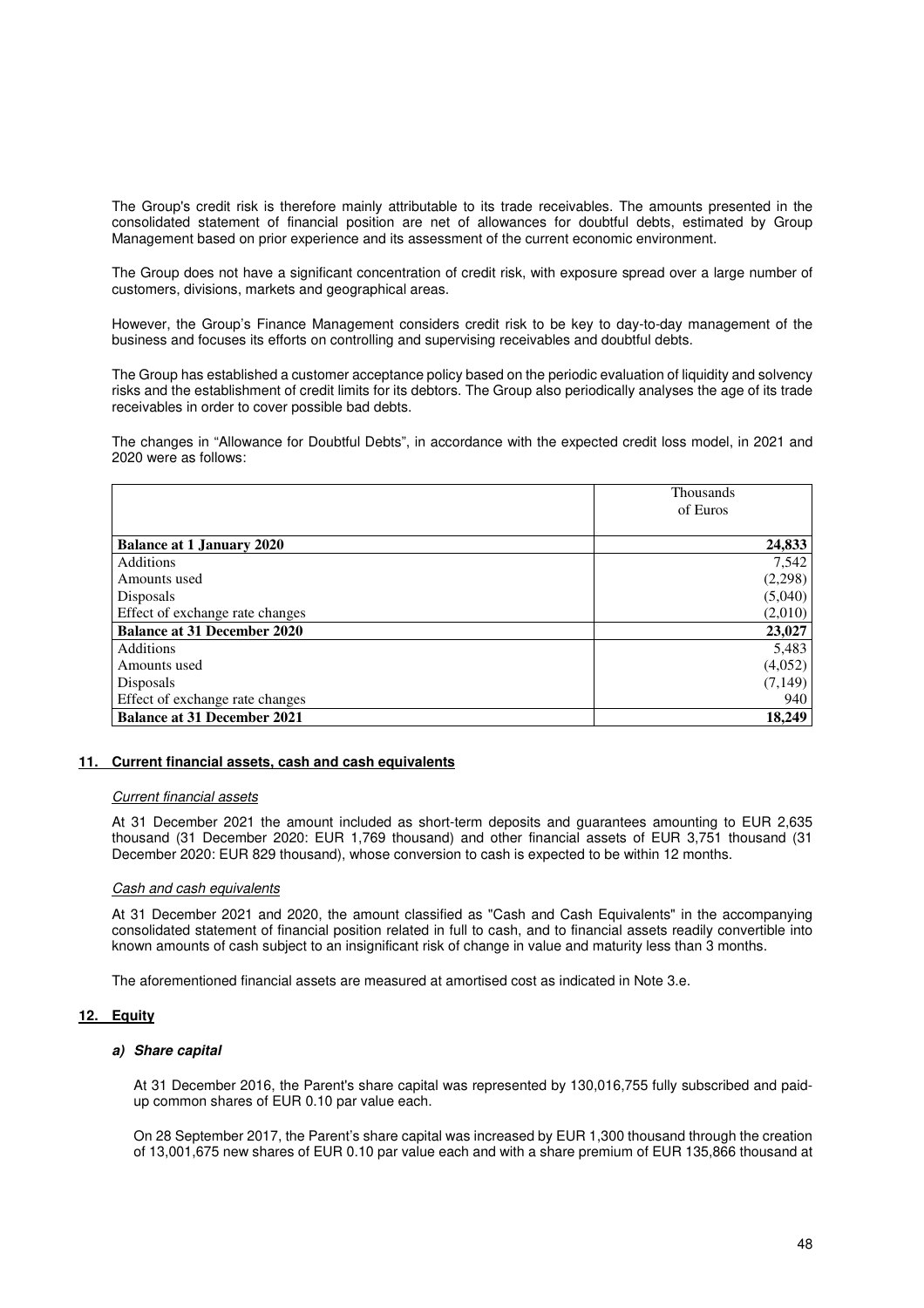EUR 10.45 per share. The capital increase was carried out by means of monetary contributions for the full amount which totalled EUR 137,166 thousand.

The expenses incurred in relation to the capital increase carried out in 2017 amounted to EUR 1,717 thousand, net of the tax effect, and were recognised with a charge to reserves.

Therefore, at 31 December 2021 and 2020, the Parent's share capital is represented by 143,018,430 fully subscribed and paid-up common shares of EUR 0.10 par value each.

As per the notifications submitted to the Spanish National Securities Market (CNMV), the shareholders owning significant direct or indirect interests in the share capital of the Parent representing more than 3% of the total share capital as of 31 December 2021, were as follows:

|                                       | $\%$ share |
|---------------------------------------|------------|
| Southeastern Asset Management Inc     | 5.15%      |
| River & Mercantile Group PLC          | 5.05%      |
| Threadneedle Asset Management Limited | $3.09\%$   |
| Harris Associates LP                  | $3.03\%$   |
| Invesco Ltd                           | $3.02\%$   |

The Parent's Directors are not aware of any other ownership interests of 3% or more of the share capital or voting rights of the Parents, or of any lower ownership interests that might permit the holder to exercise a significant influence over the Parent.

### **b) Reserves and share premium**

Under the Spanish Companies Act, 10% of net profit for each year must be allocated to the legal reserve until the balance of this reserve reaches at least 20% of the share capital. The legal reserve can be used to increase capital provided that the remaining reserve balance does not fall below 10% of the increased share capital amount, except for that, and until the legal reserve exceeds 20% of share capital, it can only be used to offset losses, provided that sufficient other reserves are not available for this purpose.

At the end of 2021 the balance of this reserve amounts to EUR 2,860 thousand and it had reached the legally required minimum (same amount at the end of 2020).

At 31 December 2021 and 2020, the share premium reserves amounted to EUR 449,391 thousand and it is fully available.

The Spanish Companies Act allows the use of the share premium reserves balance to increase capital and it does not establish specific restrictions on the availability of that balance.

### **c) Treasury shares**

At 31 December 2021, the Group held a total of 408,098 treasury shares at an average cost of EUR 8.40 per share. The value of these treasury shares totalled EUR 3,427 thousand, which is recognised under "Treasury Shares" in the accompanying consolidated statement of financial position as at 31 December 2021 (see Note 3.x).

At 31 December 2020, the Group held a total of 317,809 treasury shares at an average cost of EUR 8.38 per share. The value of these treasury shares totalled EUR 2,664 thousand, which is recognised under "Treasury Shares" in the accompanying consolidated statement of financial position as at December 2020 (see Note 3.x).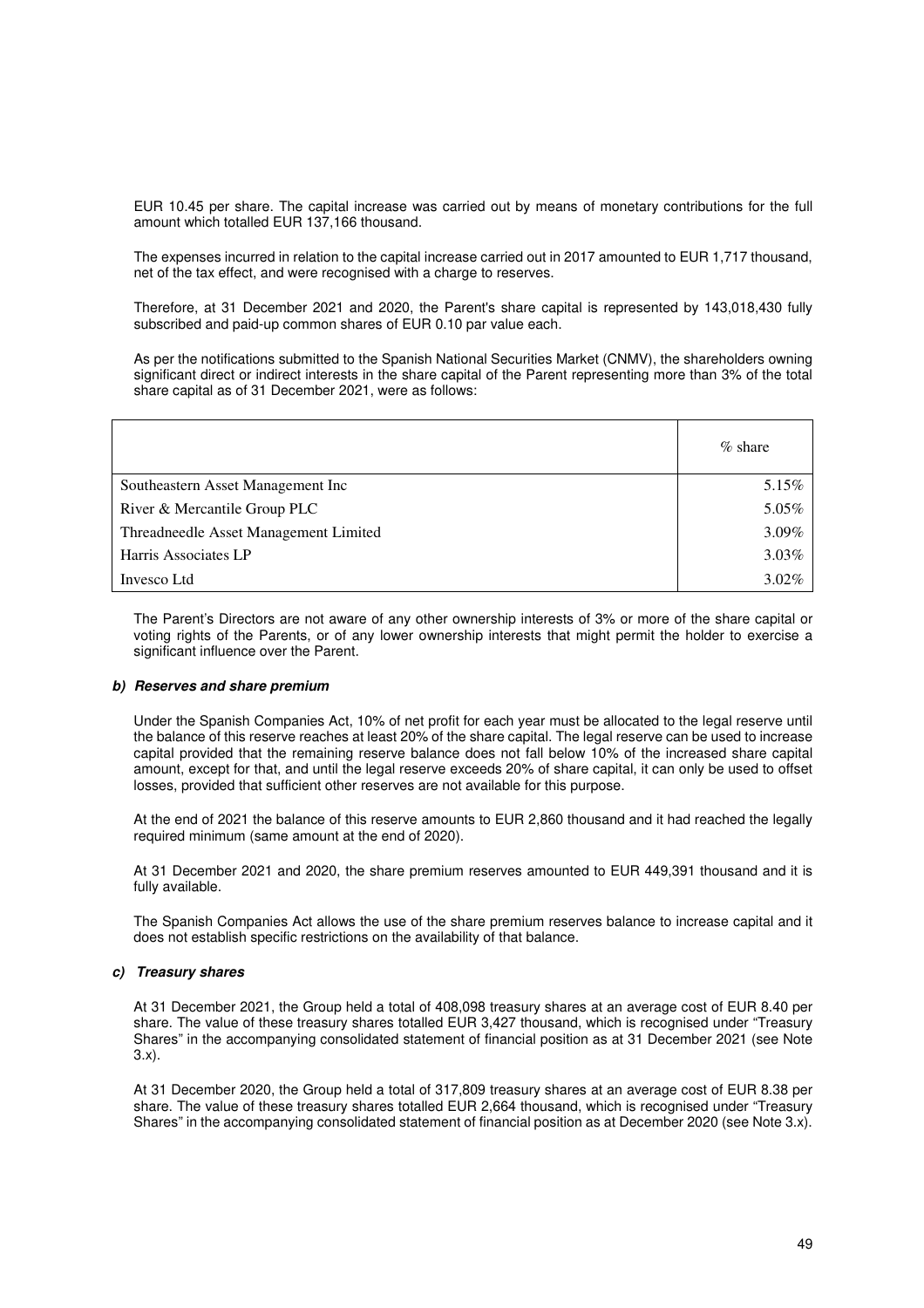In February and March 2021 the Group delivered to the Executive Directors, Senior Executives and certain executives a total of 159,711 shares (226,040 shares during 2020), in accordance with the new incentive plan granted (see Note 29).

## **d) Profit per share**

The profit per share is calculated on the basis of the profit attributable to the shareholders of the Parent divided by the average number of ordinary shares outstanding in the year.

At 31 December 2021 and 2020 the profit per share is as follows:

|                                                                         | 2021        | 2020        |
|-------------------------------------------------------------------------|-------------|-------------|
|                                                                         |             |             |
| Number of shares at year end                                            | 143,018,430 | 143,018,430 |
| Average number of shares during the year                                | 143,018,430 | 143,018,430 |
|                                                                         |             |             |
| Net consolidated profit attributable to the Parent (thousands of euros) | 32,242      | (158, 239)  |
|                                                                         |             |             |
| Number of treasury shares                                               | 408,098     | 317,809     |
| Number of shares in circulation                                         | 142,610,332 | 142,700,621 |
| Total number of shares                                                  | 143,018,430 | 143,018,430 |
|                                                                         |             |             |
| Profit per share (in euros per share)                                   |             |             |
| - Basic                                                                 | 0.23        | (1.11)      |
| - Diluted                                                               | 0.23        | (1.11)      |

There are no financial instruments that could significantly dilute the profit per share.

### **e) Foreign currency translation reserve**

The detail of "Foreign currency translation reserve" in the consolidated statement of financial position as at 31 December 2021 and 2020 is as follows:

|                           | Thousands of Euros |            |  |
|---------------------------|--------------------|------------|--|
|                           | 31/12/2021         | 31/12/2020 |  |
|                           |                    |            |  |
| Applus+ Energy & Industry | (16,734)           | (21,349)   |  |
| Applus+ Laboratories      | 828                | (1,993)    |  |
| Applus+ Automotive        | (48,794)           | (55, 635)  |  |
| Applus+ IDIADA            | 662                | (754)      |  |
| Other                     | 2,722              | 120        |  |
| <b>Total</b>              | (61,316)           | (79,611)   |  |

## **f) Capital risk management**

The Group manages its capital to ensure that its subsidiaries can continue operating in accordance with the going-concern principle of accounting. The Group is also committed to maintain leverage levels that are consistent with its growth, solvency and profitability objectives.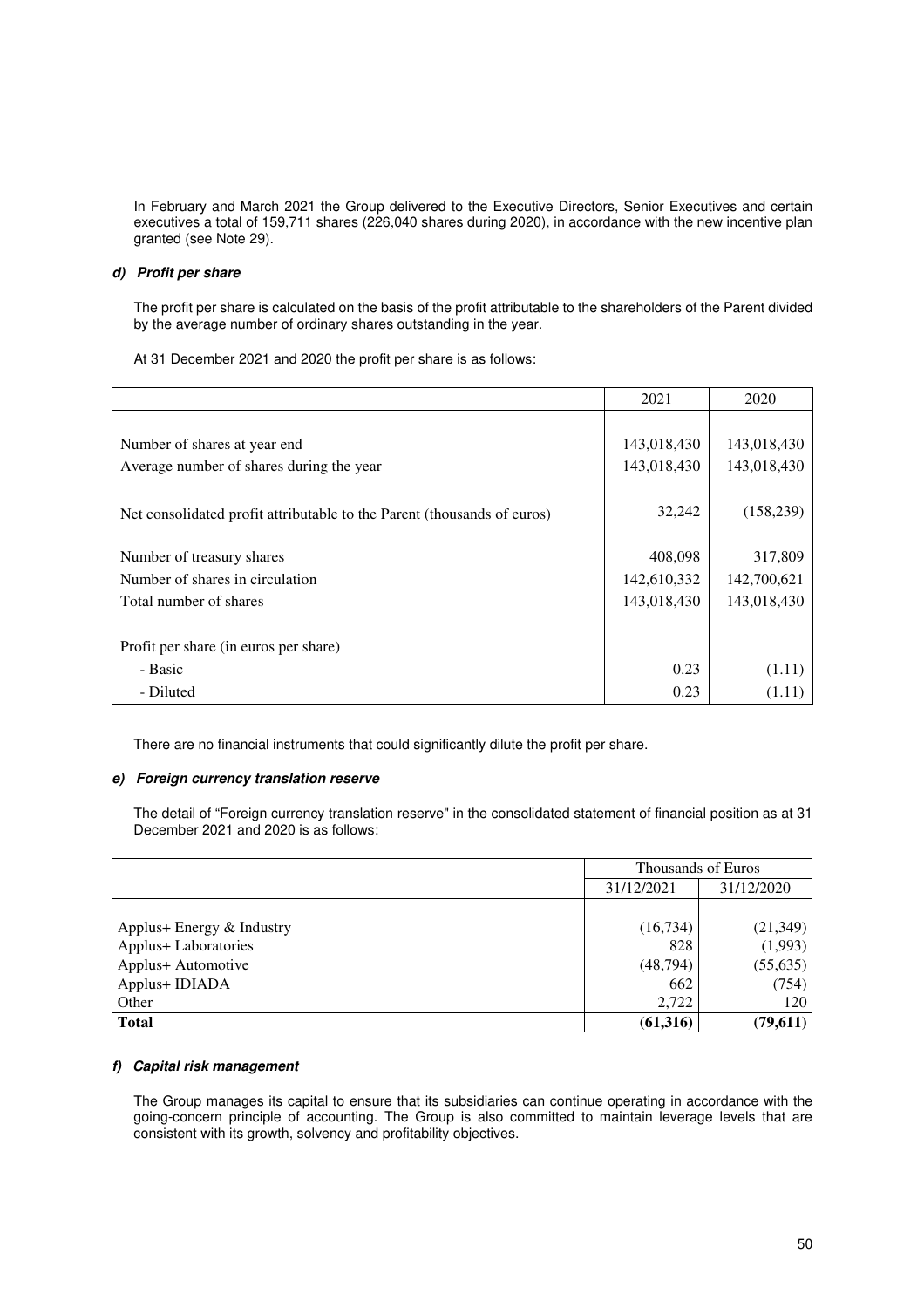The data relating to the financial leverage ratios at the end of 2021 and 2020 are as follows:

|                                                                                                       | Thousands of Euros       |            |  |
|-------------------------------------------------------------------------------------------------------|--------------------------|------------|--|
|                                                                                                       | 31/12/2021<br>31/12/2020 |            |  |
|                                                                                                       |                          |            |  |
| Bank borrowings (Note 14)                                                                             | 771,878                  | 719,387    |  |
| Other financial liabilities (Note 15)                                                                 | 25,806                   | 22,469     |  |
| Current financial assets (Note 11)                                                                    | (6,386)                  | (2,598)    |  |
| Cash and cash equivalents (Note 11)                                                                   | (176, 544)               | (189, 468) |  |
| Net financial debt                                                                                    | 614,754                  | 549,790    |  |
| Total equity attributable to the shareholders of the Parent                                           | 617,631                  | 585,238    |  |
| Leverage (Net financial debt / Net debt $+$ Equity attributable to the<br>shareholders of the Parent) | $50\%$                   | 48%        |  |

## **13. Non-controlling interests**

"Non-controlling interests" in the accompanying consolidated statement of financial position reflects the equity of the non-controlling shareholders in the consolidated companies. Also, the balance of "Profit Attributable to Non-Controlling Interests" in the accompanying consolidated statement of profit or loss reflects the share of these noncontrolling interests in the consolidated profit or loss for the year.

The detail of the non-controlling interests of the fully consolidated companies in which ownership is shared with third parties in 2021 and 2020 is as follows:

|                                                    | 2021 - Thousands of Euros |        |        |  |
|----------------------------------------------------|---------------------------|--------|--------|--|
|                                                    | Share capital             | Profit | Total  |  |
|                                                    | and reserves              | (Loss) |        |  |
|                                                    |                           |        |        |  |
| LGAI Technological Center, S.A. subgroup           | 17,399                    | 1,069  | 18,468 |  |
| <b>IDIADA</b> Automotive Technology, S.A. subgroup | 9,231                     | 2,895  | 12,126 |  |
| Arctosa Holding B.V. subgroup                      | 128                       | 466    | 594    |  |
| Velosi S.à r.1 subgroup                            | 5,654                     | 2,573  | 8,227  |  |
| Applus Iteuve Technology, S.L.U. subgroup          | (1,462)                   | 10,762 | 9,300  |  |
| <b>Total non-controlling interests</b>             | 30,950                    | 17,765 | 48,715 |  |

|                                                    |               | 2020 - Thousands of Euros |        |  |  |
|----------------------------------------------------|---------------|---------------------------|--------|--|--|
|                                                    | Share capital | Profit                    | Total  |  |  |
|                                                    | and reserves  | (Loss)                    |        |  |  |
|                                                    |               |                           |        |  |  |
| LGAI Technological Center, S.A. subgroup           | 15,691        | 1,100                     | 16,791 |  |  |
| <b>IDIADA</b> Automotive Technology, S.A. subgroup | 9,738         | 356                       | 10,094 |  |  |
| Arctosa Holding B.V. subgroup                      | (156)         | (235)                     | (391)  |  |  |
| Velosi S.à r.l subgroup                            | 7,125         | 3,684                     | 10,809 |  |  |
| Applus Iteuve Technology, S.L.U. subgroup          | (914)         | 12,246                    | 11,332 |  |  |
| Total non-controlling interests                    | 31,484        | 17.151                    | 48,635 |  |  |

The changes in "Non-Controlling Interests" in 2021 and 2020 are summarised as follows: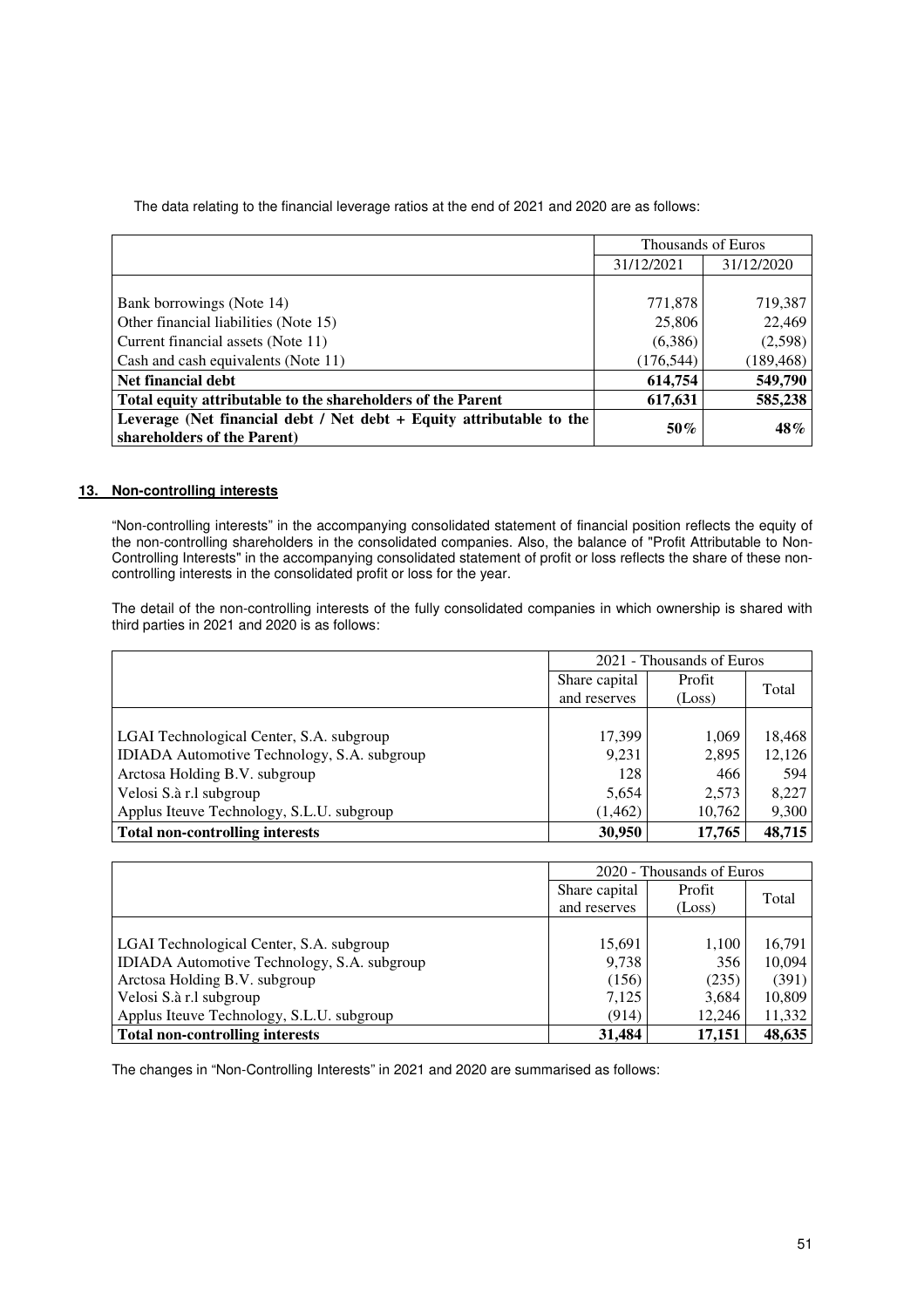|                                                     | Thousands of Euros<br>2021<br>2020 |           |  |
|-----------------------------------------------------|------------------------------------|-----------|--|
|                                                     |                                    |           |  |
| <b>Beginning balance</b>                            | 48,635                             | 48,527    |  |
| Changes in the scope of consolidation (Note 2.b.e.) | 317                                | (2,070)   |  |
| Dividends                                           | (20, 210)                          | (13, 678) |  |
| <b>Translation differences</b>                      | 2,127                              | (1,393)   |  |
| Other changes                                       | 81                                 | 98        |  |
| Profit for the year                                 | 17,765                             | 17,151    |  |
| <b>Ending balance</b>                               | 48,715                             | 48,635    |  |

# **14. Obligations and bank borrowings**

The detail, by maturity, of the obligations and bank borrowings in the accompanying consolidated statement of financial position at 31 December 2021 and 2020 are as follows:

|                                            | 2021 - Thousands of Euros       |               |        |       |         |                 |              |
|--------------------------------------------|---------------------------------|---------------|--------|-------|---------|-----------------|--------------|
|                                            | Long Term Drawn<br><b>Short</b> |               |        |       |         |                 |              |
|                                            | Limit                           | Term<br>Drawn | 2023   | 2024  | 2025    | 2026<br>onwards | <b>Total</b> |
|                                            |                                 |               |        |       |         |                 |              |
| Facility A "Term Loan"                     | 200,000                         |               |        |       | 200,000 |                 | 200,000      |
| Facility B "Revolving Credit"<br>Facility" | 400,000                         |               |        |       | 126,956 |                 | 126,956      |
| <b>US Private Placement lenders</b>        | 330,000                         |               |        |       | 150,000 | 180,000         | 330,000      |
| <b>Bilateral facilities</b>                | 50,000                          | 33,333        | 16,667 |       |         |                 | 50,000       |
| CaixaBank credit facility                  | 100,000                         |               | 32,000 |       |         |                 | 32,000       |
| Accrued interests                          |                                 | 3,398         |        |       |         |                 | 3,398        |
| Debt Arrangement fees                      |                                 | (973)         | (539)  | (131) | (82)    | (88)            | (1, 813)     |
| Other loans                                |                                 | 1,209         | 992    | 595   | 250     | 1,247           | 4,293        |
| Credit facilities                          | 96,992                          | 9,931         | 16,773 |       |         |                 | 26,704       |
| Obligations under finance leases           |                                 | 176           | 101    | 63    |         |                 | 340          |
| <b>Total</b>                               | 1,176,992                       | 47,074        | 65,994 | 527   | 477,124 | 181,159         | 771,878      |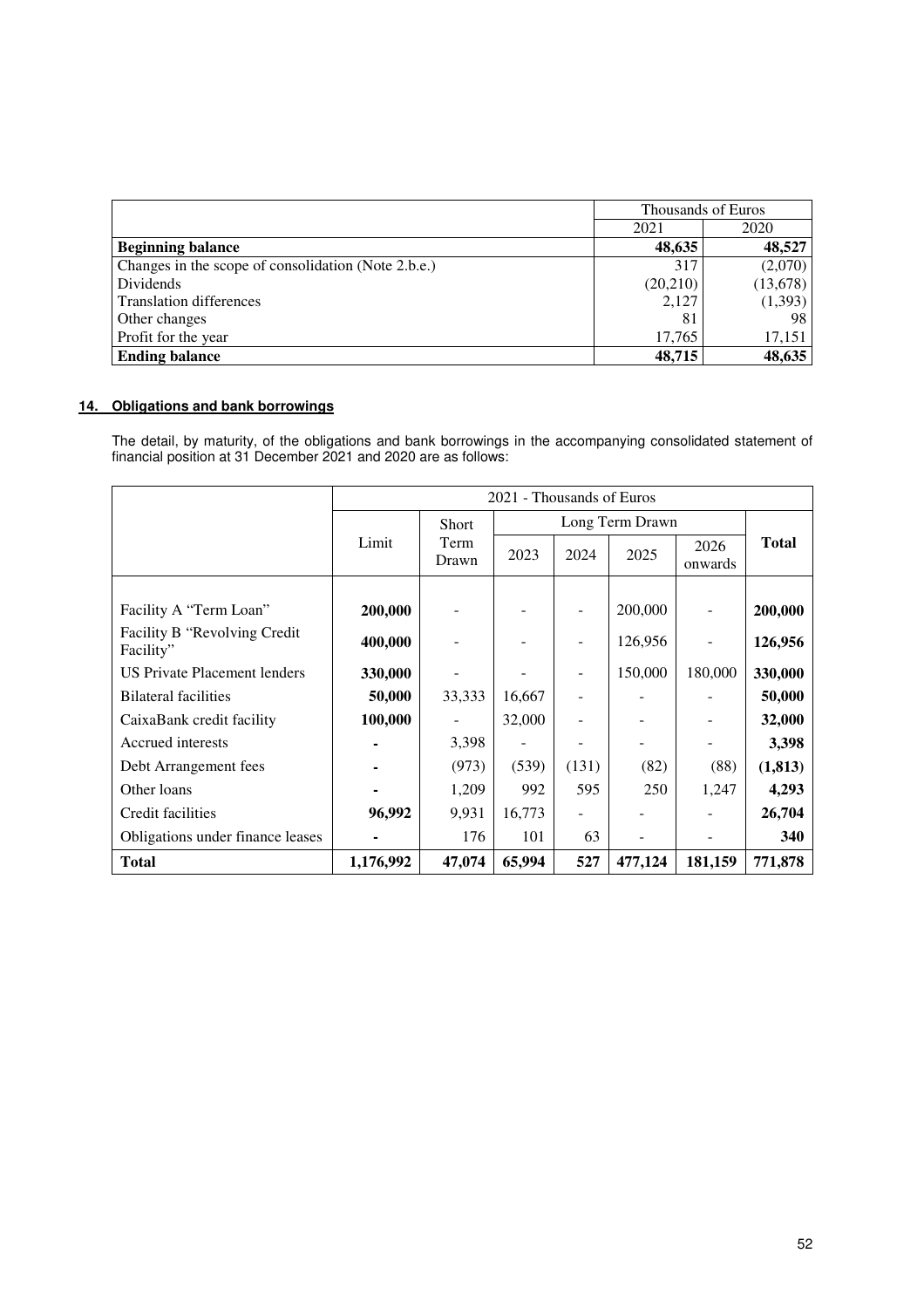|                                            | 2020 - Thousands of Euros |               |                 |        |       |                 |              |
|--------------------------------------------|---------------------------|---------------|-----------------|--------|-------|-----------------|--------------|
|                                            |                           | <b>Short</b>  | Long Term Drawn |        |       |                 |              |
|                                            | Limit                     | Term<br>Drawn | 2022            | 2023   | 2024  | 2025<br>onwards | <b>Total</b> |
|                                            |                           |               |                 |        |       |                 |              |
| Facility A "Term Loan"                     | 200,000                   |               |                 |        |       | 200,000         | 200,000      |
| Facility B "Revolving Credit"<br>Facility" | 400,000                   |               |                 |        |       | 225,869         | 225,869      |
| <b>US Private Placement lenders</b>        | 230,000                   |               |                 |        |       | 230,000         | 230,000      |
| <b>Bilateral facilities</b>                | 50,000                    | 20,000        | 20,000          | 10,000 |       |                 | 50,000       |
| Accrued interests                          |                           | 2,959         |                 |        |       |                 | 2,959        |
| Debt Arrangement fees                      |                           | (973)         | (973)           | (539)  | (131) | (170)           | (2,786)      |
| Other loans                                |                           | 638           | 292             | 145    | 22    | 264             | 1,361        |
| Credit facilities                          | 186,848                   | 7,159         |                 |        | -     |                 | 7,159        |
| Obligations under finance leases           |                           | 2,994         | 1,029           | 465    | 311   | 26              | 4,825        |
| <b>Total</b>                               | 1,066,848                 | 32,777        | 20,348          | 10,071 | 202   | 655,989         | 719,387      |

At 31 December 2021, the consolidated Group's debt structure is mainly composed of a portion of syndicated bank borrowings and placed private debt borrowings with US institutional investors. The bank borrowings consist of a multi-currency syndicated loan of EUR 600 million, which comprises a Facility A "Term Loan" of EUR 200 million and a Facility B "Revolving Credit Facility" of EUR 400 million. The total amount of the US private placement debt is EUR 330 million and includes the new US private placement debt of EUR 100 million carried out in 2021, bearing interest at a fixed rate and with final maturity in June 2036.

In relation to the bilateral loan, on 9 April 2021 a grace period of one year was agreed upon, with the first repayment set for April 2022, without altering the final maturity date of April 2023.

On 15 April 2021, the Applus Group entered a sustainability linked credit facility with CaixaBank limited to EUR 100 million maturing in 2023, with a one-year extension option. EUR 32 million was drawn down at 31 December 2021.

The Group had liquidity of EUR 588 million at 31 December 2021, taking into account cash and cash equivalents reflected in the accompanying consolidated statement of financial position and the undrawn balances of the financing lines detailed previously (2020 year-end: EUR 546 million).

### **a) Syndicated loan and private placement debt**

The syndicated loan bears interest at Euribor for tranches in euros and at Libor for tranches in foreign currency (CAD 62 million and USD 9.3 million drawn down at 2021 year-end) plus a spread based on a leverage grid for each Facility.

All the tranches had an initial single maturity at 27 June 2023, which may be extended for a total of two additional years at the end of the first and second years. On 27 June 2019 all tranches were extended to 27 June 2024 and, on 16 June 2020, they were extended to 27 June 2025.

The initial private placement debt was placed from two US institutional investors. The structure includes a tranche of EUR 150 million maturing on 11 July 2025 and a tranche of EUR 80 million maturing on 11 July 2028. On 10 June 2021 a new private placement debt with one US institutional investor has been added with two tranches, each one of EUR 50 million, the first tranche maturing on 10 June 2031 and the second one on 10 June 2036.

The detail of syndicated loan and the private placement debt in 2021 and 2020 is as follows: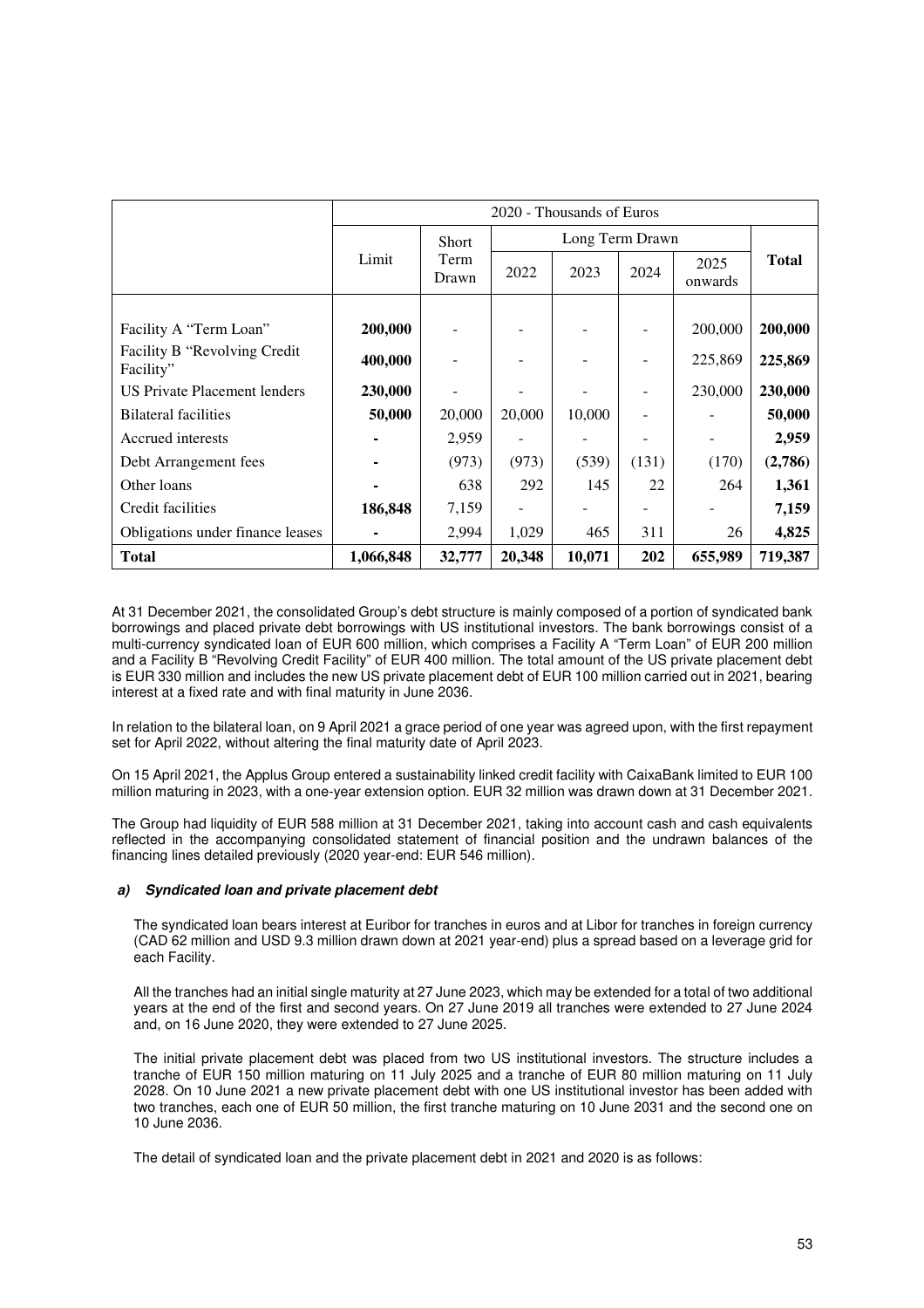### **2021**

|                                         | Thousands of Euros |                                                  |            |
|-----------------------------------------|--------------------|--------------------------------------------------|------------|
| Tranche                                 | Limit              | Amount drawn<br>+ interest added<br>to principal | Maturity   |
|                                         |                    |                                                  |            |
| Facility A "Term Loan"                  | 200,000            | 200,000                                          | 27/06/2025 |
| Facility B "Revolving Credit Facility"  | 400,000            | 126,956                                          | 27/06/2025 |
| US Private Placement lenders - 7 years  | 150,000            | 150,000                                          | 11/07/2025 |
| US Private Placement lenders - 10 years | 80,000             | 80,000                                           | 11/07/2028 |
| US Private Placement lenders - 10 years | 50,000             | 50,000                                           | 10/06/2031 |
| US Private Placement lenders - 15 years | 50,000             | 50,000                                           | 10/06/2036 |
| <b>Accrued Interests</b>                |                    | 2,997                                            |            |
| Debt arrangement expenses               |                    | (1, 813)                                         |            |
| <b>Total</b>                            | 930,000            | 658,140                                          |            |

### **2020**

|                                         | Thousands of Euros |                  |            |
|-----------------------------------------|--------------------|------------------|------------|
| Tranche                                 |                    | Amount drawn     | Maturity   |
|                                         | Limit              | + interest added |            |
|                                         |                    | to principal     |            |
|                                         |                    |                  |            |
| Facility A "Term Loan"                  | 200,000            | 200,000          | 27/06/2025 |
| Facility B "Revolving Credit Facility"  | 400,000            | 225,869          | 27/06/2025 |
| US Private Placement lenders - 7 years  | 150,000            | 150,000          | 11/07/2025 |
| US Private Placement lenders - 10 years | 80,000             | 80,000           | 11/07/2028 |
| <b>Accrued Interests</b>                |                    | 2,772            |            |
| Debt arrangement expenses               |                    | (2,786)          |            |
| <b>Total</b>                            | 830,000            | 655,855          |            |

### a.1) Obligations and restrictions relating to the syndicated loan and private debt

Both the syndicated loan and the private placement debt are subject to the achievement of certain financial ratios. The main one is defined as consolidated Net Debt to consolidated EBITDA of the last twelve months lower than 4.0x, tested every six months at 30 June and 31 December.

At 31 December 2021, the ratio, calculated on the basis of the contractually established definitions of Net consolidated Debt and consolidated EBITDA, was 2.7x.

In accordance with the established terms and conditions, the Parent's Directors expect the financial leverage ratio covenant to be met in the following years.

The Group also has to fulfil certain obligations under the syndicated loan and the private placement agreement which relate mainly to disclosure requirements concerning its consolidated financial statements and negative undertakings to not perform certain transactions without the lender's and investor's consent, such as certain mergers or changes of business activity (see Note 27.a).

#### a.2) Guarantees given:

None of Applus Group subsidiaries have their shares or other assets pledged to secure the financial debt.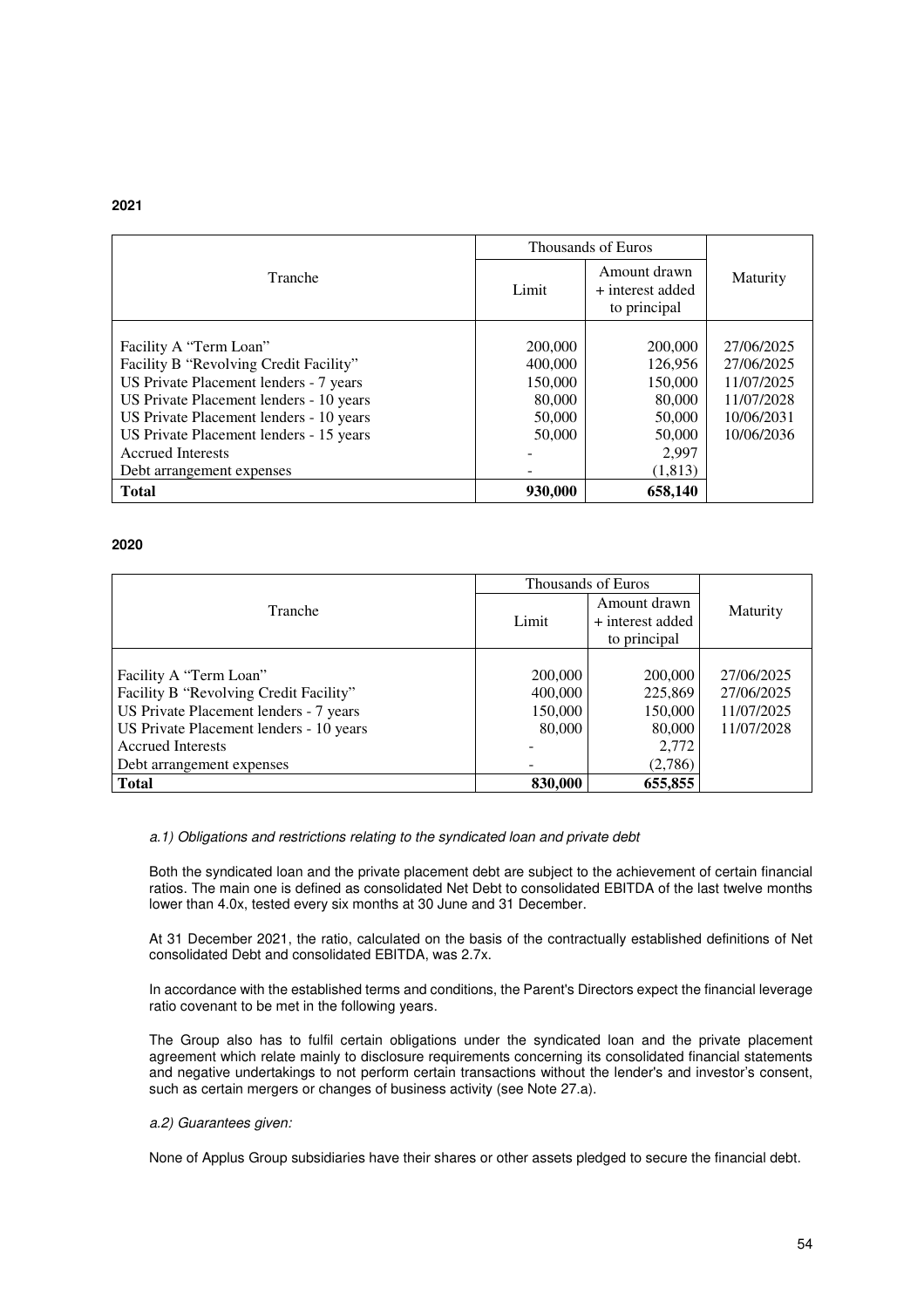### **b) Credit facilities and other loans**

The interest rates on the credit facilities and loans are tied to Euribor and Libor, plus a market spread.

The Group entered into a non-recourse factoring agreement to sell outstanding receivables from customers for up to a maximum of EUR 25 million bearing interest at the market rate, of which EUR 12,429 thousand had been used at 2021 year-end (2020 year-end: EUR 6,441 thousand).

### **c) Disclosure for currency of obligations and bank borrowings**

The detail of the main current and non-current obligations and bank borrowings at 31 December 2021 and 2020, by currency, is as follows:

|                             | 2021 - Thousands of Euros |               |                    |                          |                 |                          |         |
|-----------------------------|---------------------------|---------------|--------------------|--------------------------|-----------------|--------------------------|---------|
|                             | Euro                      | US.<br>dollar | Canadian<br>dollar | Colombian<br>Peso        | Chilean<br>peso | Others                   | Total   |
|                             |                           |               |                    |                          |                 |                          |         |
| Syndicated loan             | 277,185                   | 8,230         | 42,725             |                          |                 |                          | 328,140 |
| <b>US Private Placement</b> | 330,000                   |               |                    |                          |                 |                          | 330,000 |
| <b>Bilateral facilities</b> | 50,183                    |               |                    |                          |                 |                          | 50,183  |
| CaixaBank credit facility   | 32,218                    |               |                    |                          |                 | ٠                        | 32,218  |
| Others loans                | 4,157                     |               |                    | $\overline{\phantom{a}}$ | 136             | $\overline{\phantom{0}}$ | 4,293   |
| Credit facilities           | 4,218                     | 20,776        |                    | 1,531                    |                 | 178                      | 26,704  |
| Finance leases              | 103                       | 47            | -                  |                          | 155             | 35                       | 340     |
| <b>Total</b>                | 698,064                   | 29,053        | 42,725             | 1,531                    | 292             | 213                      | 771,878 |

|                             | 2020 - Thousands of Euros |                          |                    |                      |                          |        |         |
|-----------------------------|---------------------------|--------------------------|--------------------|----------------------|--------------------------|--------|---------|
|                             | Euro                      | US.<br>dollar            | Canadian<br>dollar | Malaysian<br>ringgit | Chilean<br>peso          | Others | Total   |
|                             |                           |                          |                    |                      |                          |        |         |
| Syndicated loan             | 379,986                   | $\overline{\phantom{a}}$ | 45,869             |                      |                          |        | 425,855 |
| <b>US Private Placement</b> | 230,000                   | $\overline{\phantom{a}}$ |                    |                      | $\overline{\phantom{0}}$ |        | 230,000 |
| <b>Bilateral facilities</b> | 50,187                    | $\overline{\phantom{a}}$ |                    |                      |                          |        | 50,187  |
| Others loans                | 753                       | $\overline{\phantom{a}}$ |                    |                      | 416                      | 192    | 1,361   |
| Credit facilities           | 3,680                     | 3,061                    |                    | 145                  | $\overline{\phantom{0}}$ | 273    | 7,159   |
| Finance leases              | 32                        | 4,456                    | -                  |                      | 290                      | 47     | 4,825   |
| <b>Total</b>                | 664,638                   | 7,517                    | 45,869             | 145                  | 706                      | 512    | 719,387 |

# **15. Others non-current financial liabilities**

The detail at 31 December 2021 and 2020 is as follows: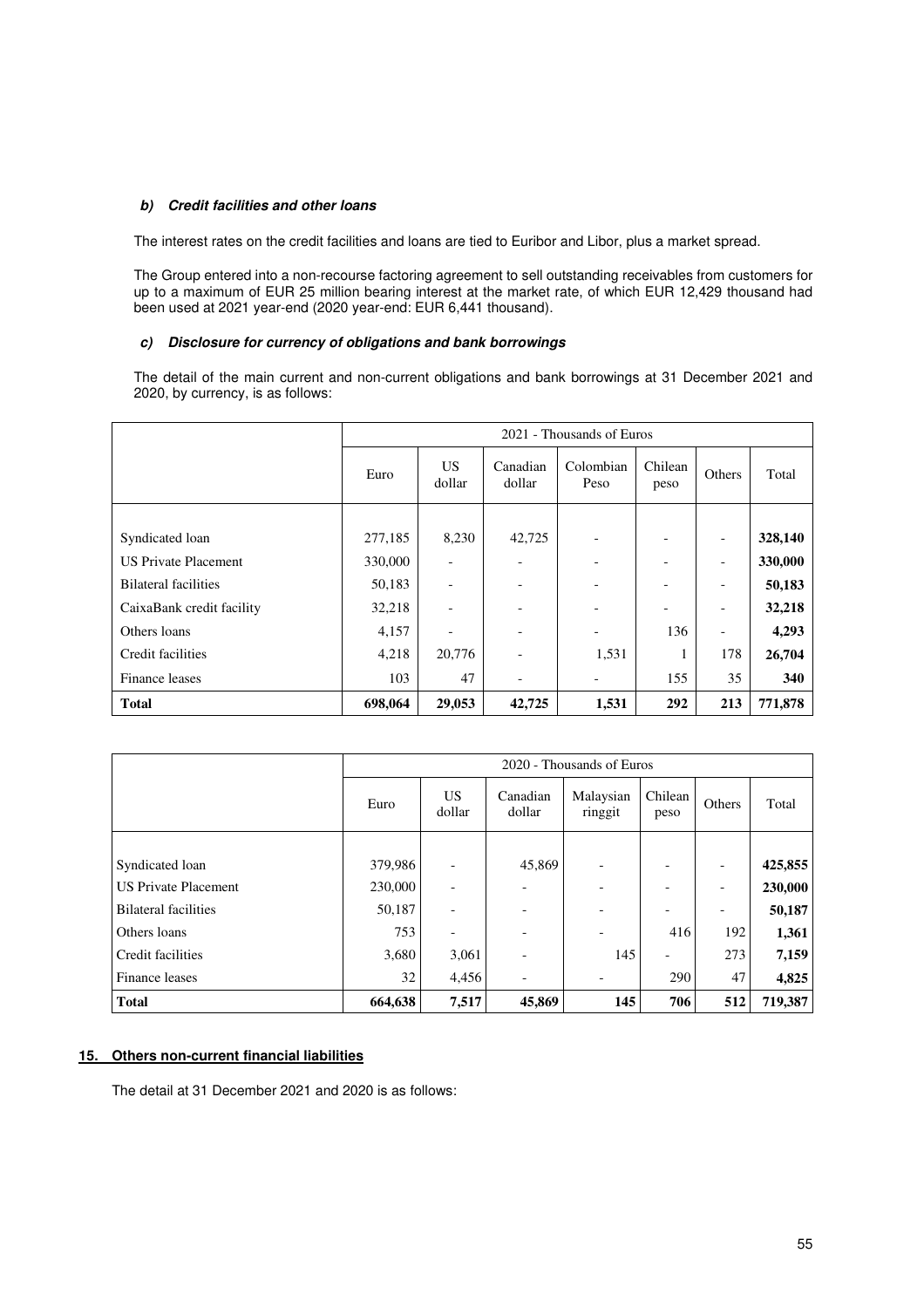|                                               | Thousands of Euros<br>31/12/2021<br>31/12/2020 |        |  |
|-----------------------------------------------|------------------------------------------------|--------|--|
|                                               |                                                |        |  |
| Payable due to reversion                      | 22.123                                         | 19.074 |  |
| Other non-current financial liabilities       | 3.683                                          | 3,395  |  |
| Total other non-current financial liabilities | 25,806                                         | 22,469 |  |

"Payable due to reversion" for 2021 and 2020 essentially includes the provisions for the guarantees covering the reversion of land on which certain vehicle roadworthiness testing centres (see Note 27.b). The payment period relating to these guarantees will not be known until the process described in Note 27.b has been completed.

 "Other financial liabilities" includes mainly various loans with favourable terms and conditions that the subsidiaries have been granted by various public bodies. These loans mature between 2022 and 2027.

### **16. Financial risks and derivative financial instruments**

## Financial risk management policy

The main purpose of the Group's financial risk management activity is to assure the availability of funds for the timely fulfilment of financial obligations and to protect the value in euros of the Group's economic flows and assets and liabilities.

This management activity is based on the identification of risks, the determination of tolerance to each risk, the analysis of the suitability of the hedging of financial risks, and the control of the hedging relationships established.

The Group's policy consists on hedging all significant and intolerable risk exposures as long as there are adequate instruments for this purpose and the hedging cost is reasonable.

The Group's financial risks are managed on a single and integrated basis, which enables it to identify the existence of natural hedges between and within the various lines of business and to thus optimise the arrangement of hedges in markets. All external hedges, including those relating to subsidiaries and those arranged on their behalf, must be authorised and arranged on a centralised basis at Group level.

Following is a description of the main financial risks to which the Group is exposed and the practices established:

### a) Foreign currency risk

Group Management, based on activity in countries outside the eurozone, monitors the changes in the various currencies in which it operates and assesses the foreign currency risk that could affect its financial statements. Normally, the operations in each of the countries where the Group operates, both income and expenses are in local currency so foreign currency risk only impacts equity.

To manage foreign currency risk, the Group takes the following measures:

- If the financial market of the country in which the investment is made allows for adequate financing to be obtained in terms of timing and cost, hedging is naturally obtained through financing taken in the same currency as that of the investment.
- If the above is not possible, the Group determines asset and liability sensitivity to exchange rate fluctuations on the basis of the extent and severity (volatility) of the risk exposure.

In relation to foreign currency risk, the estimated sensitivity in the Group's consolidated statements of profit or loss for 2021 and 2020 to a change of +/-5% in the exchange rates against the euro of the main currency in which the Group operates, US dollar, would entail approximately a +/-1% variation of the Group's revenues.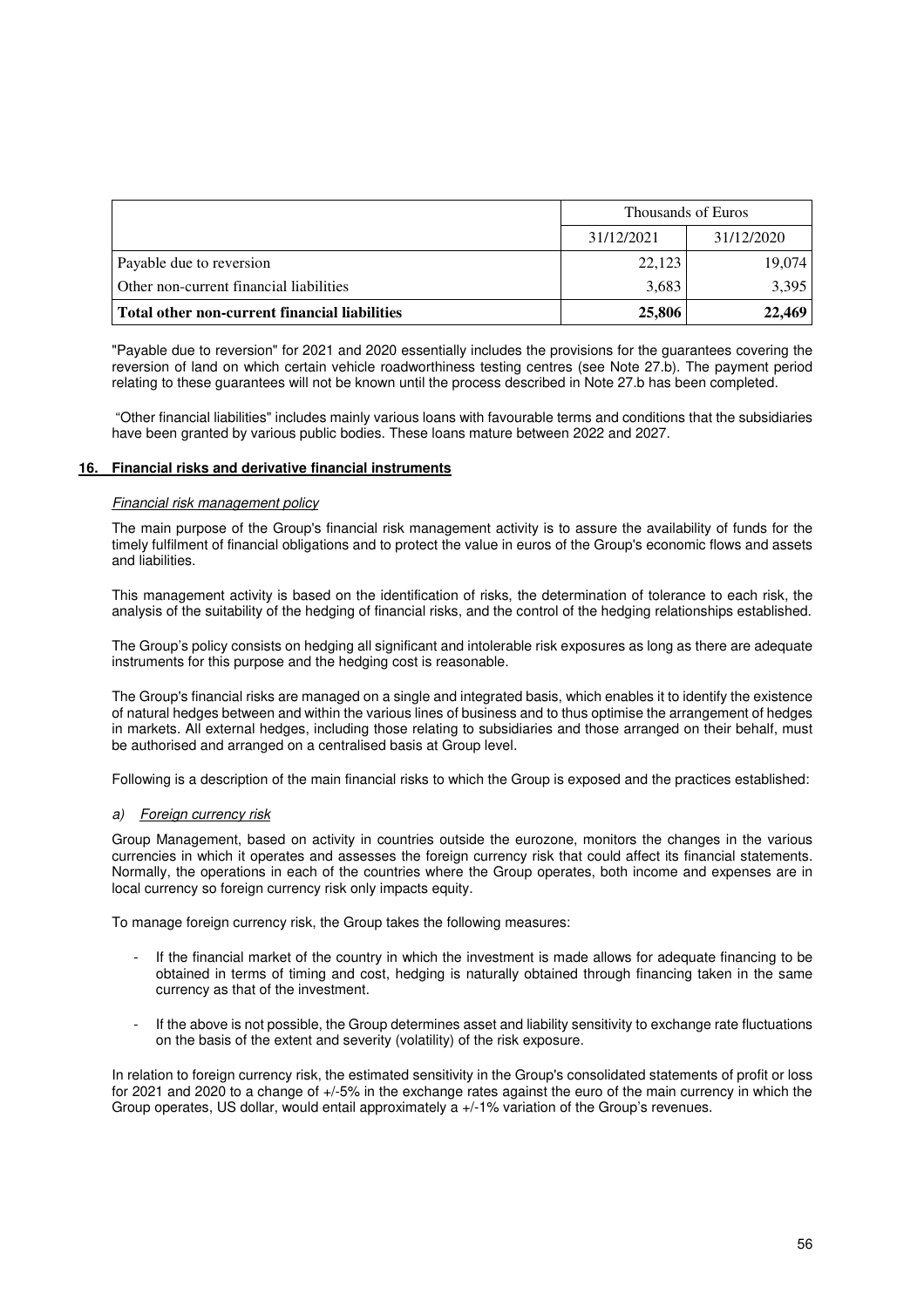### b) Interest rate risk

Interest rate risk relates to the effect on profit or loss of rises in interest rates that increase borrowing costs. Exposure to this risk is mitigated by the natural hedging offered by businesses in which inflation and/or interest rates are factors which are part of the periodical tariff and price revision process. The other exposure is assessed periodically and, taking into consideration the projected interest rate fluctuations in the main borrowing currencies, the desirable fixed-rate protection levels and periods are determined. The structure thus established is achieved by means of new financing and/or the use of interest rate derivatives.

Net debt at floating rates is generally tied to Euribor for the debt in euros and to Libor for the debt in US dollars.

As part of the debt refinancing process in 2018, a private debt placement was taken at a fixed rate of interest. Private Placement Debt represented 39% of total drawn debt at 31 December 2021 (2020: 32% of total drawn debt).

The detail of the average interest rate and of the average financial debt drawn is as follows:

|                                                   | 2021    | 2020     |
|---------------------------------------------------|---------|----------|
| Average interest rate                             | 1.79%   | $1.59\%$ |
| Average financial debt drawn (thousands of euros) | 733.469 | 727,496  |

On the basis of the financial debt drawn, the impact on borrowing costs of a change of half a point in the average interest rate would be as follows:

|                                                | 2021              |                   | 2020         |       |
|------------------------------------------------|-------------------|-------------------|--------------|-------|
| Change in interest rate                        | $5\%$<br>$+0.$    | $0.50\%$<br>$-11$ | 5%<br>$+0.5$ | 50%   |
| Change in borrowing costs (thousands of euros) | $\cap$<br>ر ے ، ب | ر ے دے            | $\sim$ ,487  | 2,487 |

### c) Liquidity risk

Liquidity risk relates to the possibility of adverse situations in the capital markets preventing the Group from financing, at reasonable market prices, its obligations relating to both non-current financial assets and working capital requirements, or of the Group being unable to implement its business plans using stable financing sources.

The Group takes various preventative measures to manage liquidity risk:

- The capital structure of each company is established taking into account the degree of volatility of the cash generated by it.
- Debt repayment periods and schedules are established on the basis of the nature of the needs being financed.
- The Group diversifies its sources of financing through continued access to financing and capital markets.
- The Group secures committed credit facilities for sufficient amounts and with sufficient flexibility.

### Hedging instruments arranged

At the end of 2021 and 2020, the Group does not have any hedging instruments arranged.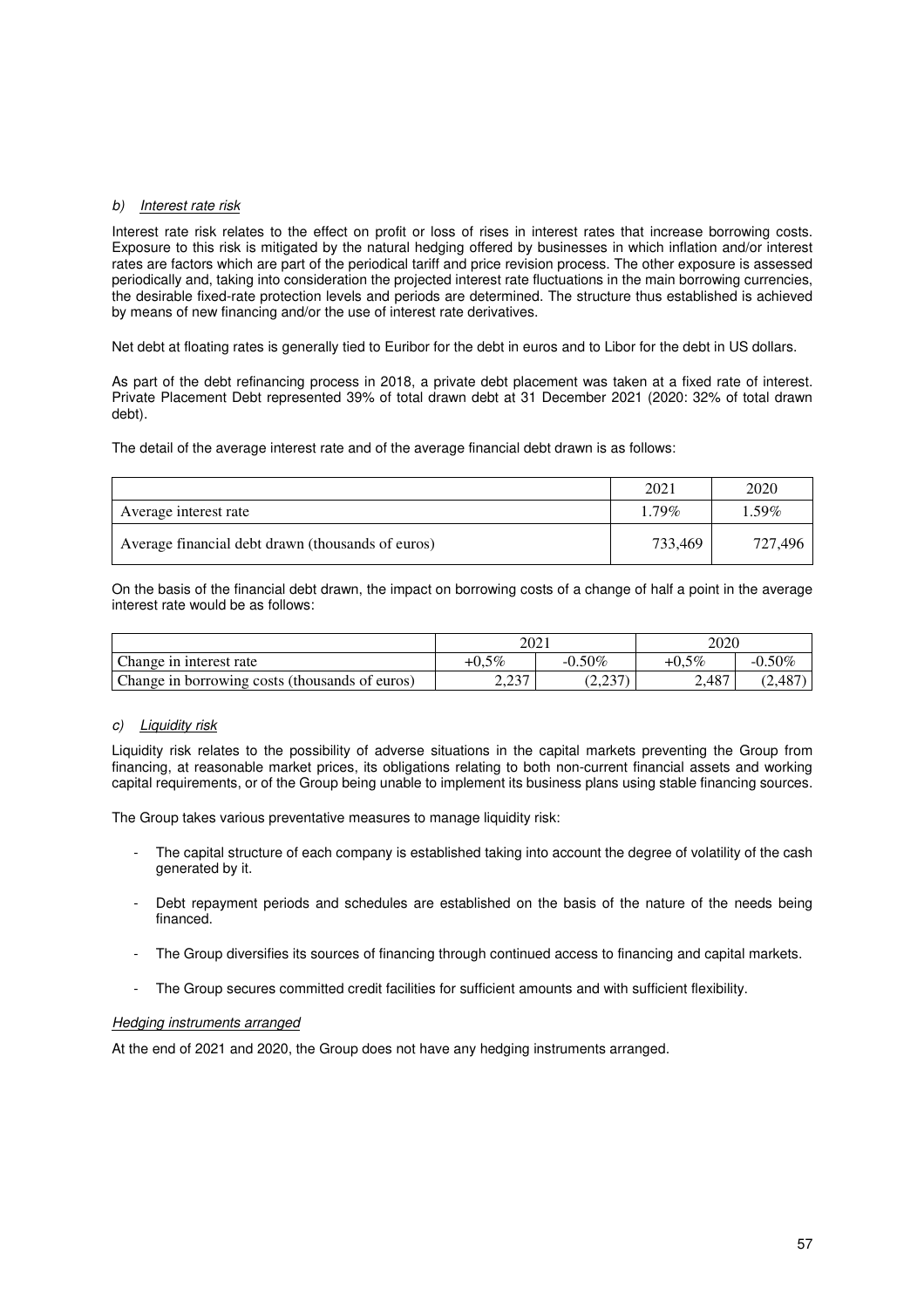# **17. Non-current provisions**

The detail of "Non-Current Provisions" in 2021 and 2020 year end is as follows (in thousands of euros):

|                                                    | 31/12/2021       | 31/12/2020       |
|----------------------------------------------------|------------------|------------------|
| Long-term employee obligations<br>Other provisions | 18,185<br>16.080 | 13,310<br>12,263 |
| <b>Non-Current provisions</b>                      | 34,265           | 25,573           |

The changes in "Non-Current Provisions" in 2021 and 2020 are as follows:

|                                                    | <b>Thousands</b><br>of Euros |
|----------------------------------------------------|------------------------------|
| <b>Balance at 1 January 2020</b>                   | 26,900                       |
| Changes in the scope of consolidation (Note 2.b.e) | 3,798                        |
| Additions                                          | 5,397                        |
| Amounts used                                       | (9,760)                      |
| Effect of exchange rate changes                    | (762)                        |
| <b>Balance at 31 December 2020</b>                 | 25,573                       |
| Changes in the scope of consolidation (Note 2.b.e) | 6,823                        |
| <b>Additions</b>                                   | 7,686                        |
| Amounts used                                       | (6,601)                      |
| Effect of exchange rate changes                    | 784                          |
| <b>Balance at 31 December 2021</b>                 | 34,265                       |

The recognised provisions constitute a fair and reasonable estimate of the effect on the Group's equity that could arise from the resolution of the lawsuits, claims or potential obligations that they cover. They were quantified by the Group Management and Management of the subsidiaries, with the assistance of their advisers, considering the specific circumstances to each case.

### a) Long-term employee obligations:

Long-term employee obligations contain, mainly, benefits to certain employees in the Middle East amounting to EUR 12,631 thousand (2020: EUR 8,423 thousand), Europe amounting to EUR 1,805 thousand (2020: EUR 1,905 thousand) and Spain amounting to EUR 3,382 thousand (2020: EUR 2,698 thousand).

For the Middle East relate to benefits that employees receive at the end of their employment at Applus Group. These benefits are defined by local laws and are very similar between each other. The accrual is updated based on an actuarial valuation basis made by an independent expert, based on discount rate, expected salary increase, death rate and turnover staff rate. The increase in 2021 is due to the benefits of Saudi Arabia businesses acquired during this year. The benefits relate to Saudi Arabia employees are the most significant in the region.

The benefits in Europe relate, mainly, to the companies located in the Netherlands. These plans include the provision to pay one monthly salary payment to current employees upon completing 25 years of service and two monthly salaries payments upon completing 40 years of service.

The benefits in Spain relate to benefits that the employees from Automotive Galicia business receive at the end of their employment at Applus Group. These benefits are determined by Collective Agreement that the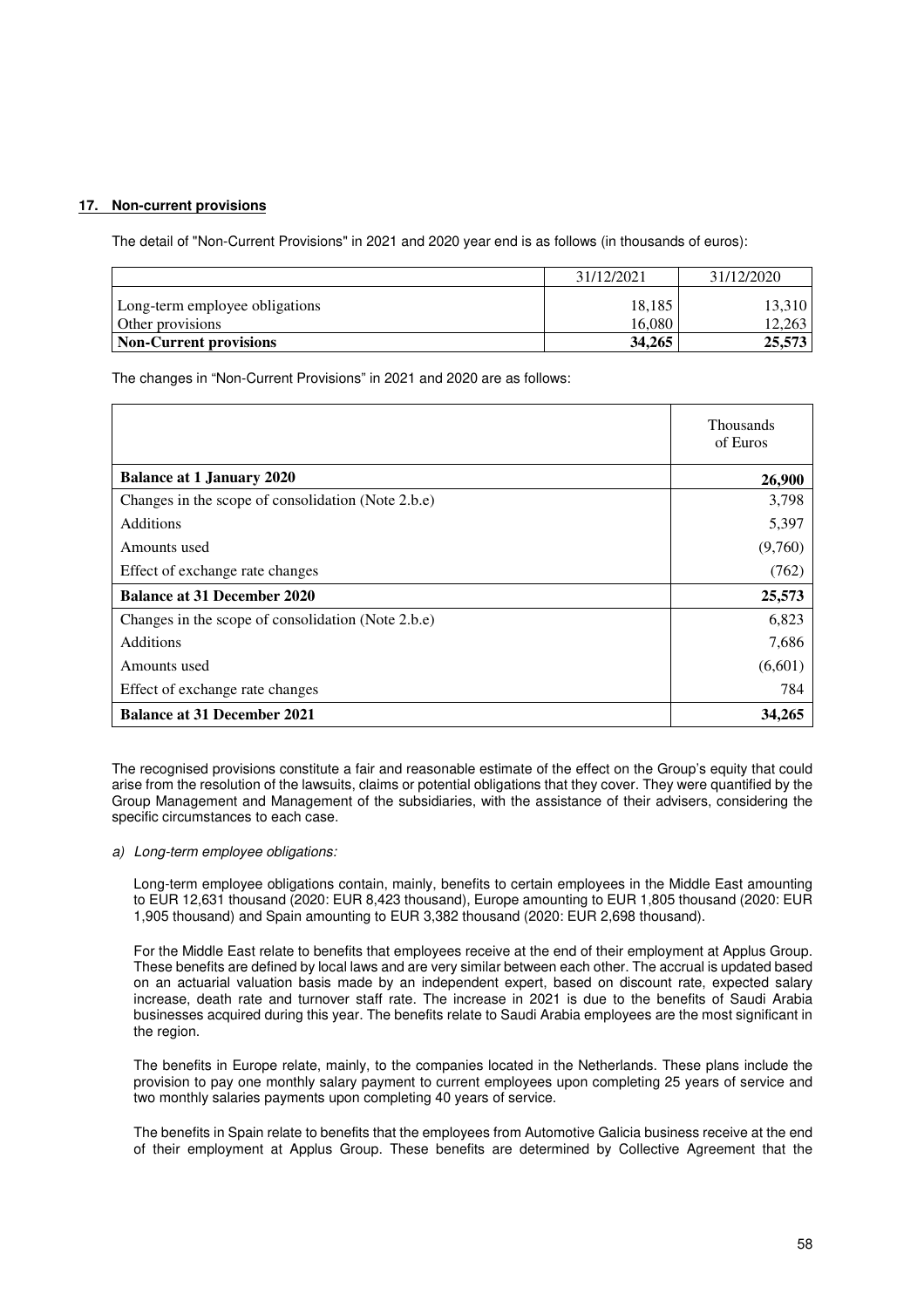employees of auto stations are subjected, where some compromises from the Company to the employees are established, when some conditions related to seniority and date of termination of employment relation.

#### b) Other provisions:

Other provisions mainly contain:

|                     | Thousands of Euros       |       |  |
|---------------------|--------------------------|-------|--|
|                     | 31/12/2020<br>31/12/2021 |       |  |
|                     |                          |       |  |
| Tax risks           | 647                      | 1,413 |  |
| Legal contingencies | 2,455                    | 2,455 |  |
| Other provisions    | 12,978                   | 8,395 |  |
| <b>Total</b>        | 12,263<br>16,080         |       |  |

"Other provisions" includes provisions related with the Group's reinsurance company, Libertytown RE, S.A., and other provisions, among which, contingent liabilities assumed in business combinations at the date of acquisition of new companies by the Group, detailed in Note 2.b.e.3.

The tax contingencies covered by provisions are described in Note 20.f. Since, at 31 December 2021 no changes had occurred in the estimates made by the Management, these provisions were not re-estimated, and neither were they re-estimated as a result of the adoption of IFRIC 23.

Legal contingencies balance has not changed significantly during last years.

#### **18. Other non-current and current liabilities**

The detail of "Other non-current liabilities" and "Other current liabilities" in 2021 and 2020 is as follows (in thousands of euros):

|                                                                                                               | 31/12/2021       | 31/12/2020       |
|---------------------------------------------------------------------------------------------------------------|------------------|------------------|
| Variable price of the acquisition of ownership interest payable at long term<br>Other non-current liabilities | 60,617<br>14,735 | 30,780<br>16,728 |
| Other non-current liabilities                                                                                 | 75,352           | 47,508           |
| Variable price of the acquisition of ownership interest payable at short term<br>Other current liabilities    | 3.920<br>4,887   | 559<br>5,748     |
| Other current liabilities                                                                                     | 8,807            | 6,307            |
| <b>Total other liabilities</b>                                                                                | 84,159           | 53,815           |

"Variable price of the acquisition of ownership interest payable" includes the amounts payable for business combinations performed in 2021 and prior years in relation to contingency payouts and variable payouts (earn outs), which the Parent's Directors consider will comply with the related payment terms and conditions and should therefore be paid. The increases recognised under "Variable price of the acquisition of ownership interest payable at long term" are mainly due to the business combinations described in Note 2.b.e.1. The aforementioned amounts are classified as current and non-current in accordance with the date scheduled for their payment.

In relation to the acquisition of 80% of Inversiones Finisterre, S.L., performed in 2017, there is an agreement where a call and put options are granted for the potential acquisition of the remaining 20% of the Finisterre Group from July 2022, subject to the occurrence of certain events. The Applus Group has recognised a liability for the present value of the estimated amount of this option of EUR 13.4 million (2020: EUR 14.8 million) in "Variable price of the acquisition of ownership interest payable at long term", in accordance with IAS 32.23.

Subsequently to year-end, the Group has received notification from the Autonomous Government of Galicia of the concession extension to perform the vehicle roadworthiness inspections in the Autonomous Community until the end of 2027. The variation of the amount considered as financial liability is due to the update of the variables related to the business plan of the extension.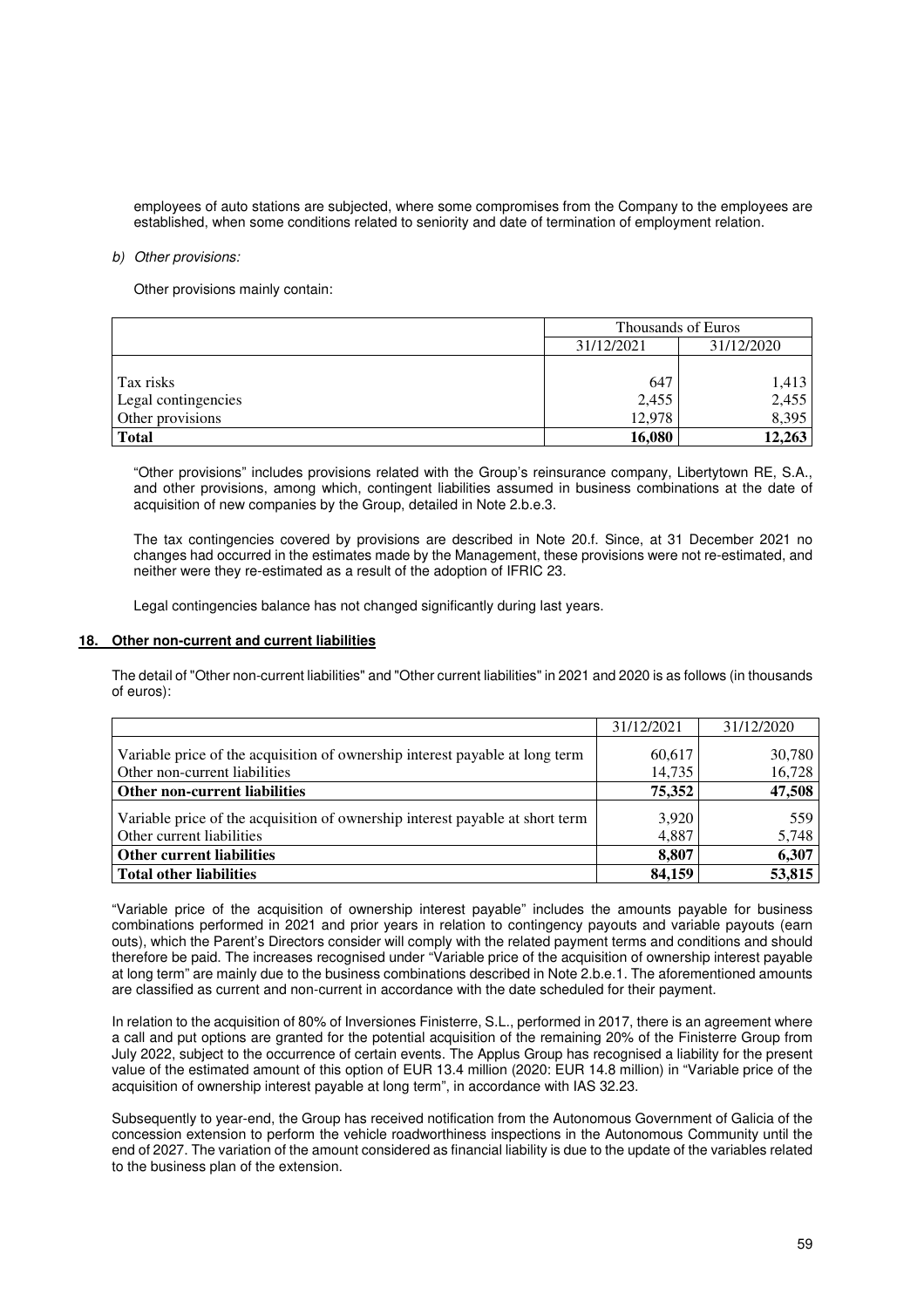"Other current liabilities" and "Other non-current liabilities" include mainly other financial payables not related to bank borrowings.

# **19. Trade and other payables**

The detail of trade and other payables in 2021 and 2020 is as follows:

|                                                             | Thousands of Euros       |         |  |
|-------------------------------------------------------------|--------------------------|---------|--|
|                                                             | 31/12/2021<br>31/12/2020 |         |  |
|                                                             |                          |         |  |
| Trade and other payables                                    | 226,736                  | 211,270 |  |
| Trade and other payables with related companies (Note 28.b) |                          |         |  |
| Remuneration payable                                        | 83,867                   | 71,445  |  |
| Tax payable                                                 | 68,417                   | 82,431  |  |
| <b>Total</b>                                                | 379,021                  | 365,146 |  |

The difference between the reasonable and nominal value does not differ significantly.

"Remuneration payable" mainly relate to ordinary remuneration payable which includes the annual bonus and other remunerations payable such as extra-pay and holidays accruals.

In "Tax payable" the Group recognised the amounts payable of value added taxes, social security taxes and personal income tax withholdings (or equivalent taxes in each country).

### **Disclosures on the payment periods to suppliers. Additional Provision Three. "Disclosure obligation" provided for in Law 15/2010, of 5 July.**

The Group companies with tax residence in Spain adapted their payment periods in line with Additional Provision Three "Disclosure Obligation" of Law 15/2010, of 5 July (amended by Final Provision Two of Law 31/2014, of 3 December). Detailed below are the disclosures required by the Spanish Accounting and Audit Institute (ICAC) Resolution of 29 January 2016 to be included in notes to the financial statements in relation to average payment periods to suppliers in commercial transactions.

|                                       | 2021               | 2020    |
|---------------------------------------|--------------------|---------|
|                                       | Davs               |         |
| Average payment period to suppliers   | 60                 | 64      |
| Ratio of transactions settled         | 61                 | 66      |
| Ratio of transactions not yet settled | 49                 | 52      |
|                                       | Thousands of Euros |         |
| Total payments made                   | 161,073            | 143,740 |
| Total payments outstanding            | 19,610             | 20,547  |

The data shown in the table above relates exclusively to the Spanish companies. The data referred to payments to suppliers relate, pursuant to the ICAC Resolution, to commercial transactions relating to goods supplied and services provided since the entry into force of Law 31/2014, of 3 December 2014.

Suppliers, solely for the purpose of disclosing the information provided for in this Resolution, are considered to be trade creditors for the supply of goods and services and are included under "Current liabilities - Trade and other payables" in the accompanying consolidated statement of financial position.

"Average payment period to suppliers" is understood to be the period between the supply of the goods or the provision of the services on the supplier's account and the effective payment of the transaction.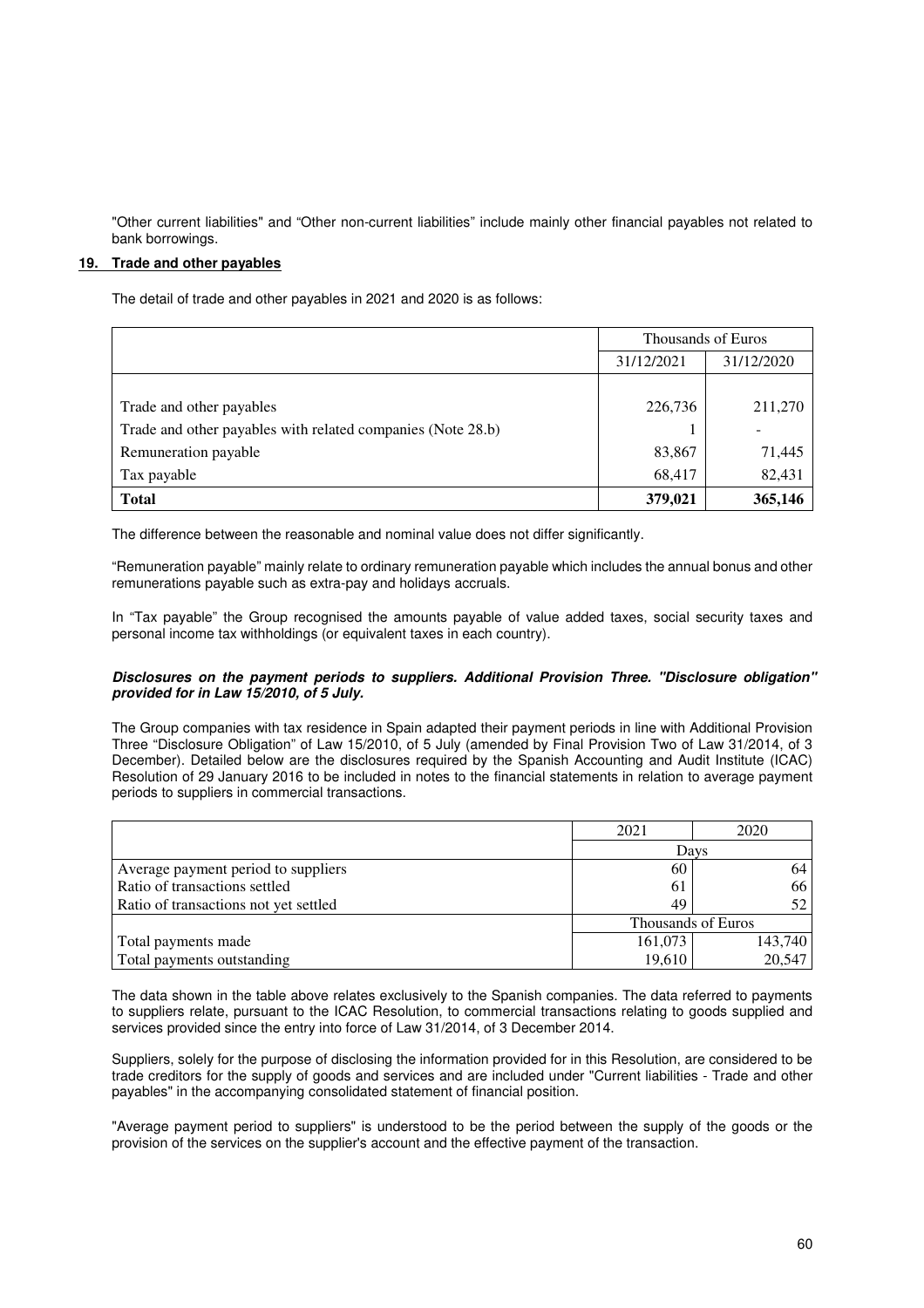The maximum payment period applicable to the Spanish consolidated companies under Law 3/2004, of 29 December 2004, on combating late payment in commercial transactions, is 30 days. This period may be extended by an agreement between the parties, but under no circumstances should be superior to 60 natural days (same legal period in 2020).

However, most of the payments outstanding by the Spanish consolidated companies at year end has been paid during the first two months of the year 2022.

### **20. Corporate income tax**

### **20.a Corporate income tax expense recognised in the consolidated statement of profit or loss**

The detail of the corporate income tax expense recognised in 2021 and 2020 is as follows (in thousands of euros):

|                                        | 2021    | 2020      |
|----------------------------------------|---------|-----------|
| <b>Current tax:</b>                    |         |           |
| For the year                           | 33,128  | 26,874    |
|                                        | 33,128  | 26,874    |
| <b>Deferred tax:</b>                   |         |           |
| For the year                           | (7,518) | (26, 181) |
| Impact of Royal Decree-Law 3/2016      | ٠       | (1,864)   |
|                                        | (7,518) | (28, 045) |
| Corporate Income tax expense/(benefit) | 25,610  | (1,171)   |

The detail of the changes in deferred taxes, recognised as corporate income tax expense/(benefit) in the consolidated statement of profit or loss in 2021 and 2020, is as follows (in thousands of euros):

|                                                 | 2021     | 2020      |
|-------------------------------------------------|----------|-----------|
|                                                 |          |           |
| Tax credits for tax loss carry forwards         | 3,293    | 2,310     |
| Withholding taxes and other unused tax credits  | (675)    | 1,654     |
| Temporary differences:                          |          |           |
| Amortisation of intangible assets               | (12,685) | (30, 559) |
| Impact of Royal Decree-Law 3/2016               |          | (1, 864)  |
| Others                                          | 2,549    | 414       |
| Deferred corporate income tax expense/(benefit) | (7,518)  | (28, 045) |

The corporate income tax expense is calculated in 2021 and 2020 as follows (in thousands of euros):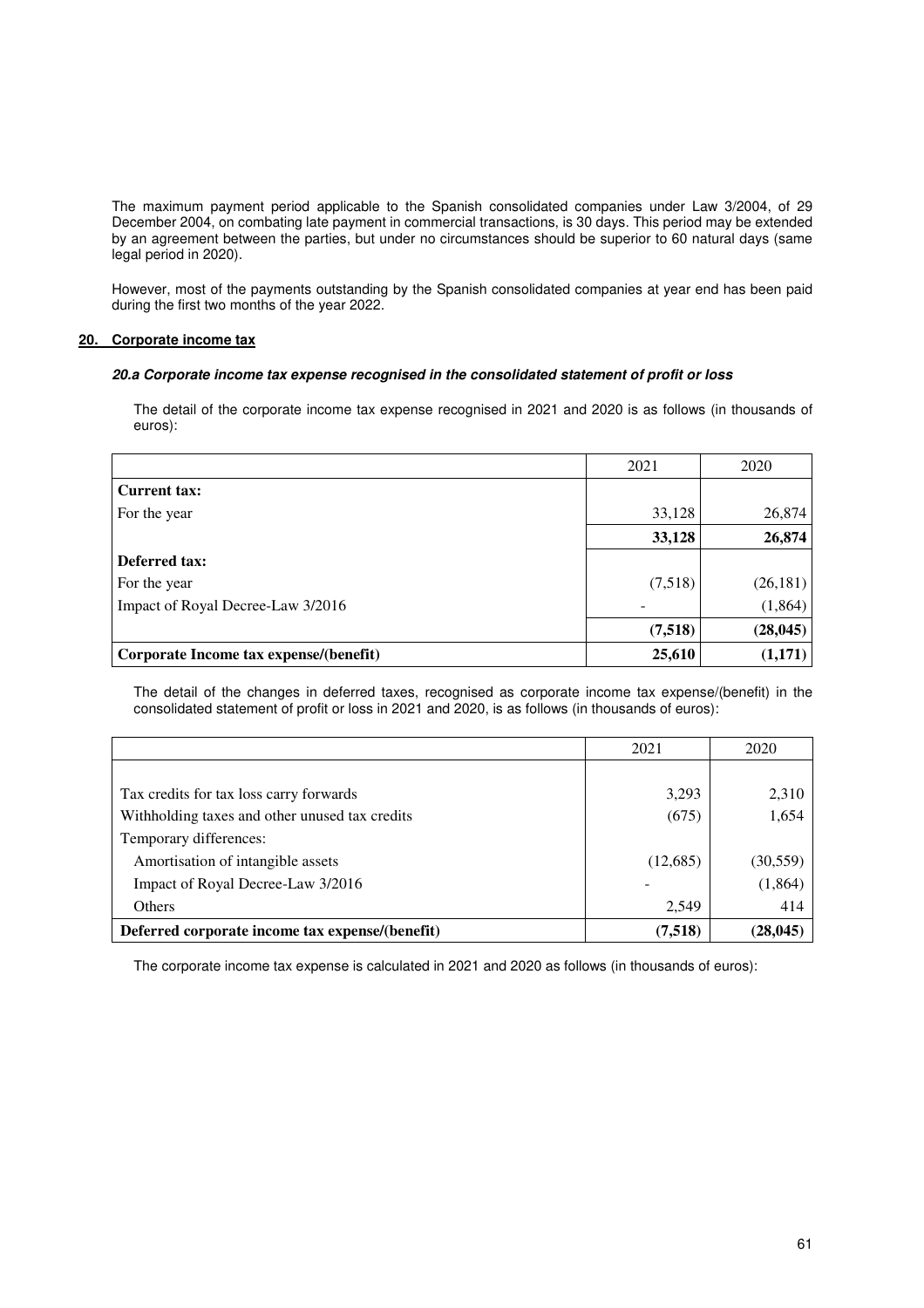|                                                                           | 2021             | 2020                  |
|---------------------------------------------------------------------------|------------------|-----------------------|
| <b>Profit before tax</b><br>Consolidated corporate income tax rate at 25% | 75,617<br>18,904 | (142,259)<br>(35,565) |
| Tax effect of:                                                            |                  |                       |
| <b>Others</b>                                                             | 16,400           | 39,879                |
| Deduction of unrecognised tax assets and others                           | (9,694)          | (5,485)               |
| Corporate income tax expense/(benefit)                                    | 25,610           | (1,171)               |

Others include the differences due to corporate income tax rates in different countries and the impact for unrecognized tax losses generated during the year.

Royal Decree-Law 3/2016, of 2 December, adopting tax measures aimed at consolidating public finances and other urgent social measures, was published in the Spanish Official State Gazette on 3 December 2016. Its consequences on the Spanish consolidated tax group finish in 2020, when the last part of the deferred tax reversed for an amount of 1,864 thousand of euros.

### **20.b Current corporate income tax assets and liabilities**

The detail of the current corporate income tax receivables and payables at the end of 2021 and 2020 is as follows (in thousands of euros):

|                                          | 31/12/2021 | 31/12/2020 |
|------------------------------------------|------------|------------|
|                                          |            |            |
| Current corporate income tax assets      | 17,707     | 19,424     |
| Corporate income tax prepayments         | 17,707     | 19,424     |
|                                          |            |            |
| Current corporate income tax liabilities | 18,595     | 18,663     |
| Corporate income tax payables            | 18,595     | 18,663     |

### **20.c Deferred tax assets**

The detail of Deferred tax assets at the end of 2021 and 2020 is as follows: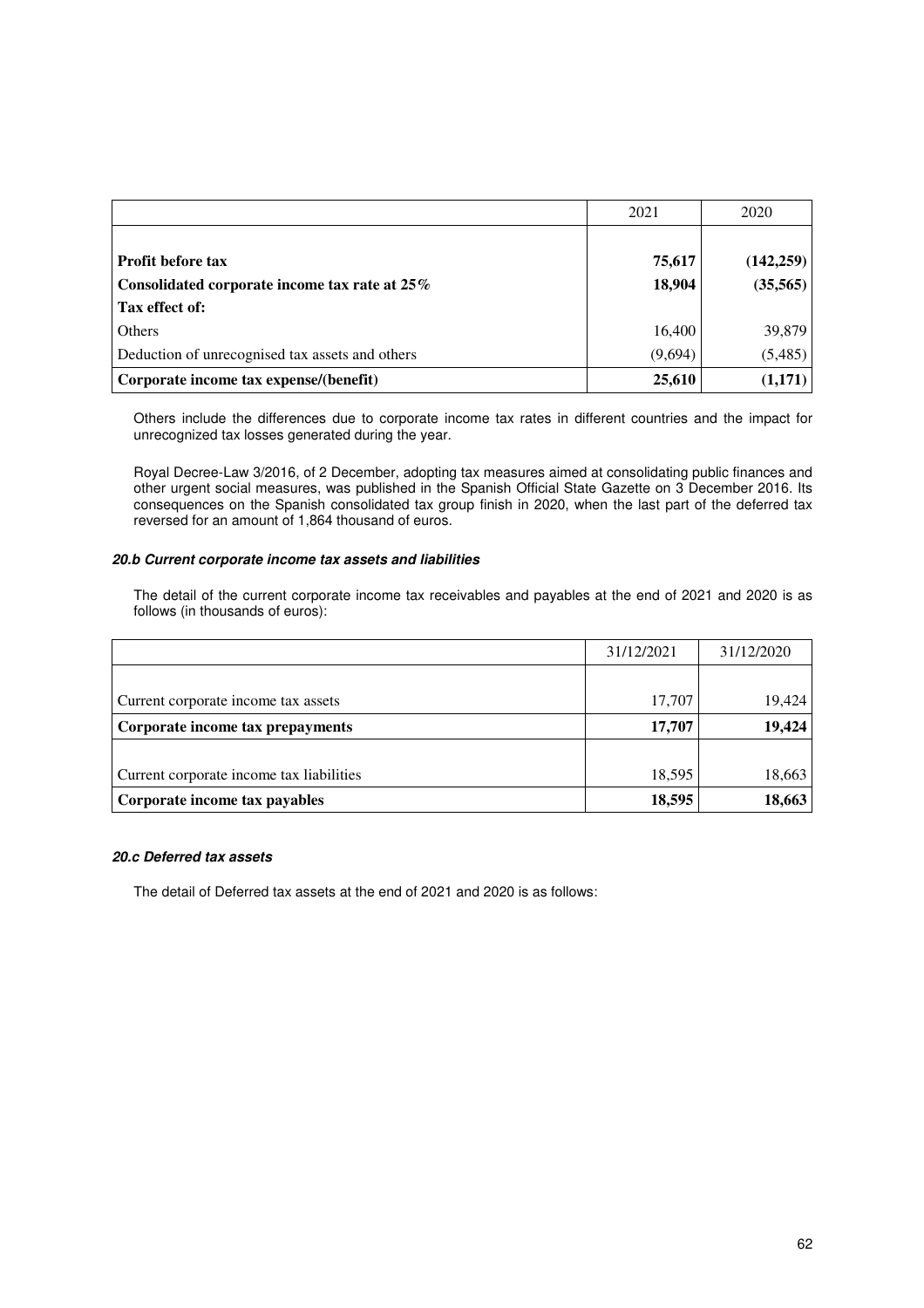|                                                        | Thousands of Euros       |        |
|--------------------------------------------------------|--------------------------|--------|
|                                                        | 31/12/2021<br>31/12/2020 |        |
|                                                        |                          |        |
| Tax losses of Spanish companies                        | 18,712                   | 22,592 |
| Tax losses of other foreign companies                  | 4,266                    | 3,679  |
| Tax credits for tax loss carry forwards                | 22,978                   | 26,271 |
|                                                        |                          |        |
| Tax credits of Spanish companies                       | 5,465                    | 5,581  |
| Tax credits and Withholding taxes of foreign companies | 7,400                    | 6,609  |
| Withholding taxes and other tax credits                | 12,865                   | 12,190 |
|                                                        |                          |        |
| Other temporary differences - Spanish companies        | 7,145                    | 7,424  |
| Temporary differences - foreign companies              | 13,869                   | 14,129 |
| Temporary differences – IFRS 16                        | 4,167                    | 4,146  |
| <b>Total temporary differences</b>                     | 25,181                   | 25,699 |
| <b>Total deferred tax assets</b>                       | 61,024                   | 64,160 |

The deferred tax assets indicated above were recognised because the Parent's Directors considered that, based on their best estimate of the Group's future earnings, including certain tax planning measures, it is probable that these assets will be recovered.

At the end of each year the Parent's Directors analyse the recoverability of the deferred tax assets and only recognise those that they consider will probably be recovered.

The factors taken into consideration by the Parent's Directors to recognise as a deferred tax asset, including tax credit for tax loss carry forwards, withholding taxes, and tax credits for temporary differences at 31 December 2021, which support their future recoverability, are as follows:

In 2021 and 2020 the consolidated tax group in Spain obtained taxable income of EUR 56,929 and EUR 47,644 thousand which enabled it to use unrecognised tax losses from prior years amounting to EUR 281 and EUR 440 thousand, respectively.

The prior years' tax loss carryforwards of the companies at the end of 2021 and 2020 are as follows: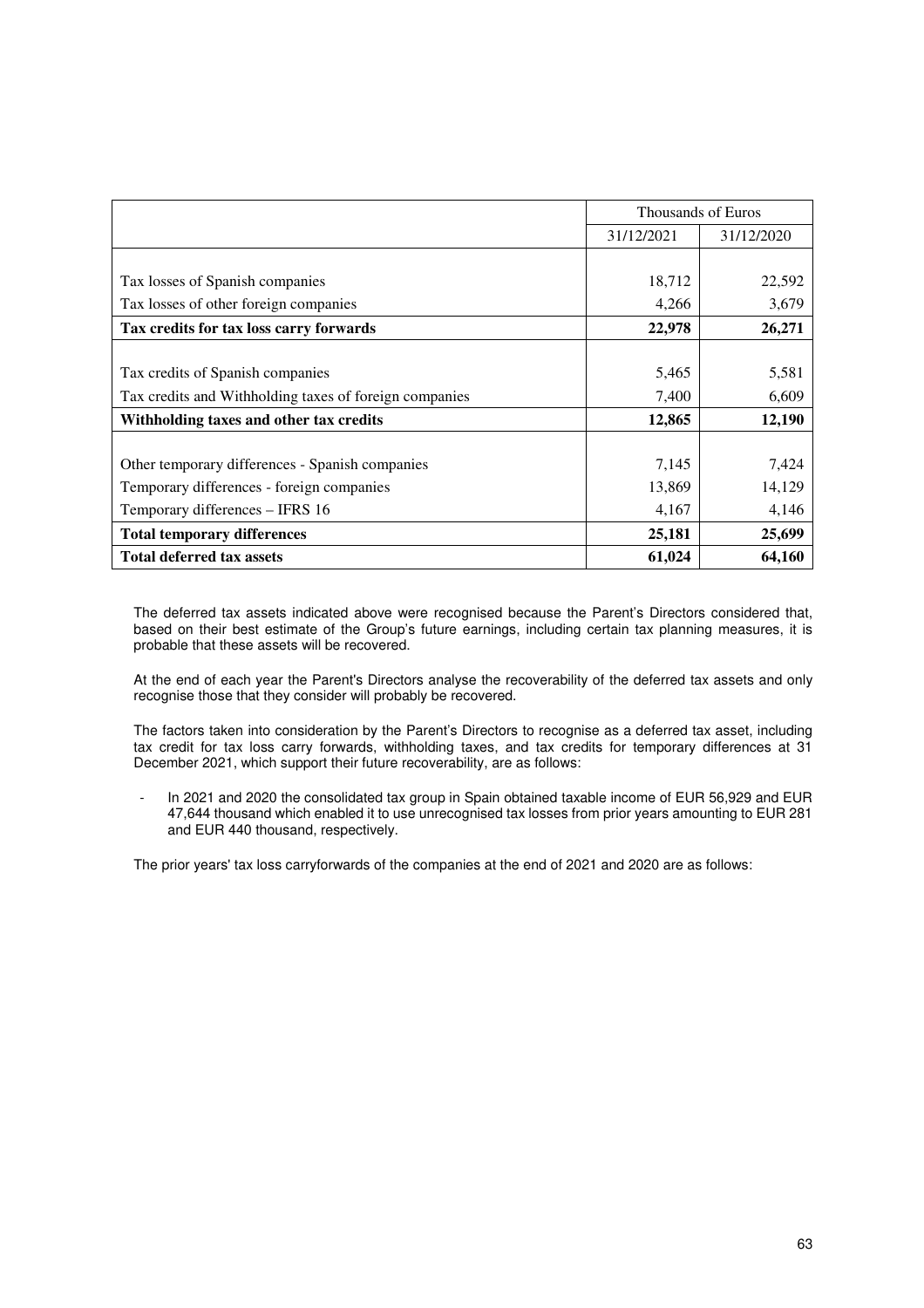|               | Thousands of Euros |                |            |                |
|---------------|--------------------|----------------|------------|----------------|
| Year incurred | 2021               |                | 2020       |                |
|               | Recognised         | Not recognised | Recognised | Not recognised |
|               |                    |                |            |                |
| 2005          |                    | 9,856          |            | 9,855          |
| 2007          | 805                | 17,812         | 5,205      | 17,488         |
| 2008          | 474                |                | 474        |                |
| 2009          | 2,586              |                | 2,657      | 153            |
| 2010          | 34,163             | 7              | 49,509     | 143            |
| 2011          | 38,500             | 199            | 38,563     | 270            |
| 2012          |                    | 386            |            | 264            |
| 2013          |                    | 231            |            | 273            |
| 2014          |                    | 2,052          | 87         | 2,419          |
| 2015          | 27                 | 8,026          | 6          | 8,079          |
| 2016          | 2,324              | 16,119         |            | 17,251         |
| 2017          | 114                | 19,460         | 4          | 17,386         |
| 2018          | 102                | 12,045         | 3          | 14,952         |
| 2019          | 1,701              | 10,975         | 824        | 15,141         |
| 2020          | 3,956              | 17,385         | 7,095      |                |
| 2021          | 6,081              |                |            |                |
| <b>Total</b>  | 90,833             | 114,553        | 104,427    | 103,674        |

The recognised tax losses from the Spanish consolidated tax group are EUR 74,846 thousand recognised and EUR 27,669 thousand not recognised.

The detail of the Spanish companies' unused tax credits at the end of 2021 and 2020 is as follows: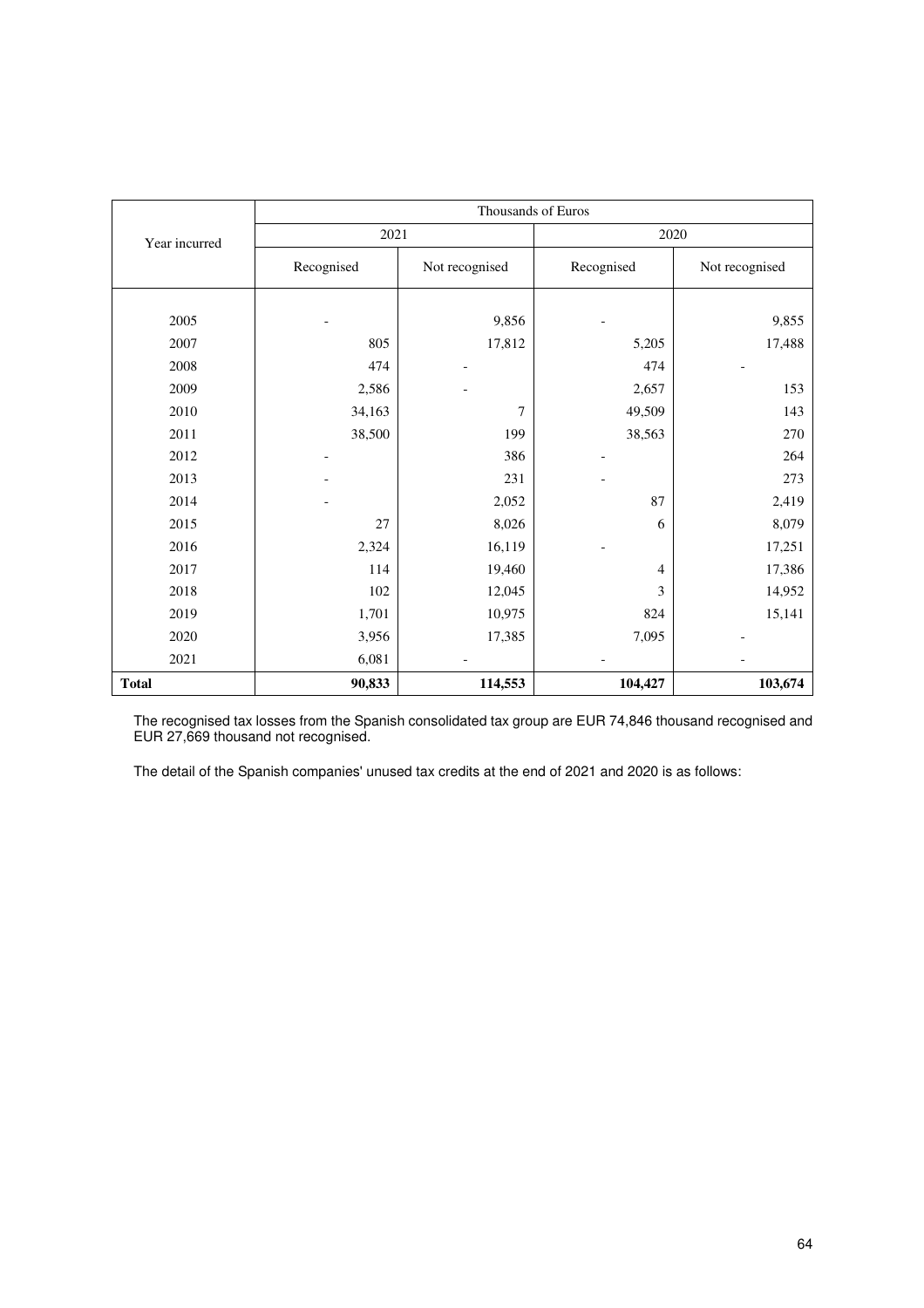|              | Thousands of Euros       |                |            |                |  |
|--------------|--------------------------|----------------|------------|----------------|--|
| Year         | 2021<br>2020             |                |            |                |  |
|              | Recognised               | Not recognised | Recognised | Not recognised |  |
|              |                          |                |            |                |  |
| 2006         |                          | $\overline{7}$ |            | 7              |  |
| 2007         |                          | 57             |            | 126            |  |
| 2008         |                          |                |            |                |  |
| 2009         |                          |                |            |                |  |
| 2010         |                          | 810            |            | 261            |  |
| 2011         |                          | 741            |            | 1,428          |  |
| 2012         |                          | 1,175          |            | 2,388          |  |
| 2013         | 4,380                    | 6,397          | 4,380      | 11,029         |  |
| 2014         | $\overline{a}$           | 6,497          | 68         | 6,497          |  |
| 2015         |                          | 5,790          |            | 5,790          |  |
| 2016         |                          | 5,093          | 260        | 5,093          |  |
| 2017         | 241                      | 5,798          | 335        | 5,798          |  |
| 2018         | 502                      | 5,029          | 515        | 5,022          |  |
| 2019         | $\overline{\phantom{a}}$ | 6,135          | 23         | 6,165          |  |
| 2020         |                          | 5,352          |            | 5,190          |  |
| 2021         | 342                      | 3,439          |            |                |  |
| <b>Total</b> | 5,465                    | 52,320         | 5,581      | 54,794         |  |

Of the total recognised and unrecognised tax credits at 31 December 2021, EUR 11,954 thousand relate to incentives for certain activities (mainly investment in R&D+i expenditure), EUR 45,069 thousand relate to double taxation credits and EUR 762 thousand to the reinvestment of gains. Of the total recognised and unrecognised tax credits at 31 December 2020, EUR 13,400 thousand related to incentives for certain activities (mainly investment in R&D+i expenditure), EUR 46,213 thousand related to double taxation credits and EUR 762 thousand to the reinvestment of gains.

The foreign companies' unused tax credits not recognised in the accompanying consolidated statement of financial position are not significant.

### **20.d Deferred tax liabilities**

"Deferred tax liabilities" on the liability side of the accompanying consolidated statement of financial position as at 31 December 2021 and 2020, includes mainly the following: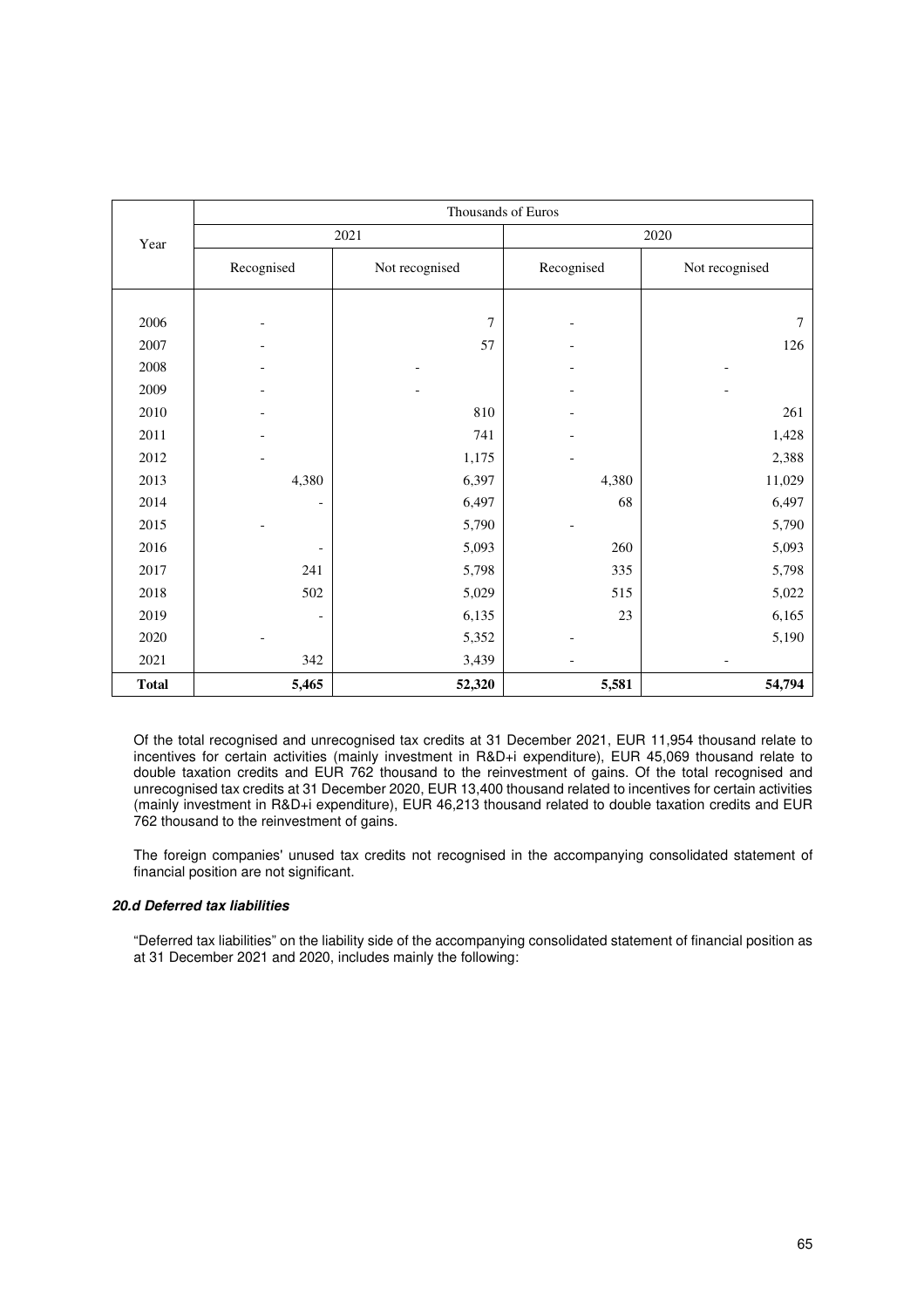|                                                                                                  | Thousands of Euros |            |
|--------------------------------------------------------------------------------------------------|--------------------|------------|
|                                                                                                  | 31/12/2021         | 31/12/2020 |
|                                                                                                  |                    |            |
| Temporary differences associated with:                                                           |                    |            |
| Recognition at fair value of the identifiable assets in acquisitions of business<br>combinations | 86,862             | 88,925     |
| Depreciation and amortisation and measurement of assets and goodwill                             | 18,714             | 20,242     |
| Amortisation of goodwill paid in the acquisition of foreign companies by<br>Spanish companies    | 7,435              | 6,838      |
| Other deferred tax liabilities                                                                   | 9.439              | 12,095     |
| <b>Total deferred tax liabilities</b>                                                            | 122,450            | 128,100    |

## **20.e Corporate Income Tax rates applicable to the Group**

Each company calculates its corporate income tax expense in accordance with its respective legislation. The main corporate income tax rates applicable to the Group are as follows:

| Country            | Tax rate | Country       | Tax rate | Country                     | Tax rate |
|--------------------|----------|---------------|----------|-----------------------------|----------|
| Spain              | 25%      | UK            | 19%      | Angola                      | 30%      |
| US                 | 21%      | Germany       | 30%      | <b>United Arab Emirates</b> |          |
| China              | 25%      | Australia     | $30\%$   | Luxembourg                  | 25%      |
| <b>Ireland</b>     | $12.5\%$ | Italy         | 24%      | Papua                       | 30%      |
| Canada             | $26.5\%$ | <b>Brazil</b> | 34%      | Malaysia                    | 24%      |
| Sweden             | 21%      | Argentina     | 30%      | Singapore                   | 17%      |
| Denmark            | 22%      | Chile         | 27%      | Oatar                       | 10%      |
| <b>Netherlands</b> | 25%      | Colombia      | 33%      | Saudi Arabia                | 20%      |
| Mexico             | 30%      | Oman          | 15%      | Costa Rica                  | 30%      |

### **20.f Years open for review and tax audits**

In 2019 tax audits were commenced by the Spanish tax authorities at certain Spanish companies part of the Corporate Income Tax group 238/08 and VAT group 0036/11 in relation to the following taxes: Corporate Income tax (2014 to 2017), VAT (2015 to 2017) and Personal income tax and withholdings (2015 to 2017). In 2020 these tax audits were completed and the tax assessments issued were signed on an uncontested basis and paid, with no significant impact on the Group's equity position. In general, at 2021 year-end, the Spanish companies which belong to Spanish tax group have 2018-2020 years open for review by the tax authorities for the Corporate income tax and 2018-2021 for VAT and the rest of applicable taxes.

The foreign companies have the last few years open for review in accordance with the legislation in force in each of their respective countries and all those ongoing tax audits. The Parent's Directors do not expect any additional significant liabilities to arise in the event of a tax audit.

These notes to the financial statements do not include the information referred to in Article 42 bis of Royal Decree 1065/2007 in relation to persons resident in Spain, whether legal entities that are beneficiaries or holders of accounts abroad or individuals from the Group who are authorised representatives for accounts abroad held by a Group subsidiary non-resident in Spain, since such information is duly recorded and detailed in the Group's accounting records pursuant to Article 42 bis 4.b of Royal Decree 1065/2007.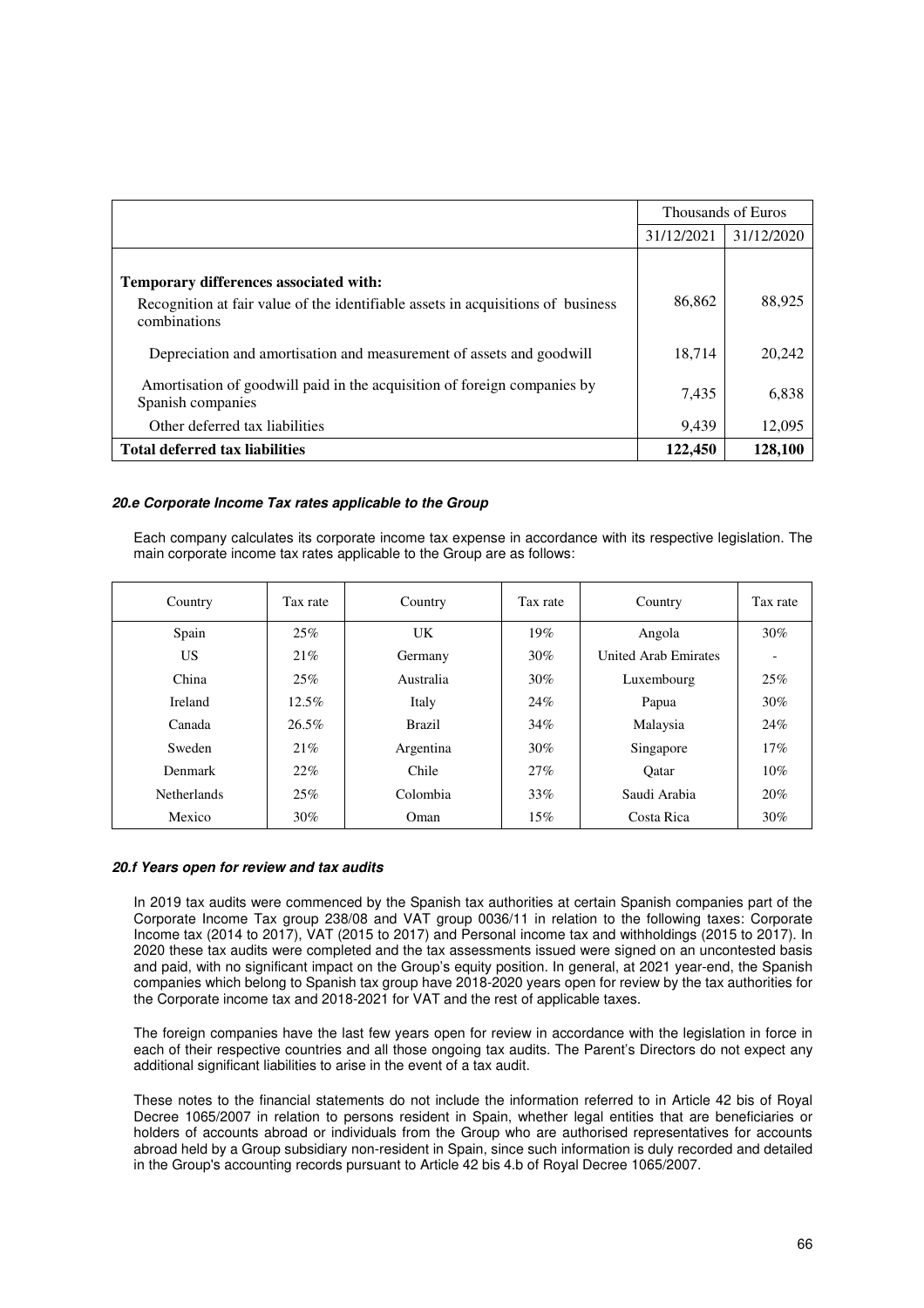### **21. Operating income and expenses**

### **a) Revenue**

The Group obtains its income from contracts with customers in which it transfers goods or services according to the following categories, as per Group's managerial structure, and according to the criteria detailed in Note 3.q.

|                           | Thousands of Euros |           |  |
|---------------------------|--------------------|-----------|--|
|                           | 2021               | 2020      |  |
|                           |                    |           |  |
| Applus+ Energy & Industry | 942,458            | 907,335   |  |
| Applus+ Laboratories      | 153,214            | 92,928    |  |
| Applus+ Automotive        | 456,756            | 355,847   |  |
| Applus+ IDIADA            | 224,296            | 201,482   |  |
| Others                    | 22                 | 22        |  |
| <b>Total</b>              | 1,776,746          | 1,557,614 |  |

Substantially all of the Group's revenue relates to contracts with customers which generally include set prices. The revenue of the Automotive division of Applus+ includes mainly revenue from contracts with customers in which the performance obligations are satisfied at a specific point in time (when the technical inspections of the vehicles are conducted), while the revenue of the Applus+ Energy & Industry, Applus+ Laboratories and Applus+ IDIADA divisions also includes contracts in which revenue is recognised over time in relation to the satisfaction of the performance obligations of the various projects performed.

At year-end, there are no significant amounts of outstanding performance obligations since, as a general rule, contracts with customers have an expected initial duration of one year or less.

### **b) Staff costs**

The detail of "Staff costs" in the accompanying consolidated statement of profit or loss in 2021 and 2020, is as follows:

|                                      | Thousands of Euros |         |  |
|--------------------------------------|--------------------|---------|--|
|                                      | 2021<br>2020       |         |  |
|                                      |                    |         |  |
| Wages, salaries and similar expenses | 793,007            | 691,981 |  |
| Severances                           | 4,405              | 7,745   |  |
| Employee benefit costs               | 110,204            | 101,396 |  |
| Other staff costs                    | 94,535             | 85,113  |  |
| <b>Total</b>                         | 1,002,151          | 886,235 |  |

The wages and salaries expenses have been increased in this exercise by new companies incorporated to the Group, and the less staff cost in 2020 due to the impact of the furlough-type arrangements (ERTEs) approved in Spain and other similar measures adopted in the other geographical areas in which the Group operates as a consequence of COVID-19.

The average number of employees at the Group, by professional category and gender in 2021 and 2020, is as follows: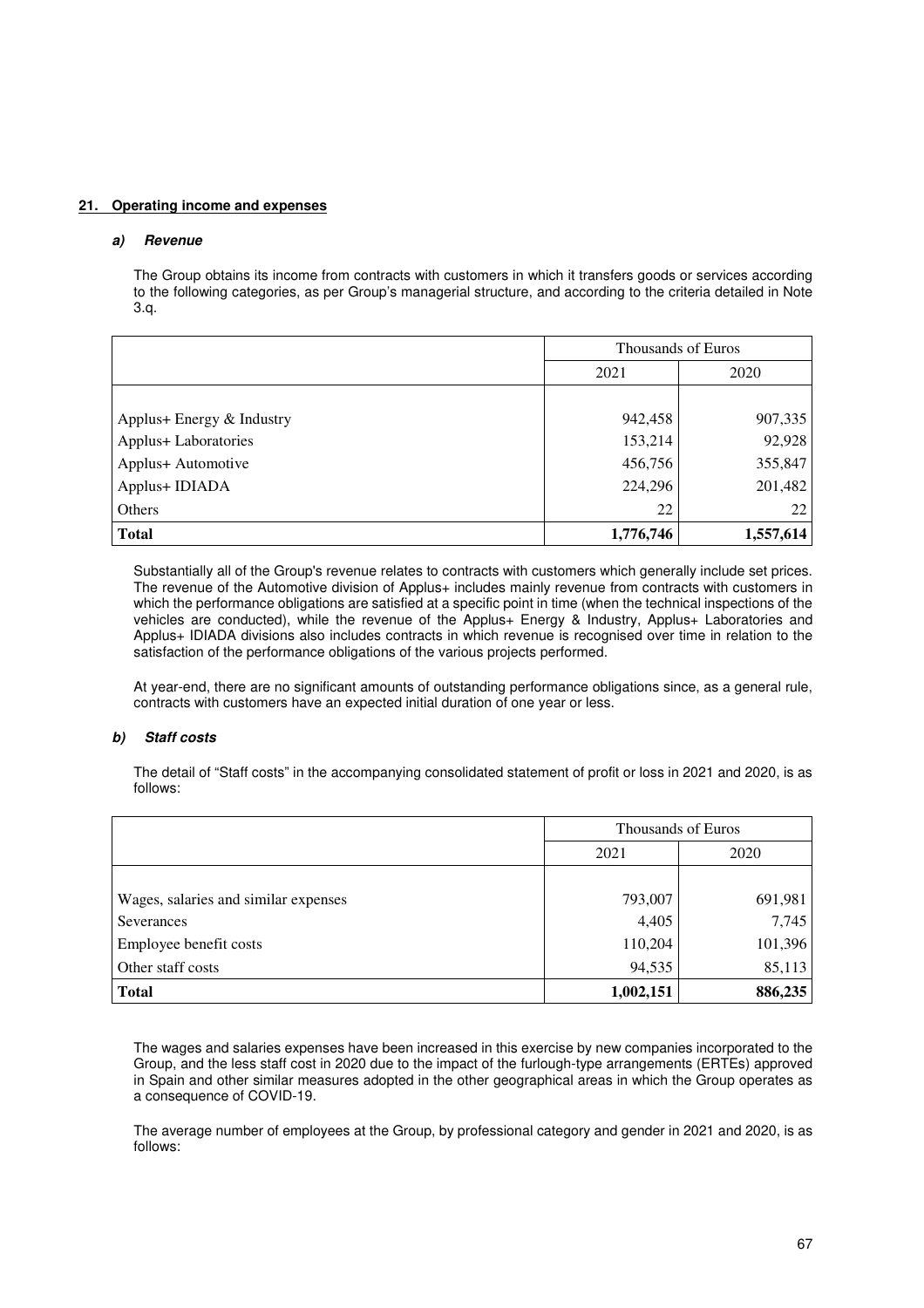|                                | Average number of employees |       |        |  |  |  |
|--------------------------------|-----------------------------|-------|--------|--|--|--|
|                                | 2021                        |       |        |  |  |  |
| Professional category          | Men<br>Women<br>Total       |       |        |  |  |  |
|                                |                             |       |        |  |  |  |
| Top management                 | 98                          | 16    | 114    |  |  |  |
| Middle management              | 302                         | 93    | 395    |  |  |  |
| Supervisors                    | 835                         | 207   | 1,042  |  |  |  |
| Operational employees & others | 18,177                      | 4,452 | 22,629 |  |  |  |
| <b>Total</b>                   | 19,412                      | 4,768 | 24,180 |  |  |  |

|                                | Average number of employees |       |        |  |  |  |
|--------------------------------|-----------------------------|-------|--------|--|--|--|
|                                | 2020                        |       |        |  |  |  |
| Professional category          | Men<br>Women<br>Total       |       |        |  |  |  |
|                                |                             |       |        |  |  |  |
| Top management                 | 155                         | 25    | 180    |  |  |  |
| Middle management              | 432                         | 115   | 547    |  |  |  |
| Supervisors                    | 1,053                       | 249   | 1,302  |  |  |  |
| Operational employees & others | 16,499                      | 4,101 | 20,600 |  |  |  |
| <b>Total</b>                   | 18,139                      | 4,490 | 22,629 |  |  |  |

Also, the distribution of the workforce, by gender and category, at the end of 2021 and 2020, is as follows:

|                                | No. of employees end of year |                              |        |  |  |
|--------------------------------|------------------------------|------------------------------|--------|--|--|
|                                | 2021                         |                              |        |  |  |
| Professional category          | Men                          | Women                        | Total  |  |  |
|                                |                              |                              |        |  |  |
| Top management                 | 77                           | 19                           | 96     |  |  |
| Middle management              | 279                          | 91                           | 370    |  |  |
| Supervisors                    | 819                          | 192                          | 1,011  |  |  |
| Operational employees & others | 19,072                       | 4,729                        | 23,801 |  |  |
| <b>Total</b>                   | 20,247                       | 5,031                        | 25,278 |  |  |
|                                |                              |                              |        |  |  |
|                                |                              | No. of employees end of year |        |  |  |
|                                |                              | 2020                         |        |  |  |
| Professional category          | Men                          | Women                        | Total  |  |  |
|                                |                              |                              |        |  |  |
| Top management                 | 98                           | 19                           | 117    |  |  |
| Middle management              | 290                          | 95                           | 385    |  |  |
| Supervisors                    | 791                          | 203                          | 994    |  |  |
| Operational employees & others | 17,458                       | 4,433                        | 21,891 |  |  |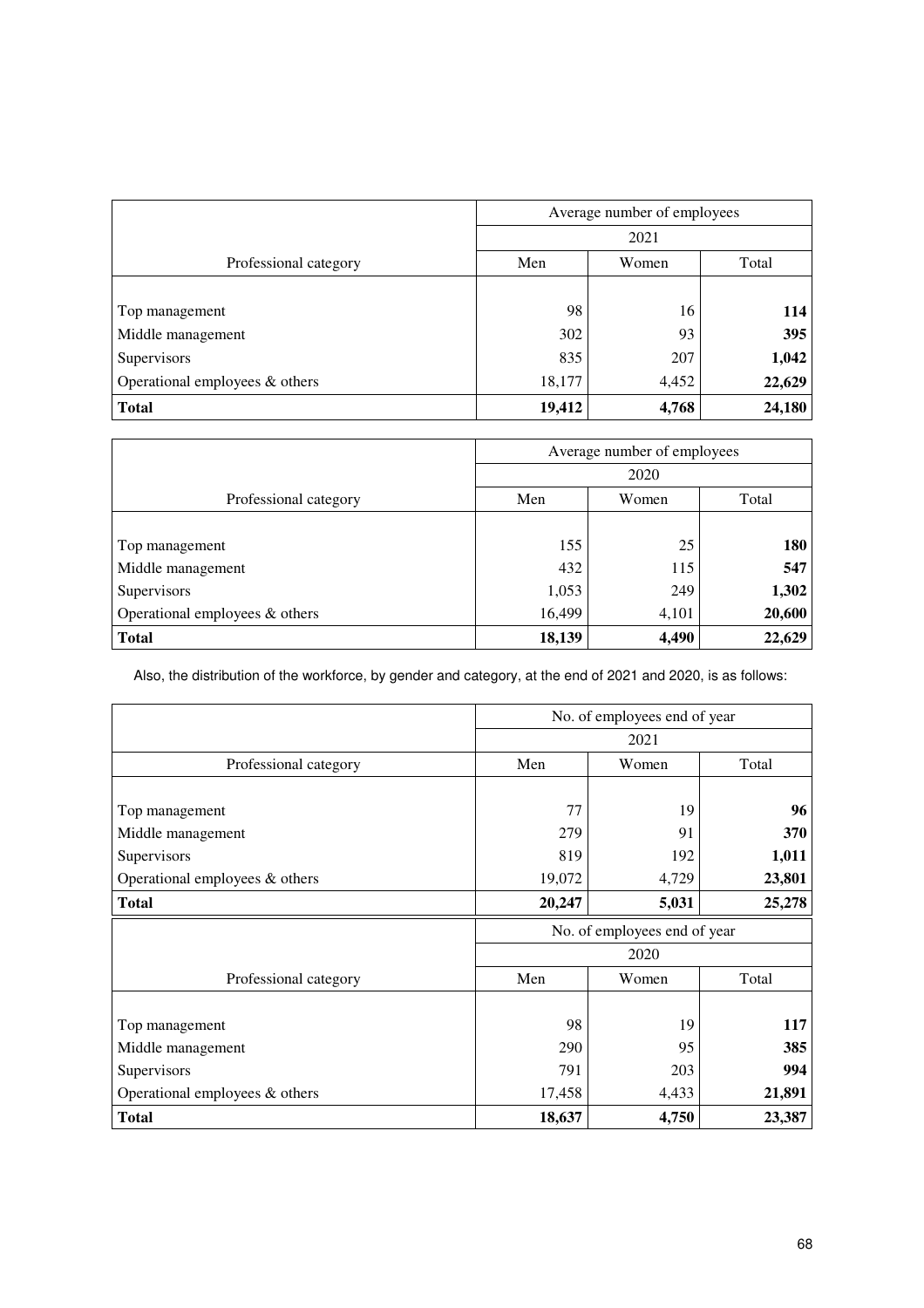### **c) Other results**

The detail of the other results for 2021 and 2020 relates mainly to extraordinary termination benefits due to restructuring, start-up costs, costs related to acquisitions and impairment and gains or losses on disposal of non-current assets.

### **d) Fees paid to auditors**

In 2021 and 2020 the fees billed for financial audit and other services provided by the auditor of the Group's consolidated financial statements, Deloitte, S.L., and by firms in the Deloitte organisation, and the fees billed by the auditors of the separate financial statements of the consolidated companies, and by companies related to these auditors as a result of a relationship of control, common ownership or common management, were as follows (in thousands of euros):

### **2021**

| Description                        | Fees for services<br>provided by the<br>principal auditor | Fees charged by<br>other audit firms |
|------------------------------------|-----------------------------------------------------------|--------------------------------------|
| Audit services                     | 1,982                                                     | 315                                  |
| Other attest services              | 254                                                       |                                      |
| Total audit and related services   | 2,236                                                     | 315                                  |
| Tax counselling services           | 176                                                       |                                      |
| Other services                     |                                                           |                                      |
| <b>Total professional services</b> | 2,417                                                     |                                      |

### **2020**

| Description                             | Fees for services<br>provided by the<br>principal auditor | Fees charged by<br>other audit firms |
|-----------------------------------------|-----------------------------------------------------------|--------------------------------------|
| Audit services                          | 1,820                                                     | 385                                  |
| Other attest services                   | 260                                                       |                                      |
| <b>Total audit and related services</b> | 2,080                                                     | 385                                  |
| Tax counselling services                | 131                                                       |                                      |
| Other services                          | 16                                                        |                                      |
| <b>Total professional services</b>      | 2,227                                                     |                                      |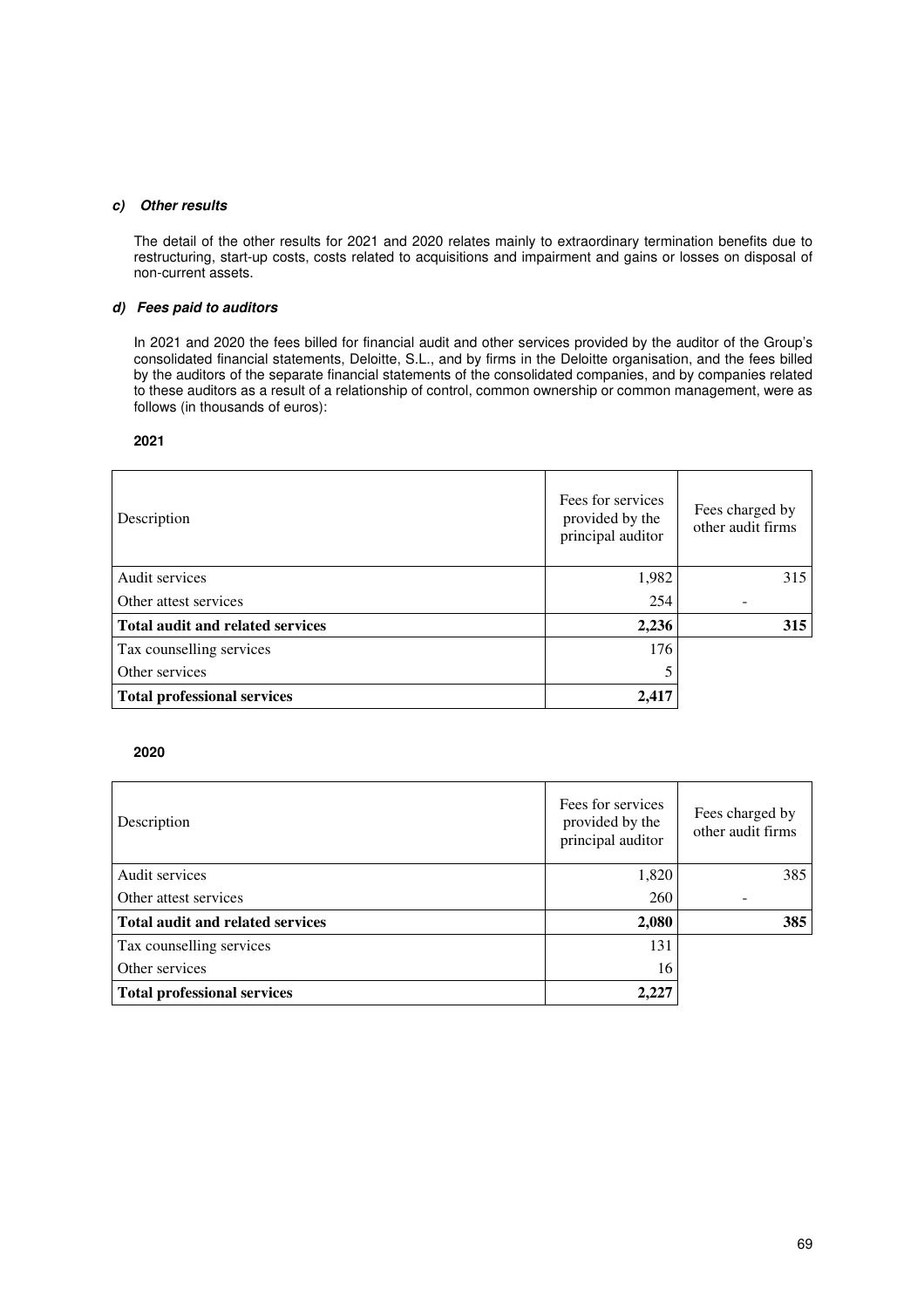# **22. Financial result**

The detail by nature of the financial result in 2021 and 2020 is as follows:

|                                                                      | Thousands of Euros |           |
|----------------------------------------------------------------------|--------------------|-----------|
|                                                                      | 2021               | 2020      |
| <b>Finance Income:</b>                                               |                    |           |
| Other finance income by third parties                                | 1,746              | 2,284     |
| <b>Total finance income</b>                                          | 1,746              | 2,284     |
| <b>Finance costs:</b>                                                |                    |           |
| Borrowing costs relating to syndicated loan and US Private Placement | (12,571)           | (11,389)  |
| Other finance costs paid to third parties                            | (5,078)            | (5,132)   |
| Interest expense on lease liabilities (Note 26.b)                    | (7,534)            | (7,552)   |
| Exchange differences                                                 | (1,775)            | (1,972)   |
| <b>Total finance costs</b>                                           | (26,958)           | (26, 045) |
| Gains or losses on the net monetary position (Note 3.0)              | (669)              | (1,078)   |
| <b>Financial result</b>                                              | (25, 881)          | (24, 839) |

### **23. Information on the environment**

Climate change offers us opportunities which can result in different types of risk in our business. The Group's fundamental objective is to mitigate such risks and identify any potential opportunities to maximise our value to society, through responsible management of the business, incorporating the interests and expectations of the Parent's stakeholders. In this regard, in 2021, the Board of Directors approved the ESG Policy.

The Group worked in 2021, as in prior years, to assess qualitatively the risks and opportunities arising from climate change, following the recommendations of the Task Force on Climate-related Financial Disclosures (TCFD), will introduce the analysis of scenarios. According to that, we identified the potential impact of the risks and the probability of their occurrence, considering the substantial impacts, based on the following key elements: Governance, Strategy, Risk management, Metrics and objectives, classifying the impact as low, medium and high and defined in three time horizons, short, medium and long term. Following the impact assessment, the probability of the risk occurring should be evaluated. Likewise, we rolled out plans to make the best possible use of the opportunities that climate change may offer us, which will more than compensate for any potential impacts, albeit limited, that may arise.

In view of the business activities carried on by the Group, it does not have any environmental liability, expenses, assets, provisions or contingencies that might be material with respect to its equity, financial position or results. Therefore, no specific disclosures relating to environmental issues are included in these notes to the accompanying consolidated financial statements.

The Group considers that it complies with applicable environmental protection legislation and has procedures designed to ensure such compliance. In 2021 and 2020, the Group did not recognise any provisions to address potential environmental risks as it considered that there were no significant contingencies associated with potential lawsuits, compensation or other items. Lastly, the potential contingencies, compensation and other environmental risks that could be incurred by the Group are sufficiently covered by its third-party liability insurance policies.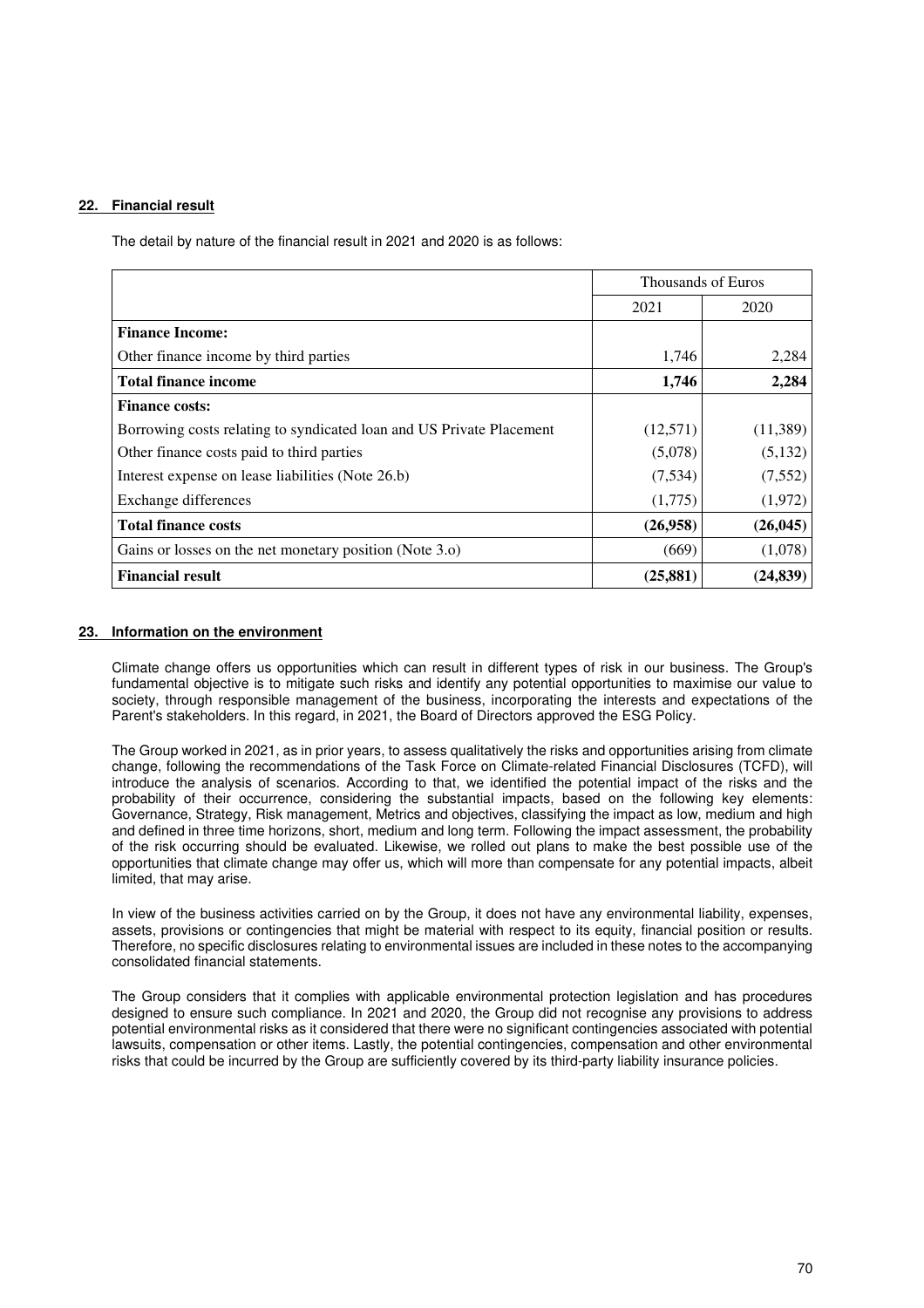# **24. Proposal of allocation of profit/loss**

The proposed allocation of the Parent's net profit, formulated by the Board of Directors that will be presented at the next Parent's Annual General Meeting of the Shareholders, for 2021 is as follows:

|                             | Thousands of Euros |
|-----------------------------|--------------------|
| <b>Basis of allocation:</b> |                    |
| Profit for the year         | 41,265             |
|                             | 41,265             |
| <b>Allocation:</b>          |                    |
| To dividends                | 21,453             |
| To unrestricted reserves    | 19,812             |
| <b>Total</b>                | 41,265             |

The proposed dividend of EUR 21,453 thousand corresponds to a gross amount of EUR 0.15 per share.

# **25. Segmented information**

At 31 December 2021, the Group operates through four operating divisions and a holding division, each of which is considered to be a segment for financial reporting purposes.

The main operating segments are as follows:

- Applus+ Energy & Industry provides non-destructive testing, quality control and accreditation services, project management, supplier inspection, facility inspection and asset certification and integrity services. It also provides qualified staff recruitment and hiring services for the oil and gas, aircraft, energy, mining, telecommunications and construction industries.
- Applus+ Laboratories offers a wide range of laboratory testing, system certification, product development services across various industries and electronic payment systems, including the aerospace and industrial sectors.
- Applus+ Automotive offers mandatory vehicle roadworthiness testing services, verifying vehicles' compliance with safety and emissions regulations in force in the various countries in which it operates.
- Applus+ IDIADA offers design, engineering, testing and certification services mainly to car manufacturers.

### **a) Financial information by segment**

The financial information, by segment, in the consolidated statement of profit or loss for 2021 and 2020 is as follows (in thousands of euros):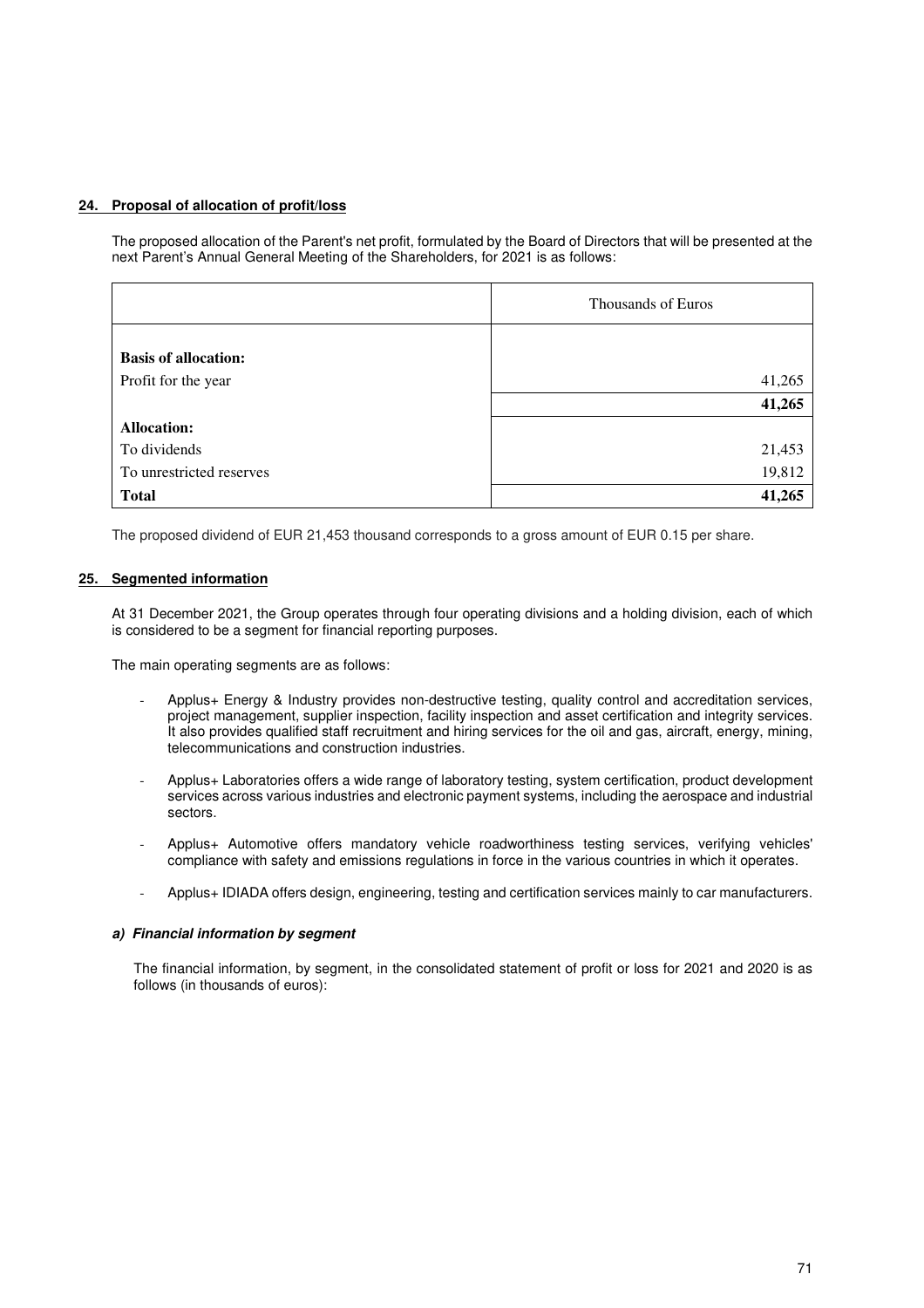### **2021**

|                                                                                    | $Applus+$<br>Energy $&$<br>Industry | $Applus+$<br>Laboratories | $Applus+$<br>Automotive | $Applus+$<br><b>IDIADA</b> | Other                    | Total       |
|------------------------------------------------------------------------------------|-------------------------------------|---------------------------|-------------------------|----------------------------|--------------------------|-------------|
| Revenue                                                                            | 942,458                             | 153.214                   | 456,756                 | 224,296                    | 22                       | 1,776,746   |
| Operating expenses                                                                 | (883,027)                           | (127, 637)                | (356, 853)              | (204, 841)                 | (29, 145)                | (1,601,503) |
| <b>Adjusted Operating Profit</b>                                                   | 59.431                              | 25,577                    | 99.903                  | 19,455                     | (29, 123)                | 175,243     |
| Amortisation of non-current assets identified in<br>business combinations (Note 5) | (13,043)                            | (7,356)                   | (29,346)                | (4,315)                    | $\overline{\phantom{0}}$ | (54,060)    |
| Other results                                                                      |                                     |                           |                         |                            |                          | (19,685)    |
| <b>Operating Profit</b>                                                            |                                     |                           |                         |                            |                          | 101,498     |

## **2020**

|                                                                                    | $Applus+$<br>Energy &<br>Industry | $Applus+$<br>Laboratories | $Applus+$<br>Automotive | $Applus+$<br><b>IDIADA</b> | Other                    | Total       |
|------------------------------------------------------------------------------------|-----------------------------------|---------------------------|-------------------------|----------------------------|--------------------------|-------------|
| Revenue                                                                            | 907,335                           | 92.928                    | 355,847                 | 201.482                    | 22                       | 1,557,614   |
| Operating expenses                                                                 | (865, 954)                        | (83, 194)                 | (273, 320)              | 189,970                    | (26,773)                 | (1,439,211) |
| <b>Adjusted Operating Profit</b>                                                   | 41,381                            | 9.734                     | 82,527                  | 11,512                     | (26,751)                 | 118,403     |
| Amortisation of non-current assets identified in<br>business combinations (Note 5) | (13,727)                          | (2,302)                   | (36,050)                | (6,315)                    | $\overline{\phantom{0}}$ | (58, 394)   |
| Other results                                                                      |                                   |                           |                         |                            |                          | (177, 429)  |
| <b>Operating Profit</b>                                                            |                                   |                           |                         |                            |                          | (117, 420)  |

The Adjusted Operating Profit is the operating profit before the amortisation charge of the intangible assets allocated in the business combinations (PPA) (see Note 5), and other results (see Note 21.c).

The "Other results" are included under "Impairment and gains or losses on disposal of non-current assets" and "Other results" in the consolidated statement of profit or loss.

The "Other" segment includes the financial information corresponding to the Applus Group's holding activity.

The finance costs were allocated mainly to the "Other" segment as it is the Holding division who manages bank borrowings (see Note 14).

The current, non-current assets and liabilities, by business segment, at the end of 2021 and 2020 are as follows (in thousands of euros):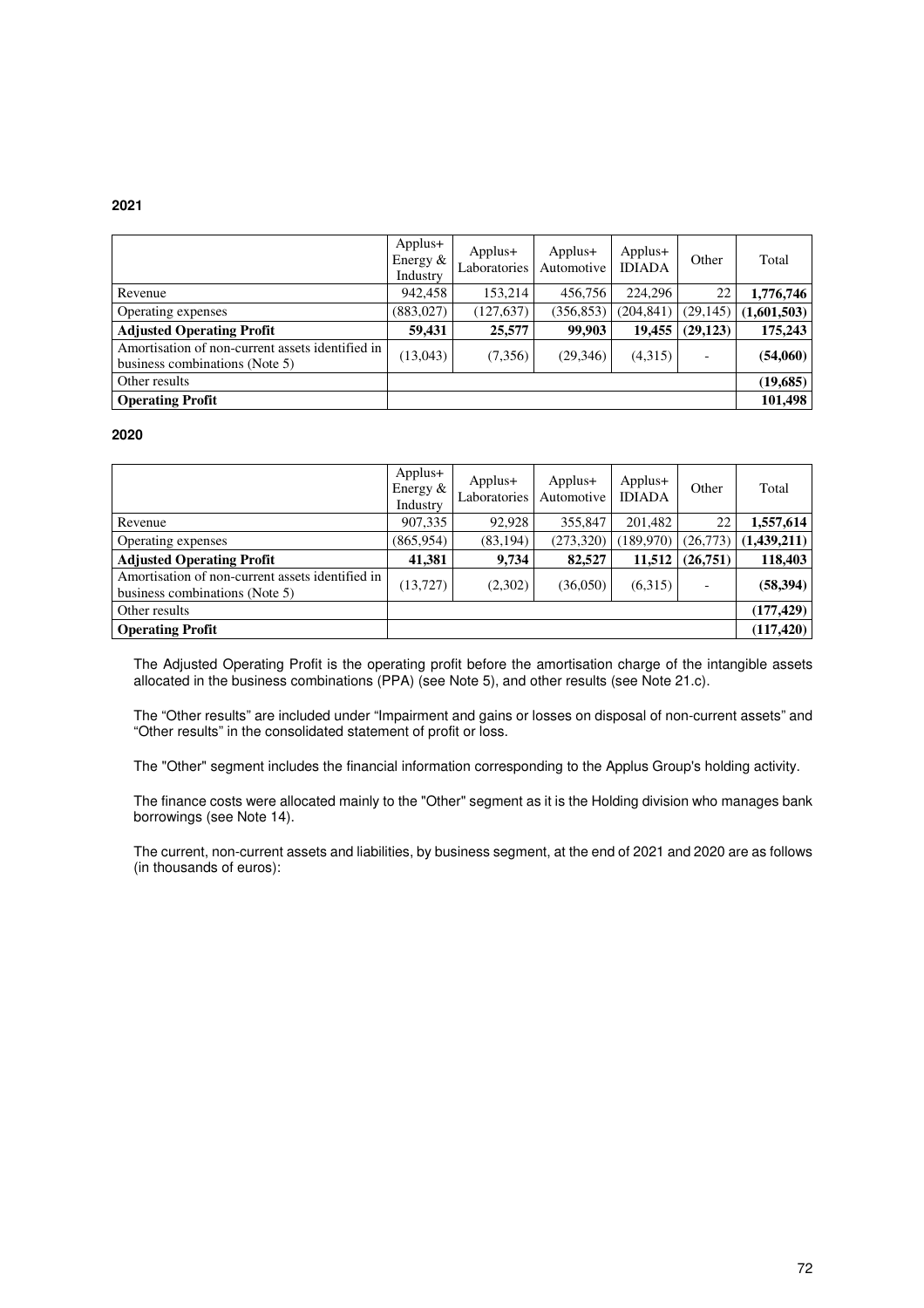# **2021**

|                                                      | Applus+<br>Energy $&$<br>Industry | $Applus+$<br>Laboratories | $Applus+$<br>Automotive | Applus+<br><b>IDIADA</b> | Other   | Total     |
|------------------------------------------------------|-----------------------------------|---------------------------|-------------------------|--------------------------|---------|-----------|
|                                                      |                                   |                           |                         |                          |         |           |
| Goodwill                                             | 258,566                           | 155,554                   | 287,041                 | 23,385                   | 1,243   | 725,789   |
| Other intangible assets                              | 122,354                           | 70,384                    | 193,445                 | 20,838                   | 12,946  | 419,967   |
| Rights of use                                        | 41,442                            | 29,573                    | 76,993                  | 31,819                   | 893     | 180,720   |
| Property, plant and equipment                        | 77,819                            | 51,608                    | 88,717                  | 35,024                   | 606     | 253,774   |
| Investments accounted for using the equity<br>method | 520                               |                           |                         |                          |         | 520       |
| Non-current financial assets                         | 10,790                            | 844                       | 4.970                   | 1,089                    |         | 17,693    |
| Deferred tax assets                                  | 22,882                            | 2,392                     | 8,335                   | 3,881                    | 23,534  | 61,024    |
| <b>Total non-current assets</b>                      | 534,373                           | 310,355                   | 659,501                 | 116,036                  | 39,222  | 1,659,487 |
| <b>Total current assets</b>                          | 404,200                           | 75,174                    | 41,731                  | 103,662                  | 22,231  | 646,998   |
| <b>Total liabilities</b>                             | 328,323                           | 107,305                   | 265,407                 | 129,981                  | 809,123 | 1.640.139 |

# **2020**

|                                                      | $Applus+$<br>Energy $&$<br>Industry | $Applus+$<br>$Applus+$<br>Laboratories<br>Automotive |         | Applus+<br><b>IDIADA</b> | Other   | Total     |
|------------------------------------------------------|-------------------------------------|------------------------------------------------------|---------|--------------------------|---------|-----------|
|                                                      |                                     |                                                      |         |                          |         |           |
| Goodwill                                             | 208,395                             | 144,248                                              | 292,041 | 29,627                   | 1,258   | 675,569   |
| Other intangible assets                              | 104,072                             | 62,364                                               | 223,686 | 24,877                   | 10,811  | 425,810   |
| Rights of use                                        | 40,451                              | 26,004                                               | 78,080  | 33,624                   | 999     | 179,158   |
| Property, plant and equipment                        | 78,637                              | 30,226                                               | 84,114  | 38,639                   | 962     | 232,578   |
| Investments accounted for using the equity<br>method | 542                                 |                                                      |         |                          |         | 542       |
| Non-current financial assets                         | 8,333                               | 733                                                  | 4,913   | 991                      |         | 14,970    |
| Deferred tax assets                                  | 21,535                              | 1,940                                                | 9,202   | 3,210                    | 28,273  | 64,160    |
| Total non-current assets                             | 461,965                             | 265,515                                              | 692,036 | 130,968                  | 42,303  | 1,592,787 |
| <b>Total current assets</b>                          | 343,177                             | 57,162                                               | 59,524  | 79,375                   | 35,068  | 574,306   |
| <b>Total liabilities</b>                             | 277,522                             | 95,800                                               | 287,004 | 123,490                  | 749,404 | 1,533,220 |

The additions to intangible assets and also to property, plant and equipment, by business segment, in 2021 and 2020 are as follows (in thousands of euros):

|                   | $Applus+$<br>Energy<br>&Industry | $Applus+$<br>Laboratories | $Applus+$<br>Automotive | $Applus+$<br><b>IDIADA</b> | Other | <b>Total</b> |
|-------------------|----------------------------------|---------------------------|-------------------------|----------------------------|-------|--------------|
|                   |                                  |                           |                         |                            |       |              |
| <b>Capex 2021</b> | 19,228                           | 15.022                    | 16.772                  | 9,970                      | 2,085 | 63,077       |
| <b>Capex 2020</b> | 19,812                           | 8.206                     | 15,391                  | 10,156                     | 2,209 | 55,774       |

# **b) Financial information by geographic segment**

Since the Group has presence in several countries, the financial information has been grouped geographically.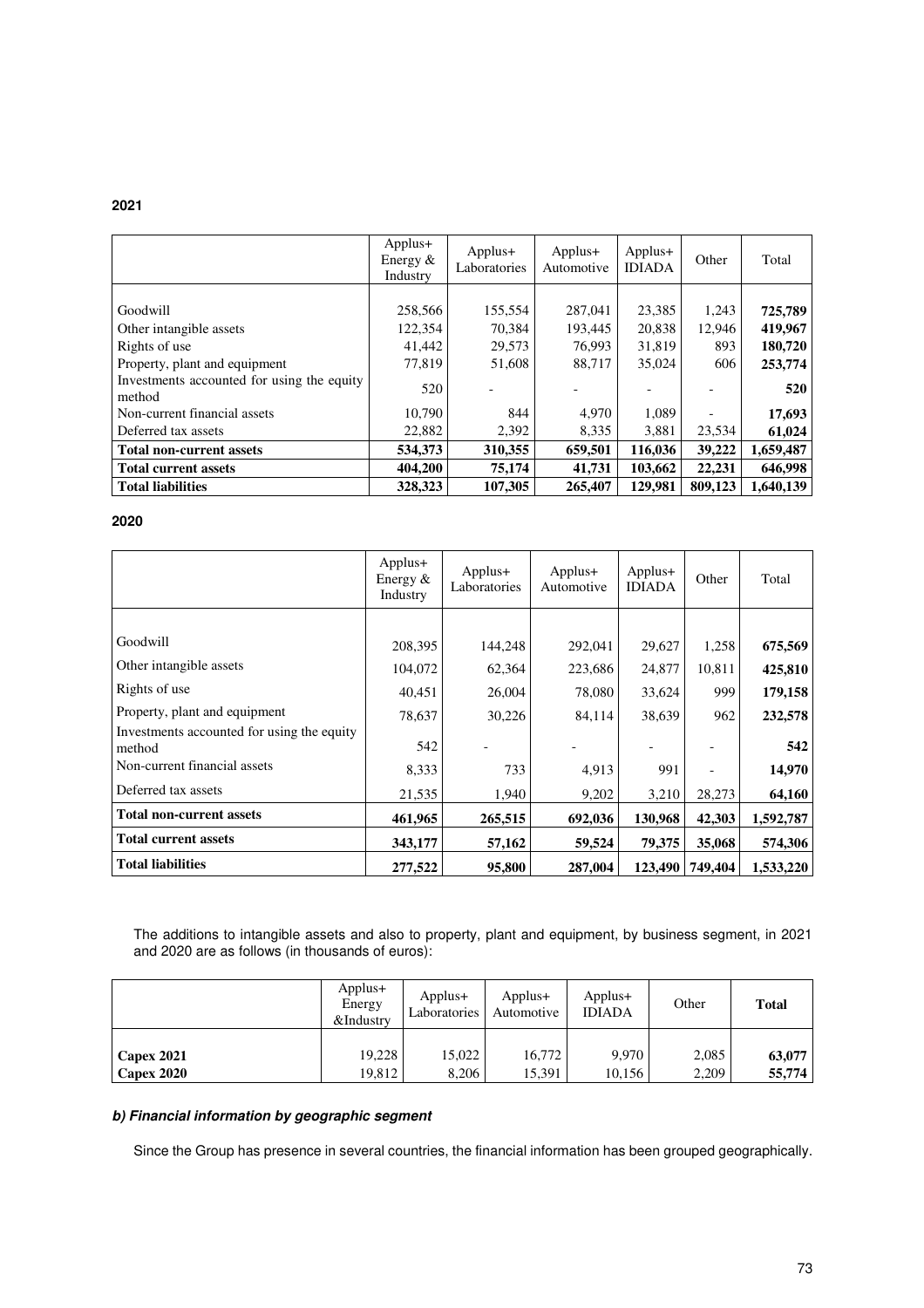The sales, by geographical area, in 2021 and 2020, were as follows:

|                        |           | Thousands of Euros |
|------------------------|-----------|--------------------|
|                        | 2021      | 2020               |
|                        |           |                    |
| Spain                  | 426,284   | 371,605            |
| Rest of Europe         | 504,712   | 398,382            |
| US and Canada          | 299,044   | 291,906            |
| Asia and Pacific       | 205,163   | 179,542            |
| Middle East and Africa | 146,140   | 150,942            |
| Latin America          | 195,403   | 165,237            |
| <b>Total</b>           | 1,776,746 | 1.557.614          |

The non-current assets, by geographical area, in 2021 and 2020, are as follows (in thousands of euros):

| Total non-current assets | Spain   | Rest of<br>Europe | US and<br>Canada | Asia<br>Pacific | Latin<br>America | Middle<br>East and<br>Africa | Total     |
|--------------------------|---------|-------------------|------------------|-----------------|------------------|------------------------------|-----------|
|                          |         |                   |                  |                 |                  |                              |           |
| 31 December 2021         | 806,432 | 417,291           | 199,300          | 142,373         | 73,086           | 21,005                       | 1,659,487 |
| 31 December 2020         | 800,864 | 394.671           | 204.325          | 102,608         | 75.414           | 14.905                       | 1,592,787 |

# **26. Leases**

# **a) Amounts recognised in the consolidated statement of financial position**

The amounts related to operating leases recognised in the consolidated statement of financial position as at 31 December 2021 and 2020 are as follows:

Rights of use

|                                            | Thousands of Euros       |         |  |
|--------------------------------------------|--------------------------|---------|--|
|                                            | Net value                |         |  |
|                                            | 31/12/2021<br>31/12/2020 |         |  |
|                                            |                          |         |  |
| <b>Rights of use</b>                       |                          |         |  |
| Offices                                    | 116,242                  | 121,269 |  |
| Rights of use of facilities (fixed levies) | 23,817                   | 27,655  |  |
| Vehicles                                   | 23,248                   | 18,472  |  |
| Machinery                                  | 11,118                   | 6,295   |  |
| Land                                       | 5,600                    | 4,376   |  |
| Hardware                                   | 695                      | 1,091   |  |
| <b>Total</b>                               | 180,720                  | 179,158 |  |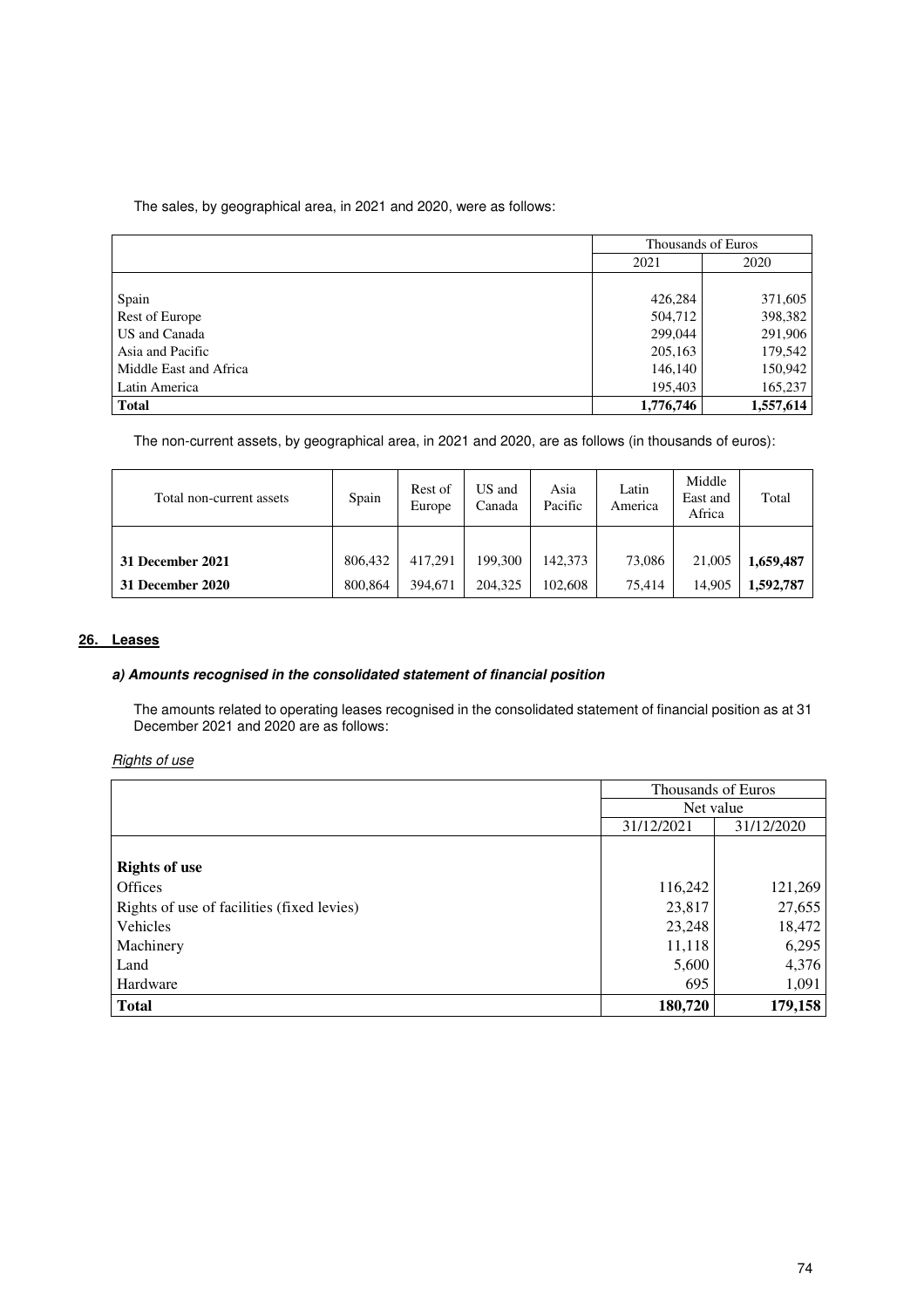#### Lease liabilities

|                                                               | Thousands of Euros       |         |  |
|---------------------------------------------------------------|--------------------------|---------|--|
|                                                               | 31/12/2021<br>31/12/2020 |         |  |
| Maturity analysis - lease-related cash flows (not discounted) |                          |         |  |
| Within one year                                               | 54,509                   | 51,553  |  |
| Between one and five years                                    | 111,134                  | 116,292 |  |
| More than five years                                          | 50,686                   | 50,343  |  |
| Total lease-related cash flows (not discounted)               | 216,329                  | 218,188 |  |

|                          | Thousands of Euros       |         |  |
|--------------------------|--------------------------|---------|--|
|                          | 31/12/2021<br>31/12/2020 |         |  |
|                          |                          |         |  |
| <b>Lease liabilities</b> |                          |         |  |
| Current                  | 54,510                   | 51,170  |  |
| Non-current              | 141,968                  | 144,379 |  |
| <b>Total</b>             | 196,478                  | 195,549 |  |

#### **b) Amounts recognised in the consolidated statement of profit or loss**

At 31 December 2021, the amounts related to leases recognised in the consolidated statement of profit or loss are as follows: amortisation of the right-of-use assets for an amount of EUR 52,400 thousand (2020: EUR 45,307 thousand), basically offices and vehicles; finance costs on lease liabilities for an amount of EUR 7,534 thousand (2020: EUR 7,552 thousand) (Note 22); operating expenses related to leases of low-value assets not considered in a short-term, short-term leases and, variable lease payments not included in the measurement of lease liabilities, for an amount of EUR 62,386 thousand (2020: EUR 44,633 thousand), which correspond, basically, to auto stations' variable rent levies of the Automotive division for an amount of EUR 37,488 thousand (2020: EUR 25,179 thousand); and income amounting to EUR 240 thousand (EUR 78 thousand in 2020) arising from contract modifications, basically as a result of terminations of leases which caused the de-recognition of the related right-of-use asset and lease liability.

In 2021, the consolidated EBITDA impact corresponds to minor operating lease expenses amounting EUR 60,336 thousand (2020: EUR 52,979 thousand).

#### **c) Amounts recognised in the consolidated statement of cash flows**

In the period ended at 31 December 2021, the total amount of cash outflows relating to leases amounted to EUR 60,336 thousand (2020: EUR 52,979 thousand).

#### **d) Leases in which the Group acts as lessee**

All amounts recognised in the consolidated statement of financial position relate to leases in which the Group acts as lessee.

The main rights of use assets of the Group include two levies of surface rights of Applus+ Laboratories in Bellaterra and Applus+ IDIADA in L'Albornar (Catalonia, Spain) with maturities 2033 and 2024 respectively.

In 2021 and 2020, the Group has not recognised gains or losses arising from sale and leaseback transactions.

Additionally, new lease contracts were registered as additions amounting to EUR 35 million, corresponding mainly to laboratories of companies acquired during 2021 (see Note 2.b.e.), vehicle inspection testing centres and extensions of equipment's and vehicle's contracts.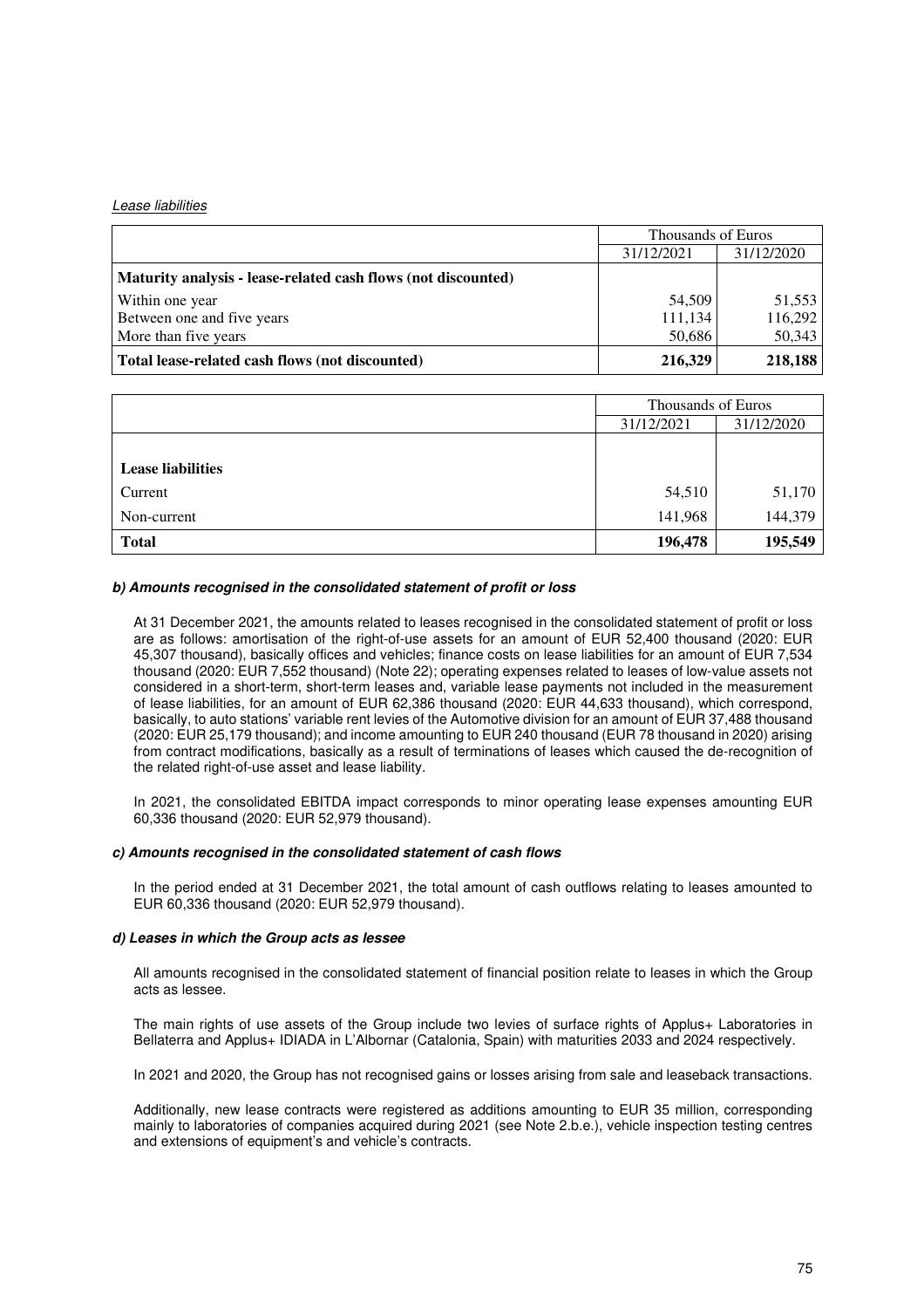Lastly, it should be noted that no renegotiations were held that have led to reductions or forgiveness of rent or other economic incentives resulting in a significant positive effect on the consolidated statement of profit or loss.

### **27. Obligations acquired and contingencies**

### **a) Guarantees and obligations acquired**

The Group has guarantees required by the business activities of the Group companies amounting to EUR 114.4 million (31 December 2020: EUR 101.1 million), as shown in the following detail by segment (in millions of euros):

| Guarantees provided | $Applus+$<br>Energy $\&$<br>Industry | $Applus+$<br>Laboratories | $Applus+$<br>Automotive | Applus+<br><b>IDIADA</b> | Other | Total |
|---------------------|--------------------------------------|---------------------------|-------------------------|--------------------------|-------|-------|
| 31 December 2021    | 65.8                                 | 8.6                       | 30.2                    | 4.5                      | 4.5   | 114.4 |
| 31 December 2020    | 58.9                                 | 73                        |                         | 4.5                      | 0.2   | 101.1 |

There are guarantees included in Applus+ Laboratories, Applus Automotive and Applus+ IDIADA divisions amounting to EUR 18.2 million (31 December 2020: EUR 18.3 million) provided to the Catalonia Autonomous Community Government in connection with the incorporation of the subsidiaries IDIADA Automotive Technology, S.A. and LGAI Technological Center, S.A. and with the management of vehicle roadworthiness testing service.

The guarantees provided by Applus+ Energy & Industry relate mainly to guarantees provided to companies or public-sector agencies as provisional or final guarantees to submit bids or to assume liability for contracts awarded.

The Group also has certain obligations and guarantees under the financing agreement (see Notes 14.a.1 and 14.a.2). These obligations include reporting obligations relating to the Group's financial statements and business plans; the obligation to take certain measures such as guaranteeing accounting closes, refrain from performing certain transactions without the consent of the lender, such as certain mergers, changes of business activity, share redemptions, and the financial obligation to achieve certain financial ratios, among others.

The Parent's Directors do not expect any material liabilities as a result of the transactions described in this Note and in addition to those recognised in the accompanying consolidated statement of financial position.

# **b) Contingencies**

### b.1. Auto Catalonia

Current legislation on access to the provision of the vehicle roadworthiness testing activities (ITV) stipulates a quota-bound administrative authorisation system, which was challenged by certain operators on the basis that the Services Directive should be applicable and hence, a free market be set.

In line with the Judgment given by the European Court of Justice (in the Reference for preliminary ruling from the Spanish Supreme Court), which concluded that the Services Directive does not apply to roadworthiness testing activities as those are part of "services in the field of transport" falling within the scope of Title VI of the EU Treaty, the Supreme Court confirmed in its judgments of 21 April and 6 May 2016 that the Catalan ITV regime and the authorisations granted in 2010 to the Group until 2035, were in conformity with applicable law and additionally that restrictions on the maximum market share and minimum distance between roadworthiness testing centres of a single operator were void (as these restrictions to the freedom of establishment were not justified).

By judgment of 25 April 2016, the Supreme Court declared null the call for tender to access the authorisation of new roadworthiness testing centres provided as established under the territorial plan, as it included the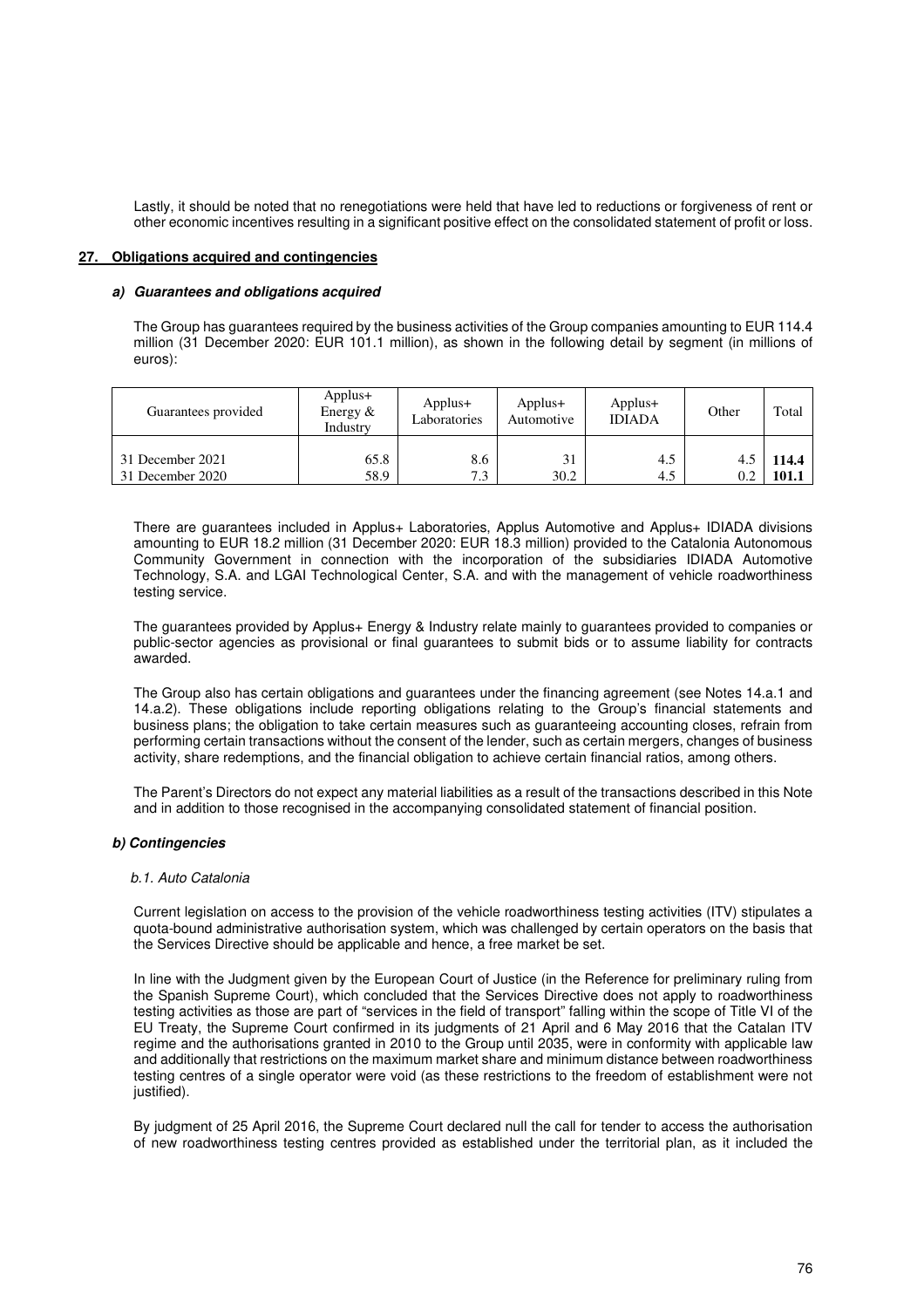restrictions of maximum market share and minimum distance between vehicle roadworthiness testing centres licensed to the same undertaking, which had been declared void.

In addition, in the referred judgment of May 6, 2016, the Supreme Court declared void the "Disposición Adicional Segunda" of the Decree 30/2010 that provided for the right to use the assets and rights owned by the Administration by those operators who had been originally concessionaires, as well as the Order regulating the economic consideration for the use of such assets (in a judgment of 4 May 2016). As a result, in another litigation opened before the High Court of Justice of Catalonia (TSJC), the latter has issued a judgment on 24 April 2017, declaring void the Instruction of the General Director of Energy, Mines and Industrial Safety defining the criteria set to define the economic consideration for the use of said public assets; this decision was finally upheld by the Supreme Court.

The Parent's Directors believe that the 2016 judgments of the Supreme Court confirmed the validity of the roadworthiness testing activities' regime in Catalonia - quota authorization- as well as the titles upon which Applus operates in that territory, however the Generalitat de Catalunya (Autonomous Government of Catalonia) shall implement the appropriate measures to comply with the Supreme Court judgments referred to above.

As of November 10th 2020 the Catalan Government approved a preliminary report for a draft bill on the automotive inspection services in Catalonia. On November 17th 2020, the Government approved a law-decree 45/2020 on the transitory and extraordinary authorisation to continue the automotive inspection services, which however was finally repealed by the Catalan Parliament on December 3rd. The process for the approval of a draft bill was started, with a public consultation period open and consultation with operators and stakeholders. More recently, the Catalan Parliament passed a Law 2/2021, of 29 December, of fiscal, financial, administrative and public sector measures (published on DOGC the 31 of December 2021) which incorporates an exceptional and transitory allowance for current authorized auto inspection operators so they continue rendering the service in the same conditions, until the reversion processes end and until a new law is passed by the Parliament, whilst potential new authorizations' requests are suspended. Additionally, the law includes a requirement to the Government so that it presents a draft bill in twelve months from the application of the law.

### b.2. Other contingencies

Two subsidiaries of the Group are facing a number of lawsuits from former employees regarding the amount of hours of over-time worked. In any case, the impact of these lawsuits would not be significant for the attached consolidated financial statements. The Parent's Directors consider that the outcome of all above proceedings will not entail material additional liabilities to those in the consolidated financial statements at 31 December 2021.

At 2021 year-end, the Parent's Directors were not aware of any significant claims brought by third parties or of any ongoing legal proceedings against the Group that, in their opinion, could have a material impact on these consolidated financial statements.

### **28. Transactions and balances with related parties**

For the purposes of the information in this section, related parties are considered to be:

- The significant shareholders of Applus Services, S.A., are understood to be shareholders holding directly or indirectly 3% or more of the shares, and shareholders which, without being significant, have exercised the power to propose the appointment of a member of the Parent's Board of Directors.
- The Directors and Senior Executive, as well close members of those persons' family. "Director" means a member of the Board of Directors and "Senior Executive" means persons reporting directly to the Board or to the Chief Executive Officer (CEO) of the Group.
- Associates of the Group.

The transactions between the Parent and its subsidiaries were eliminated on consolidation and are not disclosed in this Note.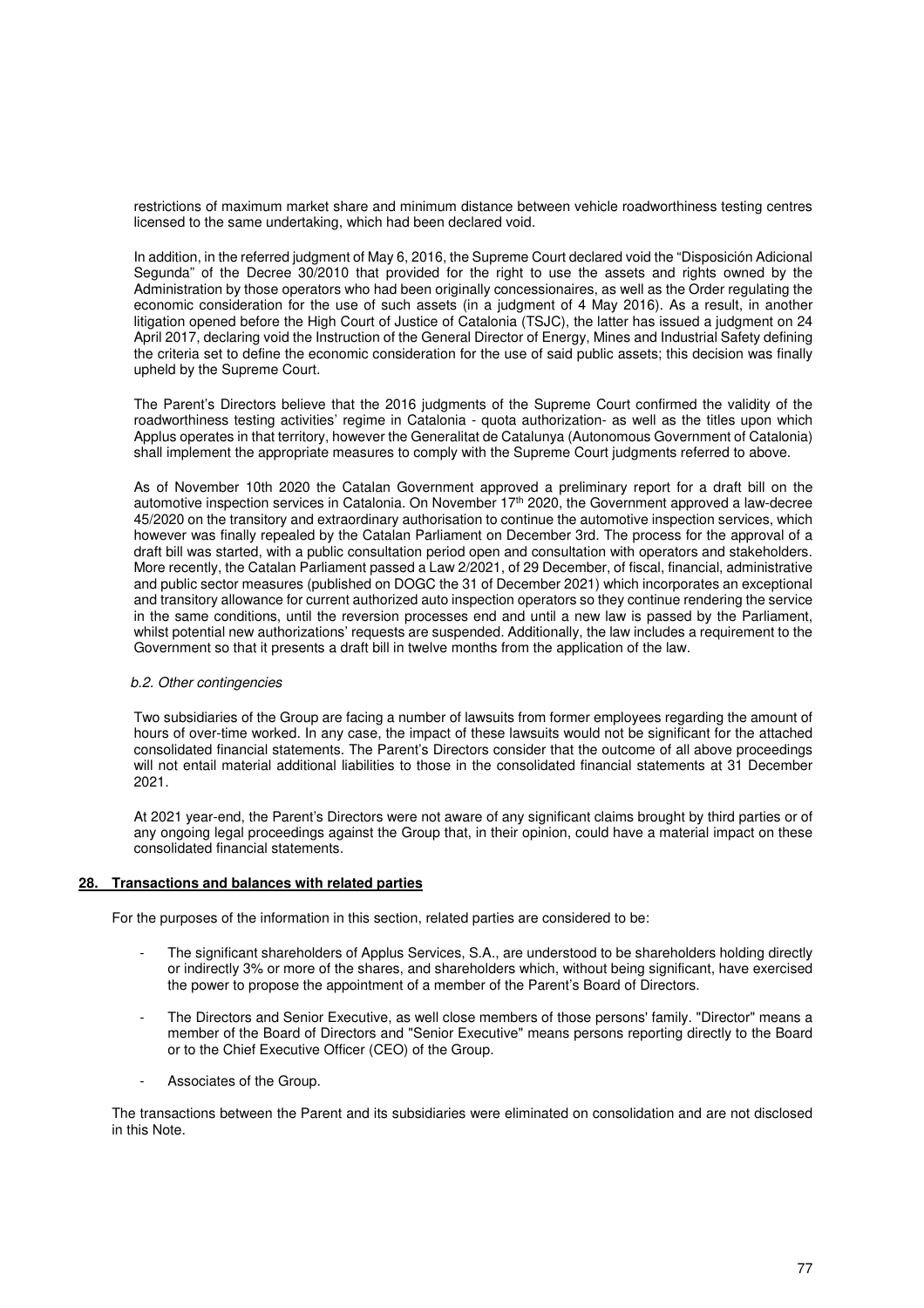The transactions between the Group and its related companies disclosed below, are performed at arm's length and in line with market conditions.

### Transactions with related companies

In 2021 and 2020 the Parent and its subsidiaries performed the following transactions with related companies:

|                    | Thousands of Euros   |              |                   |                      |              |                   |
|--------------------|----------------------|--------------|-------------------|----------------------|--------------|-------------------|
|                    |                      | 2021         |                   | 2020                 |              |                   |
|                    | Operating<br>revenue | Procurements | Other<br>expenses | Operating<br>revenue | Procurements | Other<br>expenses |
|                    |                      |              |                   |                      |              |                   |
| Velosi (B) Sdn Bhd | 40                   |              |                   | 69                   | ۰            | 83                |
| <b>Total</b>       | 40                   |              |                   | 69                   |              | 83                |

The transactions with related companies correspond to commercial transactions.

### Balances with related companies

a) Receivables from related companies:

|                    |                                                                      | Thousands of Euros |  |  |  |  |
|--------------------|----------------------------------------------------------------------|--------------------|--|--|--|--|
|                    | Trade receivables from related companies<br>31/12/2021<br>31/12/2020 |                    |  |  |  |  |
|                    |                                                                      |                    |  |  |  |  |
|                    |                                                                      |                    |  |  |  |  |
| Velosi (B) Sdn Bhd | 221<br>253                                                           |                    |  |  |  |  |
| <b>Total</b>       | 253<br>221                                                           |                    |  |  |  |  |

### b) Payables to related companies:

|                    | Thousands of Euros       |                                               |  |  |  |
|--------------------|--------------------------|-----------------------------------------------|--|--|--|
|                    |                          | Trade and other payables to related companies |  |  |  |
|                    | 31/12/2021<br>31/12/2020 |                                               |  |  |  |
|                    |                          |                                               |  |  |  |
| Velosi (B) Sdn Bhd |                          |                                               |  |  |  |
| <b>Total</b>       |                          |                                               |  |  |  |

The transactions and balances between the Applus Group and related parties (Directors and Senior Executives) are detailed in Note 29.

During 2021 and 2020 there have been no transactions and there are no significant amounts outstanding at year end with significant shareholders.

### **29. Disclosures on the Board of Directors and the Senior Executives**

### Remuneration and obligations to the Board of Directors

The detail of the remuneration (social benefits included) earned by the Executive Directors and by the different members of the Parent's Board of Directors at 2021 and 2020 year-end is as follows: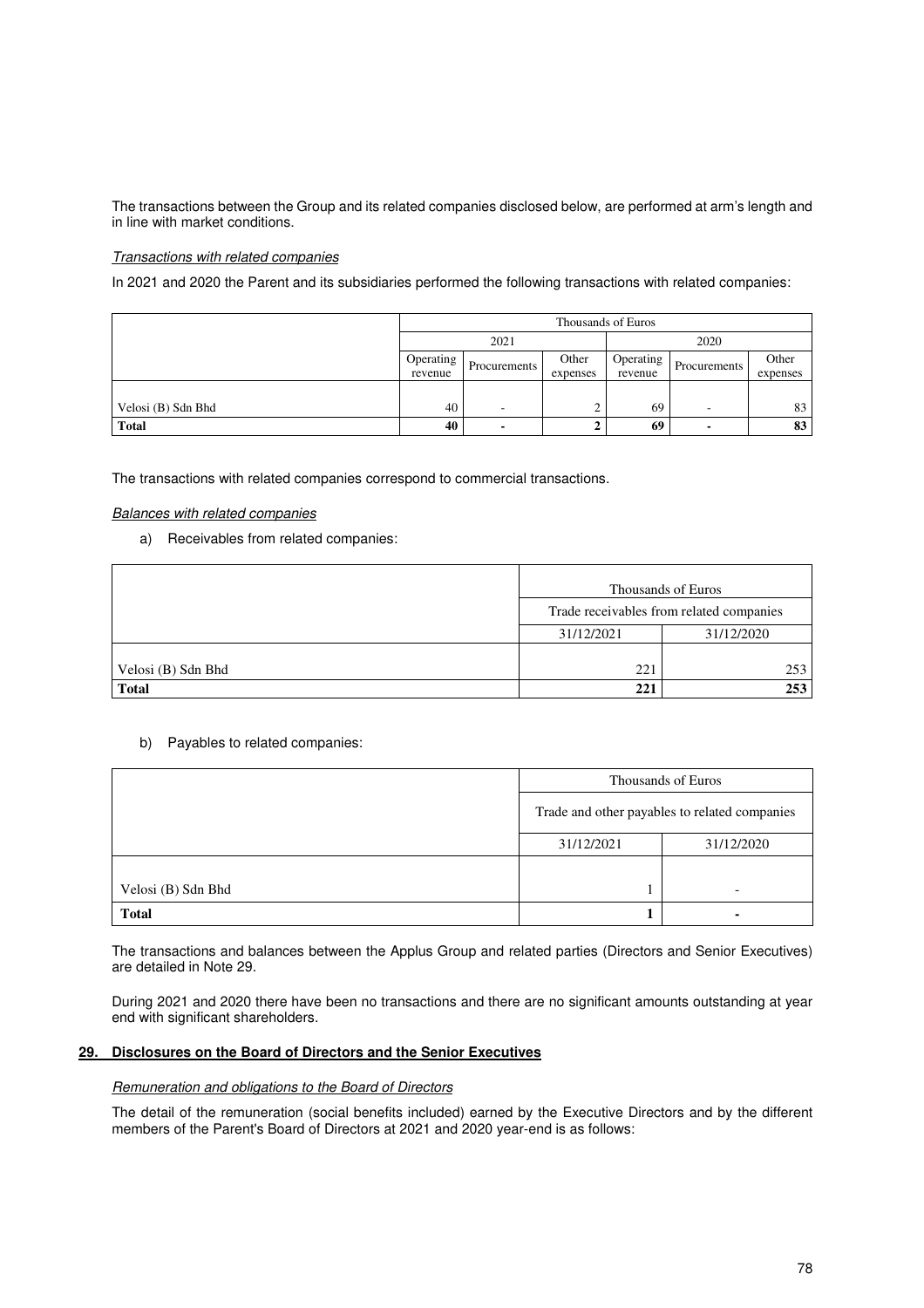### a) Annual remuneration:

|                                                            | Thousands of Euros       |                                                  |       |                          |                                         |       |  |
|------------------------------------------------------------|--------------------------|--------------------------------------------------|-------|--------------------------|-----------------------------------------|-------|--|
|                                                            |                          | 31/12/2021                                       |       |                          | 31/12/2020                              |       |  |
|                                                            | Executive<br>Directors   | Members of<br>the Board<br>Total<br>of Directors |       | Executive<br>Directors   | Members of<br>the Board of<br>Directors | Total |  |
| Fixed remuneration                                         | 1,076                    |                                                  | 1,076 | 999                      |                                         | 999   |  |
| Variable remuneration                                      | 812                      | $\overline{\phantom{a}}$                         | 812   | 382                      | $\overline{\phantom{0}}$                | 382   |  |
| Other items                                                | 65                       |                                                  | 65    | 91                       |                                         | 91    |  |
| Non Executive Chairman and Independent<br><b>Directors</b> |                          | 648                                              | 648   |                          | 620                                     | 620   |  |
| Corporate Social Security Committee                        |                          | 52                                               | 52    |                          | 46                                      | 46    |  |
| Appointments & Compensation Committee                      |                          | 58                                               | 58    |                          | 65                                      | 65    |  |
| <b>Audit Committee</b>                                     | $\overline{\phantom{0}}$ | 90                                               | 90    | $\overline{\phantom{a}}$ | 83                                      | 83    |  |
| <b>Total</b>                                               | 1,953                    | 848                                              | 2,801 | 1,472                    | 814                                     | 2,286 |  |

The fixed remuneration of the Executive Directors includes a portion in the form of RSUs amounting to EUR 58 thousand per year. In February 2019, 2020 and 2021, 5,838, 5,317 and 6,648 RSUs, respectively, were granted. These RSUs will be convertible to shares three years after the date on which they were granted. In February 2021 the Group effected delivery of 2,933 net shares relating to the plan granted in February 2018.

59.51% of the Executive Directors' variable remuneration is given in cash, with the rest comprising RSUs convertible to shares three years after the date on which they are granted, 30% of which are granted in each of the first two years and the remaining 40% are granted in the third year. These RSUs amounted to EUR 329 thousand in the year. At 2021 year-end, three RSU plans were in force, having been granted in March 2019, 2020 and 2021 for 30,607, 34,645 and 17,618 RSUs, respectively. In February 2021 the Group effected delivery of 12,471 net shares.

The plans in force at the end of the year in relation to the RSUs granted in 2019, 2020 and 2021 can be consulted in the Remuneration Report.

b) Long-term incentive ("LTI"):

Under the remuneration policy in force, the Executive Directors shall annually receive PSUs (performance stock units) that are convertible into shares of the Parent three years after the date on which they are granted. The expense recognised in 2021 in this connection amounted to EUR 489 thousand as a result of the fulfilment of the variables established for them. At 2021 year-end, three PSU plans were in force, having been granted in 2019, 2020 and 2021 for 50,874, 46,338 and 57,939 PSUs, respectively. The detail of the PSU plans in force can be consulted in the Remuneration Report. In February 2021 the Group did not effect the delivery of net shares relating to the plan granted in February 2018 due to the non-achievement of the variables established for them.

In 2021, the Executive Directors and the members of the Board of Directors did not earn or receive any termination benefits.

The pension plan benefits earned by the Executive Directors in 2021 amounted to EUR 45 thousand not included in the above table

At 31 December 2021, no loans or advances had been granted to the members of the Parent's Board of Directors.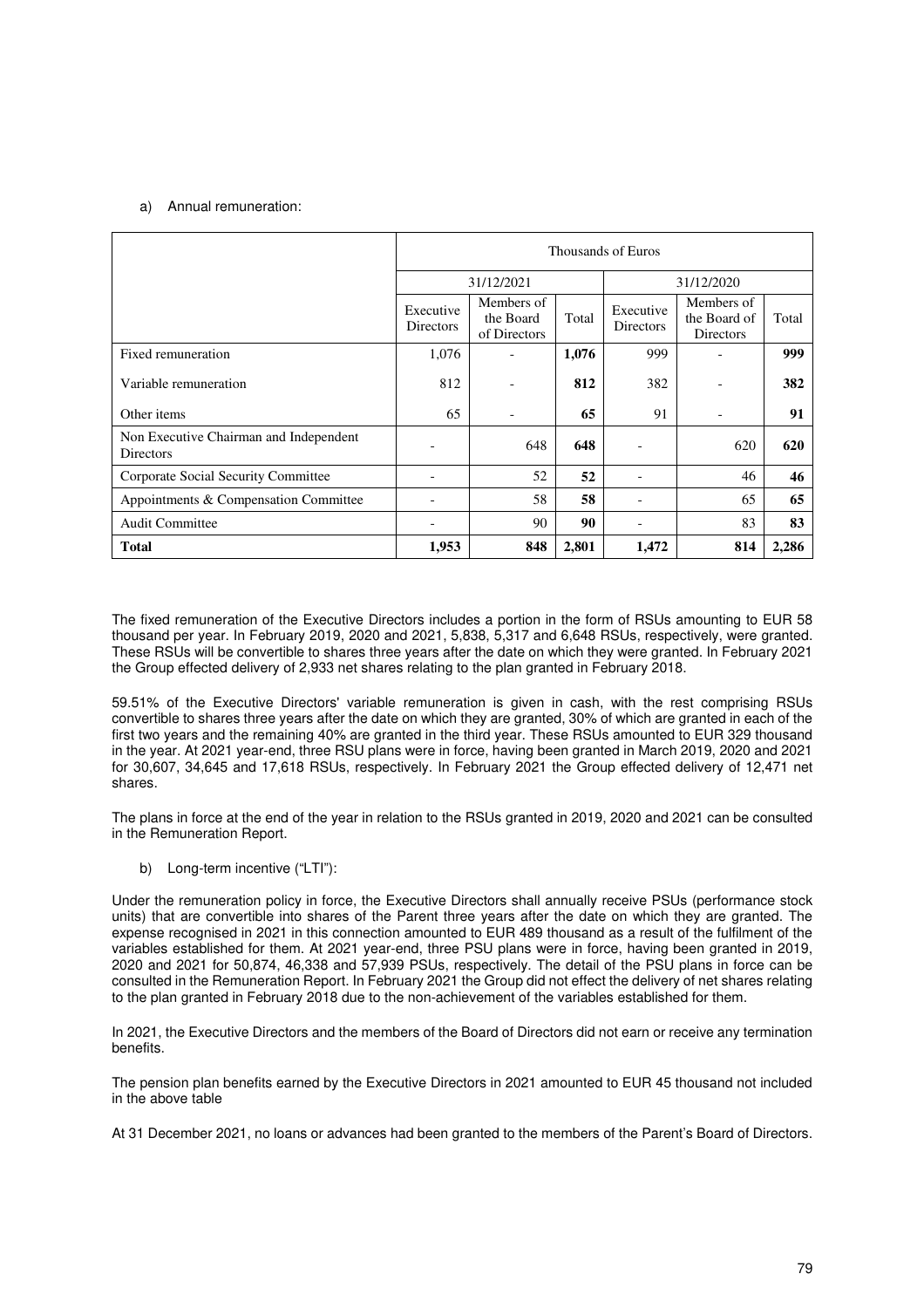Applus Services, S.A. took out a third-party liability insurance policy. The insured persons under this policy are the Directors and Executives of the Group companies the Parent of which is Applus Services, S.A. The Parent's Directors are included among the insured persons of this policy. The premium paid in 2021 for this insurance policy amounted to EUR 156 thousand (2020: EUR 89 thousand).

The Parent's Board of Directors at 31 December 2021 is made up of 6 men and 4 women (7 men and 3 women at 31 December 2020).

#### Information relating to conflicts of interest on the part of the Parent's Directors

It is hereby stated that the Parent's Directors, their individual representatives and the persons related thereto do not hold any investments in the share capital of companies engaging in identical, similar or complementary activities to those of the Group or hold positions or discharge duties thereat, other than those held or discharged at the Applus Group companies, that could give rise to a conflict of interest as established in Article 229 of the Spanish Companies Act.

### Remuneration of and obligations to Senior Executives

Senior Executives are considered to be those who make up the Group's Management. For the purposes of information on remuneration the internal auditor is also included, as defined in current accounting legislation and, in particular, in the "Report of the Special Working Group on the Good Governance of Listed Companies" published by the Spanish National Securities Market Commission (CNMV) on 16 May 2006.

The breakdown of the remuneration earned in 2021 and 2020 by the Group's Senior Executives is as follows:

a) Annual remuneration:

|                       | Thousands of Euros |       |
|-----------------------|--------------------|-------|
|                       | 2021               | 2020  |
| Fixed remuneration    | 3,706              | 3,730 |
| Variable remuneration | 1,742              | 1,060 |
| Other items           | 561                | 477   |
| Termination benefits  | 1.456              | 204   |
| Pension plans         | 85                 | 128   |
| <b>Total</b>          | 7,550              | 5,599 |

The fixed remuneration of certain Senior Executives includes a portion in RSUs amounting to EUR 232 thousand, which are convertible to shares three years after the date on which they are granted. The plans in force at the end of 2021 relate to shares granted in February 2019, 2020 and 2021 for 29,504, 20,370 and 26,473 RSUs, respectively. In February 2021 the Group effected delivery of 11,150 net shares relating to the plan granted in February 2018.

68.2% of the Senior Executives' variable remuneration is given in cash, with the rest comprising RSUs convertible to shares three years after the date on which they are granted, 30% of which are granted in each of the first two years and the remaining 40% are granted in the third year. Additionally, certain members of the Group's Senior Executives have a LTI variable incentive granted on a discretionary basis in February. The RSU plans in force at the end of 2021 relate to the RSUs granted in February 2019, 2020 and 2021 for 79,069, 81,598 and 70,291 RSUs, respectively. In March 2021 the Group effected delivery of 47,595 net shares relating to the plans granted in 2018 (40%), 2019 (30%) and 2020 (30%). EUR 887 thousand were charged to the consolidated statement of profit or loss for 2021 in this connection.

In 2021, EUR 1,456 thousand of termination benefits were registered (EUR 204 thousand in 2020).

b) Multiannual remuneration and long-term incentive in PSUs:

Under the current remuneration policy, certain members of the Group's Senior Executives annually receive PSUs (performance stock units) that are convertible into shares of the Parent three years after the date on which they are granted. The expense recognised in this connection amounted to EUR 333 thousand in 2021 as a result of the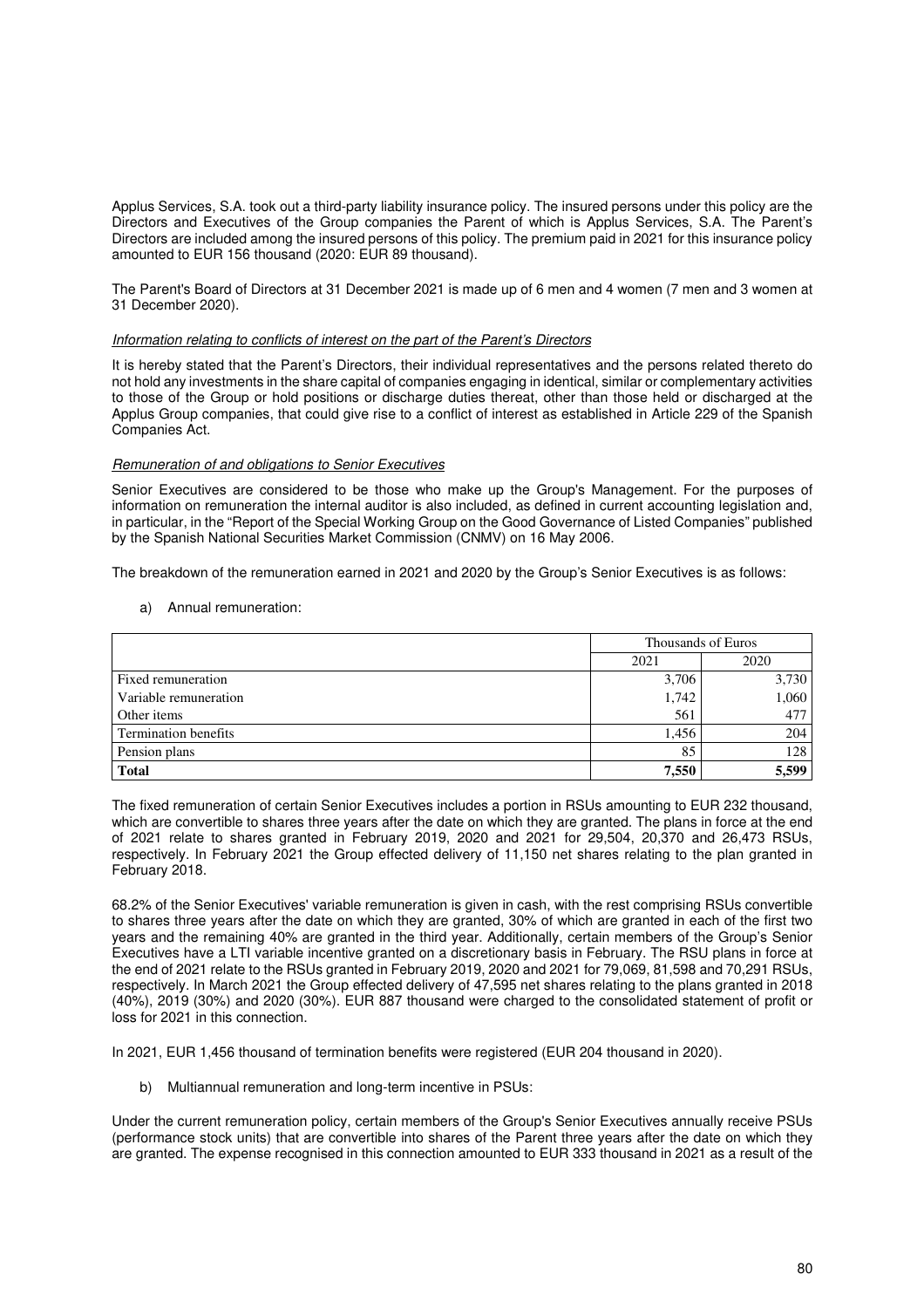achievement of the variables established for them. The PSU plans in force at the end of 2021 relate to the PSUs granted in February 2019, 2020 and 2021 for 39,507, 30,624 and 30,747 PSUs, respectively. In February 2021 the Group did not effect the delivery of net shares relating to the plan granted in February 2018 due to the nonachievement of the variables established for them.

Also, the Group has life insurance obligations to certain Senior Executives; the related expense is included under "Other Items" in the tables above.

The Group's Senior Executives, not counting the internal auditor, comprised 14 men and 4 women at 31 December 2021 (15 men and 3 women at 31 December 2020).

### **30. Events after the reporting period**

The Board of Directors of the Parent Company has approved on 26th January 2022 to launch a programme to buy back the Company's shares, pursuant to the authorisation granted by the General Meeting of Shareholders of the Company held on 29 May 2020, under item Seventh of its agenda. The Programme shall be carried out with the aim of reducing the Company's share capital by the redemption of the treasury shares acquired under the Programme. Such share capital reduction is expected to be submitted for approval at the Annual General Meeting of Shareholders of 2022. The Share Buyback Programme's maximum net investment amounts to Eur 75,000,000. The maximum number of Company's shares to be acquired under the Share Buyback Programme, is set at 7,150,922 shares, representing 5% of the share capital as of this date. The Share Buyback Programme will start on 1 February 2022, and will remain in force until 31 January 2023, both included. Further details of the terms and conditions of the Programme can be found on the CNMV Inside Information dated 27th January 2022.

The Programme shall be carried out in accordance with the provisions of Regulation (EU) 596/2014 of the European Parliament and of the Council, of 16 April 2014, on market abuse ("Regulation (EU) 596/2014") and of Commission Delegated Regulation (EU) 2016/1052, of 8 March 2016, supplementing Regulation on market abuse with regard to regulatory technical standards for the conditions applicable to buyback programmes and stabilisation measures ("Delegated Regulation (EU) 2016/1052").

### **31. Explanation added for translation to English**

These consolidated financial statements are presented on the basis of the regulatory financial reporting framework applicable to the Group (see Note 2.a). Certain accounting practices applied by the Group that conform to that regulatory framework may not conform to other generally accepted accounting principles and rules.

These consolidated financial statements are a translation of the financial statements originally issued in Spanish. In the event of a discrepancy, the Spanish language version prevails.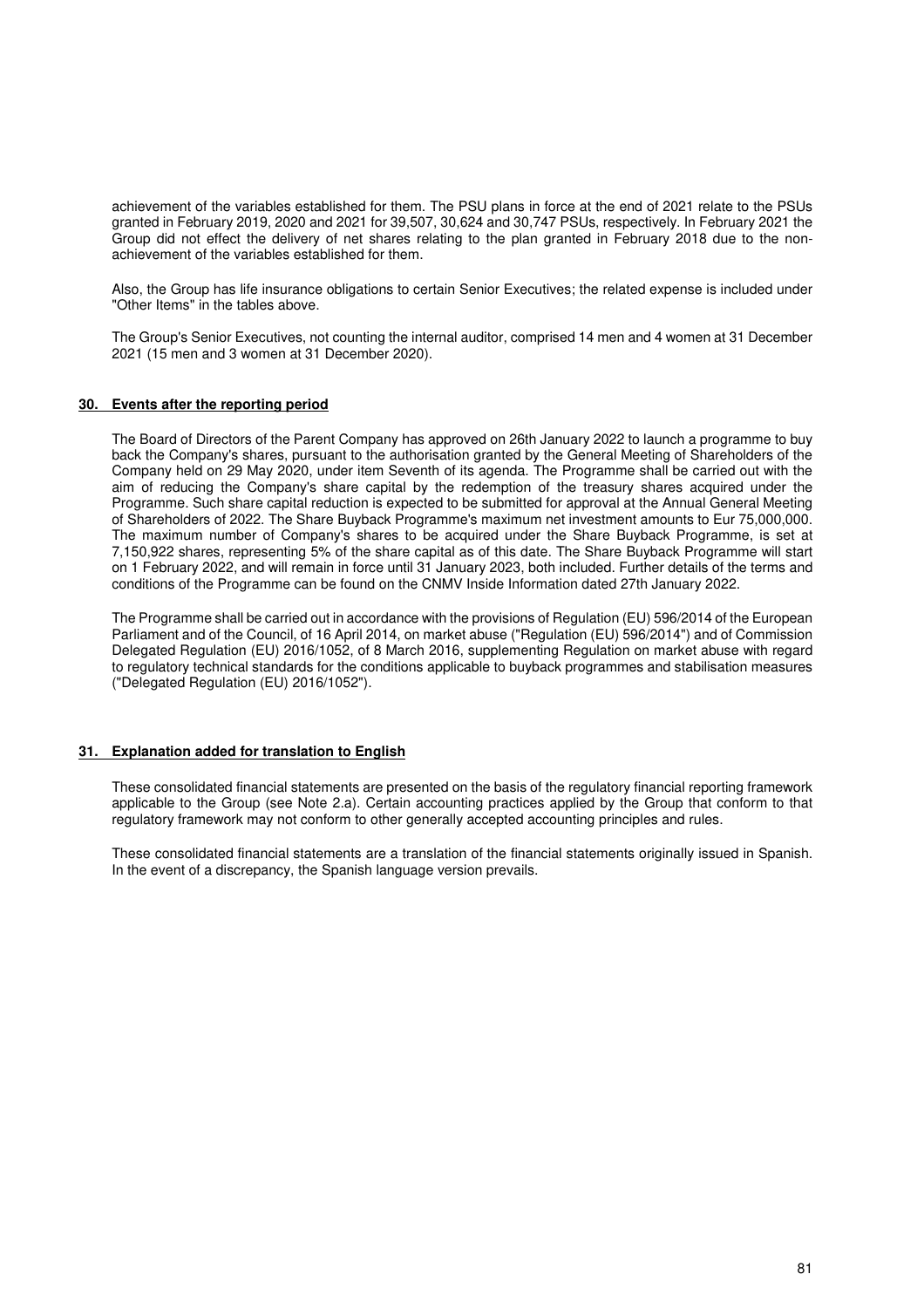#### **Appendix I - Companies included in the scope of consolidation**

| Name                                           | Applus Servicios<br>Tecnológicos, S.L.U                                                         | Azul Holding 2, S.à.r.l.                                   | Libertytown RE, SA                          | Applus Iteuve Argentina.<br>S.A.                                                    | Applus Santa Maria del<br>Buen Ayre, S.A.                                                                                                                            | Applus Uruguay, S.A.                                           | Revisiones Técnicas<br>Applus del Ecuador<br>Applusiteuve, S.A.                                                              | Applus Iteuve Brasil<br>Servicos LTDA                                                       |
|------------------------------------------------|-------------------------------------------------------------------------------------------------|------------------------------------------------------------|---------------------------------------------|-------------------------------------------------------------------------------------|----------------------------------------------------------------------------------------------------------------------------------------------------------------------|----------------------------------------------------------------|------------------------------------------------------------------------------------------------------------------------------|---------------------------------------------------------------------------------------------|
| Registered office                              | Calle Campezo 1,<br>edificio 3, Parque<br><b>Empresarial Las</b><br>Mercedes, Madrid<br>(Spain) | 7, rue Robert Stümper<br>L-2557-Luxembourg<br>(Luxembourg) | 23 avenue Monterey, L-<br>2163 (Luxembourg) | Reconquista 661 - Piso<br>2. C 1003 Ciudad de<br><b>Buenos Aires</b><br>(Argentina) | Jurisdicción de la<br>Ciudad autónoma de<br><b>Buenos Aires</b><br>(Argentina)                                                                                       | Guayabos nº 1718,<br>escritorio<br>505 Montevideo<br>(Uruguay) | Avda Patria nºE4-41<br>Intersección Avda<br>Amazonas edificio Patria<br>Piso 10 Oficina 01.<br>Pichincha, Quito<br>(Ecuador) | Avenida Paulista 726.<br>Ci. 1207, 12 <sup>ª</sup> andar,<br>Sala 36, Sao Paulo<br>(Brazil) |
| Line of business                               | Holding company                                                                                 | Holding company                                            | Captive reinsurance<br>company              | Vehicle roadworthiness<br>testing                                                   | Right and compliance of<br>the obligations<br>corresponding to public<br>services concessions<br>relating to the obligatory<br>Technical Verification of<br>Vehicles | Vehicle roadworthiness<br>testing                              | Vehicle roadworthiness<br>testing                                                                                            | Holding company                                                                             |
| Active / Inactive                              | Active                                                                                          | Active                                                     | Active                                      | Active                                                                              | Active                                                                                                                                                               | Active                                                         | Active                                                                                                                       | Active                                                                                      |
| Ownership interest held by Group<br>companies: |                                                                                                 |                                                            |                                             |                                                                                     |                                                                                                                                                                      |                                                                |                                                                                                                              |                                                                                             |
| Direct                                         | 100%                                                                                            | 100%                                                       |                                             |                                                                                     | $\overline{\phantom{a}}$                                                                                                                                             | $\overline{\phantom{a}}$                                       | $\sim$                                                                                                                       |                                                                                             |
| Indirect                                       | $\sim$                                                                                          | ٠                                                          | 100%                                        | 100%                                                                                | 100%                                                                                                                                                                 | 100%                                                           | 100%                                                                                                                         | 100%                                                                                        |
| Method used to account the investment          | Full consolidation                                                                              | Full consolidation                                         | Full consolidation                          | Full consolidation                                                                  | Full consolidation                                                                                                                                                   | Full consolidation                                             | Full consolidation                                                                                                           | Full consolidation                                                                          |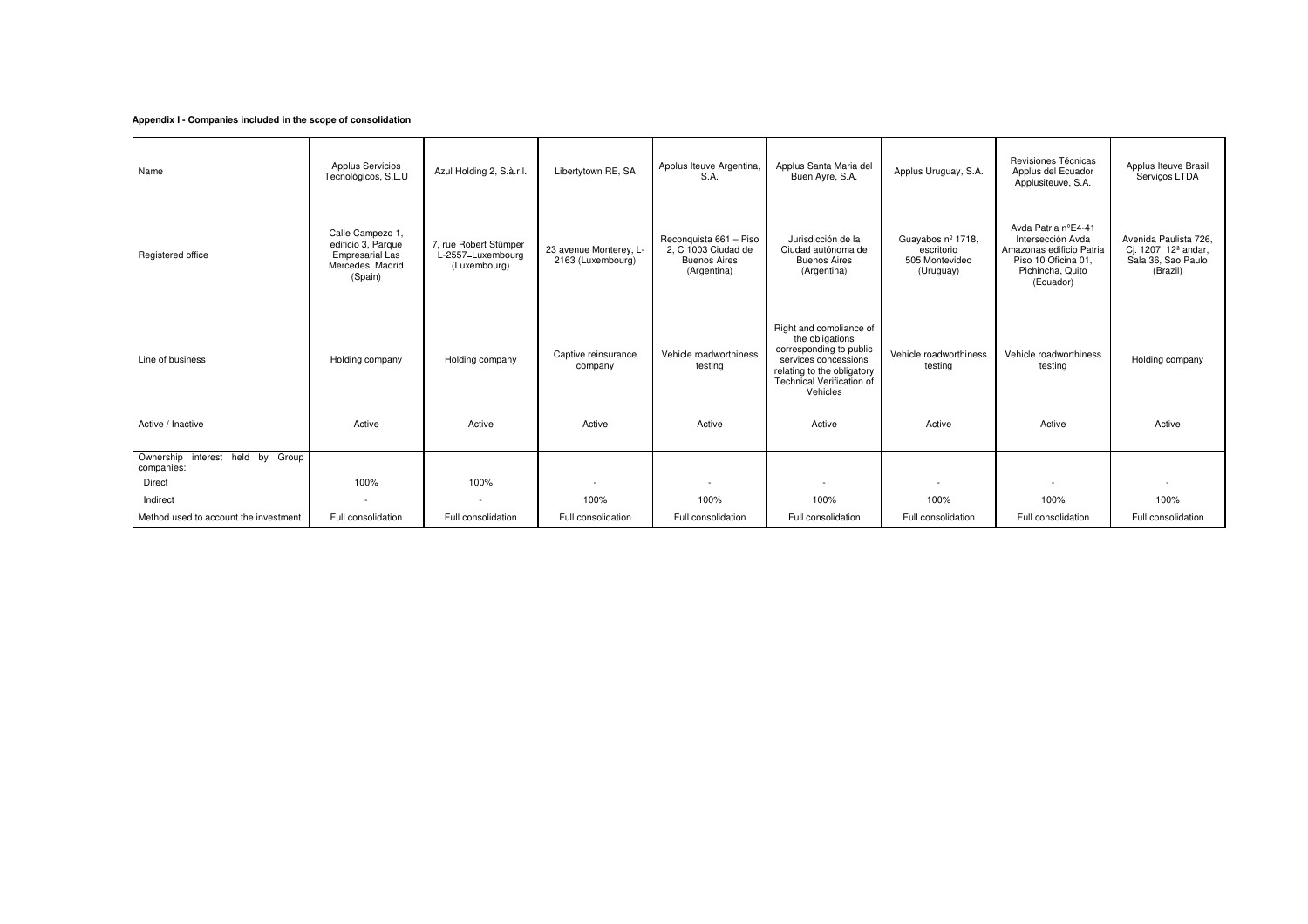| Name                                           | Applus Technologies,<br>Inc.                                   | Janx Holding, Inc.                                                    | Jan X-RAY Services,<br>Inc.                                           | Libertytown USA 1, Inc.                                               | Libertytown USA Finco,<br>Inc.                                        | Applus Iteuve<br>Technology, S.L.U                                                              | <b>IDIADA Automotive</b><br>Technology, S.A                        | Applus Argentina, S.A.                                                              |
|------------------------------------------------|----------------------------------------------------------------|-----------------------------------------------------------------------|-----------------------------------------------------------------------|-----------------------------------------------------------------------|-----------------------------------------------------------------------|-------------------------------------------------------------------------------------------------|--------------------------------------------------------------------|-------------------------------------------------------------------------------------|
| Registered office                              | 3225 Gateway Road,<br>Suite 450, Brookfield, WI<br>53045 (USA) | 3 Sugar Creek Center<br>Blvd. Suite 600 Sugar<br>Land, TX 77478 (USA) | 3 Sugar Creek Center<br>Blvd. Suite 600 Sugar<br>Land, TX 77478 (USA) | 615, Dupont Highway,<br>Kent County Dover,<br>State of Delaware (USA) | 615, Dupont Highway,<br>Kent County Dover,<br>State of Delaware (USA) | Calle Campezo 1,<br>edificio 3, Parque<br><b>Empresarial Las</b><br>Mercedes, Madrid<br>(Spain) | L'Albornar, s/n PO BOX<br>20,43710 Sta Oliva.<br>Tarragona (Spain) | Reconquista 661 - Piso<br>2, C 1003 Ciudad de<br><b>Buenos Aires</b><br>(Argentina) |
| Line of business                               | Vehicle roadworthiness<br>testing                              | Certification services<br>through non-destructive<br>testing          | Certification services<br>through non-destructive<br>testing          | Holding company                                                       | Holding company                                                       | Vehicle roadworthiness<br>testing                                                               | Engineering, testing and<br>certification                          | Holding company                                                                     |
| Active / Inactive                              | Active                                                         | Active                                                                | Active                                                                | Active                                                                | Active                                                                | Active                                                                                          | Active                                                             | Active                                                                              |
| Ownership interest held by Group<br>companies: |                                                                |                                                                       |                                                                       |                                                                       |                                                                       |                                                                                                 |                                                                    |                                                                                     |
| Direct                                         |                                                                |                                                                       |                                                                       |                                                                       |                                                                       |                                                                                                 |                                                                    |                                                                                     |
| Indirect                                       | 100%                                                           | 100%                                                                  | 100%                                                                  | 100%                                                                  | 100%                                                                  | 100%                                                                                            | 80%                                                                | 100%                                                                                |
| Method used to account the investment          | Full consolidation                                             | Full consolidation                                                    | Full consolidation                                                    | Full consolidation                                                    | Full consolidation                                                    | Full consolidation                                                                              | Full consolidation                                                 | Full consolidation                                                                  |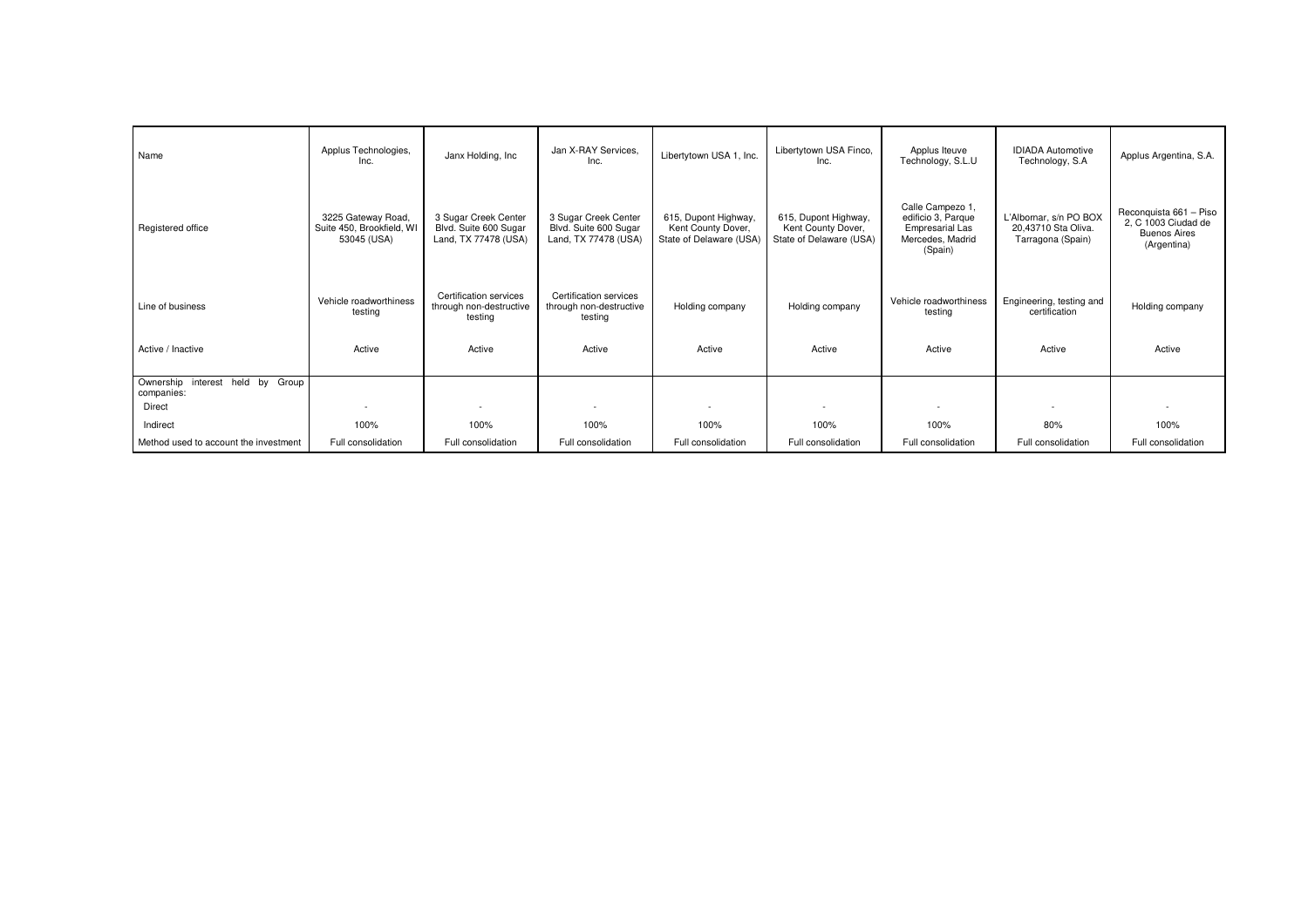| Name                                              | <b>IDIADA</b><br>Fahrzeugtechnik, GmbH.                         | CTAG-Idiada Safety<br>Technology, S.L.                                          | Applus Chile, S.A.                                                             | Applus Iteuve Euskadi,<br>S.A., Sociedad<br>Unipersonal                   | <b>Applus Revisiones</b><br>Técnicas de Chile, S.A.                            | Applus Danmark, A/S                                            | IDIADA CZ, A.S.                                             | K1 Kasastajat, OY                            |
|---------------------------------------------------|-----------------------------------------------------------------|---------------------------------------------------------------------------------|--------------------------------------------------------------------------------|---------------------------------------------------------------------------|--------------------------------------------------------------------------------|----------------------------------------------------------------|-------------------------------------------------------------|----------------------------------------------|
| Registered office                                 | Manfred Hochstatter<br>Strasse 2, 85055<br>Ingolstadt (Germany) | Polígono A Granxa.<br>Parcelas 249-250.<br>36410 Porriño.<br>Pontevedra (Spain) | Avenida Américo<br>Vespucio 743 -<br>Huechuraba - Santiago<br>de Chile (Chile) | Polígono Ugaldeguren I<br>Parcela 8, 48710<br>Zamudio, Vizcaya<br>(Spain) | Avenida Américo<br>Vespucio 743 -<br>Huechuraba - Santiago<br>de Chile (Chile) | Høje Taastrup Boulevard<br>23, 2th, 2630 Taastrup<br>(Denmark) | Prazska 320/8,500 04,<br>Hradec Králové (Czech<br>Republic) | Joukahaisenkatu 6,<br>20520 Turku<br>Finland |
| Line of business                                  | Engineering, testing and<br>certification                       | Engineering, testing and<br>certification                                       | Vehicle roadworthiness<br>testing                                              | Vehicle roadworthiness<br>testing                                         | Vehicle roadworthiness<br>testing                                              | Vehicle roadworthiness<br>testing                              | Engineering, testing and<br>certification                   | Vehicle roadworthiness<br>testing            |
| Active / Inactive                                 | Active                                                          | Active                                                                          | Active                                                                         | Active                                                                    | Active                                                                         | Active                                                         | Active                                                      | Active                                       |
| Ownership interest<br>held by Group<br>companies: |                                                                 |                                                                                 |                                                                                |                                                                           |                                                                                |                                                                |                                                             |                                              |
| Direct                                            |                                                                 |                                                                                 |                                                                                |                                                                           | $\overline{\phantom{a}}$                                                       | $\sim$                                                         | $\overline{\phantom{a}}$                                    | $\overline{\phantom{a}}$                     |
| Indirect                                          | 80%                                                             | 40%                                                                             | 100%                                                                           | 100%                                                                      | 100%                                                                           | 100%                                                           | 80%                                                         | 100%                                         |
| Method used to account the investment             | Full consolidation                                              | Full consolidation                                                              | Full consolidation                                                             | Full consolidation                                                        | Full consolidation                                                             | Full consolidation                                             | Full consolidation                                          | Full consolidation                           |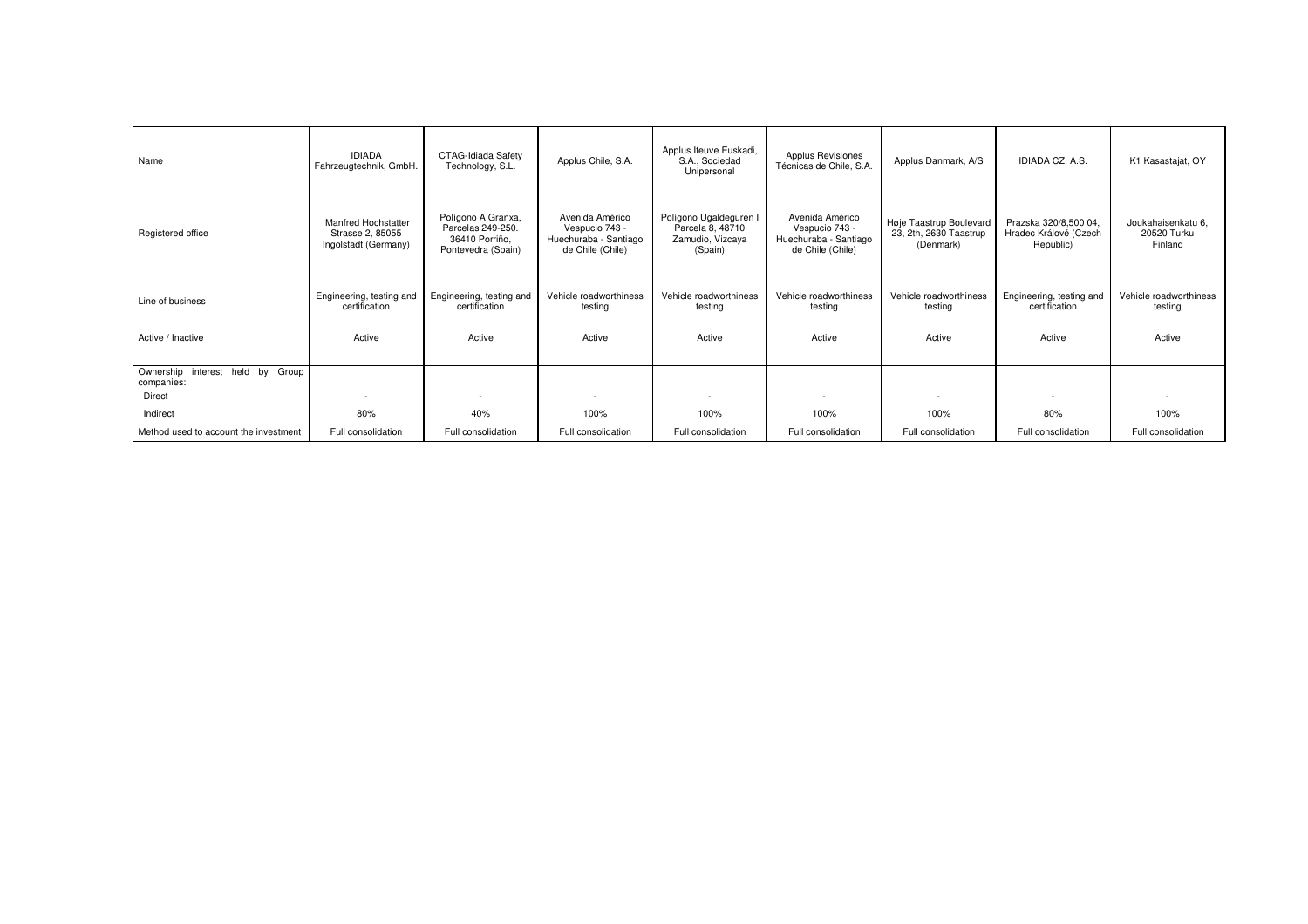| Name                                                 | Inspecció Tècnica de<br>vehicles i serveis, S.A.       | Idiada Automotive<br>Technology India PVT,<br>ltd                                                                      | Shangai IDIADA<br>Automotive Technology<br>Services Co., Ltd                                                       | Applus Euskadi Holding,<br>S.L.U.                                 | Applus Car Testing<br>Service, Ltd.                                                         | Idiada Tecnologia<br>Automotiva, Ltda.                                                                                                  | Idiada Automotive<br>Technology UK, Ltd.                                                   | Shangdong Idiada<br>Automotive and tire<br>proving ground Co, Ltd                       |
|------------------------------------------------------|--------------------------------------------------------|------------------------------------------------------------------------------------------------------------------------|--------------------------------------------------------------------------------------------------------------------|-------------------------------------------------------------------|---------------------------------------------------------------------------------------------|-----------------------------------------------------------------------------------------------------------------------------------------|--------------------------------------------------------------------------------------------|-----------------------------------------------------------------------------------------|
| Registered office                                    | Ctra de Bixessarri s/n.<br>Aixovall AD600<br>(Andorra) | Unit no. 206, 2nd<br>Floor, Sai Radhe Building<br>Raja Bahadur Mill Road,<br>off Kennedy Road, Pune<br>411 001 (India) | Jucheng Pioneer Park,<br>Building 23, 3999 Xiu Pu<br>Road, Nan Hui 201315<br>Shanghai (Pudong<br>District) (China) | Polígono Ugaldeguren, 1<br>parcela 8, Zamudio,<br>Vizcaya (Spain) | 3026 Lakedrive,<br><b>Citywest Business</b><br>Campus,<br>Naas Road, Dublin 24<br>(Ireland) | Cidade de São Bernardo<br>do Campo, Estado de<br>São Pulo, na Rua<br>Continental, nº 342, Vila<br>Margarida, CEP 09750-<br>060 (Brasil) | St Georges Way<br>Bermuda Industrial<br>Estate, Nuneaton.<br>Warwickshire CV10 7JS<br>(UK) | Room 302, No.1<br>industrial building of<br>West Jin Hui Road,<br>South Qi Xiao (China) |
| Line of business                                     | Vehicle roadworthiness<br>testing                      | Engineering, testing and<br>certification                                                                              | Engineering, testing and<br>certification                                                                          | Holding company                                                   | Vehicle roadworthiness<br>testing                                                           | Engineering, testing and<br>certification                                                                                               | Engineering, testing and<br>certification                                                  | Engineering, testing and<br>certification                                               |
| Active / Inactive                                    | Active                                                 | Active                                                                                                                 | Active                                                                                                             | Active                                                            | Active                                                                                      | Active                                                                                                                                  | Active                                                                                     | Active                                                                                  |
| Ownership<br>held by Group<br>interest<br>companies: |                                                        |                                                                                                                        |                                                                                                                    |                                                                   |                                                                                             |                                                                                                                                         |                                                                                            |                                                                                         |
| Direct                                               |                                                        |                                                                                                                        |                                                                                                                    |                                                                   |                                                                                             |                                                                                                                                         |                                                                                            |                                                                                         |
| Indirect                                             | 50%                                                    | 80%                                                                                                                    | 80%                                                                                                                | 100%                                                              | 100%                                                                                        | 80%                                                                                                                                     | 80%                                                                                        | 80%                                                                                     |
| Method used to account the investment                | Full consolidation                                     | Full consolidation                                                                                                     | Full consolidation                                                                                                 | Full consolidation                                                | Full consolidation                                                                          | Full consolidation                                                                                                                      | Full consolidation                                                                         | Full consolidation                                                                      |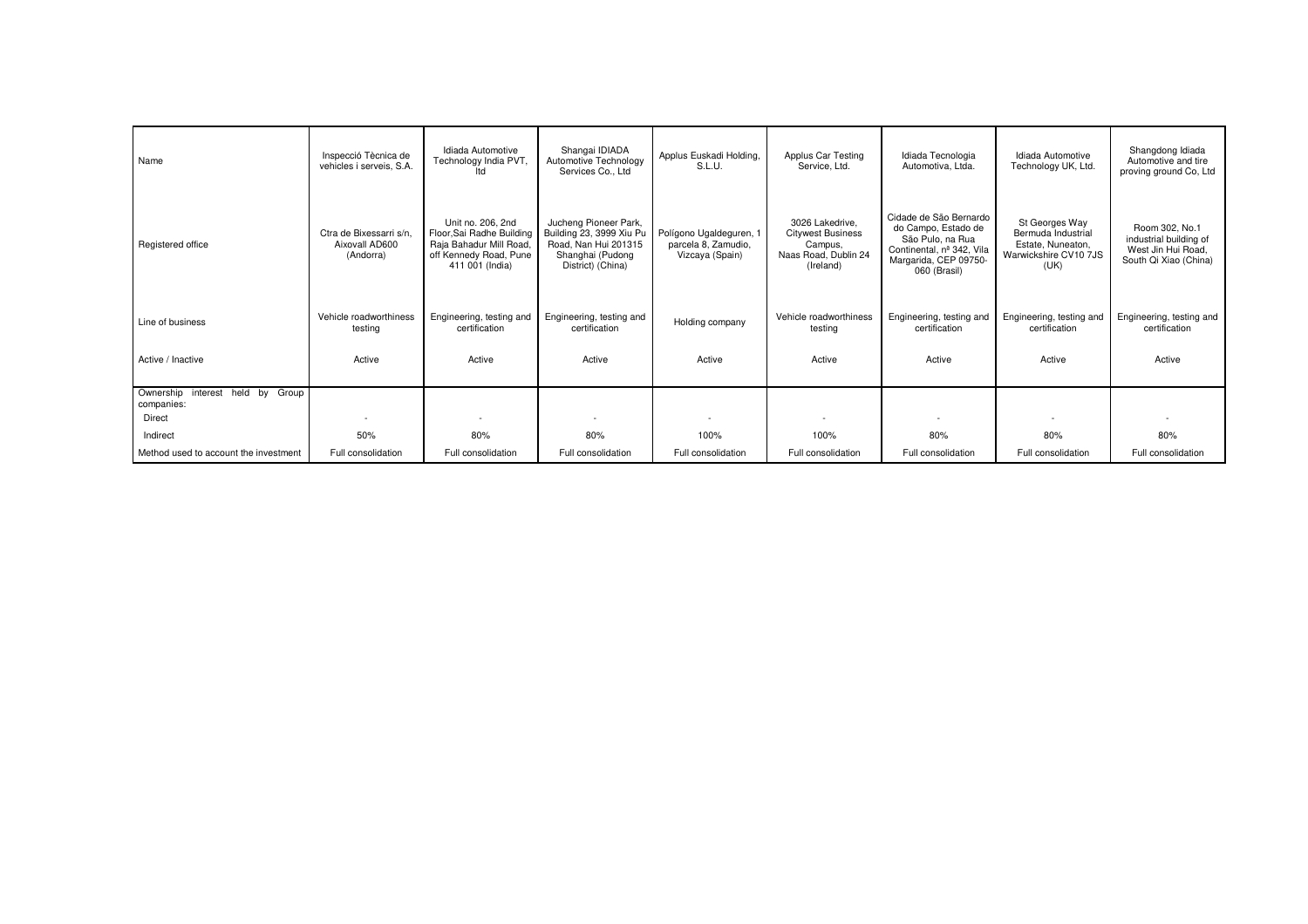| Name                                              | Applus Iteuve Galicia,<br>S.L.U.                                            | Inversiones Finisterre.<br>S.L.                                                                                    | Supervisión y Control,<br>S.A.U.                                                                                     | RITEVE SyC, S.A.                                                                               | Inspecciones y Avalúos<br>SyC, S.A.                                                                      | Idiada Automotive<br>Technology Rus, LLC                                             | Applus Idiada Karco<br>Engineering, LLC                 | <b>IDIADA Automotive</b><br>Technology USA, LLC  |
|---------------------------------------------------|-----------------------------------------------------------------------------|--------------------------------------------------------------------------------------------------------------------|----------------------------------------------------------------------------------------------------------------------|------------------------------------------------------------------------------------------------|----------------------------------------------------------------------------------------------------------|--------------------------------------------------------------------------------------|---------------------------------------------------------|--------------------------------------------------|
| Registered office                                 | Ctra. N-VI, Km. 582,6 -<br>15168 Espiritu Santo -<br>Sada, A Coruña (Spain) | Estación I.T.V. de O<br>Espíritu Santo.Ctra. N-<br>VI, Km. 582 15168<br>Espiritu Santo - Sada, A<br>Coruña (Spain) | Estación I.T.V. de O<br>Espíritu Santo.Ctra. N-<br>VI, Km. 582 - 15168<br>Espiritu Santo - Sada, A<br>Coruña (Spain) | Lagunilla de Heredia,<br>ciento cincuenta metros<br>al este de la Bomba<br>Texaco (Costa Rica) | Heredia, Cantón Central<br>Distrito Ulloa, Lagunilla,<br>150 metros este de la<br>Bomba Uno (Costa Rica) | Russian Federation,<br>603004, Nijniy<br>Novgorod, prospect<br>Lenina, 115 (Russia). | 9270 Holly Road. 92301<br>Adelanto, Califorina<br>(USA) | 9270 Holly Road,<br>Adelanto, CA 92301<br>(USA). |
| Line of business                                  | Holding company                                                             | Holding company                                                                                                    | Vehicle roadworthiness<br>testing                                                                                    | Vehicle roadworthiness<br>testing                                                              | Vehicle roadworthiness<br>testing                                                                        | Engineering, testing and<br>certification                                            | Engineering, testing and<br>certification               | Engineering, testing and<br>certification        |
| Active / Inactive                                 | Active                                                                      | Active                                                                                                             | Active                                                                                                               | Active                                                                                         | Active                                                                                                   | Active                                                                               | Active                                                  | Active                                           |
| Ownership interest<br>held by Group<br>companies: |                                                                             |                                                                                                                    |                                                                                                                      |                                                                                                |                                                                                                          |                                                                                      |                                                         |                                                  |
| Direct                                            |                                                                             |                                                                                                                    |                                                                                                                      |                                                                                                |                                                                                                          |                                                                                      | $\overline{\phantom{a}}$                                |                                                  |
| Indirect                                          | 100%                                                                        | 80%                                                                                                                | 80%                                                                                                                  | 44%                                                                                            | 44%                                                                                                      | 80%                                                                                  | 67%                                                     | 80%                                              |
| Method used to account the investment             | Full consolidation                                                          | Full consolidation                                                                                                 | Full consolidation                                                                                                   | Full consolidation                                                                             | Full consolidation                                                                                       | Full consolidation                                                                   | Full consolidation                                      | Full consolidation                               |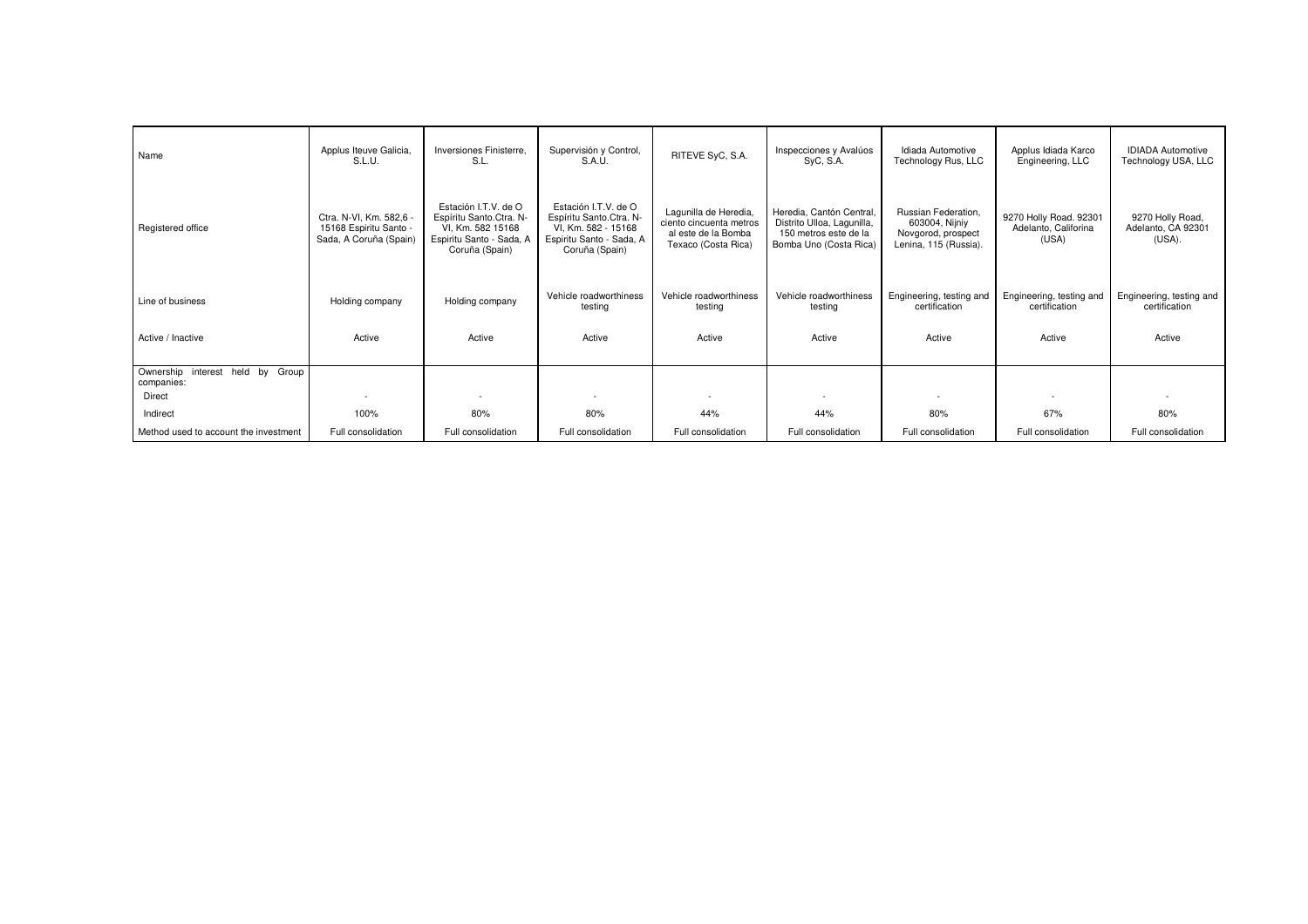| Name                                              | CTAG - Idiada Safety<br>Technology Germany,<br>GmbH             | Inversiones y<br>Certificaciones<br>Integrales SyC, S.A.                                                                                               | Applus Inspection<br>Services Ireland, Ltd.                                               | Idiada Automotive<br>Technology Mexico S de<br>RL de CV             | Iteuve Canarias, S.L.                                                                                               | Iteuve Canarias<br>Aeropuerto el Matorral,<br>S.L.                                         | Iteuve India Private<br>Limited                                                                                              | Besikta Bilprovning i<br>Sverige Holding AB        |
|---------------------------------------------------|-----------------------------------------------------------------|--------------------------------------------------------------------------------------------------------------------------------------------------------|-------------------------------------------------------------------------------------------|---------------------------------------------------------------------|---------------------------------------------------------------------------------------------------------------------|--------------------------------------------------------------------------------------------|------------------------------------------------------------------------------------------------------------------------------|----------------------------------------------------|
| Registered office                                 | Manfred-Hochstatter-<br>Straße 2, 85055<br>Ingolstadt (Germany) | Heredia-Heredia Ulloa.<br>exactamente en<br>Laqunilla, cien metros<br>este de la Bomba Uno.<br>edificio a mano derecha<br>color blanco (Costa<br>Rica) | 3026 Lake drive.<br><b>Citiwest business</b><br>campus, Naas Road,<br>Dublin 24 (Ireland) | Carretera Lateral Mexico<br>Puebla, 7534, 72110,<br>Puebla (Mexico) | Los Rodeos, Camino de<br>San Lázaro, 166, 38206<br>San Cristobal de la<br>Laguna, Santa Cruz de<br>Tenerife (Spain) | C/ Concejal Garcia Feo.<br>número 30. Las Palmas<br>de Gran Canaria, Las<br>Palmas (Spain) | 1 & 2 Upper Ground<br>Floor, Kanchenjunga<br>Building 18,<br>Barakhamba Road.<br>Connaught Place New<br>Delhi 110001 (India) | Källvattengatan 7, SE-<br>212 23 MALMÖ<br>(Sweden) |
| Line of business                                  | Engineering, testing and<br>certification                       | Business and<br>management services<br>advice                                                                                                          | Vehicle roadworthiness<br>testing                                                         | Engineering, testing and<br>certification                           | Vehicle roadworthiness<br>testing                                                                                   | Vehicle roadworthiness<br>testing                                                          | Vehicle roadworthiness<br>testing                                                                                            | Vehicle roadworthiness<br>testing                  |
| Active / Inactive                                 | Active                                                          | Active                                                                                                                                                 | Active                                                                                    | Active                                                              | Active                                                                                                              | Active                                                                                     | Active                                                                                                                       | Active                                             |
| held by Group<br>Ownership interest<br>companies: |                                                                 |                                                                                                                                                        |                                                                                           |                                                                     |                                                                                                                     |                                                                                            |                                                                                                                              |                                                    |
| Direct                                            |                                                                 |                                                                                                                                                        |                                                                                           |                                                                     |                                                                                                                     |                                                                                            |                                                                                                                              |                                                    |
| Indirect<br>Method used to account the investment | 40%<br>Full consolidation                                       | 89%<br>Full consolidation                                                                                                                              | 100%<br>Full consolidation                                                                | 80%<br>Full consolidation                                           | 100%<br>Full consolidation                                                                                          | 50%<br>Full consolidation                                                                  | 100%<br>Full consolidation                                                                                                   | 100%<br>Full consolidation                         |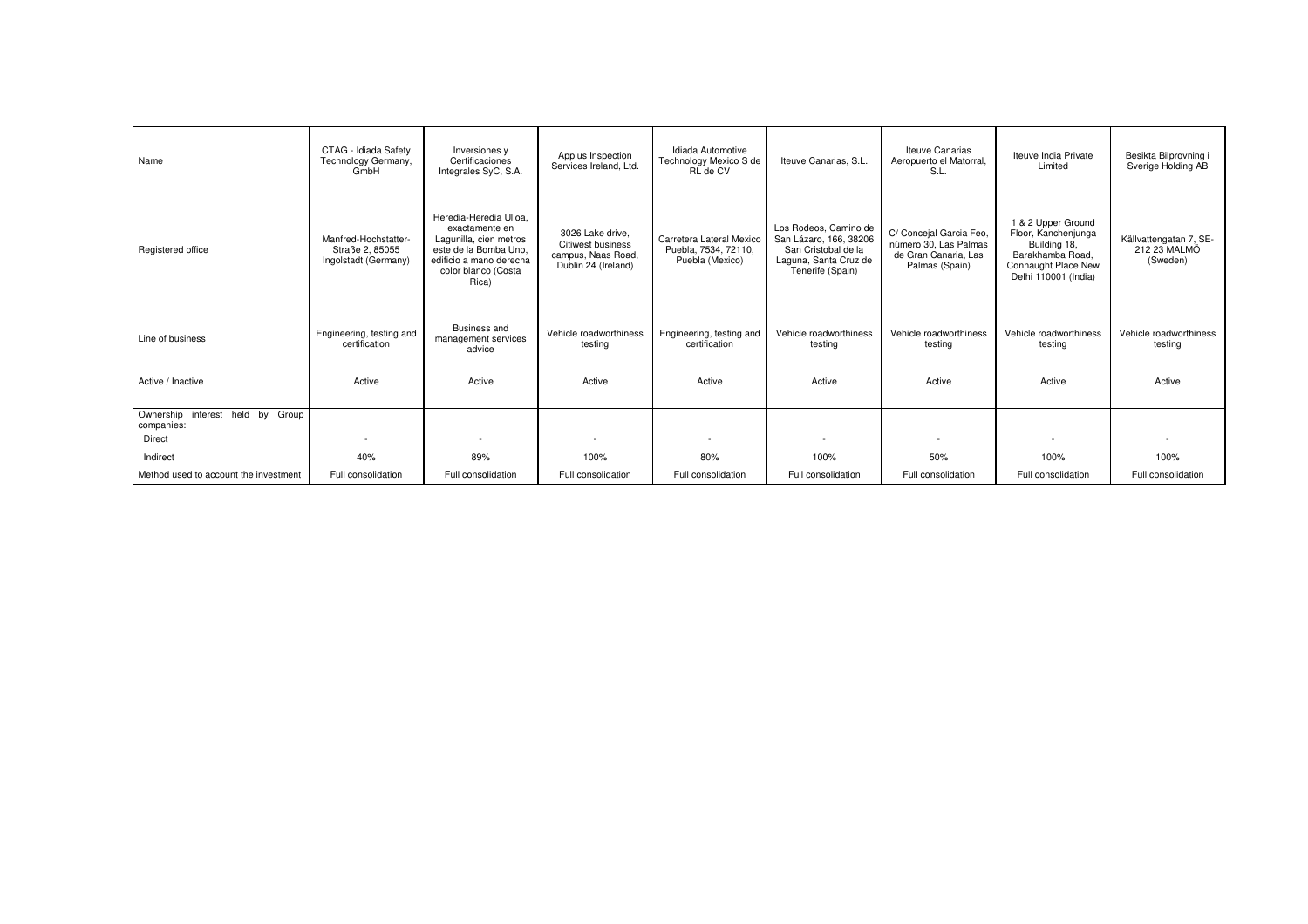| Name                                           | Besikta Bilprovning i<br>Sverige AB                | ClearCar AB                                        | <b>CRpplus Services Costa</b><br>Rica S.A.                                                                                                                                   | Applus Iteuve Mexico.<br>SA de CV                                                                                                                 | ZYX Metrology S.L.U.                                                                            | Reliable Analysis Inc.                                                                                                                                                                          | Shanghai Reliable Auto<br>Analysis Testing Ltd.                                                                                                                                                 | Liuzhou Reliable Auto<br>Analysis Testing Ltd.                                                                                                                                                  |
|------------------------------------------------|----------------------------------------------------|----------------------------------------------------|------------------------------------------------------------------------------------------------------------------------------------------------------------------------------|---------------------------------------------------------------------------------------------------------------------------------------------------|-------------------------------------------------------------------------------------------------|-------------------------------------------------------------------------------------------------------------------------------------------------------------------------------------------------|-------------------------------------------------------------------------------------------------------------------------------------------------------------------------------------------------|-------------------------------------------------------------------------------------------------------------------------------------------------------------------------------------------------|
| Registered office                              | Källvattengatan 7, SE-<br>212 23 MALMÖ<br>(Sweden) | Källvattengatan 7, SE-<br>212 23 MALMÖ<br>(Sweden) | Provincia de Heredia.<br>cantón Heredia, distrito<br>Ulloa, cien metros Este<br>de la estacion de<br>servicio UNO, oficinas<br>centrales del Country<br>Manager (Costa Rica) | <b>Boulevard Manuel Avila</b><br>Camacho, 184, piso 4°<br>"b" - Colonia Reforma<br>Social, Miguel Hidalgo -<br>11650 Ciudad de México<br>(Mexico) | Torre Mateu nº 29, de<br>Ripollet (Spain)                                                       | 32201 N. Avis Drive.<br>Madison Heights, MI<br>48071 (USA)                                                                                                                                      | 12A, Lane 1365,<br>Kanggiao East Road,<br>Kanggiao Industrial<br>Zone, Pudong New<br>Area, Shanghai (China)                                                                                     | No.417. 4th Floor.<br>Building 7, No.12 Fuxin<br>Road, Liuzhou (China)                                                                                                                          |
| Line of business                               | Vehicle roadworthiness<br>testing                  | Vehicle roadworthiness<br>testing                  | General trading activity                                                                                                                                                     | Vehicle roadworthiness<br>testing                                                                                                                 | Performing engineering,<br>industrial metrology,<br>calibration and legal<br>metrology services | Testing and certification<br>in the fields of EMC.<br>electrical components,<br>non-electrical<br>components and<br>materials for original<br>equipment<br>manufacturers and their<br>suppliers | Testing and certification<br>in the fields of EMC.<br>electrical components,<br>non-electrical<br>components and<br>materials for original<br>equipment<br>manufacturers and their<br>suppliers | Testing and certification<br>in the fields of EMC.<br>electrical components,<br>non-electrical<br>components and<br>materials for original<br>equipment<br>manufacturers and their<br>suppliers |
| Active / Inactive                              | Active                                             | Active                                             | Active                                                                                                                                                                       | Active                                                                                                                                            | Active                                                                                          | Active                                                                                                                                                                                          | Active                                                                                                                                                                                          | Active                                                                                                                                                                                          |
| Ownership interest held by Group<br>companies: |                                                    |                                                    |                                                                                                                                                                              |                                                                                                                                                   |                                                                                                 |                                                                                                                                                                                                 |                                                                                                                                                                                                 |                                                                                                                                                                                                 |
| Direct                                         |                                                    |                                                    |                                                                                                                                                                              |                                                                                                                                                   |                                                                                                 |                                                                                                                                                                                                 |                                                                                                                                                                                                 |                                                                                                                                                                                                 |
| Indirect                                       | 100%                                               | 100%                                               | 100%                                                                                                                                                                         | 100%                                                                                                                                              | 95%                                                                                             | 100%                                                                                                                                                                                            | 100%                                                                                                                                                                                            | 100%                                                                                                                                                                                            |
| Method used to account the investment          | Full consolidation                                 | Full consolidation                                 | Full consolidation                                                                                                                                                           | Full consolidation                                                                                                                                | Full consolidation                                                                              | Full consolidation                                                                                                                                                                              | Full consolidation                                                                                                                                                                              | Full consolidation                                                                                                                                                                              |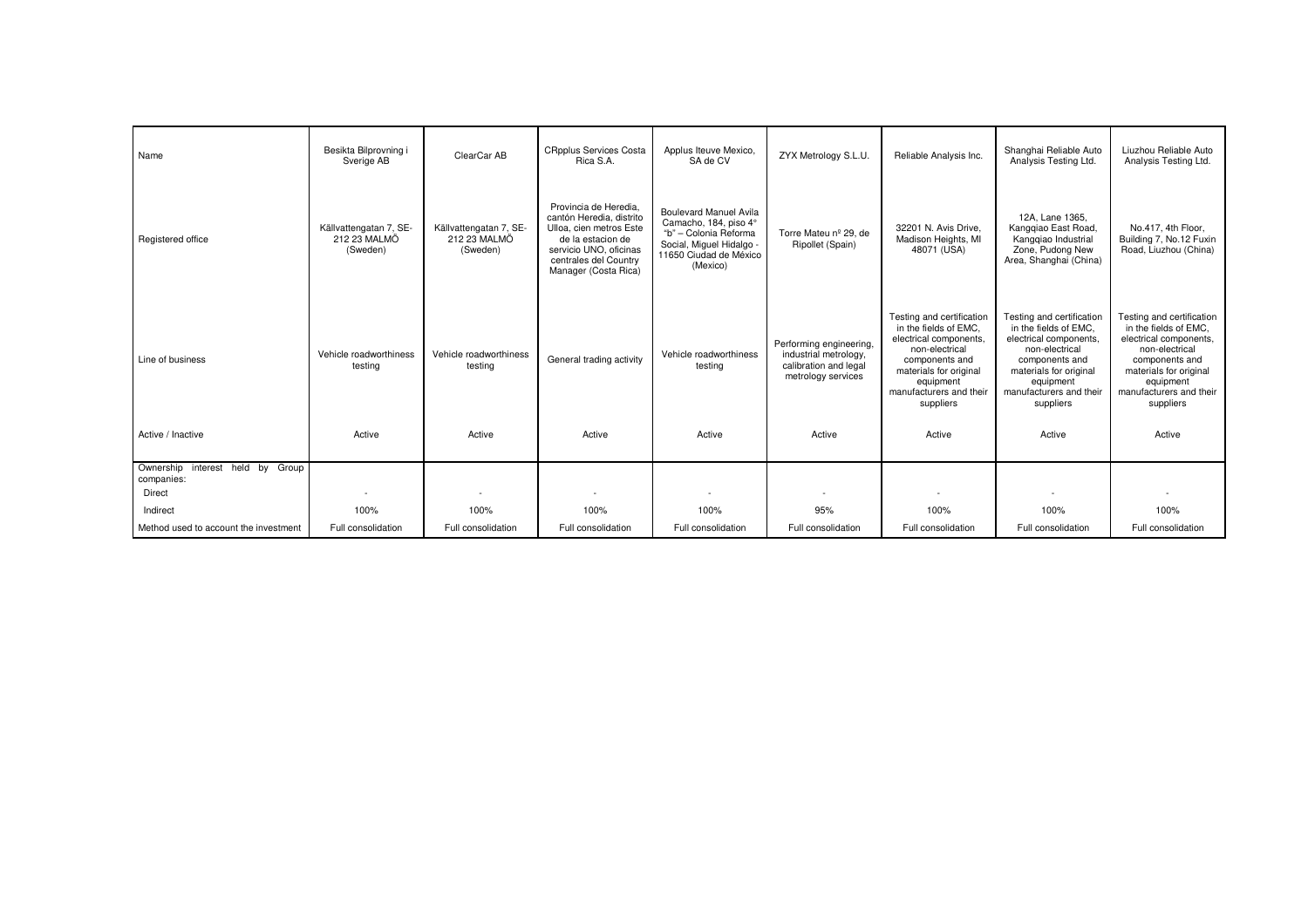| Name                                                     | Shanghai Reliable<br>Testing Technology Ltd.                                                                                                                                                    | <b>QPS</b> Evaluation<br>Services Inc                                                                                                                                                                                                                                                             | QPS America, Inc.                                                                                                                                                                                                                                                                                 | QPS Europe B.V.                                                                                                                                                                                                                                                                                   | Applus Ingenieria y<br>Consultoria, SAS                                                                                                                  | Adicora Servicios de<br>Intermediación de<br>Ingeniería, S.L.U                                  | Ingeniería, Estudios y<br>Construcciones, S.A.U.         | Shanghai Reliable<br>Analysis Scientific<br>Testing Co., Ltd.                               |
|----------------------------------------------------------|-------------------------------------------------------------------------------------------------------------------------------------------------------------------------------------------------|---------------------------------------------------------------------------------------------------------------------------------------------------------------------------------------------------------------------------------------------------------------------------------------------------|---------------------------------------------------------------------------------------------------------------------------------------------------------------------------------------------------------------------------------------------------------------------------------------------------|---------------------------------------------------------------------------------------------------------------------------------------------------------------------------------------------------------------------------------------------------------------------------------------------------|----------------------------------------------------------------------------------------------------------------------------------------------------------|-------------------------------------------------------------------------------------------------|----------------------------------------------------------|---------------------------------------------------------------------------------------------|
| Registered office                                        | Building 5, No.450 Yinxi<br>Road, Jiuting Town,<br>Songjiang District,<br>Shanghai (China)                                                                                                      | 8-81 Kelfield Street.<br>Toronto, Ontario, M9W<br>5A3 (Canada)                                                                                                                                                                                                                                    | 2271 Centreville Road.<br>Suite 400, Wilmington,<br>Delaware, 19808 (USA)                                                                                                                                                                                                                         | Berg en Dalsewerg 122.<br>6522 BW Nijmegen (The<br>Netherlands)                                                                                                                                                                                                                                   | Calle 17, núm, 69-46<br>Bogotá (Colombia)                                                                                                                | Calle Campezo 1.<br>edificio 3, Parque<br><b>Empresarial Las</b><br>Mercedes, Madrid<br>(Spain) | Calle Alameda de<br>Urquijo, 28, 48010<br>Bilbao (Spain) | Building 1, No. 1288,<br>Huateng Road, Huaxin<br>Town, Qingpu District,<br>Shanghai (China) |
| Line of business                                         | Testing and certification<br>in the fields of EMC.<br>electrical components,<br>non-electrical<br>components and<br>materials for original<br>equipment<br>manufacturers and their<br>suppliers | Testing, certification,<br>field evaluation and<br>other related services to<br>enable customers to<br>meet their regulatory.<br>national and<br>international<br>requirements, including<br>but not limited to those<br>related to the product<br>safety of electrical &<br>electronic equipment | Testing, certification,<br>field evaluation and<br>other related services to<br>enable customers to<br>meet their regulatory,<br>national and<br>international<br>requirements, including<br>but not limited to those<br>related to the product<br>safety of electrical &<br>electronic equipment | Testing, certification,<br>field evaluation and<br>other related services to<br>enable customers to<br>meet their regulatory,<br>national and<br>international<br>requirements, including<br>but not limited to those<br>related to the product<br>safety of electrical &<br>electronic equipment | Civil engineering and<br>consulting services in<br>energy, rail and road<br>infrastructure, building.<br>sanitation and supply<br>and telecommunications | Technical advice and<br>project implementation<br>and execution.                                | Industrial engineering<br>studies and projects.          | Certification services.<br>inspection ans testing<br>services.                              |
| Active / Inactive                                        | Active                                                                                                                                                                                          | Active                                                                                                                                                                                                                                                                                            | Active                                                                                                                                                                                                                                                                                            | Active                                                                                                                                                                                                                                                                                            | Active                                                                                                                                                   | Active                                                                                          | Active                                                   | Active                                                                                      |
| Ownership interest held by Group<br>companies:<br>Direct |                                                                                                                                                                                                 |                                                                                                                                                                                                                                                                                                   |                                                                                                                                                                                                                                                                                                   |                                                                                                                                                                                                                                                                                                   |                                                                                                                                                          |                                                                                                 |                                                          |                                                                                             |
| Indirect                                                 | 100%                                                                                                                                                                                            | 100%                                                                                                                                                                                                                                                                                              | 100%                                                                                                                                                                                                                                                                                              | 100%                                                                                                                                                                                                                                                                                              | 88%                                                                                                                                                      | 100%                                                                                            | 100%                                                     | 100%                                                                                        |
| Method used to account the investment                    | Full consolidation                                                                                                                                                                              | Full consolidation                                                                                                                                                                                                                                                                                | Full consolidation                                                                                                                                                                                                                                                                                | Full consolidation                                                                                                                                                                                                                                                                                | Full consolidation                                                                                                                                       | Full consolidation                                                                              | Full consolidation                                       | Full consolidation                                                                          |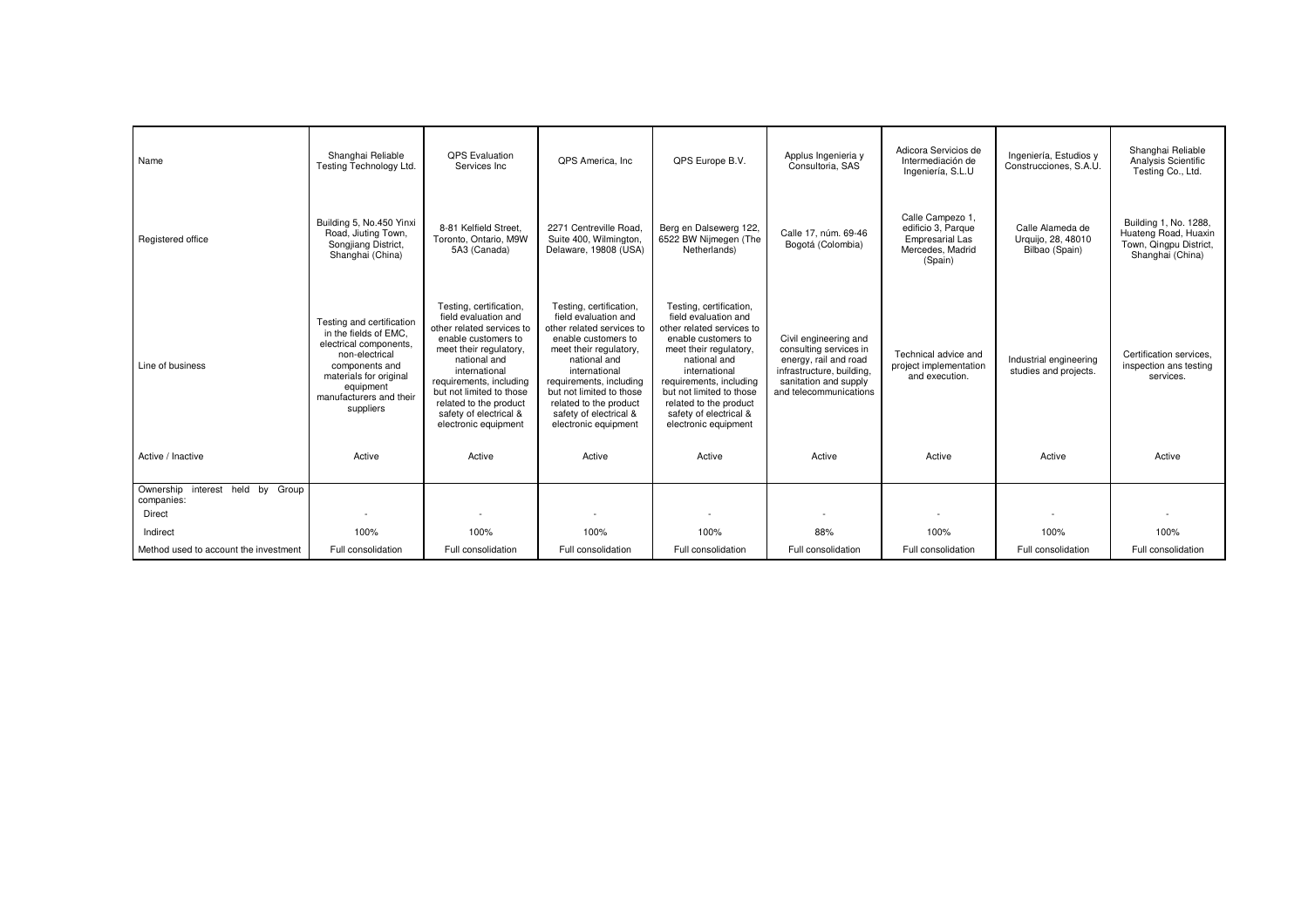| Name                                           | IMA Materialforschung<br>und Anwendungstechnik<br>GmbH                                                                                                                                                                                                                                                                            | <b>WIAM GmbH</b>                                                                                                                                                           | SWM Struktur - und<br>Werkstoffmechanikforschung<br>Dresden gemeinnützige<br>GmbH                               | Enertis Solar, S.L.U.                                                                                                                                                     | <b>Enertis UK Limited</b>                                                                                                                                                 | Enertis Solar, Inc.                                                                                                                                                       | Enertis Mexico S.A. de<br>C.V.                                                                                                                                            | Enertis Colombia S.A.S.                                                                                                                                                   |
|------------------------------------------------|-----------------------------------------------------------------------------------------------------------------------------------------------------------------------------------------------------------------------------------------------------------------------------------------------------------------------------------|----------------------------------------------------------------------------------------------------------------------------------------------------------------------------|-----------------------------------------------------------------------------------------------------------------|---------------------------------------------------------------------------------------------------------------------------------------------------------------------------|---------------------------------------------------------------------------------------------------------------------------------------------------------------------------|---------------------------------------------------------------------------------------------------------------------------------------------------------------------------|---------------------------------------------------------------------------------------------------------------------------------------------------------------------------|---------------------------------------------------------------------------------------------------------------------------------------------------------------------------|
| Registered office                              | Wilhelmine-Reichard-<br>Ring 4, 01109 Dresden<br>(Germany)                                                                                                                                                                                                                                                                        | Wilhelmine-Reichard-<br>Ring 4, 01109 Dresden<br>(Germany)                                                                                                                 | Wilhelmine-Reichard-Ring 4.<br>01109 Dresden (Germany)                                                          | Avda De Bruselas 31, 1<br><sup>º</sup> A, 28108, Alcobendas,<br>Madrid (Spain)                                                                                            | Devonshire House, 60<br>Goswell Road.<br>EC1M7AD, London (UK)                                                                                                             | <b>Corporation Trust</b><br>Center, 1209 Orange<br>Street, Wilmington, DE<br>19801, Delaware (US)                                                                         | Hamburgo 213-15<br>Despacho C. 06600.<br>Ciudad de Mexico<br>(Mexico)                                                                                                     | Calle 98 # 10-32 Oficina<br>302, Bogotá D.C<br>(Colombia)                                                                                                                 |
| Line of business                               | Renders technical and<br>scientific services and<br>research, in the fields of<br>materials testing.<br>components, structural<br>and product testing and<br>inspections, certification<br>and calibration in<br>general, Development<br>and distribution of<br>software and databases<br>for material and testing<br>application | Development and<br>commercialization of<br>software technology and<br>software products.<br>Commercialization of<br>licenses of rights of use<br>of software technologies. | Conducts research in the<br>area of technical mechanics.<br>especially structural and<br>mechanics of material. | Engineering, consulting,<br>testing and inspection<br>services company for the<br>provision of quality<br>control and assurance<br>for the solar photovoltaic<br>industry | Engineering, consulting.<br>testing and inspection<br>services company for the<br>provision of quality<br>control and assurance<br>for the solar photovoltaic<br>industry | Engineering, consulting,<br>testing and inspection<br>services company for the<br>provision of quality<br>control and assurance<br>for the solar photovoltaic<br>industry | Engineering, consulting,<br>testing and inspection<br>services company for the<br>provision of quality<br>control and assurance<br>for the solar photovoltaic<br>industry | Engineering, consulting,<br>testing and inspection<br>services company for the<br>provision of quality<br>control and assurance<br>for the solar photovoltaic<br>industry |
| Active / Inactive                              | Active                                                                                                                                                                                                                                                                                                                            | Active                                                                                                                                                                     | Active                                                                                                          | Active                                                                                                                                                                    | Active                                                                                                                                                                    | Active                                                                                                                                                                    | Active                                                                                                                                                                    | Active                                                                                                                                                                    |
| Ownership interest held by Group<br>companies: |                                                                                                                                                                                                                                                                                                                                   |                                                                                                                                                                            |                                                                                                                 |                                                                                                                                                                           |                                                                                                                                                                           |                                                                                                                                                                           |                                                                                                                                                                           |                                                                                                                                                                           |
| Direct                                         |                                                                                                                                                                                                                                                                                                                                   |                                                                                                                                                                            |                                                                                                                 |                                                                                                                                                                           |                                                                                                                                                                           |                                                                                                                                                                           |                                                                                                                                                                           |                                                                                                                                                                           |
| Indirect                                       | 100%                                                                                                                                                                                                                                                                                                                              | 100%                                                                                                                                                                       | 100%                                                                                                            | 100%                                                                                                                                                                      | 100%                                                                                                                                                                      | 100%                                                                                                                                                                      | 100%                                                                                                                                                                      | 100%                                                                                                                                                                      |
| Method used to account the investment          | Full consolidation                                                                                                                                                                                                                                                                                                                | Full consolidation                                                                                                                                                         | Full consolidation                                                                                              | Full consolidation                                                                                                                                                        | Full consolidation                                                                                                                                                        | Full consolidation                                                                                                                                                        | Full consolidation                                                                                                                                                        | Full consolidation                                                                                                                                                        |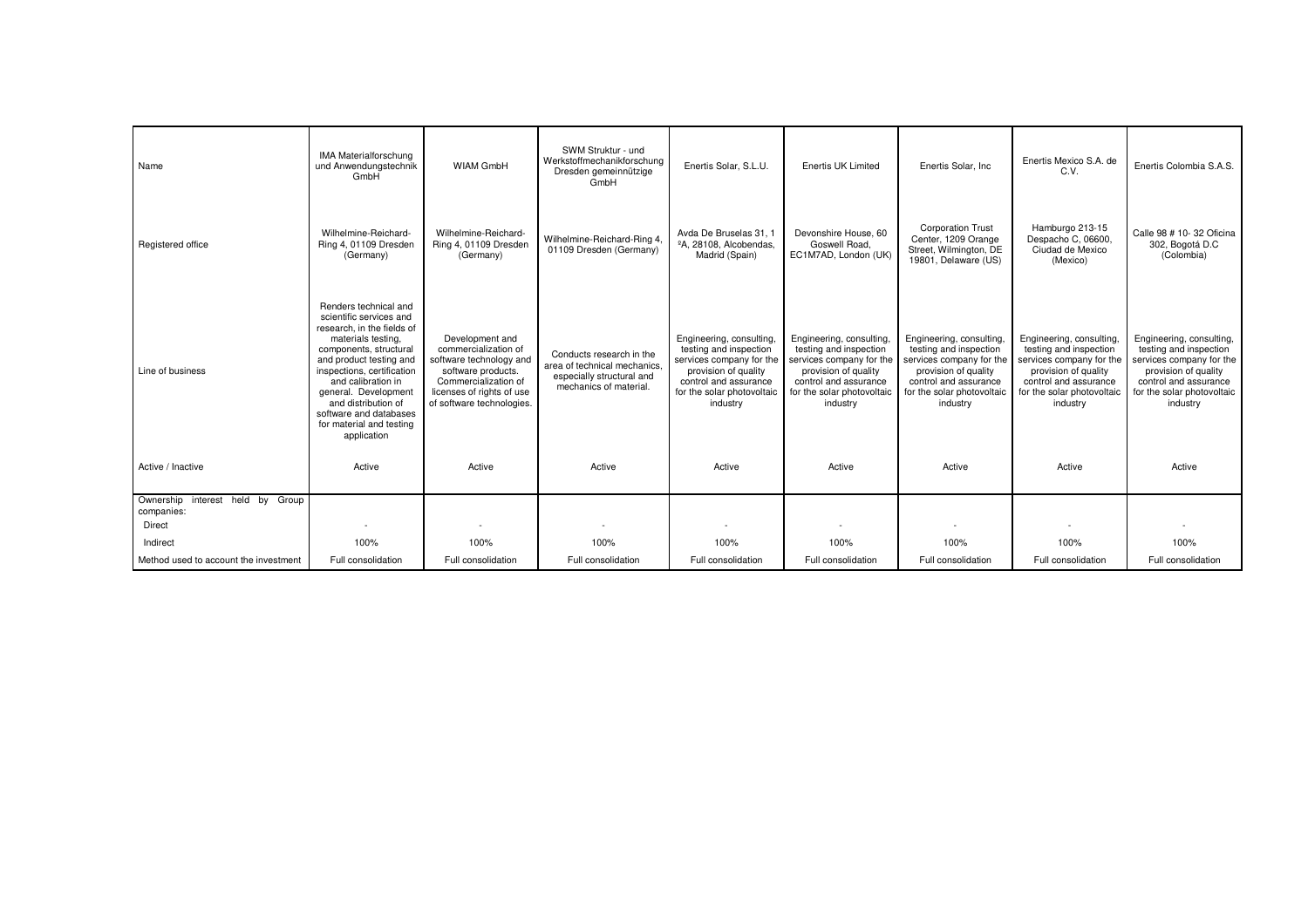| Name                                                     | Enertis Chile, SpA                                                                                                                                                        | Enertis S.A.S.                                                                                                                                                            | Enertis South Africa<br>(PTY) Ltd                                                                                                                                         | Enertis AM Chile, SpA                                                                                                                                                     | Applus Organismo de<br>Control, S.L.U.                                   | LGAI Technological,<br>Center, S.A.                                                                                        | Applus México, S.A. de<br>C.V.                                                                             | LGAI Chile, S.A.                                                   |
|----------------------------------------------------------|---------------------------------------------------------------------------------------------------------------------------------------------------------------------------|---------------------------------------------------------------------------------------------------------------------------------------------------------------------------|---------------------------------------------------------------------------------------------------------------------------------------------------------------------------|---------------------------------------------------------------------------------------------------------------------------------------------------------------------------|--------------------------------------------------------------------------|----------------------------------------------------------------------------------------------------------------------------|------------------------------------------------------------------------------------------------------------|--------------------------------------------------------------------|
| Registered office                                        | Nueva de Lyon 145<br>oficina 503, Providencia,<br>Santiago de Chile<br>(Chile)                                                                                            | Uruguay 469 10 <sup>°</sup> C<br>1015, Buenos Aires<br>(Argentina)                                                                                                        | 1st floor convention<br>towers - CNR<br>Heerengracht & walter<br>sisulu streets - 8001 -<br>Ciudad del Cabo<br>(Republic of South<br>Africa)                              | Nueva de Lyon 145<br>oficina 503, Providencia,<br>Santiago de Chile<br>(Chile)                                                                                            | Carretera Nacional N-VI<br>Km. 582,6, 15168-<br>Sada, A Coruña (Spain)   | Campus de la<br>UAB.Ronda de la Font<br>del Carme, s/n, 08193<br>Bellaterra-Cerdanyola<br>del Vallès, Barcelona<br>(Spain) | Blvd. Manuel Avila<br>Camacho 184, Piso 4-A,<br>Col. Reforma Social,<br>C.P. 11650 México D.F.<br>(Mexico) | Alberto Henckel 2317.<br>Providencia, Santiago<br>de Chile (Chile) |
| Line of business                                         | Engineering, consulting,<br>testing and inspection<br>services company for the<br>provision of quality<br>control and assurance<br>for the solar photovoltaic<br>industry | Engineering, consulting,<br>testing and inspection<br>services company for the<br>provision of quality<br>control and assurance<br>for the solar photovoltaic<br>industry | Engineering, consulting.<br>testing and inspection<br>services company for the<br>provision of quality<br>control and assurance<br>for the solar photovoltaic<br>industry | Engineering, consulting,<br>testing and inspection<br>services company for the<br>provision of quality<br>control and assurance<br>for the solar photovoltaic<br>industry | Inspection, quality and<br>quantity control and<br>regulatory inspection | Certification                                                                                                              | Quality system audit and<br>certification                                                                  | Quality system audit and<br>certification                          |
| Active / Inactive                                        | Active                                                                                                                                                                    | Active                                                                                                                                                                    | Active                                                                                                                                                                    | Active                                                                                                                                                                    | Active                                                                   | Active                                                                                                                     | Active                                                                                                     | Active                                                             |
| Ownership interest held by Group<br>companies:<br>Direct |                                                                                                                                                                           |                                                                                                                                                                           |                                                                                                                                                                           |                                                                                                                                                                           |                                                                          |                                                                                                                            | $\sim$                                                                                                     |                                                                    |
| Indirect                                                 | 100%                                                                                                                                                                      | 100%                                                                                                                                                                      | 100%                                                                                                                                                                      | 100%                                                                                                                                                                      | 95%                                                                      | 95%                                                                                                                        | 95%                                                                                                        | 95%                                                                |
| Method used to account the investment                    | Full consolidation                                                                                                                                                        | Full consolidation                                                                                                                                                        | Full consolidation                                                                                                                                                        | Full consolidation                                                                                                                                                        | Full consolidation                                                       | Full consolidation                                                                                                         | Full consolidation                                                                                         | Full consolidation                                                 |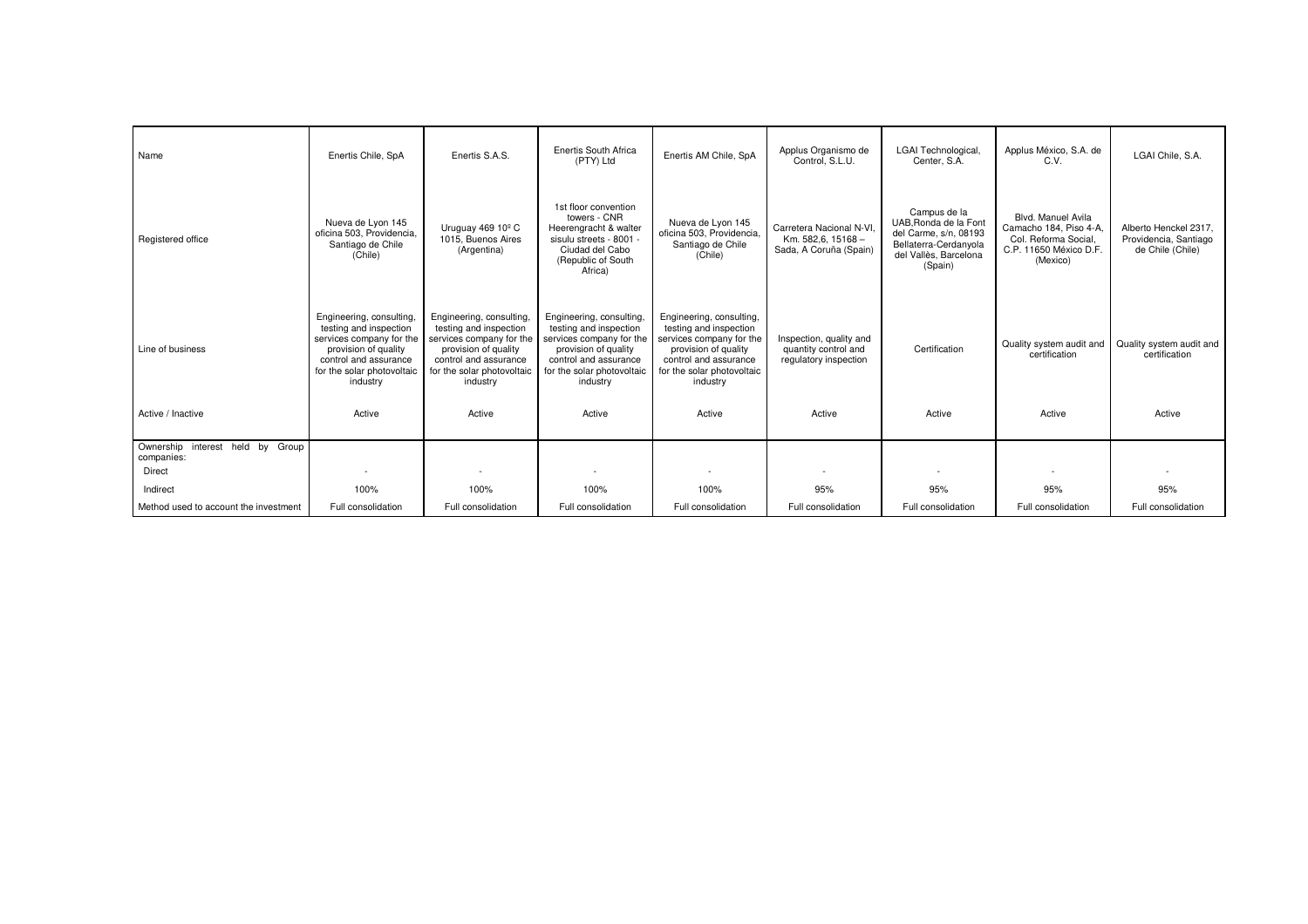| Name                                              | Applus Costa Rica, S.A                                                            | Applus Norcontrol, S.L.,<br>Sociedad Unipersonal              | Novotec Consultores.<br>S.A., Sociedad<br>Unipersonal                                           | Applus Panamá, S.A                                                                                                                     | Applus Norcontrol<br>Panamá, S.A.                                                                                                      | Norcontrol Chile, S.A.                                     | Norcontrol Inspección,<br>S.A. de C.V. - México                                                             | Applus Norcontrol<br>Guatemala, S.A.                                        |
|---------------------------------------------------|-----------------------------------------------------------------------------------|---------------------------------------------------------------|-------------------------------------------------------------------------------------------------|----------------------------------------------------------------------------------------------------------------------------------------|----------------------------------------------------------------------------------------------------------------------------------------|------------------------------------------------------------|-------------------------------------------------------------------------------------------------------------|-----------------------------------------------------------------------------|
| Registered office                                 | Oficentro Ejecutivo La<br>Sabana, Edificio 6, 4<br>piso, San José (Costa<br>Rica) | Crta. Nacional VI-Km<br>582, 15168, Sada, A<br>Coruña (Spain) | Calle Campezo 1,<br>edificio 3, Parque<br><b>Empresarial Las</b><br>Mercedes, Madrid<br>(Spain) | Calle Jacinto Palacios<br>Cobos, Edificio 223, piso<br>3, locales A y C, Ciudad<br>del Saber; Clayton,<br>Ciudad de Panamá<br>(Panama) | Calle Jacinto Palacios<br>Cobos, Edificio 223, piso<br>3, locales A y C, Ciudad<br>del Saber; Clayton,<br>Ciudad de Panamá<br>(Panama) | Agustinas Nº 640, Piso<br>9, Santiago de Chile<br>(Chile)  | Blvd. Manuel Avila<br>Camacho 184. Piso 4-B.<br>Col. Reforma Social,<br>C.P. 11650 México, D.F.<br>(Mexico) | Km 14,5 Carretera a El<br>Salvador, Santa<br>Catarina Pínula<br>(Guatemala) |
| Line of business                                  | Quality system audit and<br>certification                                         | Inspection, quality<br>control and consultancy<br>services    | Services related to<br>quality and safety in<br>industrial plants.<br>buildings, etc.           | Certification                                                                                                                          | Inspection, quality<br>control and consultancy<br>services                                                                             | Inspection, quality<br>control and consultancy<br>services | Inspection, quality<br>control and consultancy<br>services                                                  | Inspection, quality<br>control and consultancy<br>services                  |
| Active / Inactive                                 | Active                                                                            | Active                                                        | Active                                                                                          | Active                                                                                                                                 | Active                                                                                                                                 | Active                                                     | Active                                                                                                      | Active                                                                      |
| interest held by Group<br>Ownership<br>companies: |                                                                                   |                                                               |                                                                                                 |                                                                                                                                        |                                                                                                                                        |                                                            |                                                                                                             |                                                                             |
| Direct                                            | $\overline{\phantom{a}}$                                                          |                                                               |                                                                                                 |                                                                                                                                        |                                                                                                                                        |                                                            |                                                                                                             |                                                                             |
| Indirect                                          | 95%                                                                               | 95%                                                           | 100%                                                                                            | 95%                                                                                                                                    | 95%                                                                                                                                    | 95%                                                        | 95%                                                                                                         | 95%                                                                         |
| Method used to account the investment             | Full consolidation                                                                | Full consolidation                                            | Full consolidation                                                                              | Full consolidation                                                                                                                     | Full consolidation                                                                                                                     | Full consolidation                                         | Full consolidation                                                                                          | Full consolidation                                                          |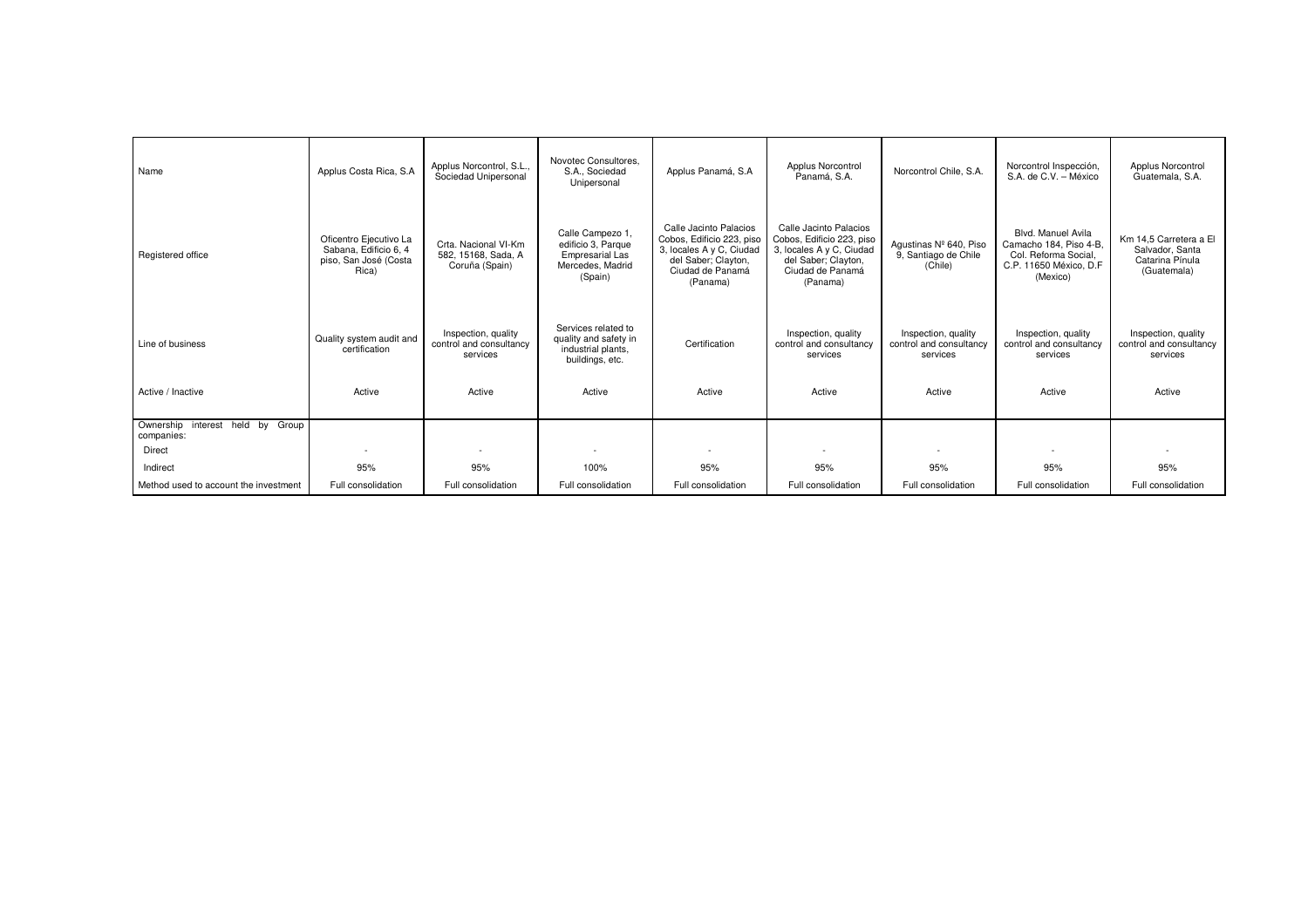| Name                                                 | Applus Norcontrol<br>Colombia, Ltda                        | Norcontrol Nicaragua,<br>S.A.                                             | Röntgen Technische<br>Dienst Holding BV                 | Applus Czech Republic,<br>S.T.O.                             | Applus RTD<br>Deutschland<br>inspektions-Gesellschaft,<br>Gmbh | Röntgen Technische<br>Dienst B.V.                            | RTD Quality Services,<br>Inc (Canada)                        | <b>RTD Quality Services</b><br>Nigeria Ltd.                                  |
|------------------------------------------------------|------------------------------------------------------------|---------------------------------------------------------------------------|---------------------------------------------------------|--------------------------------------------------------------|----------------------------------------------------------------|--------------------------------------------------------------|--------------------------------------------------------------|------------------------------------------------------------------------------|
| Registered office                                    | Calle 17, núm. 69-46<br>Bogotá (Colombia)                  | Colonia Los Robles, Km.<br>6,500 Carretera Masaya,<br>Managua (Nicaragua) | Delftweg 144, 3046 NC<br>Rotterdam (The<br>Netherlands) | U Stadionu 89, 530 02<br>Pardubice (Czech<br>Republic)       | Industriestraße 34 b.<br>44894 Bochum<br>(Germany)             | Delftweg 144, 3046 NC<br>Rotterdam (The<br>Netherlands)      | 5504 36 St NW.<br>Edmonton, AB T6B 3P3<br>(Canada)           | Warri Boat Yard, 28<br>Warri/Sapele Road,<br>Warri, Delta State<br>(Nigeria) |
| Line of business                                     | Inspection, quality<br>control and consultancy<br>services | Inspection, quality<br>control and consultancy<br>services                | Holding company                                         | Certification services<br>through non-destructive<br>testing | Certification services<br>through non-destructive<br>testing   | Certification services<br>through non-destructive<br>testing | Certification services<br>through non-destructive<br>testing | Certification services<br>through non-destructive<br>testing                 |
| Active / Inactive                                    | Active                                                     | Active                                                                    | Active                                                  | Active                                                       | Active                                                         | Active                                                       | Active                                                       | Active                                                                       |
| Ownership<br>held by Group<br>interest<br>companies: |                                                            |                                                                           |                                                         |                                                              |                                                                |                                                              |                                                              |                                                                              |
| Direct<br>Indirect                                   | 96%                                                        | 95%                                                                       | 100%                                                    | 100%                                                         | 100%                                                           | 100%                                                         | 100%                                                         | 49%                                                                          |
| Method used to account the investment                | Full consolidation                                         | Full consolidation                                                        | Full consolidation                                      | Full consolidation                                           | Full consolidation                                             | Full consolidation                                           | Full consolidation                                           | Full consolidation                                                           |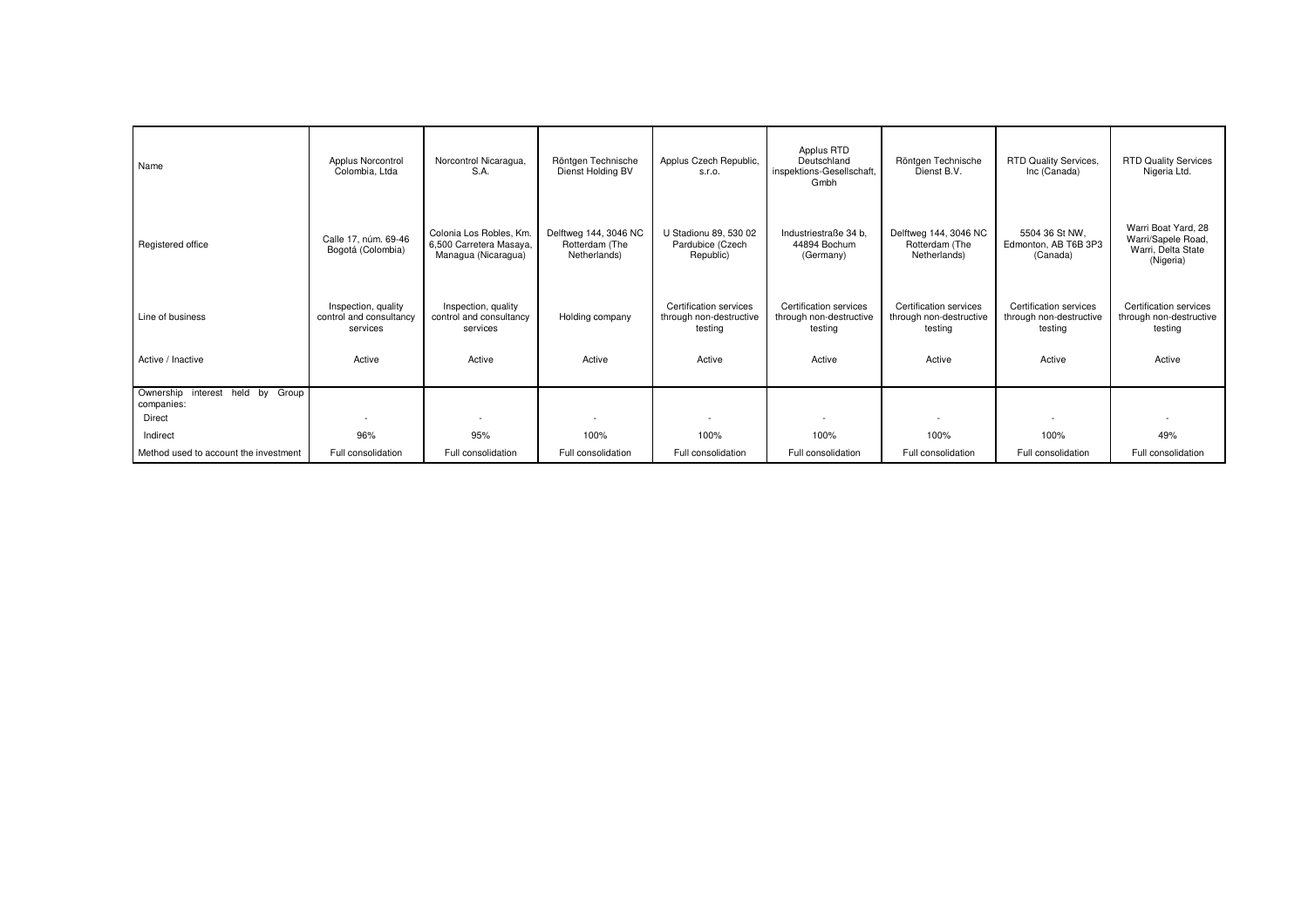| Name                                              | Applus RTD USA, Inc.                                                  | <b>RTD Holding</b><br>Deutschland, Gmbh            | Applus RTD PTE, Ltd<br>(Singapore)                            | Applus Colombia, Ltda.                    | Applus (Shangai) Quality<br>inspection Co, Ltd                                                                   | Applus RTD<br>Certification, B.V.                            | Applus PTY, Ltd<br>(Australia)                               | Arctosa Holding, B.V.                                   |
|---------------------------------------------------|-----------------------------------------------------------------------|----------------------------------------------------|---------------------------------------------------------------|-------------------------------------------|------------------------------------------------------------------------------------------------------------------|--------------------------------------------------------------|--------------------------------------------------------------|---------------------------------------------------------|
| Registered office                                 | 3 Sugar Creek Center<br>Blvd. Suite 600 Sugar<br>Land, TX 77478 (USA) | Industriestr, 34, D-<br>44894, Bochum<br>(Germany) | 521 Bukit Batok St 23.<br>Unit 05-E, Singapore<br>(Singapore) | Calle 17, núm 69-46,<br>Bogotá (Colombia) | Jucheng Industrial Park,<br>Building 23, 3999 Xiu Pu<br>Rd, Nan Hui, Shanghai<br>201315 (China)                  | Delftweg 144, 3046 NC<br>Rotterdam (The<br>Netherlands)      | 94 Discovery Drive,<br>Bibra Lake WA 6163<br>(Australia)     | Delftweg 144, 3046 NC<br>Rotterdam (The<br>Netherlands) |
| Line of business                                  | Certification services<br>through non-destructive<br>testing          | Holding company                                    | Certification services<br>through non-destructive<br>testing  | Certification                             | Inspection services in<br>quality processes,<br>production processes,<br>technical assistance and<br>consultancy | Certification services<br>through non-destructive<br>testing | Certification services<br>through non-destructive<br>testing | Holding company                                         |
| Active / Inactive                                 | Active                                                                | Active                                             | Active                                                        | Active                                    | Active                                                                                                           | Active                                                       | Active                                                       | Active                                                  |
| Ownership interest<br>held by Group<br>companies: |                                                                       |                                                    |                                                               |                                           |                                                                                                                  |                                                              |                                                              |                                                         |
| Direct                                            |                                                                       |                                                    |                                                               |                                           |                                                                                                                  |                                                              |                                                              |                                                         |
| Indirect                                          | 100%                                                                  | 100%                                               | 100%                                                          | 95%                                       | 95%                                                                                                              | 100%                                                         | 100%                                                         | 100%                                                    |
| Method used to account the investment             | Full consolidation                                                    | Full consolidation                                 | Full consolidation                                            | Full consolidation                        | Full consolidation                                                                                               | Full consolidation                                           | Full consolidation                                           | Full consolidation                                      |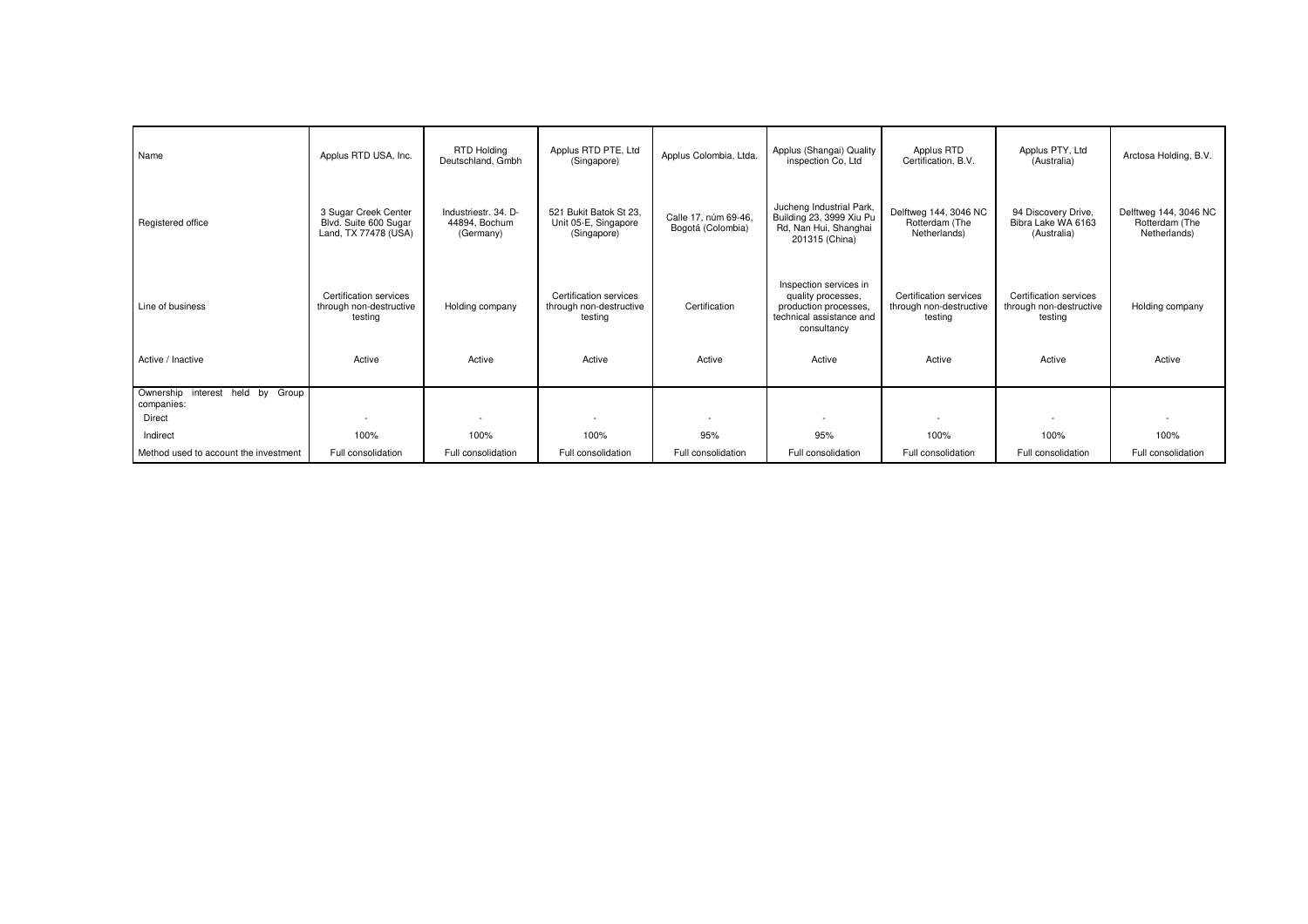| Name                                                     | Libertytown USA 2, Inc.                                               | Libertytown Australia.<br>PTY, Ltd.                      | Applus UK, Ltd                                                                                     | Applus RTD SP, z.o.o.                                        | Applus Energy, S.L.U.                                                                           | RTD Slovakia, s.r.o.                                         | APP Management, S. de<br>R.L. de C.V.                                                                      | Libertytown Applus RTD<br>Germany Gmbh               |
|----------------------------------------------------------|-----------------------------------------------------------------------|----------------------------------------------------------|----------------------------------------------------------------------------------------------------|--------------------------------------------------------------|-------------------------------------------------------------------------------------------------|--------------------------------------------------------------|------------------------------------------------------------------------------------------------------------|------------------------------------------------------|
| Registered office                                        | 3 Sugar Creek Center<br>Blvd. Suite 600 Sugar<br>Land, TX 77478 (USA) | 94 Discovery Drive,<br>Bibra Lake WA 6163<br>(Australia) | Unit 2. Blocks C and D.<br>West Mains Industrial<br>Estate, Grangemouth,<br>FK3 8YE, Scotland (UK) | Raclawicka, 19, 41-506<br>Chorzów (Poland)                   | Calle Campezo 1,<br>edificio 3, Parque<br><b>Empresarial Las</b><br>Mercedes, Madrid<br>(Spain) | Udernicka 11; 851 01;<br>Bratislava, (Slovakia)              | Blvd. Manuel Avila<br>Camacho 184, Piso 4-A,<br>Col. Reforma Social.<br>C.P. 11650 México D.F.<br>(Mexico) | Industrie Strasse 34 b.<br>44894 Bochum<br>(Germany) |
| Line of business                                         | Holding company                                                       | Holding company                                          | Certification services<br>through non-destructive<br>testing                                       | Certification services<br>through non-destructive<br>testing | Provision of advisory<br>services and auditing in<br>the energy sector                          | Certification services<br>through non-destructive<br>testing | Provision of<br>professional, technical,<br>administrative and<br>human resources<br>services              | Holding company                                      |
| Active / Inactive                                        | Active                                                                | Active                                                   | Active                                                                                             | Active                                                       | Active                                                                                          | Active                                                       | Active                                                                                                     | Active                                               |
| Ownership interest held<br>by Group companies:<br>Direct | $\overline{\phantom{a}}$                                              |                                                          | $\overline{\phantom{a}}$                                                                           | $\overline{\phantom{a}}$                                     |                                                                                                 |                                                              |                                                                                                            | $\overline{\phantom{a}}$                             |
| Indirect                                                 | 100%                                                                  | 100%                                                     | 100%                                                                                               | 100%                                                         | 100%                                                                                            | 100%                                                         | 100%                                                                                                       | 100%                                                 |
| Method used to account<br>the investment                 | Full consolidation                                                    | Full consolidation                                       | Full consolidation                                                                                 | Full consolidation                                           | Full consolidation                                                                              | Full consolidation                                           | Full consolidation                                                                                         | Full consolidation                                   |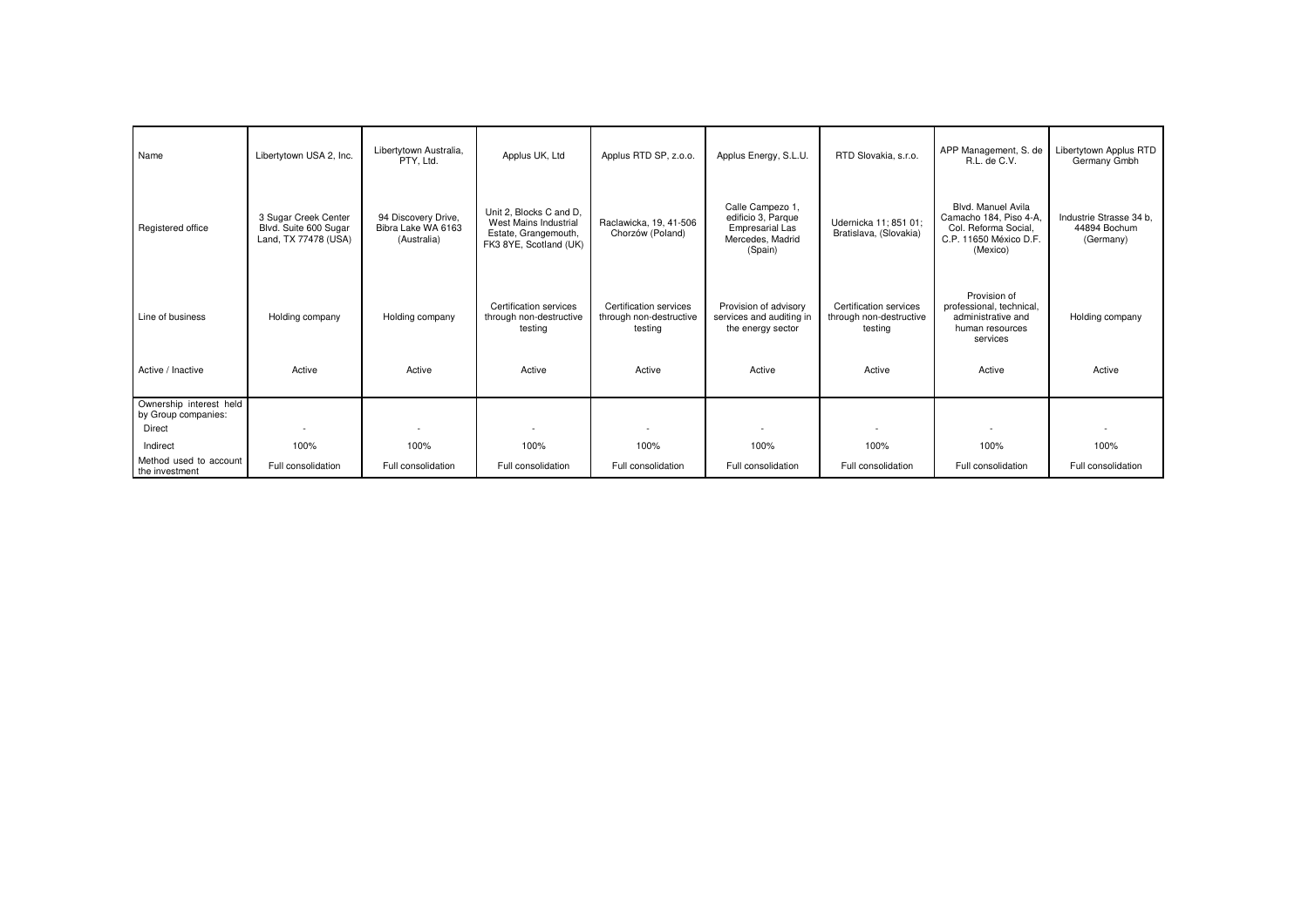| Name                                        | Applus Norcontrol<br>Maroc, Sarl                                                                                                                      | Applus RTD Gulf DMCC.                                                                                        | <b>Applus Qualitec Serviços</b><br>de Engenheria, Ltda.                                                                                                                                   | Applus Lgai Germany,<br>Gmbh                     | <b>BK Werstofftechnik-</b><br>Prufstelle Für<br>Werkstoffe, Gmbh | <b>Ringal Brasil</b><br>Investimentos, Ltda.                                                                                                                                               | Assinco-Assesoria<br>Inspecao e Controle,<br>Ldta                                                                                                                                                            | Applus Norcontrol Perú,<br>S.A.C.                                                            |
|---------------------------------------------|-------------------------------------------------------------------------------------------------------------------------------------------------------|--------------------------------------------------------------------------------------------------------------|-------------------------------------------------------------------------------------------------------------------------------------------------------------------------------------------|--------------------------------------------------|------------------------------------------------------------------|--------------------------------------------------------------------------------------------------------------------------------------------------------------------------------------------|--------------------------------------------------------------------------------------------------------------------------------------------------------------------------------------------------------------|----------------------------------------------------------------------------------------------|
| Registered office                           | <b>INDUSPARC Module</b><br>N°11BD AHL LOGHLAM<br>Route de Tit Mellil<br><b>Chemin Tertiaire</b><br>1015 Sidi Moumen<br>20400. Casablanca<br>(Morocco) | 16th Floor, Office 1601<br>Swiss Tower, Jumeirah<br>Lake Towers, PO Box<br>337201, (United Arab<br>Emirates) | Cidade de Ibirité, Estado<br>de Minas Gerais, na Rua<br>Petrovale, quadra 01<br>lote 10, integrante da<br>área B, nª450, Bairro<br>Distrito Industrial Marsil.<br>CEP 32.400-000 (Brazil) | Zur Aumundswiede 2,<br>28279 Bremen<br>(Germany) | Zur Aumundswiede 2.<br>28279 Bremen<br>(Germany)                 | Cidade de Ibirité, Estado<br>de Minas Gerais, na Rua<br>Petrovale, quadra 01,<br>lote 10, integrante da<br>área B, nª450, Bairro<br>Distrito Industrial Marsil.<br>CEP 32.400-000 (Brazil) | Rua Petrovale, quadra<br>01, lote 10, integrante da<br>area B, nº 450, Bloco 2 -<br>1º andar, Bairro Distrito<br>Industrial Marsil, EP<br>32400-000 Cidade de<br>Ibirité, Estado de Minas<br>Gerais (Brazil) | Avenida el Derby, 254,<br>Oficina 901. Edificio<br>Lima Central Tower.<br>Surco. Lima (Peru) |
| Line of business                            | Inspection, quality<br>control and consultancy<br>services                                                                                            | Certification services<br>through non-destructive<br>testing                                                 | Certification services<br>through non-destructive<br>testing                                                                                                                              | Certification                                    | Certification                                                    | Holding company                                                                                                                                                                            | Inspection, quality<br>control and consultancy<br>services                                                                                                                                                   | Inspection, quality<br>control and consultancy<br>services                                   |
| Active / Inactive                           | Active                                                                                                                                                | Active                                                                                                       | Active                                                                                                                                                                                    | Active                                           | Active                                                           | Active                                                                                                                                                                                     | Active                                                                                                                                                                                                       | Active                                                                                       |
| Ownership interest held by Group companies: |                                                                                                                                                       |                                                                                                              |                                                                                                                                                                                           |                                                  |                                                                  |                                                                                                                                                                                            |                                                                                                                                                                                                              |                                                                                              |
| Direct                                      |                                                                                                                                                       |                                                                                                              |                                                                                                                                                                                           |                                                  |                                                                  |                                                                                                                                                                                            |                                                                                                                                                                                                              |                                                                                              |
| Indirect                                    | 95%                                                                                                                                                   | 100%                                                                                                         | 100%                                                                                                                                                                                      | 95%                                              | 95%                                                              | 100%                                                                                                                                                                                       | 100%                                                                                                                                                                                                         | 96%                                                                                          |
| Method used to account the investment       | Full consolidation                                                                                                                                    | Full consolidation                                                                                           | Full consolidation                                                                                                                                                                        | Full consolidation                               | Full consolidation                                               | Full consolidation                                                                                                                                                                         | Full consolidation                                                                                                                                                                                           | Full consolidation                                                                           |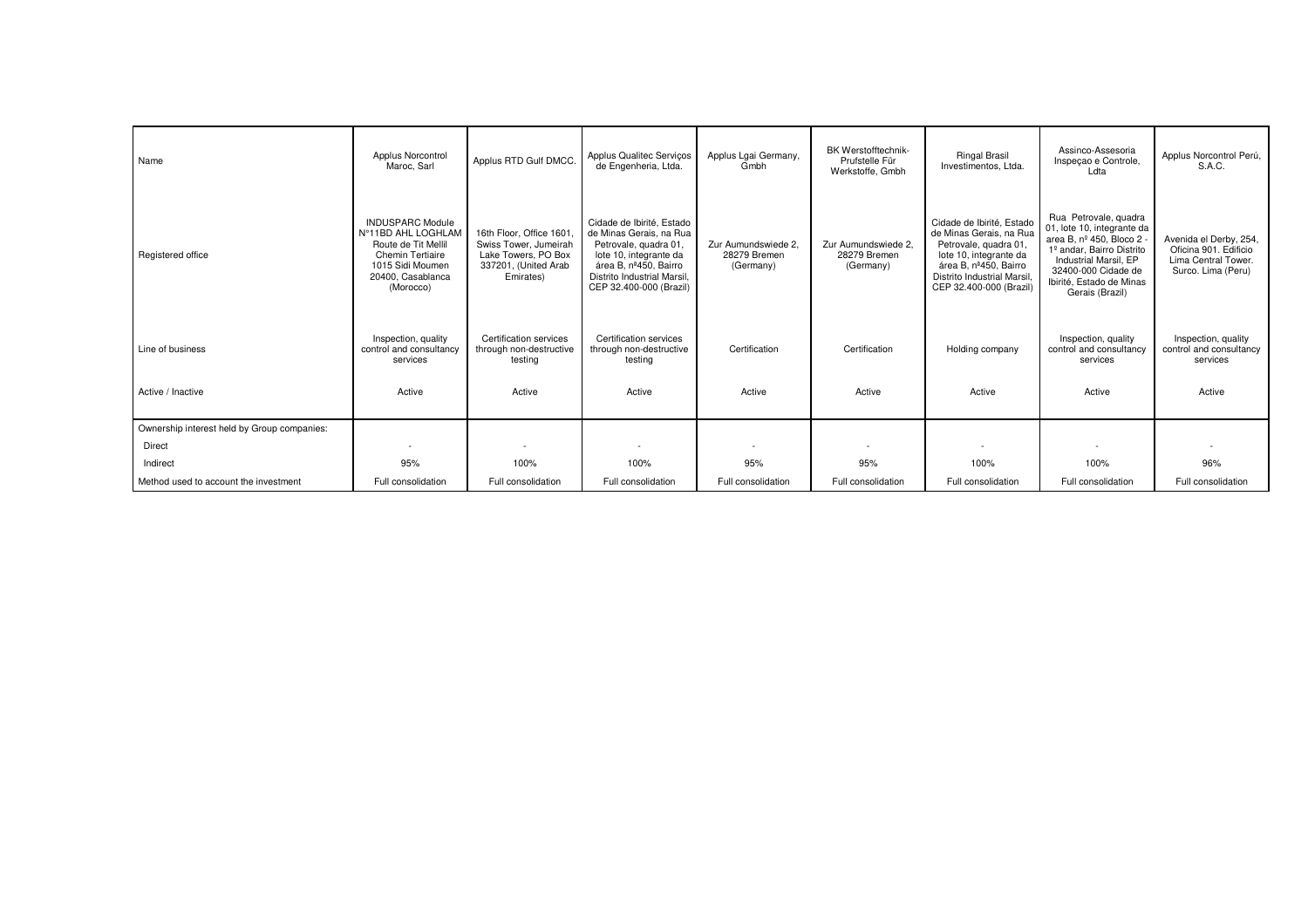| Name                                                        | Kiefner & Associates Inc.                                           | John Davidson &<br>Associates PTY, Ltd                                              | Applus PNG Limited                                                                                                                     | PT Applus Energi dan<br>Industri                                                                                                                                                                     | Applus Norcontrol<br>Consultoría e Ingeniería,<br>SAS                                             | Applus Mongolia, LLC                                                                                                       | Applus Laboratories, AS.            | Applus Arabia L.L.C                                                                 |
|-------------------------------------------------------------|---------------------------------------------------------------------|-------------------------------------------------------------------------------------|----------------------------------------------------------------------------------------------------------------------------------------|------------------------------------------------------------------------------------------------------------------------------------------------------------------------------------------------------|---------------------------------------------------------------------------------------------------|----------------------------------------------------------------------------------------------------------------------------|-------------------------------------|-------------------------------------------------------------------------------------|
| Registered office                                           | 4480 Bridgeway<br>Avenue, Suite D.<br>Columbus, Ohio 43219<br>(USA) | Unit 9, 783 Kingsford<br>Smith Drive, Eagle<br>Farm, Queensland 4009<br>(Australia) | Unit 11. Section 53.<br>Allotment 15 & 16. Ume<br>Street, Gordons, Port<br>Moresby, National<br>Capital District (Papua<br>New Guinea) | Gedung Pondok Indah<br>Office Tower 2, Lantai<br>16, Suite 1602, Jalan<br>Sultan Iskandar Muda<br>Kav. VTA RT 004 RW<br>003 Pondok Pinang<br>Kebayoran Lama,<br>Jakarta Selatan 12310<br>(Indonesia) | Calle 17, núm, 69-46<br>Bogotá (Colombia)                                                         | The Landmark, 7th<br>Floor, Chinggis Avenue<br>- 13. Sukhbaatar<br>District, Ulaanbaatar<br>(Mongolia)                     | Langmyra 11, 4344<br>Bryne (Norway) | Building No.500 Office<br>19 Al Sahaba Rd.<br>Ishbiliyah - Riyadh<br>(Saudi Arabia) |
| Line of business                                            | Certification services<br>through non-destructive<br>testing        | Provision of executive<br>recruitment services                                      | Provision of executive<br>recruitment services                                                                                         | Provision of technical<br>engineering and<br>planning, conservation<br>and operational<br>services, technical<br>training and human<br>resource development                                          | Inspection, quality<br>control and consultancy<br>services in the industry<br>and services sector | Provision of human<br>resources consultancy in<br>the area of recruitment.<br>placement candidates<br>and related services | Certification                       | Certification                                                                       |
| Active / Inactive                                           | Active                                                              | Active                                                                              | Active                                                                                                                                 | Active                                                                                                                                                                                               | Active                                                                                            | Active                                                                                                                     | Active                              | Active                                                                              |
| Ownership interest<br>held by Group<br>companies:<br>Direct |                                                                     |                                                                                     |                                                                                                                                        |                                                                                                                                                                                                      |                                                                                                   |                                                                                                                            | $\sim$                              |                                                                                     |
| Indirect                                                    | 100%                                                                | 100%                                                                                | 100%                                                                                                                                   | 0%                                                                                                                                                                                                   | 94%                                                                                               | 100%                                                                                                                       | 95%                                 | 74%                                                                                 |
| Method used to account the investment                       | Full consolidation                                                  | Full consolidation                                                                  | Full consolidation                                                                                                                     | Full consolidation                                                                                                                                                                                   | Full consolidation                                                                                | Full consolidation                                                                                                         | Full consolidation                  | Full consolidation                                                                  |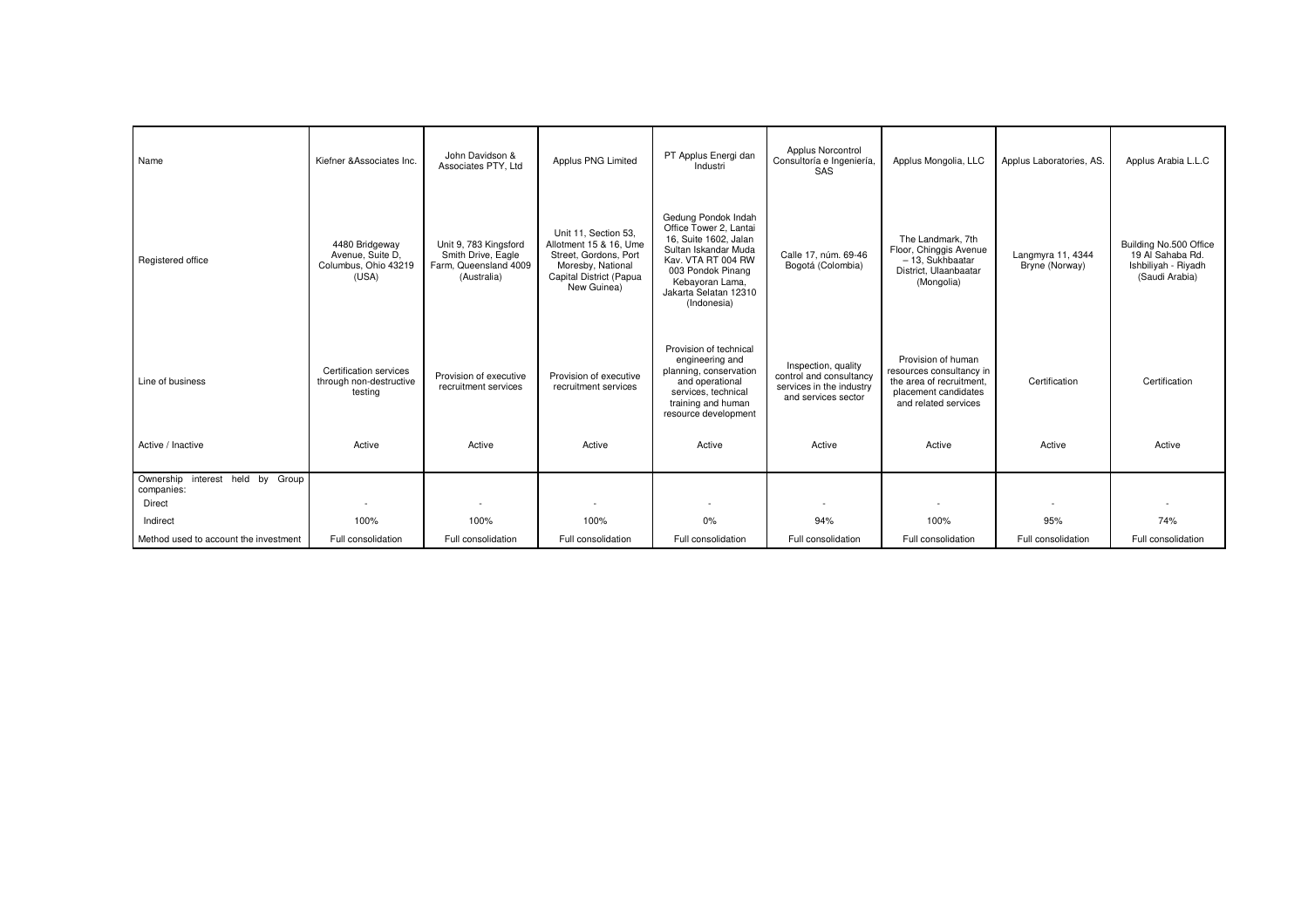| Name                                                 | Applus Portugal, Lda                                                 | Ringal Invest, S.L.U                                                                            | Applus Velosi DRC, Sarl.                                                                       | Ingelog Consultores de<br>Ingeniería y Sistemas,<br>S.A.                                                                 | Ingelog Guatemala<br>Consultores de<br>Ingeniería y Sistemas,<br>S.A.                                                    | Ingeandina Consultores<br>de Ingeniería, S.A.S.                                                                          | Ingelog Costa Rica S.A.                                                                                                                  | NRAY Services, Inc.                                                |
|------------------------------------------------------|----------------------------------------------------------------------|-------------------------------------------------------------------------------------------------|------------------------------------------------------------------------------------------------|--------------------------------------------------------------------------------------------------------------------------|--------------------------------------------------------------------------------------------------------------------------|--------------------------------------------------------------------------------------------------------------------------|------------------------------------------------------------------------------------------------------------------------------------------|--------------------------------------------------------------------|
| Registered office                                    | Complexo Petroquímico,<br>Monte Feio, 7520-954<br>Sines (Portugal)   | Calle Campezo 1,<br>edificio 3, Parque<br><b>Empresarial Las</b><br>Mercedes, Madrid<br>(Spain) | Lubumbashi, Avenue<br>Lumumba, N. 1163.<br>Quartier Industriel.<br>Commune Kampemba<br>(Congo) | Agustinas Nº 640, Piso<br>9, Santiago de Chile<br>(Chile)                                                                | Ciudad de Guatemala<br>(Guatemala)                                                                                       | Calle 17, núm. 69-46<br>Bogotá (Colombia)                                                                                | Mata Redonda, Sabana<br>Sur, Oficentro Ejecutivo<br>la Sabana, torre 6, piso<br>4. oficinas T&L<br>Consultores, San José<br>(Costa Rica) | 56A Head Street.<br>Dundas, ON L9H 3H7<br>(Canada)                 |
| Line of business<br>Active / Inactive                | Inspection, quality<br>control and consultancy<br>services<br>Active | Holding company<br>Active                                                                       | Provision of permanent<br>contract services<br>Active                                          | Counselling and<br>consulting services in<br>the areas of engineering.<br>infrastructure,<br>environment, etc.<br>Active | Counselling and<br>consulting services in<br>the areas of engineering.<br>infrastructure,<br>environment, etc.<br>Active | Counselling and<br>consulting services in<br>the areas of engineering.<br>infrastructure,<br>environment, etc.<br>Active | Counselling and<br>consulting services in<br>the areas of engineering,<br>infrastructure,<br>environment, etc.<br>Active                 | Inspection of the based<br>neutron radiation<br>services<br>Active |
|                                                      |                                                                      |                                                                                                 |                                                                                                |                                                                                                                          |                                                                                                                          |                                                                                                                          |                                                                                                                                          |                                                                    |
| held by Group<br>Ownership<br>interest<br>companies: |                                                                      |                                                                                                 |                                                                                                |                                                                                                                          |                                                                                                                          |                                                                                                                          |                                                                                                                                          |                                                                    |
| Direct                                               | $\overline{\phantom{a}}$                                             |                                                                                                 |                                                                                                | $\overline{\phantom{a}}$                                                                                                 | $\sim$                                                                                                                   | $\sim$                                                                                                                   | $\sim$                                                                                                                                   |                                                                    |
| Indirect                                             | 95%                                                                  | 100%                                                                                            | 100%                                                                                           | 100%                                                                                                                     | 100%                                                                                                                     | 100%                                                                                                                     | 98%                                                                                                                                      | 100%                                                               |
| Method used to account the investment                | Full consolidation                                                   | Full consolidation                                                                              | Full consolidation                                                                             | Full consolidation                                                                                                       | Full consolidation                                                                                                       | Full consolidation                                                                                                       | Full consolidation                                                                                                                       | Full consolidation                                                 |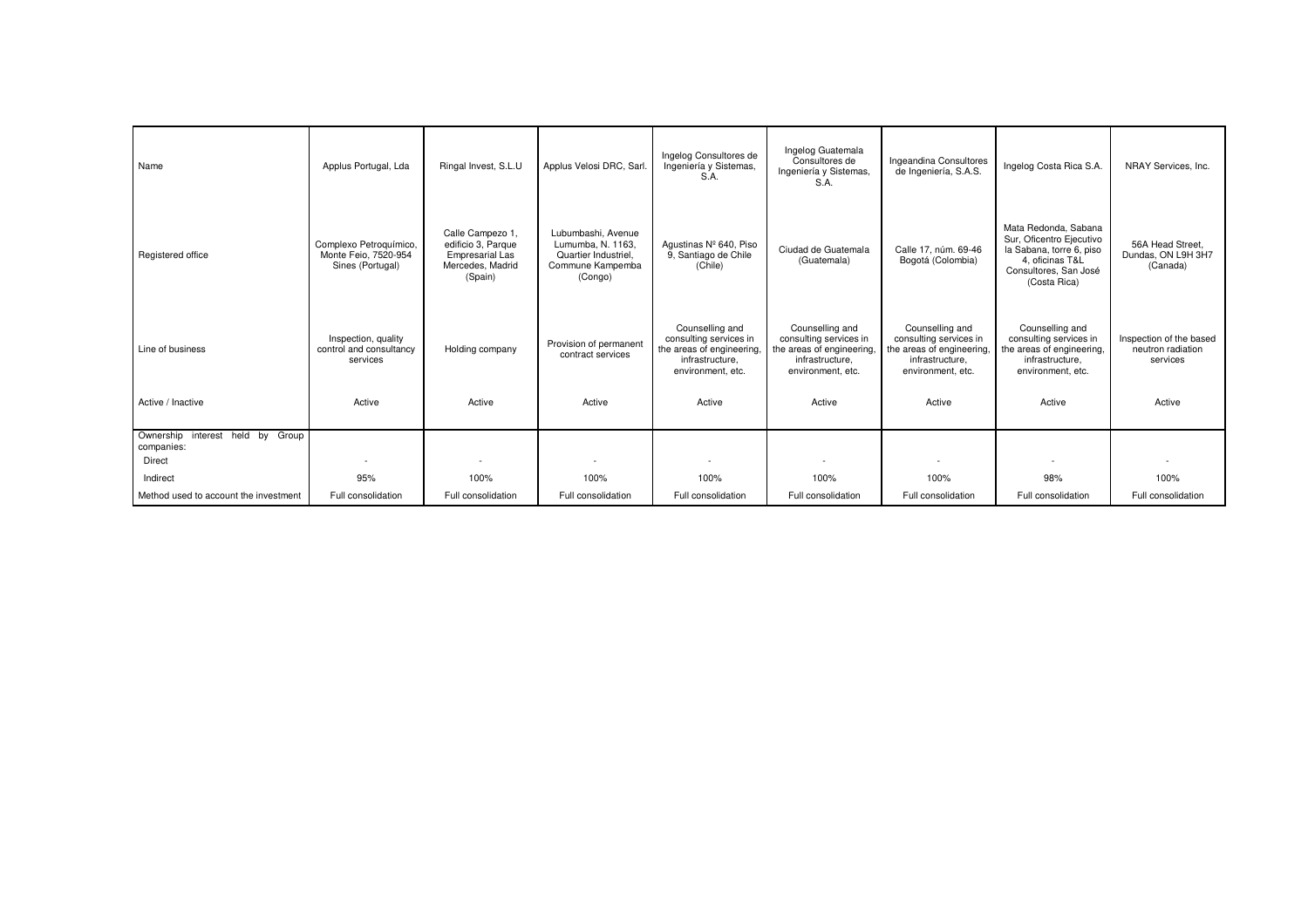| Name                                              | Applus RTD USA<br>Aerospace Holding, Inc.               | X-RAY Industries, Inc.                                                                                                        | Applus Laboratories<br>USA, Inc.                                      | Arcadia Aerospace<br>Industries, Llc.                                        | Applus RTD USA<br>Services, Inc.                                                                                                   | Libertytown USA 3, Inc.                                                                                                            | Applus Management<br>Services, Inc.                                                           | <b>SKC Engineering Ltd</b>                                                                        |
|---------------------------------------------------|---------------------------------------------------------|-------------------------------------------------------------------------------------------------------------------------------|-----------------------------------------------------------------------|------------------------------------------------------------------------------|------------------------------------------------------------------------------------------------------------------------------------|------------------------------------------------------------------------------------------------------------------------------------|-----------------------------------------------------------------------------------------------|---------------------------------------------------------------------------------------------------|
| Registered office                                 | 5700 Crooks Rd.<br>Suite 450<br>Troy, MI 48089<br>(USA) | 5700 Crooks Rd.<br>Suite 450<br>Troy, MI 48089<br>(USA)                                                                       | 615 S. DuPont Highway,<br>Kent County, Dover,<br>Delaware 19901 (USA) | 28000 Mooney Avenue,<br>Building #110, Punta<br>Gorda Florida 33982<br>(USA) | 3 Sugar Creek Center<br>Blvd. Suite 600 Sugar<br>Land, TX 77478 (USA)                                                              | 3 Sugar Creek Center<br>Blvd. Suite 600 Sugar<br>Land, TX 77478 (USA)                                                              | 3 Sugar Creek Center<br>Blvd. Suite 600 Sugar<br>Land, TX 77478 (USA)                         | 19165 94TH Avenue.<br>Surrey BC, V4N 3S4<br>(Canada)                                              |
| Line of business                                  | Holding company                                         | X-ray metallurgical,<br>management, retail<br>equipment, equipment<br>manufacturing, non-<br>destructive; testing<br>services | Holding company                                                       | Industrial contract and<br>inspection services                               | Any lawful act or activity<br>in order for companies to<br>organize themselves<br>under the Delaware<br>General Corporation<br>Law | Any lawful act or activity<br>in order for companies to<br>organize themselves<br>under the Delaware<br>General Corporation<br>Law | Provision of<br>professional, technical,<br>administrative and<br>human resources<br>services | Ensure quality, training,<br>inspection, proof and<br>design and welding<br>engineering services. |
| Active / Inactive                                 | Active                                                  | Active                                                                                                                        | Active                                                                | Active                                                                       | Active                                                                                                                             | Active                                                                                                                             | Active                                                                                        | Active                                                                                            |
| Ownership interest<br>held by Group<br>companies: |                                                         |                                                                                                                               |                                                                       |                                                                              |                                                                                                                                    |                                                                                                                                    |                                                                                               |                                                                                                   |
| Direct<br>Indirect                                | 100%                                                    | 100%                                                                                                                          | 95%                                                                   | 86%                                                                          | 100%                                                                                                                               | 100%                                                                                                                               | 100%                                                                                          | 100%                                                                                              |
| Method used to account the investment             | Full consolidation                                      | Full consolidation                                                                                                            | Full consolidation                                                    | Full consolidation                                                           | Full consolidation                                                                                                                 | Full consolidation                                                                                                                 | Full consolidation                                                                            | Full consolidation                                                                                |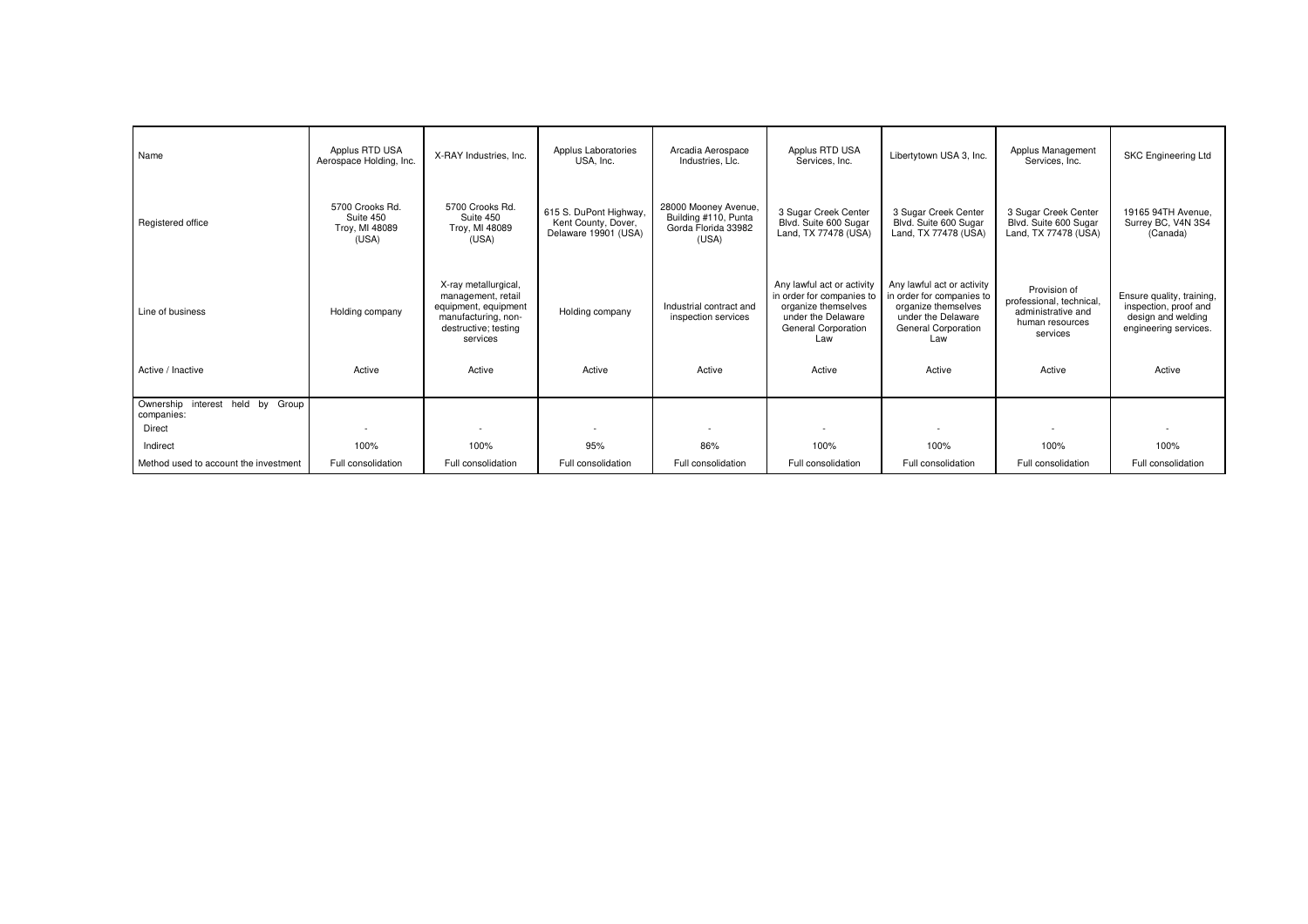| Name                                              | MxV Engineering, Ltd                                                                         | Applus Norcontrol<br>República Dominicana,<br>S.R.L                                                                                                       | Emilab, SRL                                                                                            | AC6 Metrología, S.L.                                                                                      | Applus RVIS, B.V.                                       | Applus Servicios<br>Integrales, S.A.S.                     | Tunnel Safety Testing,<br>S.A.                                                              | Trámites, Informes,<br>Proyectos, Seguridad y<br>Medio Ambiente, S.L.U.                         |
|---------------------------------------------------|----------------------------------------------------------------------------------------------|-----------------------------------------------------------------------------------------------------------------------------------------------------------|--------------------------------------------------------------------------------------------------------|-----------------------------------------------------------------------------------------------------------|---------------------------------------------------------|------------------------------------------------------------|---------------------------------------------------------------------------------------------|-------------------------------------------------------------------------------------------------|
| Registered office                                 | 19165 94TH Avenue.<br>Surrey BC, V4N 3S4<br>(Canada)                                         | Plaza El Avellano, Calle<br>Dr. Jacinto Ignacio<br>Mañón No. 5 Local No.<br>08 Primer Piso.<br>Ensanche Paraíso.<br>Santo Domingo<br>(Dominican Republic) | Via F.IIi Solari 5/A 33020<br>Amaro (UD) (Italy)                                                       | Polígono Comarca I,<br>Edificio Pasarela, 31160<br>ORKOIEN, Navarra<br>(Spain)                            | Delftweg 144, NC 3046<br>Rotterdam (The<br>Netherlands) | Calle 17 # 69 - 46.<br>Bogotá (Colombia)                   | <b>LG Centro Experimental</b><br>San Pedro de Anes s/n.<br>Siero 33189, Asturias<br>(Spain) | Calle Campezo 1.<br>edificio 3, Parque<br><b>Empresarial Las</b><br>Mercedes, Madrid<br>(Spain) |
| Line of business                                  | Dielectric tests.<br>inspections of cranes,<br>stability tests and<br>preventive maintenance | Inspection and technical<br>assistance services                                                                                                           | Research in the areas of<br>engineering,<br>electromagnetic<br>compatibility and<br>electrical safety. | Research, development<br>and advisory services for<br>metrology and industrial<br>calibration activities. | Remote Non-destructive<br>Inspection and Testing        | Inspection, quality<br>control and consultancy<br>services | Fire testing in tunnels,<br>fire suppression product<br>testing and fire training.          | Inspection, quality<br>control and consultancy<br>services                                      |
| Active / Inactive                                 | Active                                                                                       | Active                                                                                                                                                    | Active                                                                                                 | Active                                                                                                    | Active                                                  | Active                                                     | Active                                                                                      | Active                                                                                          |
| Ownership interest<br>held by Group<br>companies: |                                                                                              |                                                                                                                                                           |                                                                                                        |                                                                                                           |                                                         |                                                            |                                                                                             |                                                                                                 |
| Direct                                            |                                                                                              |                                                                                                                                                           |                                                                                                        |                                                                                                           |                                                         |                                                            |                                                                                             |                                                                                                 |
| Indirect                                          | 100%                                                                                         | 95%                                                                                                                                                       | 95%                                                                                                    | 95%                                                                                                       | 51%                                                     | 95%                                                        | 89%                                                                                         | 100%                                                                                            |
| Method used to account the investment             | Full consolidation                                                                           | Full consolidation                                                                                                                                        | Full consolidation                                                                                     | Full consolidation                                                                                        | Full consolidation                                      | Full consolidation                                         | Full consolidation                                                                          | Full consolidation                                                                              |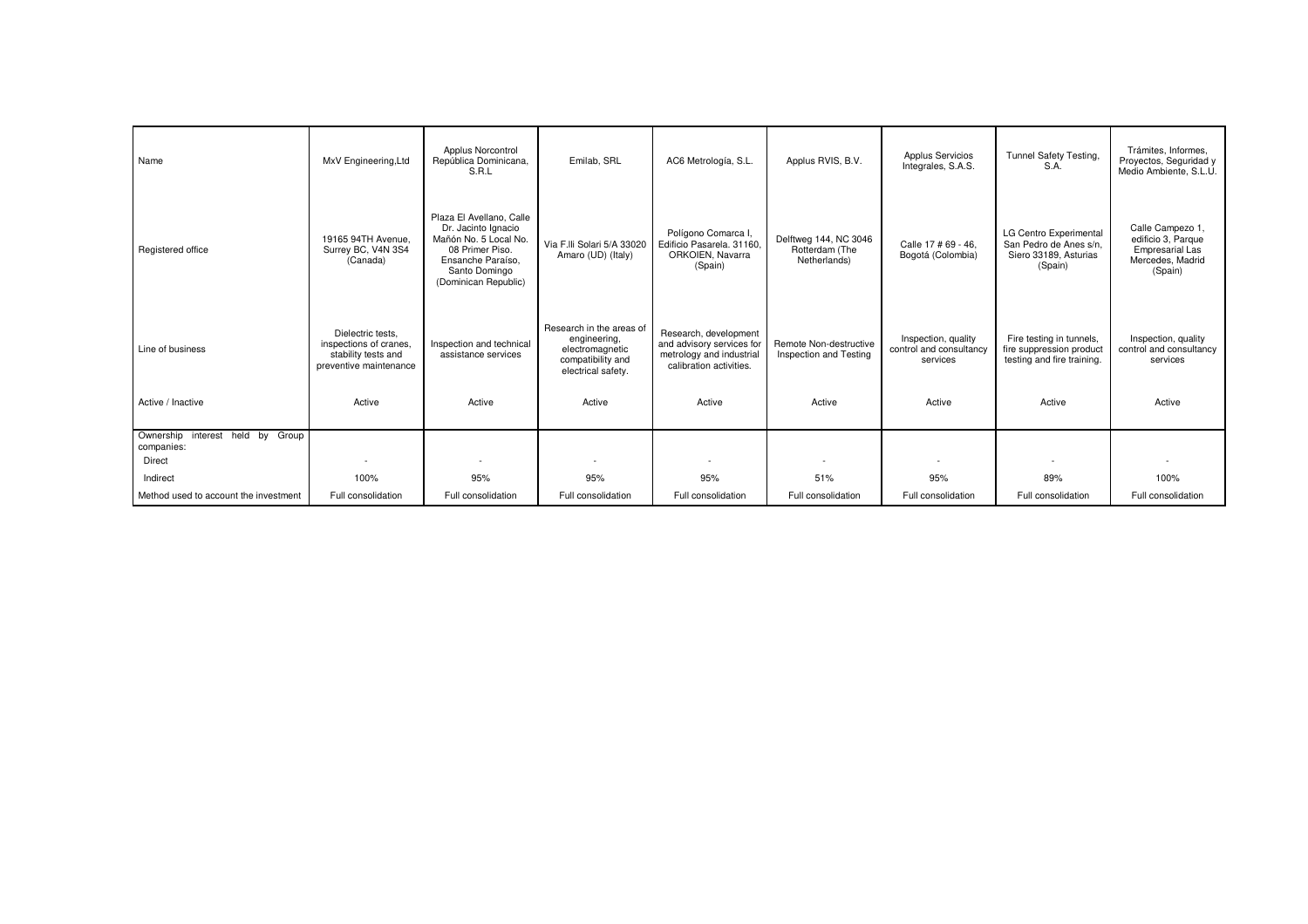| Name                                           | 3C Test Limited                                                                                                       | DatapointLabs, Llc.                                                                                             | DatapointLabs India, Inc.                                                                                              | Matereality, Llc.                                                                                | Applus Middle East<br>Engineering<br>Consultancy, LLC                                    | <b>SARL Apcontrol Energie</b><br>et Industrie Algerie                                                                                                                                                                                                                | <b>Talon Test Laboratories</b><br>(Phoenix) Inc.        | <b>Talon Test Laboratories</b><br>Incorporated          |
|------------------------------------------------|-----------------------------------------------------------------------------------------------------------------------|-----------------------------------------------------------------------------------------------------------------|------------------------------------------------------------------------------------------------------------------------|--------------------------------------------------------------------------------------------------|------------------------------------------------------------------------------------------|----------------------------------------------------------------------------------------------------------------------------------------------------------------------------------------------------------------------------------------------------------------------|---------------------------------------------------------|---------------------------------------------------------|
| Registered office                              | Silverstone Technology<br>Park, Silverstone Circuit,<br>Silverstone, Towcester,<br>Northamptonshire, NN12<br>8GX (UK) | 23 Dutch Mill Rd, Ithaca,<br>New York 14850 (USA)                                                               | 23 Dutch Mill Rd, Ithaca<br>New York 14850 (USA)                                                                       | 23 Dutch Mill Rd, Ithaca.<br>New York 14850 (USA)                                                | Office 201. Abu Dhabi<br>Business Hub, Building<br>B, Mussafah (United<br>Arab Emirates) | Planta 12 Centre<br>Commercial et d'Affaires<br>El Qods, Chéraga, Argel<br>(Algeria)                                                                                                                                                                                 | 5700 Crooks Rd.<br>Suite 450<br>Troy, MI 48089<br>(USA) | 5700 Crooks Rd.<br>Suite 450<br>Troy, MI 48089<br>(USA) |
| Line of business                               | Electromagnetic<br>compatibility (EMC) and<br>electrical tests.<br>especially for the<br>automotive sector.           | Materials<br>characterization<br>laboratory specialized in<br>providing properties for<br>numerical simulation. | <b>Materials</b><br>characterization<br>laboratory specialized in<br>providing properties for<br>numerical simulation. | Development of IT<br>solutions for the<br>properties of materials,<br>management and<br>storage. | Industrial support and<br>consulting                                                     | Production of technical<br>control devices and<br>appliances for the<br>calibration of machinery,<br>mechanical testing and<br>measurement, oil<br>services, management<br>consulting, hydrocarbon<br>analysis, environmental<br>prevention and cleaning<br>programs | Non-destructive testing<br>services                     | Non-destructive testing<br>services                     |
| Active / Inactive                              | Active                                                                                                                | Active                                                                                                          | Active                                                                                                                 | Active                                                                                           | Active                                                                                   | Active                                                                                                                                                                                                                                                               | Active                                                  | Active                                                  |
| Ownership interest held by Group<br>companies: |                                                                                                                       |                                                                                                                 |                                                                                                                        |                                                                                                  |                                                                                          |                                                                                                                                                                                                                                                                      |                                                         |                                                         |
| Direct                                         |                                                                                                                       |                                                                                                                 |                                                                                                                        |                                                                                                  |                                                                                          |                                                                                                                                                                                                                                                                      |                                                         |                                                         |
| Indirect                                       | 95%                                                                                                                   | 95%                                                                                                             | 95%                                                                                                                    | 95%                                                                                              | 47%                                                                                      | 47%                                                                                                                                                                                                                                                                  | 100%                                                    | 100%                                                    |
| Method used to account the investment          | Full consolidation                                                                                                    | Full consolidation                                                                                              | Full consolidation                                                                                                     | Full consolidation                                                                               | Full consolidation                                                                       | Full consolidation                                                                                                                                                                                                                                                   | Full consolidation                                      | Full consolidation                                      |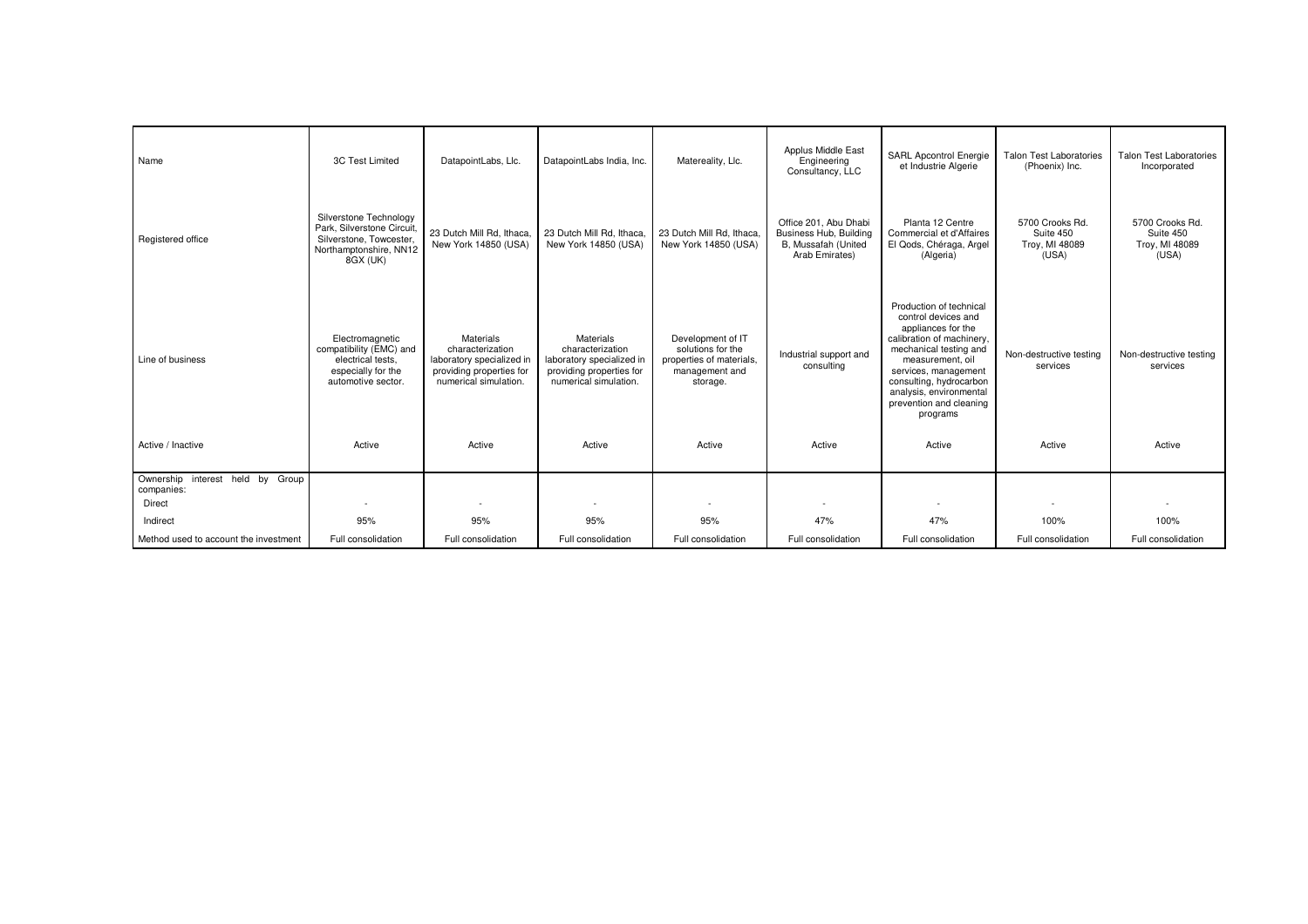| Name                                           | Laboratorio de Ensayos<br>Metrológicos, S.L.                                       | A2M Industries, SAS<br>(A2MI)                                           | Applus Tanzania Limited                                                                                                                                                                                                                                                                                                                    | Applus and Partner<br>Engineering<br>Consultancy                                                                                                           | Applus Fomento de<br>Control, S.A.                                                                                                             | Servicios SEFF S.A.<br>Chile                                              | <b>LEM Laboratorios y</b><br>Asistencia Técnica<br>Limitada Chile                                                                                                                                                                                                        | <b>TIC Investments Chile</b><br>SpA                        |
|------------------------------------------------|------------------------------------------------------------------------------------|-------------------------------------------------------------------------|--------------------------------------------------------------------------------------------------------------------------------------------------------------------------------------------------------------------------------------------------------------------------------------------------------------------------------------------|------------------------------------------------------------------------------------------------------------------------------------------------------------|------------------------------------------------------------------------------------------------------------------------------------------------|---------------------------------------------------------------------------|--------------------------------------------------------------------------------------------------------------------------------------------------------------------------------------------------------------------------------------------------------------------------|------------------------------------------------------------|
| Registered office                              | Avenida Can Sucarrats.<br>110, nave 11, Rubí<br>(Spain)                            | ZA du Parc - Secteur,<br>Rue de la Gampille,<br>42490 Fraisses (France) | Kimwery Avenue,<br>Msasani, Tirdo Complex,<br>Dar Es Salaam<br>(Tanzania)                                                                                                                                                                                                                                                                  | Building No. 500, Office<br>20, Al Sahaba Rd<br>crossing with Imam<br>Abdullah Ibn Saud Ibn<br>Abdulaziz Rd, Ishbiliyah,<br>3795. Riyadh (Saudi<br>Arabia) | 11. rue El Wahda.<br>Résidence Imam Ali. Apt<br>2. Casablanca<br>(Morocco)                                                                     | Calle Potrerillos N°4141.<br>Puerto del Inca, ciudad<br>de Calama (Chile) | Avenida Huaytiquina<br>N°1601, ciudad de<br>Calama (Chile)                                                                                                                                                                                                               | Avenida Huaytiquina<br>N°1601, ciudad de<br>Calama (Chile) |
| Line of business                               | Laboratory of<br>metrological tests and<br>calibration of measuring<br>instruments | Mechanical and material<br>tests.                                       | Provision of services.<br>training and consulting,<br>including though not<br>limited to inspection,<br>testing, verification, NDT<br>services, maintenance<br>and technical assistance<br>for the industrial and<br>construction sectors and<br>related areas, as well as<br>the consulting activities<br>for business and<br>management. | Engineering<br>consultancy services                                                                                                                        | The provision of<br>verification services for<br>industrial products<br>imported into the<br>Kingdom of Morocco<br>(Law No. 24-09,<br>Morocco) | Personnel Transport                                                       | Development of projects,<br>consultancies and<br>technical quality control<br>consultants for<br>construction, referring to<br>the quality of materials<br>and industrial elements<br>used for construction<br>and its condition of<br>application of building<br>works. | Holding company                                            |
| Active / Inactive                              | Active                                                                             | Active                                                                  | Active                                                                                                                                                                                                                                                                                                                                     | Active                                                                                                                                                     | Active                                                                                                                                         | Active                                                                    | Active                                                                                                                                                                                                                                                                   | Active                                                     |
| Ownership interest held by Group<br>companies: |                                                                                    |                                                                         |                                                                                                                                                                                                                                                                                                                                            |                                                                                                                                                            |                                                                                                                                                |                                                                           |                                                                                                                                                                                                                                                                          |                                                            |
| Direct                                         |                                                                                    |                                                                         |                                                                                                                                                                                                                                                                                                                                            |                                                                                                                                                            |                                                                                                                                                |                                                                           |                                                                                                                                                                                                                                                                          |                                                            |
| Indirect                                       | 95%                                                                                | 95%                                                                     | 75%                                                                                                                                                                                                                                                                                                                                        | 48%                                                                                                                                                        | 85%                                                                                                                                            | 100%                                                                      | 100%                                                                                                                                                                                                                                                                     | 100%                                                       |
| Method used to account the investment          | Full consolidation                                                                 | Full consolidation                                                      | Full consolidation                                                                                                                                                                                                                                                                                                                         | Full consolidation                                                                                                                                         | Full consolidation                                                                                                                             | Full consolidation                                                        | Full consolidation                                                                                                                                                                                                                                                       | Full consolidation                                         |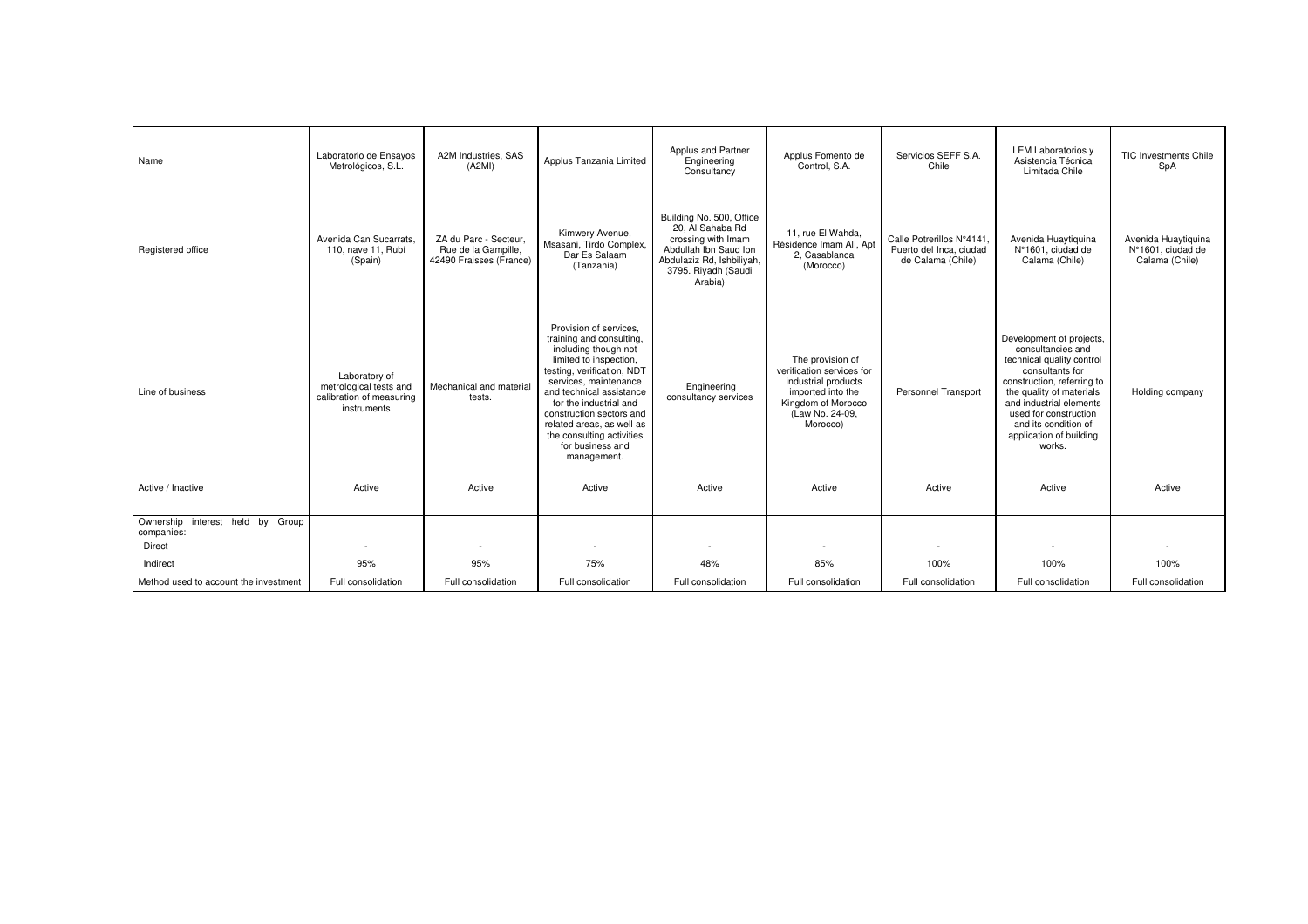| Name                                   | Applus Brasil<br>Investimentos, Ltda                                                                                             |
|----------------------------------------|----------------------------------------------------------------------------------------------------------------------------------|
| Registered office                      | Rua Dom José de<br>Barros, nº 177, 6ª andar,<br>conjunto 601, sala 602,<br>Vila Buarque, CEP<br>01038-100, Sao Paulo<br>(Brazil) |
| Line of business                       | Holding company                                                                                                                  |
| Active / Inactive                      | Active                                                                                                                           |
| Ownership interest held<br>by<br>Group |                                                                                                                                  |
| companies:<br>Direct                   |                                                                                                                                  |
| Indirect                               | 100%                                                                                                                             |
| Method used to account the investment  | Full consolidation                                                                                                               |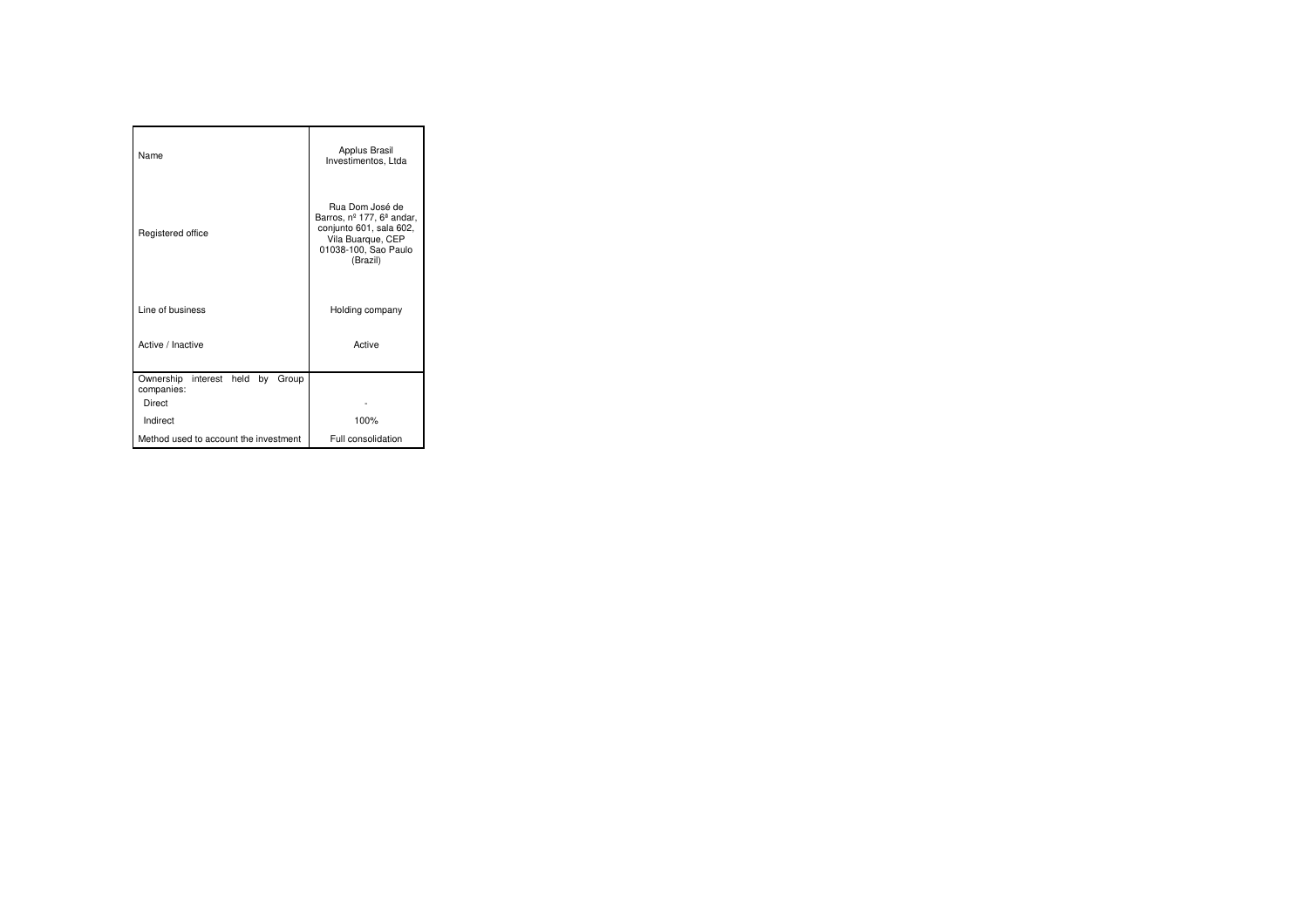| Name                                              | Velosi S.à r.l.                                                                                                     | SAST international Ltd                                                                  | Velosi Asia<br>(Luxembourg) S.à r.l.                                                                              | Velosi Africa<br>(Luxembourg) S.à r.l.                                                                              | Velosi Europe<br>(Luxembourg) S.à r.l.                                                                              | Velosi Poland Sp z.o.o.                     | Velosi Europe Ltd                                                | Velosi Certification<br>Bureau LTD           |
|---------------------------------------------------|---------------------------------------------------------------------------------------------------------------------|-----------------------------------------------------------------------------------------|-------------------------------------------------------------------------------------------------------------------|---------------------------------------------------------------------------------------------------------------------|---------------------------------------------------------------------------------------------------------------------|---------------------------------------------|------------------------------------------------------------------|----------------------------------------------|
| Registered office                                 | 7, rue Robert Stümper  <br>L-2557-Luxembourg,<br>Grand Duchy of<br>Luxembourg, L-1653<br>Luxembourg<br>(Luxembourg) | IFC1, Level 1,<br>Esplanade, St. Heiler,<br>Jersey JE2 3BX,<br>Channel Islands (Jersey) | 7, rue Robert Stümper<br>L-2557-Luxembourg,<br>Grand Duchy of<br>Luxembourg, L-1653<br>Luxembourg<br>(Luxembourg) | 7, rue Robert Stümper  <br>L-2557-Luxembourg,<br>Grand Duchy of<br>Luxembourg, L-1653<br>Luxembourg<br>(Luxembourg) | 7, rue Robert Stümper  <br>L-2557-Luxembourg,<br>Grand Duchy of<br>Luxembourg, L-1653<br>Luxembourg<br>(Luxembourg) | UI. Inflancka 4 00-189<br>Warszawa (Poland) | Unit 18 Dawkins Road<br>Poole BH15 4JY (UK)                      | Unit 18 Dawkins Road<br>Poole BH15 4JY (UK). |
| Line of business                                  | Holding company                                                                                                     | Provision of consultancy<br>and engineering<br>services                                 | Holding company                                                                                                   | Holding company                                                                                                     | Holding company                                                                                                     | Publishing of other<br>programmes           | Provision of technical<br>engineering and<br>industrial services | Holding company                              |
| Active / Inactive                                 | Active                                                                                                              | Active                                                                                  | Active                                                                                                            | Active                                                                                                              | Active                                                                                                              | Active                                      | Active                                                           | Active                                       |
| Ownership interest<br>held by Group<br>companies: |                                                                                                                     |                                                                                         |                                                                                                                   |                                                                                                                     |                                                                                                                     |                                             |                                                                  |                                              |
| Direct                                            |                                                                                                                     |                                                                                         |                                                                                                                   |                                                                                                                     |                                                                                                                     |                                             |                                                                  |                                              |
| Indirect                                          | 100%                                                                                                                | 100%                                                                                    | 100%                                                                                                              | 100%                                                                                                                | 100%                                                                                                                | 100%                                        | 100%                                                             | 100%                                         |
| Method used to account the investment             | Full consolidation                                                                                                  | Full consolidation                                                                      | Full consolidation                                                                                                | Full consolidation                                                                                                  | Full consolidation                                                                                                  | Full consolidation                          | Full consolidation                                               | Full consolidation                           |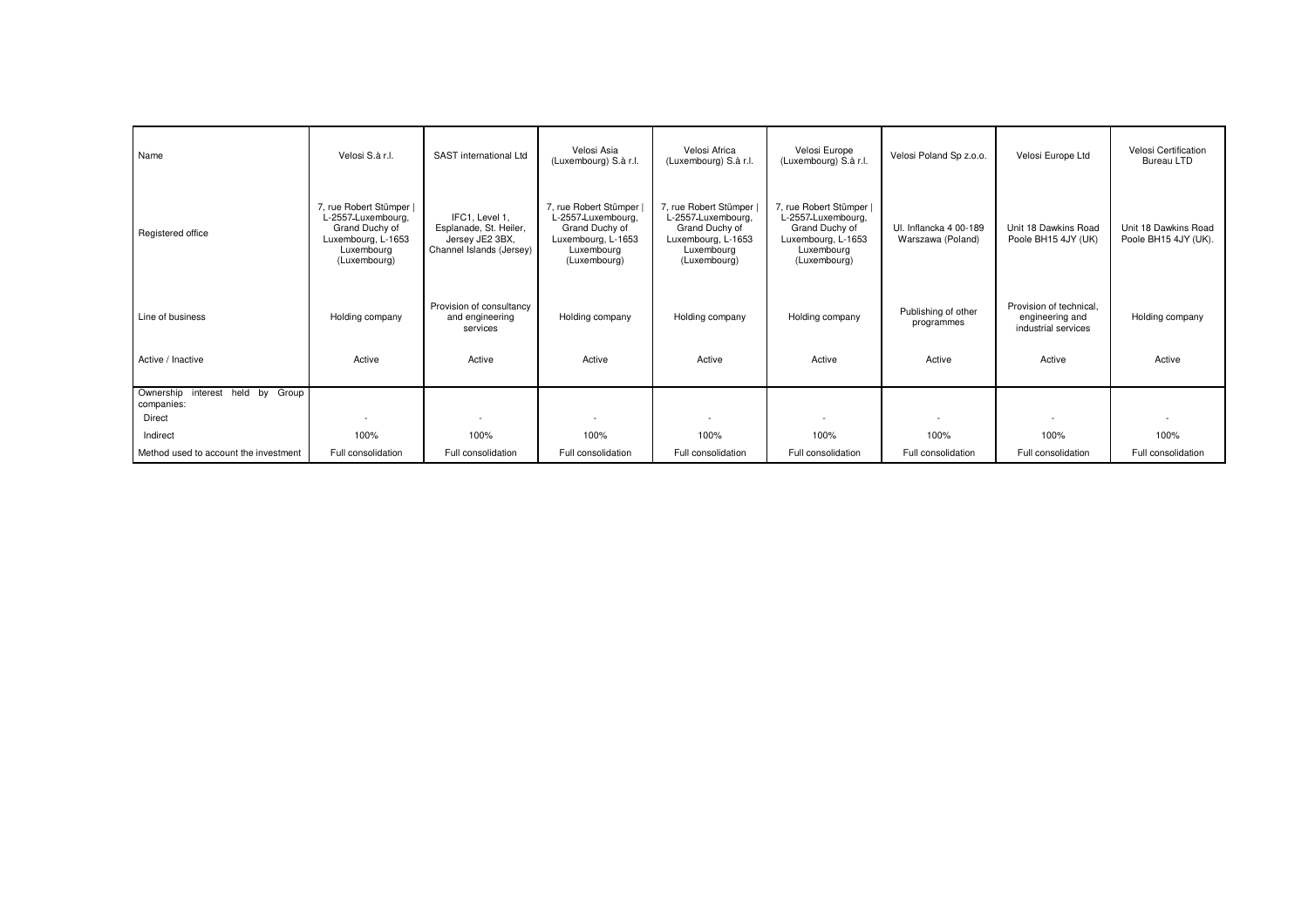| Name                                              | Applus International<br>Italy, Srl                                | Applus Italy, SRL                                                 | Applus Norway A/S                                 | Applus Turkey Gozetim<br>Hizmetleri Limited Sirketi               | Velosi LLC                                                      | Velosi Malta I Ltd                                                                   | Velosi Malta II Ltd                                                                  | Velosi Industries Sdn<br><b>Bhd</b>                                                                    |
|---------------------------------------------------|-------------------------------------------------------------------|-------------------------------------------------------------------|---------------------------------------------------|-------------------------------------------------------------------|-----------------------------------------------------------------|--------------------------------------------------------------------------------------|--------------------------------------------------------------------------------------|--------------------------------------------------------------------------------------------------------|
| Registered office                                 | 23807 Merate (LC), via<br>De Gasperi, 113, Merate<br>(Italy)      | Via Cinquantenario, 8 -<br>24044 Dalmine.<br>Bergamo (BG) (Italy) | Sveiogata 40, 5514<br>Haugesund (Norway).         | 1042. Cadde<br>1319. Sokak No. 9/5<br>Ovecler, Ankara<br>(Turkey) | Azadlig Avenue 189, Apt<br>61, AZ1130 Baku<br>(Azerbaijan)      | The Bastions, Office No.<br>2 Emvim Cremona<br>Street, Floriana, FRN<br>1281 (Malta) | The Bastions, Office No.<br>2 Emvim Cremona<br>Street, Floriana, FRN<br>1281 (Malta) | No. 152-3-18A,<br>Kompleks Maluri, Jalan<br>Jejaka, Taman Maluri,<br>55100 Kuala Lumpur<br>(Malaysia). |
| Line of business                                  | Provision of technical,<br>engineering and<br>industrial services | Quality control,<br>maintenance and<br>inspection                 | Quality control,<br>maintenance and<br>inspection | Quality control,<br>maintenance and<br>inspection                 | Provision of auxiliary<br>services for oil and gas<br>companies | Holding company                                                                      | Holding company                                                                      | Investments, investment<br>property and provision of<br>engineering services                           |
| Active / Inactive                                 | Active                                                            | Active                                                            | Active                                            | Active                                                            | Active                                                          | Active                                                                               | Active                                                                               | Active                                                                                                 |
| Ownership interest<br>held by Group<br>companies: |                                                                   |                                                                   |                                                   |                                                                   |                                                                 |                                                                                      |                                                                                      |                                                                                                        |
| Direct                                            |                                                                   |                                                                   |                                                   |                                                                   |                                                                 |                                                                                      |                                                                                      |                                                                                                        |
| Indirect                                          | 80%                                                               | 80%                                                               | 60%                                               | 80%                                                               | 100%                                                            | 100%                                                                                 | 100%                                                                                 | 100%                                                                                                   |
| Method used to account the investment             | Full consolidation                                                | Full consolidation                                                | Full consolidation                                | Full consolidation                                                | Full consolidation                                              | Full consolidation                                                                   | Full consolidation                                                                   | Full consolidation                                                                                     |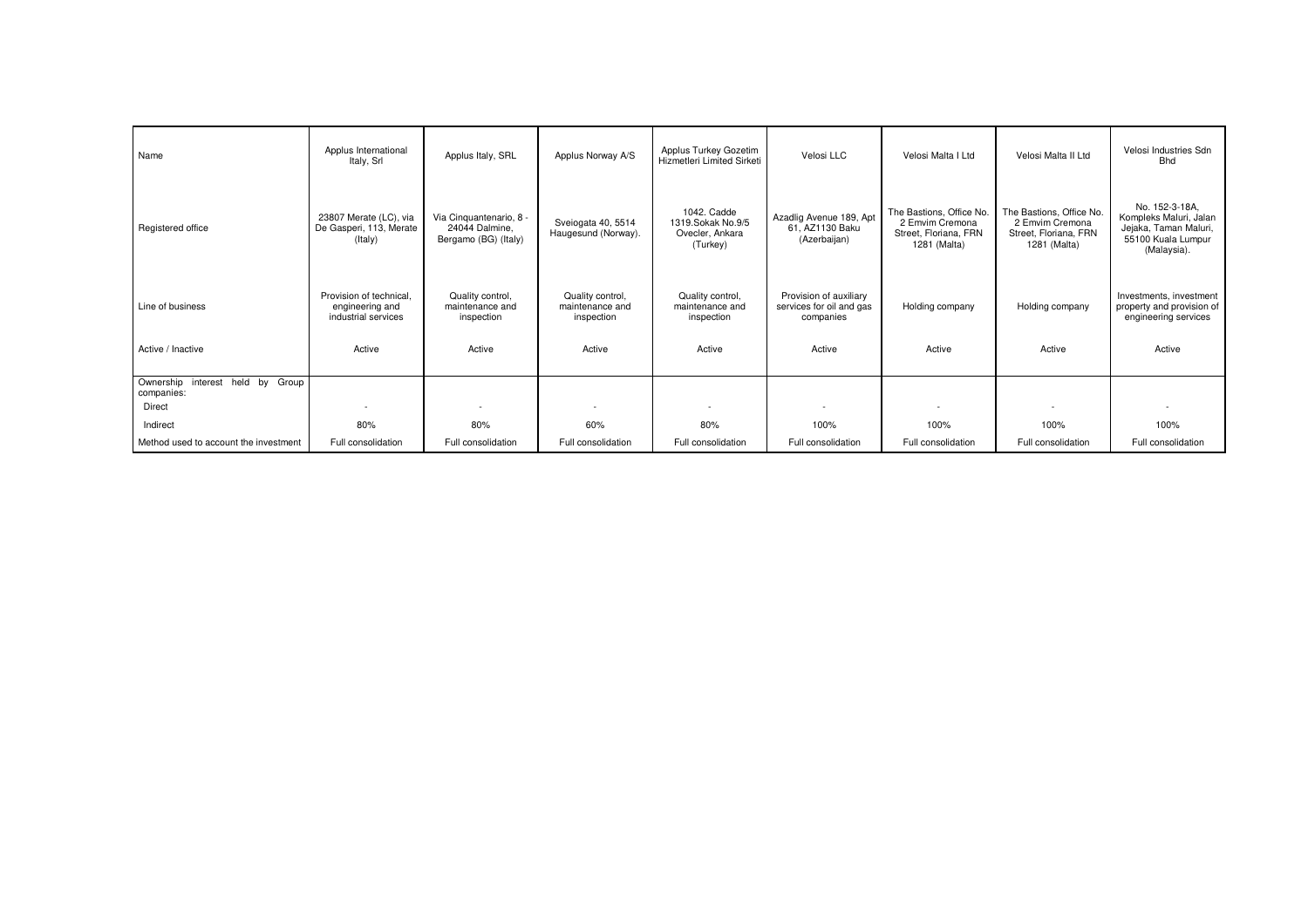| Name                                           | Applus Malaysia Sdn<br><b>Bhd</b>                                                                     | Velosi Plant Design<br>Engineers Sdn Bhd                                                                                                                        | Applus Singapore PTE                                                                                                                                                                                                   | Velosi (HK) Ltd                                                                                                                 | Velosi Saudi Arabia Co<br>Ltd                                                                                                                                                                                                                         | Applus China Co., Ltd                                                                                                                                      | Velosi Siam Co Ltd                                                               | Applus (Thailand)<br>Company Limited                                             |
|------------------------------------------------|-------------------------------------------------------------------------------------------------------|-----------------------------------------------------------------------------------------------------------------------------------------------------------------|------------------------------------------------------------------------------------------------------------------------------------------------------------------------------------------------------------------------|---------------------------------------------------------------------------------------------------------------------------------|-------------------------------------------------------------------------------------------------------------------------------------------------------------------------------------------------------------------------------------------------------|------------------------------------------------------------------------------------------------------------------------------------------------------------|----------------------------------------------------------------------------------|----------------------------------------------------------------------------------|
| Registered office                              | No. 152-3-18A.<br>Kompleks Maluri, Jalan<br>Jejaka, Taman Maluri,<br>55100 Kuala Lumpur<br>(Malaysia) | No. 152-3-18A.<br>Kompleks Maluri, Jalan<br>Jejaka, Taman Maluri,<br>55100 Kuala Lumpur<br>(Malaysia)                                                           | 521 Bukit Batok Street<br>23 Unit 5E. Excel<br>Building, 659544<br>(Singapore)                                                                                                                                         | 11/F. Lee Garden Two.<br>28 Yun Ping Road,<br>Causeway Bay, Hong<br>Kong (China)                                                | Unit No. 1, Al-Qusur,<br>Talal Al-Doha Building.<br>Sub of Prince<br>Mohammad bin Fahd<br>Road, Dhahran, 34247-<br>3229 (Saudi Arabia)                                                                                                                | Room 1304, Shengkang<br>LiaoShi Building No. 738<br>Shang Cheng Road<br>Pudong, Shanghai PRC,<br>200120 (China)                                            | 412. Sukhumvit 95.<br>Bang Chak,<br>Phra Khanong, Bangkok<br>10260<br>(Thailand) | 412. Sukhumvit 95.<br>Bang Chak,<br>Phra Khanong, Bangkok<br>10260<br>(Thailand) |
| Line of business                               | Provision of engineering<br>and inspection services                                                   | Provision of consultancy<br>and engineering<br>services for the design<br>of plants, construction<br>and engineering and the<br>investment that they<br>possess | Provision of specialized<br>services in the area of<br>repair of ships, tankers<br>and other high sea<br>vessels, and provision of<br>rope access, testing and<br>technical analyses for<br>the oil and gas industries | Provision of<br>management services,<br>sales support, advisory<br>and business<br>development services to<br>related companies | Provision of<br>maintenance testing.<br>fixing, examination of the<br>welding and quality<br>control for the pipes.<br>machinery, equipment<br>and other buildings in oil<br>gas and petrochemical<br>facilities and to issue<br>related certificates | Provision of consulting<br>of Petroleum<br>Engineering, technical<br>consultation of<br>mechanical engineering<br>and consulting of<br>business management | Holding company                                                                  | Provision of engineering<br>and technical services                               |
| Active / Inactive                              | Active                                                                                                | Active                                                                                                                                                          | Active                                                                                                                                                                                                                 | Active                                                                                                                          | Active                                                                                                                                                                                                                                                | Active                                                                                                                                                     | Active                                                                           | Active                                                                           |
| Ownership interest held by Group<br>companies: |                                                                                                       |                                                                                                                                                                 |                                                                                                                                                                                                                        |                                                                                                                                 |                                                                                                                                                                                                                                                       |                                                                                                                                                            |                                                                                  |                                                                                  |
| Direct                                         |                                                                                                       |                                                                                                                                                                 |                                                                                                                                                                                                                        |                                                                                                                                 |                                                                                                                                                                                                                                                       |                                                                                                                                                            |                                                                                  |                                                                                  |
| Indirect                                       | 100%                                                                                                  | 100%                                                                                                                                                            | 100%                                                                                                                                                                                                                   | 100%                                                                                                                            | 60%                                                                                                                                                                                                                                                   | 100%                                                                                                                                                       | 100%                                                                             | 100%                                                                             |
| Method used to account the investment          | Full consolidation                                                                                    | Full consolidation                                                                                                                                              | Full consolidation                                                                                                                                                                                                     | Full consolidation                                                                                                              | Full consolidation                                                                                                                                                                                                                                    | Full consolidation                                                                                                                                         | Full consolidation                                                               | Full consolidation                                                               |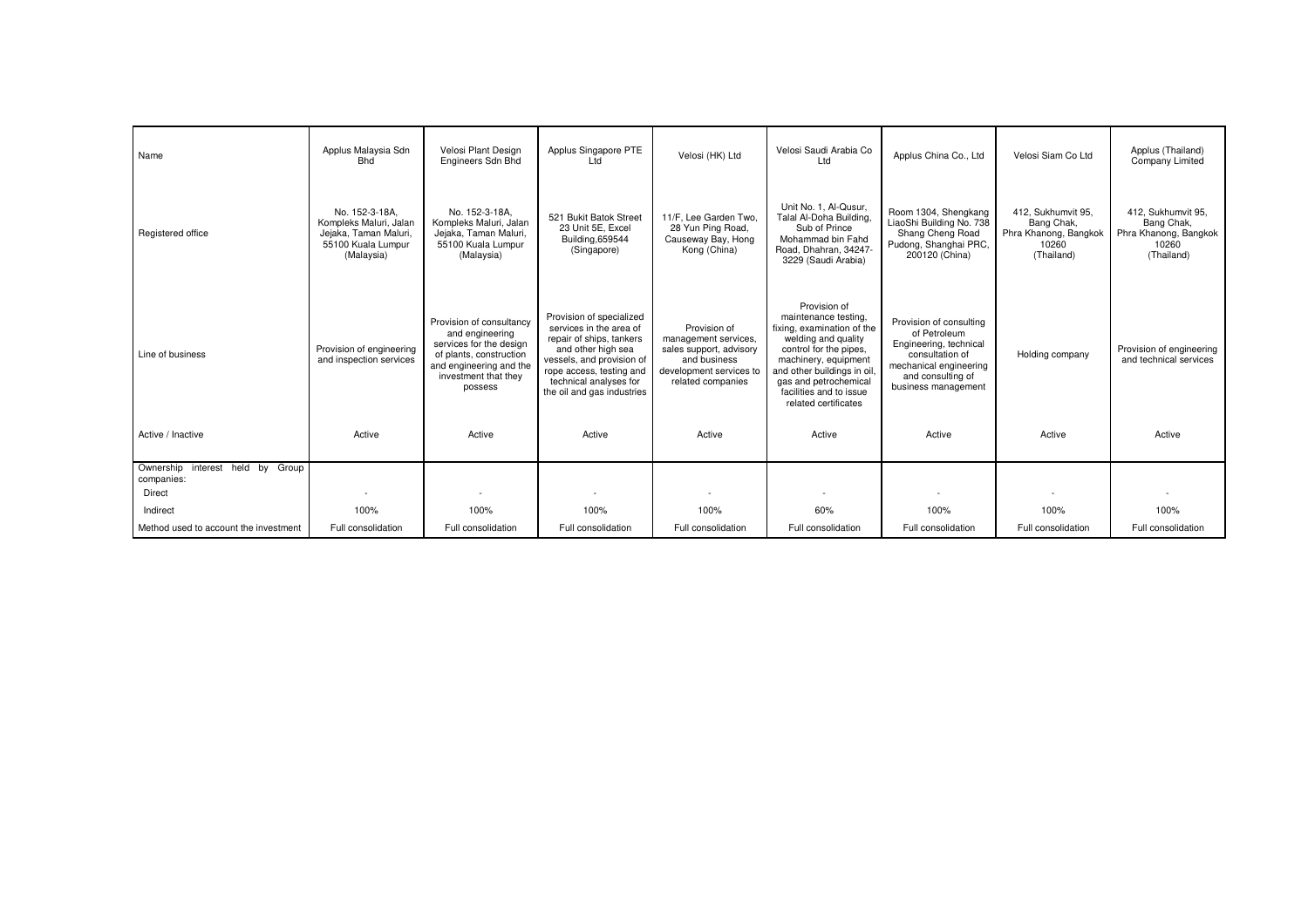| Name                                                     | Velosi Corporate<br>Services Sdn Bhd                                                                                                                       | Velosi International<br><b>Holding Company BSC</b>                                   | Velosi Certification<br>Services LLC                                                                                                                                                                                                    | Velosi Certification for<br>Consulting CO. W.L.L.                                                             | PT Java Velosi Mandiri                                                                                                                                                                                 | <b>Velosi Certification WLL</b>                                                                                 | Velosi PromService LLC                                                                                                                                                  | Velosi LLC                                                                         |
|----------------------------------------------------------|------------------------------------------------------------------------------------------------------------------------------------------------------------|--------------------------------------------------------------------------------------|-----------------------------------------------------------------------------------------------------------------------------------------------------------------------------------------------------------------------------------------|---------------------------------------------------------------------------------------------------------------|--------------------------------------------------------------------------------------------------------------------------------------------------------------------------------------------------------|-----------------------------------------------------------------------------------------------------------------|-------------------------------------------------------------------------------------------------------------------------------------------------------------------------|------------------------------------------------------------------------------------|
| Registered office                                        | No. 152-3-18A.<br>Kompleks Maluri, Jalan<br>Jejaka, Taman Maluri,<br>55100 Kuala Lumpur<br>(Malaysia)                                                      | Flat 42, Building 1033,<br>Road 3731, Block 337,<br>Menama/UMM<br>Alhassam (Bahrain) | # 201. Block B. Abu<br>Dhabi Business Hub.<br>ICAD-1, Mussafah, PO<br>Box 427 Abu Dhabi<br>(United Arab Emirates)                                                                                                                       | Yaal Mall, Al Fahaheel<br>Al Dabbous Street.<br>Block# 11, Building# 11<br>11th Floor, Office# 12<br>(Kuwait) | Pondok Indah Office<br>Tower 2, 16th Floor,<br>Suite 1602, Jl. Sultan<br>Iskandar Muda Kav. VTA<br>Pondok Indah, Jakarta<br>Selatan 12310<br>(Indonesia)                                               | Building No 121340,<br>First Floor New Salata.<br>C Ring Road, P.O. Box<br>3408, Doha (Qatar)                   | Russian Federation.<br>125130, Moscow,<br>Staropetrovsky proezd,<br>7A, bld. 19, office 7<br>(Russia)                                                                   | Kurilskaya Str., 38,<br>693000 Yuzhno-<br>Sakhalinsk, Sakhalin<br>Region, (Russia) |
| Line of business                                         | Provision of general<br>management, business<br>planning, coordination,<br>corporate finance<br>advisory, training and<br>personnel management<br>services | Holding company of a<br>group of commercial.<br>industrial and service<br>companies  | Provision of construction<br>project quality<br>management services,<br>management system<br>certification, quality<br>management of the<br>maintenance of existing<br>facilities and equipment<br>and mandatory<br>inspection services | Provision of industrial<br>consultancy                                                                        | Provision of engineering<br>consultancy services,<br>such as quality control<br>and non-destructive<br>testing (NDT) inspection<br>services, provision of<br>skilled labor with<br>vocational training | Provision of inspection<br>and analysis and<br>technical services in the<br>area of qualified<br>technical jobs | Provision of quality<br>assurance and control.<br>general inspection,<br>corrosion control and<br>services for the supply of<br>labor for the oil and gas<br>industries | <b>Holding Company</b>                                                             |
| Active / Inactive                                        | Active                                                                                                                                                     | Active                                                                               | Active                                                                                                                                                                                                                                  | Active                                                                                                        | Active                                                                                                                                                                                                 | Active                                                                                                          | Active                                                                                                                                                                  | Active                                                                             |
| Ownership interest held by Group<br>companies:<br>Direct |                                                                                                                                                            |                                                                                      |                                                                                                                                                                                                                                         |                                                                                                               |                                                                                                                                                                                                        |                                                                                                                 |                                                                                                                                                                         |                                                                                    |
| Indirect                                                 | 100%                                                                                                                                                       | 100%                                                                                 | 49%                                                                                                                                                                                                                                     | 24%                                                                                                           | 0%                                                                                                                                                                                                     | 24%                                                                                                             | 100%                                                                                                                                                                    | 100%                                                                               |
| Method used to account the investment                    | Full consolidation                                                                                                                                         | Full consolidation                                                                   | Full consolidation                                                                                                                                                                                                                      | Full consolidation                                                                                            | Full consolidation                                                                                                                                                                                     | Full consolidation                                                                                              | Full consolidation                                                                                                                                                      | Full consolidation                                                                 |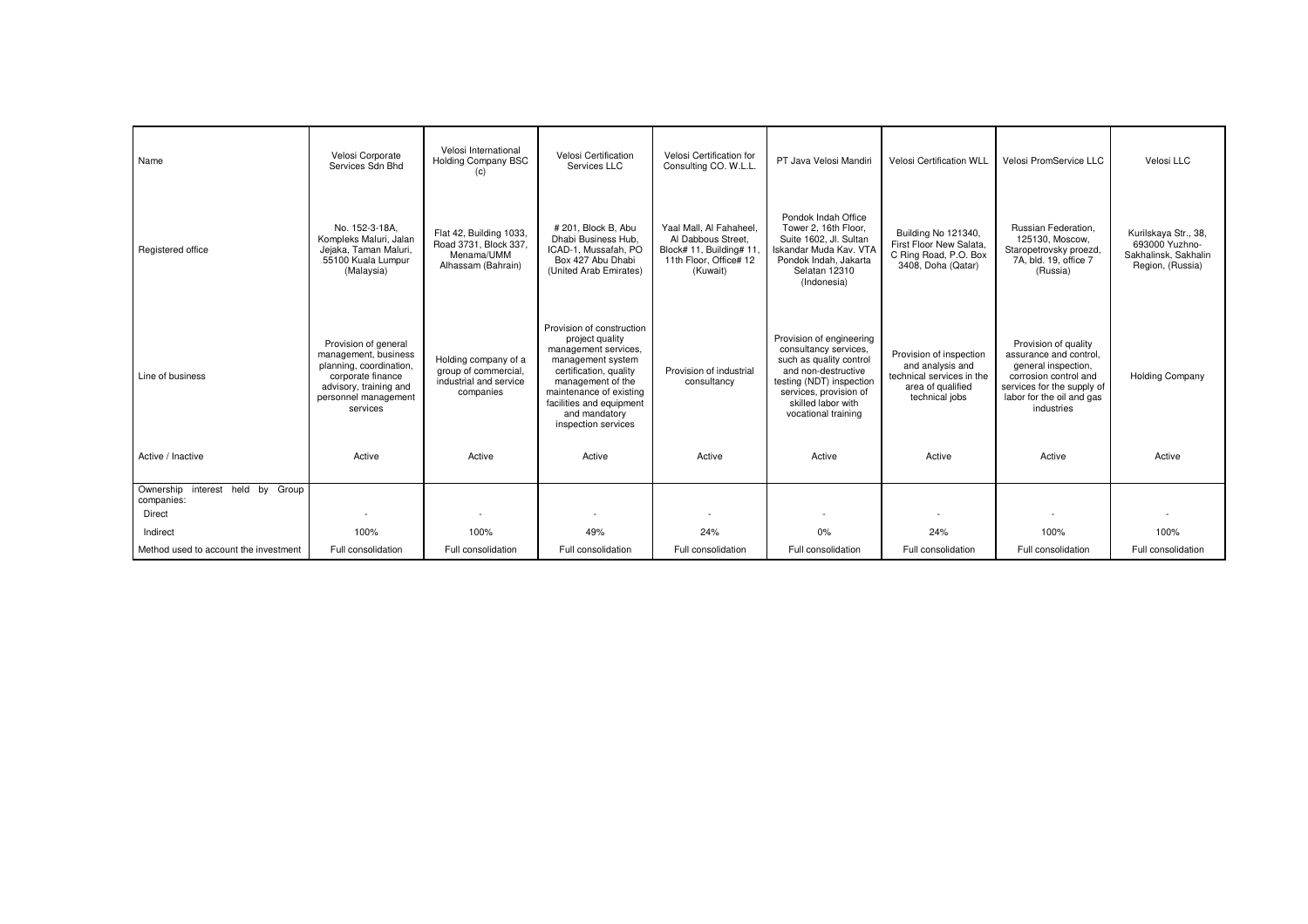| Name                                              | Velosi Bahrain WLL                                                                                                            | Velosi LLC                                                                      | <b>Velosi Quality</b><br>Management<br>International LLC                                                                              | Applus Kazakhstan LLC                                                           | Velosi (B) Sdn Bhd                                                                                | Velosi Certification<br>Services LLC                                                             | Velosi Philippines Inc                                                                               | Dijla & Furat Quality<br>Assurance, LLC.                       |
|---------------------------------------------------|-------------------------------------------------------------------------------------------------------------------------------|---------------------------------------------------------------------------------|---------------------------------------------------------------------------------------------------------------------------------------|---------------------------------------------------------------------------------|---------------------------------------------------------------------------------------------------|--------------------------------------------------------------------------------------------------|------------------------------------------------------------------------------------------------------|----------------------------------------------------------------|
| Registered office                                 | Flat 11, Building 1033,<br>Road 3721, Block 337,<br>Menama / UMM<br>Alhassam (Bahrain)                                        | Block no 227 Stella<br>Building, Post Box 231<br>Hamriya. Way nº 2748<br>(Oman) | Unit 201, 2nd floor,<br>Emaar Business Park 4.<br>Sheikh Zayed Road, The<br>Greens, PO Box<br>337201, Dubai (United<br>Arab Emirates) | Building #31A, Akzhal<br>lane, Atyrau, Atyrau<br>Oblast, 060002<br>(Kazakshtan) | Lot 5211, Spg. 357, Jln<br>Maulana, KA 2931 Kuala<br>Belait, Negara Brunei<br>Darussalam (Brunei) | 17, Chimkent Street,<br>Mirobod District, 100029<br>Tashkent (Uzbekistan)                        | 1004, 10F, Pagibig WT<br>Tower, Cebu Business<br>Park, Ayala, Cebu City<br>(Philippines)             | Ramadan Area, District<br>623-S, No.1, Baghdad<br>$($ lraq $)$ |
| Line of business                                  | Provision of quality<br>control and<br>standardization services.<br>industrial inspection<br>services and general<br>services | Provision of certification.<br>engineering and<br>inspection services           | Provision of certification<br>engineering and<br>inspection, onshore<br>and/or offshore services                                      | Provision of services in<br>the area of industrial<br>safety                    | Provision of quality<br>control and engineering<br>services for the oil and<br>gas industries     | Provision of inspection,<br>certification, monitoring<br>and other types of<br>business activity | Provision of inspection,<br>quality control,<br>certification and<br>business process<br>outsourcing | Provision of quality<br>control and training<br>services       |
| Active / Inactive                                 | Active                                                                                                                        | Active                                                                          | Active                                                                                                                                | Active                                                                          | Active                                                                                            | Active                                                                                           | Active                                                                                               | Active                                                         |
| held by Group<br>Ownership interest<br>companies: |                                                                                                                               |                                                                                 |                                                                                                                                       |                                                                                 |                                                                                                   |                                                                                                  |                                                                                                      |                                                                |
| Direct                                            |                                                                                                                               |                                                                                 |                                                                                                                                       |                                                                                 | $\overline{\phantom{a}}$                                                                          | $\overline{\phantom{a}}$                                                                         | $\sim$                                                                                               |                                                                |
| Indirect                                          | 100%                                                                                                                          | 50%                                                                             | 49%                                                                                                                                   | 80%                                                                             | 30%                                                                                               | 80%                                                                                              | 100%                                                                                                 | 100%                                                           |
| Method used to account the investment             | Full consolidation                                                                                                            | Full consolidation                                                              | Full consolidation                                                                                                                    | Full consolidation                                                              | Equity method                                                                                     | Full consolidation                                                                               | Full consolidation                                                                                   | Full consolidation                                             |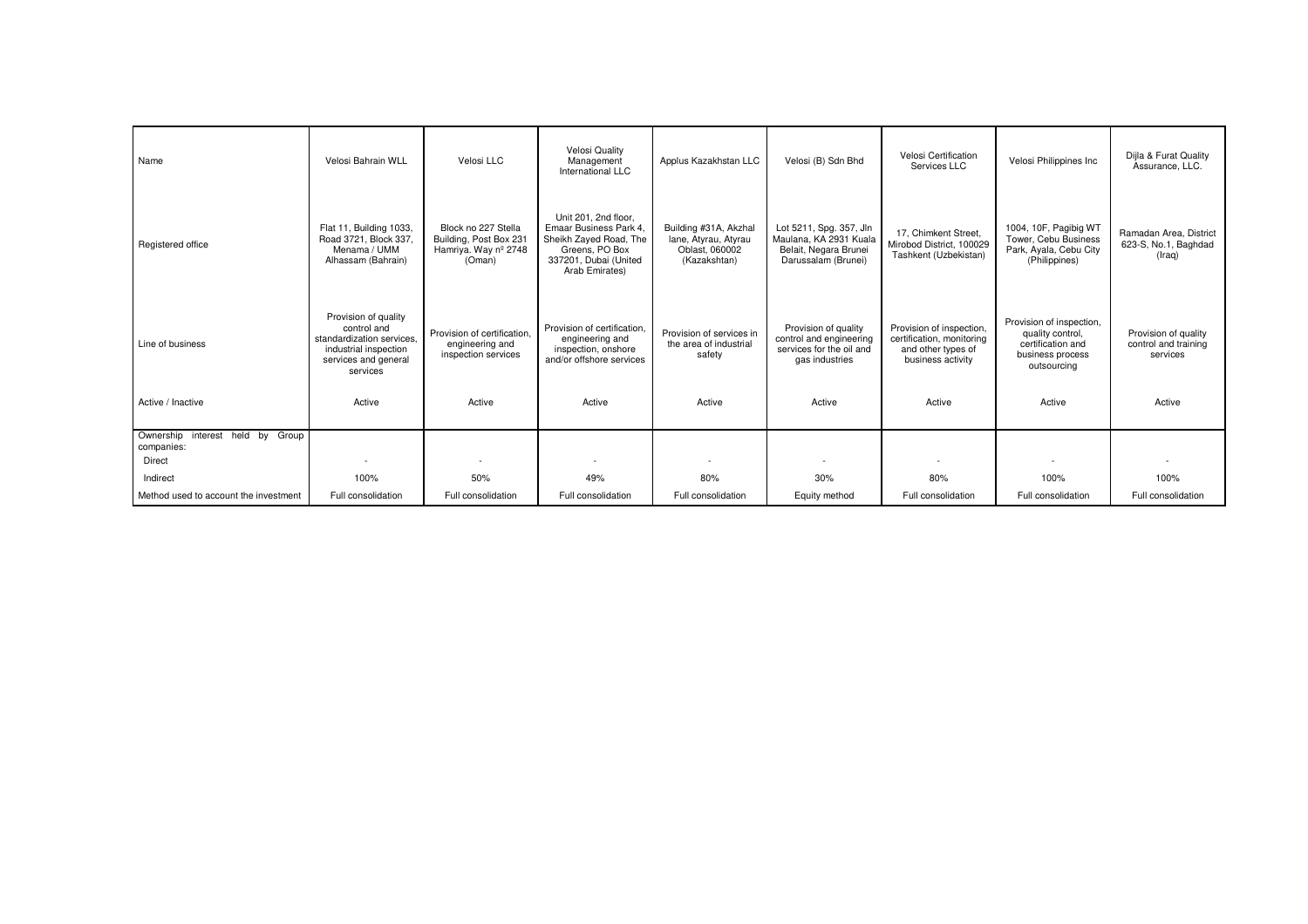| Name                                                     | Applus Korea Co, Ltd.                                                                                                                                                 | Oman Inspection and<br><b>Certification Services</b>                                                                                                       | Applus Japan KK                                                                                       | Applus Senegal SURL                                                                                                           | Soil and Foundation<br>Company Limited                                                                                                                                                                | Geotechnical and<br><b>Environmental Company</b><br>Limited                                                                                                                                           | Soil and Foundation<br>Company Limited Egypt                                                                                                                                                          | Applus Steel Test (Pty)<br>Ltd                                             |
|----------------------------------------------------------|-----------------------------------------------------------------------------------------------------------------------------------------------------------------------|------------------------------------------------------------------------------------------------------------------------------------------------------------|-------------------------------------------------------------------------------------------------------|-------------------------------------------------------------------------------------------------------------------------------|-------------------------------------------------------------------------------------------------------------------------------------------------------------------------------------------------------|-------------------------------------------------------------------------------------------------------------------------------------------------------------------------------------------------------|-------------------------------------------------------------------------------------------------------------------------------------------------------------------------------------------------------|----------------------------------------------------------------------------|
| Registered office                                        | 194<br>Myeongbonggeonam-ro,<br>Onsan-eup, Ulju-gun,<br>Ulsan (Republic of<br>Korea).                                                                                  | P.O. Box 15. South<br>Alkhuawir, Bawshar,<br>Muscat Governorate<br>(Oman)                                                                                  | Yamauchi Building 3F 3-<br>24-8 Nishi Shimbashi.<br>Minato-ku, Tokyo<br>(Japan).                      | Almadies, route de Ngor.<br>immeuble SIA, 14er<br>étage, Dakar (Senegal)                                                      | Jeddah. Al Faisalliyah<br>District. Sari Street.<br>Building Number 2969<br>(Saudi Arabia)                                                                                                            | Rivadh. King Abdulaziz<br>District, Salah Aldeen Al<br>Ayoubi Street (Saudi<br>Arabia)                                                                                                                | Villa7, Block8, Street9,<br>Al Tijarien City,<br>Mokattam, Cairo (Egypt)                                                                                                                              | 28 Senator Rood Road.<br>1939 Vereeniging<br>(Republic of South<br>Africa) |
| Line of business                                         | Provision of training and<br>consulting for services<br>related to technical<br>engineering, hiring-out of<br>manpower and materials<br>and leasing of<br>properties. | Provision of non-<br>destructive testing<br>services (NDT),<br>environmental and<br>safety services (HSE),<br>quality control and<br>engineering services. | Provision of quality and<br>inspection services, man<br>power, NDT tests and<br>industrial consulting | Provide quality<br>assurance and quality<br>control services to the oil<br>and gas industry in<br>Senegal and in the<br>CDEAO | Soil investigation.<br>material testing.<br>dewatering,<br>environmental testing,<br>hydrology studies,<br>marine studies, probing<br>and grouting, structural<br>evaluation and<br>geophysical study | Soil investigation.<br>material testing.<br>dewatering,<br>environmental testing.<br>hydrology studies,<br>marine studies, probing<br>and grouting, structural<br>evaluation and<br>geophysical study | Soil investigation,<br>material testing.<br>dewatering,<br>environmental testing.<br>hydrology studies,<br>marine studies, probing<br>and grouting, structural<br>evaluation and<br>geophysical study | Pipe and steel thickener<br>testing                                        |
| Active / Inactive                                        | Active                                                                                                                                                                | Active                                                                                                                                                     | Active                                                                                                | Active                                                                                                                        | Active                                                                                                                                                                                                | Active                                                                                                                                                                                                | Active                                                                                                                                                                                                | Active                                                                     |
| Ownership interest held by Group<br>companies:<br>Direct |                                                                                                                                                                       |                                                                                                                                                            |                                                                                                       |                                                                                                                               |                                                                                                                                                                                                       |                                                                                                                                                                                                       | $\overline{\phantom{a}}$                                                                                                                                                                              |                                                                            |
| Indirect                                                 | 100%                                                                                                                                                                  | 50%                                                                                                                                                        | 100%                                                                                                  | 100%                                                                                                                          | 74%                                                                                                                                                                                                   | 74%                                                                                                                                                                                                   | 100%                                                                                                                                                                                                  | 75%                                                                        |
| Method used to account the investment                    | Full consolidation                                                                                                                                                    | Full consolidation                                                                                                                                         | Full consolidation                                                                                    | Full consolidation                                                                                                            | Full consolidation                                                                                                                                                                                    | Full consolidation                                                                                                                                                                                    | Full consolidation                                                                                                                                                                                    | Full consolidation                                                         |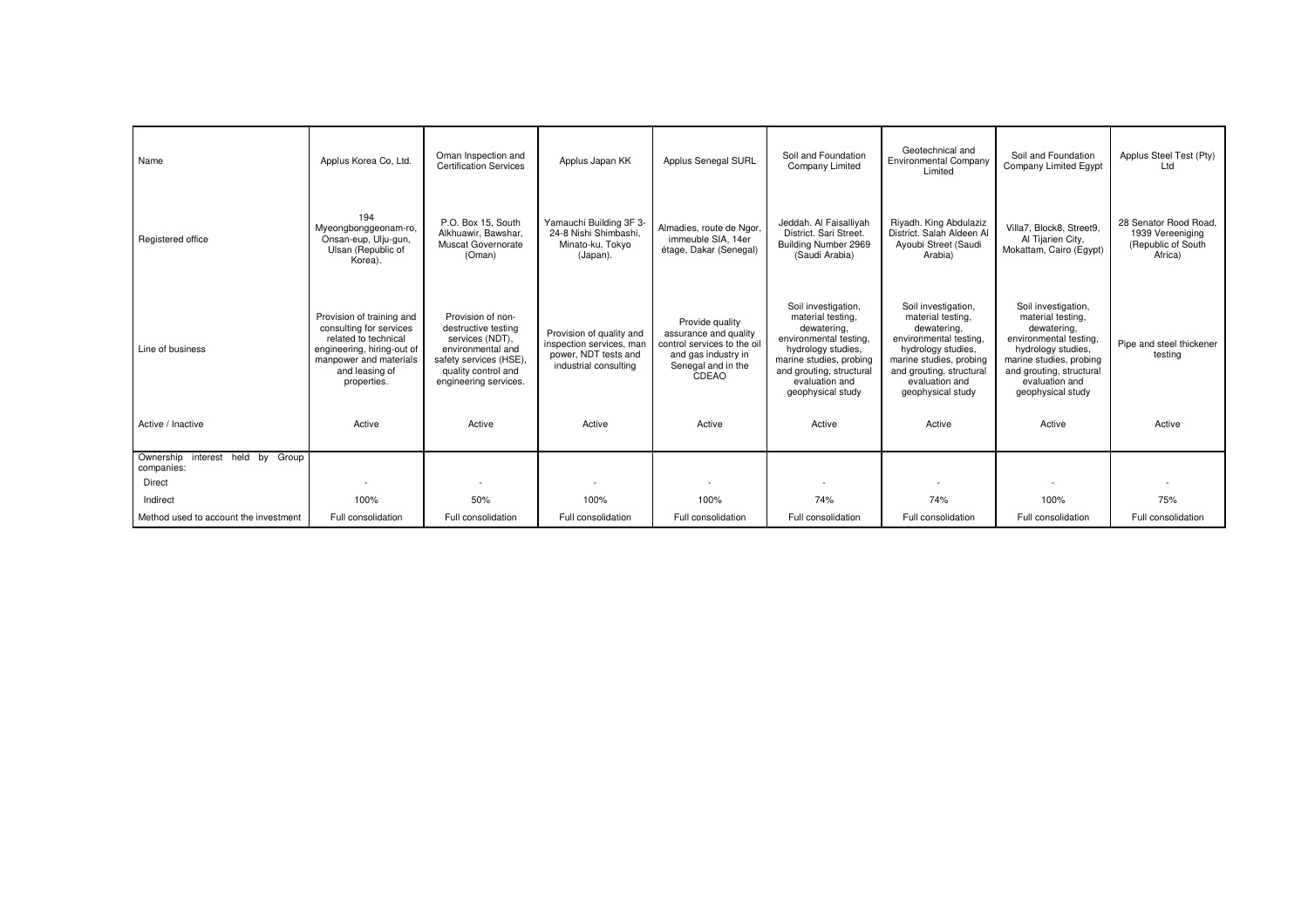| Name                                              | Applus Velosi (Ghana)<br>Ltd                                              | Velosi Superintendend<br>Nigeria Ltd                                                                                                                              | Velosi Uganda LTD                                                                         | Applus Velosi SA (Pty)<br>Ltd                                                      | Velosi Gabon (SARL)                                                                                                            | Applus Steel Test<br>Secunda (PTY), LTD.                                | Applus Velosi Egypt,<br>LLC.                                                                                                                                   | Velosi Mozambique LDA                                                                                                                                                                                                                                              |
|---------------------------------------------------|---------------------------------------------------------------------------|-------------------------------------------------------------------------------------------------------------------------------------------------------------------|-------------------------------------------------------------------------------------------|------------------------------------------------------------------------------------|--------------------------------------------------------------------------------------------------------------------------------|-------------------------------------------------------------------------|----------------------------------------------------------------------------------------------------------------------------------------------------------------|--------------------------------------------------------------------------------------------------------------------------------------------------------------------------------------------------------------------------------------------------------------------|
| Registered office                                 | 2nd Floor, Design<br>House, Ring Road East,<br>Accra (Ghana)              | 3A Alabi Street. Off<br>Toyin Street, Ikeja -<br>Lagos (Nigeria)                                                                                                  | 3rd Floor, Rwenzori<br>House, Plot 1, Lumumba<br>Avenue, PO Box 10314<br>Kampala (Uganda) | 128 Senator Rood Road<br>1939 Vereeniging<br>(Republic of South<br>Africa)         | Cité Shell, Port-Gentil in<br>Gabon, BP: 2 267<br>(Gabon)                                                                      | 11 Viscount, Road<br>Bedfordview 2007.<br>(Republic of South<br>Africa) | 27, Ali El-Gendy St.,<br>Nasr City, Cairo (Egypt)                                                                                                              | Avenida Kim II Sung,<br>961 - Bairro<br>Sommershield - Distrito<br>Urbano 1, Maputo<br>Cidade (Mozambique)                                                                                                                                                         |
| Line of business                                  | Provision of inspection,<br>quality control and<br>certification services | Provision of services<br>(quality assurance and<br>control, general<br>inspection, corrosion<br>control and supply of<br>labor) for the oil and gas<br>industries | Provision of business<br>consulting and<br>management services                            | Provision of services<br>related with the quality of<br>the oil and gas industries | Provision of security and<br>environmental services<br>(HSE), quality control<br>and engineering in the<br>oil and gas sector. | Inspection of pipes and<br>steel thickness                              | Provision of engineering<br>consultancy in the oil<br>sector, the maritime<br>business, power<br>generation and mining,<br>as well as management<br>consulting | Provision of consultancy<br>services and technical<br>assistance in the oil and<br>gas industries, such as<br>labor force services, and<br>other specialized<br>services in non-<br>destructive trials.<br>controls, quality<br>inspections and asset<br>integrity |
| Active / Inactive                                 | Active                                                                    | Active                                                                                                                                                            | Active                                                                                    | Active                                                                             | Active                                                                                                                         | Active                                                                  | Active                                                                                                                                                         | Active                                                                                                                                                                                                                                                             |
| Ownership interest<br>held by Group<br>companies: |                                                                           |                                                                                                                                                                   |                                                                                           |                                                                                    |                                                                                                                                |                                                                         |                                                                                                                                                                |                                                                                                                                                                                                                                                                    |
| Direct                                            |                                                                           |                                                                                                                                                                   |                                                                                           |                                                                                    |                                                                                                                                |                                                                         |                                                                                                                                                                |                                                                                                                                                                                                                                                                    |
| Indirect                                          | 49%                                                                       | 30%                                                                                                                                                               | 100%                                                                                      | 100%                                                                               | 75%                                                                                                                            | 100%                                                                    | 100%                                                                                                                                                           | 74%                                                                                                                                                                                                                                                                |
| Method used to account the investment             | Full consolidation                                                        | Full consolidation                                                                                                                                                | Full consolidation                                                                        | Full consolidation                                                                 | Full consolidation                                                                                                             | Full consolidation                                                      | Full consolidation                                                                                                                                             | Full consolidation                                                                                                                                                                                                                                                 |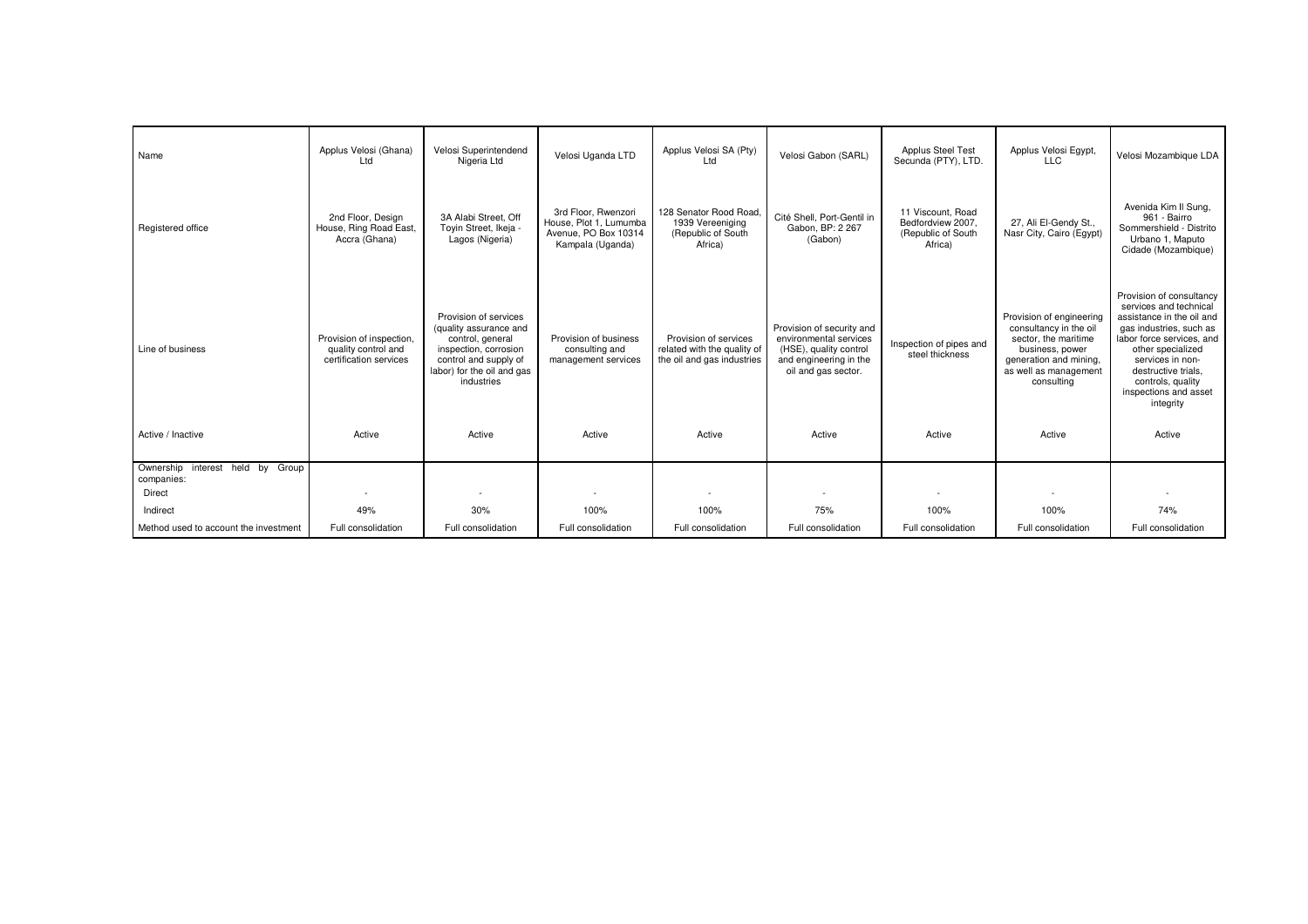| Name                                                     | Applus Velosi Angola,<br>Lda.                                                                                                                                          | Applus India Private<br>Limited                                                                    | Applus Mozambique<br>Limitada                                                                                                                                                                                                           | K2 Do Brasil Services<br>Ltda                                                                                                                                                                                                                                 | Applus Velosi America<br><b>LLC</b>                                     | Applus Velosi Canada<br>Ltd                                                      | Applus K2 America, LLC                                                                                                                                                                                                 | Velosi Australia Pty Ltd                                                            |
|----------------------------------------------------------|------------------------------------------------------------------------------------------------------------------------------------------------------------------------|----------------------------------------------------------------------------------------------------|-----------------------------------------------------------------------------------------------------------------------------------------------------------------------------------------------------------------------------------------|---------------------------------------------------------------------------------------------------------------------------------------------------------------------------------------------------------------------------------------------------------------|-------------------------------------------------------------------------|----------------------------------------------------------------------------------|------------------------------------------------------------------------------------------------------------------------------------------------------------------------------------------------------------------------|-------------------------------------------------------------------------------------|
| Registered office                                        | Condominio Mirantes de<br>Talatona, Rua das<br>Acácias, casa B13,<br>Luanda (Angola)                                                                                   | #402, Vijaysri Nivas,<br>Prakash Nagar,<br>Begumpet, Hyderabad -<br>500 016. Telenagana<br>(India) | Paulo Samuel<br>Kankhomba Avenue.<br>number 3,371, Maputo<br>City (Mozambique)                                                                                                                                                          | Avenida Nossa Senhora<br>da Gloria, 2.643.<br>Cavaleiros, Macae - RJ.<br>CEP27920-360, Macae<br>(Brazil)                                                                                                                                                      | 3 Sugar Creek Center<br>Blvd. Suite 600 Sugar<br>Land, TX 77478 (USA).  | 2600 Manulife Place<br>10180 - 101st Street.<br>Edmonton, AB T5J 3Y2<br>(Canada) | 3 Sugar Creek Center<br>Blvd. Suite 600 Sugar<br>Land, TX 77478 (USA)                                                                                                                                                  | Unit 9, 783 Kingsford<br>Smith Drive, Eagle<br>Farm, Queensland 4009<br>(Australia) |
| Line of business                                         | Provision of quality<br>assurance and control.<br>inspection, supply of<br>technical manpower,<br>certification and<br>specialized services in<br>NDT and engineering. | Provision of labor supply<br>services for the oil and<br>gas industries                            | Provision of consulting<br>and technical assistance<br>services in the oil and<br>gas industry, man power<br>services, NDT<br>specialized tests.<br>controls and quality<br>inspections and<br>provision of asset<br>integrity services | Provision of updating,<br>repair, modification and<br>control of onshore and<br>offshore oil facilities.<br>inspection and<br>development of design<br>services, manufacture of<br>components and<br>machinery structures<br>and supply of qualified<br>labor | Provision of labor supply<br>services for the oil and<br>gas industries | Provision of labor supply<br>services for the oil and<br>gas industries          | Providing solutions for<br>owners and operators of<br>drilling rigs and FPSO in<br>America, including<br>inspection services,<br>repair and maintenance,<br>structural design and<br>analysis and training<br>services | Holding company                                                                     |
| Active / Inactive                                        | Active                                                                                                                                                                 | Active                                                                                             | Active                                                                                                                                                                                                                                  | Active                                                                                                                                                                                                                                                        | Active                                                                  | Active                                                                           | Active                                                                                                                                                                                                                 | Active                                                                              |
| Ownership interest held by Group<br>companies:<br>Direct |                                                                                                                                                                        |                                                                                                    |                                                                                                                                                                                                                                         |                                                                                                                                                                                                                                                               | $\sim$                                                                  |                                                                                  | $\sim$                                                                                                                                                                                                                 |                                                                                     |
| Indirect                                                 | 49%                                                                                                                                                                    | 100%                                                                                               | 49%                                                                                                                                                                                                                                     | 100%                                                                                                                                                                                                                                                          | 100%                                                                    | 100%                                                                             | 100%                                                                                                                                                                                                                   | 100%                                                                                |
| Method used to account the investment                    | Full consolidation                                                                                                                                                     | Full consolidation                                                                                 | Full consolidation                                                                                                                                                                                                                      | Full consolidation                                                                                                                                                                                                                                            | Full consolidation                                                      | Full consolidation                                                               | Full consolidation                                                                                                                                                                                                     | Full consolidation                                                                  |

**Note: the % of ownership of the Group companies reported corresponds to the legal interest.**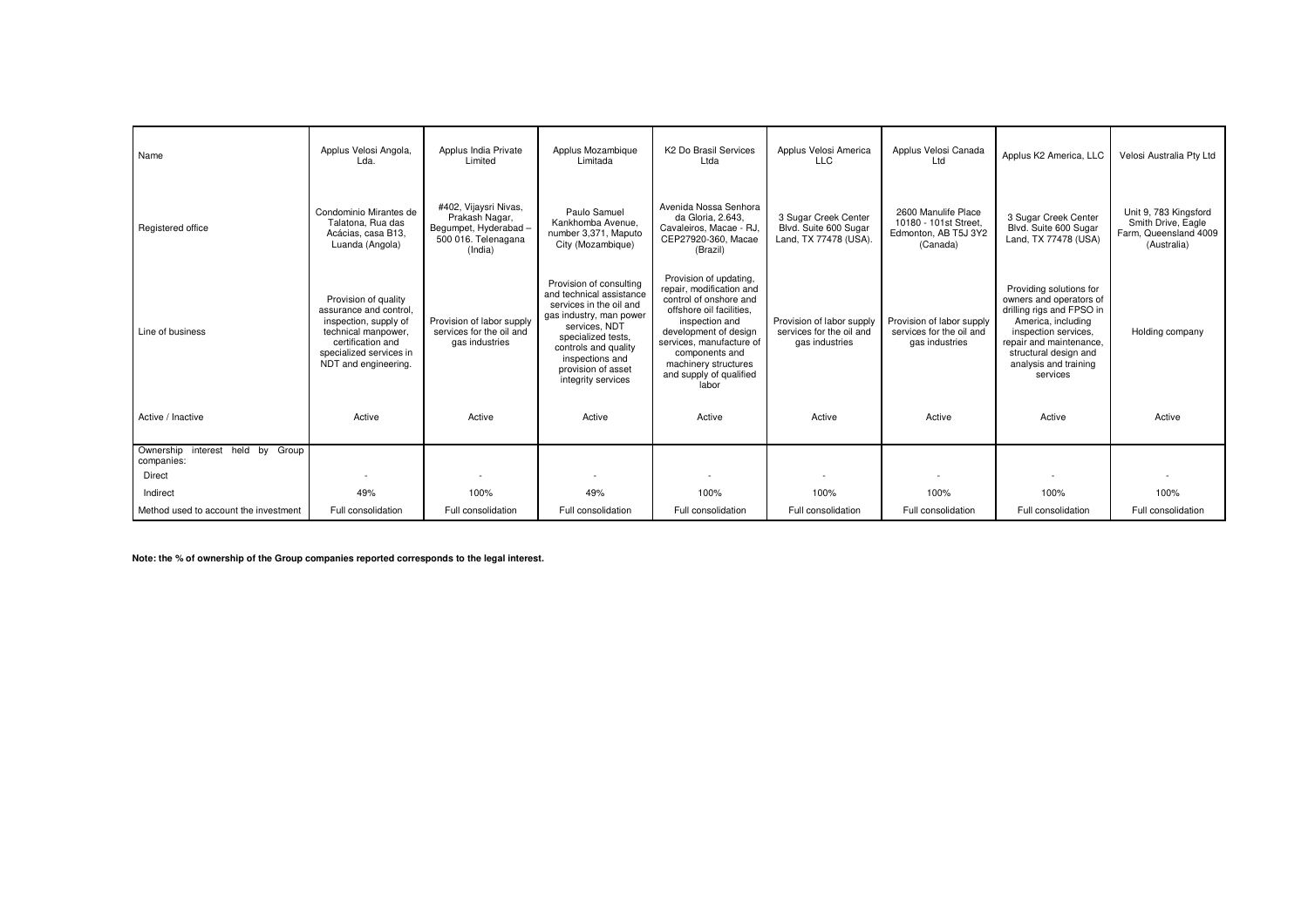## **Appendix II - Out of the scope of consolidation**

| Name                                              | Velosi Turkmenistan                                                                    | Velosi Services L.L.C.<br>(Russia)                                                              | Velosi Cameroun Sàrl                     | Applus Velosi Kenya<br>Limited                                                                                                                                                                                                                                    | Velosi Do Brasil Ltda                                                           | Idiada Homologation<br><b>Technical Service,</b><br>S.L.U. | Applus Centro de<br>Capacitación, S.A.                   | Applus RTD UK Holding,<br>Ltd                                                                      |
|---------------------------------------------------|----------------------------------------------------------------------------------------|-------------------------------------------------------------------------------------------------|------------------------------------------|-------------------------------------------------------------------------------------------------------------------------------------------------------------------------------------------------------------------------------------------------------------------|---------------------------------------------------------------------------------|------------------------------------------------------------|----------------------------------------------------------|----------------------------------------------------------------------------------------------------|
| Registered office                                 | Ashgabat City, Kopetdag<br>District, Turkmenbashy,<br>Avenue, No. 54<br>(Turkmenistan) | Kommunistichesky<br>prospect, 32, suit 610<br>Yuzhno-Sakhalinsk.<br>Sakhalin Region<br>(Russia) | Douala, PO Box 15805.<br>Akwa (Cameroon) | 3rd floor, Kiganjo House,<br>Rose Avenue Off Denis<br>Pritt Road L.R No<br>1/1870, Nairobi P.O.Box<br>50719 - 00200, Nairobi<br>(Kenya).                                                                                                                          | Praia Do Flamengo 312,<br>9 Andar Parte<br>Flamengo, Rio De<br>Janeiro (Brazil) | L'Albornar s/n 43710<br>Santa Oliva - Tarragona<br>(Spain) | Agustinas Nº640, Piso 9,<br>Santiago de Chile<br>(Chile) | Unit 2, Blocks C and D,<br>West Mains Industrial<br>Estate, Grangemouth,<br>FK3 8YE, Scotland (UK) |
| Line of business                                  | No line of business                                                                    | No line of business                                                                             | No line of business                      | Services of provision of<br>quality control, technical<br>engineering of labor and<br>consulting, Non<br>Destructive Testing and<br>certification, electrical<br>inspection, engineering<br>and project management<br>and supervision of<br>construction services | No line of business                                                             | Engineering, testing and<br>certification                  | Provision of training<br>services                        | Holding company                                                                                    |
| Active / Inactive                                 | Inactive                                                                               | Inactive                                                                                        | Inactive                                 | Inactive                                                                                                                                                                                                                                                          | Inactive                                                                        | Inactive                                                   | Inactive                                                 | Inactive                                                                                           |
| interest held by Group<br>Ownership<br>companies: |                                                                                        |                                                                                                 |                                          |                                                                                                                                                                                                                                                                   |                                                                                 |                                                            |                                                          |                                                                                                    |
| Direct                                            | 100%                                                                                   | $\overline{\phantom{a}}$<br>100%                                                                | 100%                                     | $\overline{\phantom{a}}$<br>100%                                                                                                                                                                                                                                  | $\sim$<br>98%                                                                   | $\sim$<br>80%                                              | 95%                                                      | 100%                                                                                               |
| Indirect                                          |                                                                                        |                                                                                                 |                                          |                                                                                                                                                                                                                                                                   |                                                                                 |                                                            |                                                          |                                                                                                    |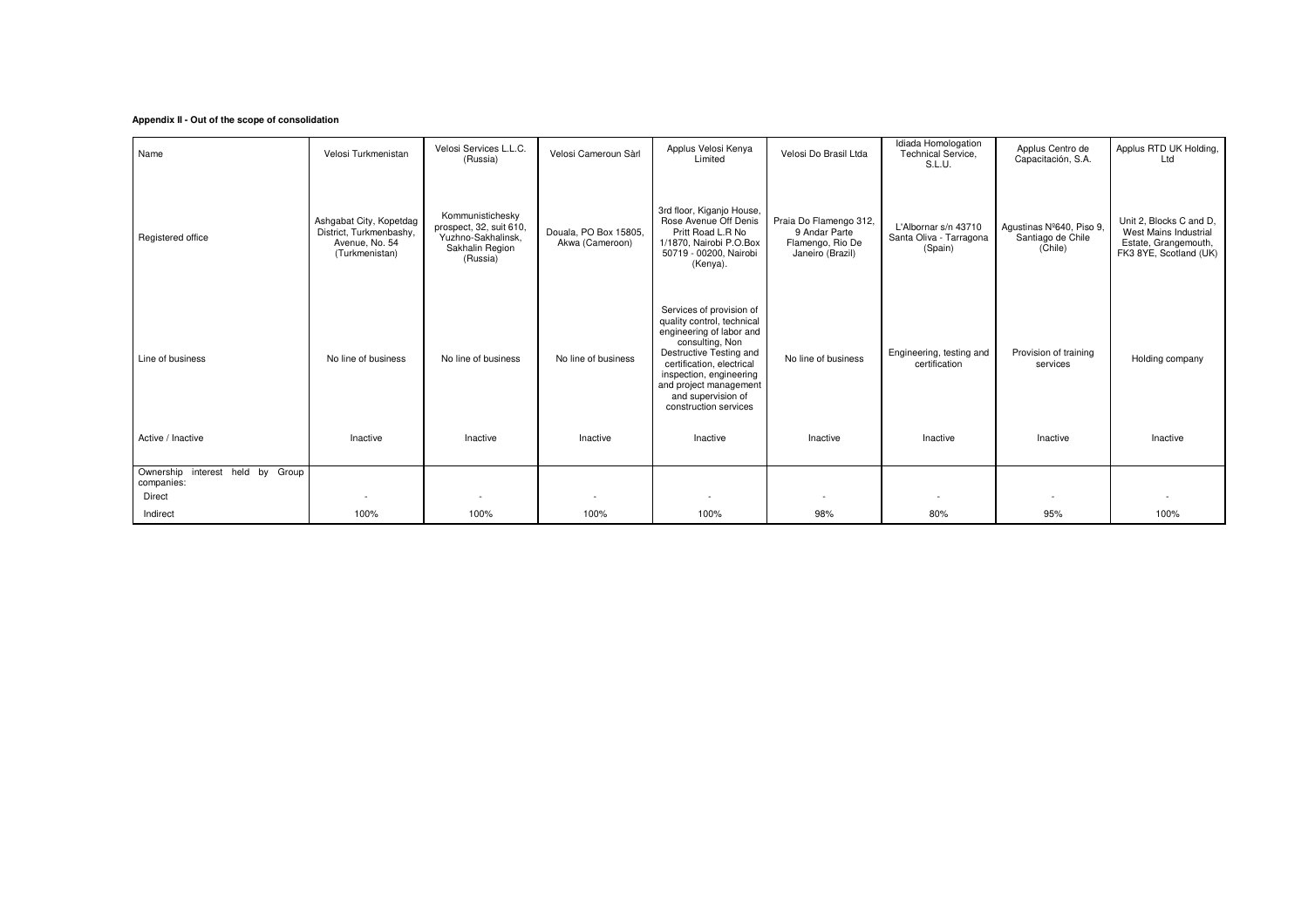| Name                                           | Velosi Asia Kish (Iran)                                                                                 | Velosi Energy<br>Consultants Sdn Bhd                                                                                                                                                                                                                                                                                                                                                                                  | Velosi CBL (M) Sdn Bhd                                                                                                                          | Velosi Ukraine LLC                                                          | Precision for<br><b>Engineering Services,</b><br>Project Management,<br>Vocational Training and<br>Importation of Man<br>Power, LLC. | Midstream Technical<br>Inspection Services, LLC                                  | QA Management<br>Services Pty Ltd                                                                                                                                                                                                | Velosi Jorson Sdn Bhd<br>(Brunei)                                                                                                           |
|------------------------------------------------|---------------------------------------------------------------------------------------------------------|-----------------------------------------------------------------------------------------------------------------------------------------------------------------------------------------------------------------------------------------------------------------------------------------------------------------------------------------------------------------------------------------------------------------------|-------------------------------------------------------------------------------------------------------------------------------------------------|-----------------------------------------------------------------------------|--------------------------------------------------------------------------------------------------------------------------------------|----------------------------------------------------------------------------------|----------------------------------------------------------------------------------------------------------------------------------------------------------------------------------------------------------------------------------|---------------------------------------------------------------------------------------------------------------------------------------------|
| Registered office                              | No. 7, Second Floor,<br>Block B28, Pars<br>Commercial Complex,<br>South-West of the Port<br>Area (Iran) | No. 152-3-18A,<br>Kompleks Maluri, Jalan<br>Jejaka, Taman Maluri,<br>55100 Kuala Lumpur<br>(Malaysia)                                                                                                                                                                                                                                                                                                                 | C/o AGL Management<br>Associates Sdn Bhd, No.<br>152-3-18A, Kompleks<br>Maluri, Jalan Jejaka,<br>Taman Maluri, 55100<br>Kuala Lumpur (Malaysia) | 5A Piterska Street.<br>03087 Kyiv (Ukraine)                                 | Al-Shamasiyah District<br>Section No. 316 Street<br>15 house 37 1, Basra<br>(Iraq)                                                   | 3 Sugar Creek Center<br>Blvd. Suite 600 Sugar<br>Land, TX 77478 (USA)            | Unit 9, 783 Kingsford<br>Smith Drive, Eagle<br>Farm, Queensland 4009<br>(Australia)                                                                                                                                              | LOT 5211. Simpang<br>357, Jalan Maulana,<br>Kuala Belait KA2931.<br>Brunei Darussalam<br>(Brunei)                                           |
| Line of business                               | No line of business                                                                                     | Provision of consultancy<br>services for all<br>engineering activities<br>and the supply of local<br>and foreign experts for<br>the generation of oil and<br>gas energy, marine,<br>energy conservation,<br>mining and all other<br>industries, together with<br>the engineering and<br>maintenance of refining<br>vessels, oil platforms,<br>platforms, petrochemical<br>plants and the supply of<br>qualified labor | Provision of equipment<br>inspection services                                                                                                   | Provision of auxiliary<br>services in the oil and<br>natural gas industries | Buy, lease, ownership of<br>personal property,<br>intellectual property and<br>the sale of said goods                                | Supply of certifications<br>for pipelines belonging<br>to the oil and gas sector | Provision of quality<br>assurance services.<br>such as worldwide<br>inspection and ISO 9000<br>Quality Management<br>Consultancy, training<br>courses, quality control<br>software packages and<br>specialized labor<br>services | Provision of non-<br>destructive testing<br>services (NDT),<br>technological<br>development,<br>transformation and<br>technical consulting. |
| Active / Inactive                              | Inactive                                                                                                | Inactive                                                                                                                                                                                                                                                                                                                                                                                                              | Inactive                                                                                                                                        | Inactive                                                                    | Inactive                                                                                                                             | Inactive                                                                         | Inactive                                                                                                                                                                                                                         | Active                                                                                                                                      |
| Ownership interest held by Group<br>companies: |                                                                                                         |                                                                                                                                                                                                                                                                                                                                                                                                                       |                                                                                                                                                 |                                                                             |                                                                                                                                      |                                                                                  |                                                                                                                                                                                                                                  |                                                                                                                                             |
| Direct                                         |                                                                                                         |                                                                                                                                                                                                                                                                                                                                                                                                                       |                                                                                                                                                 |                                                                             |                                                                                                                                      |                                                                                  |                                                                                                                                                                                                                                  |                                                                                                                                             |
| Indirect                                       | 97%                                                                                                     | 100%                                                                                                                                                                                                                                                                                                                                                                                                                  | 100%                                                                                                                                            | 100%                                                                        | 100%                                                                                                                                 | 100%                                                                             | 100%                                                                                                                                                                                                                             | 15%                                                                                                                                         |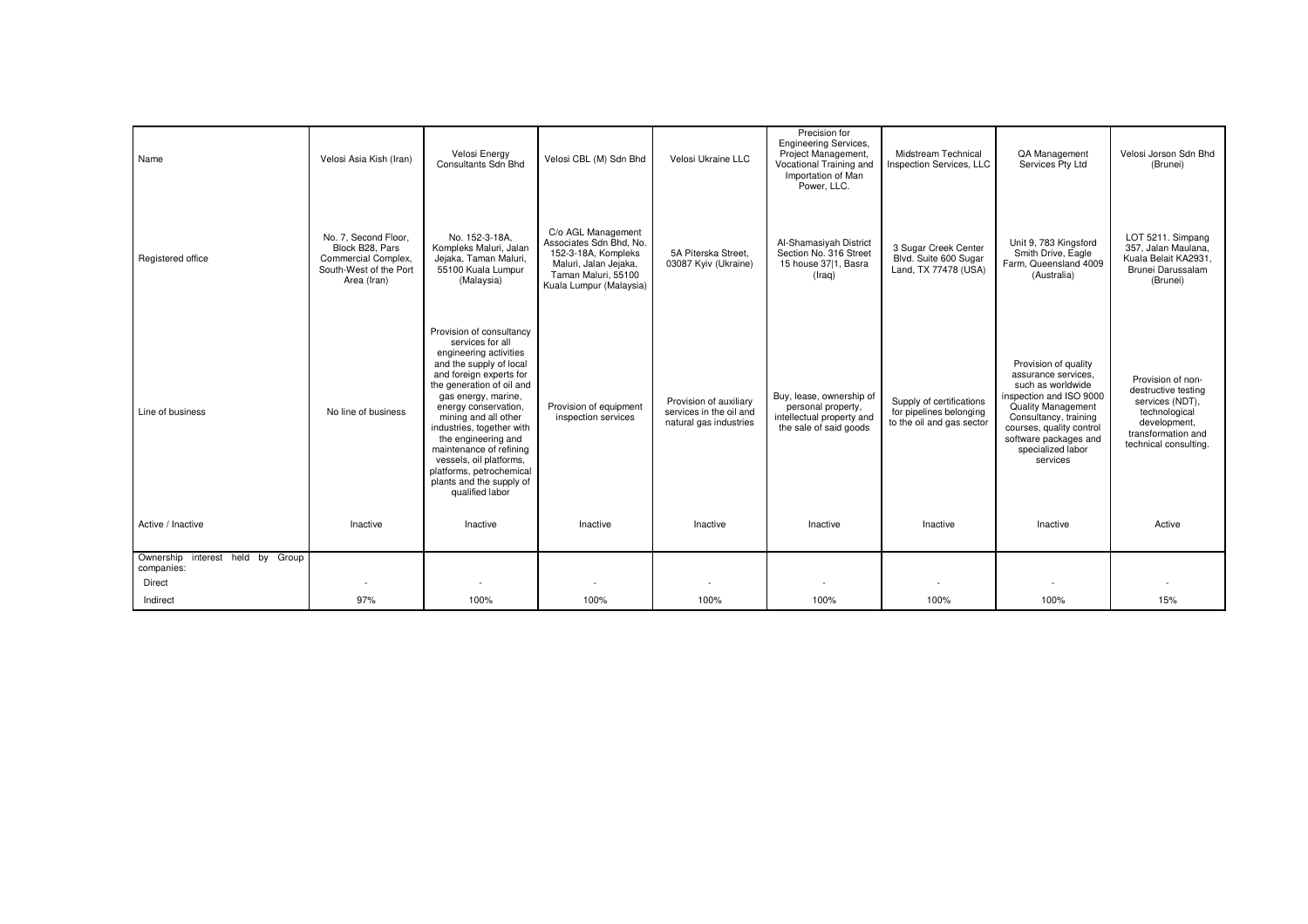| Name                                         | Janx Integrity Group Inc.                                             |
|----------------------------------------------|-----------------------------------------------------------------------|
| Registered office                            | 3 Sugar Creek Center<br>Blvd. Suite 600 Sugar<br>Land, TX 77478 (USA) |
| Line of business                             | No line of business                                                   |
| Active / Inactive                            | Inactive                                                              |
| held<br>Ownership<br>interest<br>Group<br>bγ |                                                                       |
| companies:<br><b>Direct</b>                  |                                                                       |
| Indirect                                     | 100%                                                                  |